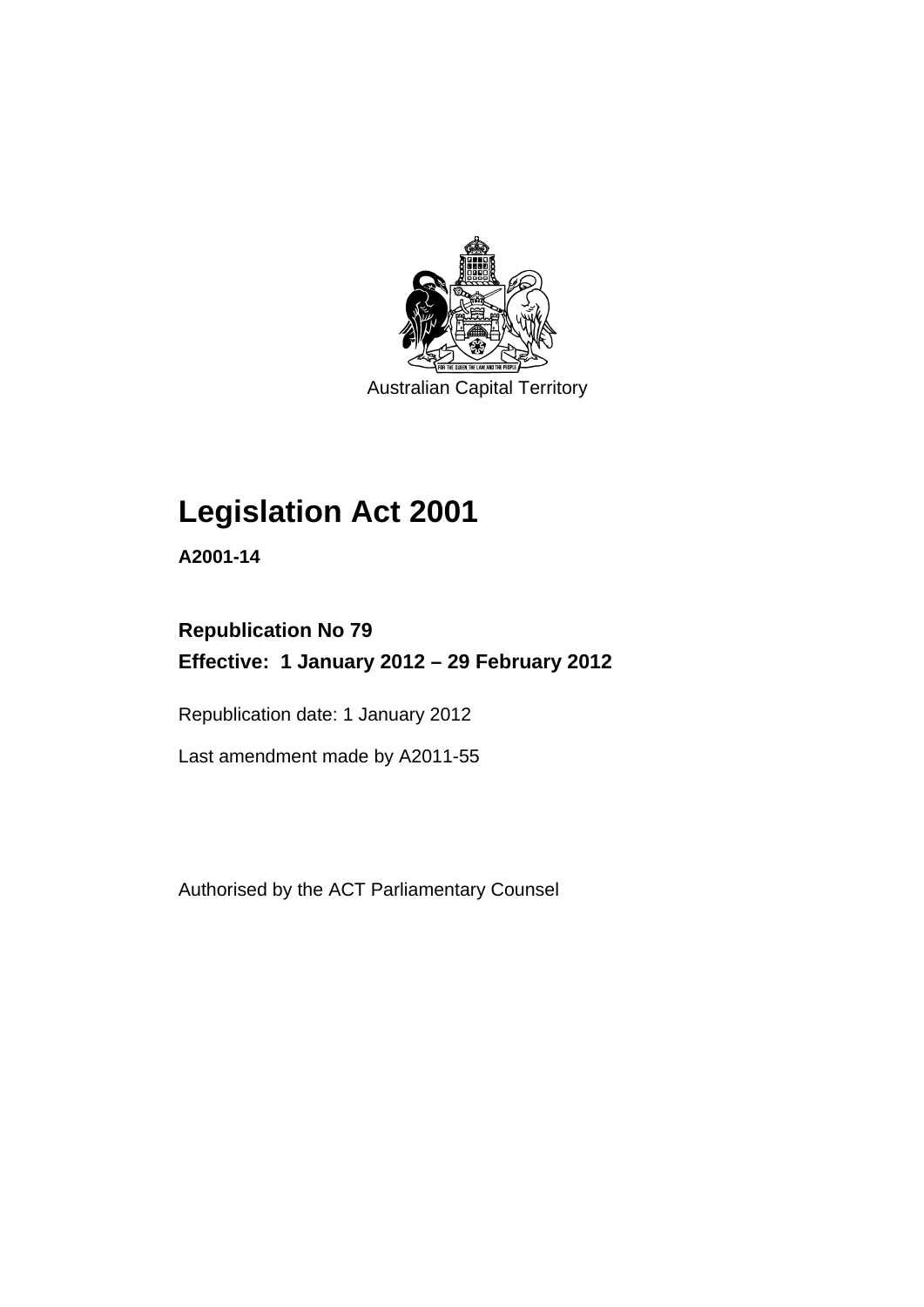## **About this republication**

#### **The republished law**

This is a republication of the *Legislation Act 2001* (including any amendment made under the *Legislation Act 2001*, part 11.3 (Editorial changes)) as in force on 1 January 2012*.* It also includes any commencement, amendment, repeal or expiry affecting this republished law to 1 January 2012.

The legislation history and amendment history of the republished law are set out in endnotes 3 and 4.

#### **Kinds of republications**

The Parliamentary Counsel's Office prepares 2 kinds of republications of ACT laws (see the ACT legislation register at www.legislation.act.gov.au):

- authorised republications to which the *Legislation Act 2001* applies
- unauthorised republications.

The status of this republication appears on the bottom of each page.

#### **Editorial changes**

The *Legislation Act 2001*, part 11.3 authorises the Parliamentary Counsel to make editorial amendments and other changes of a formal nature when preparing a law for republication. Editorial changes do not change the effect of the law, but have effect as if they had been made by an Act commencing on the republication date (see *Legislation Act 2001*, s 115 and s 117). The changes are made if the Parliamentary Counsel considers they are desirable to bring the law into line, or more closely into line, with current legislative drafting practice.

This republication does not include amendments made under part 11.3 (see endnote 1).

#### **Uncommenced provisions and amendments**

If a provision of the republished law has not commenced, the symbol  $\mathbf{U}$  appears immediately before the provision heading. Any uncommenced amendments that affect this republished law are accessible on the ACT legislation register (www.legislation.act.gov.au). For more information, see the home page for this law on the register.

#### **Modifications**

If a provision of the republished law is affected by a current modification, the symbol  $\mathbf{M}$ appears immediately before the provision heading. The text of the modifying provision appears in the endnotes. For the legal status of modifications, see the *Legislation Act 2001*, section 95.

#### **Penalties**

At the republication date, the value of a penalty unit for an offence against this law is \$110 for an individual and \$550 for a corporation (see *Legislation Act 2001*, s 133).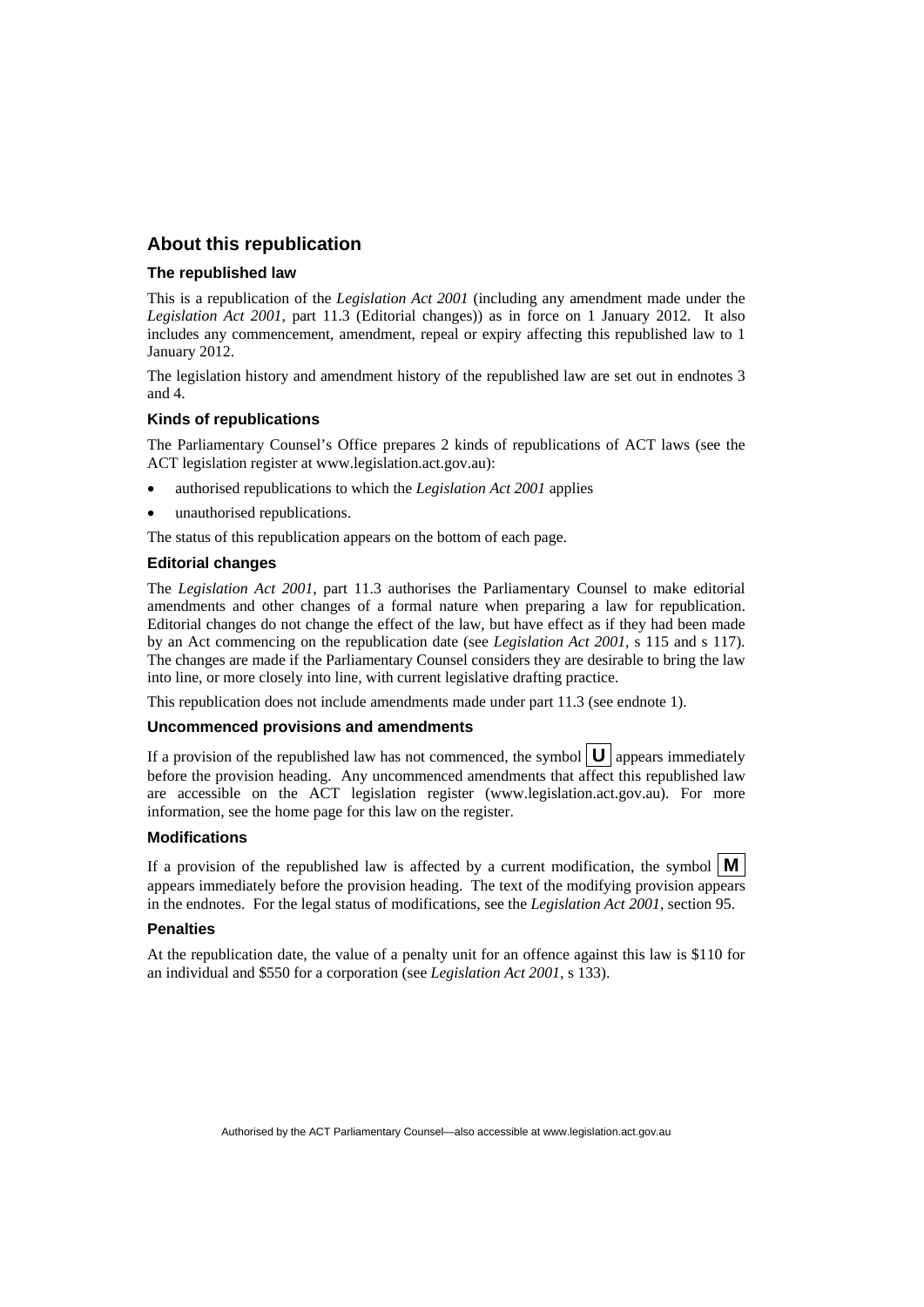

# **Legislation Act 2001**

## **Contents**

## **Chapter 1 [Preliminary](#page-17-0)**

| <b>Part 1.1</b> | General                                        |   |
|-----------------|------------------------------------------------|---|
| 1               | Name of Act                                    | 2 |
| 2               | Dictionary                                     | 2 |
| 2A              | <b>Notes</b>                                   | 2 |
| 3               | Objects                                        | 3 |
| 4               | Application of Act                             | 4 |
| 5               | Determinative and non-determinative provisions | 5 |
| 6               | Legislation Act provisions must be applied     | 5 |
| <b>Part 1.2</b> | <b>Basic concepts</b>                          |   |
|                 | Meaning of Act generally                       | 9 |

| R79      | Legislation Act 2001         | contents 1 |
|----------|------------------------------|------------|
| 01/01/12 | Effective: 01/01/12-29/02/12 |            |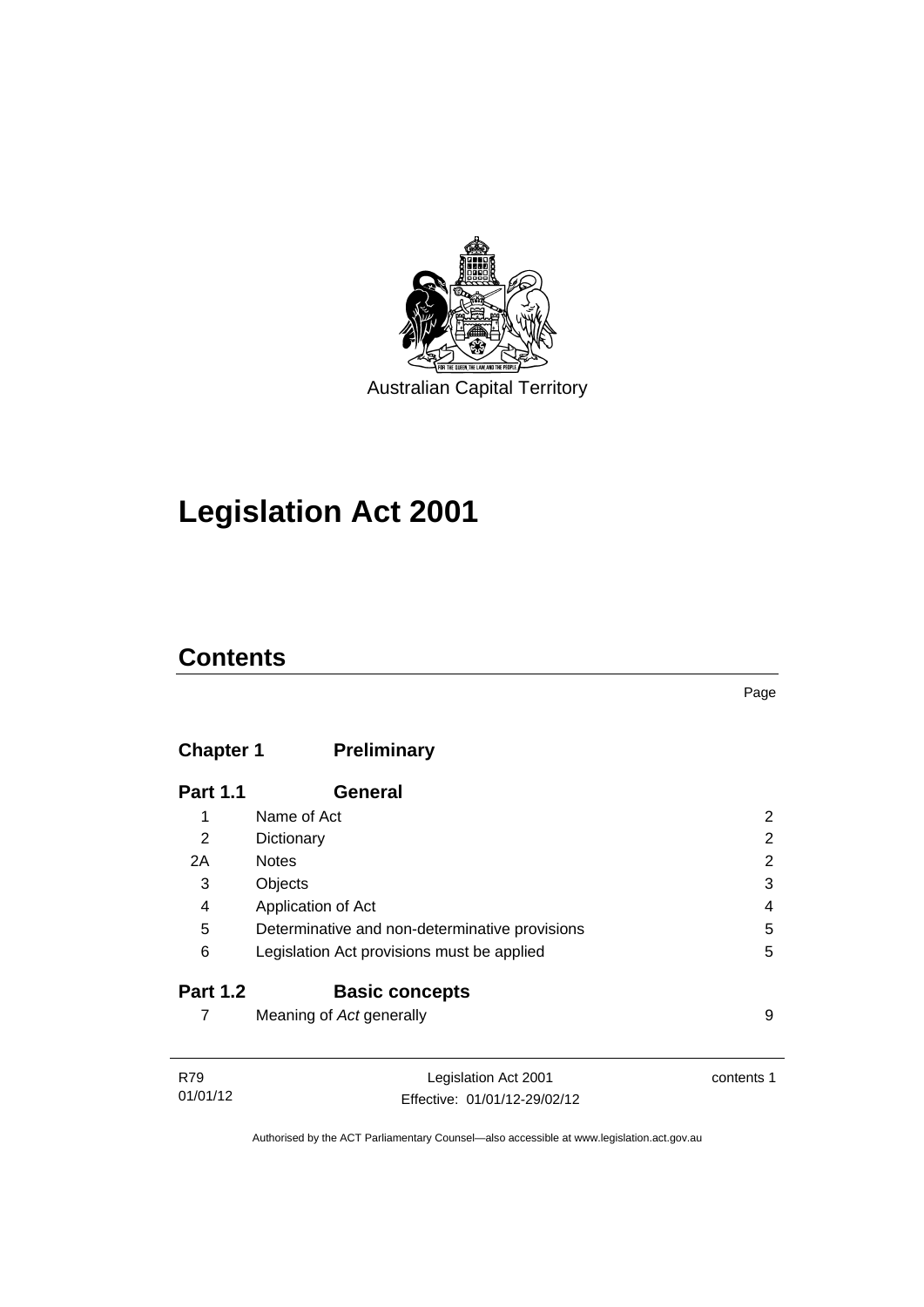| Contents         |                                                                      |          |
|------------------|----------------------------------------------------------------------|----------|
|                  |                                                                      | Page     |
| 8                | Meaning of subordinate law                                           | 9        |
| 9                | Meaning of disallowable instrument                                   | 9        |
| 10               | Meaning of notifiable instrument                                     | 10       |
| 11               | Meaning of commencement notice                                       | 10       |
| 12               | Meaning of legislative instrument                                    | 10       |
| 13               | Meaning of statutory instrument                                      | 11       |
| 14               | Meaning of <i>instrument</i>                                         | 11       |
| 15               | Meaning of authorised republication                                  | 11       |
| 16               | Meaning of <i>provision</i>                                          | 12       |
| <b>Part 1.3</b>  | Sources of law in the ACT                                            |          |
| 17               | References to Acts include references to former Cwlth enactments etc | 14       |
|                  |                                                                      |          |
| <b>Chapter 2</b> | <b>ACT legislation register and website</b>                          |          |
| 18               | <b>ACT</b> legislation register                                      | 15       |
| 19               | Contents of register                                                 | 15       |
| 20               | Prompt registration                                                  | 19       |
| 21               | Approved website                                                     | 20       |
| 22               | Access to registered material at approved website                    | 20       |
|                  |                                                                      |          |
| <b>Chapter 3</b> | Authorised versions and evidence of laws                             |          |
|                  | and legislative material                                             |          |
| 22A              | Definitions-ch 3                                                     | 21       |
| 23               | Authorisation of versions by parliamentary counsel                   | 22       |
| 24               | Authorised electronic versions                                       | 22       |
| 25               | Authorised written versions                                          | 23       |
| 26               | Judicial notice of certain matters                                   | 25       |
|                  |                                                                      |          |
| <b>Chapter 4</b> | <b>Numbering and notification of Acts</b>                            |          |
| 27               | Numbering of Acts                                                    | 27       |
| 28               | Notification of Acts                                                 | 27       |
| 29               | References to enactment or passing of Acts                           | 29       |
|                  |                                                                      |          |
| contents 2       | Legislation Act 2001                                                 | R79      |
|                  | Effective: 01/01/12-29/02/12                                         | 01/01/12 |
|                  |                                                                      |          |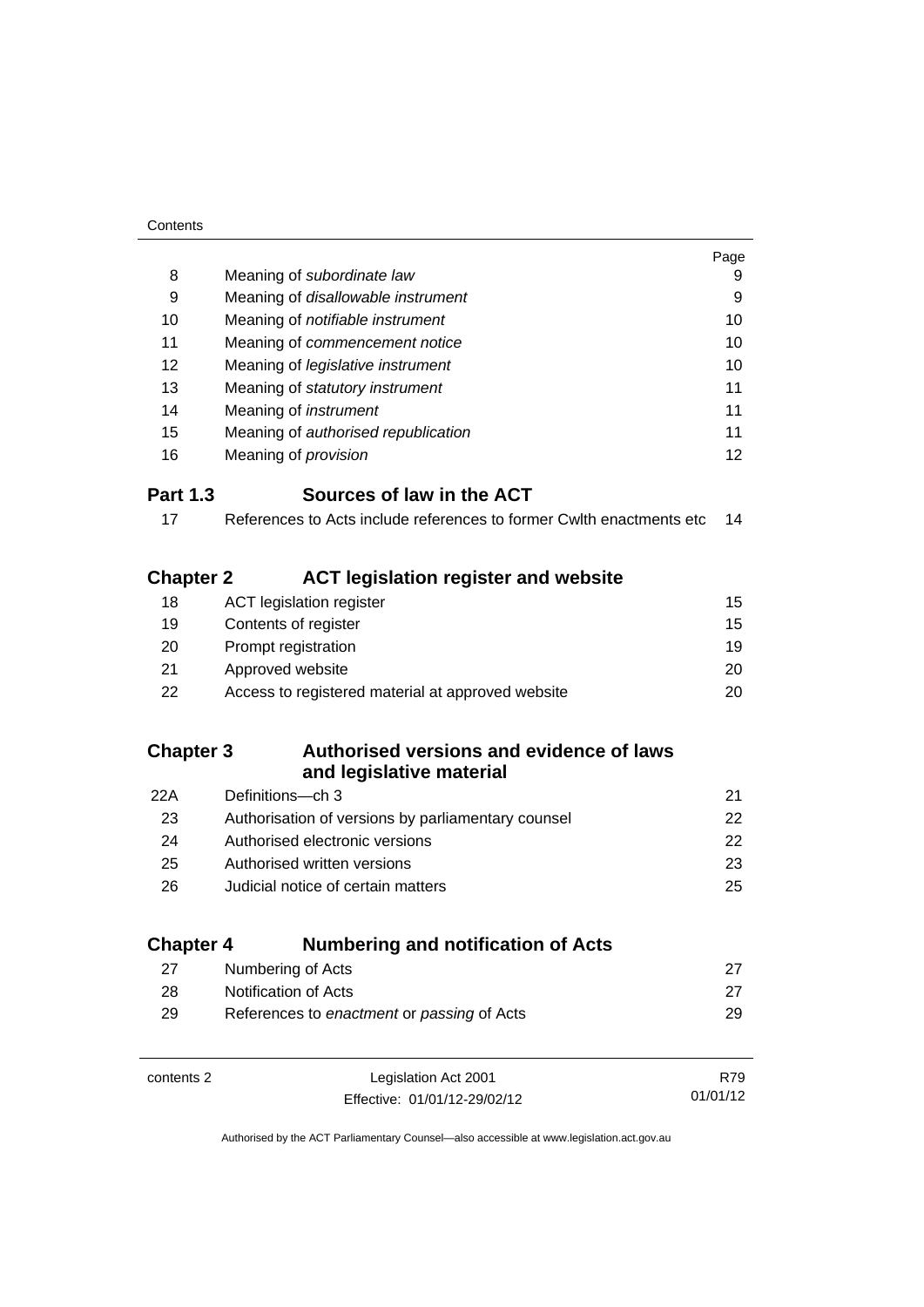|                  |                                                                                          | Contents   |
|------------------|------------------------------------------------------------------------------------------|------------|
| 30               | References to <i>notification</i> of Acts                                                | Page<br>29 |
| <b>Chapter 5</b> | <b>Regulatory impact statements for subordinate</b><br>laws and disallowable instruments |            |
| <b>Part 5.1</b>  | <b>Preliminary</b>                                                                       |            |
| 31               | Definitions-ch 5                                                                         | 30         |
| 32               | Other publication or consultation requirements not affected                              | 31         |
| 33               | Guidelines about costs of proposed subordinate laws and disallowable<br>instruments      | 31         |
| <b>Part 5.2</b>  | <b>Requirements for regulatory impact</b><br><b>statements</b>                           |            |
| 34               | Preparation of regulatory impact statements                                              | 32         |
| 35               | Content of regulatory impact statements                                                  | 33         |
| 36               | When is preparation of regulatory impact statement unnecessary?                          | 34         |
| 37               | When must regulatory impact statement be presented?                                      | 35         |
| <b>Part 5.3</b>  | Failure to comply with requirements for<br>regulatory impact statements                  |            |
| 38               | Effect of failure to comply with pt 5.2                                                  | 36         |
| <b>Chapter 6</b> | Making, notification and numbering of<br>statutory instruments                           |            |
| <b>Part 6.1</b>  | <b>General</b>                                                                           |            |
| 39               | Meaning of <i>matter</i> -ch 6                                                           | 37         |
| 40               | Presumption of validity                                                                  | 37         |
| 41               | Making of certain statutory instruments by Executive                                     | 37         |
| <b>Part 6.2</b>  | Making of statutory instruments generally                                                |            |
| 42               | Power to make statutory instruments                                                      | 39         |
| 43               | Statutory instruments to be interpreted not to exceed powers under<br>authorising law    | 40         |
| R79              | Legislation Act 2001                                                                     | contents 3 |
| 01/01/12         | Effective: 01/01/12-29/02/12                                                             |            |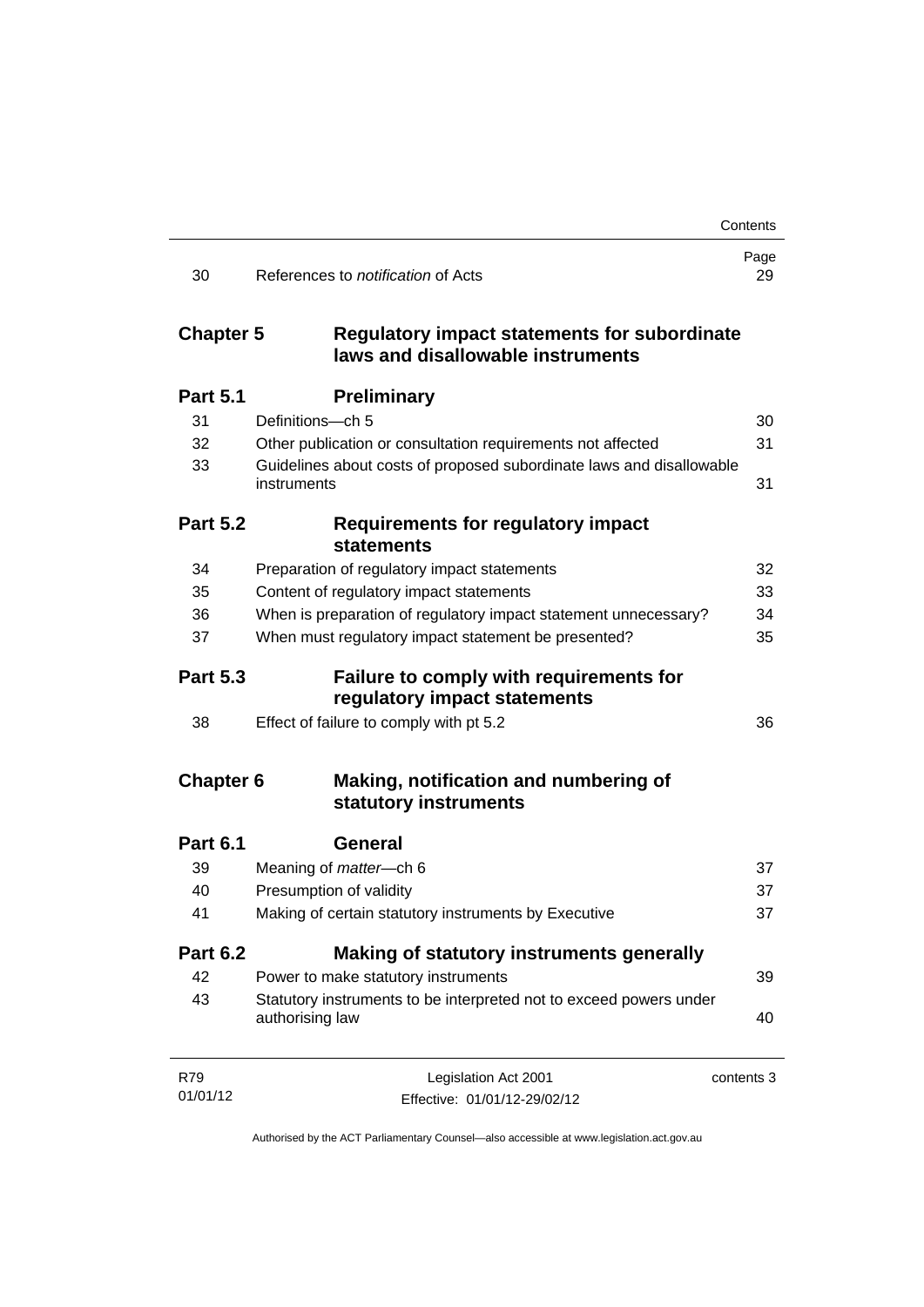| Contents        |                                                                                                     |      |
|-----------------|-----------------------------------------------------------------------------------------------------|------|
|                 |                                                                                                     | Page |
| 44              | Power to make statutory instruments for Act etc                                                     | 42   |
| 45              | Power to make court rules                                                                           | 43   |
| 46              | Power to make instrument includes power to amend or repeal                                          | 44   |
| 47              | Statutory instrument may make provision by applying law or<br>instrument                            | 44   |
| 48              | Power to make instrument includes power to make different provision<br>for different categories etc | 49   |
| 49              | Single instrument may exercise several powers or satisfy several<br>requirements                    | 49   |
| 50              | Relationship between authorising law and instrument dealing with<br>same matter                     | 50   |
| 51              | Instrument may make provision in relation to land by reference to map<br>etc                        | 50   |
| 52              | Instrument may authorise determination of matter etc                                                | 51   |
| 53              | Instrument may prohibit                                                                             | 52   |
| 54              | Instrument may require making of statutory declaration                                              | 52   |
| <b>Part 6.3</b> | Making of certain statutory instruments about<br>fees                                               |      |
| 55              | Definitions-pt 6.3                                                                                  | 53   |
| 56              | Determination of fees by disallowable instrument                                                    | 53   |
| 57              | Fees payable in accordance with determination etc                                                   | 55   |
| 58              | Regulations may make provision about fees                                                           | 56   |
| <b>Part 6.4</b> | Numbering and notification of legislative<br>instruments                                            |      |

| 59  | Numbering                                                    | 59 |
|-----|--------------------------------------------------------------|----|
| 60  | Correction etc of name of instrument                         | 59 |
| 60A | Correction of name of explanatory statement etc.             | 61 |
| 61  | Notification of legislative instruments                      | 61 |
| 62  | Effect of failure to notify legislative instrument           | 64 |
| 63  | References to <i>notification</i> of legislative instruments | 65 |
|     |                                                              |    |

contents 4 Legislation Act 2001 Effective: 01/01/12-29/02/12

R79 01/01/12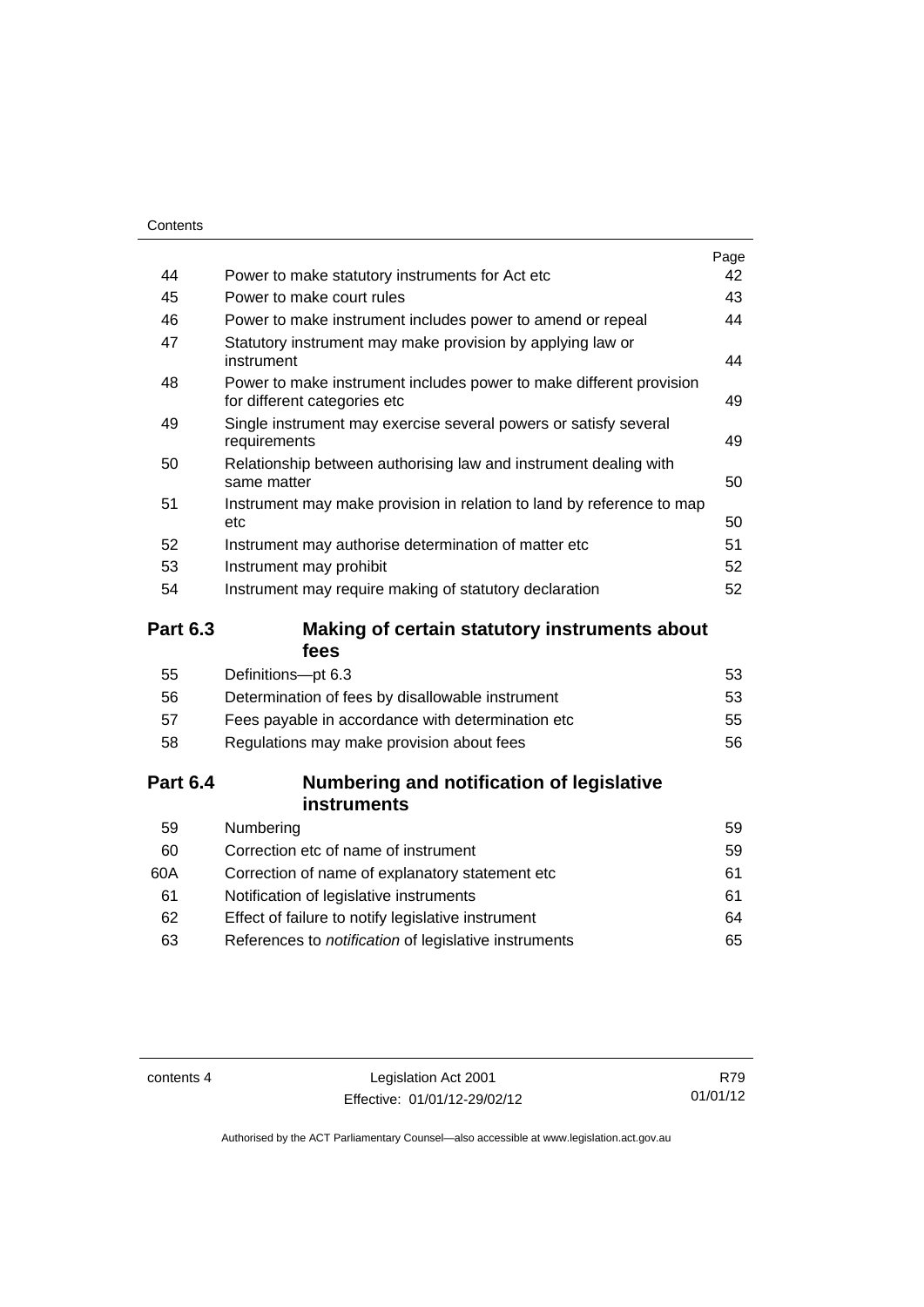| Contents |
|----------|
|----------|

|                  |                                                                                                 | Page |
|------------------|-------------------------------------------------------------------------------------------------|------|
| <b>Chapter 7</b> | Presentation, amendment and disallowance<br>of subordinate laws and disallowable<br>instruments |      |
| 64               | Presentation of subordinate laws and disallowable instruments                                   | 66   |
| 65               | Disallowance by resolution of Assembly                                                          | 66   |
| 65A              | Notification of disallowance by resolution of Assembly                                          | 67   |
| 66               | Revival of affected laws                                                                        | 69   |
| 67               | Making of instrument same in substance within 6 months after<br>disallowance                    | 70   |
| 68               | Amendment by resolution of Assembly                                                             | 71   |
| 69               | Notification of amendments made by resolution of Assembly                                       | 72   |
| 70               | Making of amendment restoring effect of law within 6 months after<br>amendment                  | 74   |
| 71               | Effect of dissolution or expiry of Assembly on notice of motion                                 | 75   |
| <b>Chapter 8</b> | <b>Commencement and exercise of powers</b>                                                      |      |
|                  | before commencement                                                                             |      |
| 72               | Meaning of law-ch 8                                                                             | 76   |
| 73               | General rules about commencement                                                                | 76   |
| 74               | Time of commencement                                                                            | 78   |
| 75               | Commencement of naming and commencement provisions                                              | 79   |
| <b>75AA</b>      | Commencement of provisions identifying amended laws                                             | 80   |
| 75A              | Meaning of commences retrospectively                                                            | 81   |
| 75B              | Retrospective commencement requires clear indication                                            | 81   |
| 76               | Non-prejudicial provision may commence retrospectively                                          | 82   |
| 77               | Commencement by commencement notice                                                             | 83   |
| 78               | Separate commencement of amendments                                                             | 84   |
| 79               | Automatic commencement of postponed law                                                         | 85   |

80 References to *commencement* [of law 86](#page-101-1) 81 [Exercise of powers between notification and commencement 87](#page-102-0)

79A [Commencement of amendment of uncommenced law 86](#page-101-0)

contents 5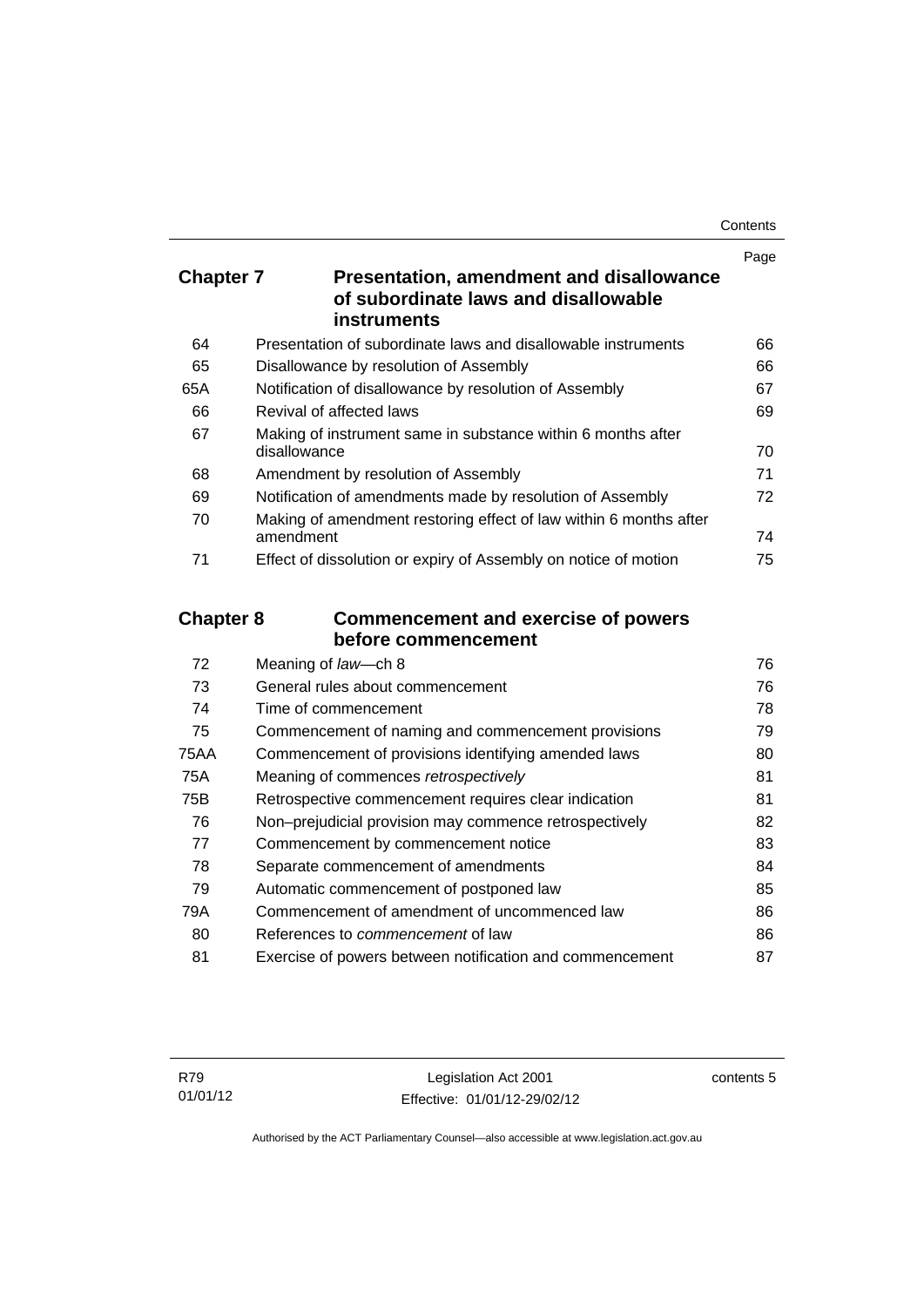|                   |                                                                                   | Page |
|-------------------|-----------------------------------------------------------------------------------|------|
| <b>Chapter 9</b>  | <b>Repeal and amendment of laws</b>                                               |      |
| <b>Part 9.1</b>   | <b>General</b>                                                                    |      |
| 82                | Definitions-ch 9                                                                  | 90   |
| 83                | Consequences of amendment of statutory instrument by Act                          | 90   |
| 84                | Saving of operation of repealed and amended laws                                  | 90   |
| 84A               | Creation of offences and changes in penalties                                     | 91   |
| <b>Part 9.2</b>   | <b>Repeal</b>                                                                     |      |
| 85                | When repeal takes effect                                                          | 93   |
| 86                | Repealed and amended laws not revived on repeal of repealing and<br>amending laws | 93   |
| 87                | Commencement not undone if repealed                                               | 95   |
| 88                | Repeal does not end effect of transitional laws etc                               | 95   |
| 89                | Automatic repeal of certain laws and provisions                                   | 97   |
| <b>Part 9.3</b>   | <b>Amendment</b>                                                                  |      |
| 90                | Law and amending laws to be read as one                                           | 102  |
| 91                | Insertion of provisions by amending law                                           | 102  |
| 92                | Amendment to be made wherever possible                                            | 104  |
| 93                | Provisions included in another provision for amendment purposes                   | 105  |
| 94                | Continuance of appointments etc made under amended provisions                     | 106  |
| 95                | Status of modifications                                                           | 107  |
| 96                | Relocated provisions                                                              | 108  |
| <b>Chapter 10</b> | <b>Referring to laws</b>                                                          |      |
| 97                | Definitions-ch 10                                                                 | 109  |
| 98                | References to ACT law include law containing reference                            | 110  |
| 99                | References in ACT statutory instruments to the Act                                | 110  |
| 100               | Referring to particular ACT laws                                                  | 110  |
| 101               | Referring to particular laws of other jurisdictions etc.                          | 112  |
| 102               | References to laws include references to laws as in force from time to            |      |
|                   | time                                                                              | 112  |
| 103               | References to repealed laws                                                       | 114  |

contents 6 Legislation Act 2001 Effective: 01/01/12-29/02/12 R79 01/01/12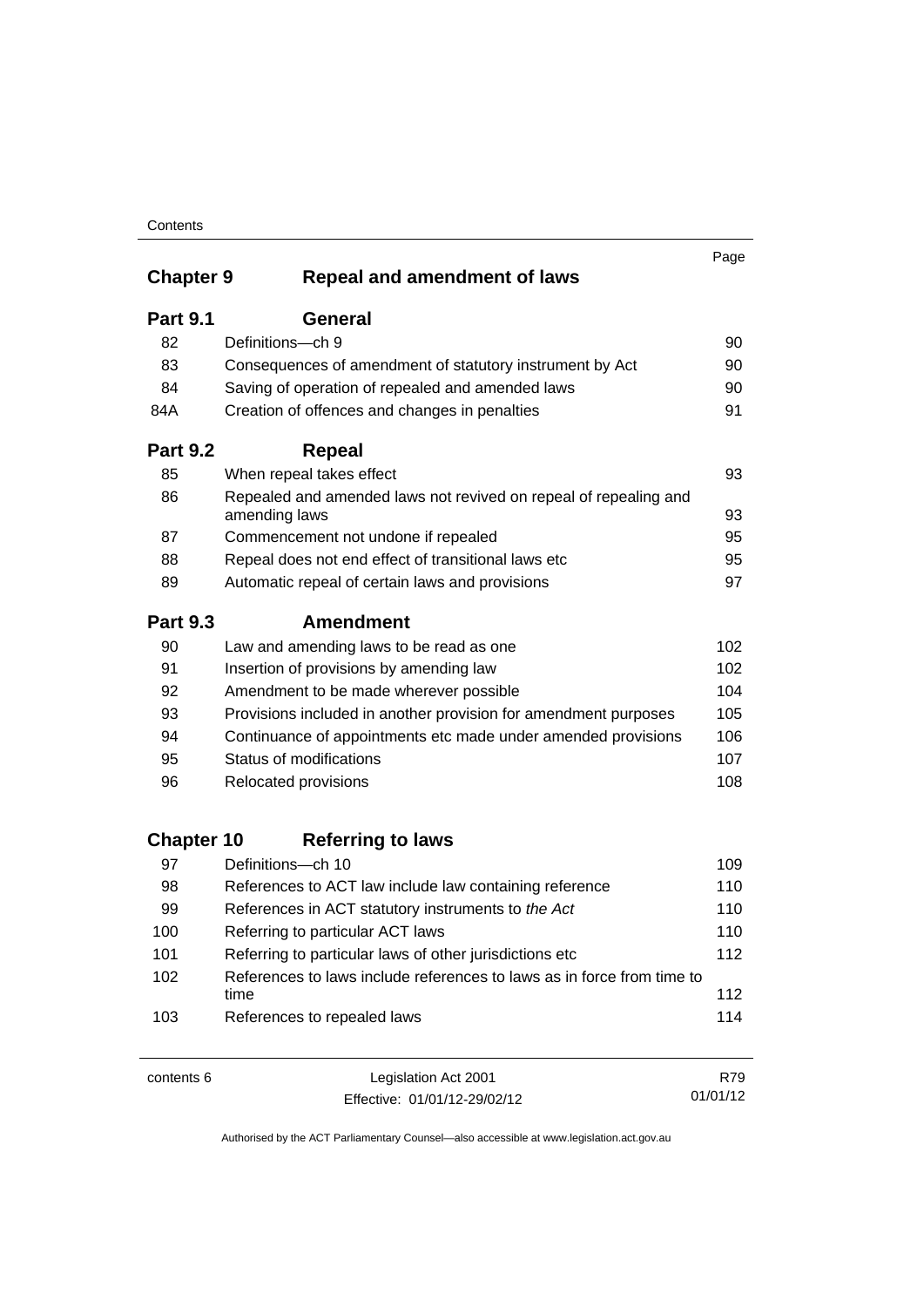|                   |                                                                    | Contents |
|-------------------|--------------------------------------------------------------------|----------|
|                   |                                                                    | Page     |
| 104               | References to laws include references to instruments under laws    | 114      |
| 105               | Referring to provisions of laws                                    | 115      |
| 106               | References to provisions of laws are inclusive                     | 115      |
| 106A              | References to paragraphs etc of laws                               | 116      |
| <b>Chapter 11</b> | <b>Republication of Acts and statutory</b><br><b>instruments</b>   |          |
| <b>Part 11.1</b>  | <b>General</b>                                                     |          |
| 107               | Definitions-ch 11                                                  | 117      |
| 108               | Republication in register                                          | 117      |
| 109               | Republications may be published with other information             | 117      |
| 110               | <b>Collections of laws</b>                                         | 118      |
| <b>Part 11.2</b>  | Substantive amendments made by laws                                |          |
| 111               | Incorporation of amendments                                        | 119      |
| 112               | Reference to amending laws                                         | 119      |
| 113               | Provisions not republished or relocated                            | 119      |
| <b>Part 11.3</b>  | <b>Editorial changes</b>                                           |          |
| 114               | Authorisation for parliamentary counsel                            | 121      |
| 115               | Amendments not to change effect                                    | 121      |
| 116               | Ambit of editorial amendments                                      | 121      |
| 117               | Legal effect of editorial changes                                  | 124      |
| 118               | Reference to editorial amendments                                  | 124      |
| <b>Chapter 12</b> | Scope of Acts and statutory instruments                            |          |
| 120               | Act to be interpreted not to exceed legislative powers of Assembly | 125      |

contents 7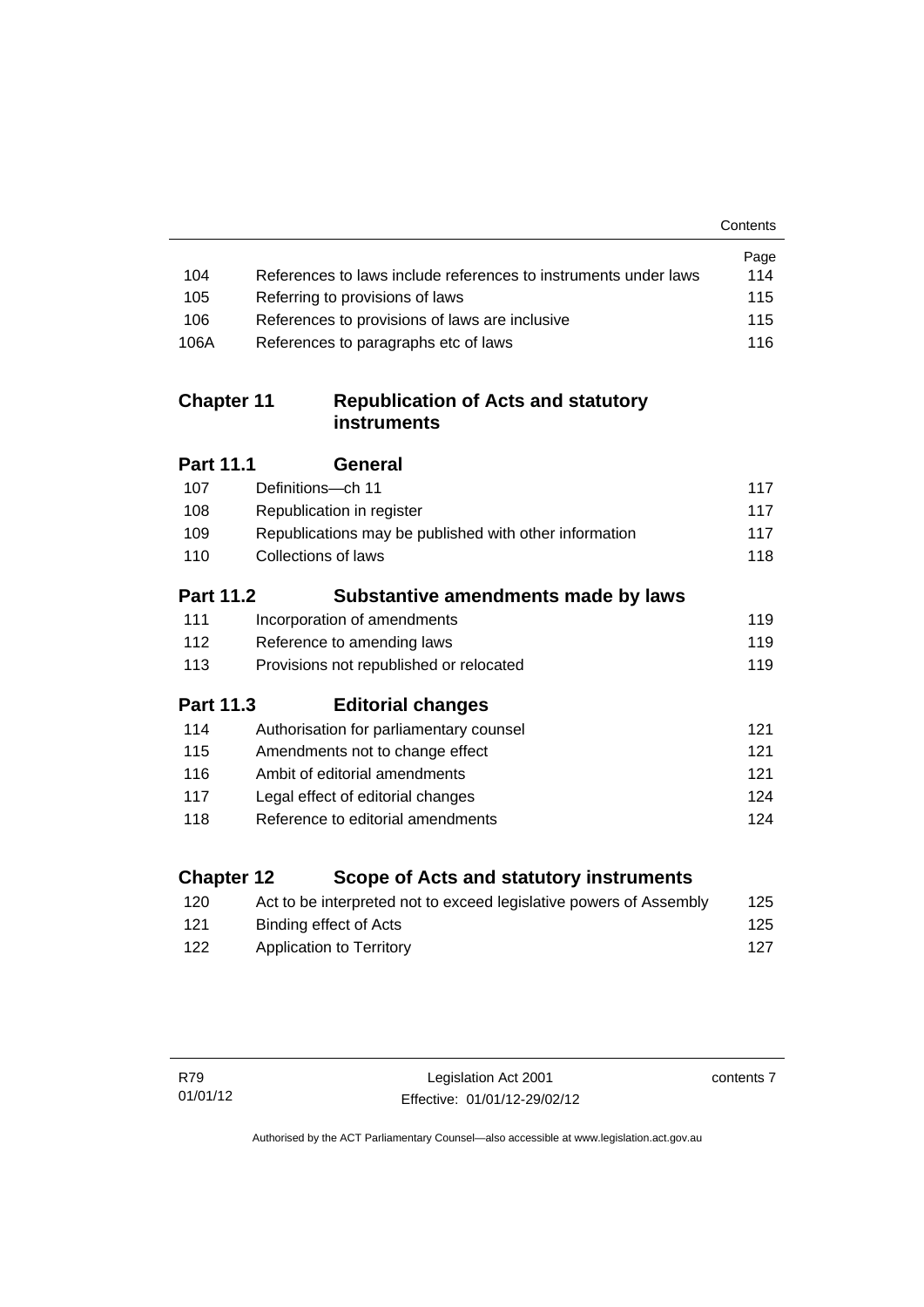| Contents |
|----------|
|----------|

| <b>Chapter 13</b> |               | <b>Structure of Acts and statutory instruments</b>            | Page |
|-------------------|---------------|---------------------------------------------------------------|------|
| <b>Part 13.1</b>  |               | <b>General</b>                                                |      |
|                   |               |                                                               |      |
| 125               |               | Meaning of law-ch 13                                          | 128  |
| 126               |               | Material that is part of Act or statutory instrument          | 128  |
| 127               |               | Material that is not part of Act or statutory instrument      | 129  |
| <b>Part 13.2</b>  |               | <b>Particular kinds of provisions</b>                         |      |
| 130               |               | What is a <i>definition</i> ?                                 | 131  |
| 131               |               | Signpost definitions                                          | 132  |
| 132               | Examples      |                                                               | 133  |
| 133               | Penalty units |                                                               | 134  |
| 134               |               | Penalties at end of sections and subsections                  | 134  |
| 135               |               | Penalties not at end of sections and subsections              | 137  |
| <b>Chapter 14</b> |               | Interpretation of Acts and statutory                          |      |
|                   |               | instruments                                                   |      |
| <b>Part 14.1</b>  |               | <b>Purpose and scope</b>                                      |      |
| 136               |               | Meaning of Act-ch 14                                          | 139  |
| 137               |               | Purpose and scope-ch 14                                       | 139  |
| <b>Part 14.2</b>  |               | Key principles of interpretation                              |      |
| 138               |               | Meaning of working out the meaning of an Act-pt 14.2          | 140  |
| 139               |               | Interpretation best achieving Act's purpose                   | 140  |
| 140               |               | Legislative context                                           | 141  |
| 141               |               | Non-legislative context generally                             | 142  |
| 142               |               | Non-legislative context-material that may be considered       | 143  |
| 143               |               | Law stating material for consideration in working out meaning | 144  |
| <b>Chapter 15</b> |               | <b>Aids to interpretation</b>                                 |      |
| <b>Part 15.1</b>  |               | <b>General</b>                                                |      |
| 144               |               | Meaning of commonly-used terms                                | 146  |
| contents 8        |               | Legislation Act 2001                                          | R79  |

Authorised by the ACT Parliamentary Counsel—also accessible at www.legislation.act.gov.au

01/01/12

Effective: 01/01/12-29/02/12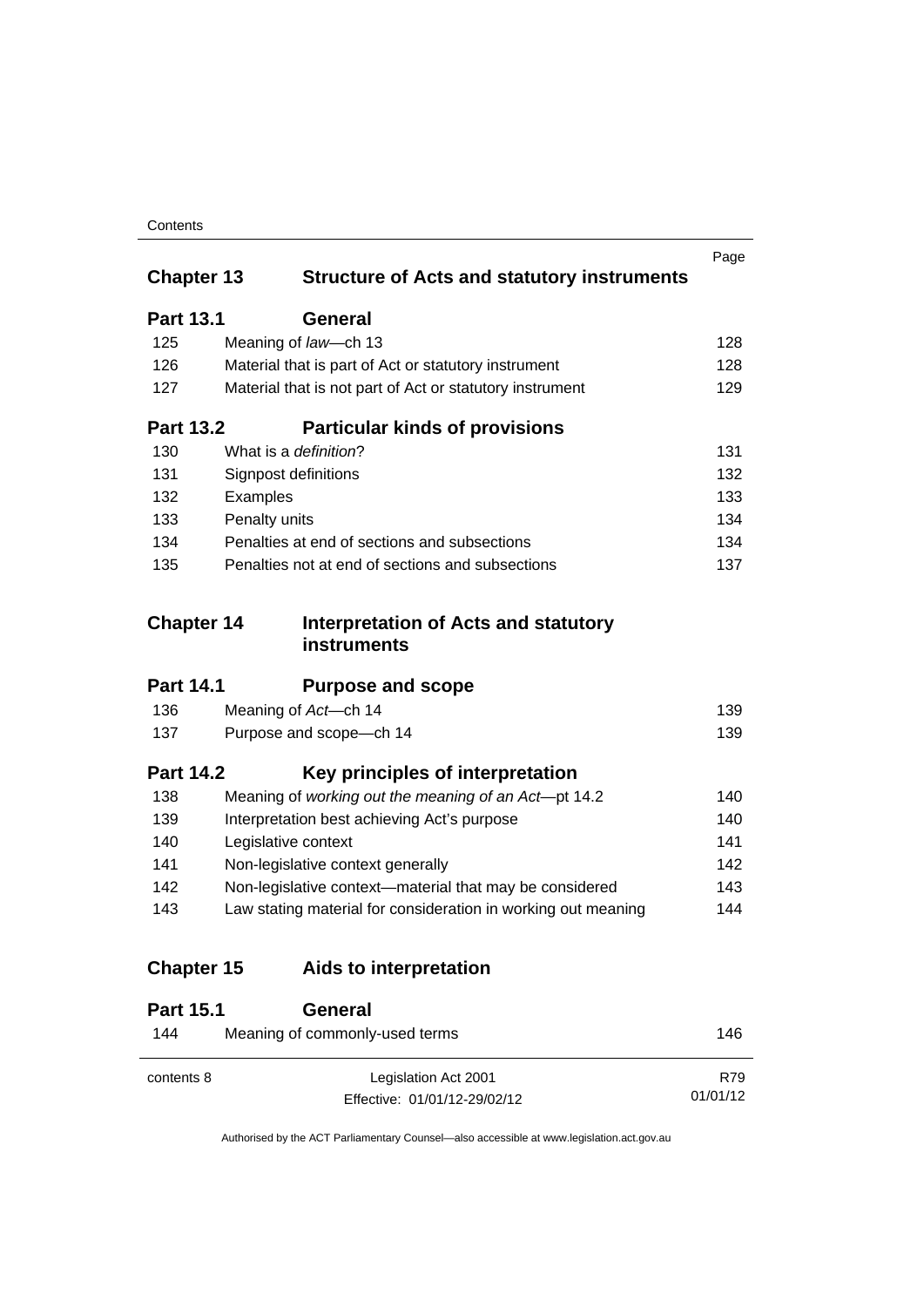|                  |                                                                                   | Contents   |  |
|------------------|-----------------------------------------------------------------------------------|------------|--|
|                  |                                                                                   | Page       |  |
| 145              | Gender and number                                                                 | 146        |  |
| 146              | Meaning of may and must                                                           |            |  |
| 147              | Changes of drafting practice not to affect meaning                                |            |  |
| 148              | Terms used in instruments have same meanings as in authorising<br>laws            |            |  |
| 149              | Age in years                                                                      | 148        |  |
| 150              | Measurement of distance                                                           | 148        |  |
| 151              | Working out periods of time generally                                             | 149        |  |
| 151A             | Periods of time ending on non-working days                                        | 151        |  |
| 151B             | Doing things for which no time is fixed                                           | 152        |  |
| 151C             | Power to extend time                                                              | 153        |  |
| 152              | Continuing effect of obligations                                                  | 154        |  |
| <b>Part 15.2</b> | <b>Definitions</b>                                                                |            |  |
| 155              | Definitions apply subject to contrary intention                                   | 155        |  |
| 156              | Application of definitions in dictionaries and sections                           | 155        |  |
| 157              | Defined terms-other parts of speech and grammatical forms                         | 157        |  |
| <b>Part 15.3</b> | References to various entities and things                                         |            |  |
| 160              | References to people generally                                                    | 158        |  |
| 161              | Corporations liable to offences                                                   | 159        |  |
| 162              | References to a Minister or the Minister                                          | 160        |  |
| 163              | References to a director-general or the director-general                          | 161        |  |
| 164              | References to Australian Standards etc                                            | 162        |  |
| 165              | References to Assembly committees that no longer exist                            | 163        |  |
| 168              | References to person with interest in land include personal<br>representative etc |            |  |
| 169              | References to domestic partner and domestic partnership                           | 163        |  |
| 169A             | References to transgender people                                                  | 164        |  |
| 169B             | References to intersex people                                                     | 165        |  |
| <b>Part 15.4</b> | <b>Preservation of certain common law</b><br>privileges                           |            |  |
| 170              | Privileges against self-incrimination and exposure to civil penalty               | 166        |  |
| 171              | Client legal privilege                                                            | 166        |  |
| <b>R79</b>       | Legislation Act 2001                                                              | contents 9 |  |
| 01/01/12         | Effective: 01/01/12-29/02/12                                                      |            |  |

Authorised by the ACT Parliamentary Counsel—also accessible at www.legislation.act.gov.au

Effective: 01/01/12-29/02/12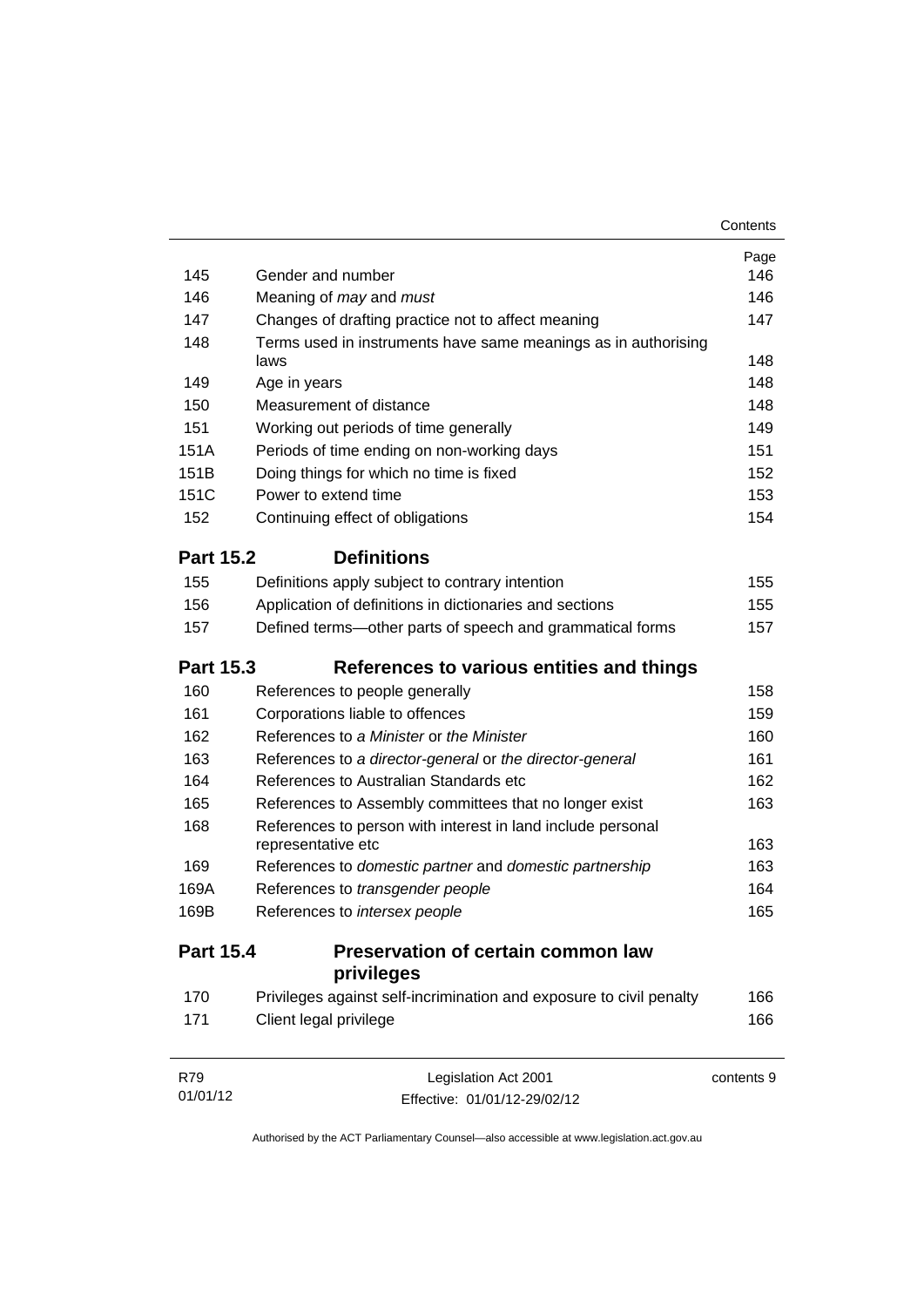| Contents |
|----------|
|----------|

|                   |                                                            | Page |
|-------------------|------------------------------------------------------------|------|
| <b>Chapter 16</b> | <b>Courts, tribunals and other decision-makers</b>         |      |
| 175               | Meaning of law-ch 16                                       | 167  |
| 176               | Jurisdiction of courts and tribunals                       | 167  |
| 177               | Recovery of amounts owing under laws                       | 167  |
| 178               | Power to decide includes power to take evidence etc        | 167  |
| 179               | Content of statements of reasons for decisions             | 168  |
| 180               | Power to make decision includes power to reverse or change | 169  |
|                   |                                                            |      |

## **Chapter 17 [Entities and positions](#page-185-0)**

| 182  | Meaning of law-ch 17               | 170 |
|------|------------------------------------|-----|
| 183  | Change of name of entity           | 170 |
| 184  | Change in constitution of entity   | 170 |
| 184A | References to entity               | 171 |
| 185  | References to occupant of position | 171 |
| 186  | Change of name of position         | 172 |
| 187  | Chair and deputy chair etc         | 172 |

## **[Chapter 18](#page-188-0) Offences**

| 188 | Meaning of ACT law—ch 18                                              | 173. |
|-----|-----------------------------------------------------------------------|------|
| 189 | Reference to offence includes reference to related ancillary offences | 173  |
| 190 | Indictable and summary offences                                       | 174  |
| 191 | Offences against 2 or more laws                                       | 174  |
| 192 | When must prosecutions begin?                                         | 175  |
| 193 | Continuing offences                                                   | 176. |

## **Chapter 19 [Administrative and machinery provisions](#page-192-0)**

| <b>Part 19.1</b>        | <b>Introductory</b>                                                            |                 |
|-------------------------|--------------------------------------------------------------------------------|-----------------|
| 195                     | Meaning of law-ch 19                                                           | 177             |
| <b>Part 19.2</b><br>196 | <b>Functions</b><br>Provision giving function gives power to exercise function | 178             |
| contents 10             | Legislation Act 2001<br>Effective: 01/01/12-29/02/12                           | R79<br>01/01/12 |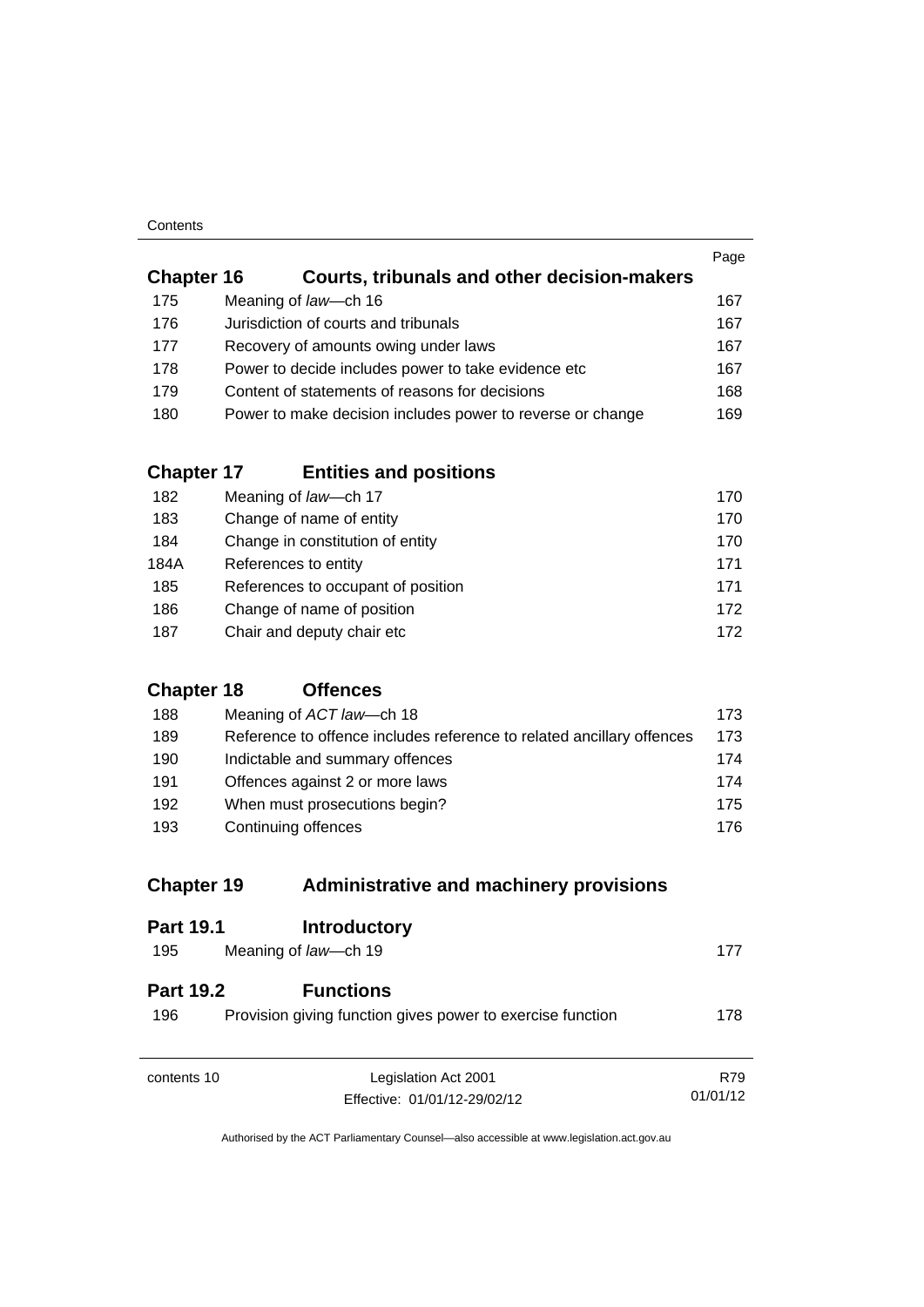| 197              | Statutory functions may be exercised from time to time                        | Page<br>178 |  |  |
|------------------|-------------------------------------------------------------------------------|-------------|--|--|
| 199              | <b>Functions of bodies</b>                                                    |             |  |  |
| 200              | Functions of occupants of positions                                           |             |  |  |
| <b>Part 19.3</b> | <b>Appointments</b>                                                           |             |  |  |
| Division 19.3.1  | Appointments-general                                                          |             |  |  |
| 205              | Application-div 19.3.1                                                        | 181         |  |  |
| 206              | Appointments must be in writing etc                                           | 181         |  |  |
| 207              | Appointment may be by name or position                                        | 181         |  |  |
| 208              | Power of appointment includes power to suspend etc                            | 182         |  |  |
| 209              | Power of appointment includes power to make acting appointment                | 182         |  |  |
| 210              | Resignation of appointment                                                    | 184         |  |  |
| 211              | Appointment not affected by appointer changes                                 | 184         |  |  |
| 212              | Appointment not affected by defect etc                                        | 184         |  |  |
| Division 19.3.2  | <b>Acting appointments</b>                                                    |             |  |  |
| 215              | Application-div 19.3.2                                                        | 185         |  |  |
| 216              | Acting appointments must be in writing etc                                    | 185         |  |  |
| 217              | Acting appointment may be made by name or position                            | 185         |  |  |
| 218              | Instrument may provide when acting appointment has effect etc                 | 186         |  |  |
| 219              | Appointer may decide terms of acting appointment etc                          | 186         |  |  |
| 220              | Appointee may exercise functions under acting appointment etc                 | 187         |  |  |
| 221              | How long does an acting appointment operate?                                  | 187         |  |  |
| 222              | Resignation of acting appointment                                             | 188         |  |  |
| 223              | Effect of acting appointment on substantive appointment etc                   | 188         |  |  |
| 224              | Acting appointment not affected by appointer changes                          |             |  |  |
| 225              | Acting appointment not affected by defect etc                                 | 189         |  |  |
|                  | Division 19.3.2A<br><b>Standing acting arrangements</b>                       |             |  |  |
| 225A             | Application-div 19.3.2A                                                       | 190         |  |  |
| 225B             | Person acting under standing acting arrangement may exercise<br>functions etc | 190         |  |  |
| Division 19.3.3  | <b>Appointments-Assembly consultation</b>                                     |             |  |  |
| 226              | Meaning of statutory position-div 19.3.3                                      | 190         |  |  |
| 227              | Application-div 19.3.3                                                        | 191         |  |  |
| R79              | Legislation Act 2001                                                          | contents 11 |  |  |

01/01/12 Effective: 01/01/12-29/02/12 contents 11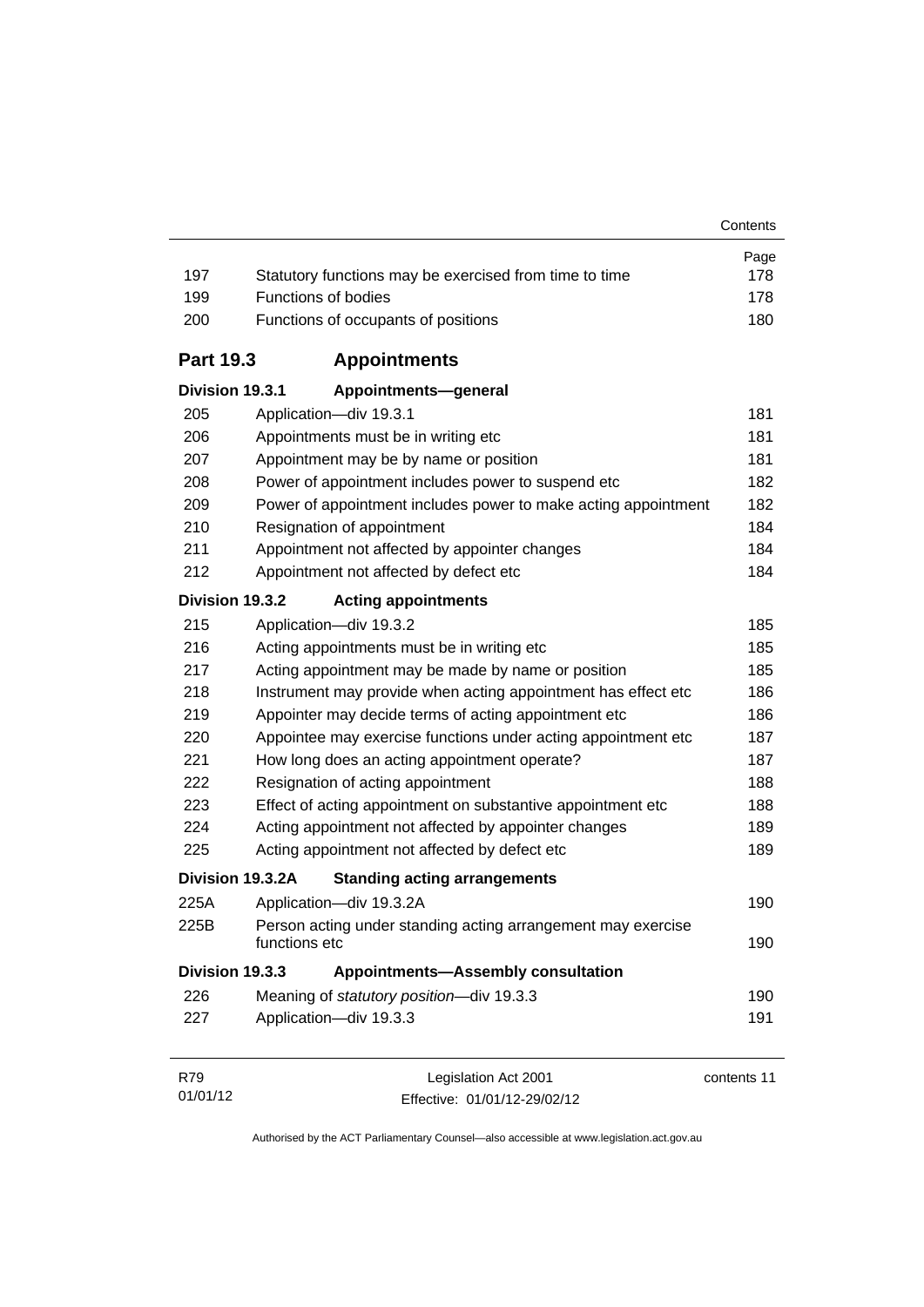|                  |                                                                                                   | Page<br>191 |  |
|------------------|---------------------------------------------------------------------------------------------------|-------------|--|
| 228              | Consultation with appropriate Assembly committee<br>229<br>Appointment is disallowable instrument |             |  |
|                  |                                                                                                   | 192         |  |
| <b>Part 19.4</b> | <b>Delegations</b>                                                                                |             |  |
| 230              | Application-pt 19.4 generally                                                                     | 193         |  |
| 231              | Application-pt 19.4 to subdelegations                                                             | 193         |  |
| 232              | Delegation must be in writing etc                                                                 | 193         |  |
| 233              | Delegation may be made by name or position                                                        | 194         |  |
| 234              | Instrument may provide when delegation has effect etc                                             | 194         |  |
| 235              | Delegation may be made to 2 or more delegates                                                     | 194         |  |
| 236              | Power to delegate may not be delegated                                                            | 195         |  |
| 237              | Delegation may be amended or revoked                                                              | 195         |  |
| 238              | Appointer responsible for delegated function                                                      | 196         |  |
| 239              | Exercise of delegation by delegate                                                                | 196         |  |
| 240              | Appointer may exercise delegated function                                                         | 196         |  |
| 241              | Delegation not affected by appointer changes                                                      | 197         |  |
| 242              | Delegation not affected by defect etc                                                             | 197         |  |
| <b>Part 19.5</b> | <b>Service of documents</b>                                                                       |             |  |
| 245              | Application-pt 19.5                                                                               | 198         |  |
| 246              | Definitions-pt 19.5                                                                               | 198         |  |
| 247              | Service of documents on individuals                                                               | 200         |  |
| 248              | Service of documents on corporations                                                              | 200         |  |
| 249              | Service of documents on agencies                                                                  | 201         |  |
| 250              | When document taken to be served                                                                  | 202         |  |
| 251              | Other laws not affected etc                                                                       | 203         |  |
| 252              | Powers of courts and tribunals not affected                                                       | 203         |  |
| <b>Part 19.6</b> | <b>Functions of Executive and Ministers</b>                                                       |             |  |
| 253              | Exercise of functions of Executive                                                                | 204         |  |
| 254              | Administration of matters not allocated                                                           | 204         |  |
| 254A             | Delegation by Minister                                                                            | 205         |  |
| <b>Part 19.7</b> | <b>Other matters</b>                                                                              |             |  |
| 255              | Forms                                                                                             | 206         |  |
| contents 12      | Legislation Act 2001                                                                              | R79         |  |
|                  | Effective: 01/01/12-29/02/12                                                                      | 01/01/12    |  |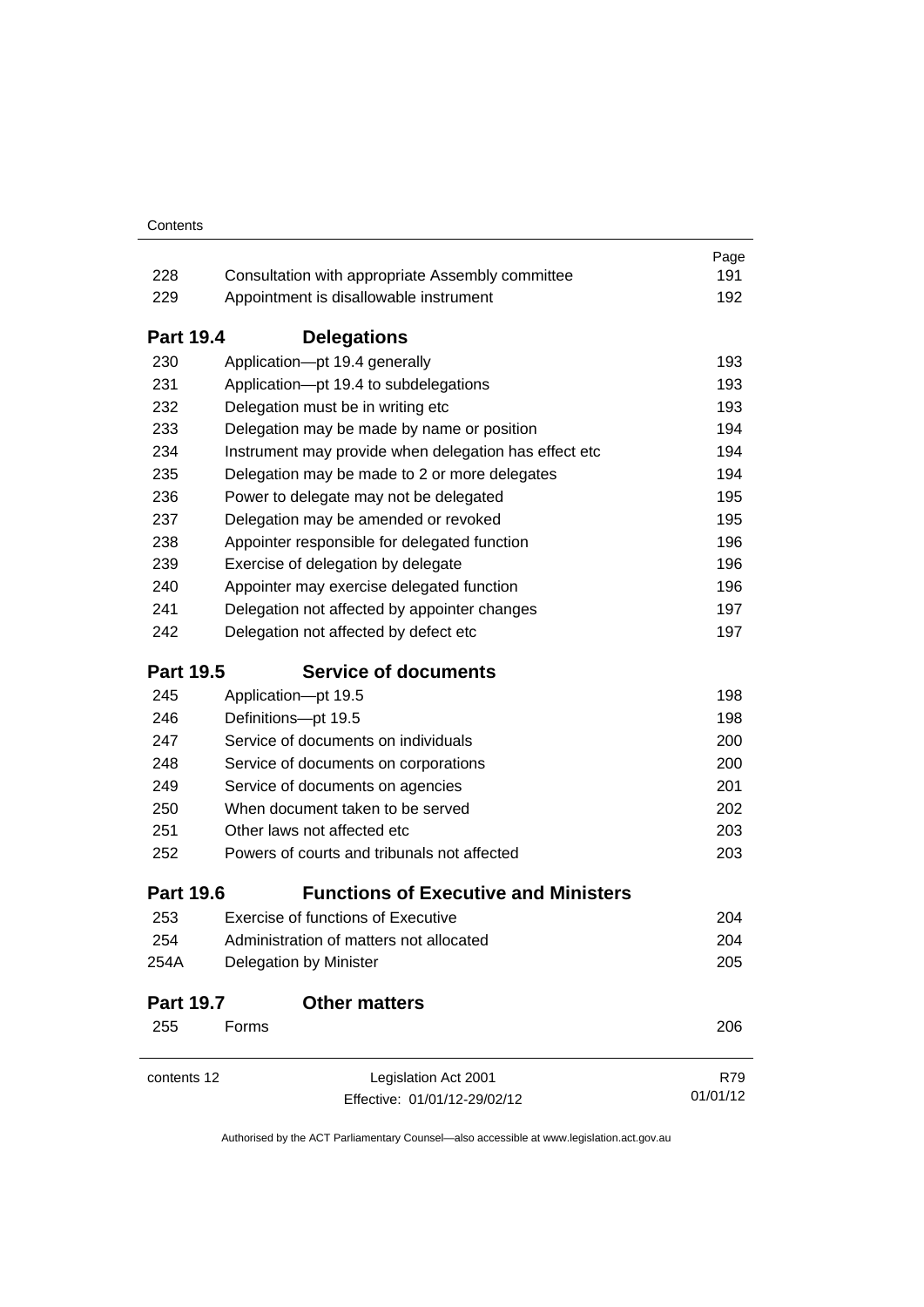|                   |                     |                                                                      | Contents    |
|-------------------|---------------------|----------------------------------------------------------------------|-------------|
| 256               |                     | Production of records kept in computers etc.                         | Page<br>208 |
| <b>Chapter 20</b> |                     | <b>Miscellaneous</b>                                                 |             |
| 300               |                     | Delegation by parliamentary counsel                                  | 209         |
| 301               |                     | References to Administration Act 1989 etc                            | 209         |
| 302               |                     | Regulation-making power                                              | 209         |
|                   |                     |                                                                      |             |
| <b>Schedule 1</b> |                     | Acts included in sources of law in the ACT                           | 210         |
| <b>Part 1.1</b>   |                     | Former NSW and UK Acts in force before<br>establishment of Territory | 210         |
| <b>Part 1.2</b>   |                     | Former NSW Acts applied after establishment of<br><b>Territory</b>   | 211         |
| <b>Dictionary</b> |                     |                                                                      | 212         |
| Part 1            |                     | <b>Meaning of commonly-used terms</b>                                | 212         |
| Part 2            |                     | <b>Terms for Legislation Act 2001 only</b>                           | 242         |
|                   |                     |                                                                      |             |
| <b>Endnotes</b>   |                     |                                                                      |             |
| 1                 |                     | About the endnotes                                                   | 246         |
| 2                 | Abbreviation key    |                                                                      | 246         |
| 3                 | Legislation history |                                                                      | 247         |
| 4                 | Amendment history   |                                                                      | 259         |

5 [Earlier republications 297](#page-312-0)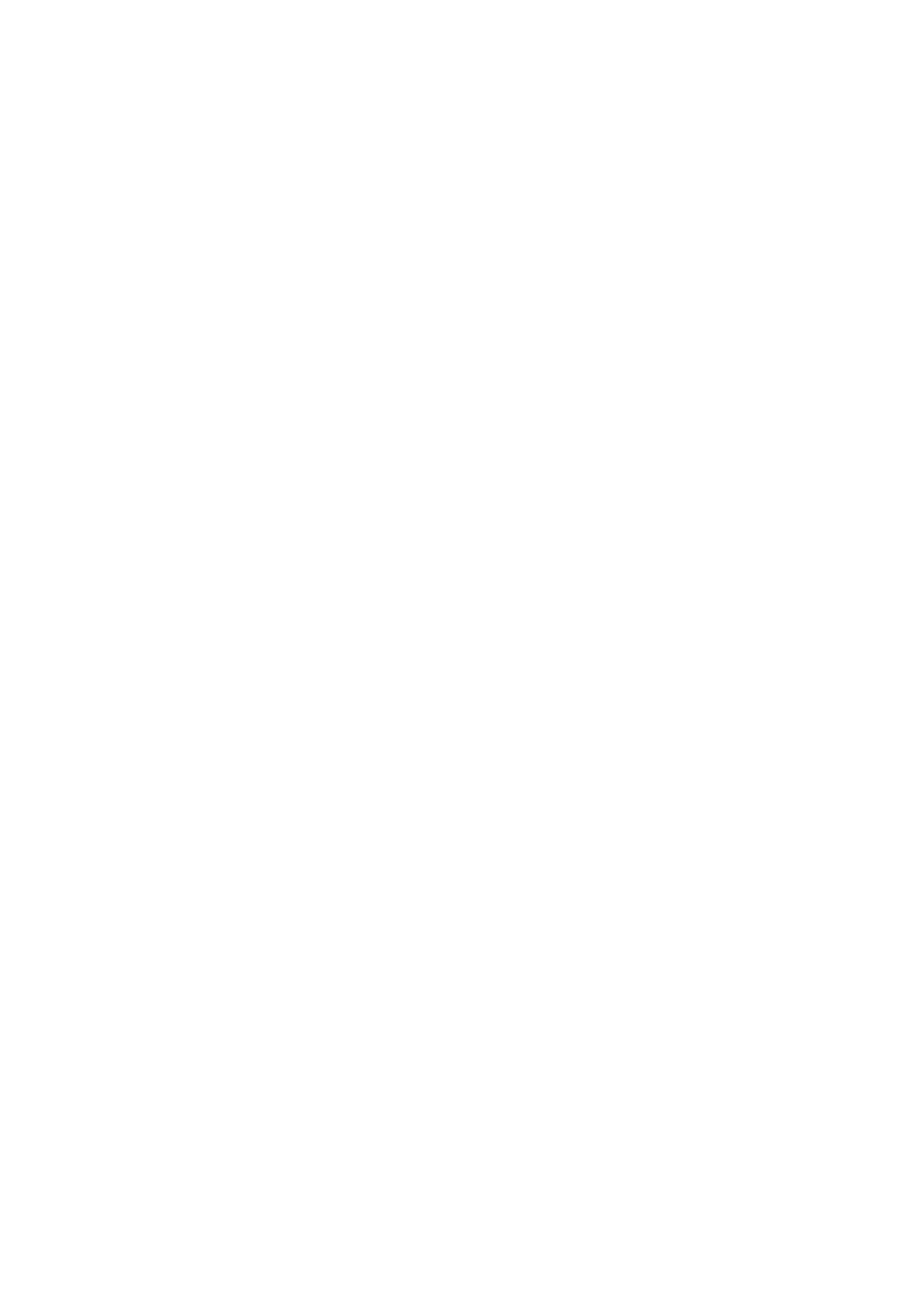

# **Legislation Act 2001**

An Act about legislation

l

R79 01/01/12

Legislation Act 2001 Effective: 01/01/12-29/02/12 page 1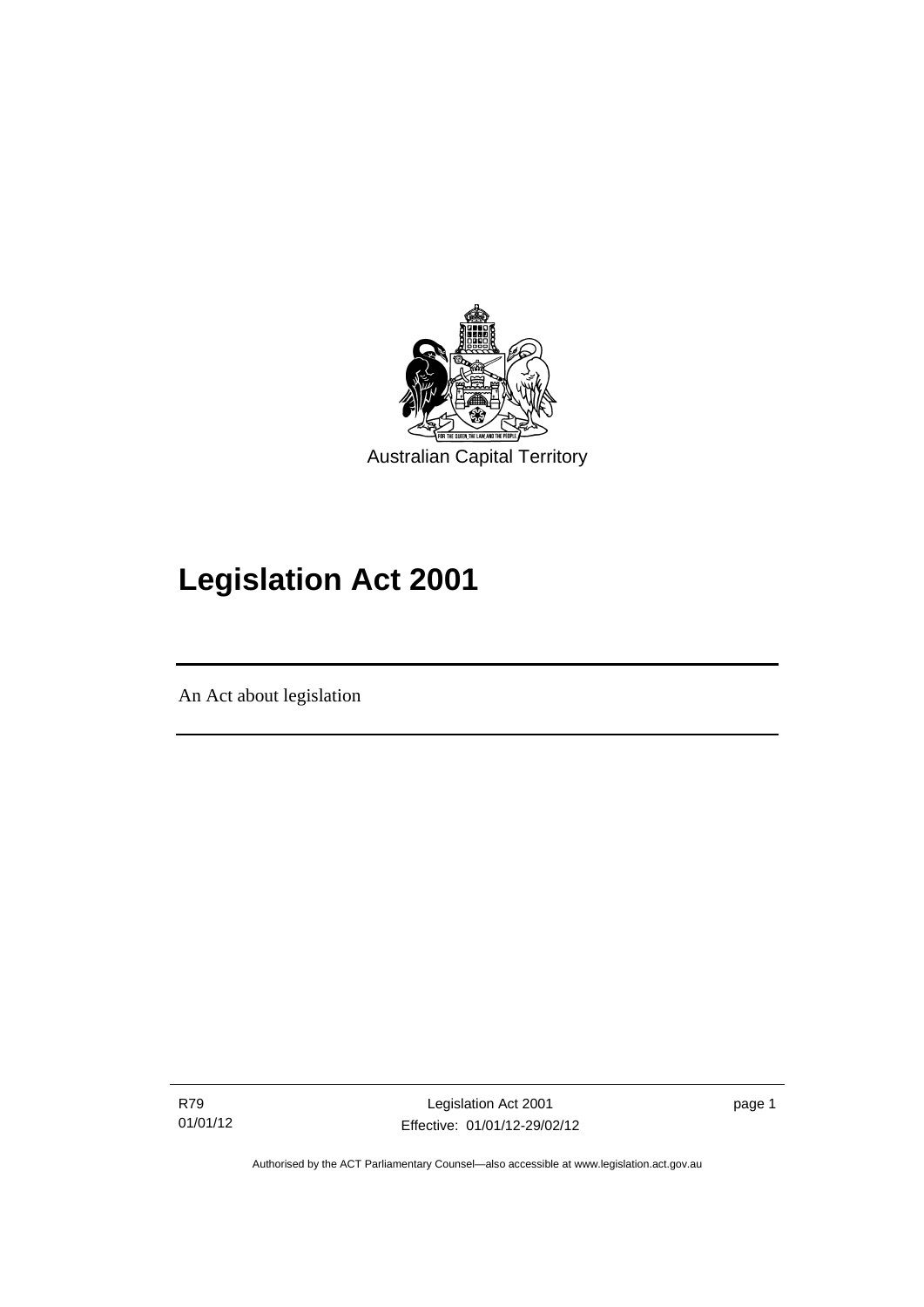**Chapter 1** Preliminary<br>**Part 1.1** General General

Section 1

## <span id="page-17-0"></span>**Chapter 1** Preliminary

## <span id="page-17-1"></span>**Part 1.1 General**

## <span id="page-17-2"></span>**1 Name of Act**

This Act is the *Legislation Act 2001.* 

## <span id="page-17-3"></span>**2 Dictionary**

The dictionary at the end of this Act is part of this Act.

- *Note 1* The dictionary at the end of an Act usually defines certain terms used in the Act, and includes references (*signpost definitions*) to other terms defined elsewhere in the Act. However, in this Act the dictionary is divided into 2 parts.
- *Note 2* Pt 1 defines terms commonly used in Acts (including this Act) and statutory instruments. For example, because of the definition '*month* means calendar month.', the term 'month' has the defined meaning wherever the term is used in an Act or statutory instrument unless the Act or instrument provides otherwise or the contrary intention otherwise appears (see s 144 and s 155).
- *Note 3* Pt 2 defines certain terms used in this Act. For example, the signpost definition '*administrator*, for part 19.5 (Service of documents)—see section 246.' means that the term 'administrator' is defined in s 246 for this Act, pt 19.5. A definition in pt 2 applies to all of this Act unless the definition, or another provision of this Act, provides otherwise or the contrary intention otherwise appears (see s 155 and s 156 (1)).

### <span id="page-17-4"></span>**2A Notes**

A note included in this Act is explanatory and is not part of this Act.

*Note* See s 127 (1), (4) and (5) for the legal status of notes.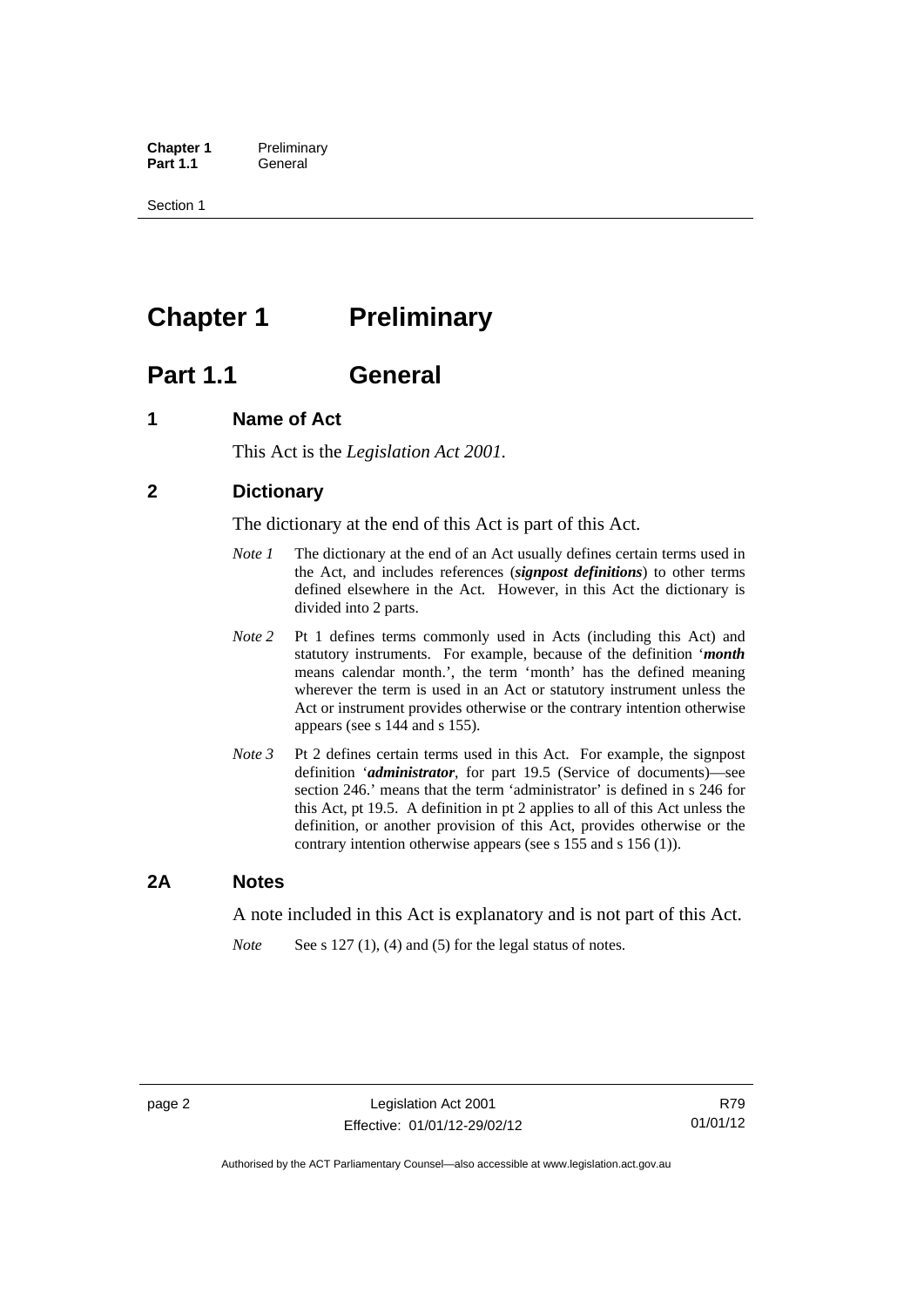## <span id="page-18-0"></span>**3 Objects**

- (1) The main object of this Act is to make legislation more accessible.
- (2) This is to be achieved particularly by—
	- (a) encouraging access to legislation through the internet, while maintaining access to printed legislation; and
	- (b) restating the law dealing with the 'life cycle' of legislation, improving its structure and content, and simplifying its provisions where practicable; and
	- (c) assisting users of legislation to find, read, understand and use legislation by—
		- (i) facilitating the shortening and simplification of legislation; and
		- (ii) promoting consistency in the form and language of legislation; and
		- (iii) providing rules about the interpretation of legislation; and
		- (iv) facilitating the updating and republication of legislation to ensure its ready availability.
- (3) For this section, the '*life cycle*' of legislation includes the making (where relevant), notification, commencement, presentation and disallowance (where relevant), operation, interpretation, proof, republication, amendment and repeal of legislation and instruments made under legislation.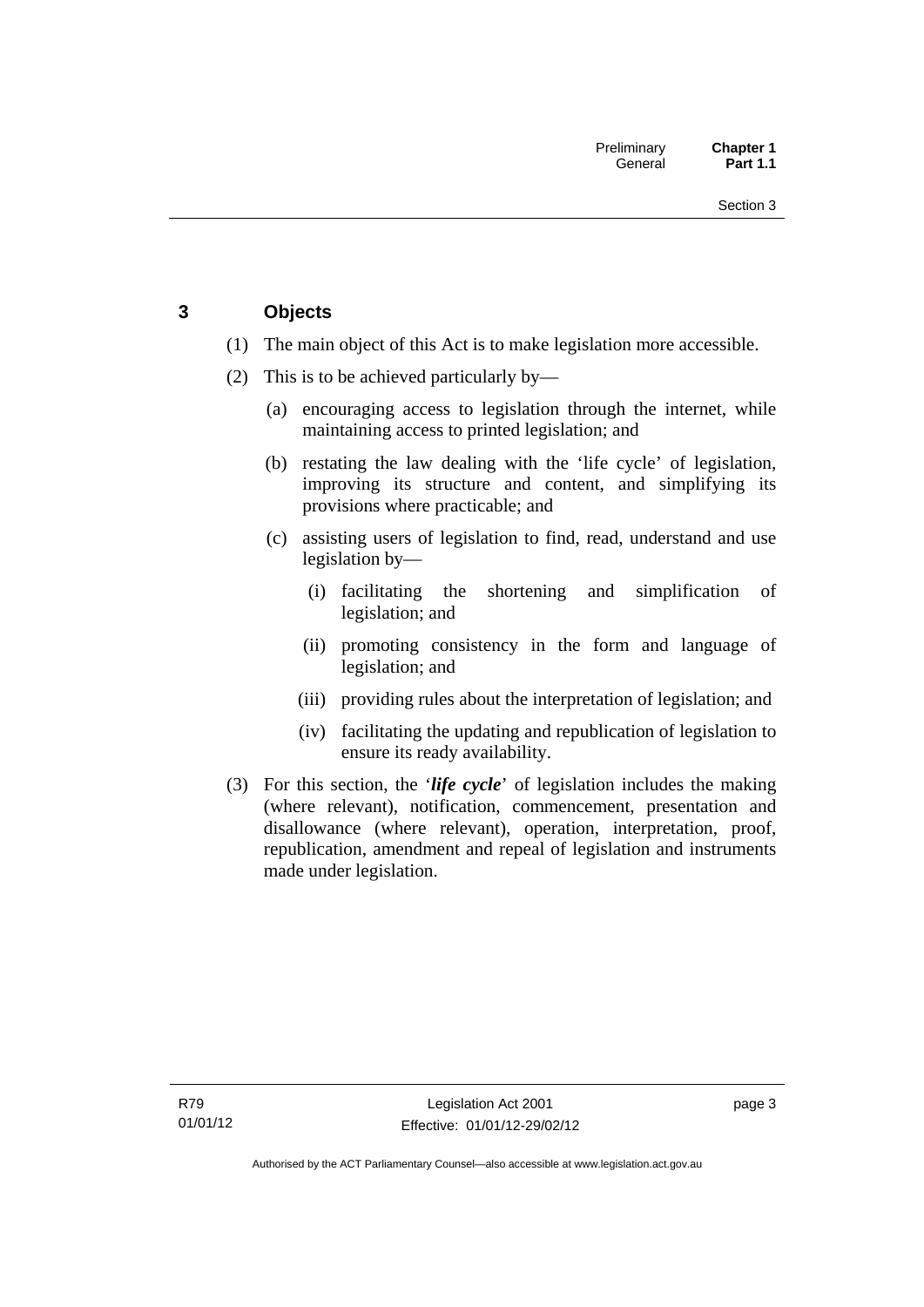## <span id="page-19-0"></span>**4 Application of Act**

- (1) This Act applies to all Acts (including this Act) and statutory instruments.
- (2) In particular, Acts and statutory instruments are taken to be made on the basis that they will operate in conjunction with this Act.

#### **Examples**

- 1 An Act imposes an obligation and provides that people who 'fail' to carry out the obligation are liable to the penalty. The Act does not, however, define 'fail' or indicate that the word is used in a special way. In accordance with this Act, dictionary, pt 1 (see s 144), the word 'fail' includes 'refuse'. In other words, a person who refuses to carry out the obligation will be subject to the penalty in the same way as someone who only neglects the obligation. In this case, the presence in an Act of a word that is defined in this Act attracts the operation of the definition in the dictionary.
- 2 The *XYZ Act 2001* contains the following provision:

The Minister may determine fees for this Act.

Because the XYZ Act authorises a fee to be determined 'for this Act', this Act, s 56 applies and therefore the provisions of pt 6.3 (Making of certain statutory instruments about fees) apply to the determination of fees under the provision. In this case, the operation of provisions of this Act is attracted because the *XYZ Act 2001* contains a provision that triggers the application of the part.

- *Note 1* The determination of a fee by a Minister under an Act is a disallowable instrument and must be in writing (see s 9 (1) (b) and s 42 (2)).
- *Note 2* An example is part of the Act, is not exhaustive and may extend, but does not limit, the meaning of the provision in which it appears (see s 126 and s 132).
- (3) This section is a determinative provision.
	- *Note* See s 5 for the meaning of determinative provisions, and s 6 for their displacement.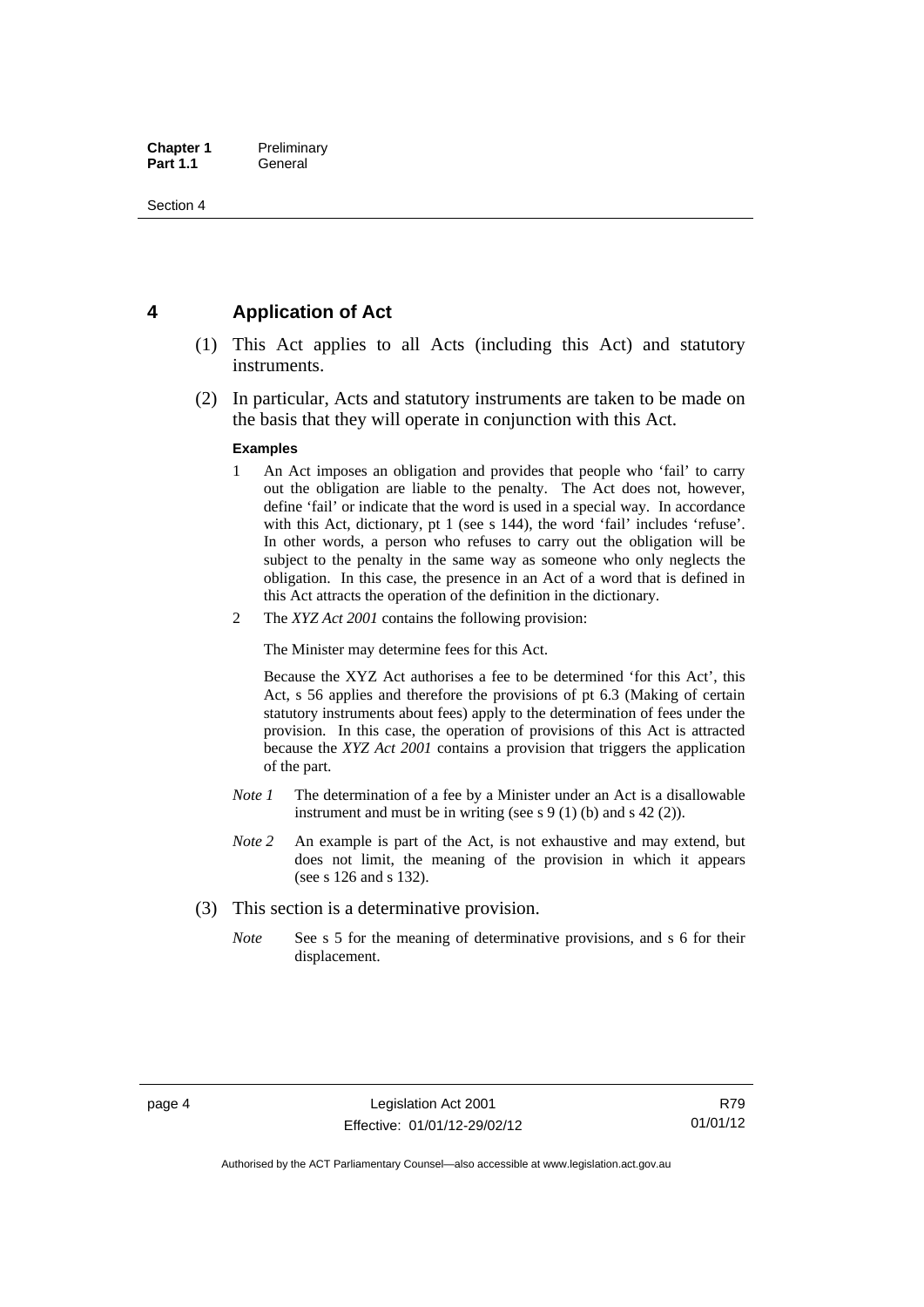### <span id="page-20-0"></span>**5 Determinative and non-determinative provisions**

- (1) This Act consists of determinative and non-determinative provisions.
- (2) A *determinative provision* is a provision of this Act that is declared to be a determinative provision.

#### **Example**

Section 4 (3) provides that s 4 is a determinative provision.

(3) A *non-determinative provision* is any other provision of this Act.

#### **Example**

Section 3 does not contain a provision corresponding to s 4 (3). Therefore, s 3 is not a determinative provision.

*Note* An example is part of the Act, is not exhaustive and may extend, but does not limit, the meaning of the provision in which it appears (see s 126 and s 132).

### <span id="page-20-1"></span>**6 Legislation Act provisions must be applied**

- (1) A provision of this Act must be applied to an Act or statutory instrument, in accordance with the terms of the provision, except so far as it is displaced.
- (2) A determinative provision may be displaced expressly or by a manifest contrary intention.
- (3) A non-determinative provision may be displaced expressly or by a contrary intention.
	- *Note* For the distinction between a 'manifest contrary intention' (see s (2)) and 'contrary intention' (see s (3)), see the examples in this section.
- (4) The declaration of a provision as 'determinative' indicates that it is the intention of the Legislative Assembly that, if the provision is to be displaced at all in a particular case, a more deliberate displacement is required than if the provision were a non-determinative provision.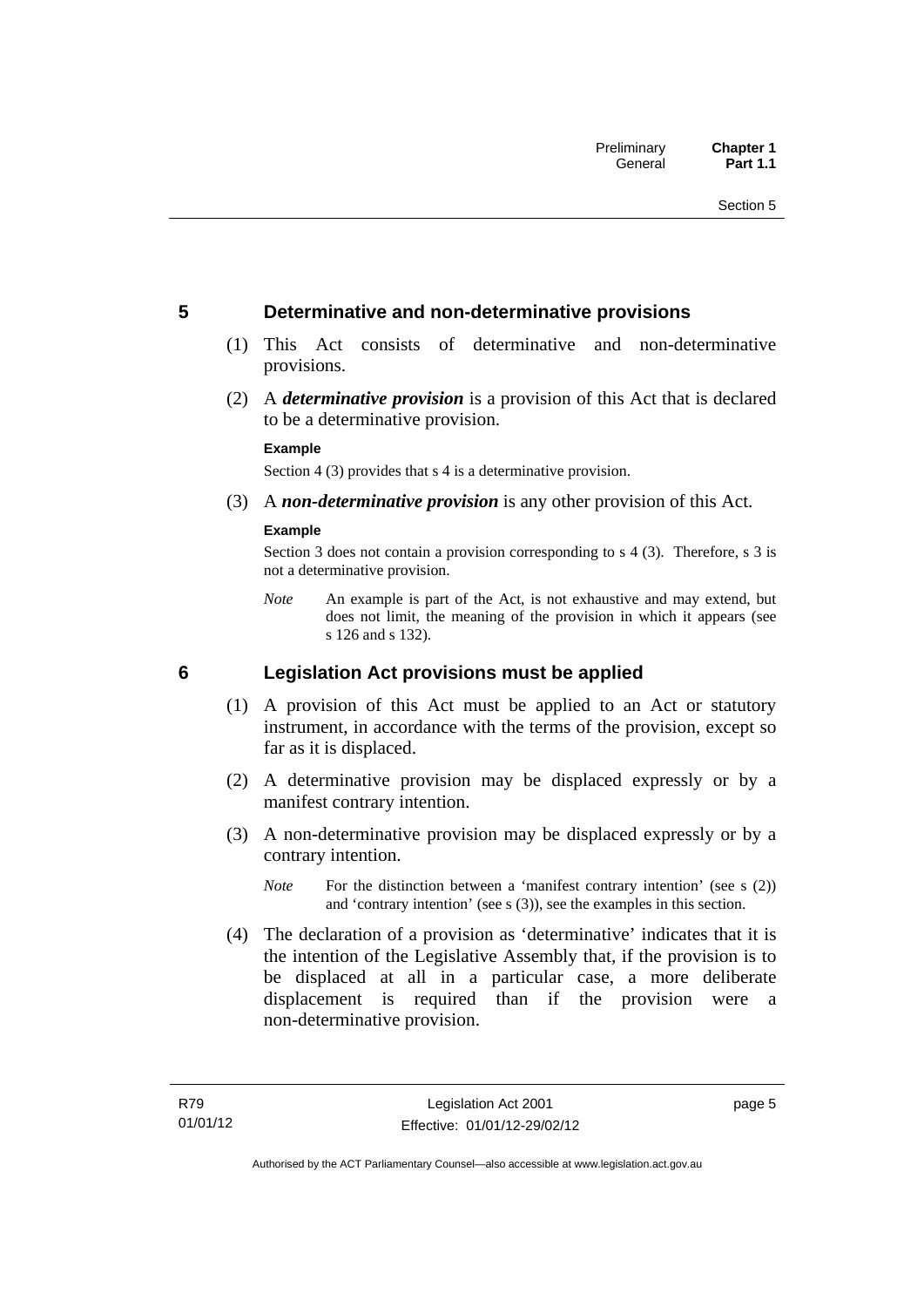- (5) This section applies despite any presumption or rule of interpretation.
- (6) A provision of this Act must not be taken to be displaced by a provision of an Act or statutory instrument so far as the provisions can operate concurrently.
- (7) In particular and without limiting subsection (5), a provision of this Act is not displaced by a provision of an Act or statutory instrument because the provisions deal with the same or a similar subject matter.
- (8) This section is a determinative provision.

#### **Examples—different kinds of displacement**

- 1 *Determinative provision—express displacement* The *Collections Regulation Act 1999* (hypothetical), s 83 contains the following provision:
	- (2) The Legislation Act, section 47 (3) does not apply to a regulation under this Act.

Section 83 (2) illustrates a provision expressly displacing this Act, s 47 (3), a determinative provision.

2 *Determinative provision—manifest contrary intention*

The *Motor Repairers Act 2001* (hypothetical) does not contain a provision like the *Collections Regulation Act 1999*, s 83, but s 79 contains the following provision:

(3) A regulation may apply, adopt or incorporate an instrument or provision of an instrument as in force from time to time.

Section 79 (3) illustrates a provision displacing this Act, s 47 (3), a determinative provision, by a manifest contrary intention because s 79 (3) clearly contradicts s 47 (3).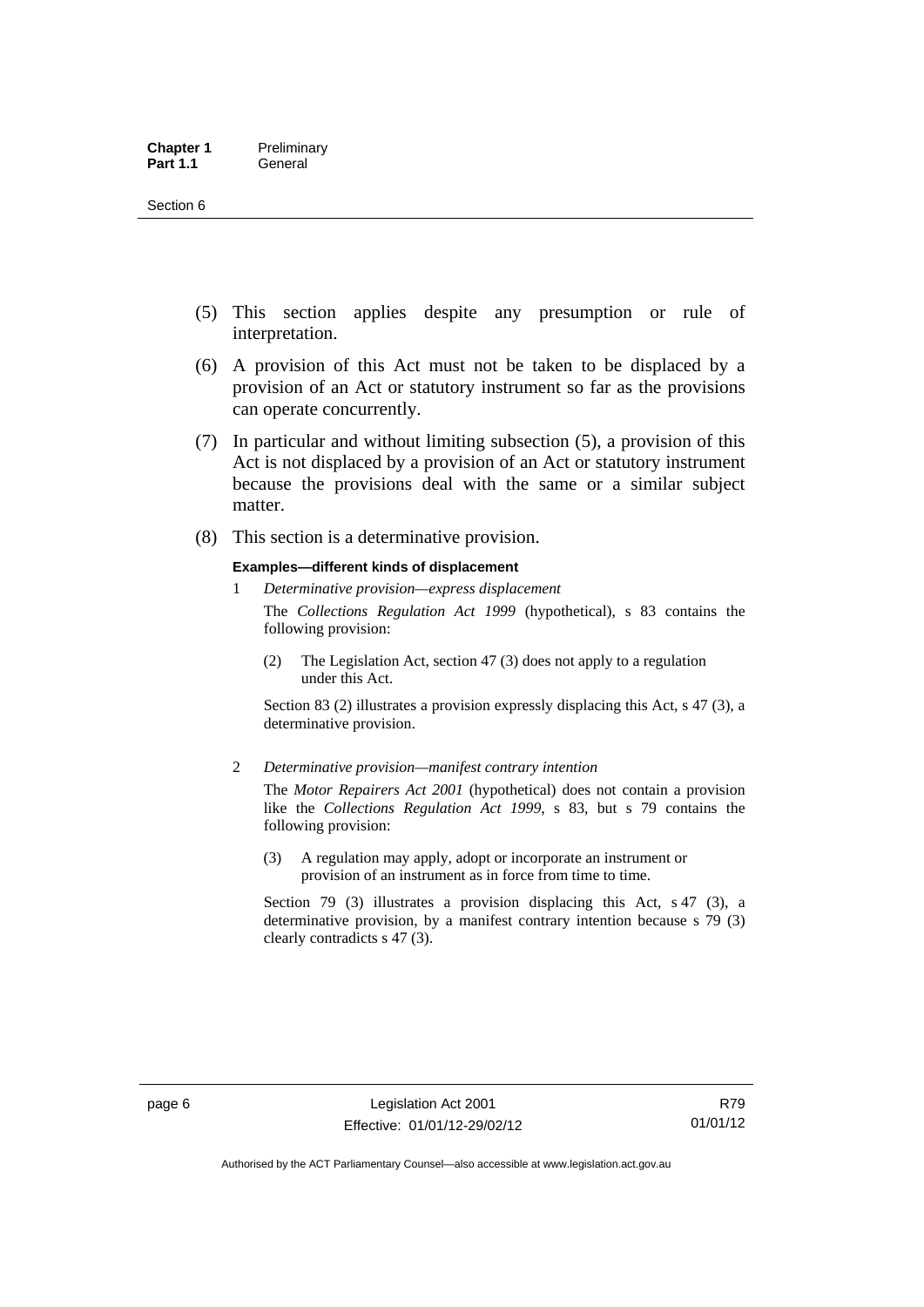#### 3 *Non-determinative provision—contrary intention*

The master of a vessel is charged with contravening the *Liquor Act 2001* (hypothetical), s 126 by selling liquor on or from 'licensed premises' otherwise than at a time authorised by the Act. It is claimed that the sale took place on the vessel. The Act defines 'licensed premises' to mean that part or those parts of a building or buildings and of the land adjoining it or them as defined by the licensing court. It is argued that the complaint is defective in that a vessel cannot be 'licensed premises'. However, s 126 is expressed to apply to 'a licensee, servant, agent or master who sells liquor on or from licensed premises'. In this case, the reference to 'master' indicates a contrary intention indicating that the section is intended to apply to liquor sold on or from vessels.

#### **Example—concurrent operation (no displacement)**

The *Small Clubs Act 2002* (hypothetical) contains the following provision about how notice of the club's annual general meeting may be served on members of a registered small club:

#### **60 Serving notice of annual general meeting**

The executive committee of a registered small club may serve notice of the annual general meeting of the club on members by pinning the notice to a noticeboard in the club house.

This Act, s 247, a non-determinative provision, allows a document to be served on an individual under an Act in a number of ways (by giving the document to the individual, by sending it by prepaid post etc), but does not mention pinning the document to a noticeboard as a method of giving the notice.

Section 247 is not displaced by the *Small Clubs Act 2002*, s 60, because—

- s 60 does not expressly displace section 247 nor does it indicate a contrary intention (see s 6 (1) and (3)) and, in particular, s 60 does not indicate an intention that the method of service it authorises is to be the only method of serving notice of annual general meetings on members of small clubs; and
- the application of s 247 is not displaced by any presumption or rule of interpretation (see s 6 (5)); and
- s 60 and s 247 can operate concurrently (see s 6 (6)) by allowing complementary methods of service; and
- the fact that s 60 and s 247 deal with the same (or a similar) subject matter does not of itself displace s 247 (see s 6 (7) and also s 6 (5)).

page 7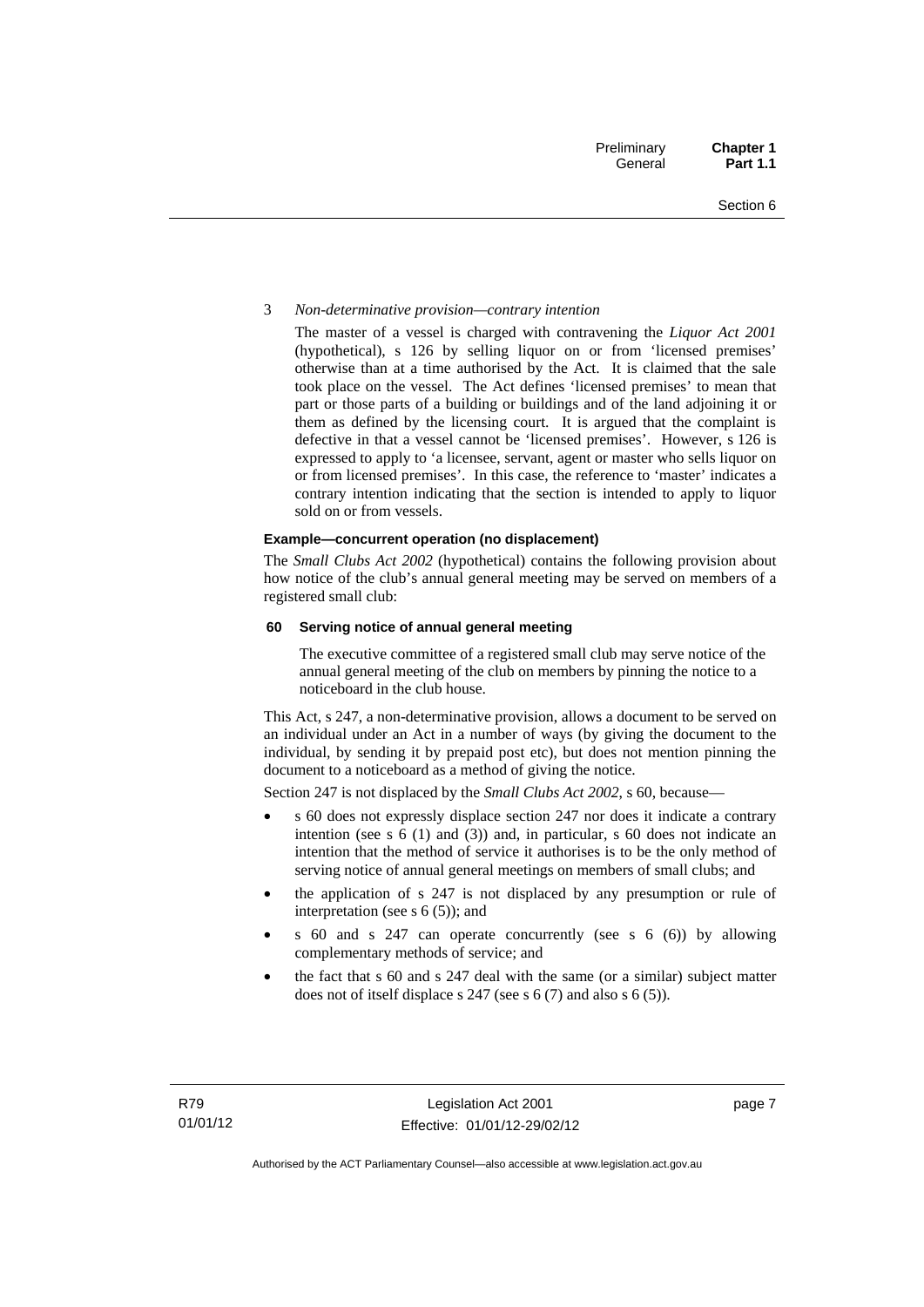#### Section 6

It follows, therefore, that the executive committee is free to serve notice of the annual general meeting under s 60 or s 247.

*Note* An example is part of the Act, is not exhaustive and may extend, but does not limit, the meaning of the provision in which it appears (see s 126 and s 132).

page 8 Legislation Act 2001 Effective: 01/01/12-29/02/12

R79 01/01/12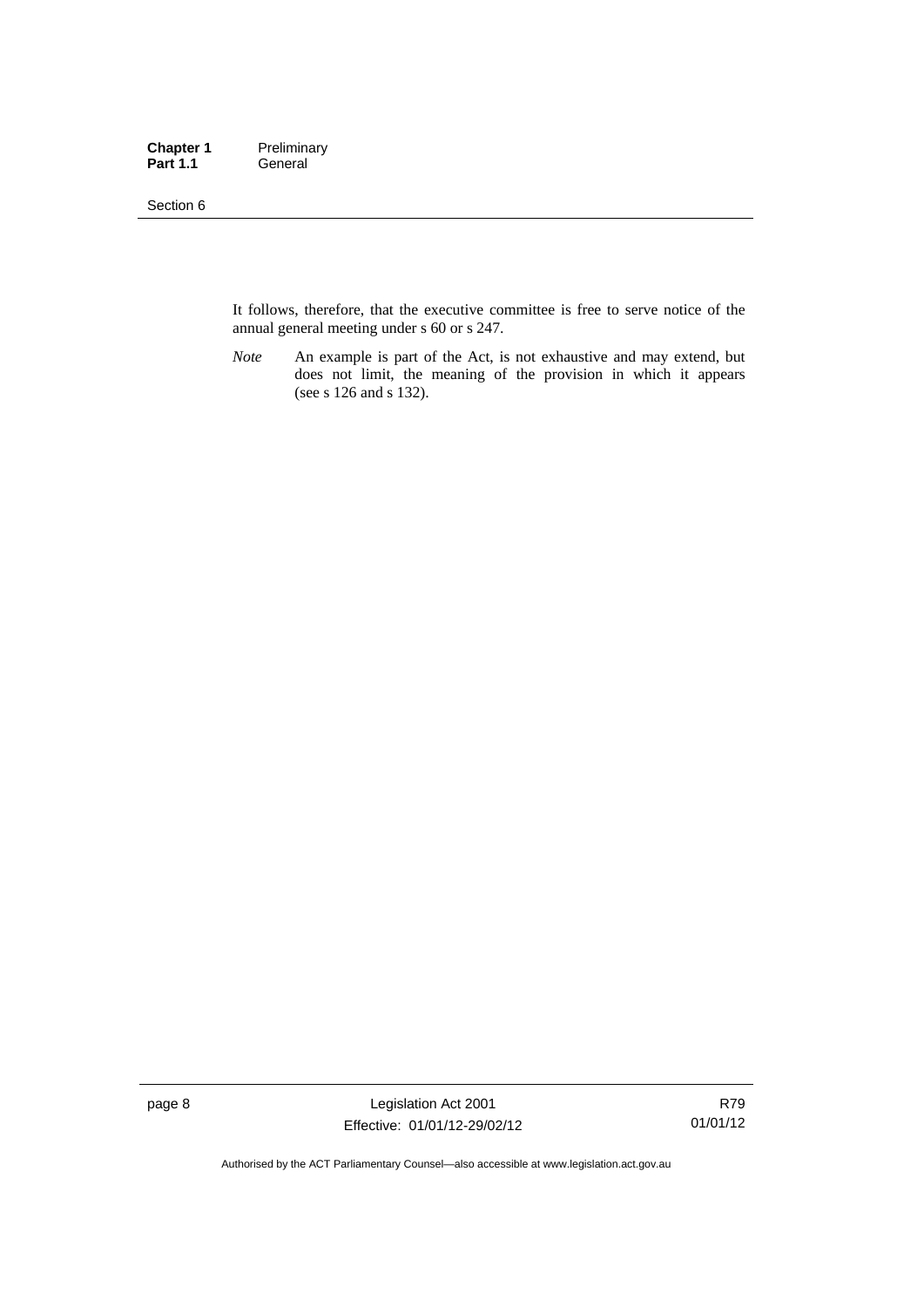## <span id="page-24-0"></span>**Part 1.2 Basic concepts**

## <span id="page-24-1"></span>**7 Meaning of** *Act* **generally**

- (1) An *Act* is an Act of the Legislative Assembly.
- (2) An *Act of the Legislative Assembly* is a law (however described or named) made by the Legislative Assembly under the Self-Government Act.
- (3) A reference to an *Act* includes a reference to a provision of an Act.
	- *Note 1* Section 17 deals with former Commonwealth enactments, and former NSW and UK Acts, that have become ACT Acts.
	- *Note 2* Section 100 (1) deals with references to particular Acts.

## <span id="page-24-2"></span>**8 Meaning of** *subordinate law*

- (1) A *subordinate law* is a regulation, rule or by-law (whether or not legislative in nature) made under—
	- (a) an Act; or
	- (b) another subordinate law; or
	- (c) power given by an Act or subordinate law and also power given otherwise by law.
- (2) A reference to a *subordinate law* includes a reference to a provision of a subordinate law.

## <span id="page-24-3"></span>**9 Meaning of** *disallowable instrument*

- (1) A *disallowable instrument* is—
	- (a) a statutory instrument (whether or not legislative in nature) that is declared to be a disallowable instrument by an Act, subordinate law or another disallowable instrument; or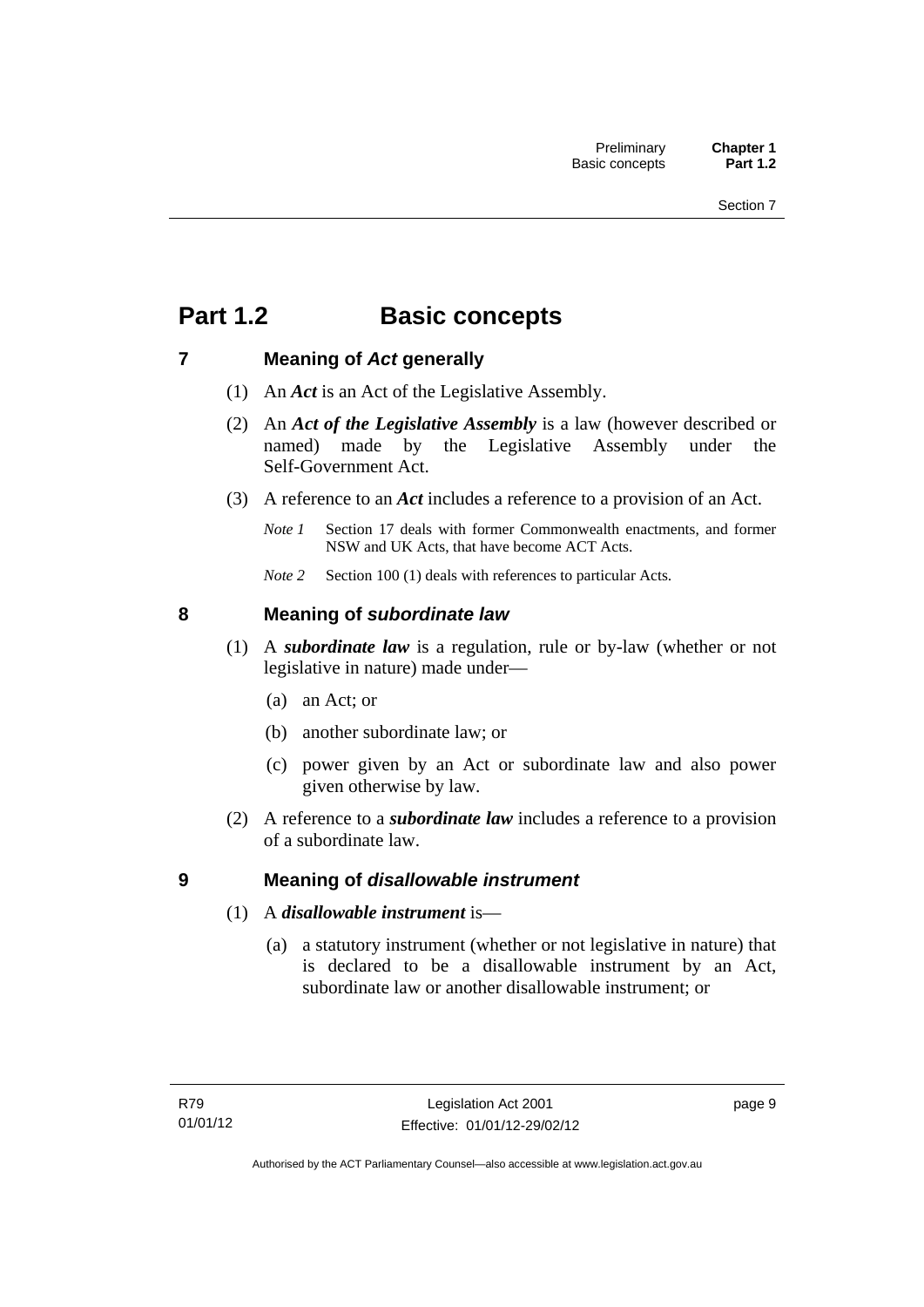(b) a determination of fees or charges by a Minister under an Act or subordinate law.

*Note Statutory instrument* is defined in s 13.

 (2) A reference to a *disallowable instrument* includes a reference to a provision of a disallowable instrument.

### <span id="page-25-0"></span>**10 Meaning of** *notifiable instrument*

- (1) A *notifiable instrument* is a statutory instrument (whether or not legislative in nature) that is declared to be a notifiable instrument by an Act, subordinate law, disallowable instrument or another notifiable instrument.
- (2) A reference to a *notifiable instrument* includes a reference to a provision of a notifiable instrument.

### <span id="page-25-1"></span>**11 Meaning of** *commencement notice*

- (1) A *commencement notice* is a statutory instrument that fixes or otherwise determines the commencement of an Act, subordinate law, disallowable instrument or notifiable instrument.
- (2) A reference to a *commencement notice* includes a reference to a provision of a commencement notice.

### <span id="page-25-2"></span>**12 Meaning of** *legislative instrument*

- (1) A *legislative instrument* is—
	- (a) a subordinate law; or
	- (b) a disallowable instrument; or
	- (c) a notifiable instrument; or
	- (d) a commencement notice.
- (2) A reference to a *legislative instrument* includes a reference to a provision of a legislative instrument.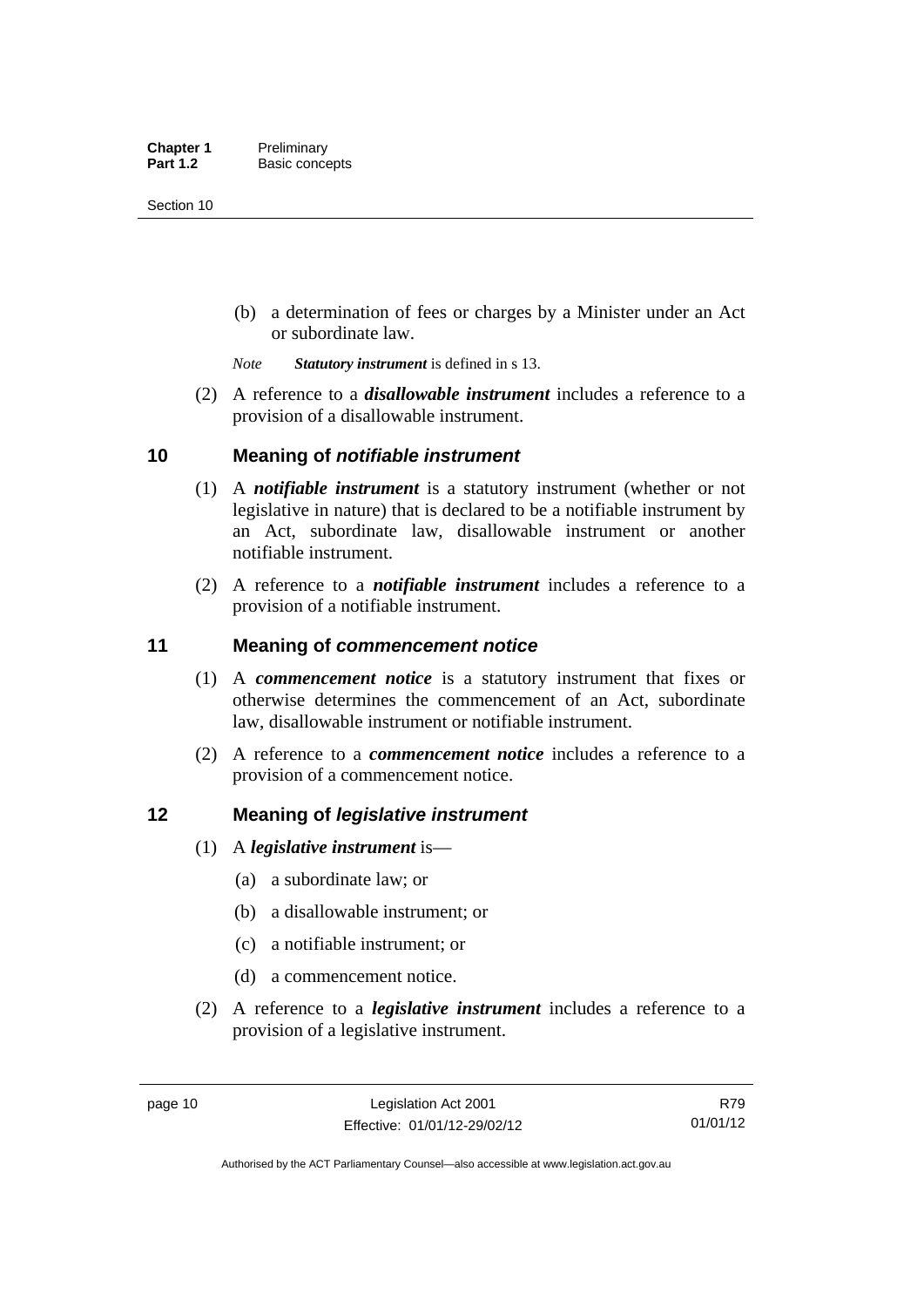## <span id="page-26-0"></span>**13 Meaning of** *statutory instrument*

- (1) A *statutory instrument* is an instrument (whether or not legislative in nature) made under—
	- (a) an Act; or
	- (b) another statutory instrument; or
	- (c) power given by an Act or statutory instrument and also power given otherwise by law.
- (2) A *statutory instrument* includes a subordinate law, disallowable instrument, notifiable instrument and commencement notice.
- (3) A reference to a *statutory instrument* includes a reference to a provision of a statutory instrument.

### <span id="page-26-1"></span>**14 Meaning of** *instrument*

(1) An *instrument* is any writing or other document.

*Note Writing* is defined in the dictionary, pt 1.

 (2) A reference to an *instrument* includes a reference to a provision of an instrument.

### <span id="page-26-2"></span>**15 Meaning of** *authorised republication*

- (1) An *authorised republication* is a republication of a law authorised by the parliamentary counsel under this Act.
- (2) A reference to an *authorised republication* includes a reference to a provision of an authorised republication.
- (3) In this section:

*law*—see section 107 (Definitions—ch 11).

page 11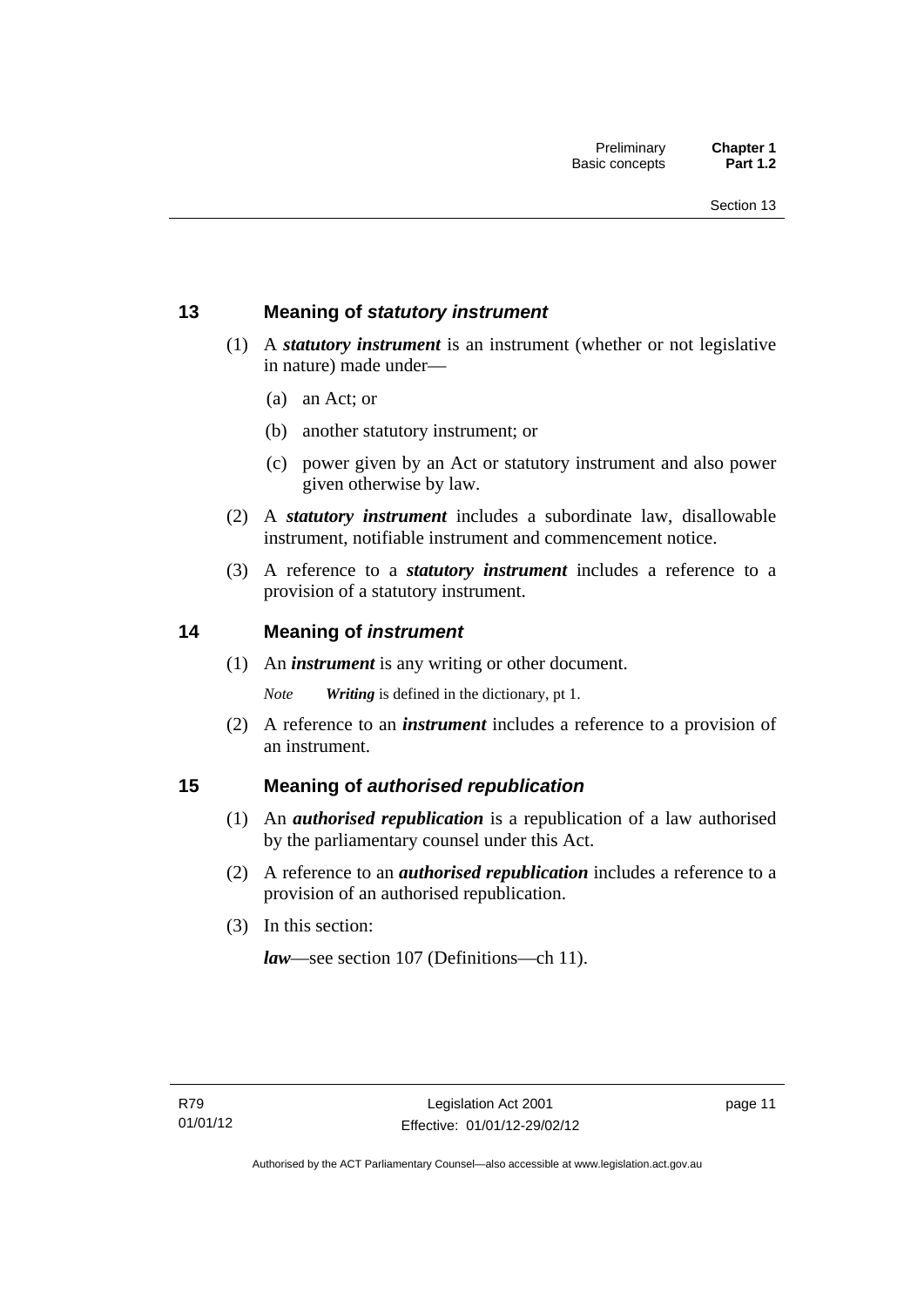### <span id="page-27-0"></span>**16 Meaning of** *provision*

A *provision* of an Act or instrument is any words or anything else that forms part of the Act or instrument.

#### **Examples—provisions consisting of groups of words**

sections, subsections, paragraphs, subparagraphs, sub-subparagraphs, examples

#### **Examples—provisions consisting of groups of other provisions**

chapters, parts, divisions, subdivisions, schedules

- *Note 1* An example is part of the Act, is not exhaustive and may extend, but does not limit, the meaning of the provision in which it appears (see s 126 and s 132).
- *Note 2* See s 126 and s 127 for material that is, or is not, part of an Act or statutory instrument.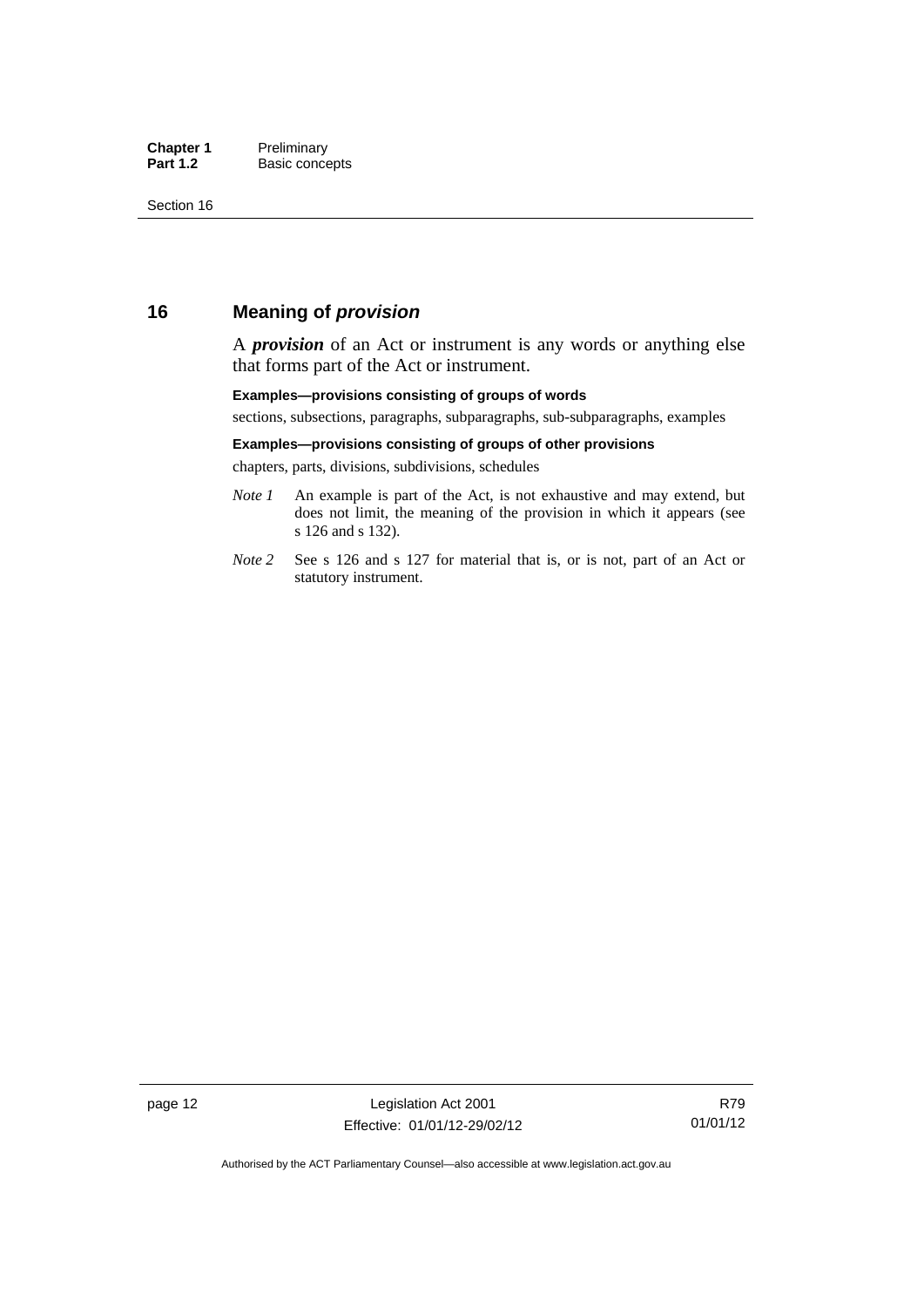## <span id="page-28-0"></span>**Part 1.3 Sources of law in the ACT**

#### **Notes on sources of law**

- *Note 1* The laws in force in the ACT consist of the written law and various unwritten laws known as the principles and rules of common law and equity.
- *Note* 2 The written law of the Territory consists primarily of laws, known as Acts, made by the Legislative Assembly. It also includes regulations, rules of court and other legislative instruments made under specific powers given by Acts. (Written laws made under an Act are commonly called 'subordinate' or 'delegated' legislation.)
- *Note 3* Before self-government, ordinances made by the Governor-General under the *Seat of Government* (*Administration*) *Act 1910* (Cwlth) were the main form of legislation made for the ACT. Most of the ordinances in force at self-government have been converted into Acts (see the Self-Government Act, s 34). However, the Governor-General has power to make ordinances for the ACT on a limited number of topics (see *Seat of Government (Administration) Act 1910* (Cwlth), s 12).
- *Note 4* The written laws in force in the ACT also include the Commonwealth Constitution, Commonwealth Acts, and regulations and other legislative instruments made under Commonwealth Acts. As a general rule, Commonwealth Acts and legislative instruments apply in the ACT in the same way as they apply in other parts of Australia. Commonwealth Acts and instruments prevail over the Acts made by the Legislative Assembly to the extent to which they are inconsistent (see Self-Government Act, s 28).
- *Note 5* Certain Acts of New South Wales and the United Kingdom also formed part of the written laws in force in the ACT. Because of the *Interpretation Act 1967*, s 65, these are now taken to be laws made by the Legislative Assembly as if they had been enacted by the Assembly. (Section 65 has expired, but its previous operation was saved–see s 65 (3)). These Acts are listed in sch 1.

page 13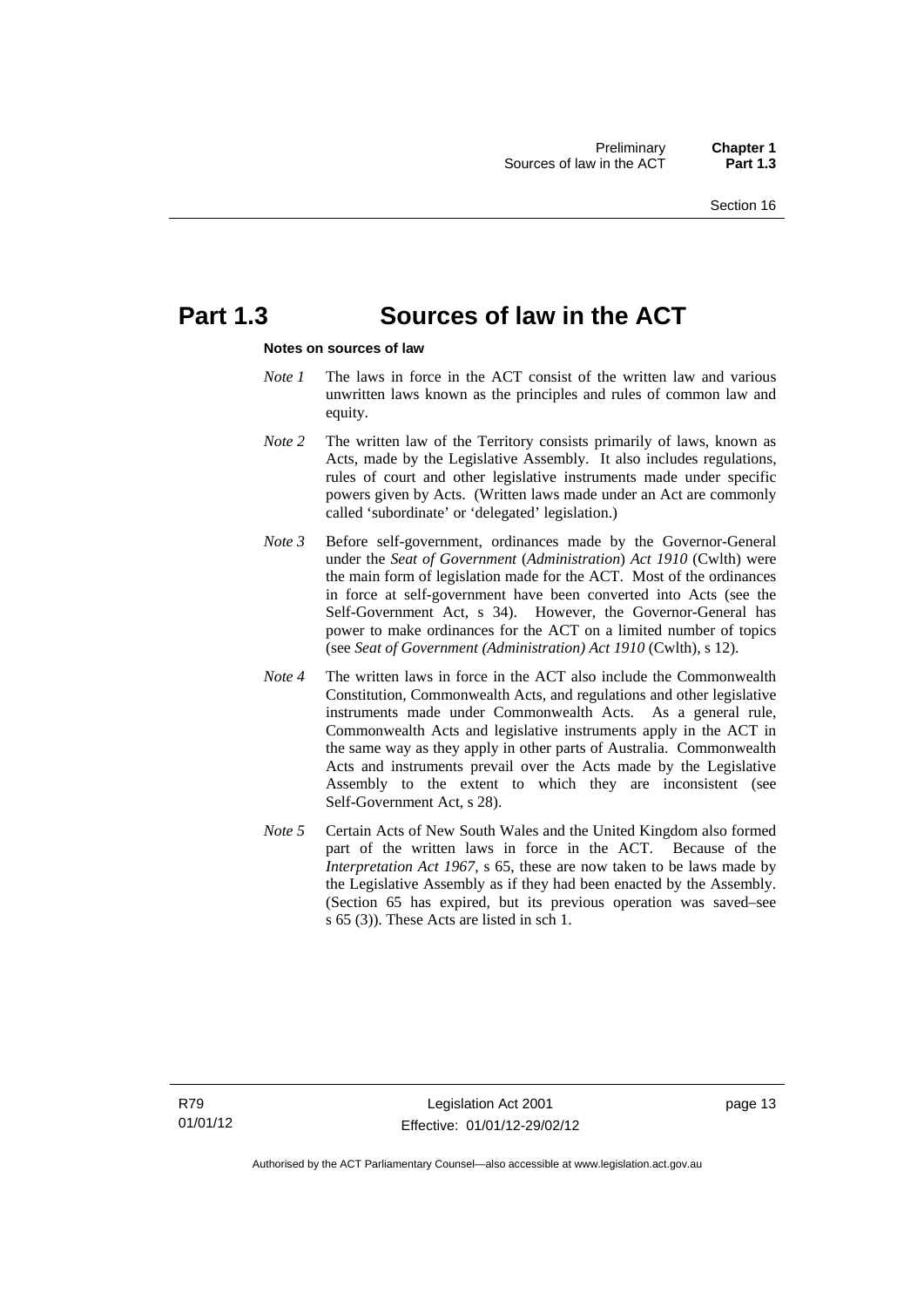## <span id="page-29-0"></span>**17 References to Acts include references to former Cwlth enactments etc**

- (1) A reference to an *Act* includes a reference to a former Commonwealth enactment.
- (2) Without limiting subsection (1), a reference to an *Act* includes a reference to a former NSW Act or former UK Act mentioned in schedule 1.
- (3) In this section:

*former Commonwealth enactment* means a Commonwealth Act or ordinance, a New South Wales Act or Imperial Act that is—

- (a) an enactment within the meaning of the Self-Government Act because of that Act, section 34; or
- (b) an enactment because of the *A.C.T*. *Self-Government (Consequential Provisions) Act 1988* (Cwlth), section 10 (3) or section 12 (2) or (3).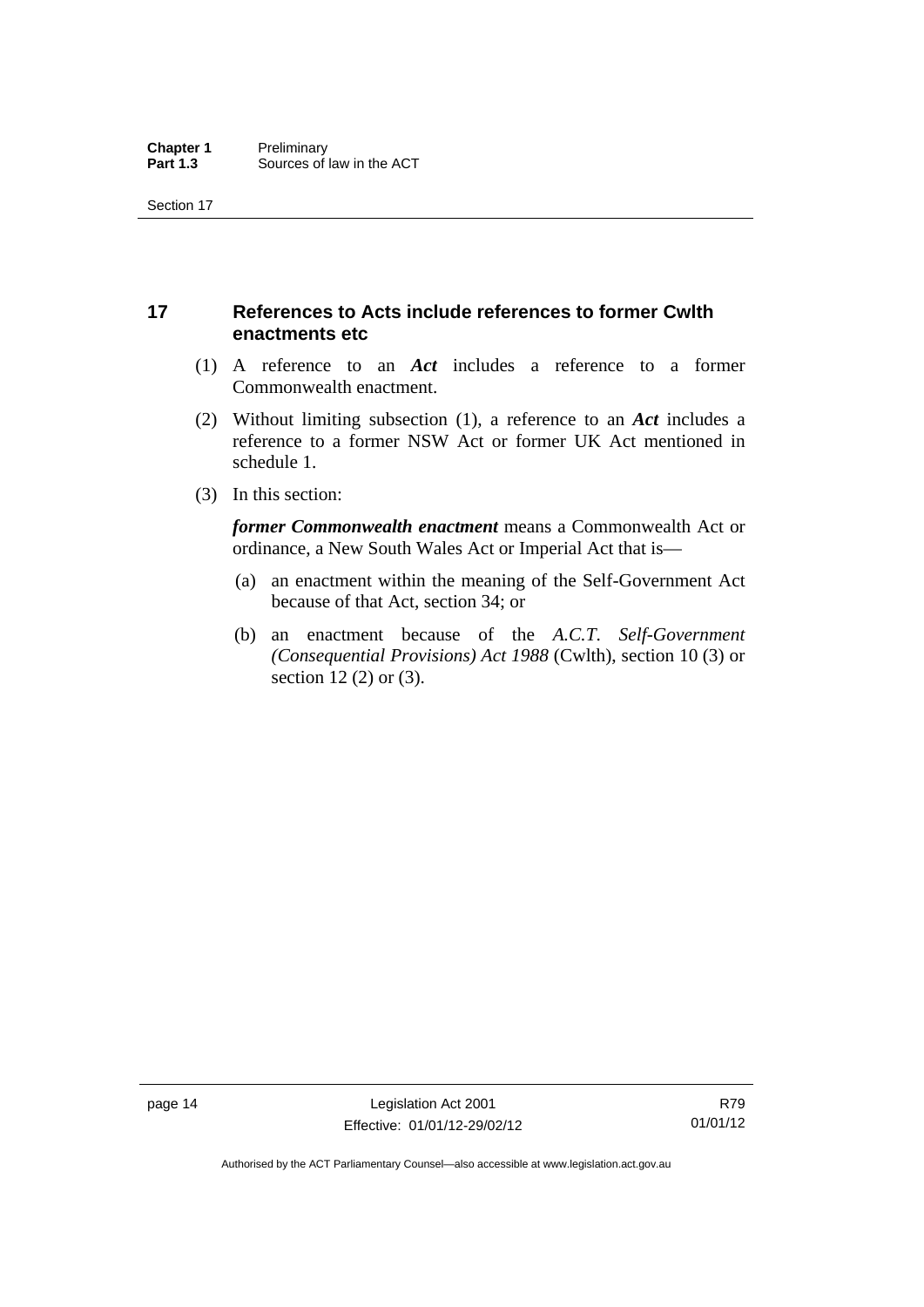## <span id="page-30-0"></span>**Chapter 2 ACT legislation register and website**

## <span id="page-30-1"></span>**18 ACT legislation register**

- (1) The parliamentary counsel must establish and maintain a register of Acts and statutory instruments (the *ACT legislation register*).
- (2) The register must be kept electronically.

#### **Example—how register may be kept**

The register may be kept in the form of, or as part of, 1 or more computer databases, and may include data compiled electronically from the databases.

*Note* An example is part of the Act, is not exhaustive and may extend, but does not limit, the meaning of the provision in which it appears (see s 126 and s 132).

### <span id="page-30-2"></span>**19 Contents of register**

- (1) The ACT legislation register must contain the following:
	- (a) authorised republications of laws currently in force;
	- (b) Acts as made;
	- (c) subordinate laws as made;
	- (d) disallowable instruments as made;
	- (e) notifiable instruments as made;
	- (f) commencement notices as made;
	- (g) resolutions passed, or taken to have been passed, by the Legislative Assembly to disallow a subordinate law or disallowable instrument;
	- (h) resolutions passed, or taken to have been passed, by the Legislative Assembly to amend a subordinate law or disallowable instrument;

page 15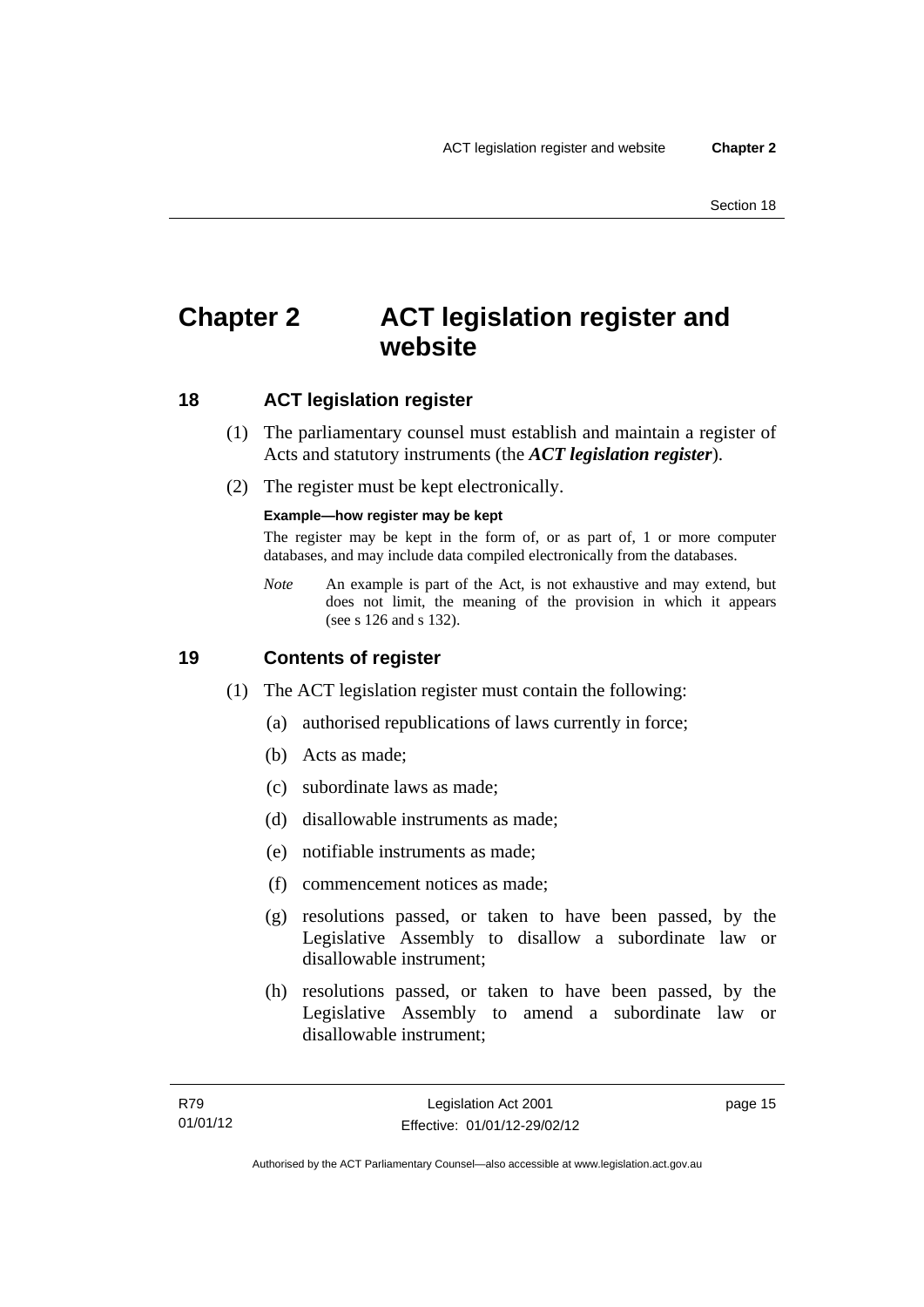- (i) bills presented to the Legislative Assembly;
- (j) explanatory statements for bills, and amendments of bills, presented to the Legislative Assembly;
- (k) explanatory statements, and regulatory impact statements under chapter 5, for subordinate laws and disallowable instruments.
- (2) The ACT legislation register must also contain the following:
	- (a) notifications of the making of Acts;
	- (b) notifications of the making of subordinate laws;
	- (c) notifications of the making of disallowable instruments;
	- (d) notifications of the making of notifiable instruments;
	- (e) notifications of the making of commencement notices;
	- (f) notifications of the disallowance of subordinate laws or disallowable instruments under section 65 (Disallowance by resolution of Assembly);
	- (g) notifications of the amendment of subordinate laws or disallowable instruments under section 68 (Amendment by resolution of Assembly).
- (3) The parliamentary counsel may enter additional material in the register if the parliamentary counsel considers that it is likely to be useful to users of the register.
- (4) Without limiting subsection (3), the additional material may include the following:
	- (a) unauthorised republications of laws currently in force;
	- (b) past versions of unauthorised republications;
	- (c) past versions of authorised republications;
	- (d) statutory instruments that are not legislative instruments;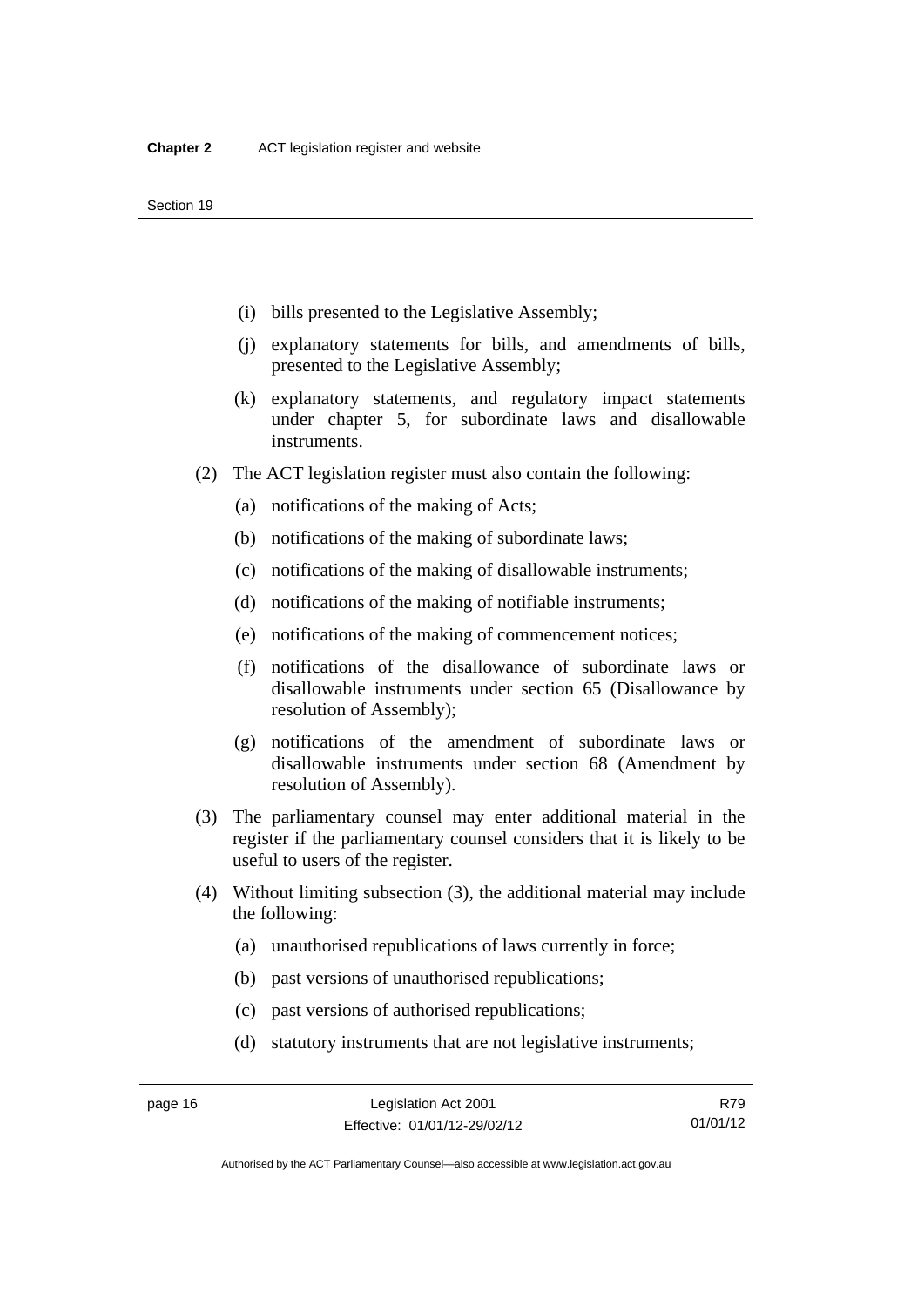- (e) repealed Acts and statutory instruments;
- (f) Commonwealth laws that apply in or in relation to the ACT;
- (g) material relevant to interpreting the rights set out in the *Human Rights Act 2004*, including documents mentioned in that Act, dictionary, definition of *international law*.
- *Note* The following sections deal with the entry of material in the register:
	- s 28 (Notification of Acts)
	- s 61 (Notification of legislative instruments)
	- s 65A (Notification of disallowance by resolution of Assembly)
	- s 69 (Notification of amendments made by resolution of Assembly)
		- s 108 (Republication in register).
- (5) The parliamentary counsel may enter additional material in the register in any way the parliamentary counsel considers is likely to be helpful to users of the register.

#### **Examples**

1 A uniform legislative scheme is entered into under heads of agreement signed on behalf of the Commonwealth, States and Territories. The Legislative Assembly later passes an Act to implement the scheme on behalf of the ACT and the Act is notified and entered in the register. The agreement is also entered in the register as a notifiable instrument with a notifiable instrument number even though the instrument is not taken to be a notifiable instrument under s 10 (Meaning of *notifiable instrument*). The page of the register for the Act contains the heading 'Legislative instruments' and the agreement is listed underneath. The page of the register for the agreement gives particulars for the agreement and mentions that it is not a notifiable instrument but is included in the register for information.

R79 01/01/12 page 17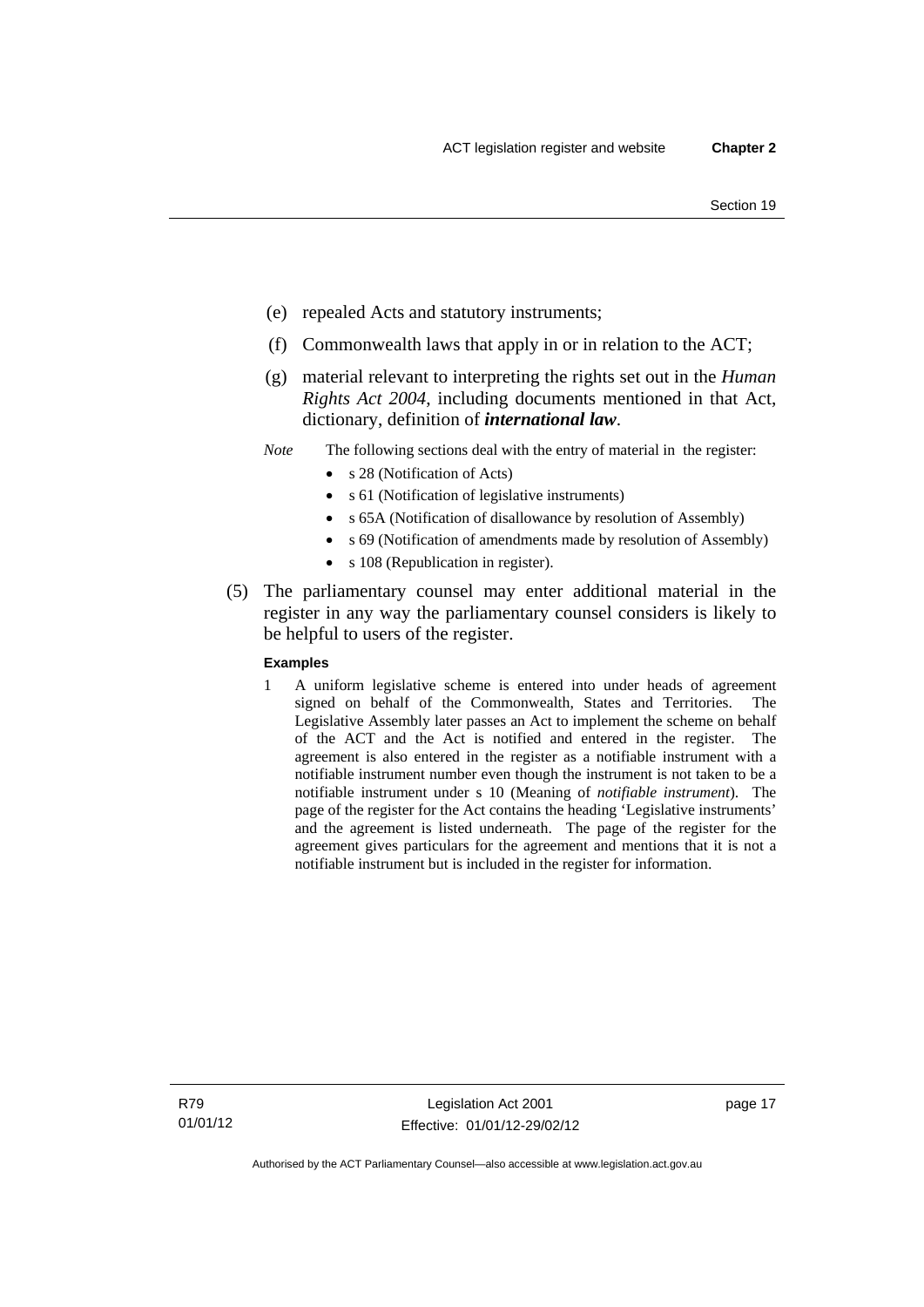- 2 An instrument under the Self-Government Act notifying the appointment of Ministers is entered in the register as a notifiable instrument even though the instrument is not taken to be a notifiable instrument under s 10 (Meaning of *notifiable instrument*). The instrument is also numbered as a notifiable instrument. The page of the register for the notification mentions that it is made under the Self-Government Act and is not a notifiable instrument but is included in the register for information.
- *Note* An example is part of the Act, is not exhaustive and may extend, but does not limit, the meaning of the provision in which it appears (see s 126 and s 132).
- (6) Without limiting subsection (3) or (5), a regulation may prescribe requirements to be satisfied for additional material to be entered in the register under this section, including, for example, requirements about—
	- (a) the form of the material; and
	- (b) the making of requests for its entry in the register.
- (7) A regulation may also make provision about the following in relation to instruments (other than legislative instruments) to be entered in the register under this section:
	- (a) the numbering of the instruments by the parliamentary counsel, whether in a series of numbers allocated under section 59 (Numbering) or otherwise;
	- (b) the identification of the instruments, including, for example, authorising the parliamentary counsel to—
		- (i) add a name to an unnamed instrument; or
		- (ii) amend an instrument's name; or
		- (iii) add notes to an instrument to assist in its identification; or
		- (iv) do anything else in relation to an instrument to assist users of the register to identify or refer to the instrument.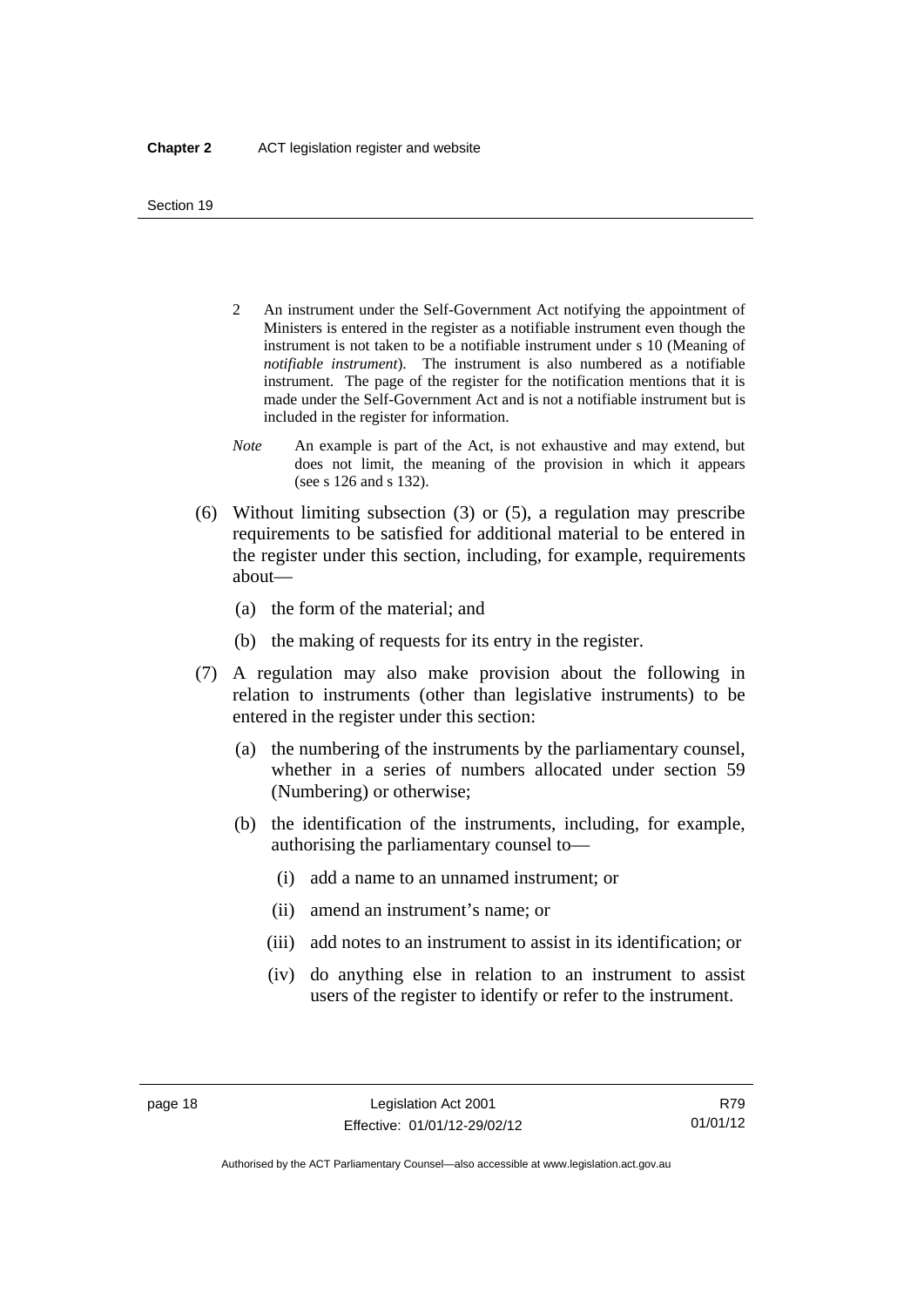- (8) If the register contains an authorised republication of a law currently in force, and the law is amended, the parliamentary counsel must replace the republication with an authorised republication of the law as amended.
- (9) If the register contains an authorised republication of a law, and the law is repealed, expires or, for a subordinate law or disallowable instrument, is disallowed by the Legislative Assembly, the parliamentary counsel must ensure that the republication is no longer shown as a republication of law currently in force.
- (10) If the parliamentary counsel considers it likely to be useful to users of the register to enter information (in any form) in the register, the parliamentary counsel may enter the information at any time.

#### **Example**

guides and indexes to the register

- (11) If an Act passed by the Legislative Assembly, or a legislative instrument made, before the commencement of this Act need not be notified under this Act, the parliamentary counsel may enter the text of the Act or instrument in the register.
- (12) The parliamentary counsel may correct any mistake, error or omission in the register subject to the requirements (if any) of the regulations.
- (13) In this section:

*amended* includes modified.

*law*—see section 107 (Definitions—ch 11).

*repealed* includes lapsed and expired.

## <span id="page-34-0"></span>**20 Prompt registration**

The parliamentary counsel must ensure that anything the parliamentary counsel is required to do in relation to the register is done promptly.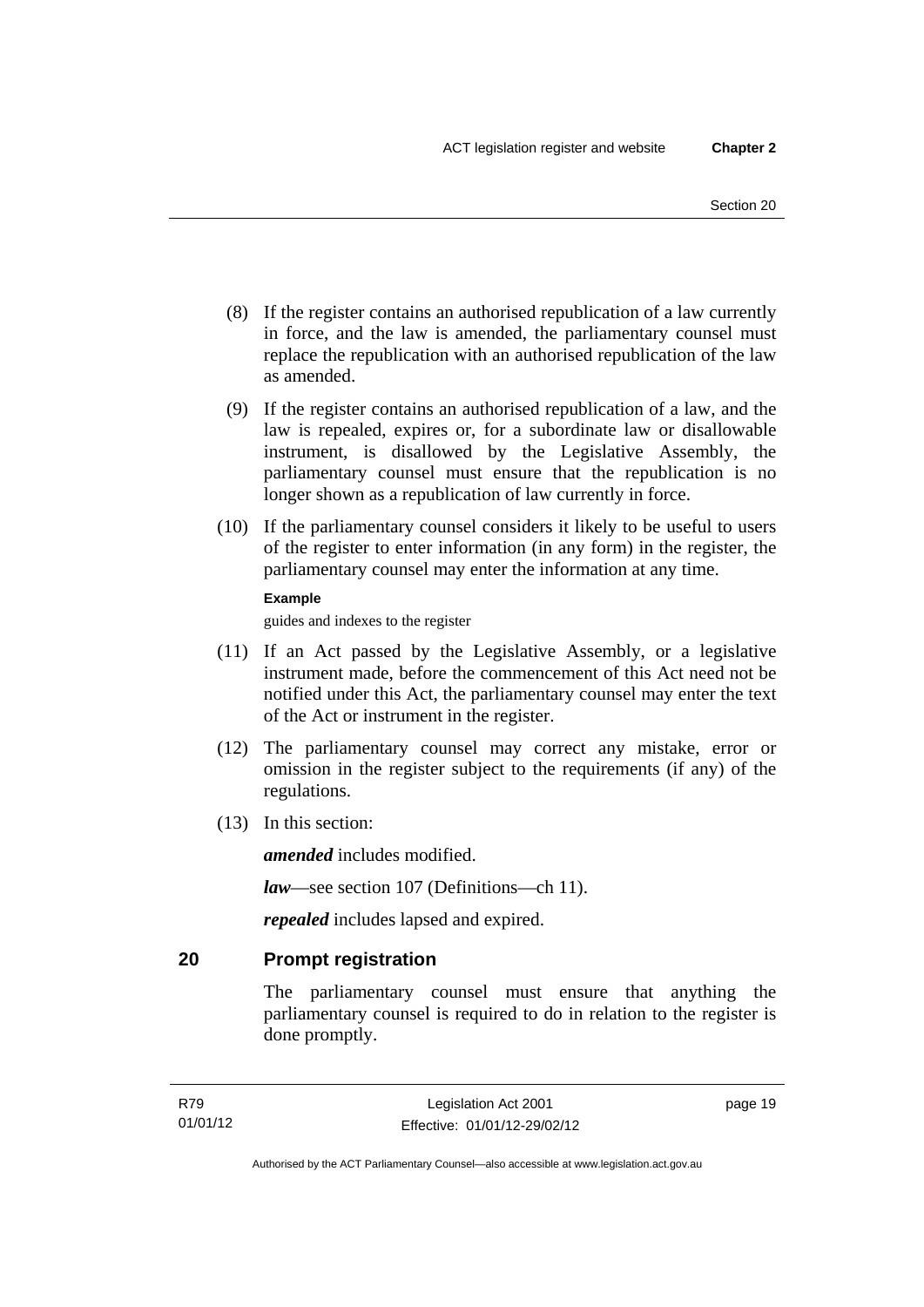Section 21

## <span id="page-35-0"></span>**21 Approved website**

- (1) The parliamentary counsel must approve an internet site, and may approve additional internet sites, for this Act.
- (2) The parliamentary counsel may enter into agreements or arrangements to ensure that users can authenticate an approved website or the material accessible on an approved website.

## <span id="page-35-1"></span>**22 Access to registered material at approved website**

- (1) The parliamentary counsel must ensure, as far as practicable, that a copy of the material mentioned in section 19 (1) and (2) (Contents of register) is accessible at all times on an approved website.
- (2) Access is to be provided without charge by the Territory.

Authorised by the ACT Parliamentary Counsel—also accessible at www.legislation.act.gov.au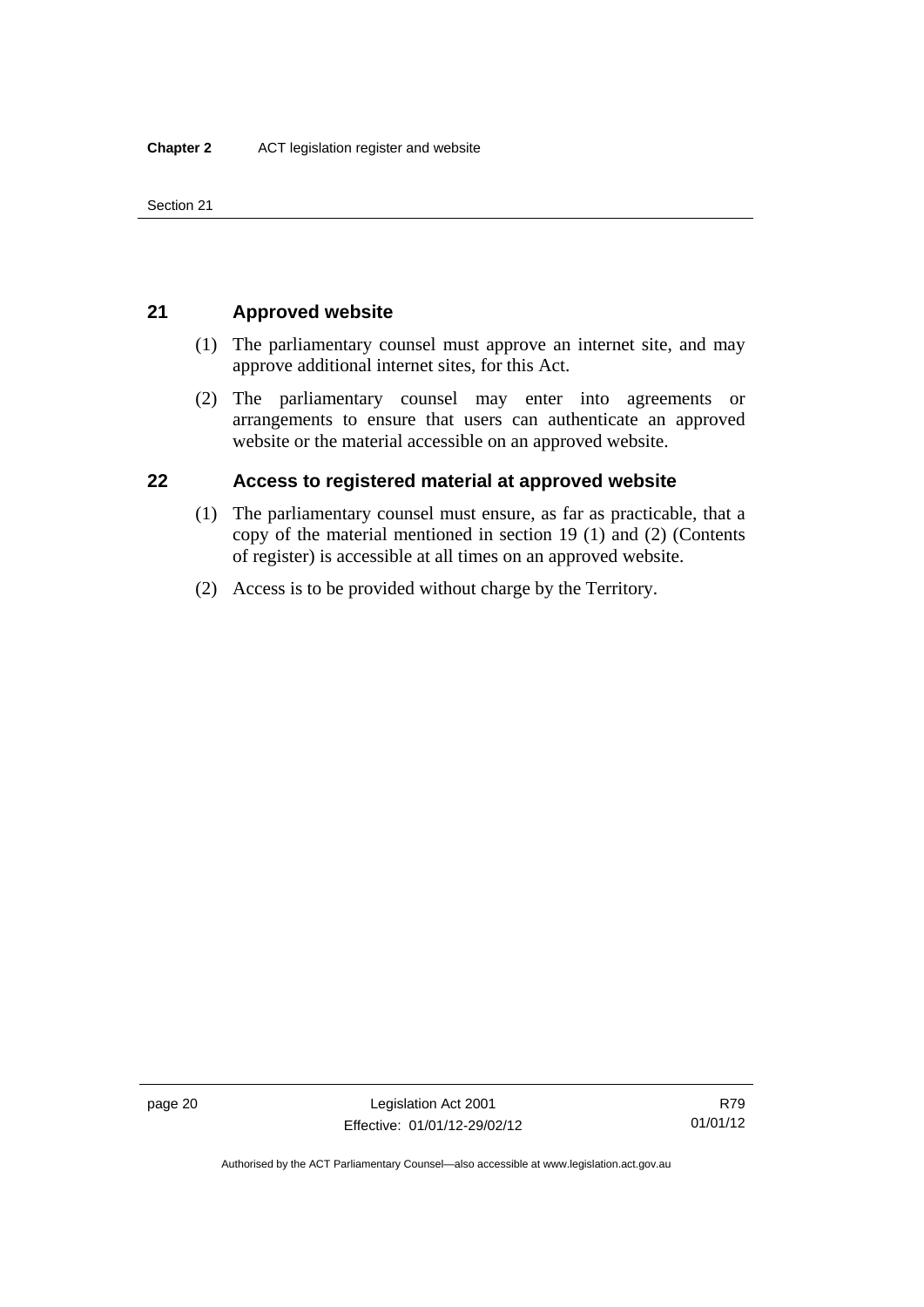# **Chapter 3 Authorised versions and evidence of laws and legislative material**

# **22A Definitions—ch 3**

In this chapter:

*law* means an Act or statutory instrument, whether or not it has been amended, and includes, in relation to a republication—

- (a) a collection of 2 or more Acts or statutory instruments; or
- (b) all or part of an agreement or other instrument that has the force of law or is in, or attached to, an Act or statutory instrument.
- *Note* A reference to an Act or statutory instrument includes a reference to a provision of the Act or instrument (see s 7 and s 13).

*legislative material* means material (other than a law or provision of a law) relating to an Act or statutory instrument.

#### **Examples—legislative material**

- 1 Additional material entered in the register under s 19 (3) (Contents of register) that is not an Act or statutory instrument, for example, appointments of Ministers. Ministers are appointed by the Chief Minister under the Self-Government Act, s 41. An instrument notifying an appointment may be entered in the register even though the instrument is not a statutory instrument.
- 2 Material that may be considered under ch 14 in working out the meaning of an Act or statutory instrument, for example, an explanatory statement for the bill that became the relevant Act that was presented to the Legislative Assembly before the Act was passed.
- *Note* An example is part of the Act, is not exhaustive and may extend, but does not limit, the meaning of the provision in which it appears (see s 126 and s 132).

#### *republication* includes part of a republication.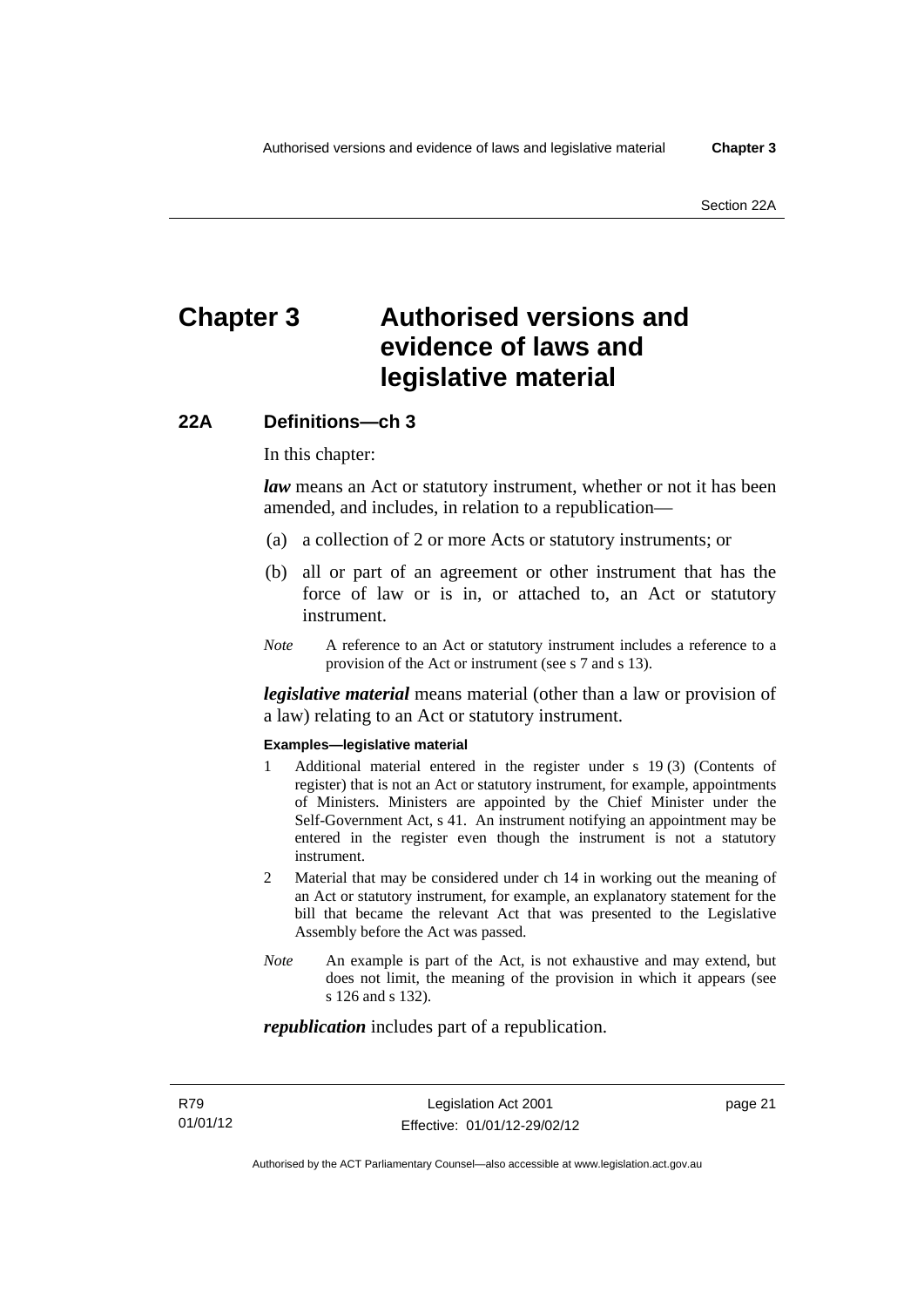## **23 Authorisation of versions by parliamentary counsel**

The parliamentary counsel may authorise written or electronic versions of a law, republication or legislative material.

*Note Written* includes printed (see dict, pt 1, def *writing*).

## **24 Authorised electronic versions**

- (1) An electronic copy of a law, republication or legislative material is an authorised version if—
	- (a) it is accessed at, or downloaded from, an approved website in a format authorised by the parliamentary counsel; or
	- (b) it is authorised by the parliamentary counsel and is in the format in which it is authorised by the parliamentary counsel.

**Example—authorised electronic format** 

a locked pdf file

- *Note* An example is part of the Act, is not exhaustive and may extend, but does not limit, the meaning of the provision in which it appears (see s 126 and s 132).
- (2) It is presumed, unless the contrary is proved—
	- (a) that an internet site purporting to be an approved website is an approved website; and
	- (b) that an electronic copy of a law, republication or legislative material accessed at, or downloaded from, an approved website and purporting to be authorised by the parliamentary counsel (however expressed) is an authorised version of the law, republication or legislative material; and
	- (c) that any other electronic copy of a law, republication or legislative material purporting to be authorised by the parliamentary counsel (however expressed) is an authorised version of the law, republication or legislative material; and

R79 01/01/12

Authorised by the ACT Parliamentary Counsel—also accessible at www.legislation.act.gov.au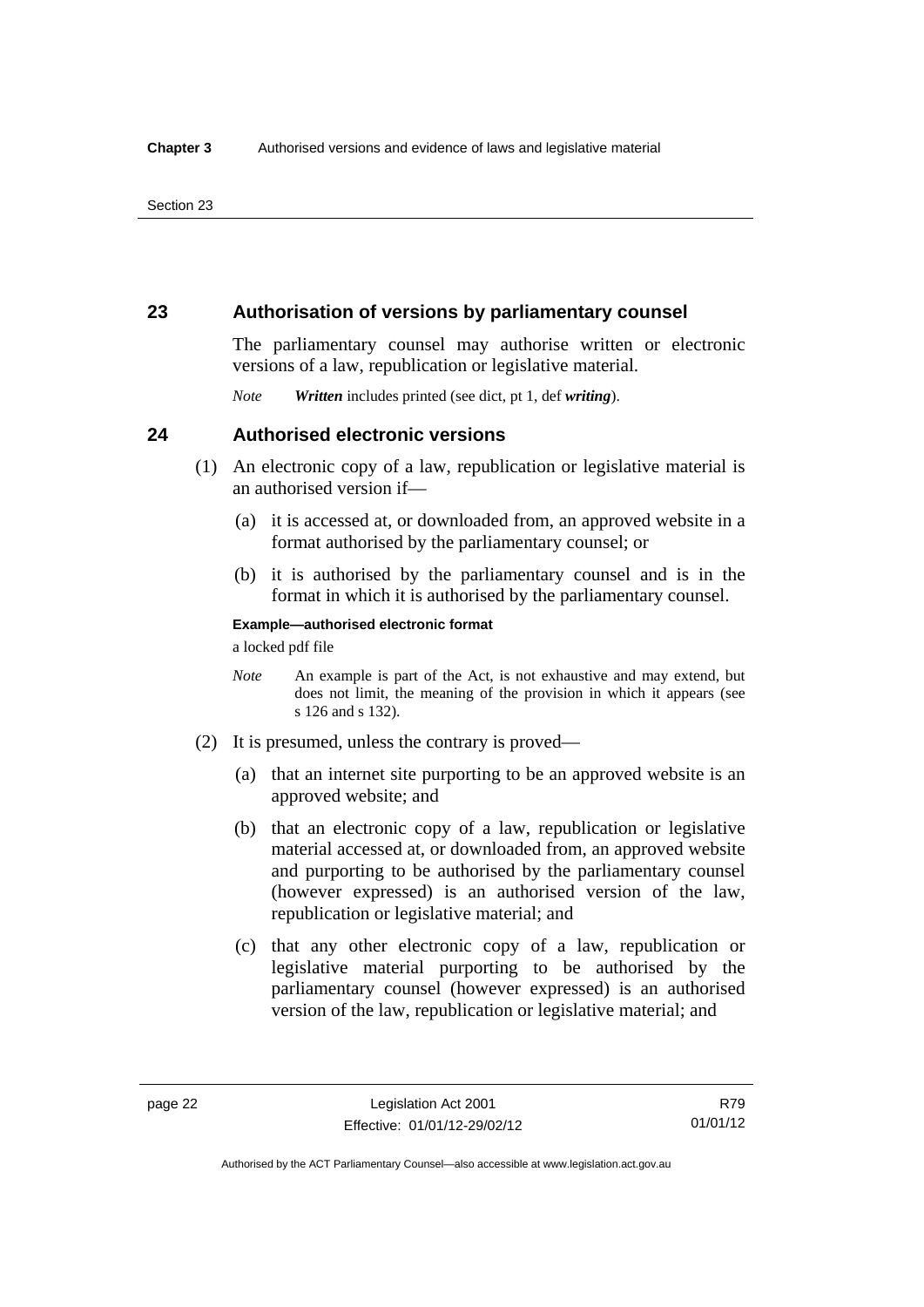- (d) that an authorised electronic version of an Act or statutory instrument correctly shows the Act or instrument; and
- (e) that an authorised electronic version of a republication of a law correctly shows the law as at the republication date; and
- (f) that an authorised electronic version of legislative material correctly shows the material.

#### **Examples—electronic copy of republication purporting to be authorised by parliamentary counsel**

- 1 The republication has the words 'Authorised by the ACT Parliamentary Counsel' on the front cover and the words 'Authorised when accessed at www.legislation.act.gov.au or in authorised printed form' at the foot of each page of the republication.
- 2 The republication has the words 'Authorised by the ACT Parliamentary Counsel' on the front cover and the words 'Authorised by the ACT Parliamentary Counsel—also accessible at www.legislation.act.gov.au' at the foot of each page of the republication.
- *Note* A reference to an Act or statutory instrument includes a reference to a provision of the Act or instrument (see s 7 (3) and s 13 (3)). A reference to a republication includes a reference to part of a republication (see s 22A def *republication*).

## **25 Authorised written versions**

- (1) A written copy of a law, republication or legislative material is an authorised version if—
	- (a) it is a written copy produced directly from an authorised electronic version of the law, republication or legislative material; or
	- (b) it is a written copy of another version of the law, republication or legislative material authorised by the parliamentary counsel.

#### **Example—par (a)**

An authorised electronic version of an Act is downloaded from an approved website and printed. The printed copy is an authorised written version of the Act.

*Note* An example is part of the Act, is not exhaustive and may extend, but does not limit, the meaning of the provision in which it appears (see s 126 and s 132).

| R79      | Legislation Act 2001         |
|----------|------------------------------|
| 01/01/12 | Effective: 01/01/12-29/02/12 |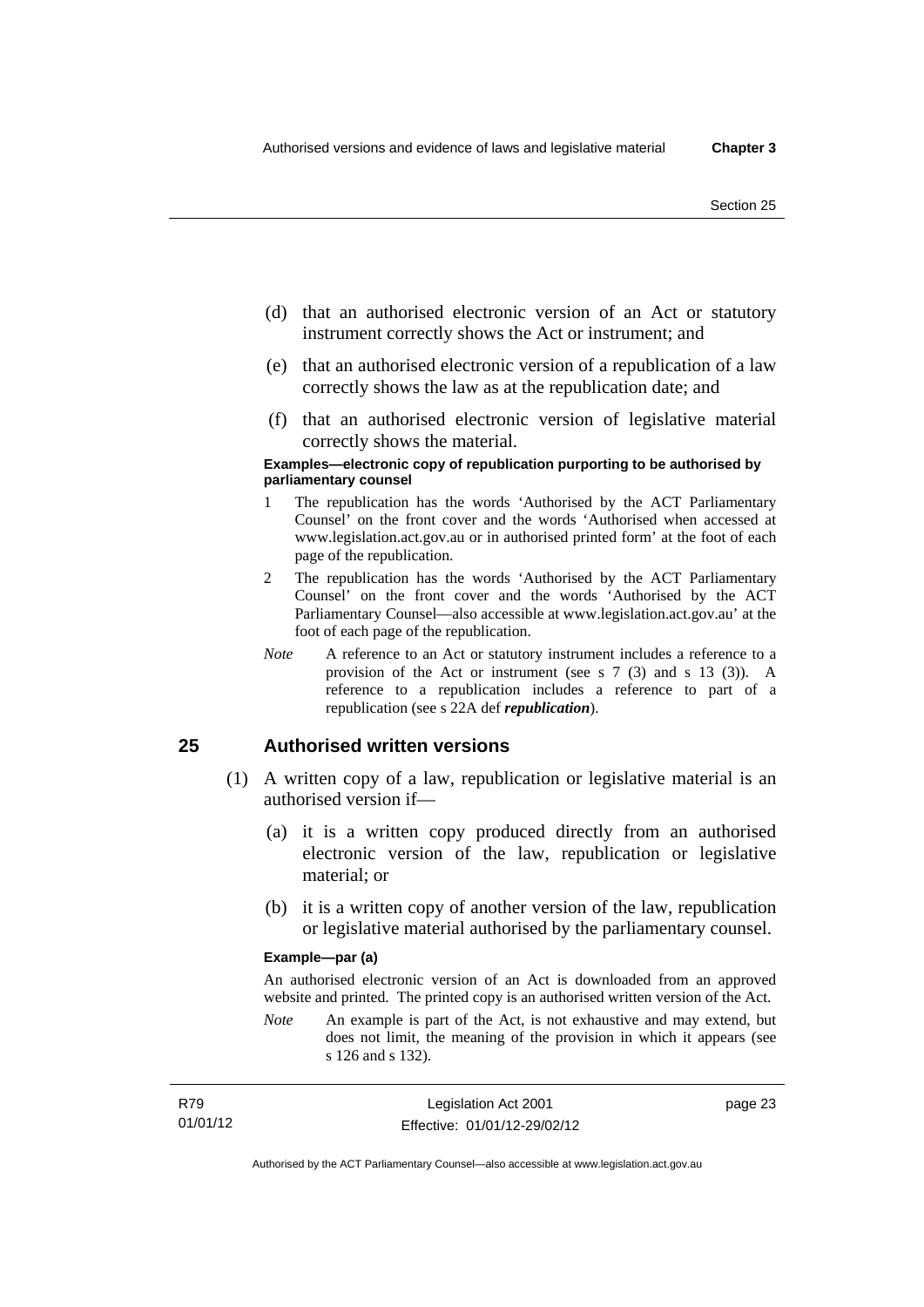- (2) It is presumed, unless the contrary is proved—
	- (a) that a written copy of a law, republication or legislative material purporting to be authorised by the parliamentary counsel (however expressed) is an authorised version of the law, republication or legislative material; and
	- (b) that an authorised written version of an Act or statutory instrument correctly shows the Act or instrument; and
	- (c) that an authorised written version of a republication of a law correctly shows the law as at the republication date; and
	- (d) that an authorised written version of legislative material correctly shows the material.

#### **Examples—written copy of republication purporting to be authorised by parliamentary counsel**

- 1 The republication has the words 'Authorised by the ACT Parliamentary Counsel' on the front cover and the words 'Authorised by the parliamentary counsel and printed by authority of the ACT Government' at the foot of each page of the republication.
- 2 The republication has the words 'Authorised by the ACT Parliamentary Counsel and printed by authority of the ACT Government' on the front cover and the words 'Authorised by the ACT Parliamentary Counsel—also accessible at www.legislation.act.gov.au' at the foot of each page of the republication.
- 3 The republication has the words 'Authorised by the ACT Parliamentary Counsel' on the front cover and the words 'Authorised by the ACT Parliamentary Counsel—also accessible at www.legislation.act.gov.au' at the foot of each page of the republication.
- *Note* A reference to an Act or statutory instrument includes a reference to a provision of the Act or instrument (see s 7 (3) and s 13 (3)). A reference to a republication includes a reference to part of a republication (see s 22A def *republication*).

R79 01/01/12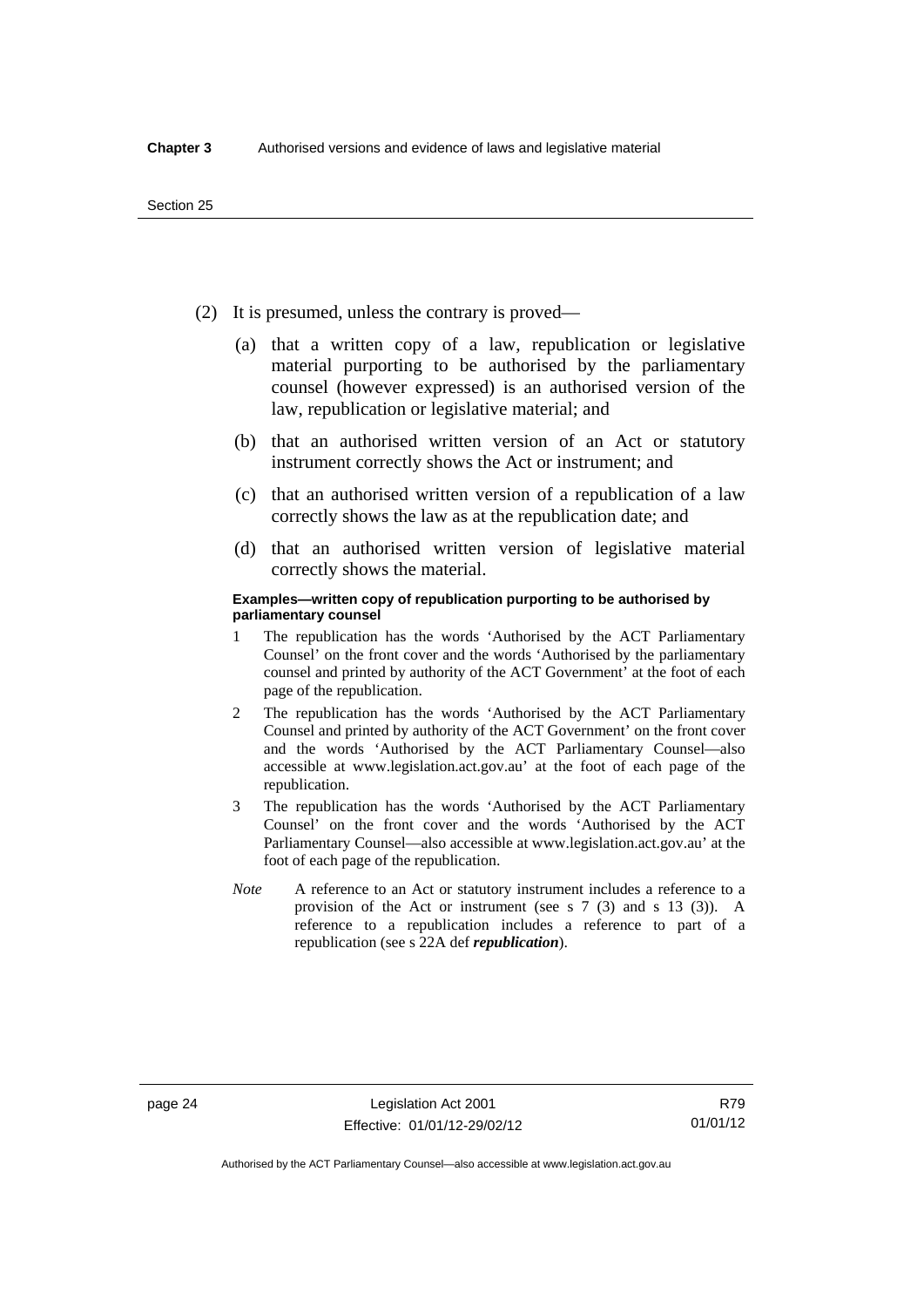# **26 Judicial notice of certain matters**

- (1) Proof is not required about—
	- (a) the passing of a proposed law by the Legislative Assembly or its notification in the register, the gazette or otherwise under section 28 (2) (b); or
	- (b) the making, or notification or publication in the register, the gazette or otherwise under section 61 (2) (b), of a subordinate law, disallowable instrument, notifiable instrument, commencement notice or any other statutory instrument; or
	- (c) the approval (however described) of a statutory instrument by the Executive, a Minister or any other entity; or
	- (d) the provisions of an Act, subordinate law, disallowable instrument, notifiable instrument, commencement notice or any other statutory instrument; or
	- (e) the commencement of an Act, subordinate law, disallowable instrument, notifiable instrument, or any other statutory instrument; or
	- (f) the presentation of a subordinate law, disallowable instrument or any other statutory instrument to the Legislative Assembly; or
	- (g) anything done or not done by or in the Legislative Assembly in relation to a subordinate law, disallowable instrument or any other statutory instrument; or
	- (h) amendments or other changes made under chapter 11 (Republication of Acts and statutory instruments); or
	- (i) the authorisation of a republication under this Act, the provisions of an authorised republication or the republication date of an authorised republication.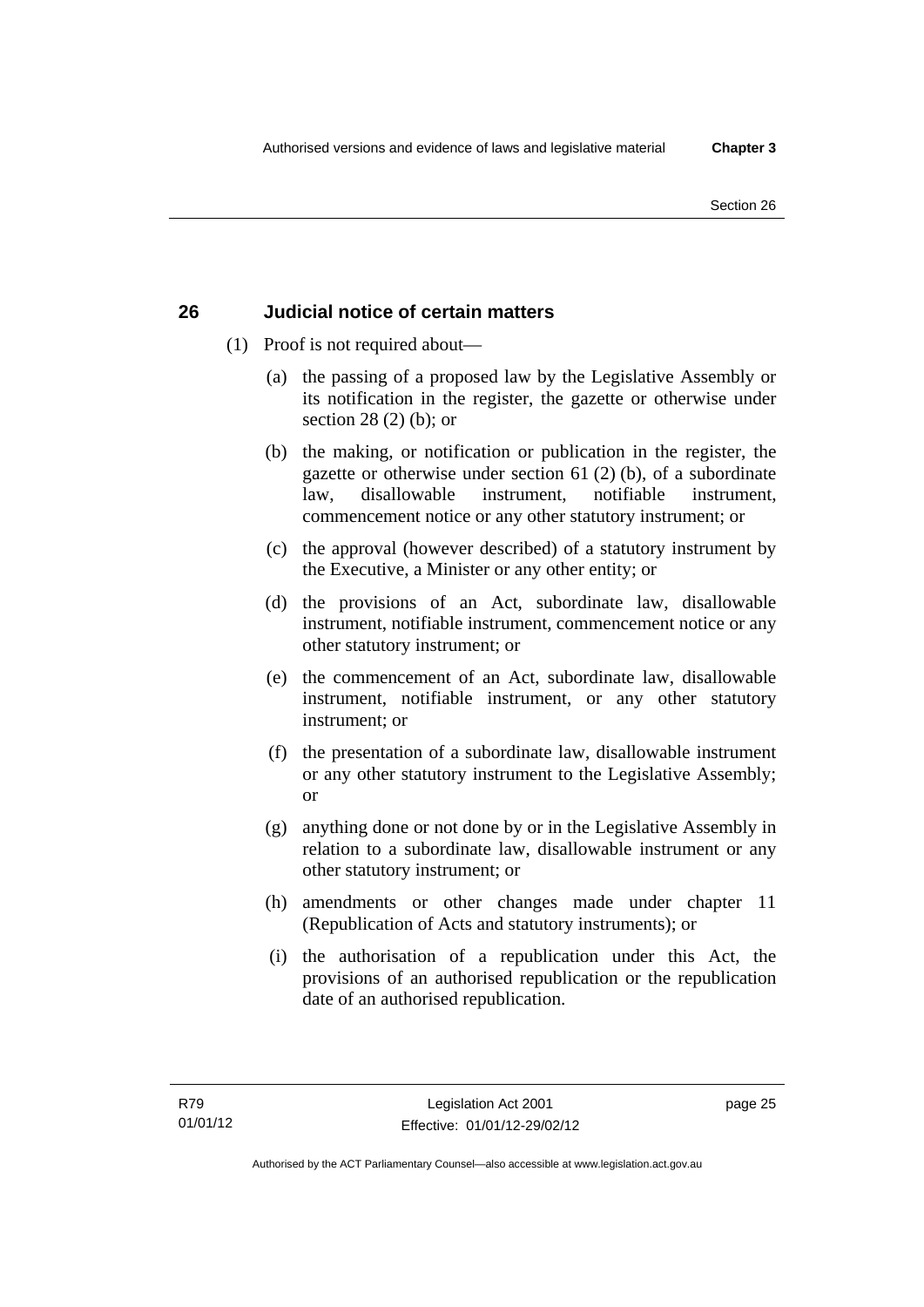(2) A court or tribunal may inform itself of anything mentioned in subsection (1) in any way it considers appropriate.

#### **Examples—ways that may be appropriate**

- 1 using a version of an Act downloaded from an approved website using the internet
- 2 using information obtained from an approved website using the internet
- 3 using an authorised written version of a republication
- *Note* An example is part of the Act, is not exhaustive and may extend, but does not limit, the meaning of the provision in which it appears (see s 126 and s 132).
- (3) However, the court or tribunal must consider whether the source it intends to use appears to be a reliable source of information.
- (4) For subsection (3), an authorised version of a law, republication or legislative material is a reliable source of information.
- (5) This section does not limit any other law providing how a court or tribunal may be informed about a matter mentioned in subsection  $(1)$ .

Authorised by the ACT Parliamentary Counsel—also accessible at www.legislation.act.gov.au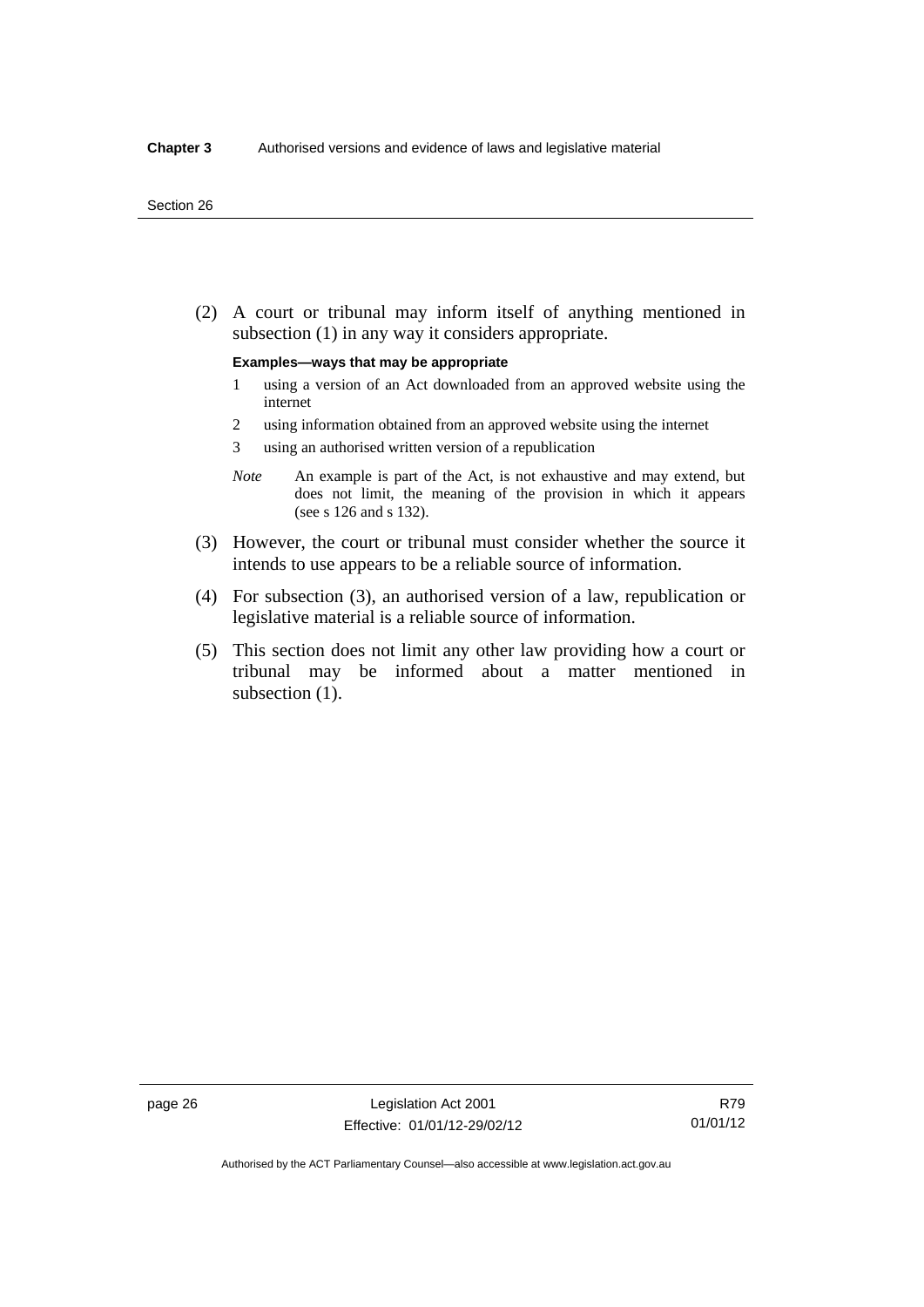# **Chapter 4 Numbering and notification of Acts**

# **27 Numbering of Acts**

The Acts passed in each year are to be numbered as nearly as practicable in the order in which they are passed.

# **28 Notification of Acts**

- (1) If a proposed law is passed by the Legislative Assembly, the Speaker must ask the parliamentary counsel to notify the making of the law.
- (2) If the Speaker asks the parliamentary counsel to notify the making of the proposed law, the parliamentary counsel must—
	- (a) notify the making of the law in the register; or
	- (b) if it is not practicable to notify the making of the proposed law in the register—notify the making of the law in another place the parliamentary counsel considers appropriate.

#### **Examples—other places**

- 1 another government website
- 2 the gazette
- 3 outside the Legislative Assembly
- *Note* An example is part of the Act, is not exhaustive and may extend, but does not limit, the meaning of the provision in which it appears (see Legislation Act, s 126 and s 132).
- (3) If the Speaker asks the parliamentary counsel to notify the making of the proposed law on a particular day, the parliamentary counsel must notify the making of the law on that day unless it is impracticable to do so.
- (4) The making of the proposed law is notified in the register by entering in the register—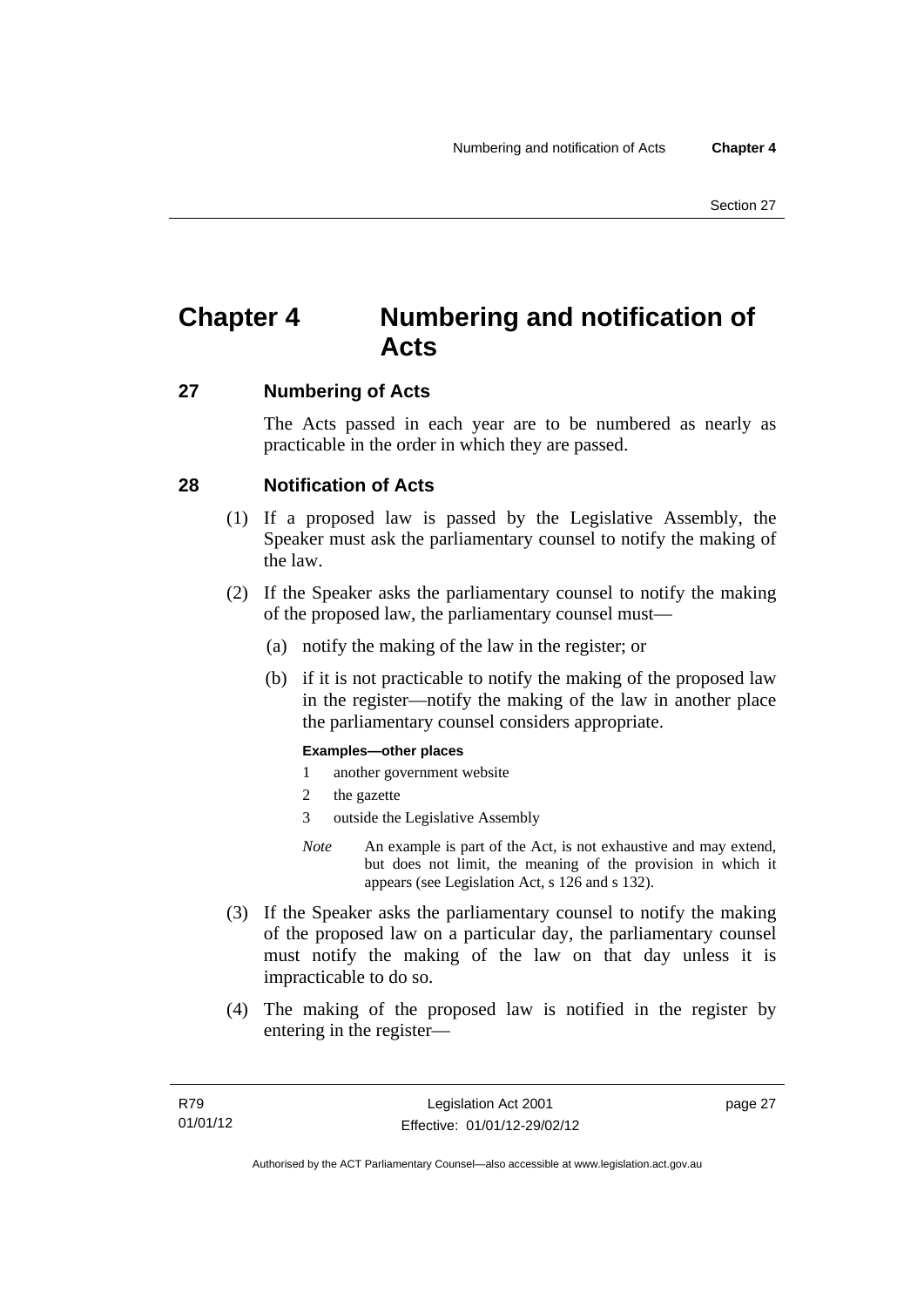- (a) a statement that the law has been passed by the Legislative Assembly; and
- (b) the text of the law.
- (5) The making of the proposed law is notified under subsection (2) (b)  $by-$ 
	- (a) publishing the text of the law in the place decided by the parliamentary counsel under subsection (2) (b); or
	- (b) publishing in that place a statement that—
		- (i) the law has been passed by the Legislative Assembly; and
		- (ii) copies of the law can be obtained at a stated place or stated places (whether by purchase or otherwise).
- (6) If the making of the proposed law is notified under subsection  $(2)$  (b), the parliamentary counsel must as soon as practicable enter in the register—
	- (a) a statement that the law—
		- (i) has been passed by the Legislative Assembly; and
		- (ii) was notified in the stated place on a stated date; and
	- (b) the text of the law.
- (7) If the making of the proposed law is notified by publishing the statement mentioned in subsection (5) (b), copies of the law must be available on the day of publication, or as soon as practicable after that day, at the stated place or each of the stated places.
- (8) If on that day no copies of the law are available at the stated place or any of the stated places, the parliamentary counsel must give the Minister a statement—
	- (a) that copies of the law were not available; and
	- (b) explaining why they were not available.

Authorised by the ACT Parliamentary Counsel—also accessible at www.legislation.act.gov.au

R79 01/01/12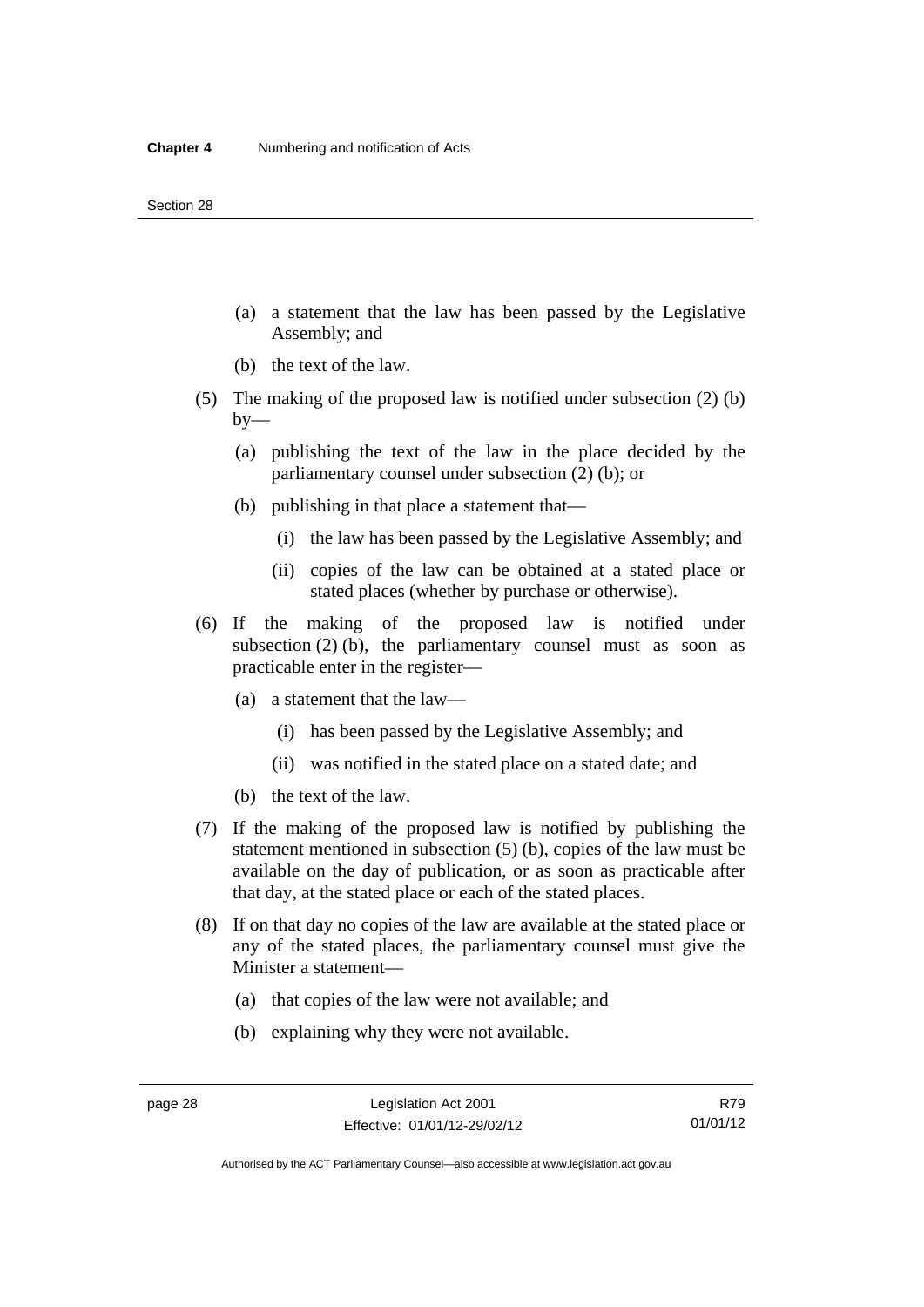- (9) The Minister must present the statement to the Legislative Assembly not later than 6 sitting days after receiving it.
- (10) This section is a determinative provision.
	- *Note* See s 5 for the meaning of determinative provisions, and s 6 for their displacement.

# **29 References to** *enactment* **or** *passing* **of Acts**

In an Act or statutory instrument, a reference to the *enactment* or *passing* of an Act is a reference to the making of the Act having been notified in the register, the gazette or otherwise under section 28 (2) (b).

### **30 References to** *notification* **of Acts**

In an Act or statutory instrument, a reference to the *notification* of an Act is a reference to the making of the Act having been notified in the register, the gazette or otherwise under section 28 (2) (b).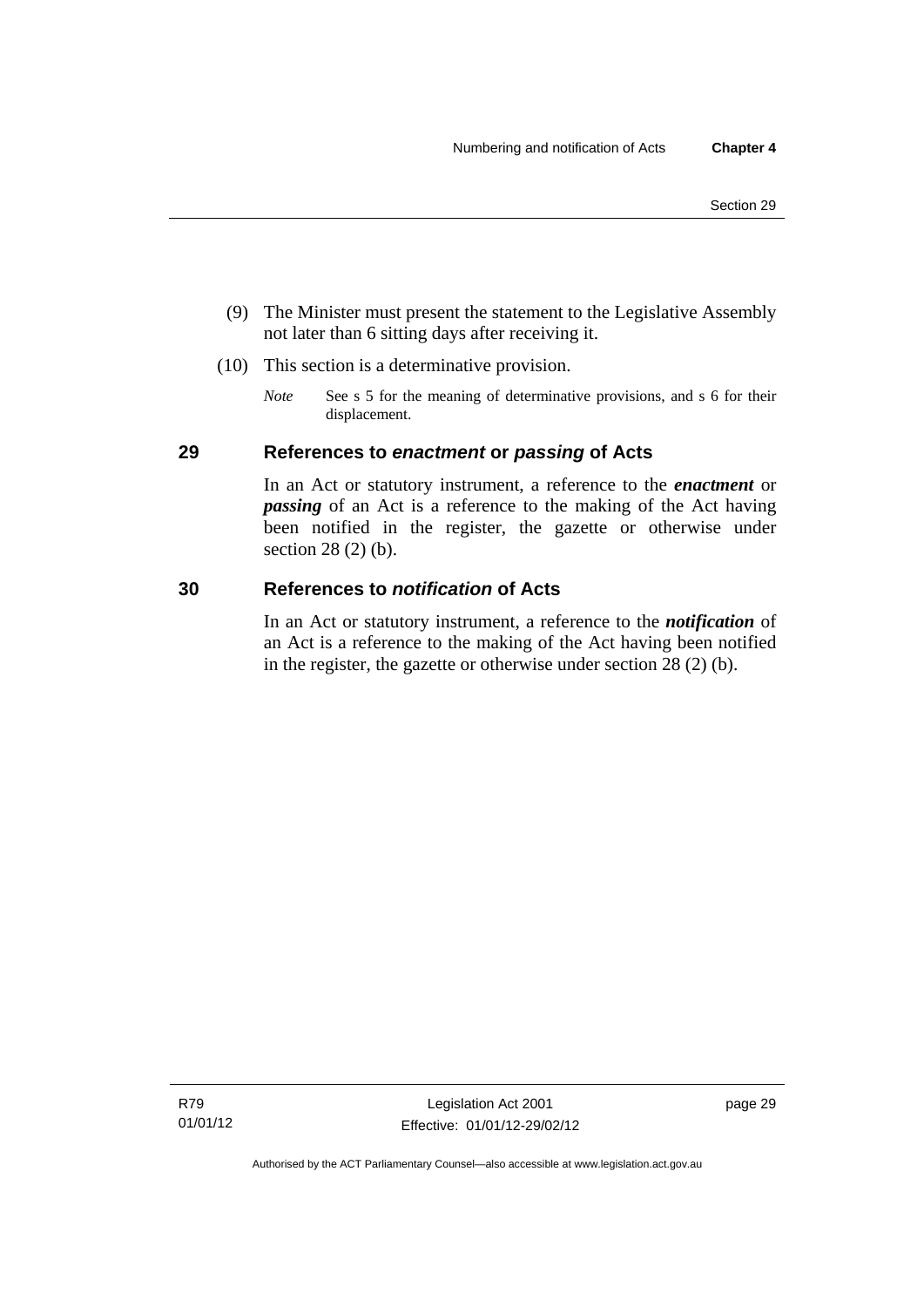#### **Chapter 5** Regulatory impact statements for subordinate laws and disallowable instruments Part 5.1 **Preliminary**

Section 31

# **Chapter 5 Regulatory impact statements for subordinate laws and disallowable instruments**

# **Part 5.1** Preliminary

# **31 Definitions—ch 5**

In this chapter:

*authorising law*, in relation to a proposed subordinate law or disallowable instrument (the *proposed law*), means the Act or statutory instrument (and, if appropriate, the provision of the Act or statutory instrument) under which the proposed law will be made.

*benefits* includes—

- (a) advantages; and
- (b) direct and indirect economic, environmental and social benefits.

*costs* includes—

- (a) burdens and disadvantages; and
- (b) direct and indirect economic, environmental and social costs.

*scrutiny committee principles* means the terms of reference of the Legislative Assembly's Standing Committee on Legal Affairs that apply to subordinate laws and disallowable instruments.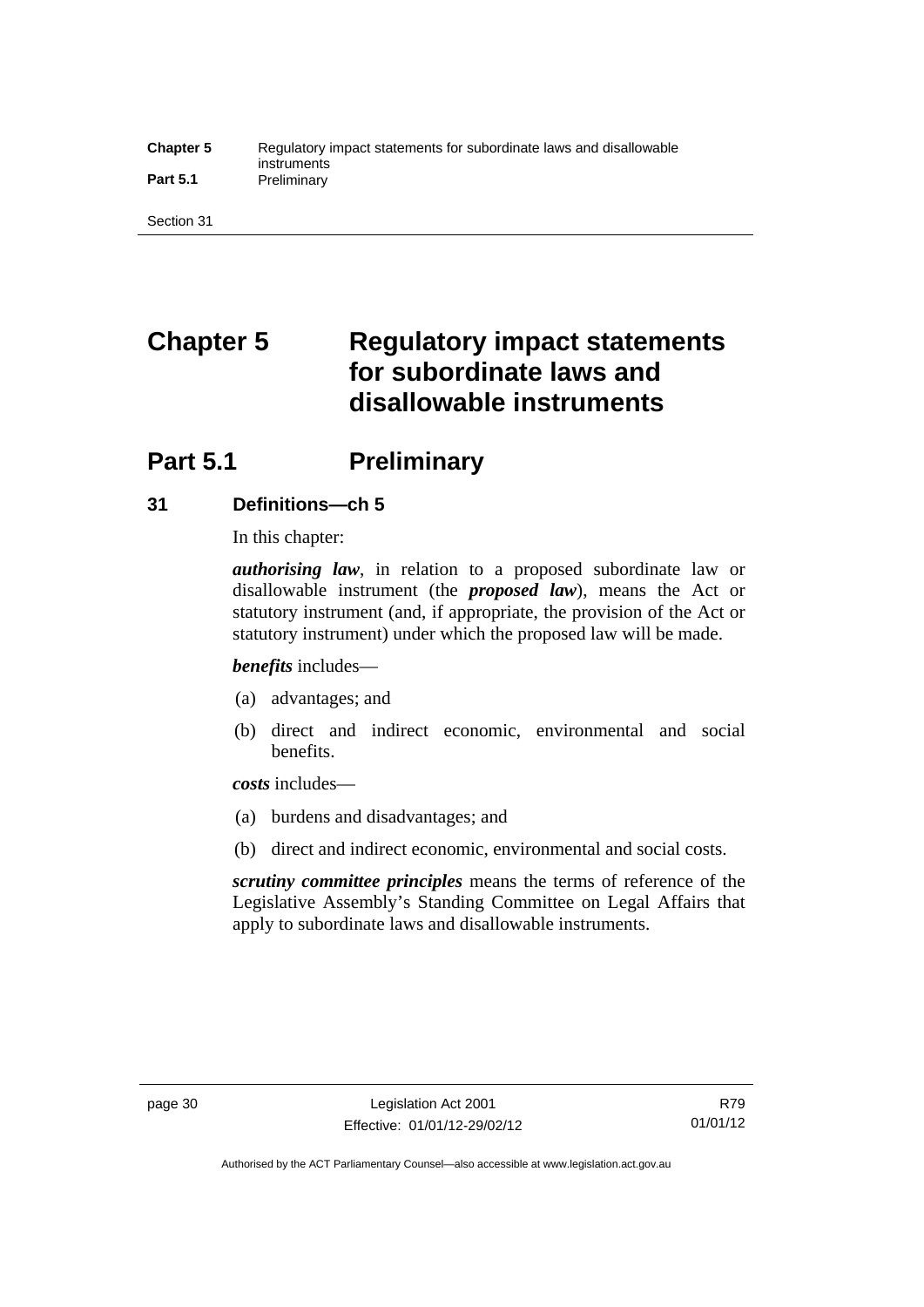# **32 Other publication or consultation requirements not affected**

- (1) Part 5.2 (Requirements for regulatory impact statements) does not affect any requirements in any other territory law for publication or consultation about a proposal to make a subordinate law or disallowable instrument.
- (2) Part 5.2 does not apply to the subordinate law or disallowable instrument if the requirements are of a comparable level to publication and consultation under the part.

## **33 Guidelines about costs of proposed subordinate laws and disallowable instruments**

- (1) The Minister may issue guidelines to be applied in deciding whether a proposed subordinate law or disallowable instrument is, or is not, likely to impose appreciable costs on the community or a part of the community.
- (2) A guideline is a disallowable instrument.
	- *Note* A disallowable instrument must be notified, and presented to the Legislative Assembly, under this Act.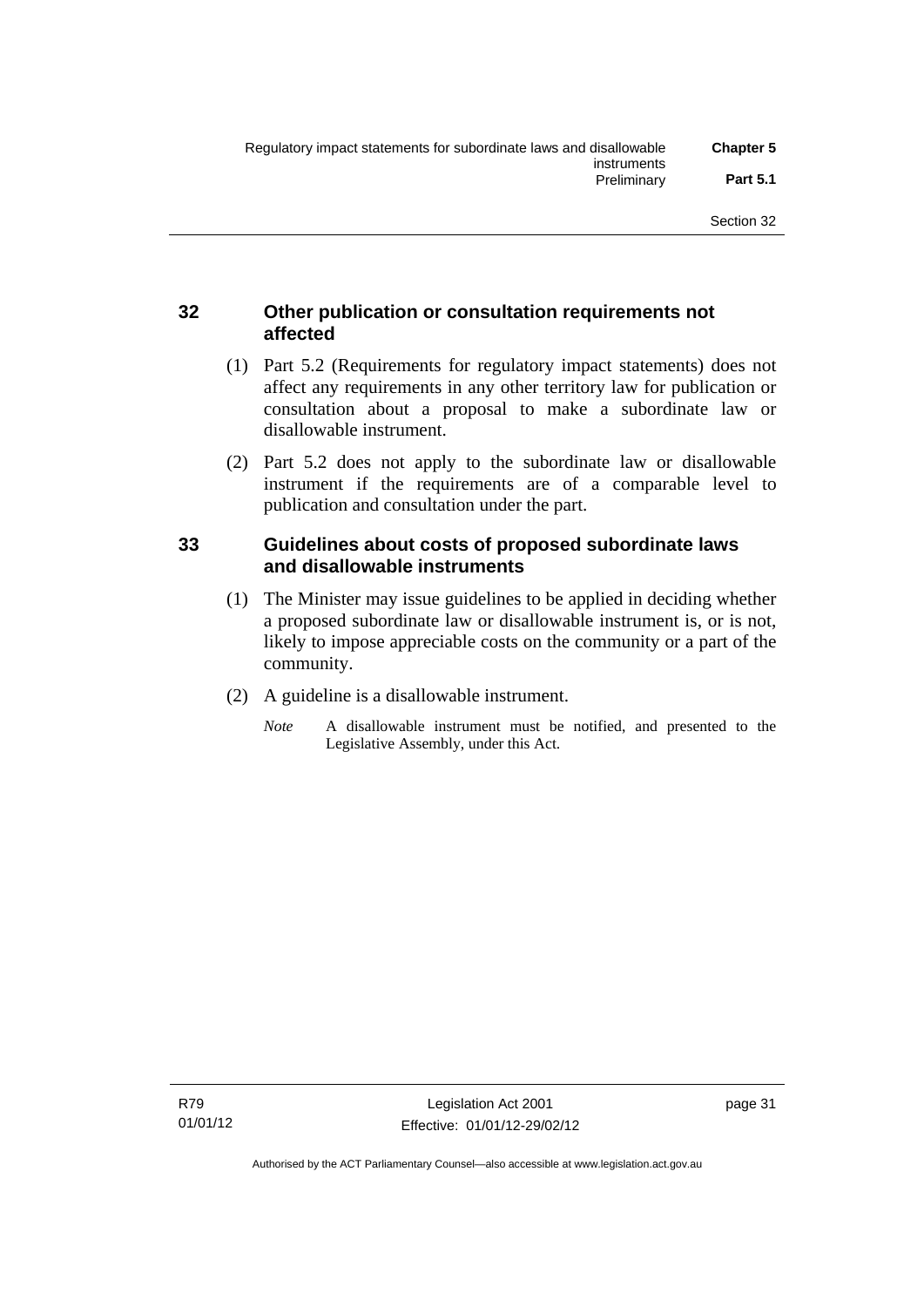# **Part 5.2 Requirements for regulatory impact statements**

## **34 Preparation of regulatory impact statements**

- (1) If a proposed subordinate law or disallowable instrument (the *proposed law*) is likely to impose appreciable costs on the community, or a part of the community, then, before the proposed law is made, the Minister administering the authorising law (the *administering Minister*) must arrange for a regulatory impact statement to be prepared for the proposed law.
- (2) However, this section does not apply to the proposed law if the administering Minister exempts the proposed law from subsection  $(1)$ .

*Note* Section 32 and s 36 also state other circumstances when a regulatory impact statement is not required.

- (3) An exemption under subsection (2) (the *RIS exemption*) is a disallowable instrument.
	- *Note* A disallowable instrument must be notified, and presented to the Legislative Assembly, under this Act.
- (4) If the RIS exemption is disallowed under this Act after the proposed law has been made, the administering Minister must arrange for a regulatory impact statement to be prepared for the subordinate law or disallowable instrument.
- (5) The regulatory impact statement prepared under subsection (4) must be presented to the Legislative Assembly not later than 5 sitting days after the day the RIS exemption is disallowed.
- (6) This chapter (other than section 37 (When must regulatory impact statement be presented?)) applies to the law as if the law were a proposed subordinate law or disallowable instrument.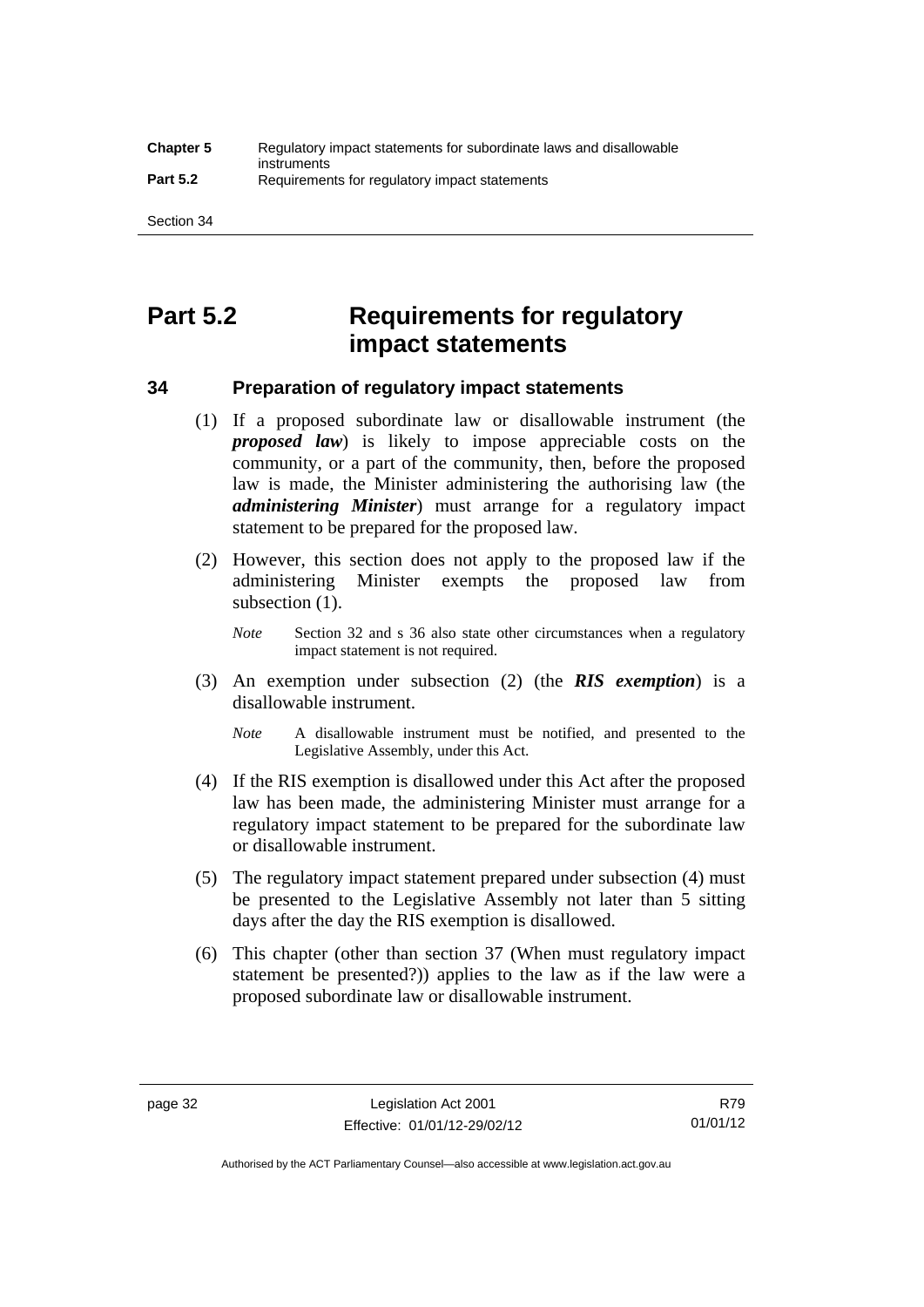# **35 Content of regulatory impact statements**

A regulatory impact statement for a proposed subordinate law or disallowable instrument (the *proposed law*) must include the following information about the proposed law in clear and precise language:

- (a) the authorising law;
- (b) a brief statement of the policy objectives of the proposed law and the reasons for them;
- (c) a brief statement of the way the policy objectives will be achieved by the proposed law and why this way of achieving them is reasonable and appropriate;
- (d) a brief explanation of how the proposed law is consistent with the policy objectives of the authorising law;
- (e) if the proposed law is inconsistent with the policy objectives of another territory law—
	- (i) a brief explanation of the relationship with the other law; and
	- (ii) a brief explanation for the inconsistency;
- (f) if appropriate, a brief statement of any reasonable alternative way of achieving the policy objectives (including the option of not making a subordinate law or disallowable instrument) and why the alternative was rejected;
- (g) a brief assessment of the benefits and costs of implementing the proposed law that—
	- (i) if practicable and appropriate, quantifies the benefits and costs; and
	- (ii) includes a comparison of the benefits and costs with the benefits and costs of any reasonable alternative way of achieving the policy objectives stated under paragraph (f);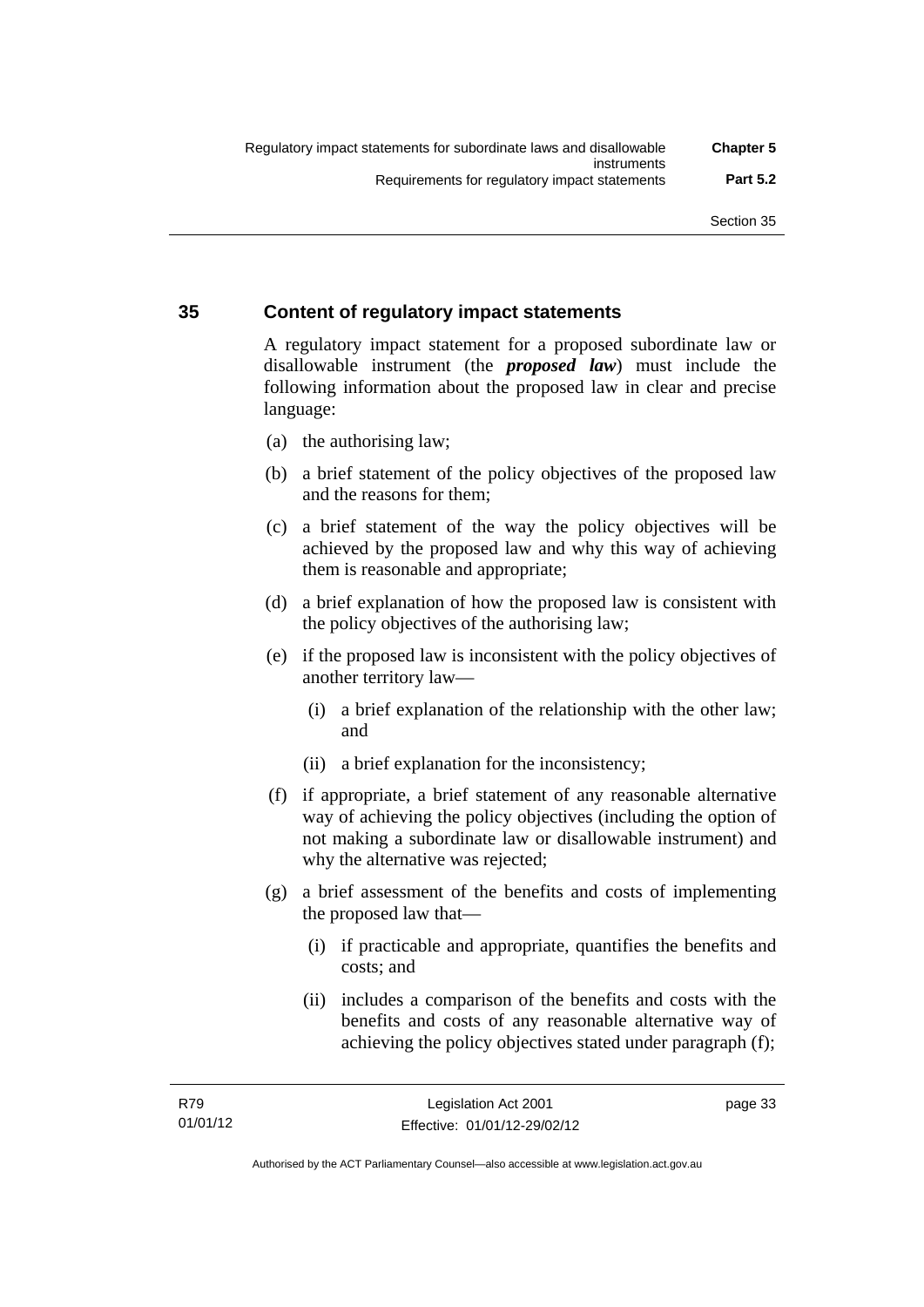| <b>Chapter 5</b> | Regulatory impact statements for subordinate laws and disallowable |
|------------------|--------------------------------------------------------------------|
| <b>Part 5.2</b>  | instruments<br>Requirements for regulatory impact statements       |

Section 36

 (h) a brief assessment of the consistency of the proposed law with the scrutiny committee principles and, if it is inconsistent with the principles, the reasons for the inconsistency.

# **36 When is preparation of regulatory impact statement unnecessary?**

- (1) A regulatory impact statement need not be prepared for a proposed subordinate law or disallowable instrument (the *proposed law*) if the proposed law only provides for, or to the extent it only provides for, any of the following:
	- (a) a matter that is not of a legislative nature, including, for example, a matter of a machinery, administrative, drafting or formal nature;
	- (b) a matter that does not operate to the disadvantage of anyone (other than the Territory or a territory authority or instrumentality) by—
		- (i) adversely affecting the person's rights; or
		- (ii) imposing liabilities on the person;
	- (c) an amendment of a territory law to take account of current legislative drafting practice;
	- (d) the commencement of an Act or statutory instrument;
		- *Note* A reference to an Act or statutory instrument includes a reference to a provision of the Act or instrument (see s 7 and s 13).
	- (e) an amendment of a territory law that does not fundamentally affect the law's application or operation;
	- (f) a matter of a transitional character;
	- (g) a matter arising under a territory law that is part of a uniform scheme of legislation or complementary with legislation of the Commonwealth, a State or New Zealand;

Authorised by the ACT Parliamentary Counsel—also accessible at www.legislation.act.gov.au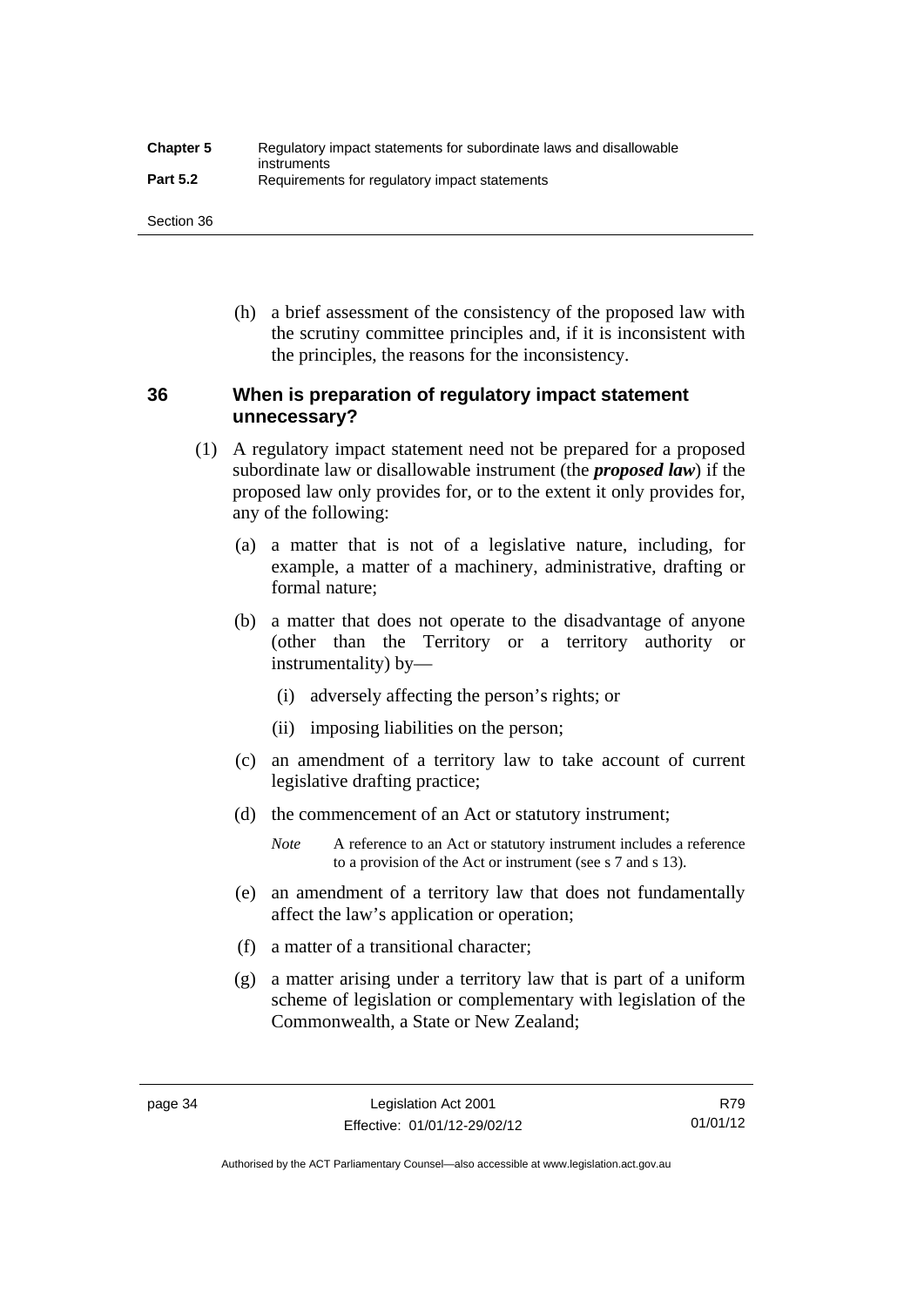- (h) a matter involving the adoption of an Australian or international protocol, standard, code, or intergovernmental agreement or instrument, if an assessment of the benefits and costs has already been made and the assessment was made for, or is relevant to, the ACT;
- (i) a proposal to make, amend or repeal rules of court;
- (j) a matter advance notice of which would enable someone to gain unfair advantage;
- (k) an amendment of a fee, charge or tax consistent with announced government policy.
- (2) A regulatory impact statement also need not be prepared for the proposed law if, or to the extent that, it would be against the public interest because of the nature of the proposed law or the circumstances in which it is made.

#### **Example**

A law may need to be made urgently for controlling the spread of a disease or dealing with another urgent situation.

- *Note 1* An example is part of the Act, is not exhaustive and may extend, but does not limit, the meaning of the provision in which it appears (see this Act, s 126 and s 132).
- *Note* 2 Section 32 and s 34 also state other circumstances when a regulatory impact statement is not required.

# **37 When must regulatory impact statement be presented?**

- (1) This section applies if a regulatory impact statement for a proposed subordinate law or disallowable instrument (the *proposed law*) has been prepared and the proposed law is made.
- (2) The statement must be presented to the Legislative Assembly with the subordinate law or disallowable instrument.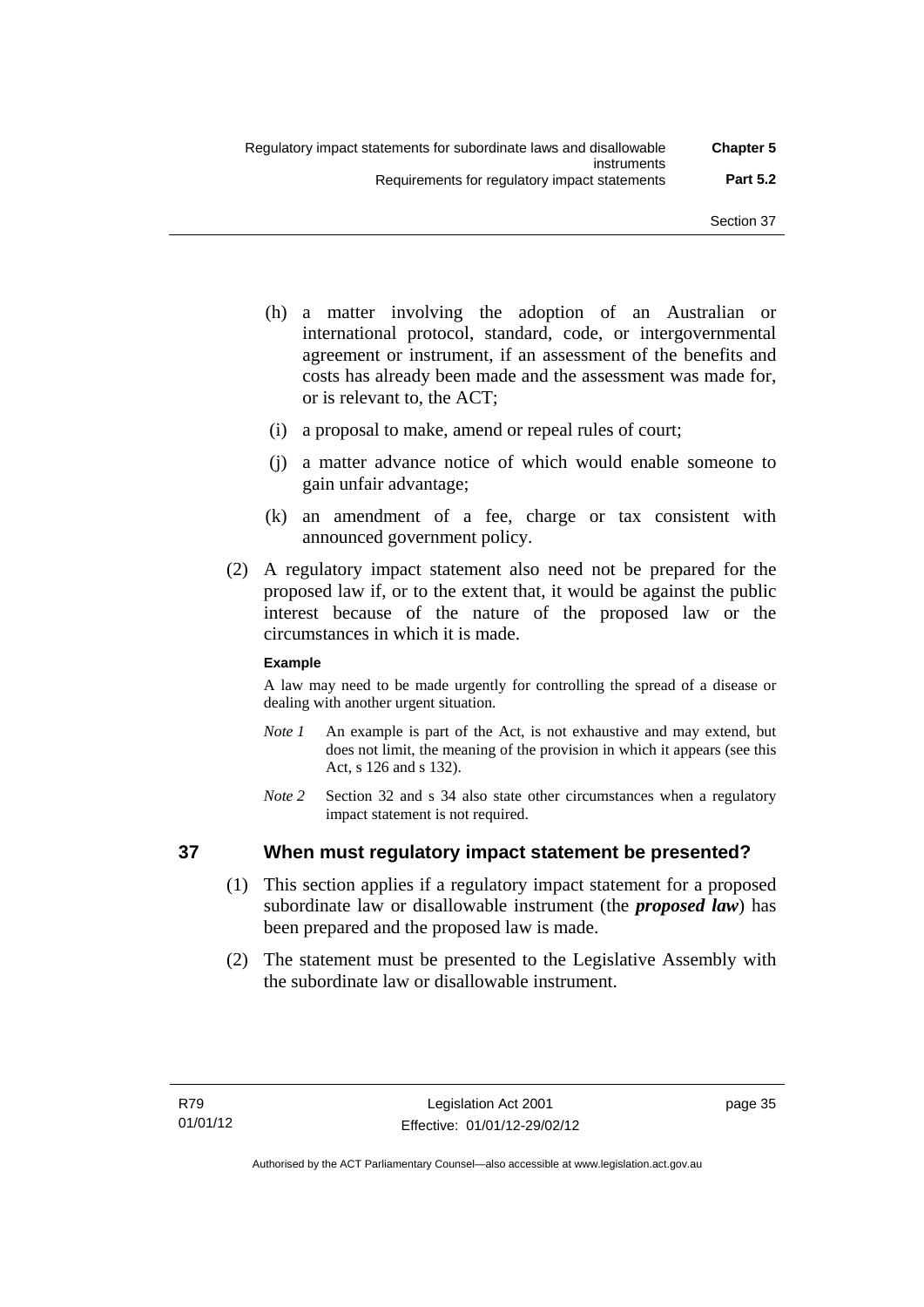#### **Chapter 5** Regulatory impact statements for subordinate laws and disallowable instruments **Part 5.3** Failure to comply with requirements for regulatory impact statements

Section 38

# **Part 5.3 Failure to comply with requirements for regulatory impact statements**

# **38 Effect of failure to comply with pt 5.2**

- (1) Failure to comply with part 5.2 (Requirements for regulatory impact statements) in relation to a subordinate law or disallowable instrument (the *law*) does not—
	- (a) affect the law's validity; or
	- (b) create rights or impose legally enforceable obligations on the Territory, a Minister or anyone else.
- (2) In addition, a decision made, or appearing to be made, under part 5.2 is final and conclusive.
- (3) In this section:

*decision* includes—

- (a) conduct engaged in to make a decision; and
- (b) conduct related to making a decision; and
- (c) failure to make a decision.

Authorised by the ACT Parliamentary Counsel—also accessible at www.legislation.act.gov.au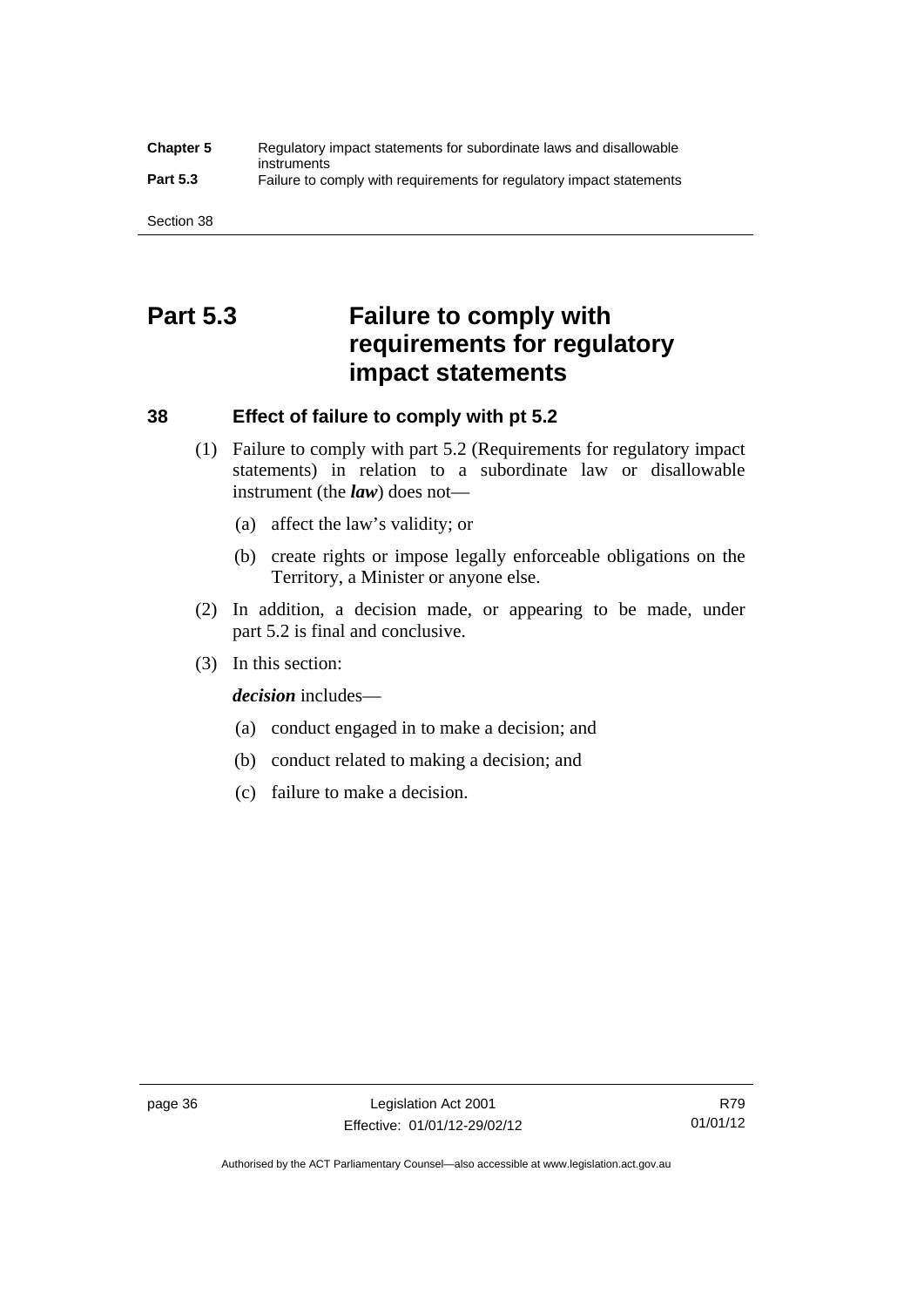# **Chapter 6 Making, notification and numbering of statutory instruments**

# **Part 6.1 General**

# **39 Meaning of** *matter***—ch 6**

In this chapter:

*matter*, in relation to a statutory instrument, includes circumstance, person, place and purpose.

# **40 Presumption of validity**

It is presumed, unless the contrary is proved, that all conditions and steps required for the making of a statutory instrument have been satisfied and carried out.

# **41 Making of certain statutory instruments by Executive**

- (1) This section applies if an Act authorises or requires the Executive to make a subordinate law or disallowable instrument.
- (2) The subordinate law or disallowable instrument is taken to be made by the Executive if—
	- (a) it is signed by 2 or more Ministers who are members of the Executive; and
	- (b) 1 of the signing Ministers is the responsible Minister.
- (3) A subordinate law or disallowable instrument made in accordance with subsection (2) is taken to be made when it is signed by the second Minister signing.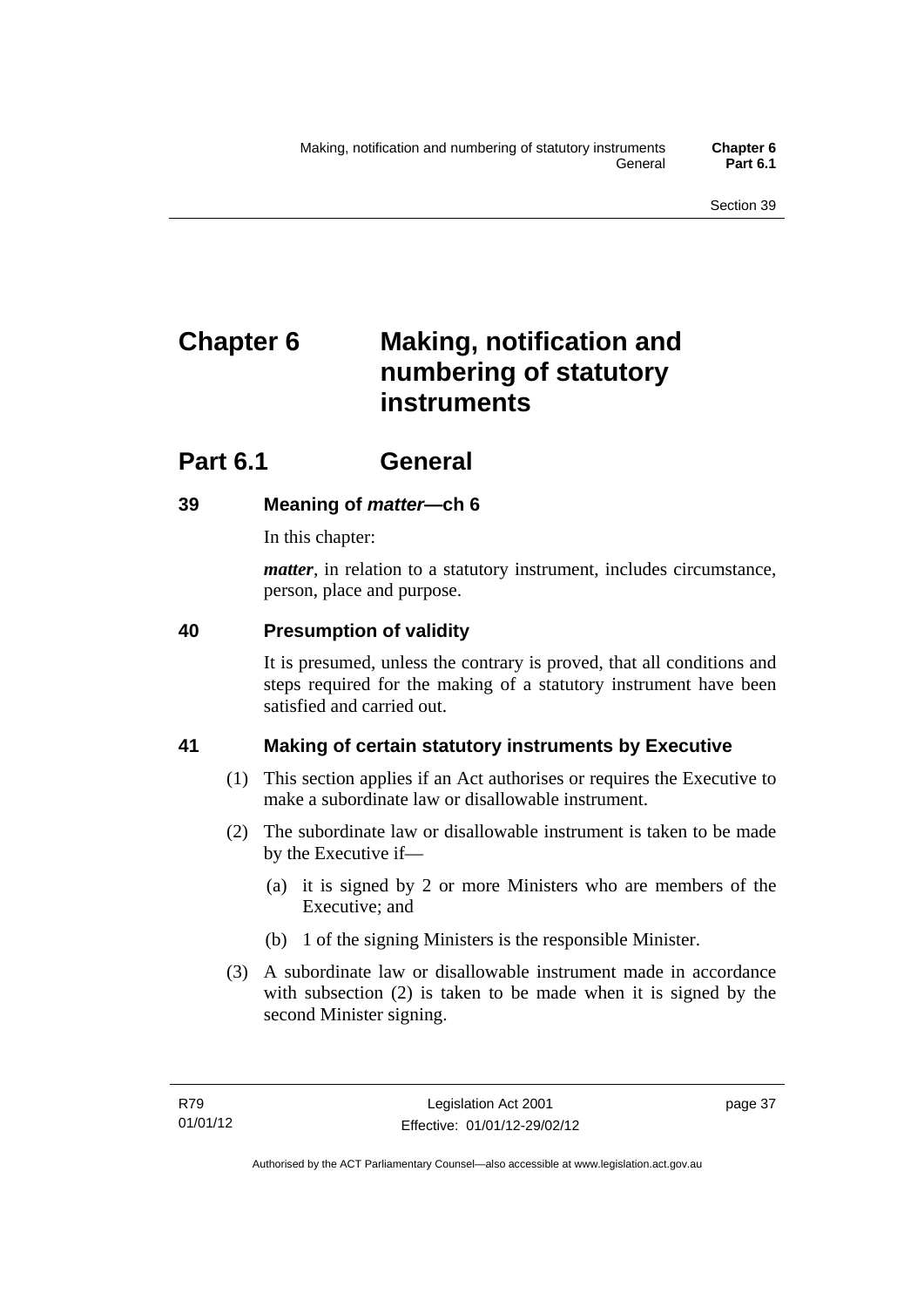- (4) Subsection (2) (b) does not apply if the responsible Minister cannot sign because he or she is absent from the ACT, ill or on leave.
- (5) In this section:

*responsible Minister* means—

- (a) the Minister for the time being administering the Act; or
- (b) if, for the time being, different Ministers administer the Act in relation to different matters—
	- (i) if only 1 Minister administers the Act in relation to the relevant matter—that Minister; or
	- (ii) if 2 or more Ministers administer the Act in relation to the relevant matter—any of the Ministers; or
	- (iii) if subparagraph (ii) does not apply and, for the time being, 2 or more Ministers administer the Act—any of the Ministers;

but does not include a Minister for the time being acting on behalf of the Minister or 2 or more Ministers.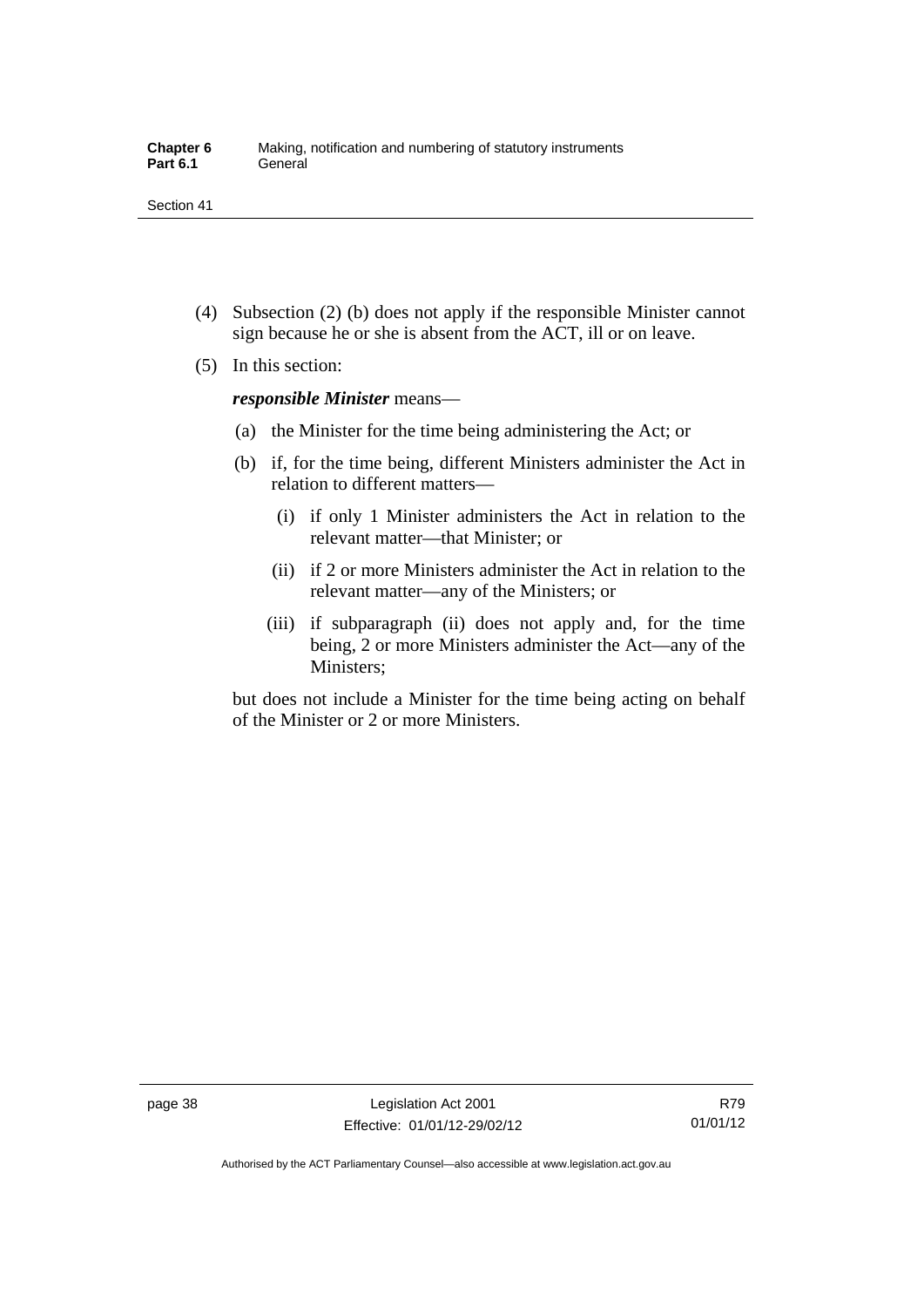# **Part 6.2 Making of statutory instruments generally**

#### **42 Power to make statutory instruments**

 (1) If an Act or statutory instrument gives a power that can be exercised by making an instrument, the Act or statutory instrument gives power to make the instrument.

#### **Example**

An Act gives a Minister power to approve codes of practice, but does not require the approval to be in writing or to be given by a particular instrument. The power can be exercised by giving a written approval. The Act, therefore, gives power to make an instrument, namely, a written approval.

- *Note* An example is part of the Act, is not exhaustive and may extend, but does not limit, the meaning of the provision in which it appears (see s 126 and s 132).
- (2) If an Act or statutory instrument gives power to make an instrument that would be a legislative instrument, the power can only be exercised by making an instrument.

#### **Examples**

See examples to s 56 (3) and s 255 (3).

- (3) If an Act or statutory instrument gives power to make an instrument, the power may be exercised from time to time.
- (4) This section is a determinative provision.
	- *Note* See s 5 for the meaning of determinative provisions, and s 6 for their displacement.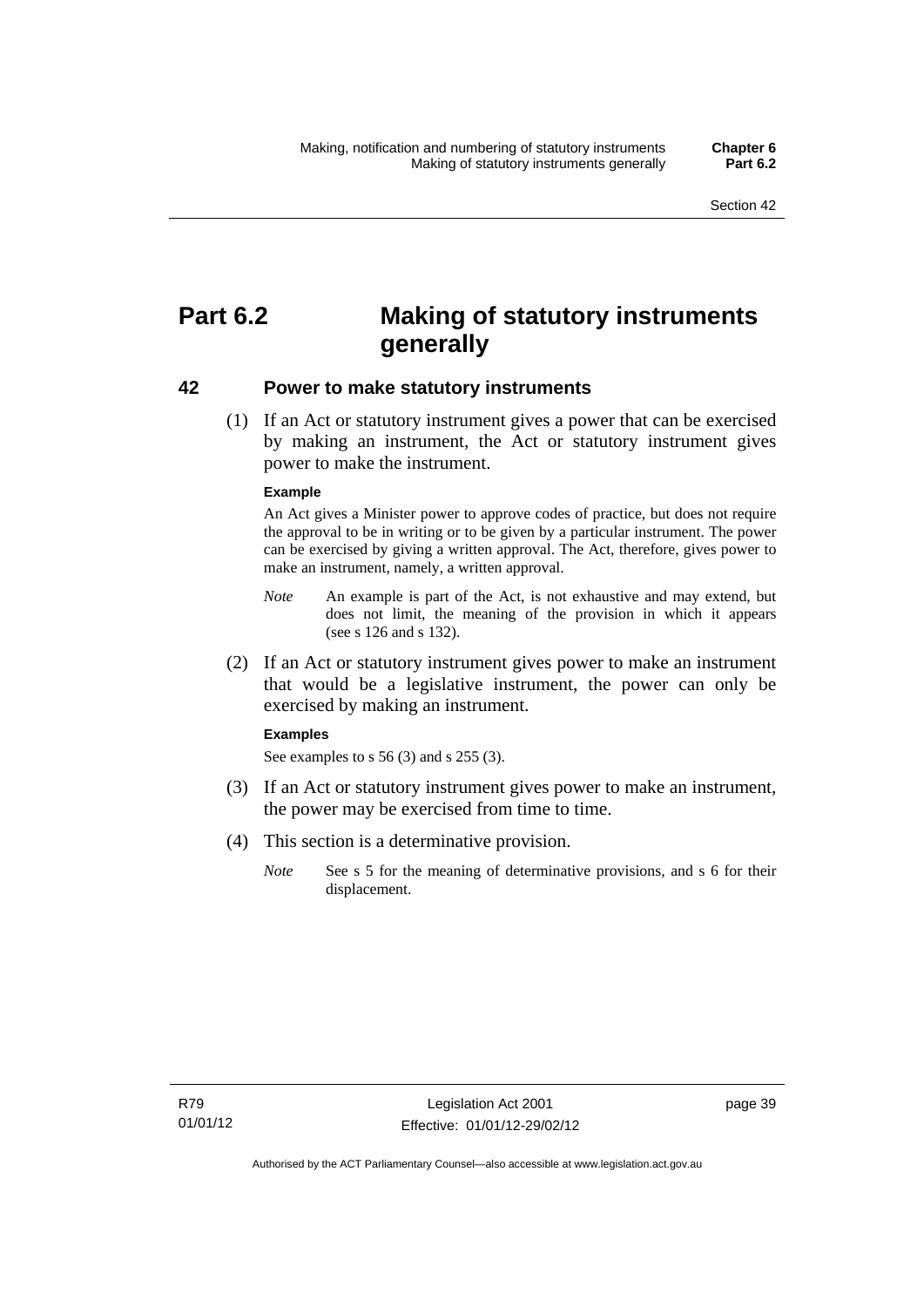## **43 Statutory instruments to be interpreted not to exceed powers under authorising law**

- (1) A statutory instrument is to be interpreted as operating to the full extent of, but not to exceed, the power given by the Act or statutory instrument under which it is made (the *authorising law*).
- (2) Without limiting subsection (1), if a provision of a statutory instrument would, apart from this section, be interpreted as exceeding power—
	- (a) the provision is valid to the extent to which it does not exceed power; and
	- (b) the remainder of the instrument is not affected.

#### **Example 1**

The *Agriculture Services Determination* 2001, pt 4 exceeds the determination– making power given by the *Agriculture Services Act 2000* (hypothetical). The other provisions of the determination are within power.

The determination (apart from pt 4) operates effectively. Pt 4 is treated as if it did not form part of the determination and is disregarded.

*Note* The kind of interpretation indicated in example 1 is known as a divisible interpretation of the determination.

#### **Example 2**

The *Goats Regulation 2001* (hypothetical) is made under the *Goats Act 2001*. The *Goats Regulation 2001*, s 39 seeks to impose rules about the care of 'animals', but the Act only gives power to make regulations about goats.

Section 39 is read restrictively ('read down') as if it mentioned goats. In other words, the section is effective but treated as if it applied only to goats.

*Note* The kind of interpretation indicated in example 2 is known as a distributive interpretation of the regulation.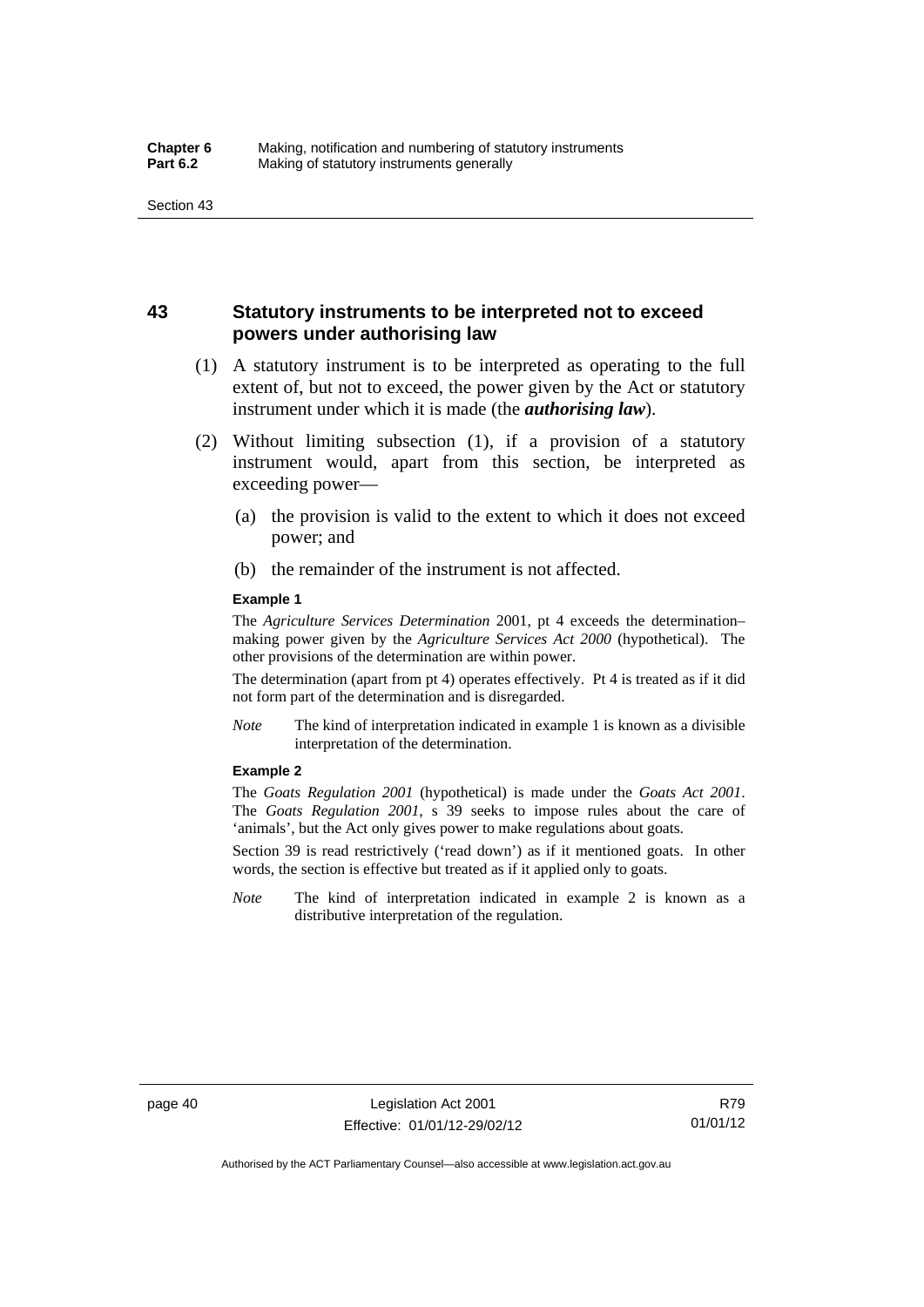#### **Example 3**

The *Wombat Protection Act 2003* (hypothetical) provides that the Minister may appoint a Wombat Advocate. The instrument making the appointment states that the appointment is for 5 years, but the maximum term of appointment authorised under the Act is 4 years.

The instrument is read restrictively ('read down') as if it referred to 4 years. In other words, the instrument is effective but the appointment is only valid for 4 years.

- *Note 1* The kind of interpretation indicated in example 3 is known as a distributive interpretation of the instrument.
- *Note 2* An example is part of the Act, is not exhaustive and may extend, but does not limit, the meaning of the provision in which it appears (see s 126 and s 132).
- (3) Without limiting subsection (1), if the application of a provision of a statutory instrument to a matter would, apart from this section, be interpreted as exceeding power, the provision's application to other matters is not affected.

#### **Example**

The *Community Safety Order 2001* is expressed to apply to all members of the community without qualification although it is in fact made under the *Building Industry (Safety) Act 2000* (hypothetical). That Act is restricted in its operation to the building industry. The order is cast in such wide terms that it cannot be interpreted divisibly or distributively. However, the order applies to entities such as XYZ Constructions Pty Ltd because it is a company in the construction industry.

- (4) This section is in addition to any provision of the statutory instrument or authorising law.
- (5) This section is a determinative provision.
	- *Note* See s 5 for the meaning of determinative provisions, and s 6 for their displacement.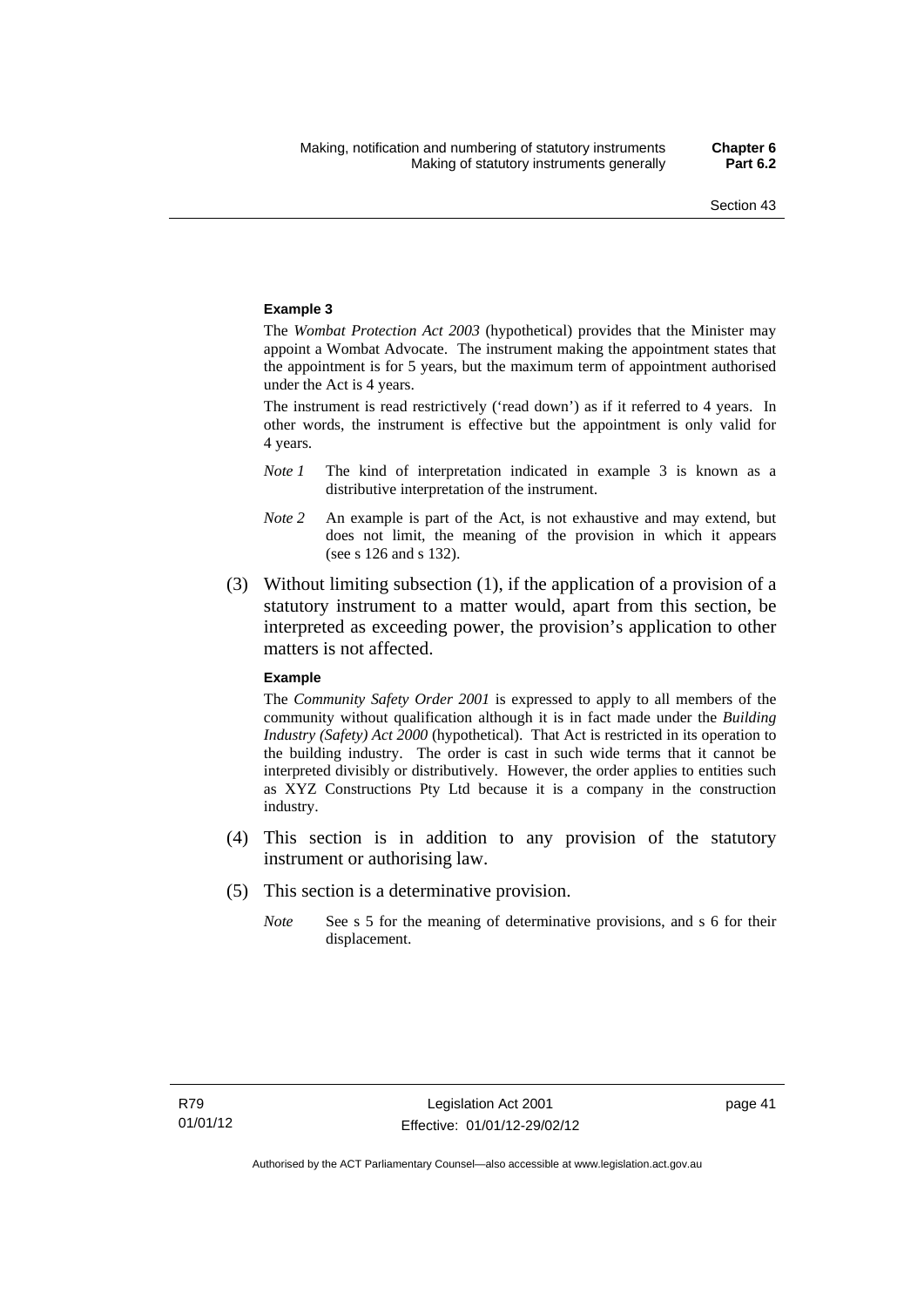#### **44 Power to make statutory instruments for Act etc**

- (1) If an Act or statutory instrument (the *authorising law*) authorises or requires the making of a statutory instrument for the authorising law or another Act or statutory instrument (the *other law*), the power authorises a statutory instrument to be made in relation to any matter that—
	- (a) is required or permitted to be prescribed by the authorising law or other law; or
	- (b) is necessary or convenient to be prescribed for carrying out or giving effect to the authorising law or other law.
- (2) Subsection (1) applies to the authorising law even though the authorising law—
	- (a) only authorises the making of a statutory instrument for the authorising law; or
	- (b) also authorises or requires the making of a statutory instrument about a particular matter.
- (3) Power given by the authorising law to make a statutory instrument about a particular matter does not limit power given by the authorising law or other law to make a statutory instrument (whether or not of the same kind) about any other matter.
- (4) This section is a determinative provision.
	- *Note* See s 5 for the meaning of determinative provisions, and s 6 for their displacement.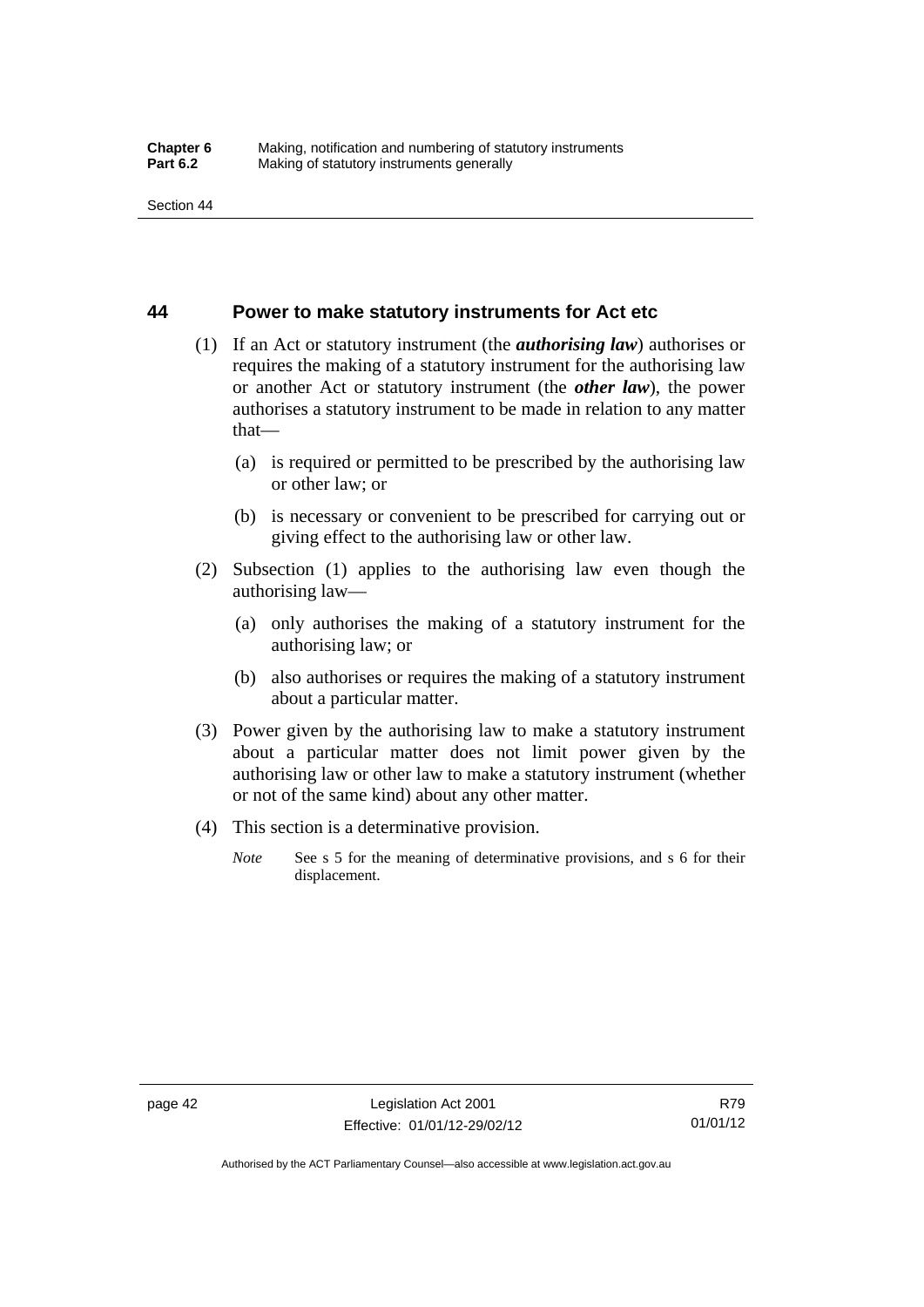### **45 Power to make court rules**

- (1) The power of an entity to make rules for a court includes power to make rules in relation to any matter necessary or convenient to be prescribed for carrying out or giving effect to the court's jurisdiction under any law that authorises or requires anything to be done in or in relation to the court.
- (2) This section is additional to section 44.
- (3) This section is a determinative provision.
	- *Note* See s 5 for the meaning of determinative provisions, and s 6 for their displacement.
- (4) In this section:

*court* includes a tribunal*.*

*disallowable instrument*, for a Commonwealth Act, means an instrument that can be disallowed under the *Legislative Instruments Act 2003* (Cwlth), part 5 (Parliamentary scrutiny of legislative instruments), including that part, or provisions of that part, applied by another Commonwealth law.

*law* means—

- (a) an Act, subordinate law or disallowable instrument; or
	- *Note* A reference to an Act, subordinate law or disallowable instrument includes a reference to a provision of the Act, law or instrument (see s 7, s 8 and s 9).
- (b) a Commonwealth Act or a disallowable instrument under a Commonwealth Act (or a provision of such an Act or instrument).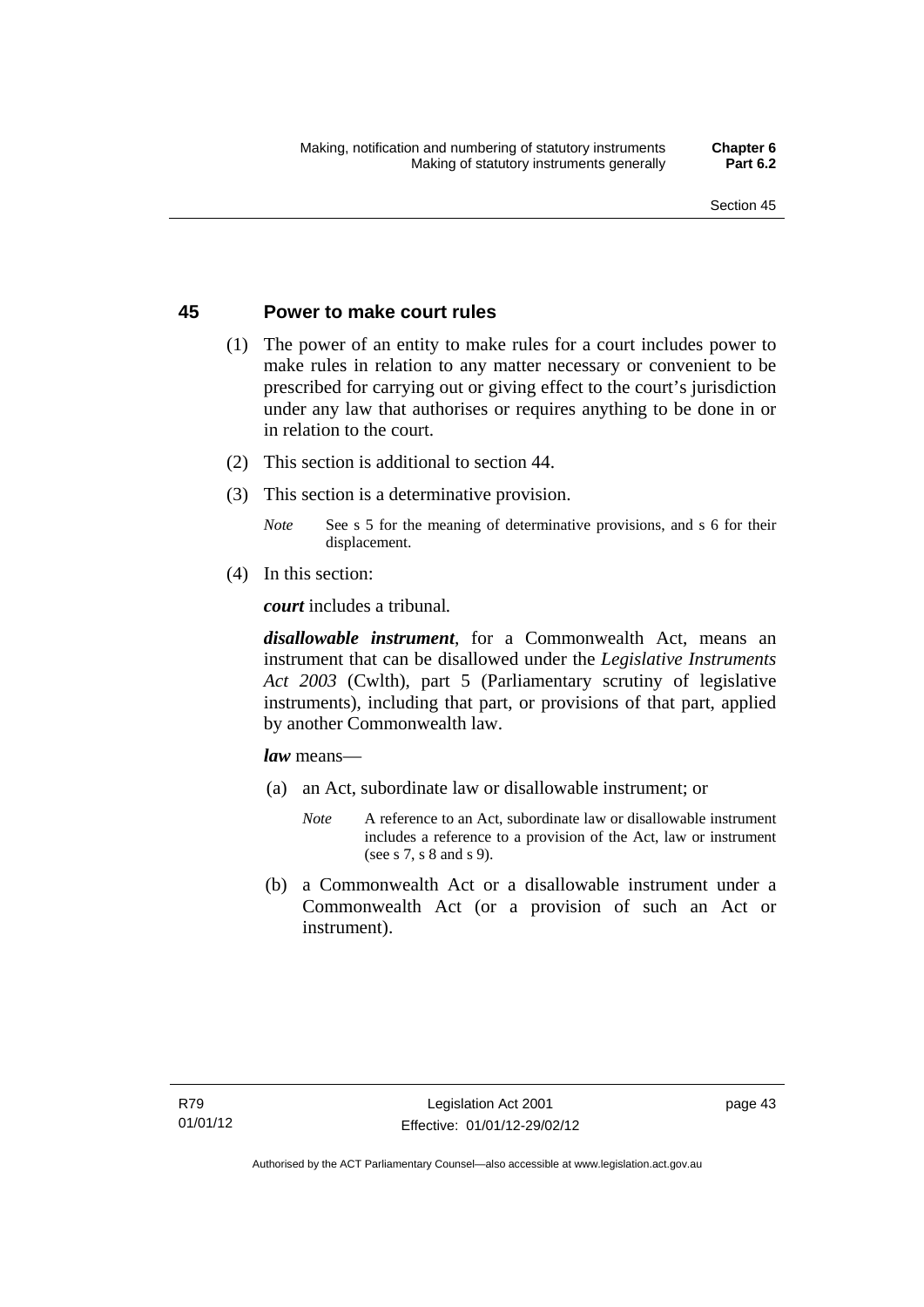# **46 Power to make instrument includes power to amend or repeal**

- (1) Power given under an Act or statutory instrument (the *authorising law*) to make a statutory instrument includes power to amend or repeal the instrument.
- (2) The power to amend or repeal the instrument is exercisable in the same way, and subject to the same conditions, as the power to make the instrument.

#### **Examples**

- 1 If the instrument is a disallowable instrument, an amendment or repeal of the instrument is also a disallowable instrument.
- 2 If the instrument is a notifiable instrument, an amendment or repeal of the instrument is also a notifiable instrument.
- 3 If notice of the making of the instrument must be published in a newspaper, notice of an amendment or repeal of the instrument must also be published in the newspaper.
- *Note* An example is part of the Act, is not exhaustive and may extend, but does not limit, the meaning of the provision in which it appears (see s 126 and s 132).
- (3) Despite subsection (1), a form that is a legislative instrument may be repealed or repealed and remade (with or without changes), but may not be amended.
- (4) This section is a determinative provision.
	- *Note* See s 5 for the meaning of determinative provisions, and s 6 for their displacement.

# **47 Statutory instrument may make provision by applying law or instrument**

 (1) This section applies if an Act, subordinate law or disallowable instrument (the *authorising law*) authorises or requires the making of a statutory instrument (the *relevant instrument*) about a matter.

Authorised by the ACT Parliamentary Counsel—also accessible at www.legislation.act.gov.au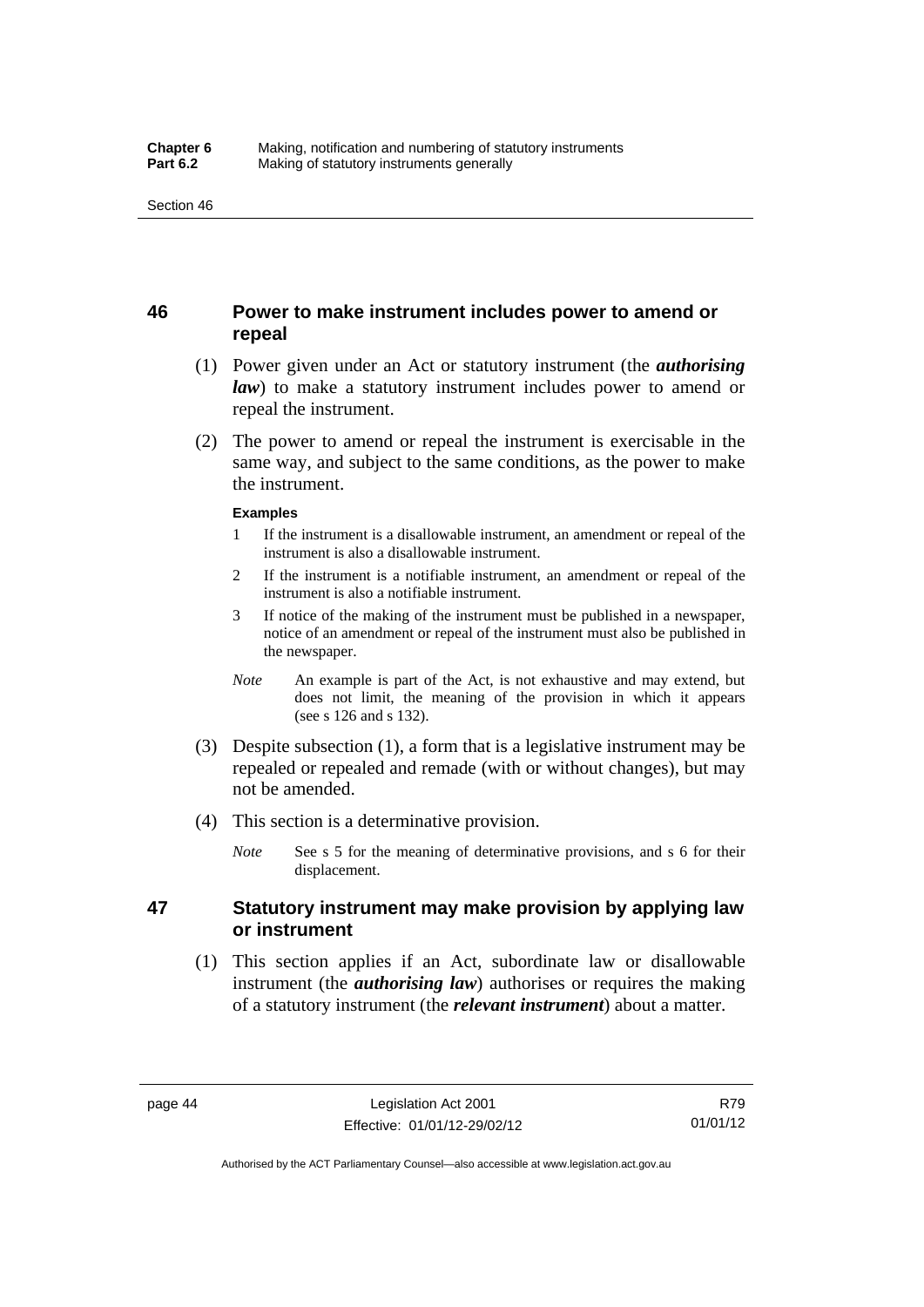- (2) The relevant instrument may make provision about the matter by applying an ACT law—
	- (a) as in force at a particular time; or
	- (b) as in force from time to time.
- (3) The relevant instrument may make provision about the matter by applying a law of another jurisdiction, or an instrument, as in force only at a particular time.

*Note* For information on the operation of s (3), see the examples to s (9).

- (4) If the relevant instrument makes provision about the matter by applying a law of another jurisdiction or an instrument, the following provisions apply:
	- (a) if subsection (3) is displaced by, or under authority given by, an Act or the authorising law—the law of the other jurisdiction or instrument is applied as in force from time to time;
		- *Note* For the displacement of s (3), see s 6, examples 1 and 2.
	- (b) if subsection (3) is not so displaced and the relevant instrument does not provide that the law of the other jurisdiction or instrument is applied as in force at a particular time—the law or instrument is taken to be applied as in force when the relevant instrument is made.

#### **Examples—s (4) (b)**

1 The *Locust Damage Compensation Determination 2003* (a hypothetical disallowable instrument) provides for the making of claims against a compensation fund. Section 43 states that disputes about claims must be decided in accordance with the *Commercial Arbitration Act 1984* (NSW) (the *NSW Act*) as in force from time to time. The determination is made on 1 August 2003. The Act under which the determination is made does not displace s (3). Therefore, even though s 43 purports to apply the NSW Act as in force from time to time, the NSW Act as in force on 1 August 2003 is applied by the determination.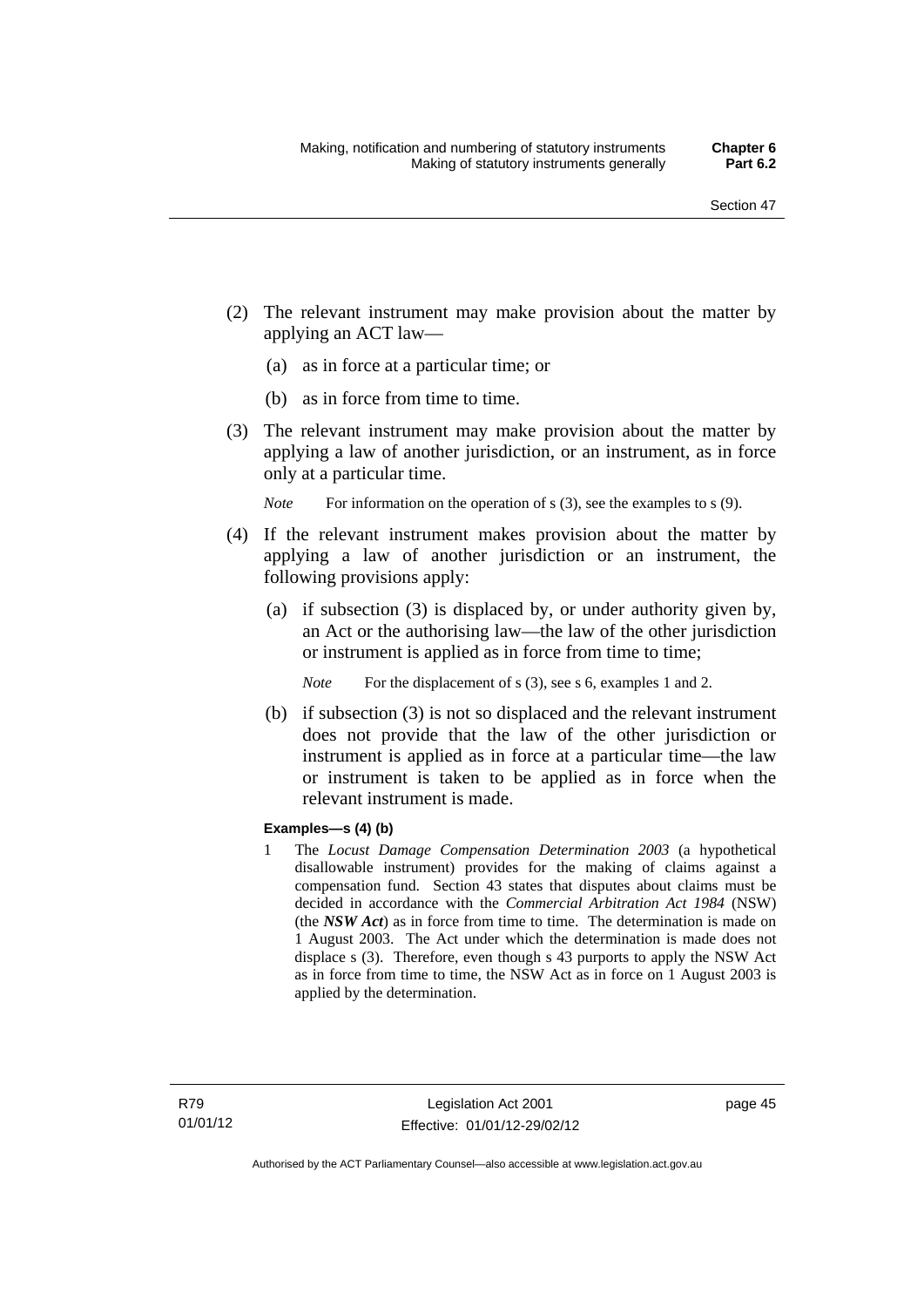Section 47

- 2 The *Locust Damage Compensation Determination 2003* (mentioned in example 1), s 43 states that disputes about claims must be decided in accordance with the *Commercial Arbitration Act 1984* (NSW) (the *NSW Act*), but does not state that the NSW Act is to be applied as in force from time to time or at a particular time. The determination is made on 1 August 2003. The Act under which the determination is made does not displace s (3). Therefore, the NSW Act as in force on 1 August 2003 is applied by the determination.
- *Note* An example is part of the Act, is not exhaustive and may extend, but does not limit, the meaning of the provision in which it appears (see s 126 and s 132).
- (5) If a law of another jurisdiction or an instrument is applied as in force at a particular time, the text of the law or instrument (as in force at that time) is taken to be a notifiable instrument made under the relevant instrument by the entity authorised or required to make the relevant instrument.
- (6) If subsection (3) is displaced and a law of another jurisdiction or an instrument is applied as in force from time to time, the text of each of the following is taken to be a notifiable instrument made under the relevant instrument by the entity authorised or required to make the relevant instrument:
	- (a) the law or instrument as in force at the time the relevant instrument is made;
	- (b) each subsequent amendment of the law or instrument;
	- (c) if the law or instrument is repealed and remade (with or without changes)—the law or instrument as remade and each subsequent amendment of the law or instrument;
	- (d) if a provision of the law or instrument is omitted and remade (with or without changes) in another law or instrument—the provision as remade and each subsequent amendment of the provision.

Authorised by the ACT Parliamentary Counsel—also accessible at www.legislation.act.gov.au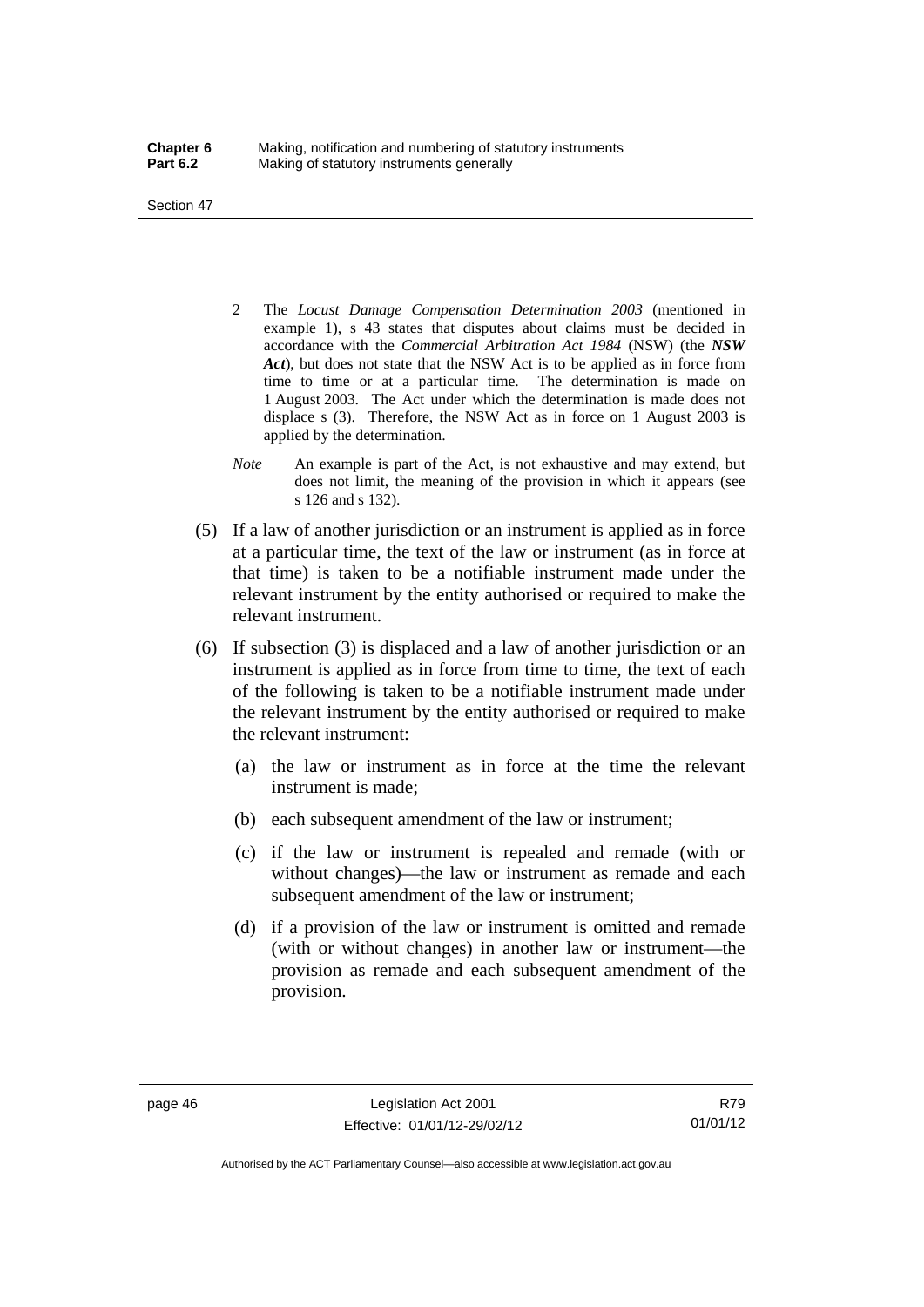- (7) The authorising law or, if the relevant instrument is a subordinate law or disallowable instrument, the relevant instrument may provide that—
	- (a) subsection (5) or (6) does not apply to the relevant instrument; or
	- (b) subsection (5) or (6) applies with the modifications stated in the authorising law or relevant instrument.
- (8) If a provision of an Act, subordinate law or disallowable instrument authorises or requires the application of a law or instrument, the provision authorises the making of changes or modifications to the law or instrument for that application.
- (9) This section is a determinative provision.

#### **Examples—s (3) and s (9)**

Here are 2 examples about the operation of s (3) and (9): the first illustrates how s (3) might be displaced and the second illustrates how a law of another jurisdiction that applies as in force from time to time would operate—

- 1 The effect of s (3) and s (9), and s (10), def *applying*, is that if it is intended to apply, adopt or incorporate a law or instrument as in force from time to time, the authorising law would need to expressly displace s (3) (as illustrated in s 6, examples of different kinds of displacement, example 1) *or* indicate a manifest contrary intention (as illustrated in example 2 in those examples).
- 2 The *ABC Regulation 2001* (made under a provision like those illustrated in s 6, examples of different kinds of displacement, examples 1 and 2) provides that noise measurements are to be taken in accordance with the NSW noise control manual as in force from time to time. The effect of the *ABC Regulation 2001* is that whenever the NSW noise control manual is amended in future, the noise measurements must be taken in accordance with the manual as last amended.
- *Note* See s 5 for the meaning of determinative provisions, and s 6 for their displacement.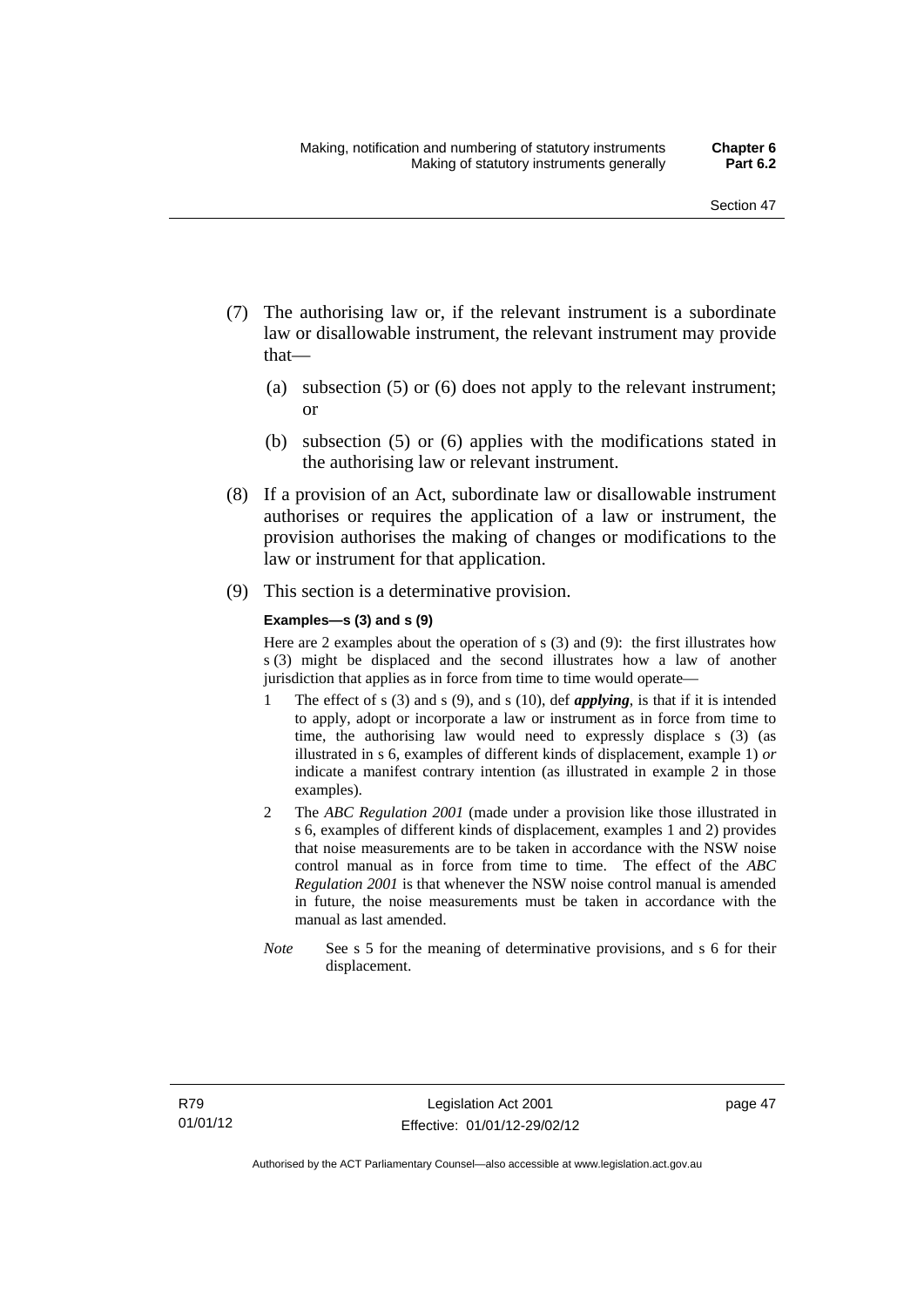(10) In this section:

*ACT law* means an Act, subordinate law or disallowable instrument.

*Note* A reference to an Act, subordinate law or disallowable instrument includes a reference to a provision of the Act, law or instrument (see s 7, s 8 and s 9).

*applying* includes adopting or incorporating.

*Note* See also s 157 (Defined terms–other parts of speech and grammatical forms).

*disallowable instrument*, for a Commonwealth Act, means an instrument that can be disallowed under the *Legislative Instruments Act 2003* (Cwlth), part 5 (Parliamentary scrutiny of legislative instruments), including that part, or provisions of that part, applied by another Commonwealth law.

*instrument* includes a provision of an instrument, but does not include an ACT law or a law of another jurisdiction.

*law of another jurisdiction* means—

- (a) a Commonwealth Act or a disallowable instrument under a Commonwealth Act; or
- (b) a State Act, or any regulation or rule under a State Act; or
- (c) a New Zealand or Norfolk Island Act, or any regulation or rule under a New Zealand or Norfolk Island Act; or
- (d) a provision of a law mentioned in paragraphs (a) to (c).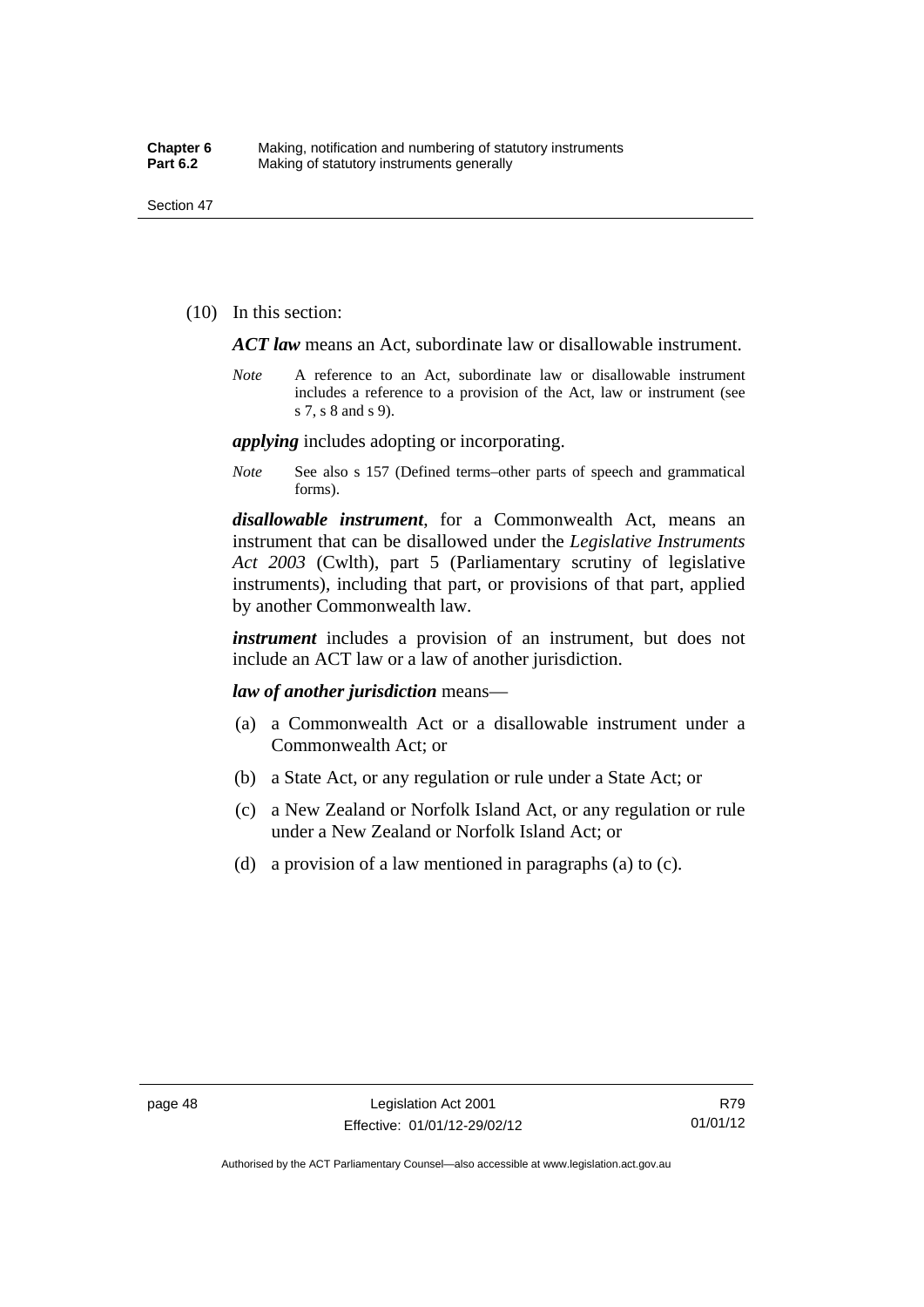# **48 Power to make instrument includes power to make different provision for different categories etc**

- (1) Power given under an Act or statutory instrument to make a statutory instrument includes power—
	- (a) to make different provision in relation to different matters or different classes of matters; or
	- (b) to make an instrument that applies differently by reference to stated exceptions or factors.
- (2) Without limiting subsection (1), power given under an Act or statutory instrument to make a statutory instrument about particular matters includes power to make a statutory instrument about any 1 or more of the matters or a particular class of the matters.
- (3) For this section, a class may consist of a single matter.
- (4) This section is a determinative provision.
	- *Note* See s 5 for the meaning of determinative provisions, and s 6 for their displacement.

# **49 Single instrument may exercise several powers or satisfy several requirements**

- (1) Power given under an Act or statutory instrument may be exercised with any other power to make a single instrument—
	- (a) whether or not the powers are exercised in relation to separate provisions, some of the same provisions, or all of the provisions, of the instrument; or
	- (b) whether or not the other powers are given under the same Act or statutory instrument, another Act or statutory instrument or any other territory law.
- (2) A statutory instrument is taken—
	- (a) to be made under each power given under territory law under which it could be made; and

| R79      | Legislation Act 2001         | page 49 |
|----------|------------------------------|---------|
| 01/01/12 | Effective: 01/01/12-29/02/12 |         |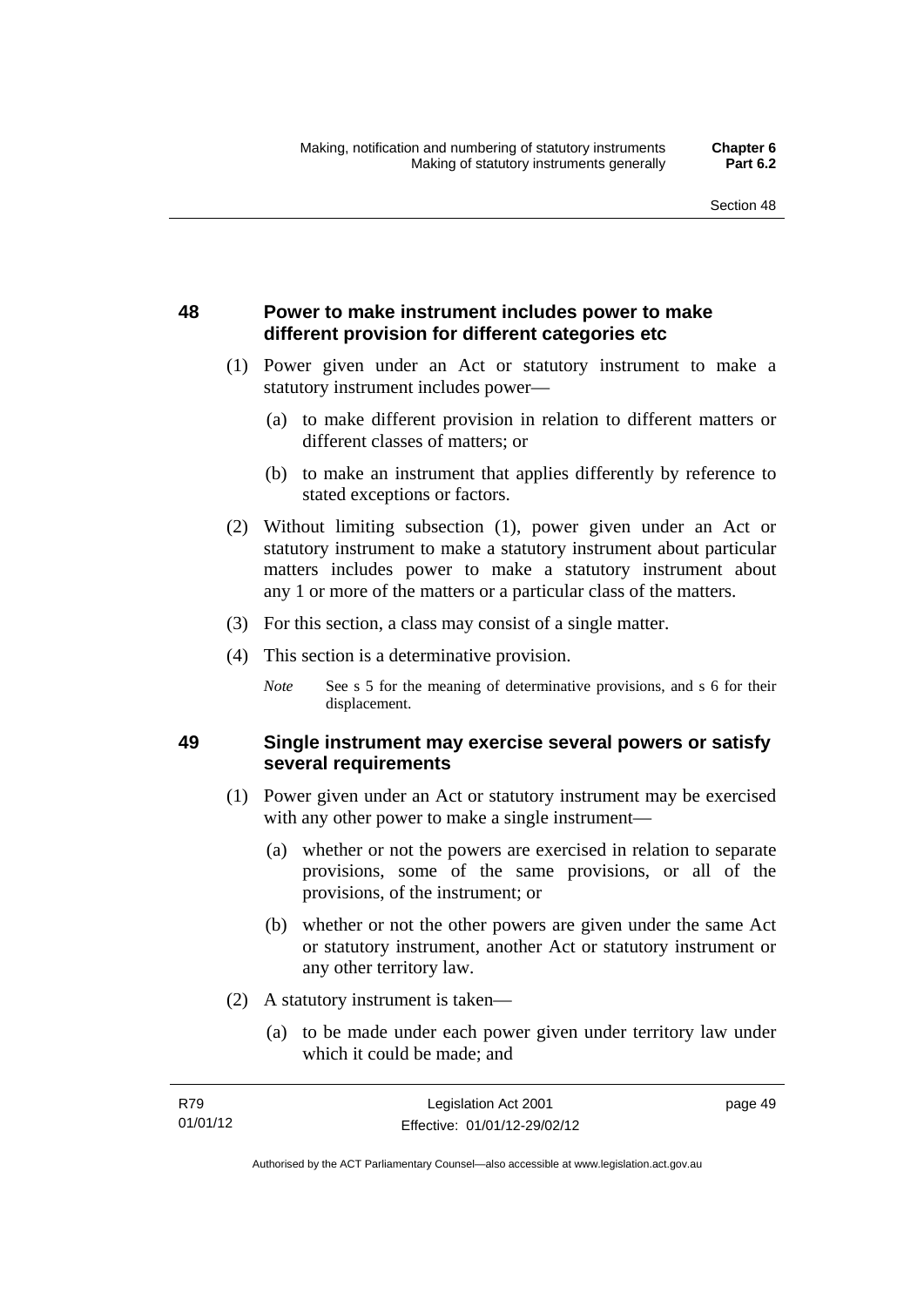- (b) to satisfy each requirement under territory law that it could satisfy.
- (3) Without limiting subsection (2), that subsection applies to an instrument even though—
	- (a) it is stated to be made under a particular territory law (the *authorising law*) or a particular provision of the authorising law; and
	- (b) it is stated to be made for a particular territory law (the *requiring law*) or a particular provision of the requiring law.
- (4) This section is a determinative provision.
	- *Note* See s 5 for the meaning of determinative provisions, and s 6 for their displacement.

## **50 Relationship between authorising law and instrument dealing with same matter**

- (1) If an Act or statutory instrument (the *authorising law*) gives power to make a statutory instrument about a matter, the instrument may make provision in relation to a particular aspect of the matter even though provision is made by the authorising law in relation to another aspect of the matter or in relation to another matter.
- (2) This section is a determinative provision.
	- *Note* See s 5 for the meaning of determinative provisions, and s 6 for their displacement.

## **51 Instrument may make provision in relation to land by reference to map etc**

- (1) This section applies if an Act or statutory instrument authorises or requires provision to be made by statutory instrument in relation to land or waters.
- (2) Provision may be made by reference to—
	- (a) a particular map or plan held by an entity; or

Authorised by the ACT Parliamentary Counsel—also accessible at www.legislation.act.gov.au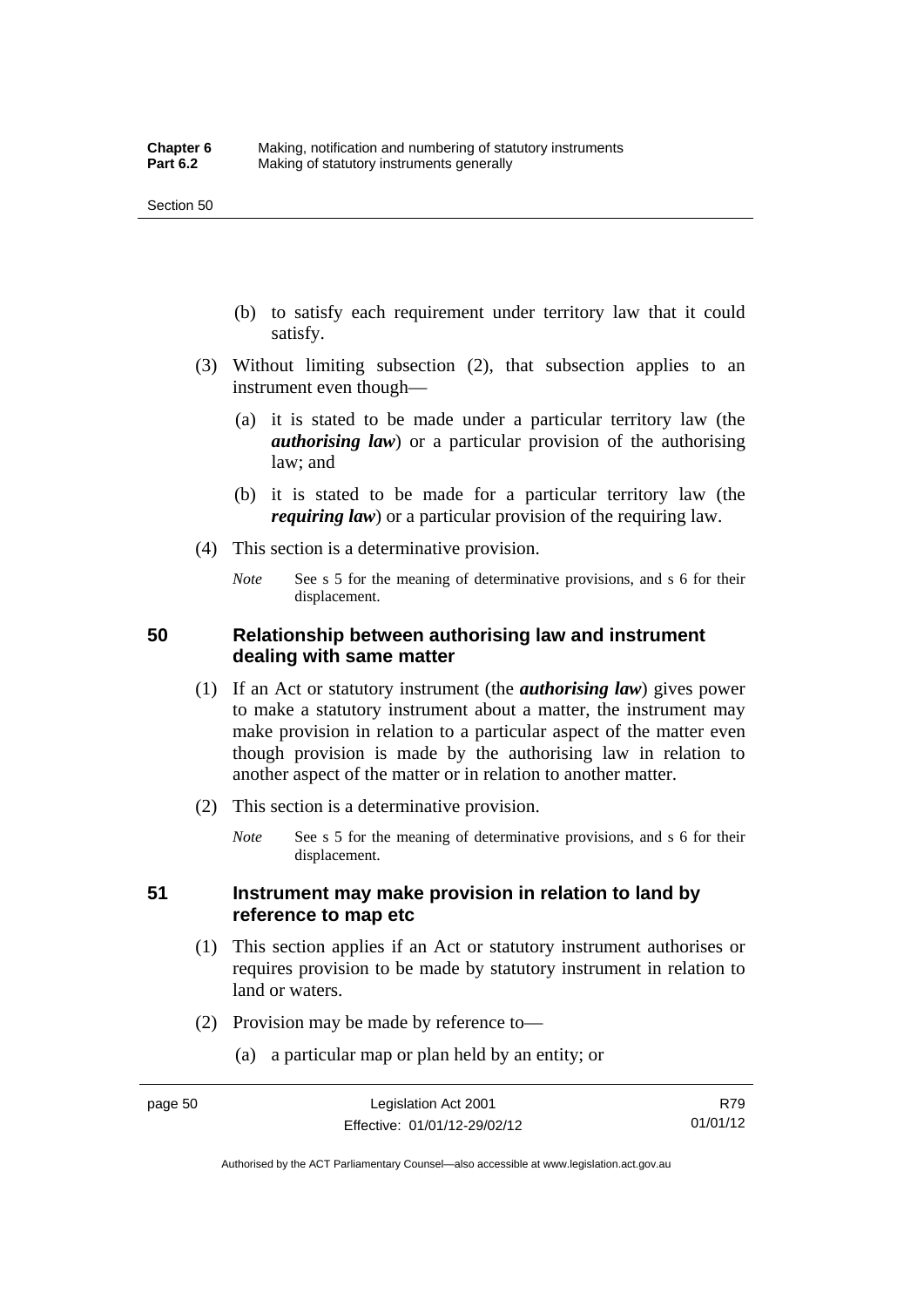(b) a particular entry in a register kept by an entity;

if the map, plan or register is available for inspection (on the internet or otherwise) by members of the public, whether or not on payment of a fee.

### **52 Instrument may authorise determination of matter etc**

- (1) This section applies if an Act or statutory instrument (the *authorising law*) authorises or requires provision to be made about a matter by statutory instrument.
- (2) A statutory instrument made under the authorising law may make provision about the matter by authorising or requiring a stated entity to make provision about the matter, or any aspect of the matter, whether or not from time to time.
- (3) This section is a determinative provision.
	- *Note* See s 5 for the meaning of determinative provisions, and s 6 for their displacement.
- (4) In this section:

*provision*, for a matter, includes determining or regulating the matter, applying the instrument to the matter, being satisfied or forming an opinion about anything relating to the matter, or doing anything else in relation to the matter.

#### **Example**

If an Act provides that an application is to be in a prescribed form, a regulation made under the Act may provide that the form is to be a form approved by the Minister.

*Note* An example is part of the Act, is not exhaustive and may extend, but does not limit, the meaning of the provision in which it appears (see s 126 and s 132).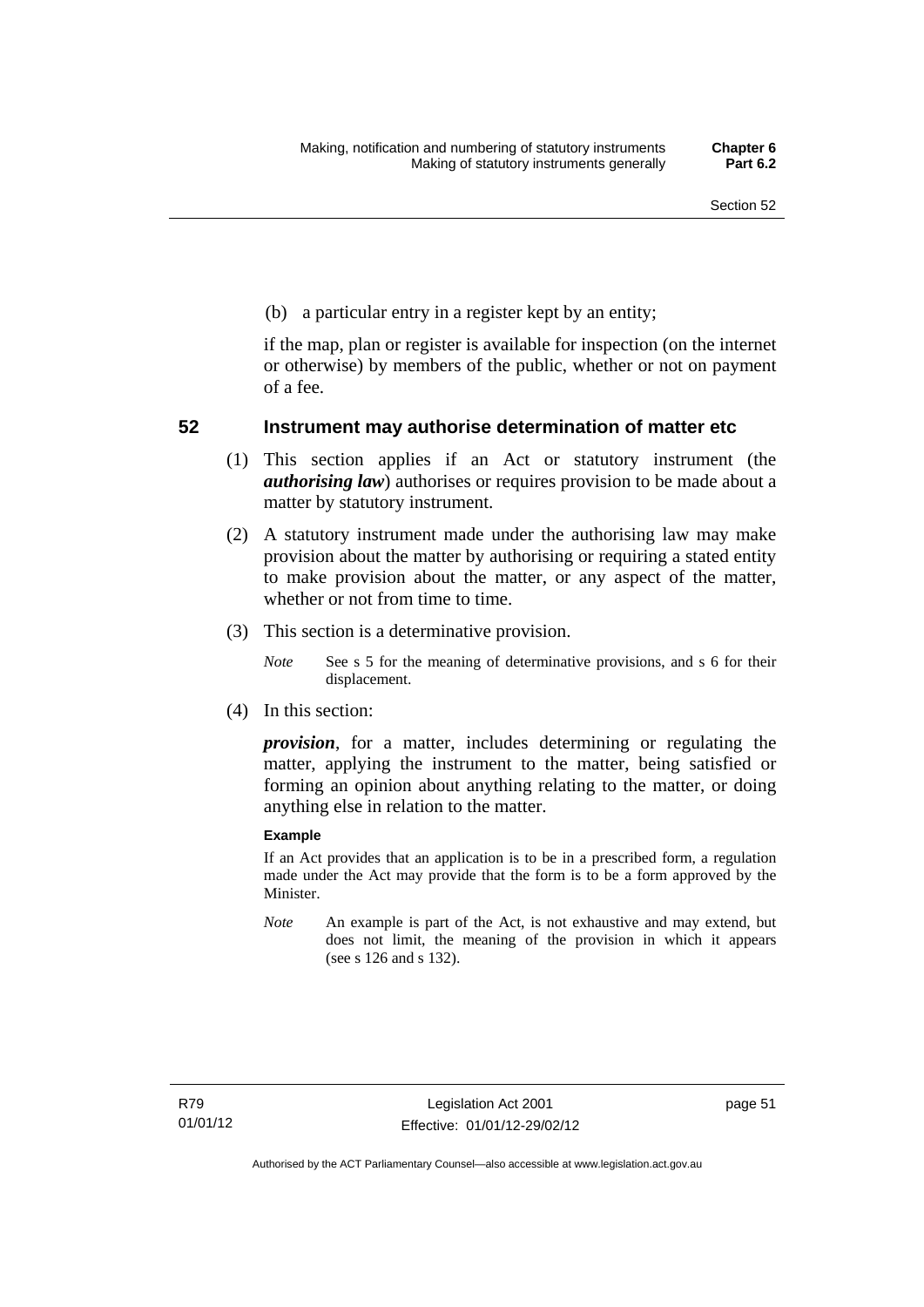### **53 Instrument may prohibit**

- (1) If an Act or statutory instrument authorises or requires a matter to be regulated (however described) by statutory instrument, the power may be exercised by prohibiting by statutory instrument the matter or any aspect of the matter.
- (2) This section is a determinative provision.
	- *Note* See s 5 for the meaning of determinative provisions, and s 6 for their displacement.

### **54 Instrument may require making of statutory declaration**

- (1) If an Act or statutory instrument (the *authorising law*) gives power to make a statutory instrument, the instrument may require the making of a statutory declaration.
	- *Note* The *Statutory Declarations Act 1959* (Cwlth) applies to the making of statutory declarations under territory laws (see that Act, s 5).
- (2) Subsection (1) applies—
	- (a) whether or not the authorising law authorises or requires penalties to be prescribed by instrument; and
	- (b) if the authorising law authorises or requires penalties to be prescribed by instrument—irrespective of the level of penalties that may be prescribed.
- (3) This section is a determinative provision.
	- *Note* See s 5 for the meaning of determinative provisions, and s 6 for their displacement.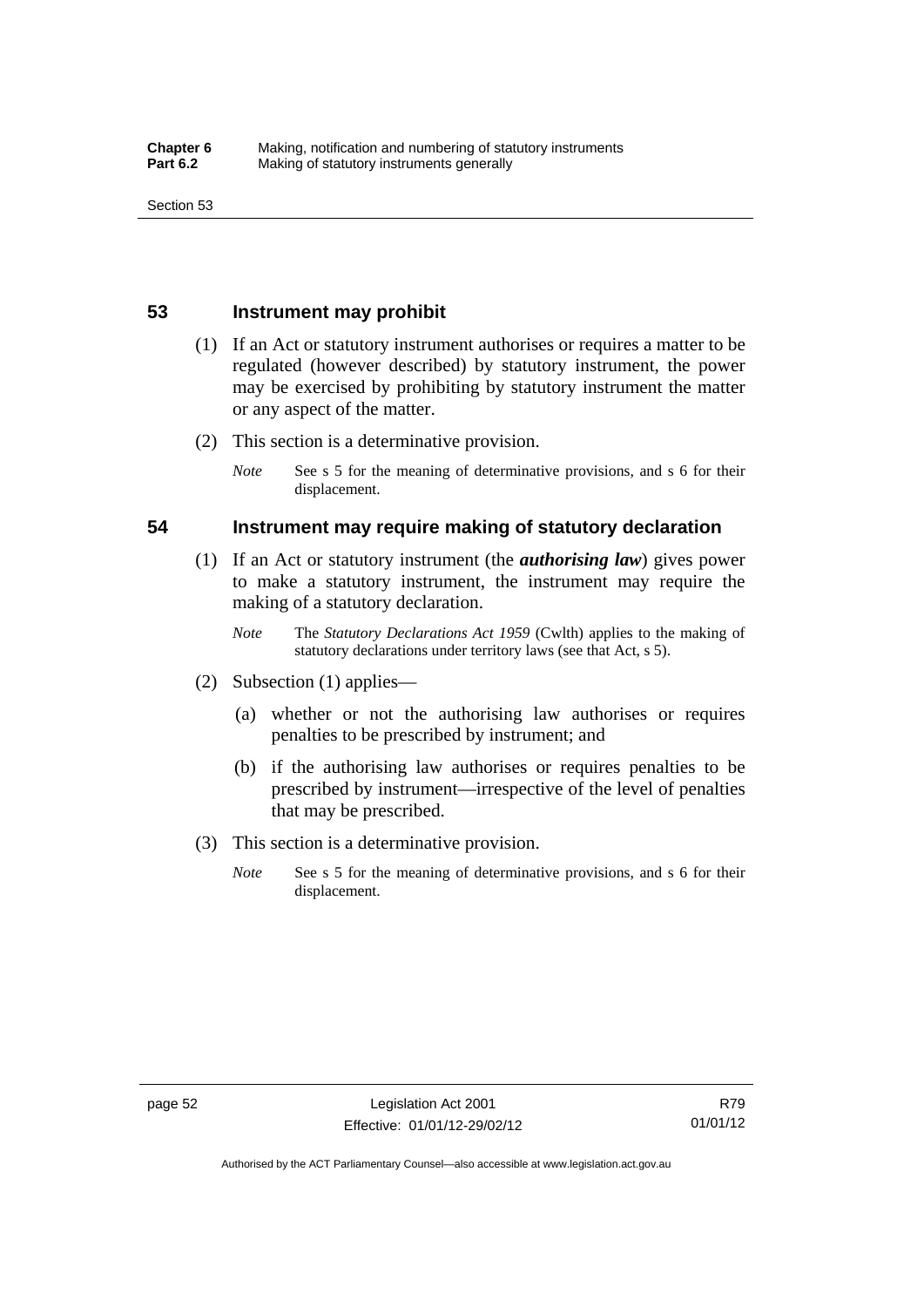# **Part 6.3 Making of certain statutory instruments about fees**

# **55 Definitions—pt 6.3**

In this part:

*fee* includes a charge or other amount.

*provide* a service includes exercise a function.

*service* includes a function or facility.

#### **56 Determination of fees by disallowable instrument**

- (1) This section applies if an Act (the *authorising law*) authorises fees to be determined for an Act or statutory instrument (the *relevant law*).
- (2) The authorising law authorises a fee to be determined in relation to any matter under or related to the relevant law.
- (3) To remove any doubt, a fee may be determined for a provision of the relevant law even though the provision does not mention a fee.

#### **Example**

The X Act, s 15 provides for a person to apply for an approval but makes no mention of a fee for the approval. However, the Act, s 79 (1) provides:

(1) The Minister may determine fees for this Act.

Because s 79 (1) permits a fee to be determined 'for this Act', this Act, s 56 applies in relation to s 15 and the Minister may, in writing, determine an application fee for the approval.

- *Note 1* The determination of a fee by a Minister under an Act is a disallowable instrument and must be in writing (see s 9 (1) (b) and s 42 (2)).
- *Note 2* An example is part of the Act, is not exhaustive and may extend, but does not limit, the meaning of the provision in which it appears (see s 126 and s 132).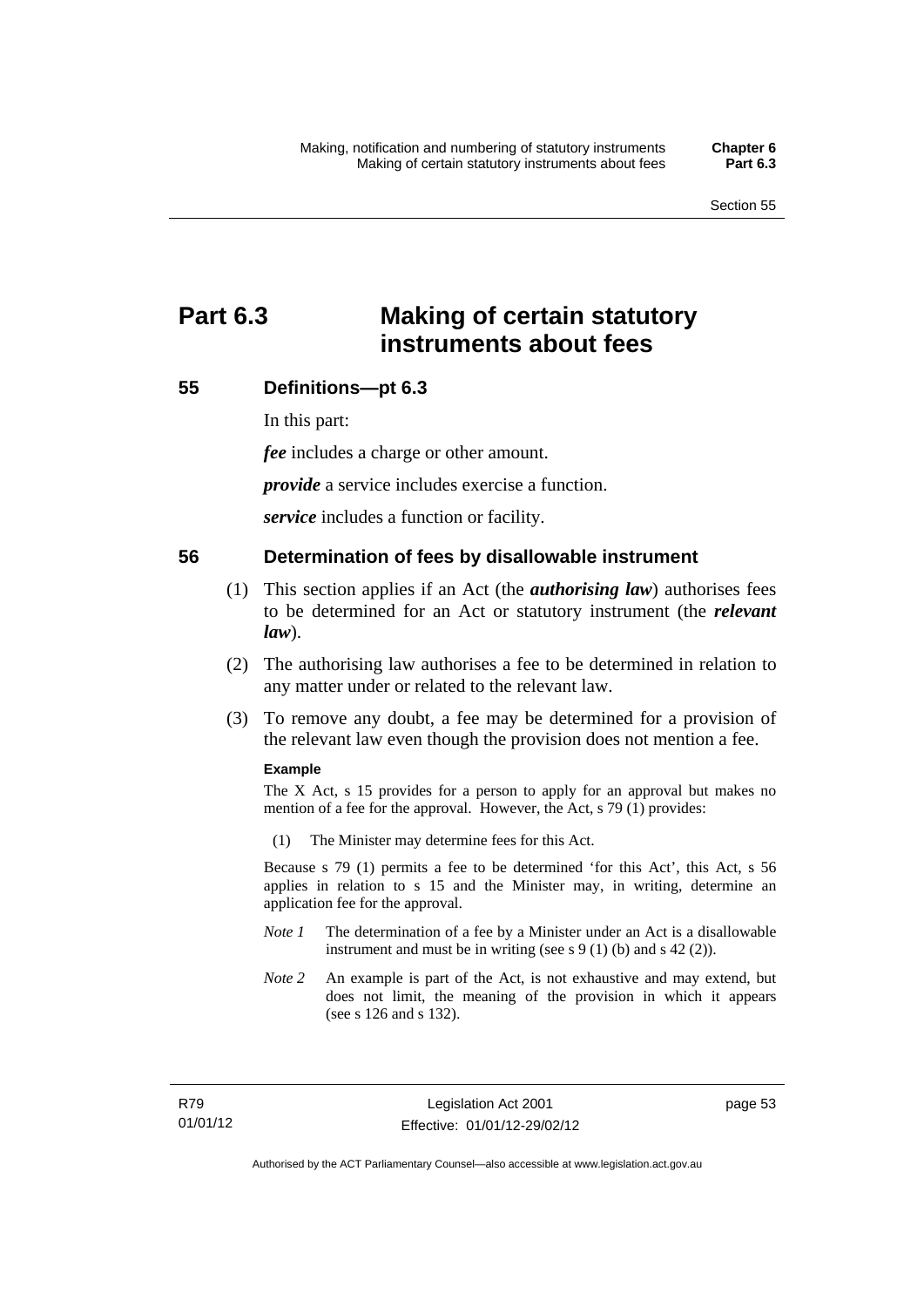- (4) A fee may be determined—
	- (a) by stating the fee; or
	- (b) by setting a rate, or providing a formula or other method, by which the fee is to be worked out; or
	- (c) by a combination of a stated fee and a rate, formula or other method.

#### **Examples—different methods of determining fees**

An instrument may determine a fee by stating an amount (eg \$250), or a rate (eg \$7.50 per kilogram). An instrument may also determine a fee by providing a formula. For example, the fee for a licence issued for part of a year could be worked out using the following formula:

annual fee  $\times$  whole and part months for which licence issued  $\frac{12}{\sqrt{12}}$ 

- (5) The determination—
	- (a) must provide by whom the fee is payable; and
	- (b) must provide to whom the fee is to be paid; and
	- (c) may make provision about the circumstances in which the fee is payable; and
	- (d) may make provision about exempting a person from payment of the fee; and
	- (e) may make provision about when the fee is payable and how it is to be paid (for example, as a lump sum or by instalments); and
	- (f) may mention the service for which the fee is payable; and
	- (g) may make provision about waiving, postponing or refunding the fee (completely or partly); and
	- (h) may make provision about anything else relating to the fee.

Authorised by the ACT Parliamentary Counsel—also accessible at www.legislation.act.gov.au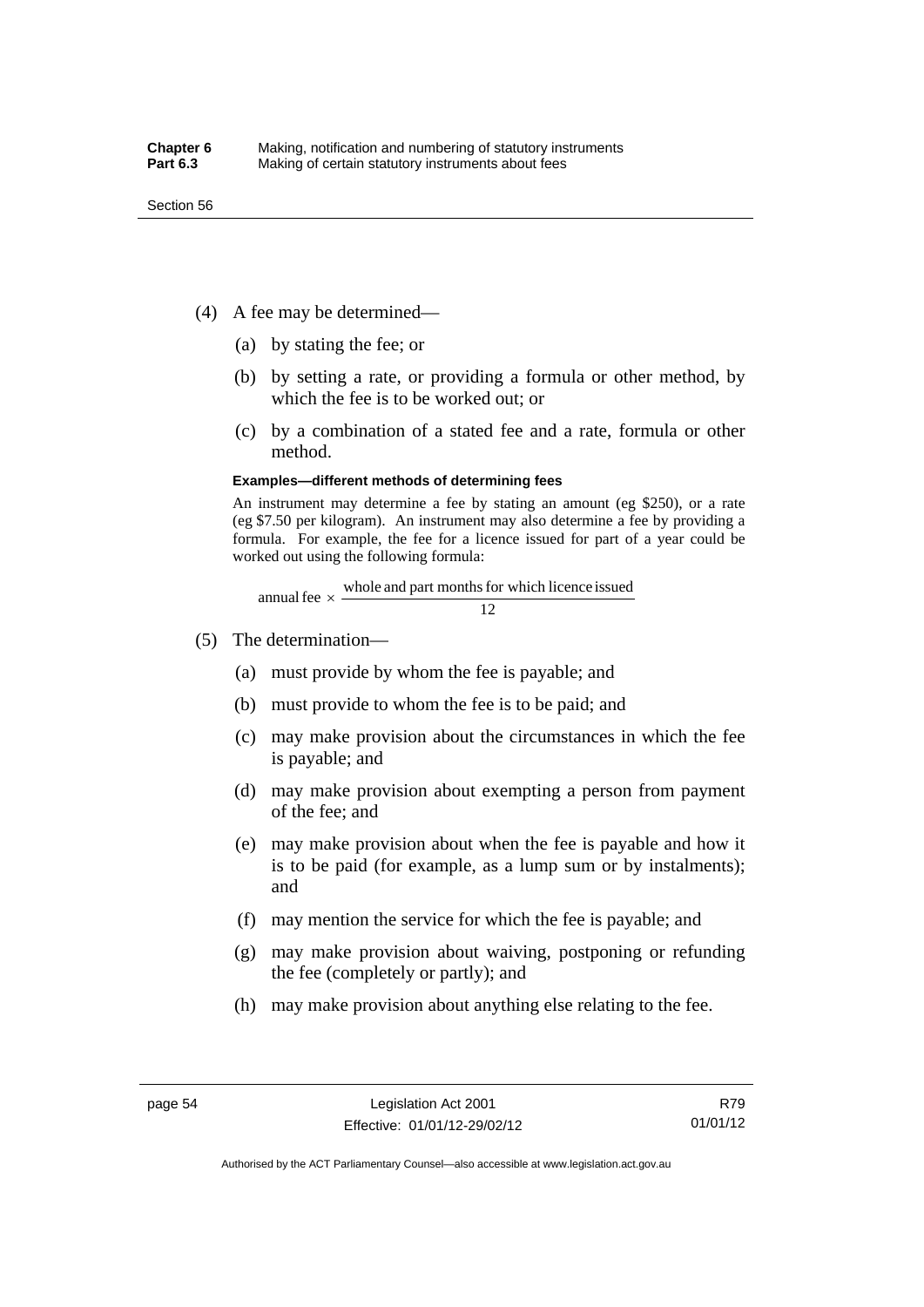#### **Example—par (a)**

a provision that the owner for the time being of a vehicle is liable for any unpaid registration fee

#### **Examples—par (c)**

- 1 a provision that a document prepared and submitted in accordance with a condition imposed under the Act be accompanied by a fee
- 2 a provision that royalty ceases to be payable if the percentage of recoverable minerals is less than the prescribed limit

#### **Examples—par (e)**

- 1 a provision that a levy is payable within 30 days after the day goods are sold
- 2 a provision that, if a licensee fails to pay an instalment payable in the financial year within 14 days after the day it is payable, all remaining instalments payable in the financial year become payable

#### **Example—par (g)**

a provision that a stated official may waive all or part of a charge in stated circumstances, including if the official is satisfied about a stated circumstance

- (6) This section is a determinative provision.
	- *Note* See s 5 for the meaning of determinative provisions, and s 6 for their displacement.

#### **57 Fees payable in accordance with determination etc**

- (1) A fee determined by a disallowable instrument is payable by the
- person by whom the fee is payable under the determination, in relation to the service (if any) mentioned in the determination and in accordance with the determination, to the person to whom the fee is payable under the determination.
- (2) If a service is mentioned in the determination, the fee is payable before the service is provided unless the determination provides otherwise.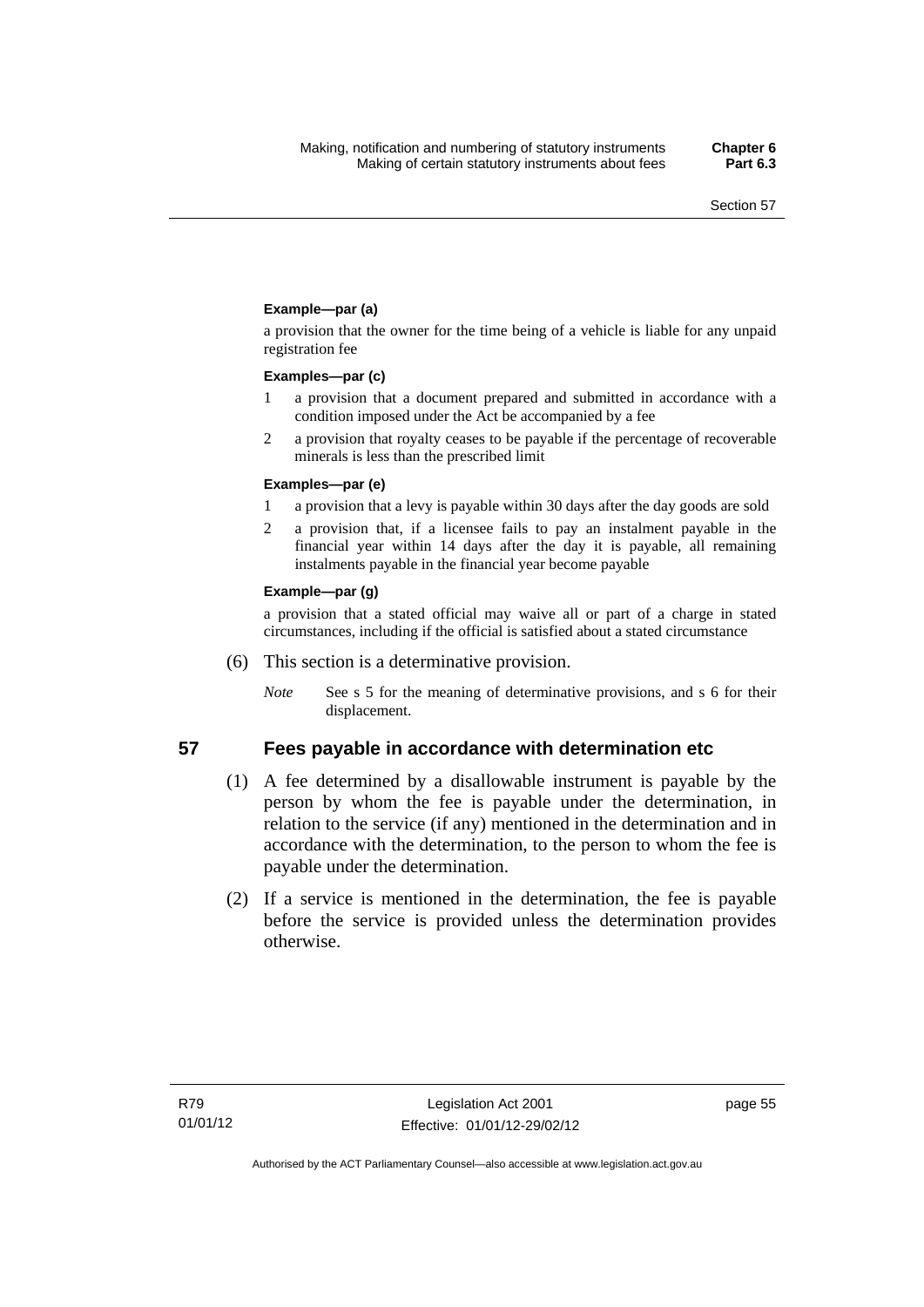#### Section 58

 (3) If the fee is payable in relation to a service mentioned in the determination and the fee has not been paid in accordance with the determination, no-one is obliged to provide the service.

#### **Examples**

- 1 If a fee for a service is payable in advance under a disallowable instrument and the fee is not paid, there is no obligation to provide the service.
- 2 If fees for services over a period of time are payable by instalment under a disallowable instrument and the person paying the fees falls behind in payments on the instalments, there is no obligation to provide further services for the person.
- *Note* An example is part of the Act, is not exhaustive and may extend, but does not limit, the meaning of the provision in which it appears (see s 126 and s 132).
- (4) Subsection (3) applies to a service even though, apart from that subsection, someone is under a duty to provide the service.

#### **Example**

A provision of an Act provides that a registrar 'must' renew a licence if the holder of the licence applies to the registrar for its renewal before the end of the licence term. If a fee is determined for renewal of the licence, the registrar is not required to renew the licence unless the fee is paid.

- (5) This section is a determinative provision.
	- *Note* See s 5 for the meaning of determinative provisions, and s 6 for their displacement.

# **58 Regulations may make provision about fees**

- (1) This section applies if an Act (the *authorising law*)—
	- (a) authorises or requires fees to be determined for the authorising law, or another Act or a statutory instrument (the *fees law*); and
	- (b) the authorising law authorises the making of regulations by the Executive.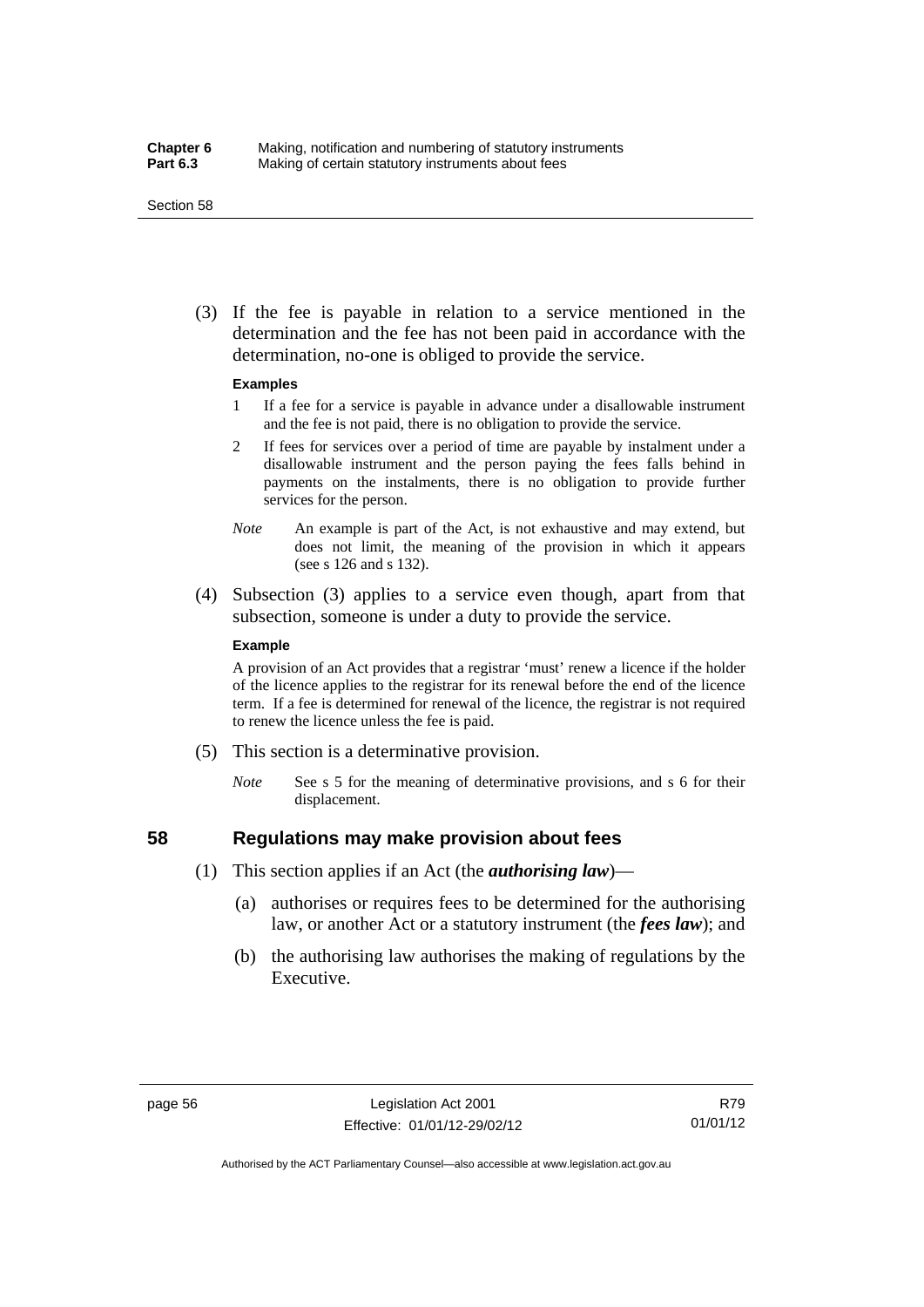- (2) A regulation under the authorising law may make provision in relation to—
	- (a) the payment, collection and recovery of determined fees; and
	- (b) the waiver, postponement or refund of the fees (completely or partly); and
	- (c) anything else about which provision may, under section 56 (Determination of fees by disallowable instrument), be made by determination in relation to determined fees.
- (3) The power mentioned in subsection (2) (b) includes power to make provision in relation to an entitlement to a waiver, postponement or refund of determined fees in circumstances prescribed by regulation (including the removal of a statutory capacity).
- (4) A regulation or the authorising law may make provision in relation to the payment of determined fees by cheque or credit card, including, for example, the consequences of a cheque not being honoured on presentation or a credit card transaction not being honoured.
- (5) A regulation or the authorising law may make provision in relation to the removal of a statutory capacity if any determined fee—
	- (a) is not paid when it is required to be paid; or
	- (b) is paid by cheque and the cheque is not honoured on presentation; or
	- (c) is paid by credit card and the credit card transaction is not honoured.
- (6) A regulation or the authorising law may make provision in relation to the restoration of a statutory capacity (whether prospectively or during any past period).
- (7) This section is in addition to any provision of the authorising law or fees law.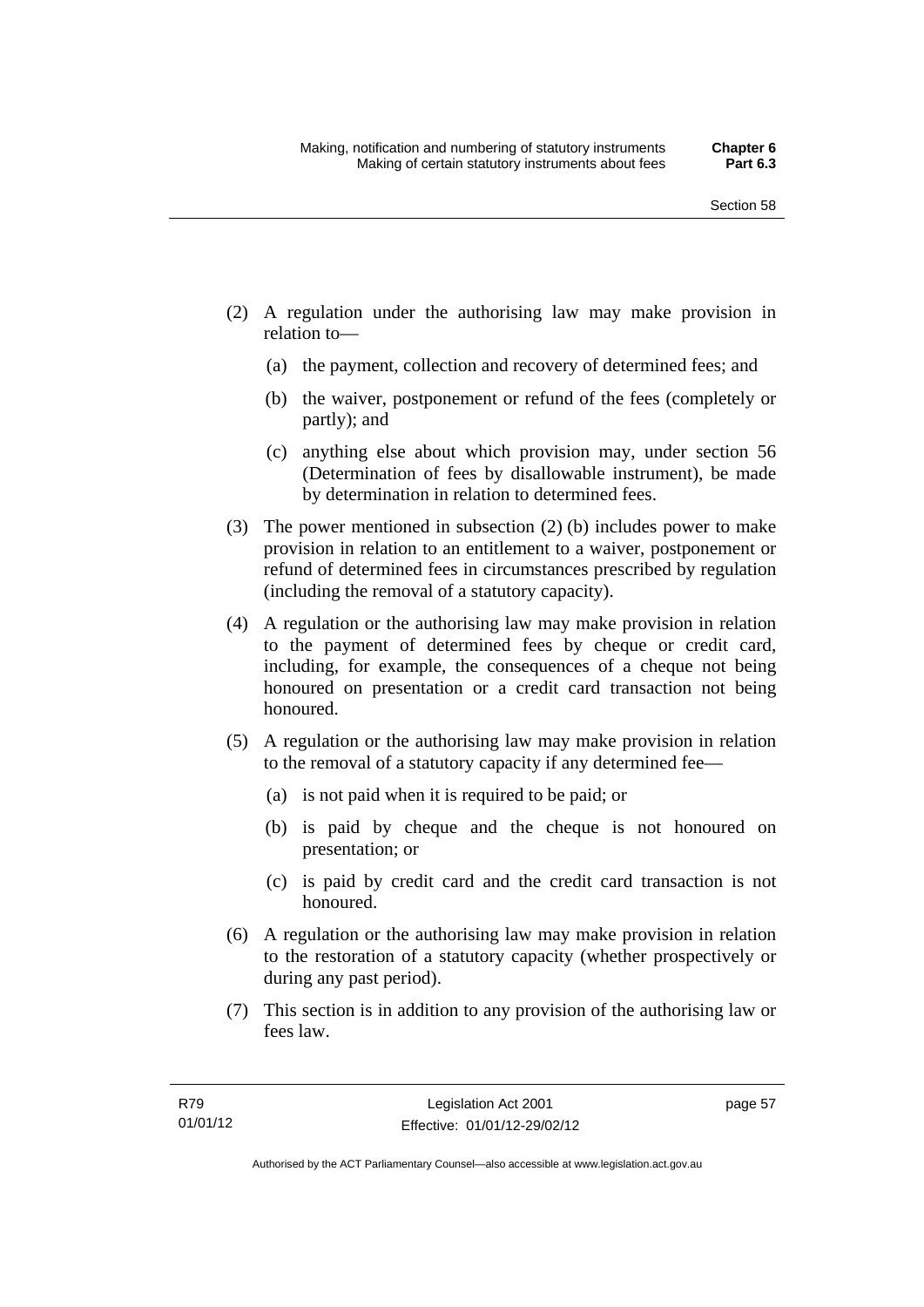- (8) This section is a determinative provision.
	- *Note* See s 5 for the meaning of determinative provisions, and s 6 for their displacement.
- (9) In this section:

*credit card* includes debit card.

*removal*, of a statutory capacity, includes suspension, cancellation, revocation, withdrawal, surrender or other prescribed restriction or termination of a statutory capacity under the fees law or authorising law.

*statutory capacity* includes an accreditation, approval, assessment, authority, certificate, condition, decision, determination, exemption, licence, permission, permit, registration or other prescribed thing giving a status, privilege or benefit under the fees law or authorising law (whether or not required under either law for doing anything).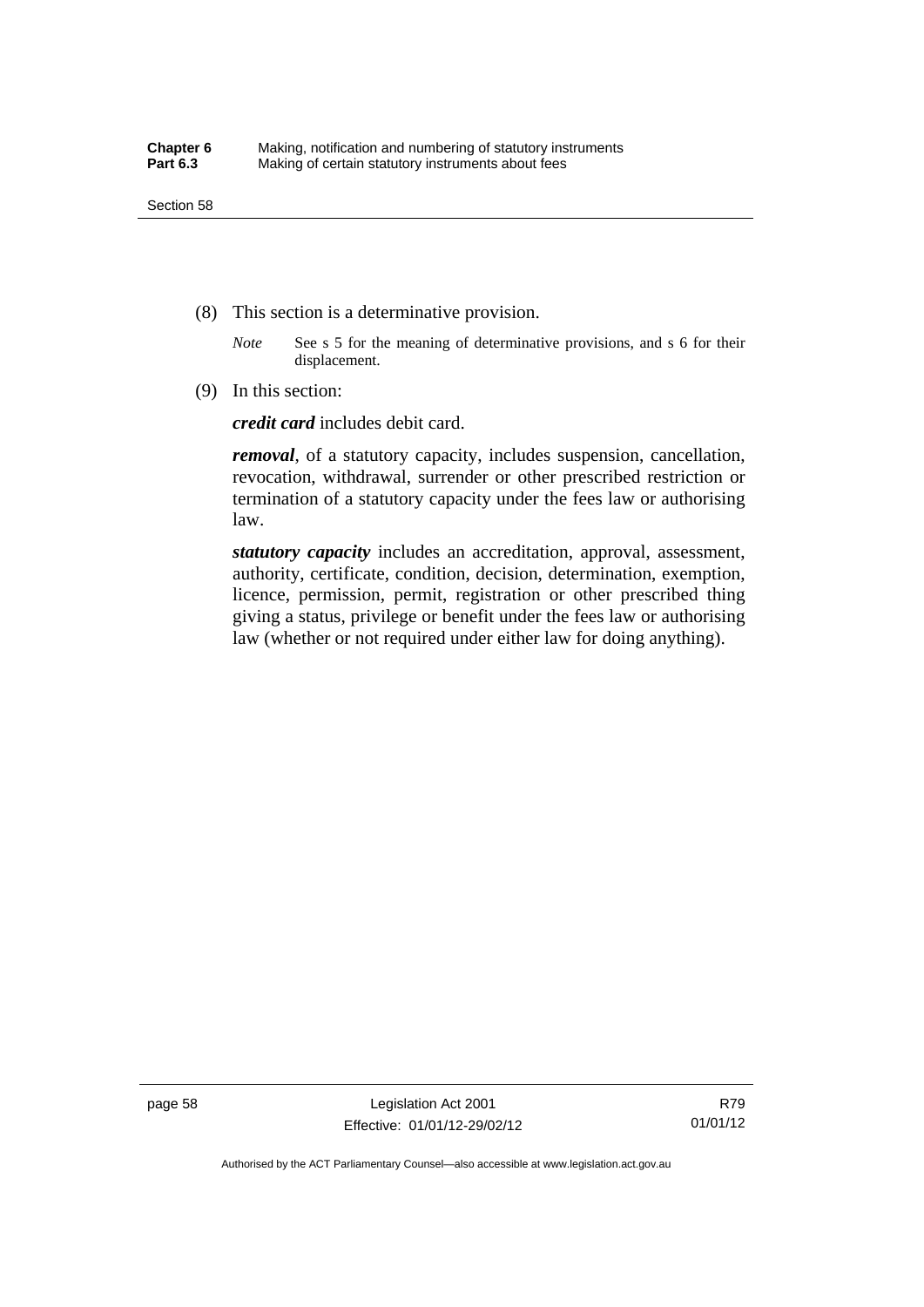# **Part 6.4 Numbering and notification of legislative instruments**

## **59 Numbering**

- (1) The legislative instruments registered in each year must be numbered by the parliamentary counsel as nearly as practicable in the order in which they are notified.
- (2) However, the parliamentary counsel may—
	- (a) allocate different kinds of legislative instruments to different series for numbering purposes; or
	- (b) add distinguishing letters to numbers to indicate the kind of legislative instrument.

## **Examples**

- 1 The parliamentary counsel may number subordinate laws, disallowable instruments, commencement notices and other legislative instruments in different series.
- 2 The parliamentary counsel may add the letters 'SL' to the numbers of registered subordinate laws, the letters 'DI' to the numbers of registered disallowable instruments and the letters 'CN' to the numbers of registered commencement notices.
- *Note* An example is part of the Act, is not exhaustive and may extend, but does not limit, the meaning of the provision in which it appears (see s 126 and s 132).
- (3) Also, a regulation may provide that this section does not apply to a notifiable instrument of a kind prescribed by regulation.

## **60 Correction etc of name of instrument**

- (1) This section applies if a legislative instrument, or a statutory instrument entered on the register under section 19 (3), is unnamed or the name it gives to itself—
	- (a) includes a year that is not the year in which the instrument was notified; or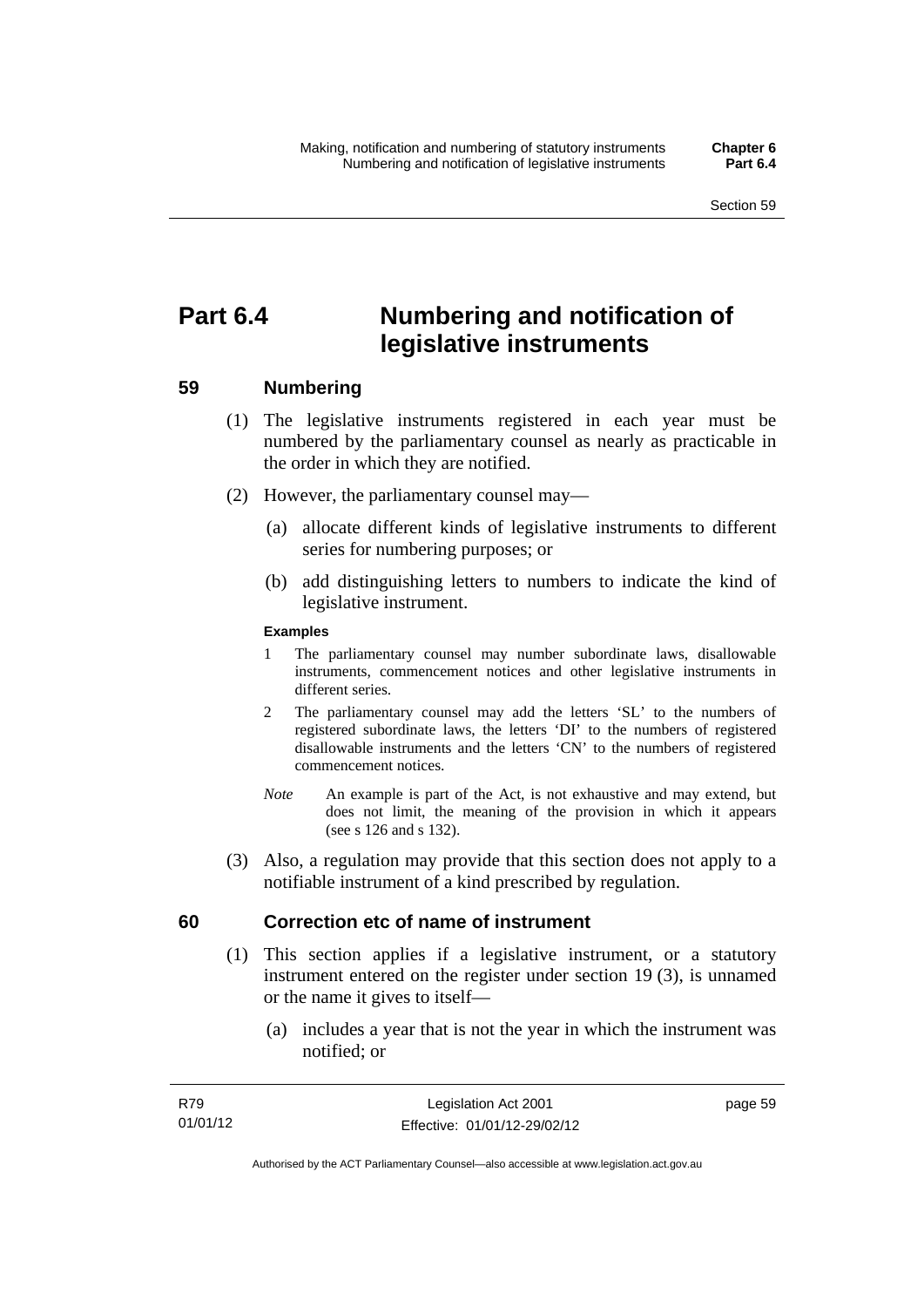#### Section 60

- (b) is the same as another instrument that has been, or is to be, notified under this Act; or
- (c) includes a number that is not consecutive with other instruments that have been notified under this Act; or
- (d) does not include a number that would give the instrument a unique name; or
- (e) is otherwise not in accordance with current legislative drafting practice.

## **Example—par (c)**

A legislative instrument has the name '*XYZ Amendment Rule 2000* (*No 5*)'. Legislative instruments with the names '*XYZ Amendment Rule 2000 (No 1)*', '*XYZ Amendment Rule 2000 (No 2)*' and '*XYZ Amendment Rule 2000 (No 3)*' have already been notified under the Act

#### **Example—par (d)**

A legislative instrument has the name '*XYZ Amendment Rule 2000 (No )*'.

#### **Example—par (e)**

A legislative instrument has the name '*XYY Amendment Order 2002 (No 1)*'. The instrument was made under the *XYZ Act 2000* (the *authorising Act*). The name of the instrument does not correctly reflect the name of the authorising Act.

- *Note* An example is part of the Act, is not exhaustive and may extend, but does not limit, the meaning of the provision in which it appears (see s 126 and s 132).
- (2) The parliamentary counsel may, before notifying the instrument under this Act—
	- (a) add a name to an unnamed instrument; or
	- (b) amend the instrument's name to bring it into line with current legislative drafting practice.
- (3) If the name of an instrument is added or amended under this section, the instrument has effect for all purposes as if the instrument were made with the name as added or amended.

R79 01/01/12

Authorised by the ACT Parliamentary Counsel—also accessible at www.legislation.act.gov.au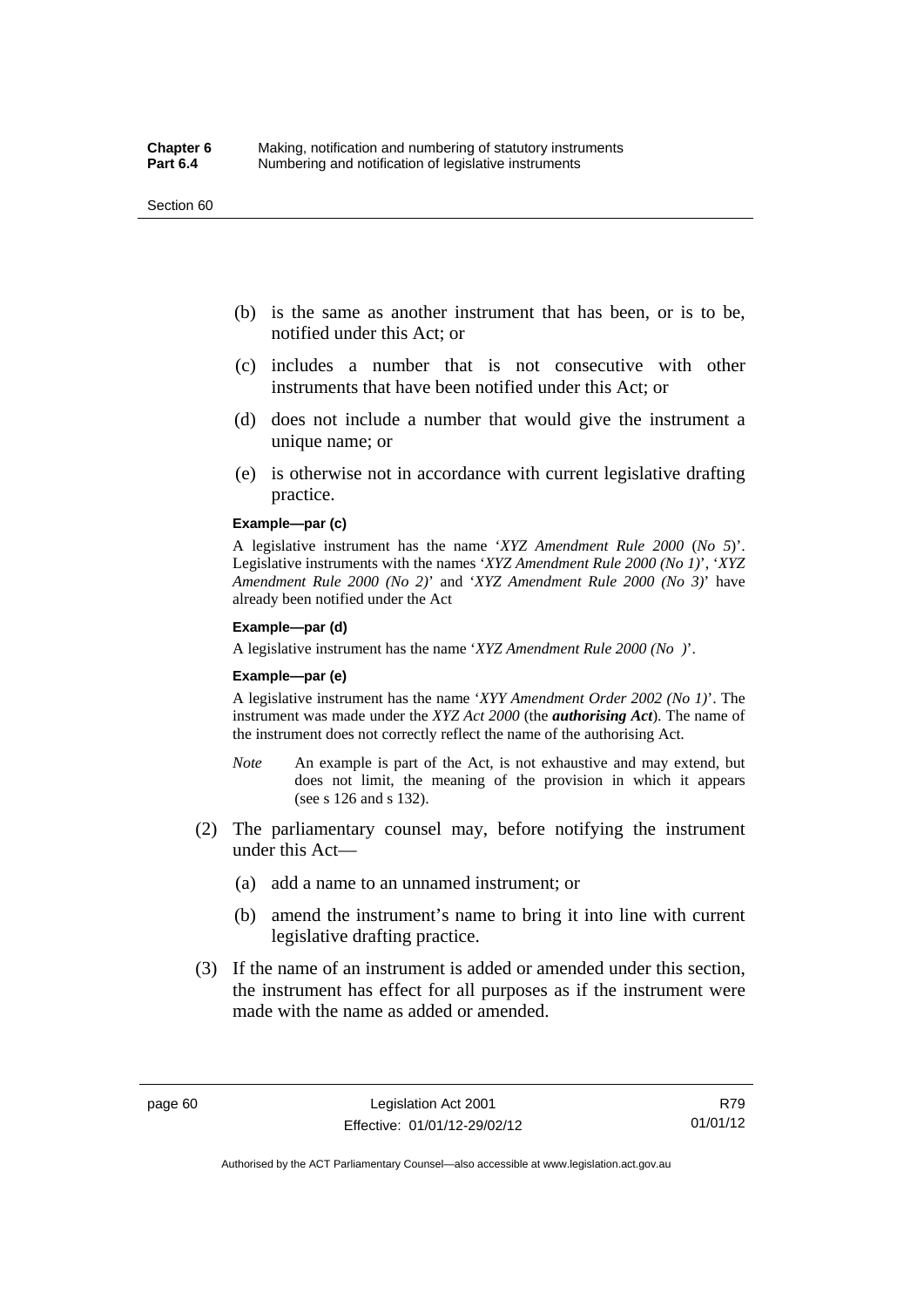(4) If the name of an instrument is added or amended under this section, the parliamentary counsel may make a corresponding change to any explanatory statement or regulatory impact statement for the instrument.

## **60A Correction of name of explanatory statement etc**

- (1) This section applies if an explanatory statement or regulatory impact statement for a legislative instrument—
	- (a) does not include the instrument's number or name in an appropriate place; or
	- (b) includes a reference to the instrument's number or name that is incorrect.
- (2) The parliamentary counsel may, before entering the statement in the register—
	- (a) include the instrument's number or name in an appropriate place in the statement; or
	- (b) correct the reference to the instrument's number or name.

## **61 Notification of legislative instruments**

- (1) If a legislative instrument is made, an authorised person for making a notification request for the instrument may ask the parliamentary counsel to notify the making of the instrument.
- (2) If an authorised person for making a notification request for a legislative instrument asks the parliamentary counsel to notify the making of the instrument and complies with the requirements (if any) prescribed by regulation (whether in relation to the form of the instrument, in relation to the making of the request or otherwise), the parliamentary counsel must—
	- (a) notify the making of the instrument in the register; or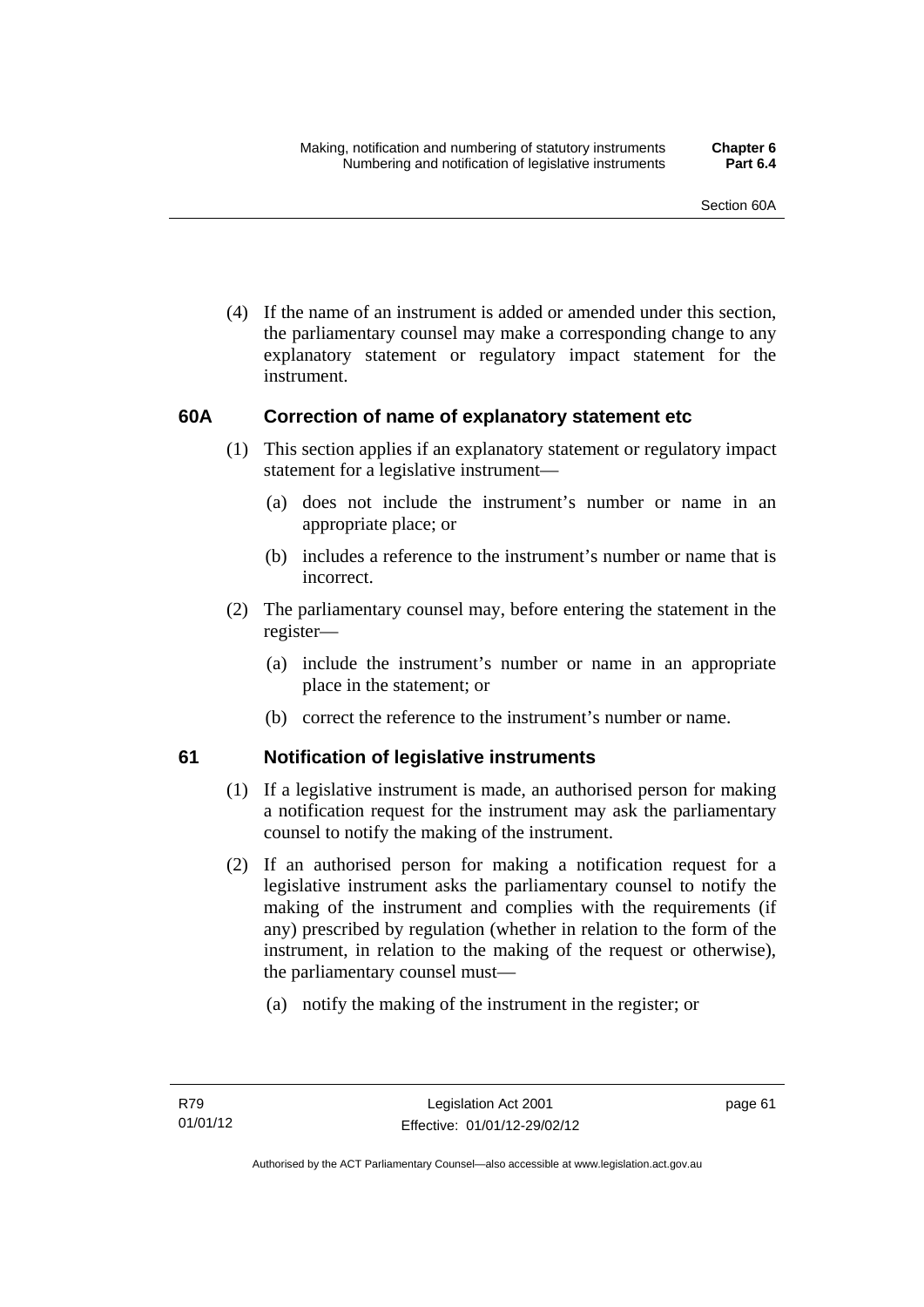#### Section 61

 (b) if it is not practicable to notify the making of the instrument in the register—notify the making of the instrument in another place the parliamentary counsel considers appropriate.

#### **Examples—other places**

- 1 another government website
- 2 the gazette
- 3 outside the Legislative Assembly
- *Note* An example is part of the Act, is not exhaustive and may extend, but does not limit, the meaning of the provision in which it appears (see Legislation Act, s 126 and s 132).
- (3) The making of the legislative instrument is notified in the register by entering in the register—
	- (a) a statement that the instrument has been made; and
	- (b) the text of the instrument.
- (4) The making of the legislative instrument is notified under subsection  $(2)$  (b) by—
	- (a) publishing the text of the instrument in the place decided by the parliamentary counsel under subsection (2) (b); or
	- (b) publishing in that place a statement that—
		- (i) the instrument has been made; and
		- (ii) copies of the instrument can be obtained at a stated place or stated places (whether by purchase or otherwise).
- (5) If the making of the legislative instrument is notified under subsection  $(2)$  (b), the parliamentary counsel must as soon as practicable enter in the register—
	- (a) a statement that the instrument—
		- (i) has been made; and
		- (ii) was notified in the stated place on a stated date; and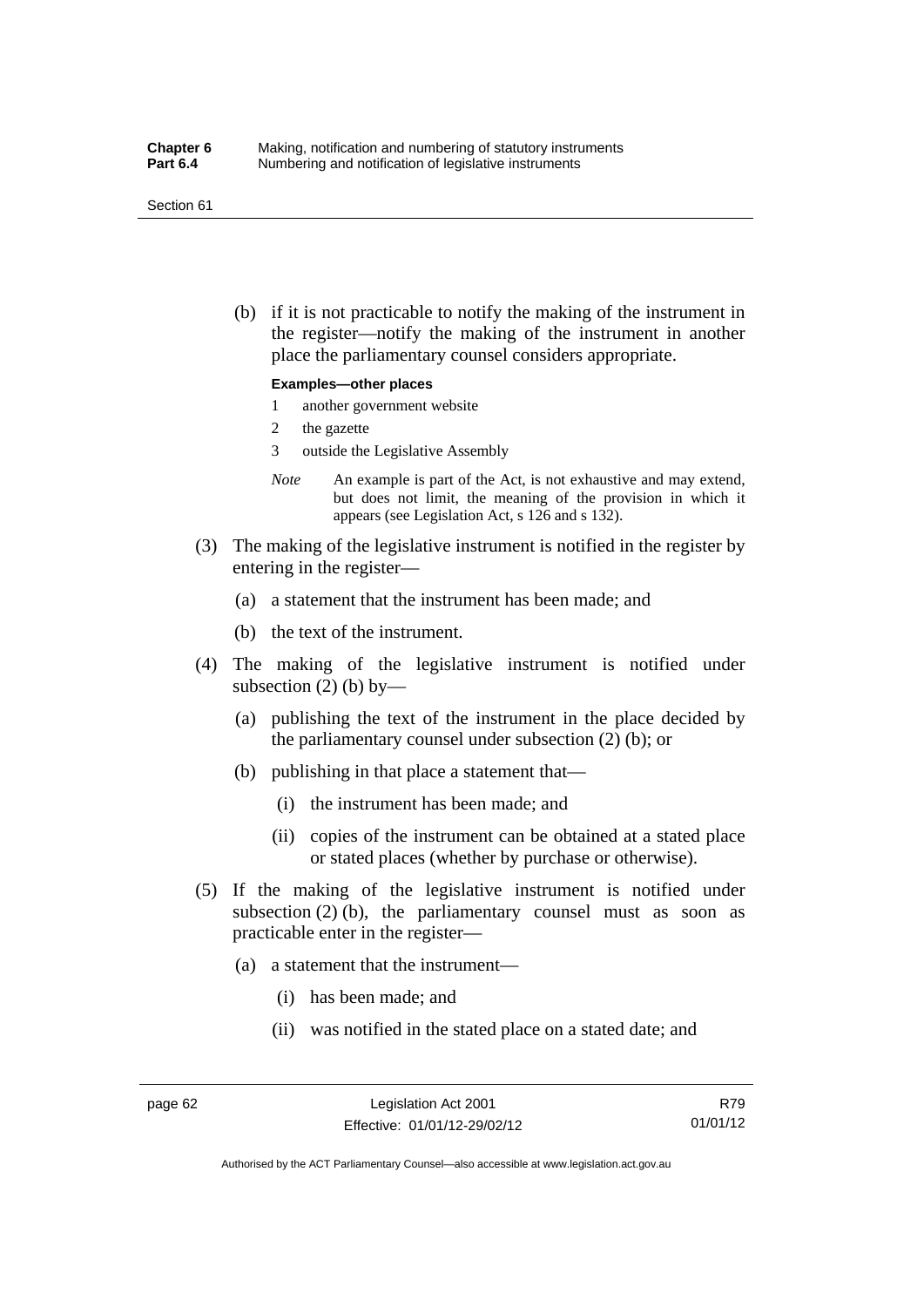- (b) the text of the instrument.
- (6) If the making of the legislative instrument is notified by publishing the statement mentioned in subsection (4) (b), copies of the instrument must be available on the day of publication, or as soon as practicable after that day, at the stated place or each of the stated places.
- (7) If on that day no copies of the legislative instrument are available at the stated place or any of the stated places, the parliamentary counsel must give the Minister a statement—
	- (a) that copies of the instrument were not available; and
	- (b) explaining why they were not available.
- (8) The Minister must present the statement to the Legislative Assembly not later than 6 sitting days after receiving it.
- (9) Despite subsection (2), the parliamentary counsel may notify the making of a legislative instrument even though a requirement prescribed by regulation for subsection (2) (a *prescribed requirement*) is not complied with.
- (10) The notification of a legislative instrument is valid even if—
	- (a) a prescribed requirement was not complied with; or
	- (b) the notification was made on the request of a person who was not, or was no longer, a delegate of an authorised person for making a notification request for the instrument.
- (11) This section is a determinative provision.
	- *Note* See s 5 for the meaning of determinative provisions, and s 6 for their displacement.
- (12) In this section:

*authorised person*, for making a notification request for a legislative instrument, means—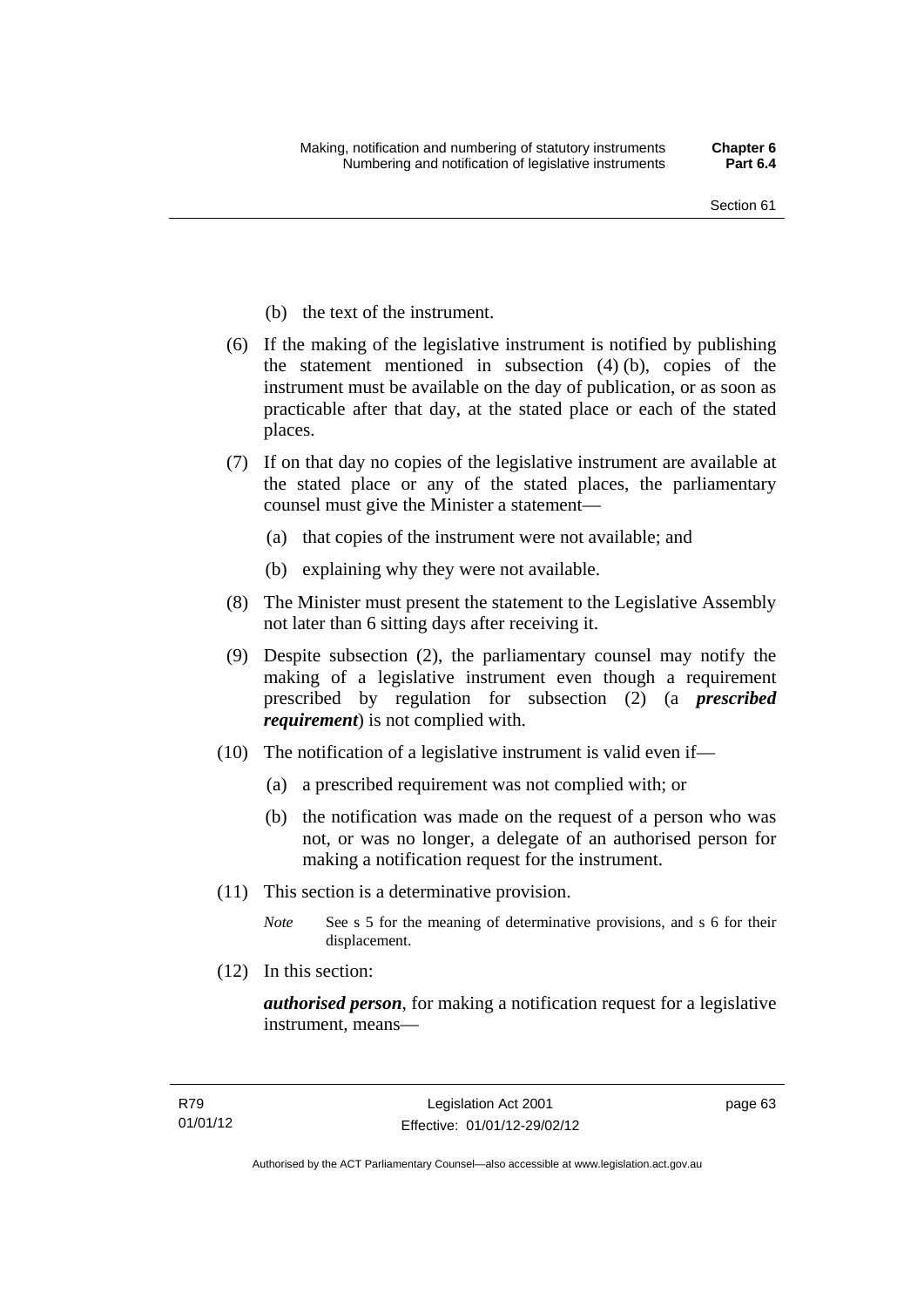- (a) the maker of the instrument; or
- (b) for a legislative instrument made by the Executive—a Minister or director-general; or
- (c) for a legislative instrument made by a Minister—a director-general; or
- (d) for a legislative instrument made by the rule-making committee—
	- (i) the secretary of the committee; or
	- (ii) the registrar of a court or tribunal in relation to which the instrument applies; or
- (e) for any other legislative instrument made by a court or tribunal, or by a member (however described) of a court or tribunal the registrar of the court or tribunal; or
- (f) for any other legislative instrument (other than an instrument prescribed by regulation for this paragraph)—a director-general; or
- (g) for a legislative instrument prescribed by regulation for this paragraph—a person prescribed by regulation as an authorised person for making a notification request for the instrument.

*rule-making committee* means the rule-making committee established under the *Court Procedures Act 2004*.

## **62 Effect of failure to notify legislative instrument**

- (1) A legislative instrument is not enforceable by or against the Territory or anyone else unless it is notified.
- (2) This section is a determinative provision.
	- *Note* See s 5 for the meaning of determinative provisions, and s 6 for their displacement.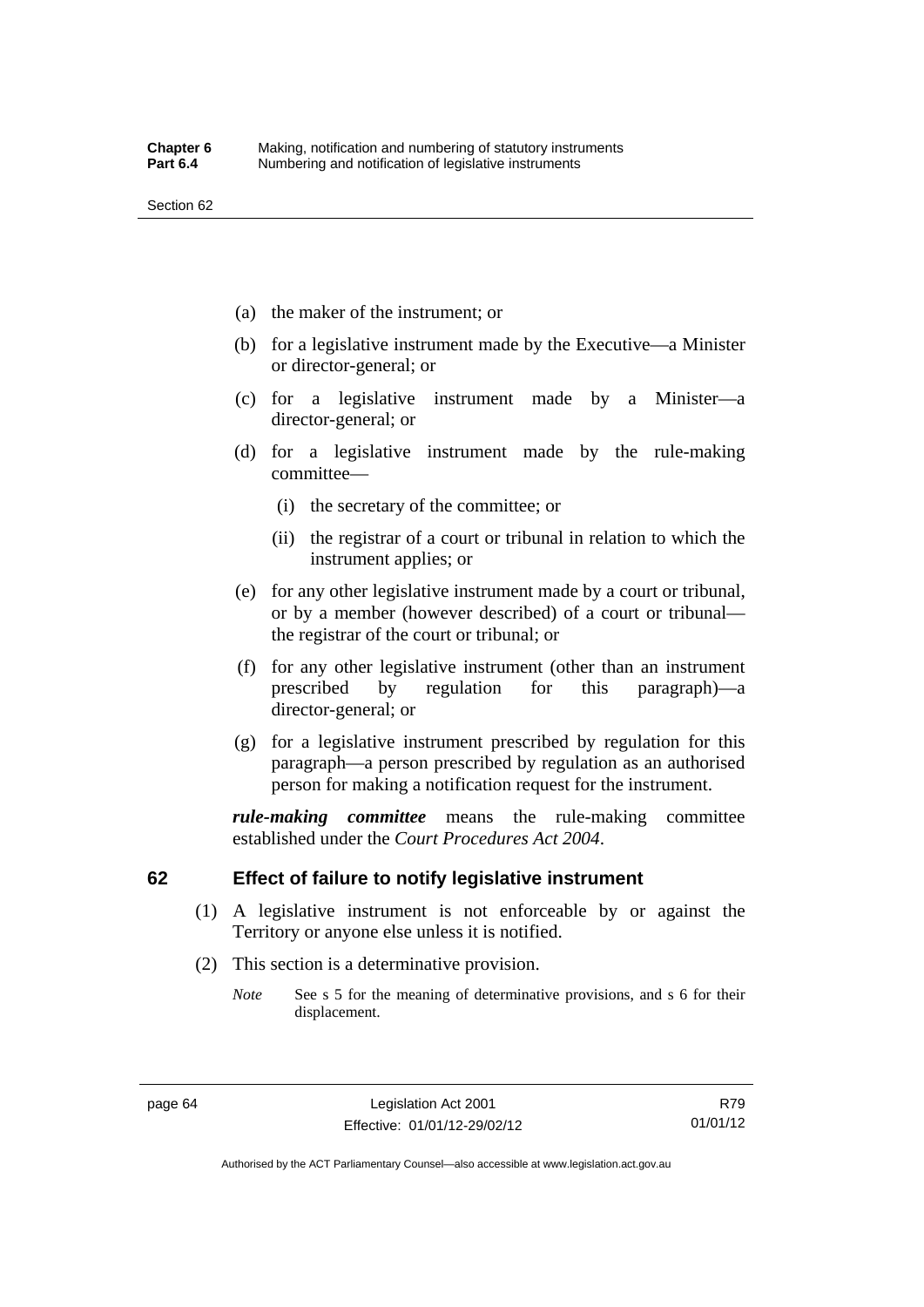## **63 References to** *notification* **of legislative instruments**

In an Act or statutory instrument, a reference to the *notification* of a legislative instrument is a reference to the instrument having been notified in the register, the gazette or otherwise under section  $61$  (2) (b).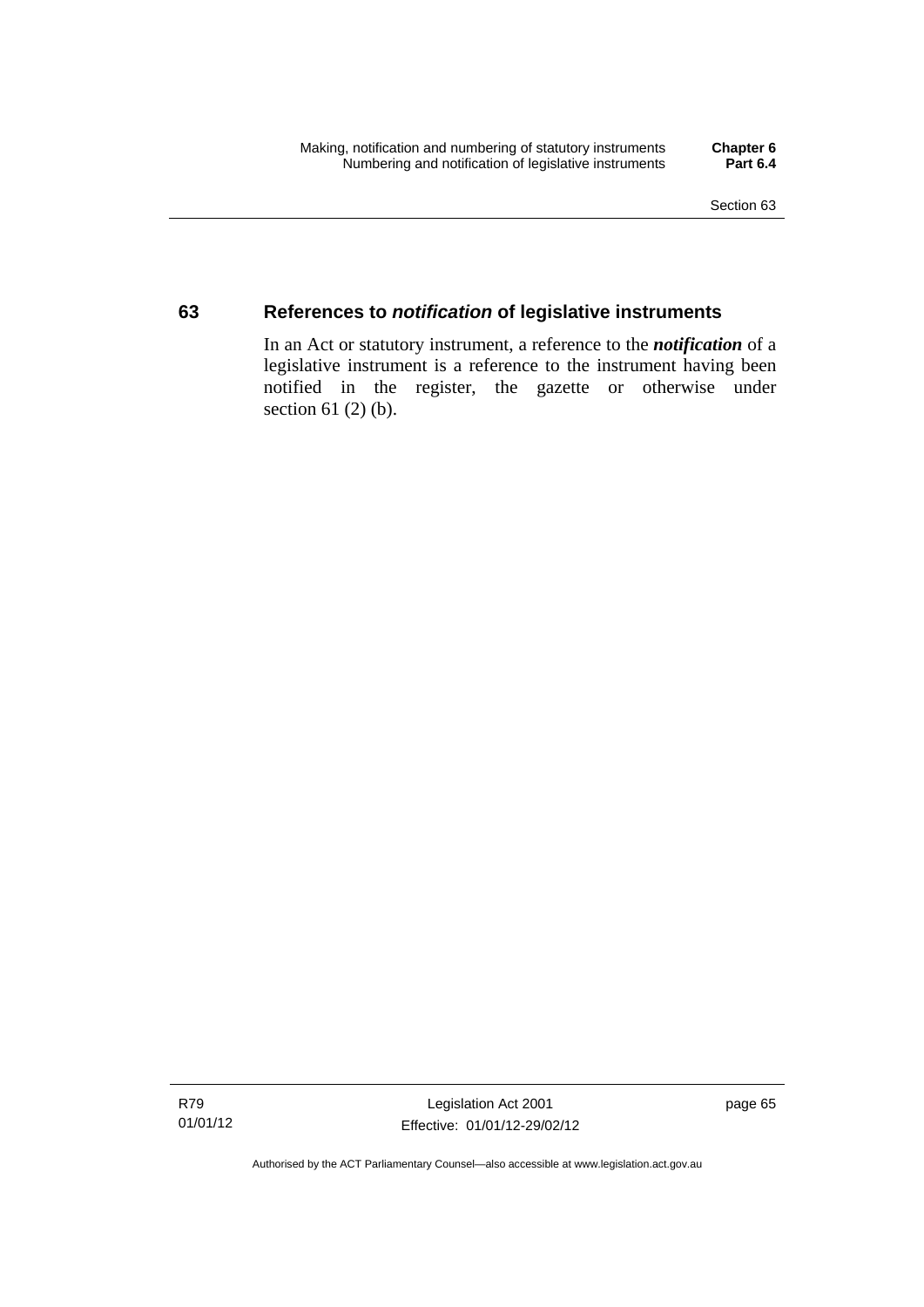#### **Chapter 7** Presentation, amendment and disallowance of subordinate laws and disallowable instruments

# **Chapter 7** Presentation, amendment and **disallowance of subordinate laws and disallowable instruments**

*Note* In this chapter, a reference to a subordinate law or disallowable instrument includes a reference to a provision of a subordinate law or disallowable instrument (see s 8 (2) and s 9 (2)).

## **64 Presentation of subordinate laws and disallowable instruments**

- (1) A subordinate law or disallowable instrument must be presented to the Legislative Assembly not later than 6 sitting days after its notification day.
- (2) If a subordinate law or disallowable instrument is not presented in accordance with subsection (1), it is taken to be repealed.
- (3) This section is a determinative provision.
	- *Note* See s 5 for the meaning of determinative provisions, and s 6 for their displacement.

## **65 Disallowance by resolution of Assembly**

- (1) This section applies if notice of a motion to disallow a subordinate law or disallowable instrument is given in the Legislative Assembly not later than 6 sitting days after the day it is presented to the Assembly.
- (2) If the Legislative Assembly passes a resolution to disallow the subordinate law or disallowable instrument, it is taken to be repealed—
	- (a) on the day after the day the disallowance is notified; or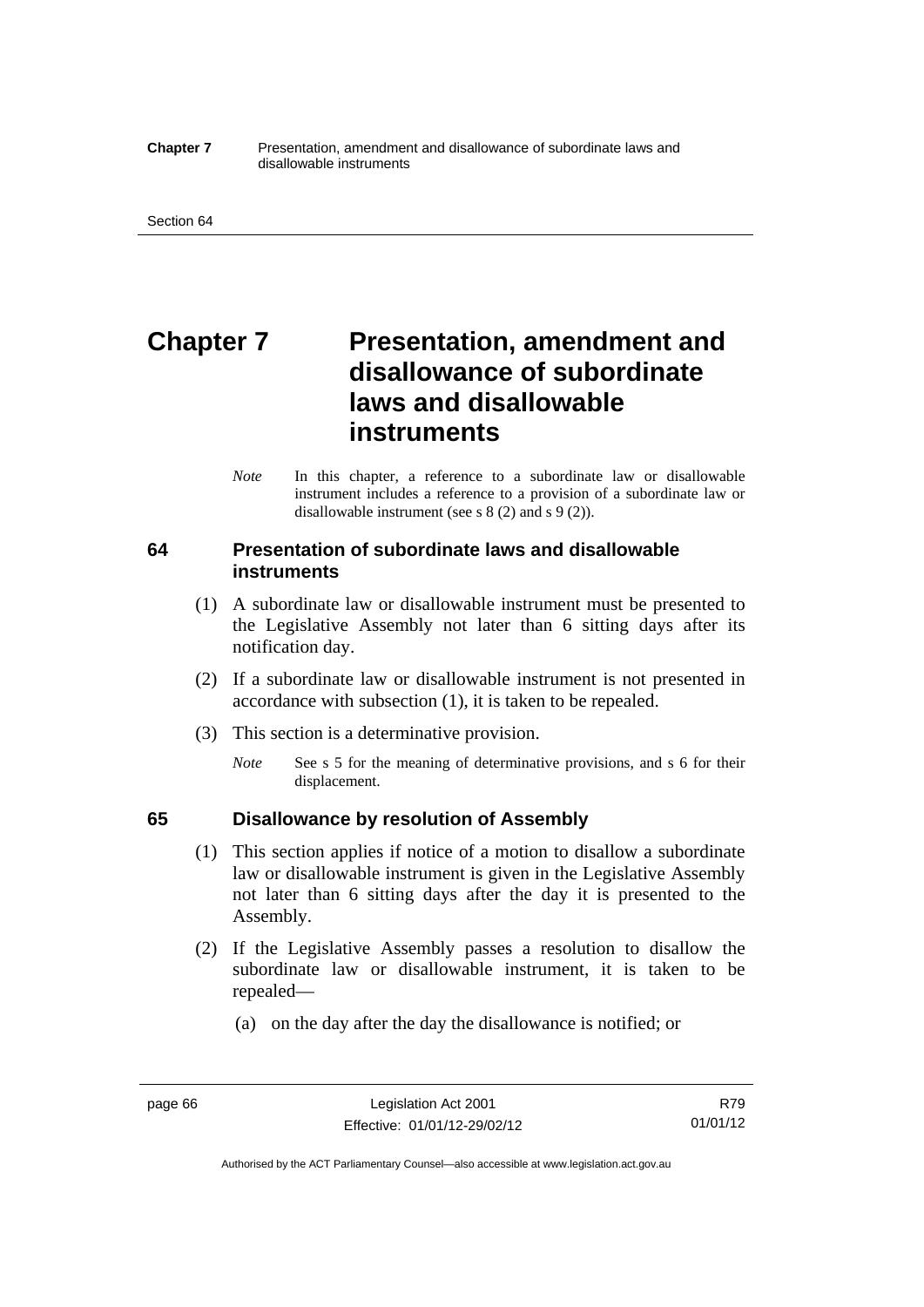- (b) if the resolution provides that it takes effect on the day the resolution is passed—that day.
- (3) For this chapter, the Legislative Assembly is taken to have passed a resolution to disallow the subordinate law or disallowable instrument if, at the end of 6 sitting days after the day the notice is given—
	- (a) the notice has not been withdrawn and the motion has not been called on; or
	- (b) the motion has been called on and moved, but has not been withdrawn or otherwise disposed of.
- (4) If subsection (3) applies, the resolution is taken to be the resolution set out in the motion for the resolution.
- (5) A disallowance under this section has effect for all purposes as if it were a repeal made by an Act.
- (6) This section is a determinative provision.
	- *Note* See s 5 for the meaning of determinative provisions, and s 6 for their displacement.

## **65A Notification of disallowance by resolution of Assembly**

- (1) If a subordinate law or disallowable instrument is disallowed, or taken to have been disallowed, under section 65, the Speaker must ask the parliamentary counsel to notify the disallowance.
- (2) If the Speaker asks the parliamentary counsel to notify the disallowance, the parliamentary counsel must—
	- (a) notify the disallowance in the register; or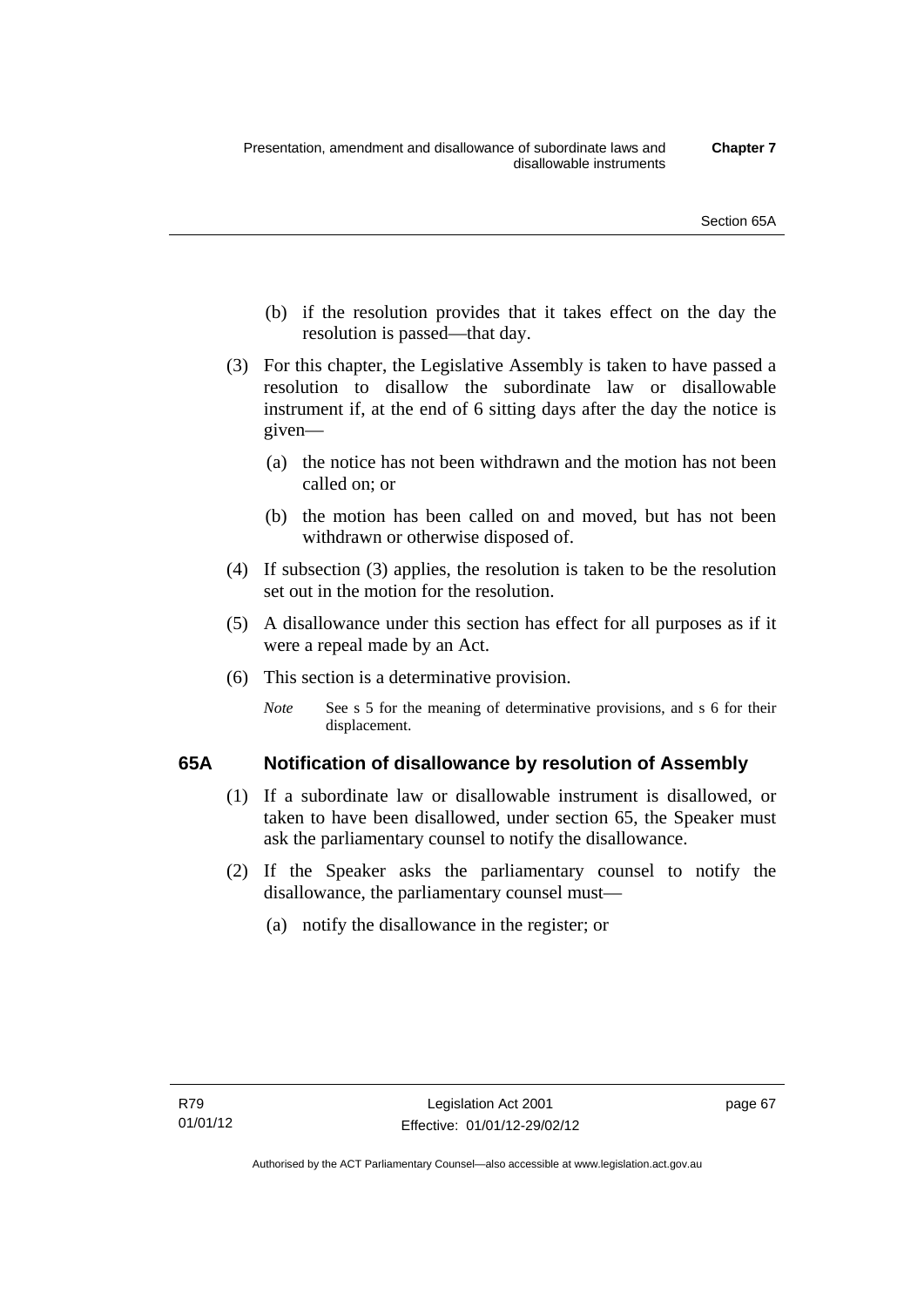#### **Chapter 7** Presentation, amendment and disallowance of subordinate laws and disallowable instruments

#### Section 65A

 (b) if it is not practicable to notify the disallowance in the register—notify the disallowance in another place the parliamentary counsel considers appropriate.

#### **Examples—other places**

- 1 another government website
- 2 the gazette
- 3 outside the Legislative Assembly
- *Note* An example is part of the Act, is not exhaustive and may extend, but does not limit, the meaning of the provision in which it appears (see Legislation Act, s 126 and s 132).
- (3) If the Speaker asks the parliamentary counsel to notify the disallowance on a particular day, the parliamentary counsel must notify the disallowance on that day unless it is impracticable to do so.
- (4) The disallowance is notified in the register by entering in the register—
	- (a) a statement that the subordinate law or disallowable instrument has been disallowed under section 65; and
	- (b) the text of the resolution passed, or taken to have been passed, by the Legislative Assembly under section 65; and
	- (c) the day when the resolution was passed or taken to have been passed; and
	- (d) the day when the subordinate law or disallowable instrument is taken to be repealed because of the resolution.
- (5) The disallowance is notified under subsection (2) (b) by publishing in the place decided by the parliamentary counsel under that subsection—
	- (a) a statement that the subordinate law or disallowable instrument has been disallowed under section 65; and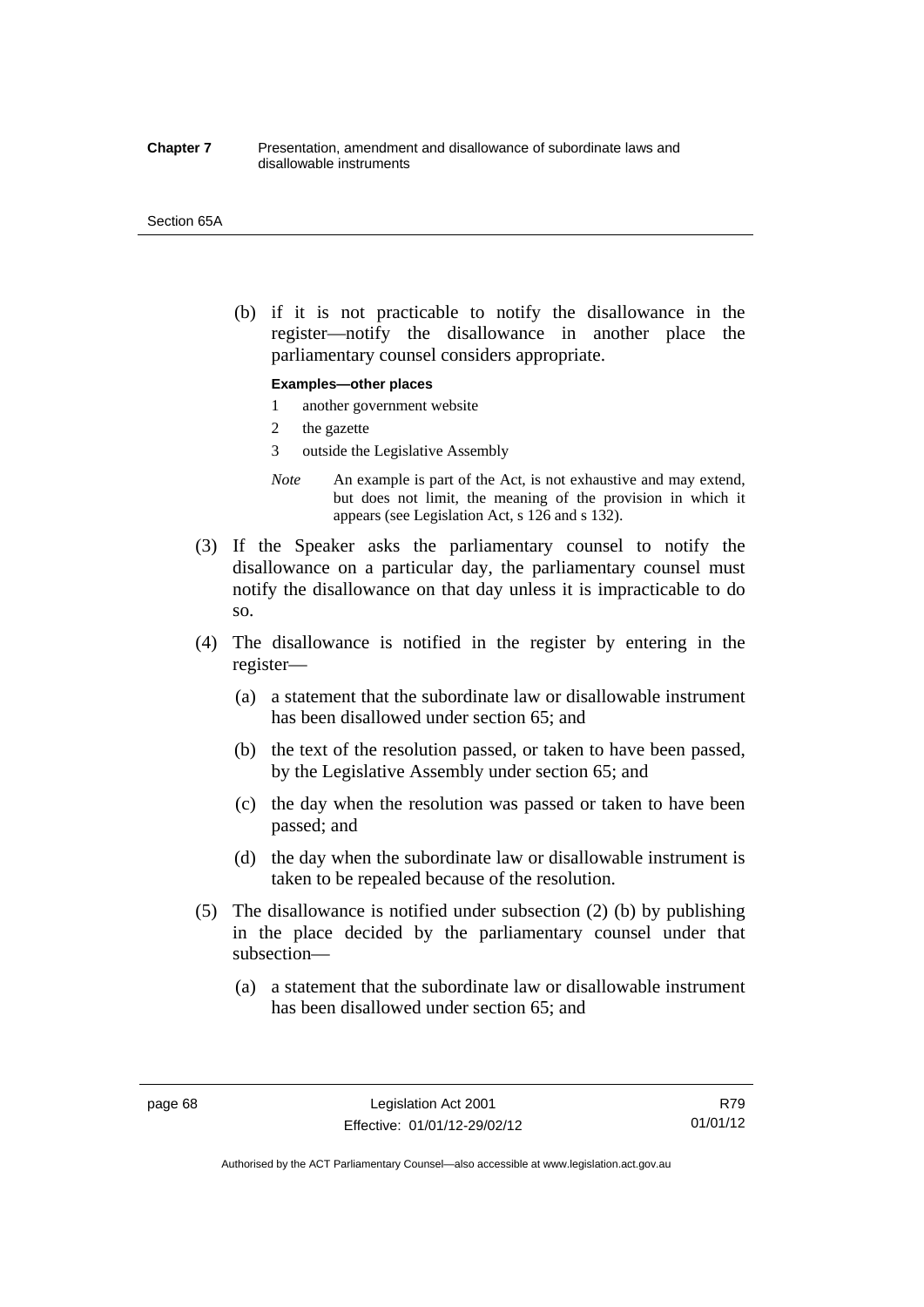- (b) the text of the resolution passed, or taken to have been passed, by the Legislative Assembly under section 65; and
- (c) the day when the resolution was passed or taken to have been passed; and
- (d) the day when the subordinate law or disallowable instrument is taken to be repealed because of the resolution.
- (6) If the disallowance is notified under subsection (2) (b), the parliamentary counsel must enter in the register—
	- (a) a statement that the subordinate law or disallowable instrument has been disallowed under section 65; and
	- (b) a statement that the disallowance was notified under subsection (2) (b) in a stated place on a stated date; and
	- (c) the text of the resolution passed, or taken to have been passed, under section 65; and
	- (d) the day when the resolution was passed or taken to have been passed; and
	- (e) the day when the subordinate law or disallowable instrument is taken to be repealed because of the resolution.
- (7) This section is a determinative provision.
	- *Note* See s 5 for the meaning of determinative provisions, and s 6 for their displacement.

## **66 Revival of affected laws**

- (1) This section applies if—
	- (a) a subordinate law or disallowable instrument (the *disallowed law*) is taken to be repealed under section 64 (Presentation of subordinate laws and disallowable instruments) or section 65 (Disallowance by resolution of Assembly); and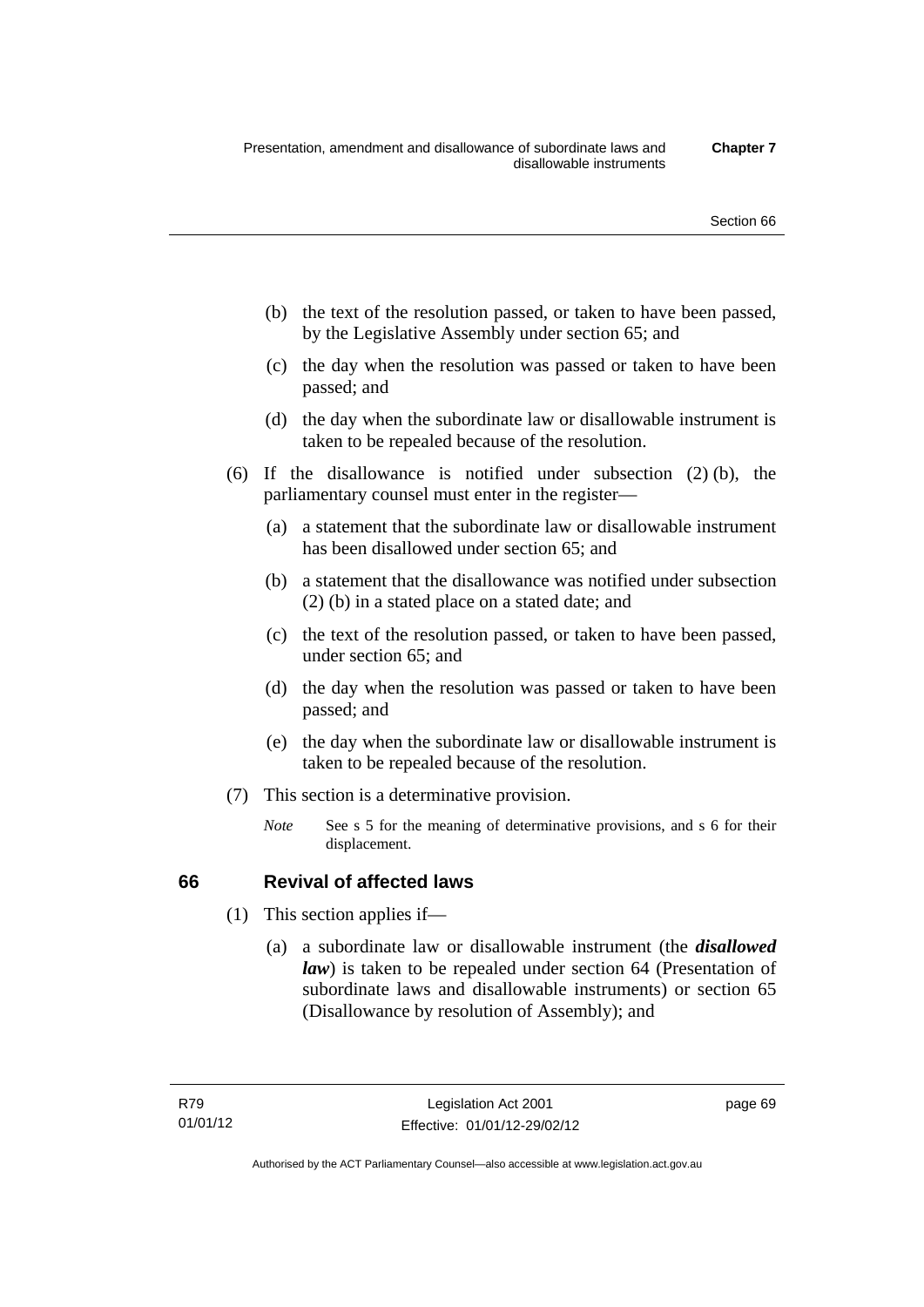#### **Chapter 7** Presentation, amendment and disallowance of subordinate laws and disallowable instruments

#### Section 67

- (b) the disallowed law repealed or amended an Act or statutory instrument (the *affected law*); and
- (c) the repeal or amendment has commenced.
- (2) The affected law is revived, from the beginning of the day after the disallowed law is taken to have been repealed, as if the disallowed law had never been made.
- (3) This section is a determinative provision.
	- *Note* See s 5 for the meaning of determinative provisions, and s 6 for their displacement.

## **67 Making of instrument same in substance within 6 months after disallowance**

- (1) This section applies if a subordinate law or disallowable instrument (the *disallowed law*) is disallowed under section 65 (Disallowance by resolution of Assembly).
- (2) A subordinate law or disallowable instrument the same in substance must not be made within 6 months beginning on the day of the disallowance unless the Legislative Assembly has—
	- (a) rescinded the resolution that disallowed the disallowed law; or
	- (b) by resolution, approved the making of—
		- (i) a subordinate law or disallowable instrument in those terms; or
		- (ii) a subordinate law or disallowable instrument the same in substance as the disallowed law.
- (3) A subordinate law or disallowable instrument made in contravention of this section is void.
- (4) This section is a determinative provision.
	- *Note* See s 5 for the meaning of determinative provisions, and s 6 for their displacement.

R79 01/01/12

Authorised by the ACT Parliamentary Counsel—also accessible at www.legislation.act.gov.au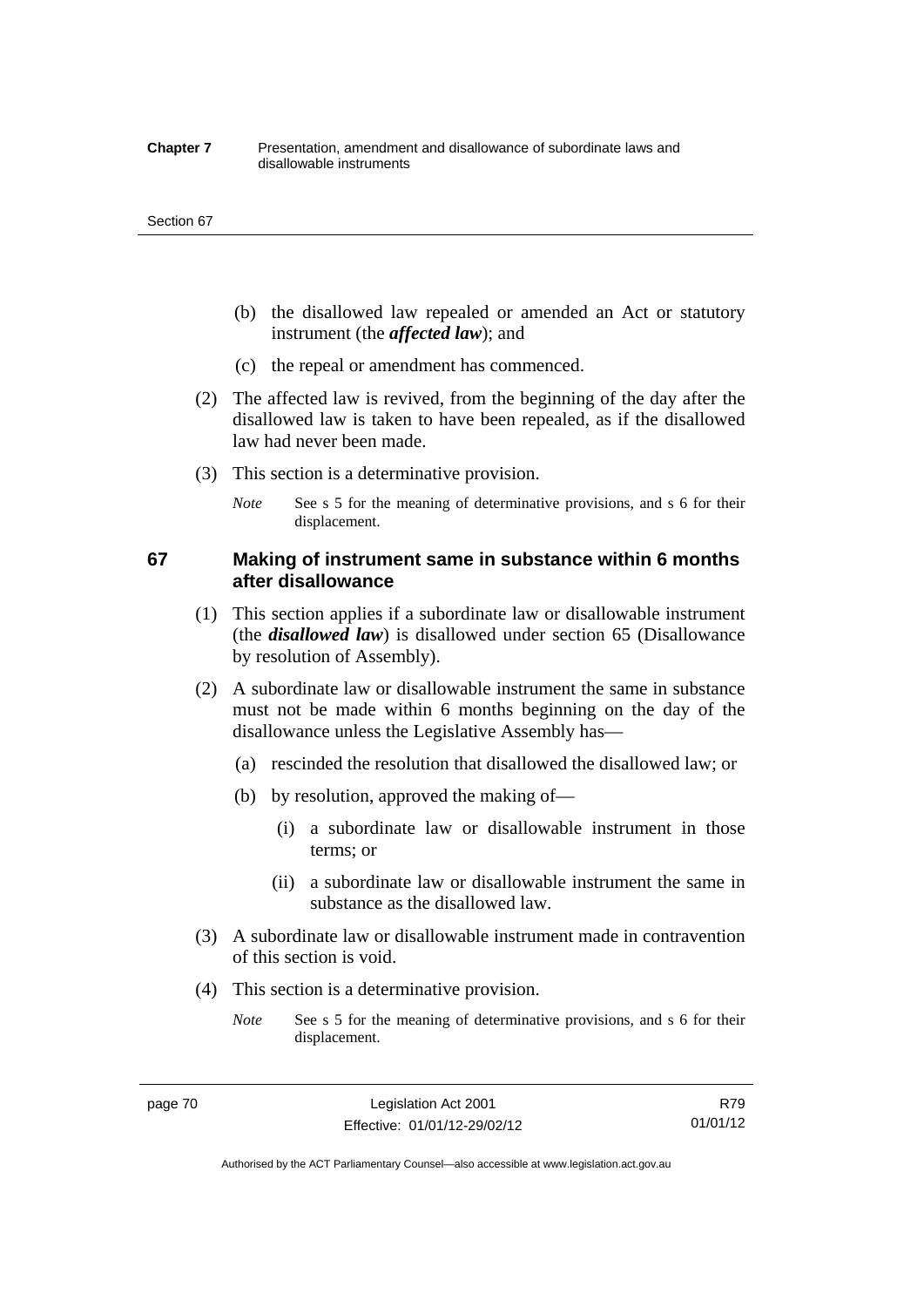## **68 Amendment by resolution of Assembly**

(1) In this section:

*amendment* does not include an amendment that would have the effect of waiving or changing any fee, charge, penalty or other amount payable to the Territory.

*disallowable instrument* does not include a determination of fees or charges by a Minister under an Act or subordinate law.

- (2) This section applies if notice of a motion to amend a subordinate law or disallowable instrument is given in the Legislative Assembly not later than 6 sitting days after the day it is presented to the Assembly.
- (3) If the Legislative Assembly passes a resolution to amend the subordinate law or disallowable instrument, it is amended accordingly—
	- (a) on the day after the day the amendment is notified; or
	- (b) if the resolution provides that it takes effect on the day the resolution is passed—that day.
- (4) For this chapter, the Legislative Assembly is taken to have passed a resolution to amend the subordinate law or disallowable instrument if, at the end of 6 sitting days after the day the notice is given—
	- (a) the notice has not been withdrawn and the motion has not been called on; or
	- (b) the motion has been called on and moved, but has not been withdrawn or otherwise disposed of.
- (5) If subsection (4) applies, the resolution is taken to be the resolution set out in the motion for the resolution.
- (6) An amendment under this section has effect for all purposes as if it had been made by an Act.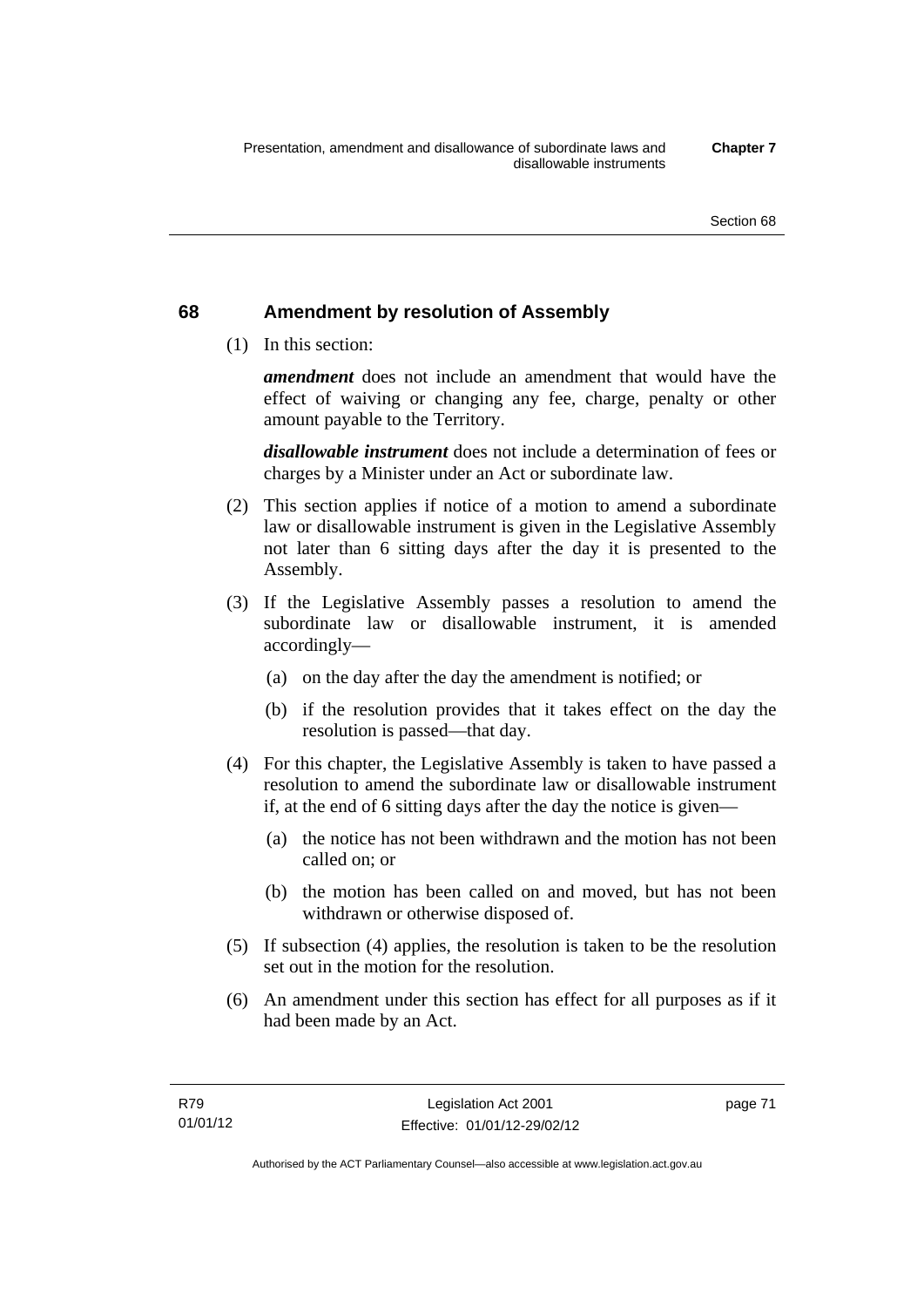#### **Chapter 7** Presentation, amendment and disallowance of subordinate laws and disallowable instruments

#### Section 69

- (7) Without limiting subsection (6), section 83 (Consequences of amendment of statutory instrument by Act) applies to the amendment as if it had been made by an Act.
- (8) This section is a determinative provision.
	- *Note* See s 5 for the meaning of determinative provisions, and s 6 for their displacement.

## **69 Notification of amendments made by resolution of Assembly**

- (1) If a subordinate law or disallowable instrument (the *amended law*) is amended under section 68, the Speaker must ask the parliamentary counsel to notify the amendment.
- (2) If the Speaker asks the parliamentary counsel to notify the amendment, the parliamentary counsel must—
	- (a) notify the amendment in the register; or
	- (b) if it is not practicable to notify the amendment in the register notify the amendment in another place the parliamentary counsel considers appropriate.

#### **Examples—other places**

- 1 another government website
- 2 the gazette
- 3 outside the Legislative Assembly
- *Note* An example is part of the Act, is not exhaustive and may extend, but does not limit, the meaning of the provision in which it appears (see Legislation Act, s 126 and s 132).
- (3) If the Speaker asks the parliamentary counsel to notify the amendment on a particular day, the parliamentary counsel must notify the amendment on that day unless it is impracticable to do so.
- (4) The amendment is notified in the register by entering in the register—

page 72 Legislation Act 2001 Effective: 01/01/12-29/02/12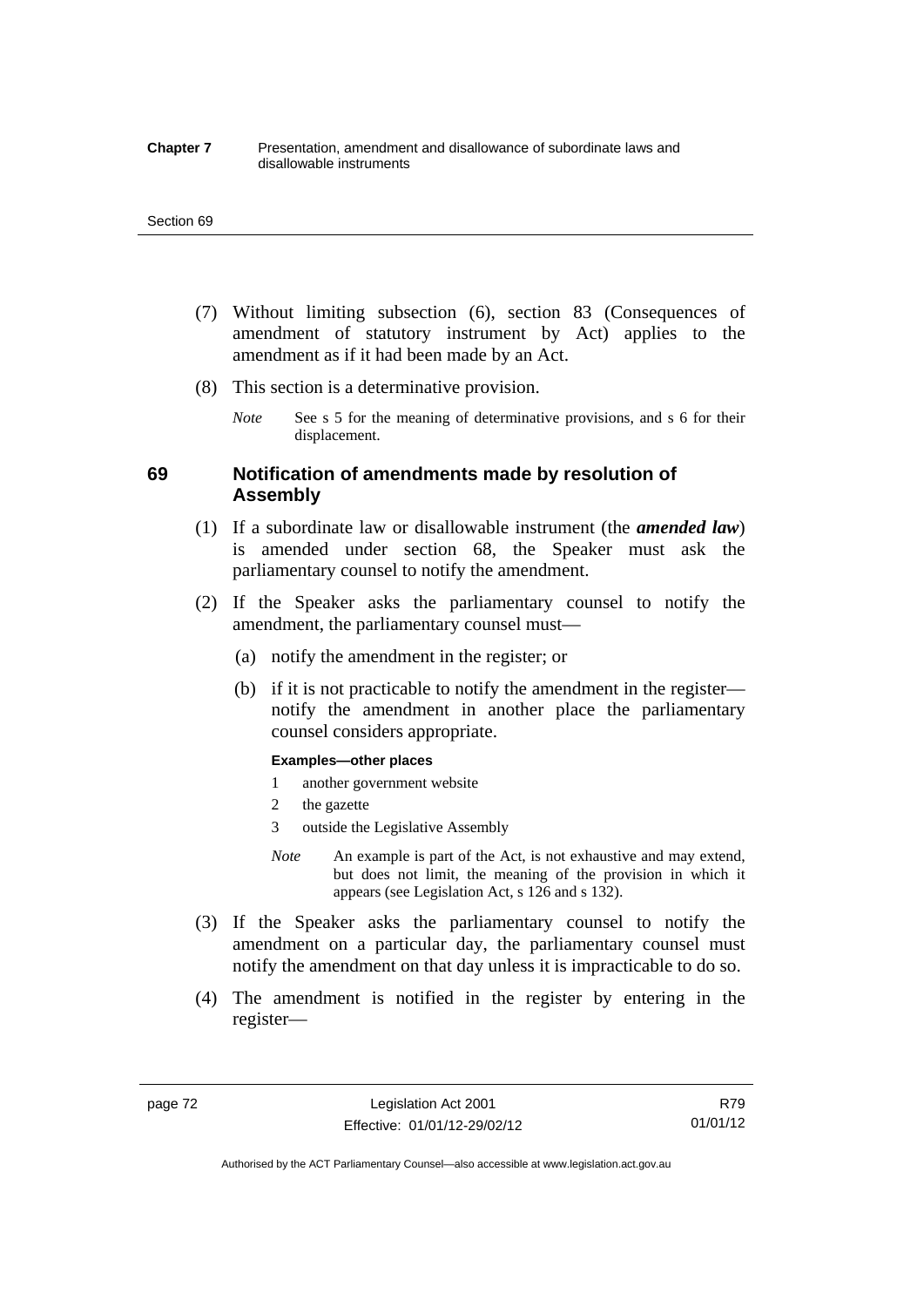- (a) a statement that the amendment of the amended law has been made under section 68; and
- (b) the text of the resolution passed, or taken to have been passed, by the Legislative Assembly under section 68; and
- (c) the day when the resolution was passed or taken to have been passed; and
- (d) the day when the subordinate law or disallowable instrument is taken to be amended because of the resolution.
- (5) The amendment is notified under subsection (2) (b) by publishing in the place decided by the parliamentary counsel under that subsection—
	- (a) a statement that the amendment of the amended law has been made under section 68; and
	- (b) the text of the resolution passed, or taken to have been passed, by the Legislative Assembly under section 68; and
	- (c) the day when the resolution was passed or taken to have been passed; and
	- (d) the day when the subordinate law or disallowable instrument is taken to be amended because of the resolution.
- (6) If the amendment is notified under subsection (2) (b), the parliamentary counsel must enter in the register—
	- (a) a statement that the amendment of the amended law has been made under section 68; and
	- (b) a statement that the amendment was notified under subsection (2) (b) in a stated place on a stated date; and
	- (c) the text of the resolution passed, or taken to have been passed, by the Legislative Assembly under section 68; and
	- (d) the day when the resolution was passed or taken to have been passed; and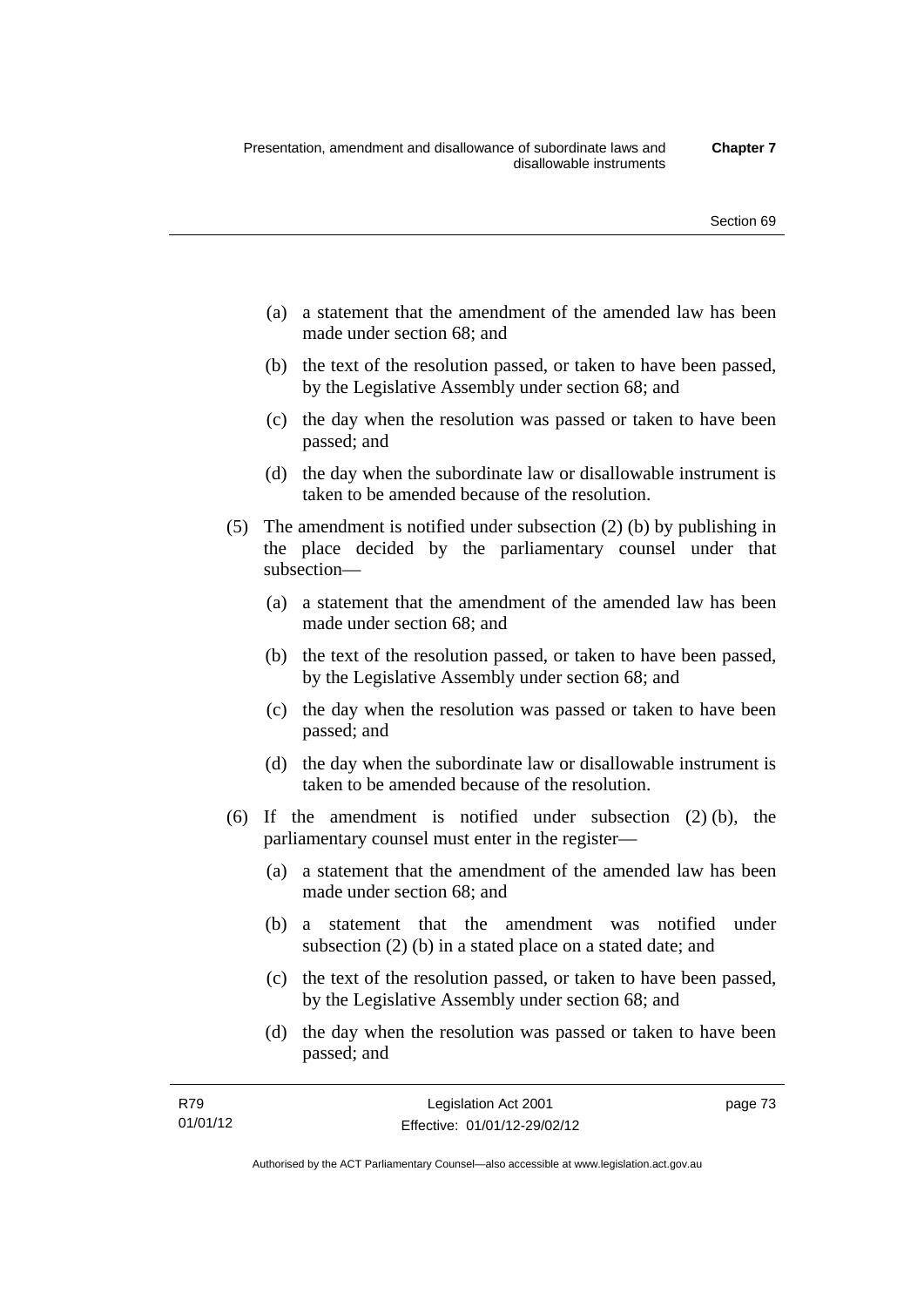#### **Chapter 7** Presentation, amendment and disallowance of subordinate laws and disallowable instruments

#### Section 70

- (e) the day when the subordinate law or disallowable instrument is taken to be amended because of the resolution.
- (7) This section is a determinative provision.
	- *Note* See s 5 for the meaning of determinative provisions, and s 6 for their displacement.

## **70 Making of amendment restoring effect of law within 6 months after amendment**

- (1) This section applies if a subordinate law or disallowable instrument (the *amended law*) is amended under section 68 (Amendment by resolution of Assembly).
- (2) A subordinate law or disallowable instrument the same in substance as the amended law before the amendment (the *earlier law*) must not be made within 6 months beginning on the day the amendment is made unless the Legislative Assembly has—
	- (a) rescinded the resolution that made the amendment; or
	- (b) by resolution approved the making of—
		- (i) a subordinate law or disallowable instrument in those terms; or
		- (ii) a subordinate law or disallowable instrument the same in substance as the earlier law.
- (3) A subordinate law or disallowable instrument made in contravention of this section is void.
- (4) This section is a determinative provision.
	- *Note* See s 5 for the meaning of determinative provisions, and s 6 for their displacement.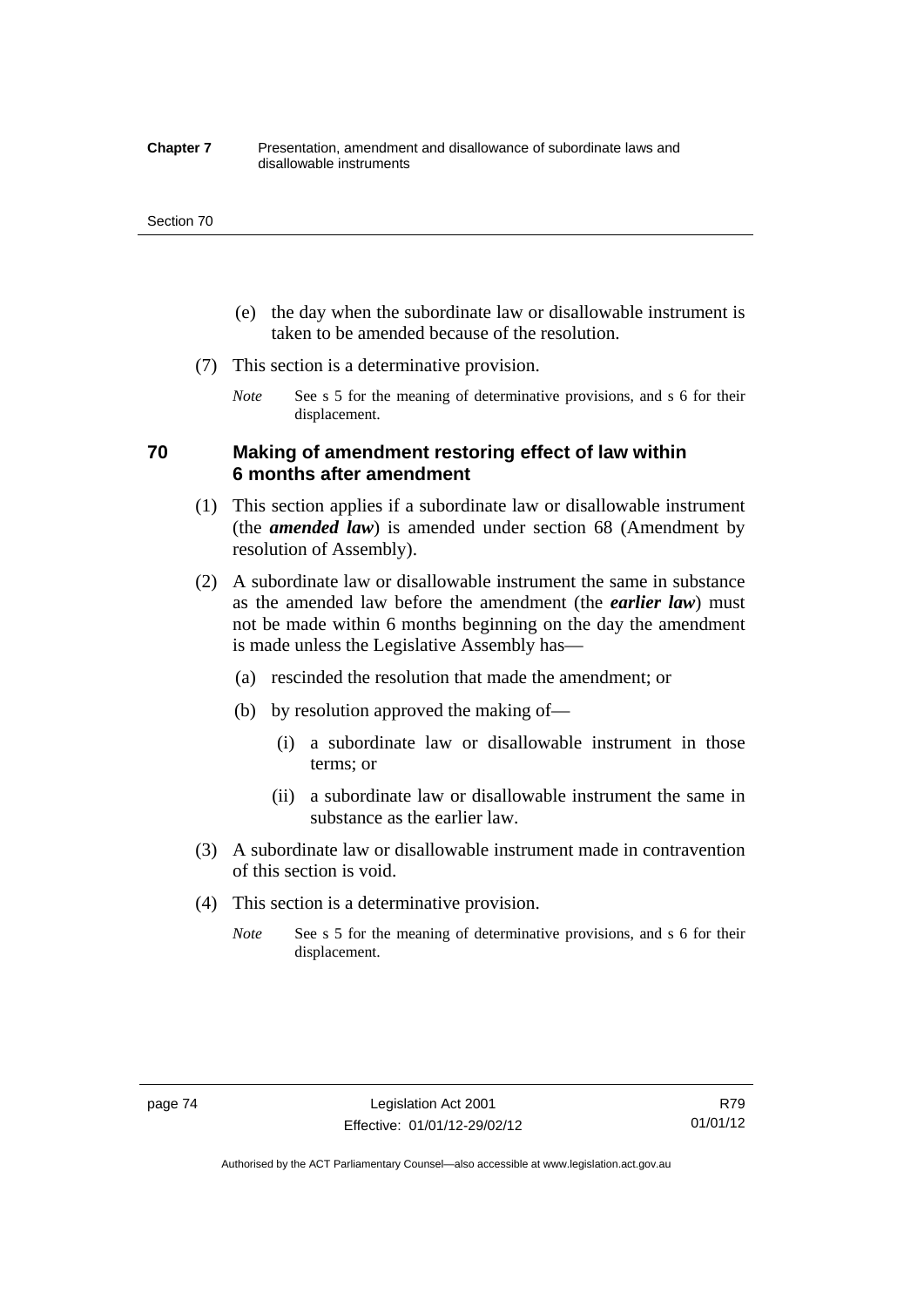## **71 Effect of dissolution or expiry of Assembly on notice of motion**

- (1) This section applies if—
	- (a) notice of motion to disallow or amend a subordinate law or disallowable instrument is given in the Legislative Assembly not later than 6 sitting days after the day the instrument is presented to the Assembly; and
	- (b) not later than 6 sitting days after the day the notice is given, the Assembly is dissolved or expires; and
	- (c) at the time of the dissolution or expiry—
		- (i) the notice has not been withdrawn and the motion has not been called on; or
		- (ii) the motion has been called on and moved, but has not been withdrawn or otherwise disposed of.
- (2) For this chapter, the subordinate law or disallowable instrument is taken to have been presented to the Legislative Assembly on the first sitting day of the Assembly after the next general election of members of the Assembly.
- (3) This section is a determinative provision.
	- *Note* See s 5 for the meaning of determinative provisions, and s 6 for their displacement.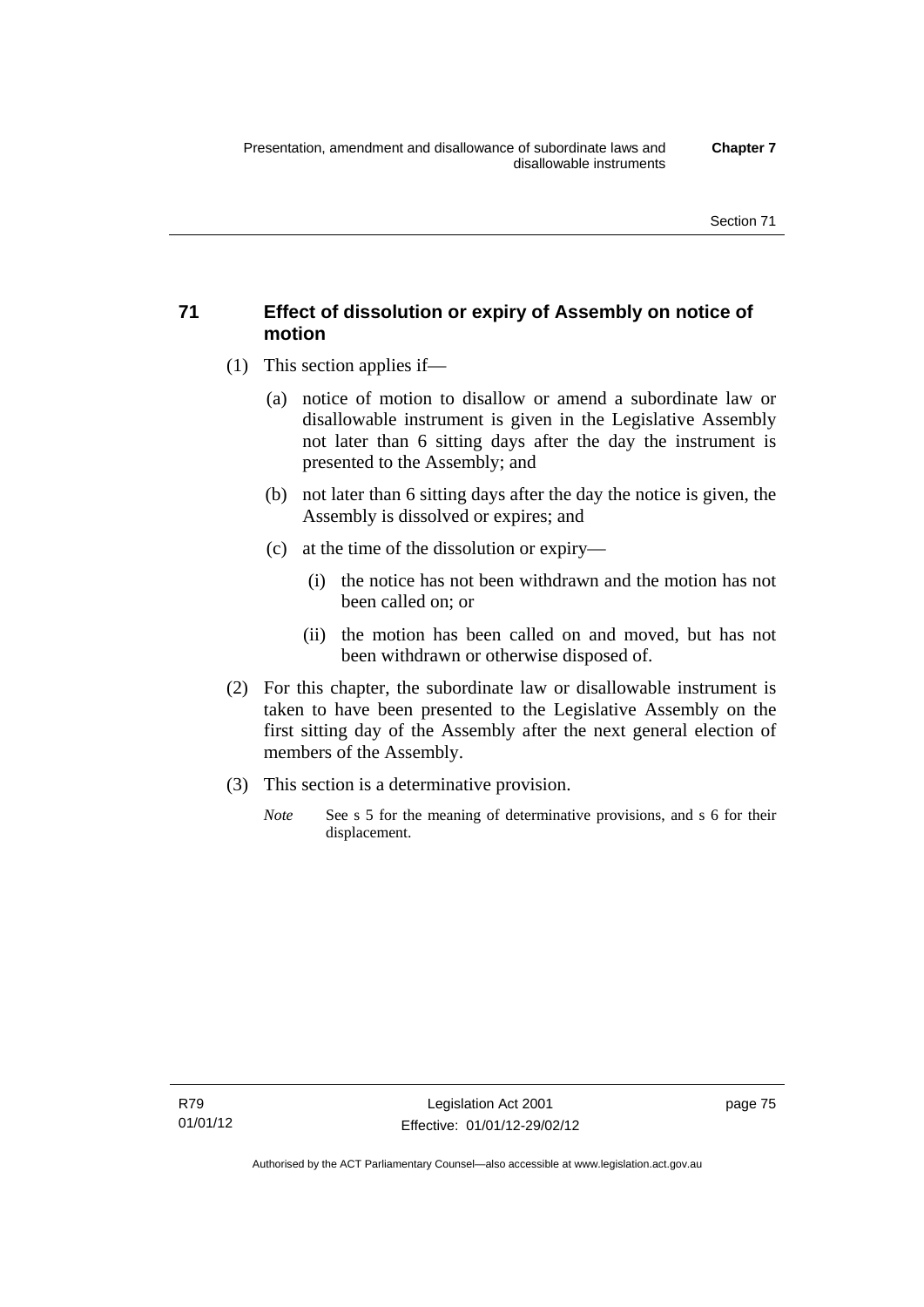# **Chapter 8 Commencement and exercise of powers before commencement**

### **72 Meaning of** *law***—ch 8**

In this chapter:

*law* means an Act or statutory instrument.

*Note* A reference to an Act or statutory instrument includes a reference to a provision of the Act or instrument (see s 7 and s 13).

## **73 General rules about commencement**

- (1) An Act commences—
	- (a) on the day after its notification day; or
	- (b) if the Act or another Act provides for a different date or time of commencement—on that date or at that time.
- (2) A legislative instrument commences—
	- (a) on the day after its notification day; or
	- (b) if an Act or the instrument provides for a later date or time of commencement—on that date or at that time; or
	- (c) if an Act provides for an earlier date or time of commencement—on that date or at that time; or
	- (d) if the instrument, under authority given by an Act, provides for an earlier date or time—on that date or at that time.

#### **Examples—par (b)**

- 1 A subordinate law may provide that it commences on a stated future date or at a stated time on a stated future date.
- 2 A disallowable instrument may provide that it commences on the commencement of a stated law or a stated provision of a stated law.

R79 01/01/12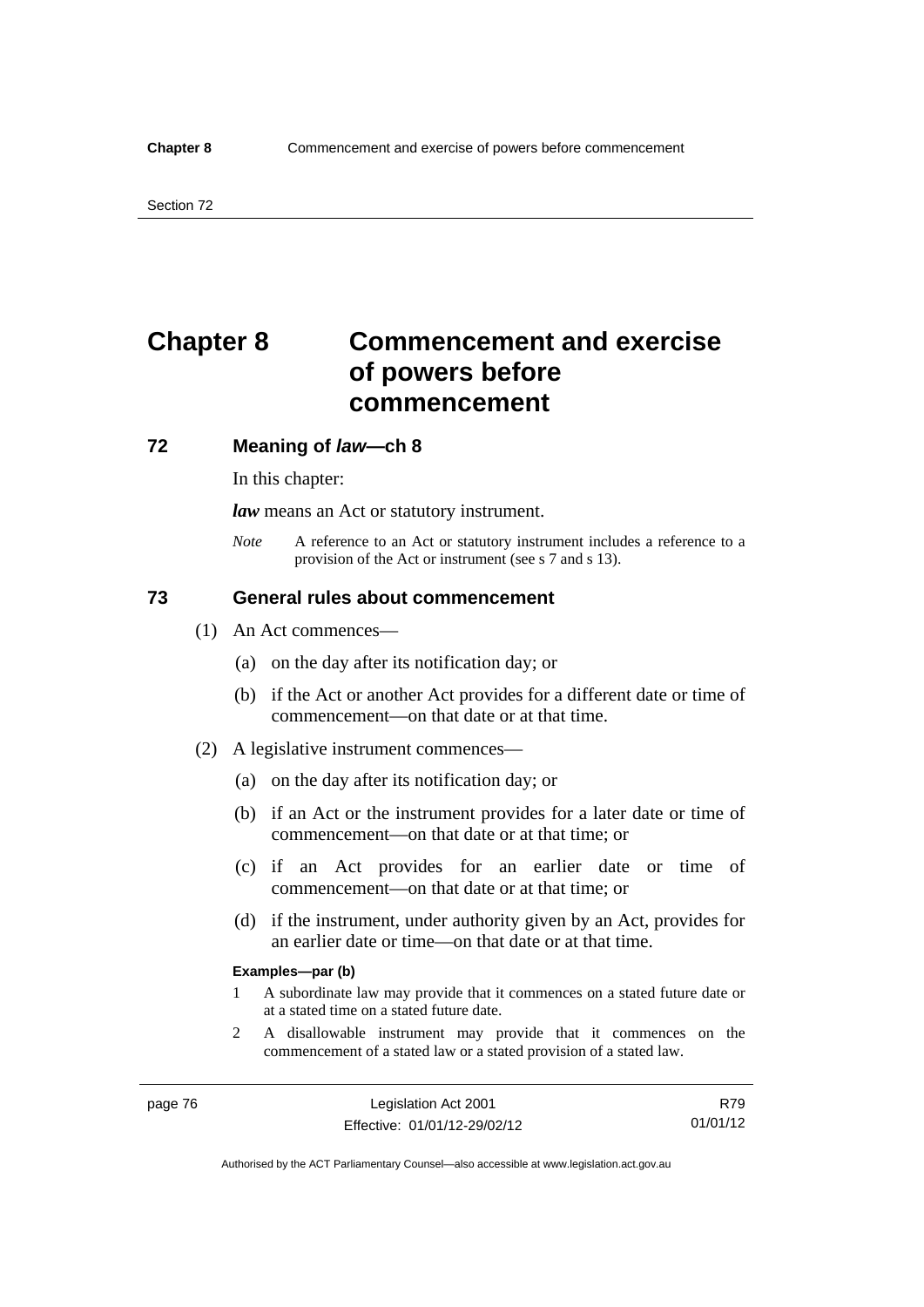- 3 A notifiable instrument may provide that it commences on the expiry of a stated statutory instrument.
- 4 A notifiable instrument may provide that it commences on the date fixed by a Commonwealth Minister, by notice in the Commonwealth gazette, under a stated Commonwealth Act.
- *Note* An example is part of the Act, is not exhaustive and may extend, but does not limit, the meaning of the provision in which it appears (see s 126 and s 132).
- (3) Without limiting subsection (2), if a legislative instrument is notified on a day after the day or time provided by the instrument for its commencement, and subsection (2) (c) or (d) does not apply to the instrument—
	- (a) the instrument is valid; but
	- (b) the instrument commences on the day after its notification day.
- (4) A statutory instrument that is not a legislative instrument commences—
	- (a) on the day after the day it is made or, if it is required under an Act or statutory instrument to be approved (however described) by the Executive, a Minister or any other entity, the day after the day it is approved; or
	- (b) if an Act or the instrument provides for a later date or time of commencement—on that date or at that time; or
	- (c) if an Act provides for an earlier date or time of commencement—on that date or at that time; or
	- (d) if the instrument, under authority given by an Act, provides for an earlier date or time—on that date or at that time.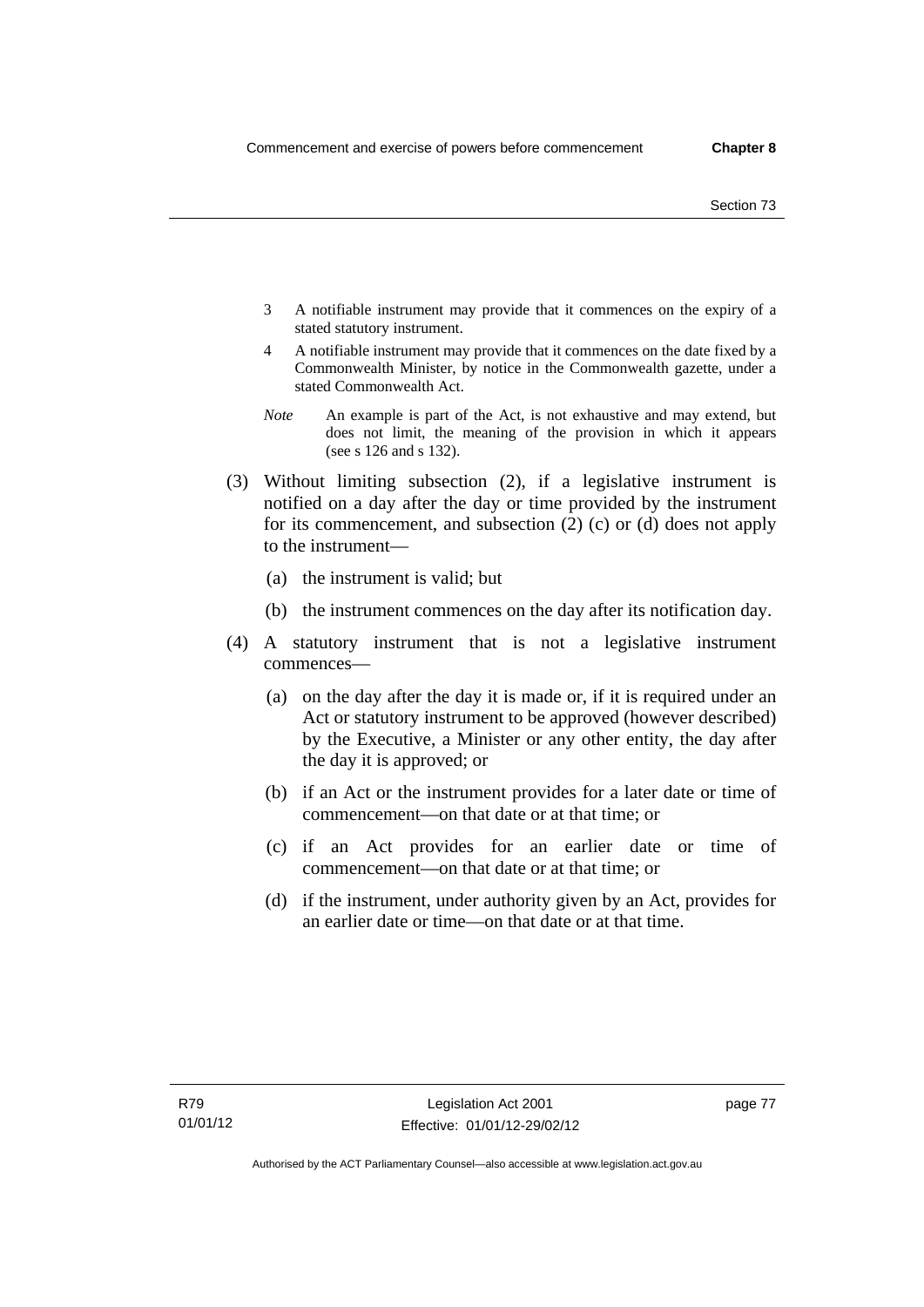- (5) This section is subject to the following sections:
	- (a) section 75 (Commencement of naming and commencement provisions);
	- (b) section 76 (Non-prejudicial provision may commence retrospectively);
	- (c) section 79 (Automatic commencement of postponed law);
	- (d) section 79A (Commencement of amendment of uncommenced law);
	- (e) section 81 (Exercise of powers between notification and commencement).
- (6) This section is a determinative provision.
	- *Note* See s 5 for the meaning of determinative provisions, and s 6 for their displacement.

## **74 Time of commencement**

- (1) If an Act commences on a day, it commences at the beginning of the day unless a different time of commencement is provided by the Act, another Act, or a commencement notice providing for the commencement of the Act.
- (2) If a statutory instrument commences on a day, it commences at the beginning of the day unless a different time of commencement is provided by the instrument, an Act, or a commencement notice providing for the commencement of the instrument.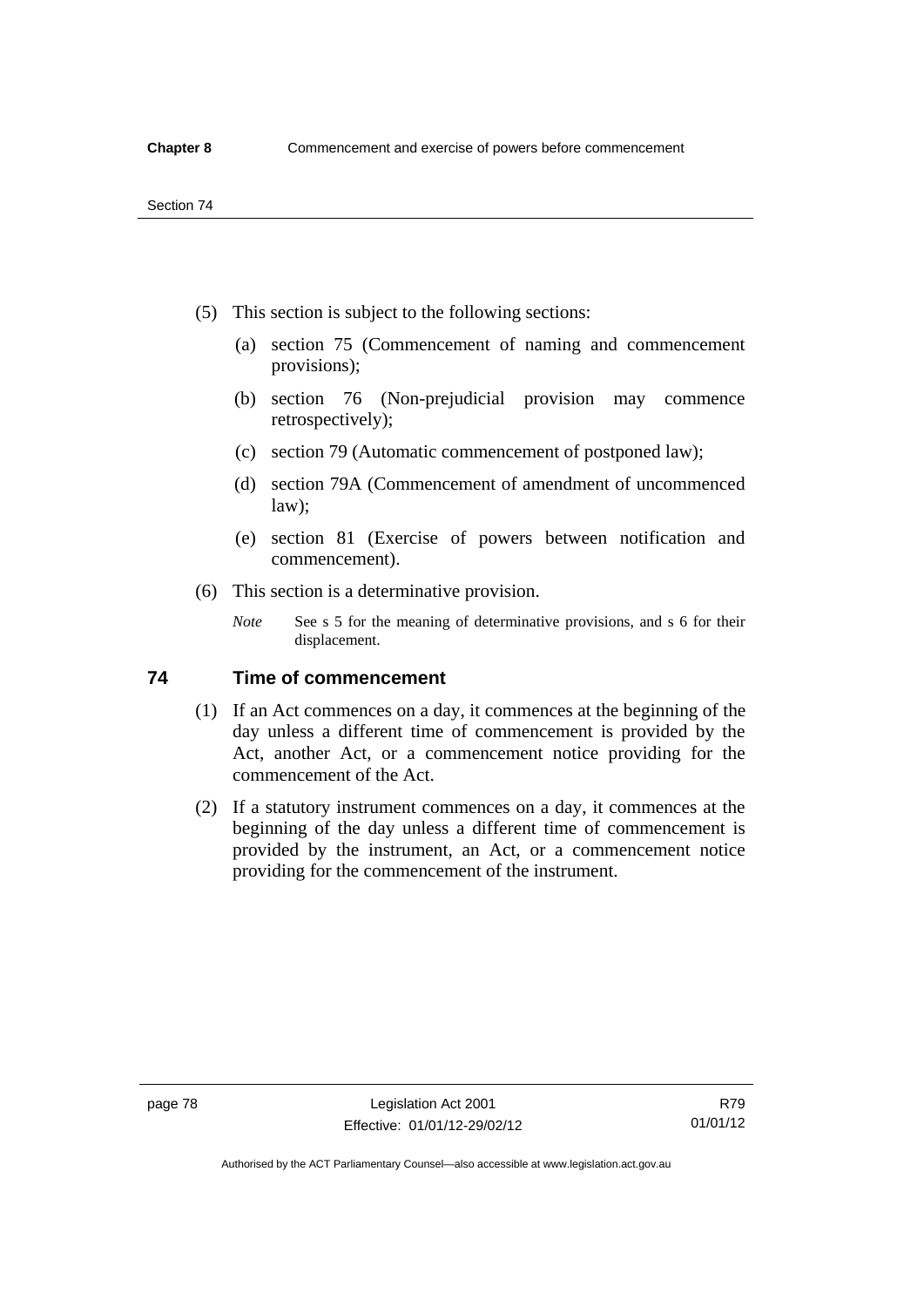## **75 Commencement of naming and commencement provisions**

 (1) The provisions of a law providing for its name and commencement automatically commence on its notification day.

#### **Example**

The *XYZ Act 2002* was notified on 1 October 2002. It contains the following provision:

#### **2 Commencement**

This Act commences on 1 December 2002.

The provisions of the *XYZ Act 2002* providing for its name and commencement commence on 1 October 2002.

- *Note* An example is part of the Act, is not exhaustive and may extend, but does not limit, the meaning of the provision in which it appears (see s 126 and s 132).
- (2) However, if a provision of the law commences before the law's notification day, the naming and commencement provisions are taken to have automatically commenced—
	- (a) on that commencement; or
	- (b) if 2 or more provisions of the law commence at different times before the notification day—on the earlier or earliest of the commencements.

### **Example**

#### **2 Commencement**

- (1) This Act, other than section 9 and section 10, commences on a day fixed by the Minister by written notice.
- (2) Section 9 is taken to have commenced on 1 July 2001.
- (3) Section 10 is taken to have commenced on 1 August 2001.

The provisions of the *XYZ Act 2001* providing for its name and commencement are taken to have commenced on 1 July 2001.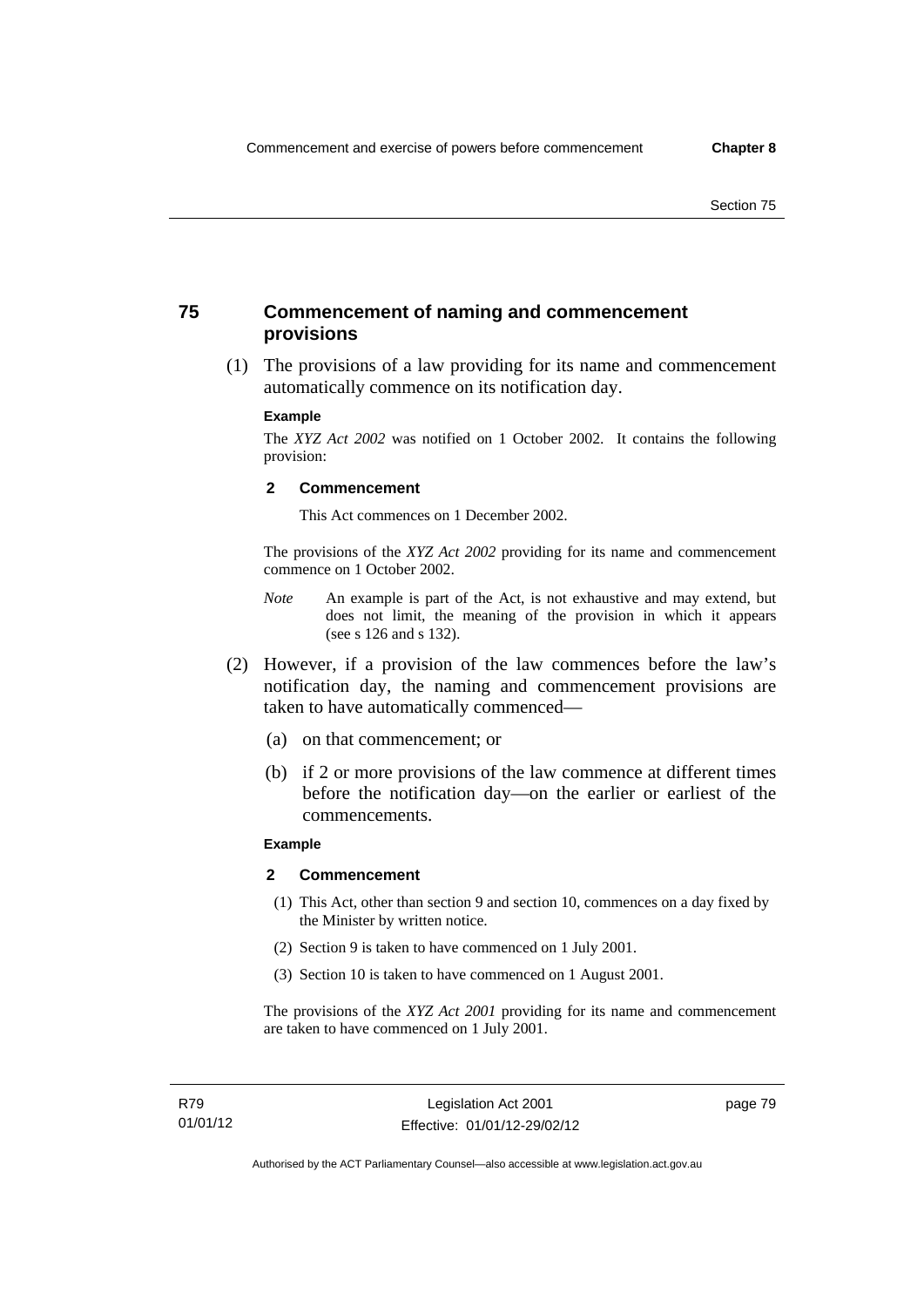- (3) In the application of this section to a statutory instrument that is not a legislative instrument, a reference to the instrument's *notification*  day is a reference to the day after the day it is made or, if it is required under an Act or statutory instrument to be approved (however described) by the Executive, a Minister or any other entity, the day after the day it is approved.
- (4) This section is a determinative provision.
	- *Note* See s 5 for the meaning of determinative provisions, and s 6 for their displacement.

## **75AA Commencement of provisions identifying amended laws**

- (1) This section applies if a law amends another law and includes a provision (a *legislation amended provision*) identifying the amended law.
- (2) The legislation amended provision automatically commences (or is taken to have automatically commenced)—
	- (a) on the commencement of the amendments; or
	- (b) if the amendments commence at different times—on the commencement of the earlier or earliest of the amendments.
- (3) This section is a determinative provision.
	- *Note* See s 5 for the meaning of determinative provision, and s 6 for their displacement.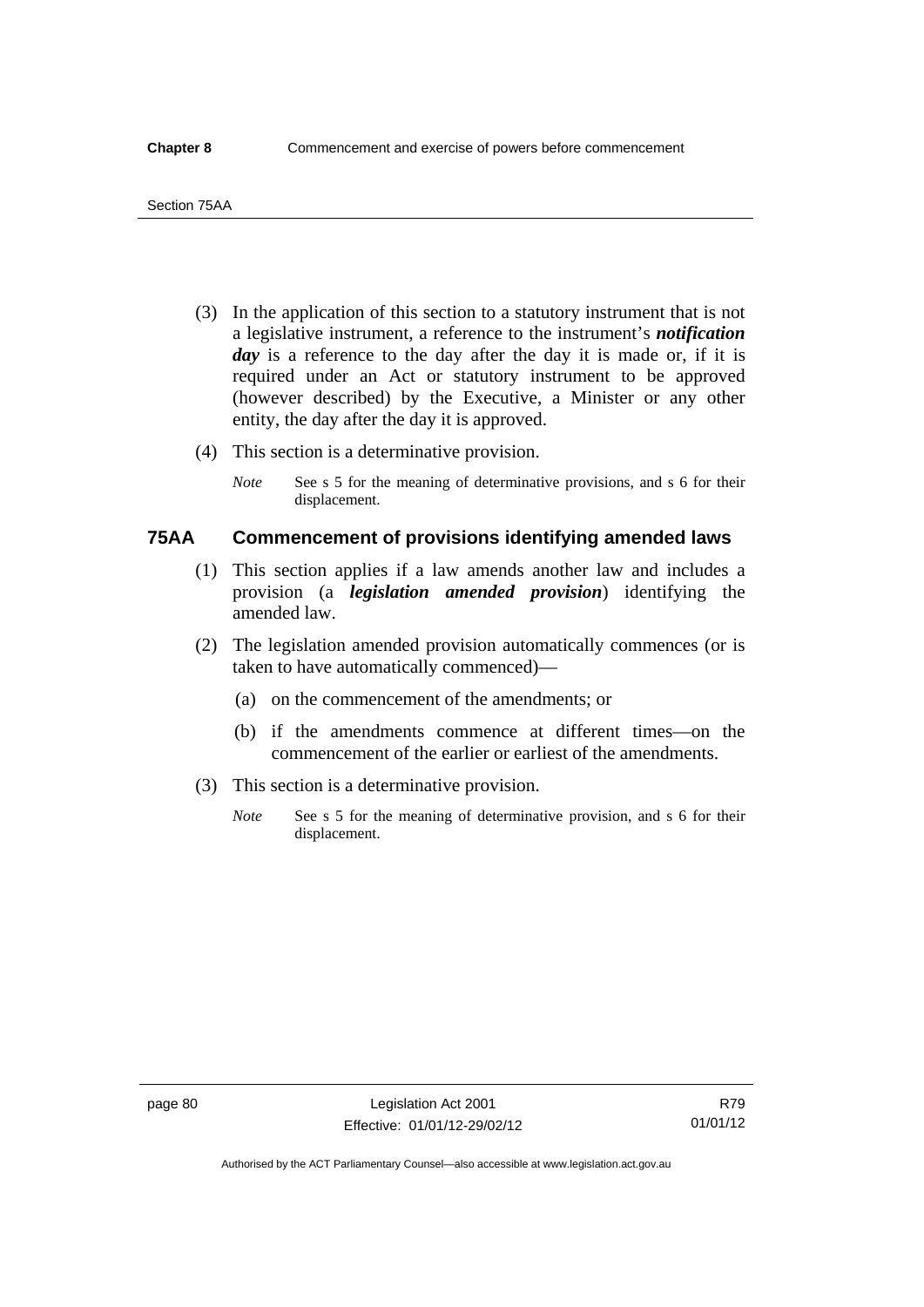## **75A Meaning of commences** *retrospectively*

- (1) An Act or legislative instrument commences *retrospectively* if it commences on a day or at a time earlier than the day after its notification day.
	- *Note* A reference to an Act or legislative instrument includes a reference to a provision of an Act or legislative instrument (see s 7 (3) and s 12 (2)).
- (2) A statutory instrument that is not a legislative instrument commences *retrospectively* if it commences on a day or at a time earlier than the day after the day it is made or, if it is required under an Act or statutory instrument to be approved (however described) by the Executive, a Minister or any other entity, the day after the day it is approved.

## **75B Retrospective commencement requires clear indication**

(1) A law must not be taken to provide for the law (or another law) to commence retrospectively unless the law clearly indicates that it is to commence retrospectively.

### **Example**

The *XYZ Act 2003* was notified on 1 July 2003. It contains the following provision:

### **2 Commencement**

This Act is taken to have commenced on 17 October 2001.

Section 2 clearly indicates that the Act is to commence retrospectively.

- *Note* An example is part of the Act, is not exhaustive and may extend, but does not limit, the meaning of the provision in which it appears (see s 126 and s 132).
- (2) This section is a determinative provision.
	- *Note* See s 5 for the meaning of determinative provisions, and s 6 for their displacement.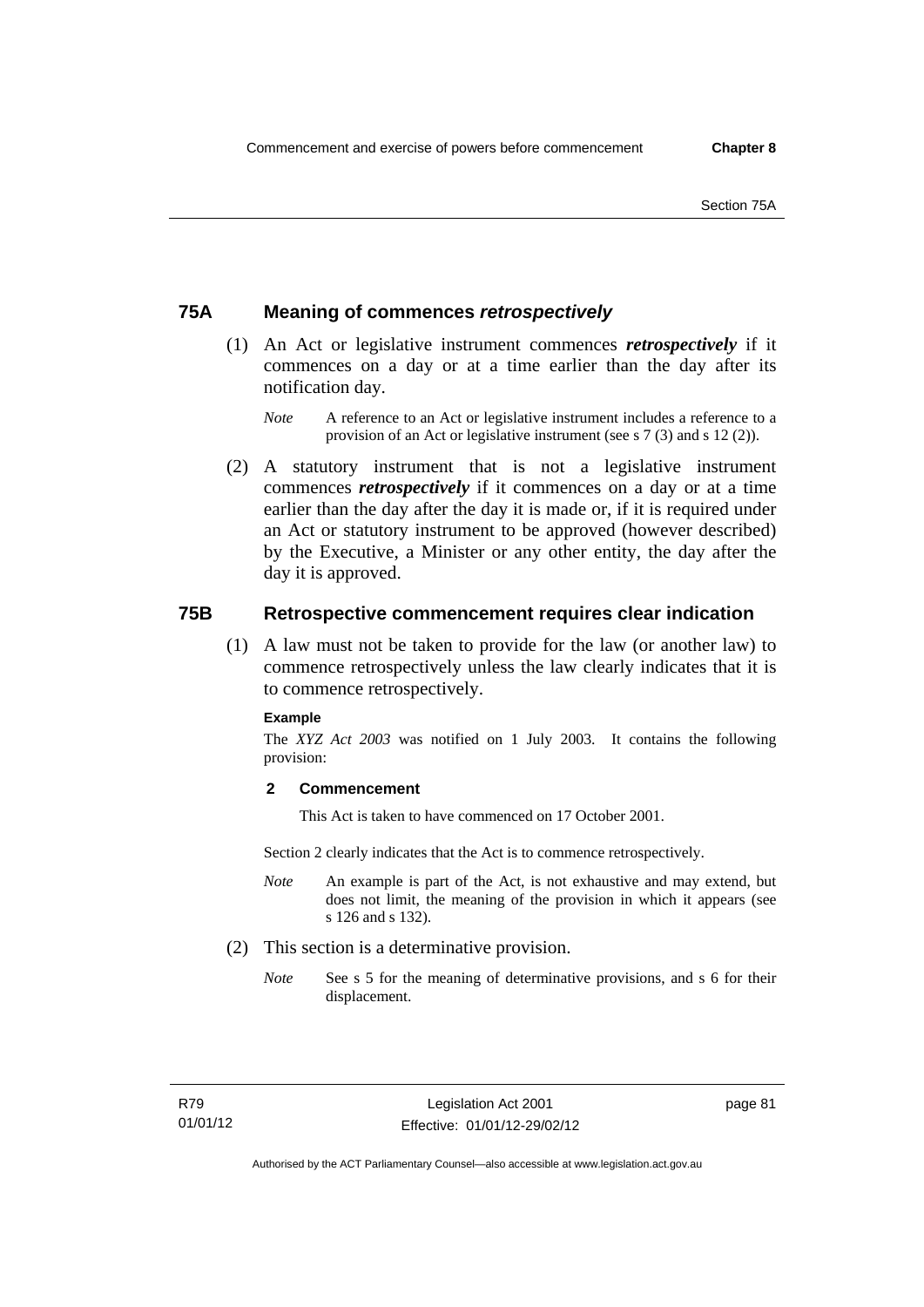## **76 Non–prejudicial provision may commence retrospectively**

- (1) A statutory instrument may provide that a non-prejudicial provision of the instrument commences retrospectively.
- (2) Unless this subsection is displaced by, or under authority given by, an Act, a statutory instrument cannot provide that a prejudicial provision of the instrument commences retrospectively.

#### **Example**

The *Locust Damage Compensation Determination 2003* (a hypothetical disallowable instrument) sets out (among other things) the people who are eligible for compensation under a compensation fund. Previously, there was no restriction on who was eligible. The determination provides that it is taken to have commenced on 1 July 2003, but it is not notified until 15 August 2003. There is nothing in the Act under which the determination is made (or any other Act) that authorises the retrospective commencement.

The provision of the determination that limits who can apply for compensation is a prejudicial provision (ie it adversely affects some people's right to receive compensation) and cannot commence retrospectively. Instead, it would commence on the day after the determination's notification day (see s 73 (3)).

- (3) This section is a determinative provision.
	- *Note* See s 5 for the meaning of determinative provisions, and s 6 for their displacement.
- (4) In this section:

*non-prejudicial provision* means a provision that is not a prejudicial provision.

*prejudicial provision* means a provision that operates to the disadvantage of a person (other than the Territory or a territory authority or instrumentality) by—

- (a) adversely affecting the person's rights; or
- (b) imposing liabilities on the person.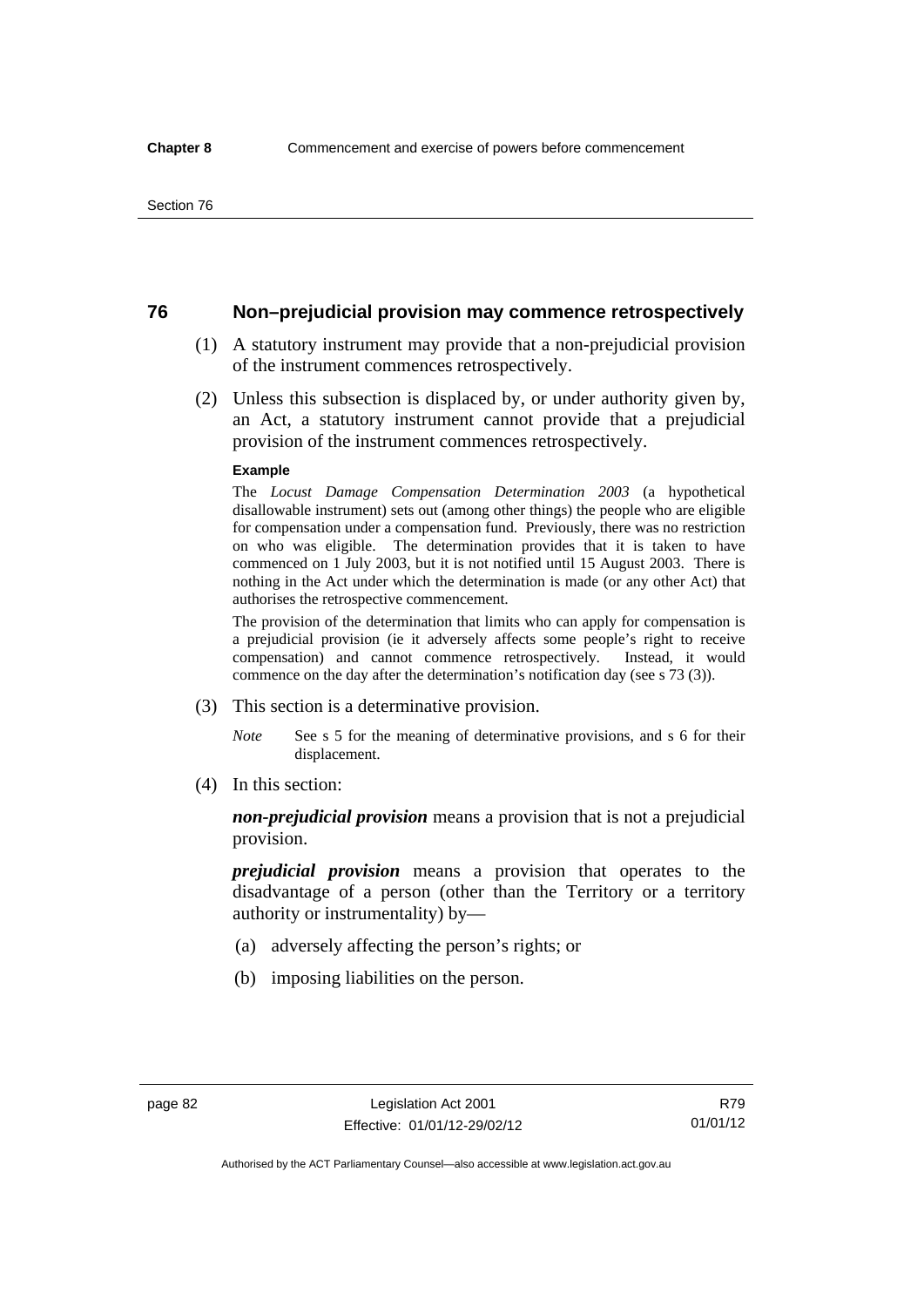## **77 Commencement by commencement notice**

- (1) If a law is expressed to commence on a day fixed or otherwise determined by a notice—
	- (a) a single day, or a time on a single day, may be fixed or determined; or
	- (b) different days or times may be fixed or determined for different provisions.

#### **Example**

The *Hypothetical Act 2001* is expressed to commence on a day to be fixed by the Minister by written notice. Unless the Act has commenced automatically in accordance with s 79 (Automatic commencement of postponed law), any of the following arrangements for commencement would be possible:

- (a) a notice could fix a single day (eg 5 June 2001) for the entire Act to commence;
- (b) a notice could fix a time on a single day (eg 8 pm on 5 June 2001) for the entire Act to commence;
- (c) a notice could fix different days or times for the different provisions of the Act to commence (eg pt 7, pt 9 and sch 4 commence on 5 June 2001, pt 11 commences at 5 pm on 30 June 2001, and the remaining provisions of the Act commence on 1 July 2001);
- (d) a notice could fix a single day (eg 5 June 2001) or a time on a single day (eg 8 pm on 5 June 2001) for the provisions of the Act not already commenced to come into operation.
- *Note* An example is part of the Act, is not exhaustive and may extend, but does not limit, the meaning of the provision in which it appears (see s 126 and s 132).
- (2) A commencement notice for a law is valid even if the day or time fixed or otherwise determined by the notice happens before the notice's notification day.
- (3) If the day or time fixed or otherwise determined by a commencement notice for a law happens on or before the notice's notification day, the law commences on the day after the notice's notification day.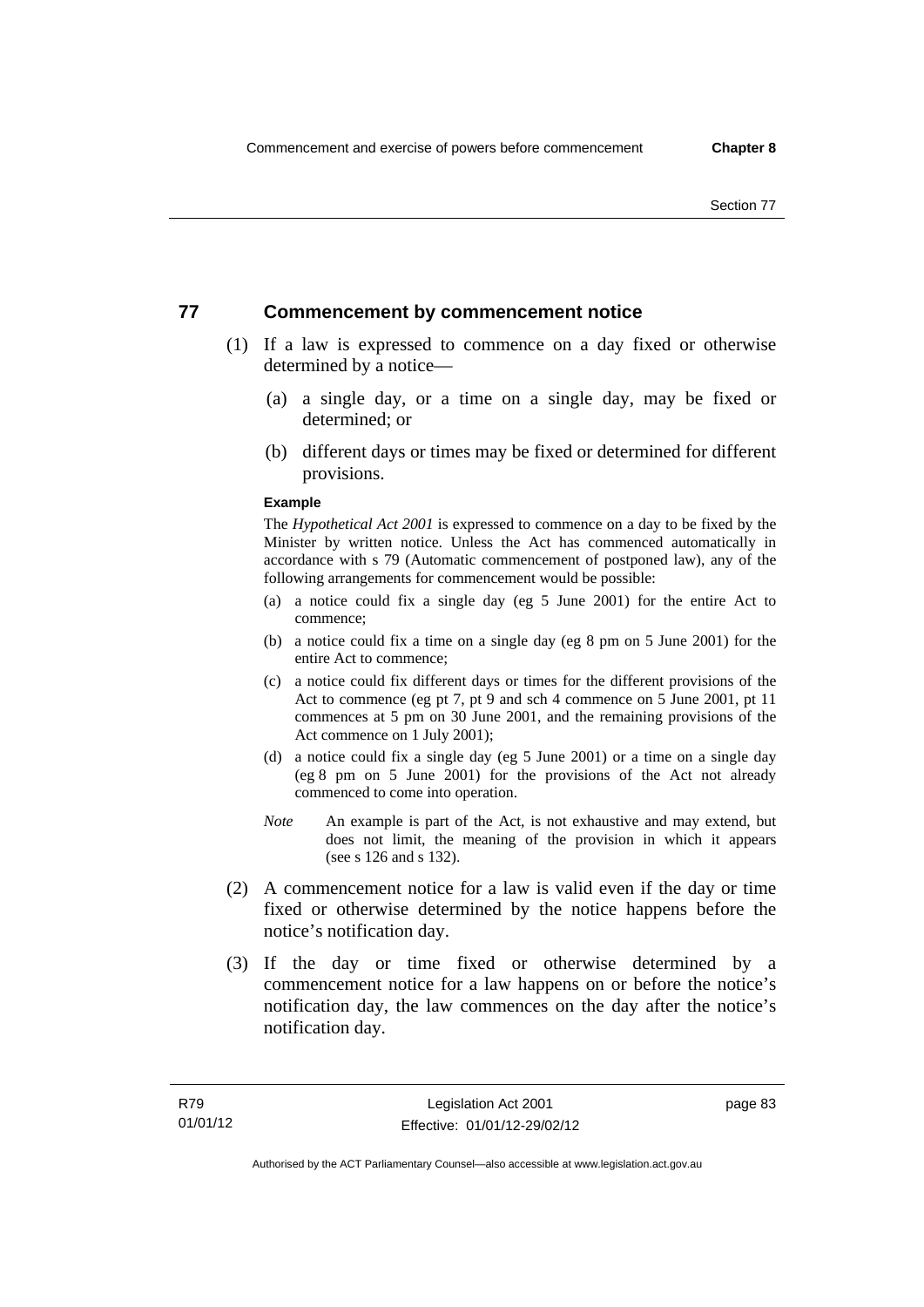- (4) However, subsection (3) does not apply to the commencement notice if—
	- (a) the notice clearly indicates that the law is to commence at an earlier date or time; and
	- (b) the notice provides for the earlier date or time under authority given by an Act.

### **Example—par (a)**

the commencement notice provides that the law or statutory instrument is 'taken to have commenced' at the earlier date or time

- (5) This section is a determinative provision.
	- *Note* See s 5 for the meaning of determinative provisions, and s 6 for their displacement.

## **78 Separate commencement of amendments**

 (1) Amendments made by a provision of a law may be given separate commencements, whether or not the provision is self-contained.

#### **Examples**

- 1 A provision of an amending law inserts 2 sections. The sections may be given separate commencements.
- 2 A provision of an amending law inserts a section that is divided into paragraphs. The paragraphs may be given separate commencements.
- *Note* An example is part of the Act, is not exhaustive and may extend, but does not limit, the meaning of the provision in which it appears (see s 126 and s 132).
- (2) This section is a determinative provision.
	- *Note* See s 5 for the meaning of determinative provisions, and s 6 for their displacement.

R79 01/01/12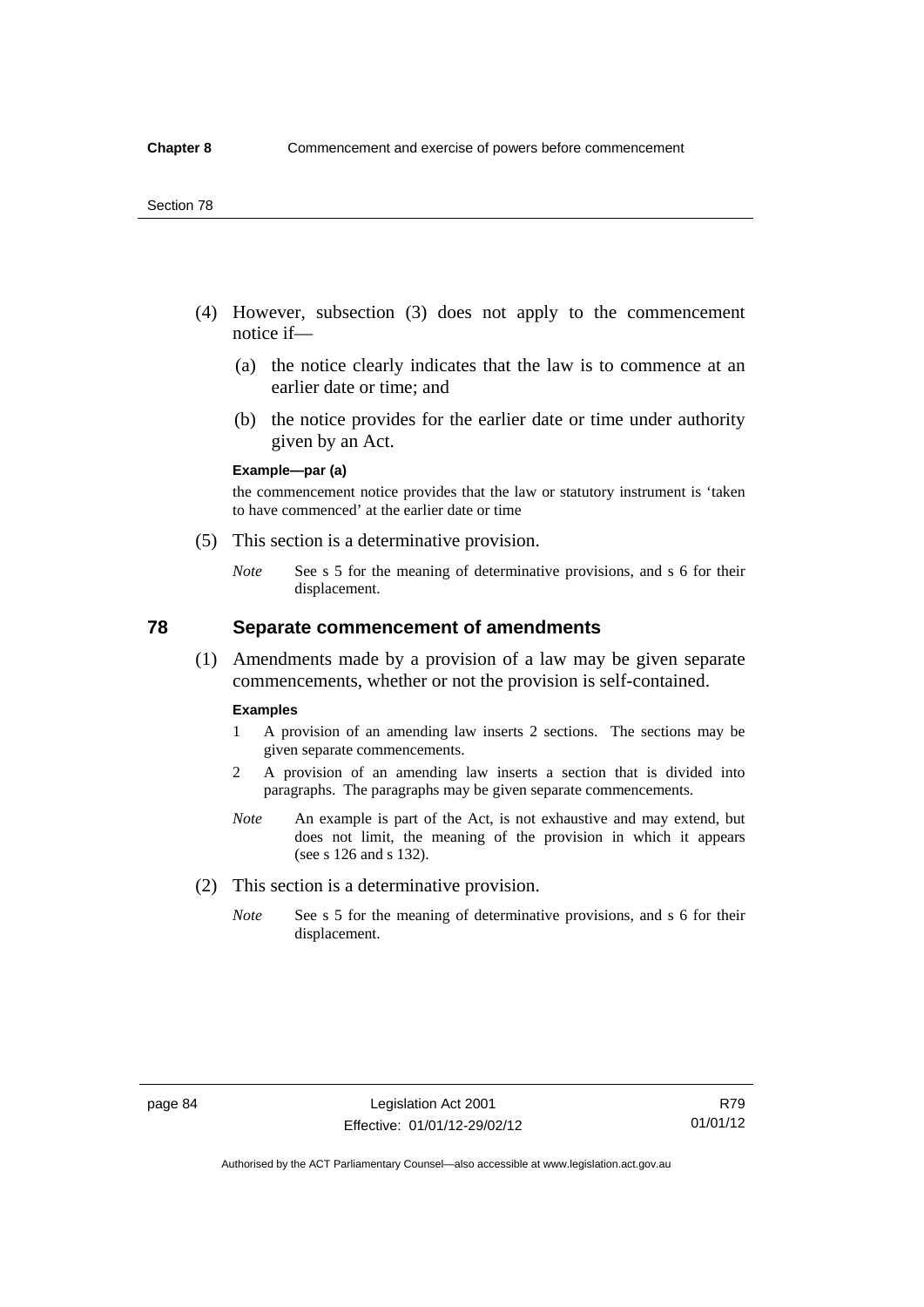## **79 Automatic commencement of postponed law**

 (1) If a postponed law has not commenced within 6 months beginning on its notification day, it automatically commences on the first day after that period.

### **Example**

The *Hypothetical Act 2001* was notified on 5 July 2001 and was expressed to commence on a day to be fixed by the Minister by written notice. If the Act had not commenced by notice on or before 4 January 2002, it would automatically commence on 5 January 2002.

- *Note* An example is part of the Act, is not exhaustive and may extend, but does not limit, the meaning of the provision in which it appears (see s 126 and s 132).
- (2) This section applies to a law unless it is displaced by, or under authority given by, an Act or, if the postponed law is a subordinate law or disallowable instrument, the postponed law.
- (3) This section is a determinative provision.
	- *Note* See s 5 for the meaning of determinative provisions, and s 6 for their displacement.
- (4) In this section:

*enact* includes make.

*law* means an Act, subordinate law, disallowable instrument or notifiable instrument.

*Note* A reference to an Act, subordinate law, disallowable instrument or notifiable instrument includes a reference to a provision of the Act, law or instrument (see s 7, s 8, s 9 and s 10).

*notification day*, for a postponed law, means the notification day  $of$ 

- (a) if the postponed law is a law—the law; or
- (b) if the postponed law is a provision of a law—the law that enacts the provision.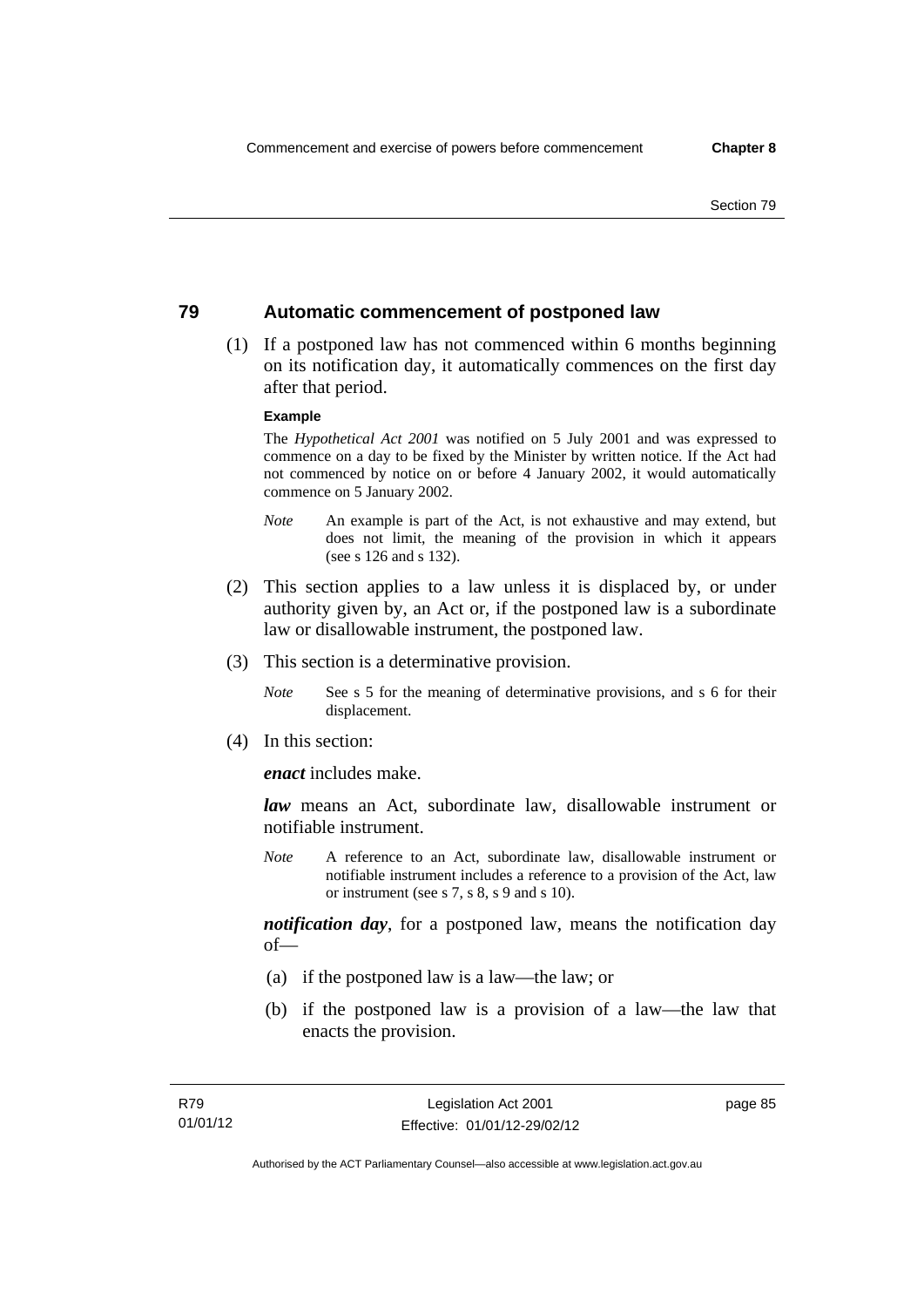#### Section 79A

*postponed law* means a law that does not commence on its notification day because a law postpones its commencement until a day or time fixed or determined by a commencement notice.

## **79A Commencement of amendment of uncommenced law**

- (1) This section applies if a law (the *amending law*) amends a law that has not commenced (the *uncommenced law*).
- (2) The amendment of the uncommenced law does not of itself commence that law.
- (3) The amendment made by the amending law commences on the commencement of the uncommenced law.
- (4) This section is a determinative provision.
	- *Note* See s 5 for the meaning of determinative provisions, and s 6 for their displacement.

## **80 References to** *commencement* **of law**

In a law, a reference to the *commencement* of the law, or another law, (the *law concerned*) is a reference to—

- (a) if the provisions of the law concerned (other than those providing for its name and commencement) commence, or are required to commence, on a single day or at a single time—the commencement of the remaining provisions; or
- (b) if paragraph (a) does not apply and the reference is in a provision of the law concerned—the commencement of the provision; or
- (c) in any other case—the commencement of the relevant provision of the law concerned.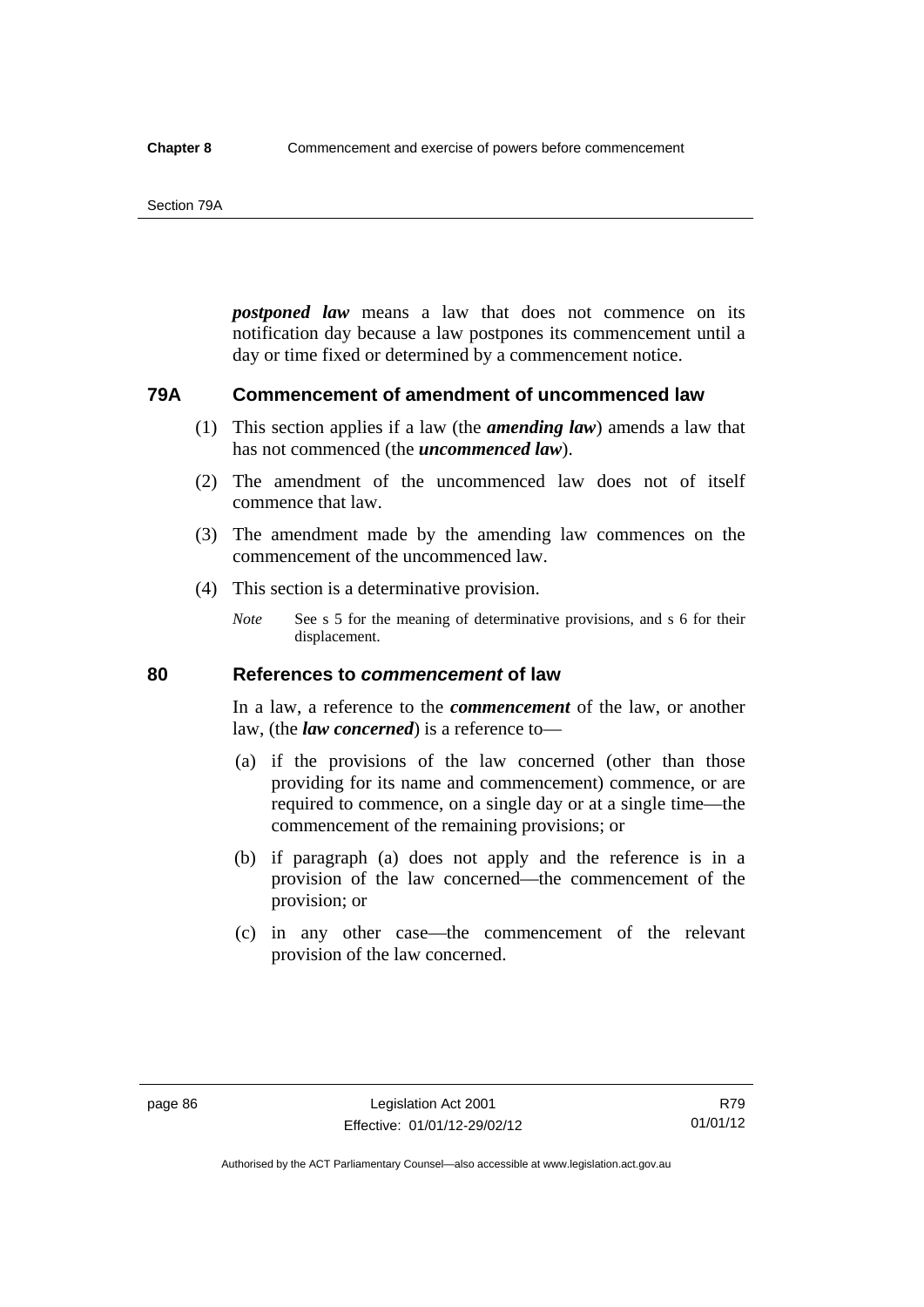## **81 Exercise of powers between notification and commencement**

- (1) This section applies to a power to make an appointment or statutory instrument, or to do anything else, in the following situations:
	- (a) the power is given by a law (the *authorising law*) that has been notified but has not commenced;
	- (b) the power is given by a law (the *authorising law*) as amended by another law (the *amending law*) and the laws have been notified, but all or any of them have not commenced.

### **Examples—powers to which section applies**

- 1 power to delegate a function
- 2 power to give or issue an approval, consent, licence, permit or other authority (however described)
- 3 power to make an acting appointment
- 4 power to issue guidelines
- *Note* An example is part of the Act, is not exhaustive and may extend, but does not limit, the meaning of the provision in which it appears (see s 126 and s 132).
- (2) To remove any doubt and without limiting subsection (1), this section applies to any of the following powers if the power is to be exercised in relation to an entity to be established by the authorising law or the authorising law as amended by the amending law:
	- (a) a power to make an appointment to the entity;
	- (b) a power to make a statutory instrument for the purposes of the entity;
	- (c) a power to do anything else in relation to the entity.

#### **Example**

This section applies to powers under an authorising law to be exercised in relation to the conduct of an election for members of a board to be established as a corporation by the authorising law.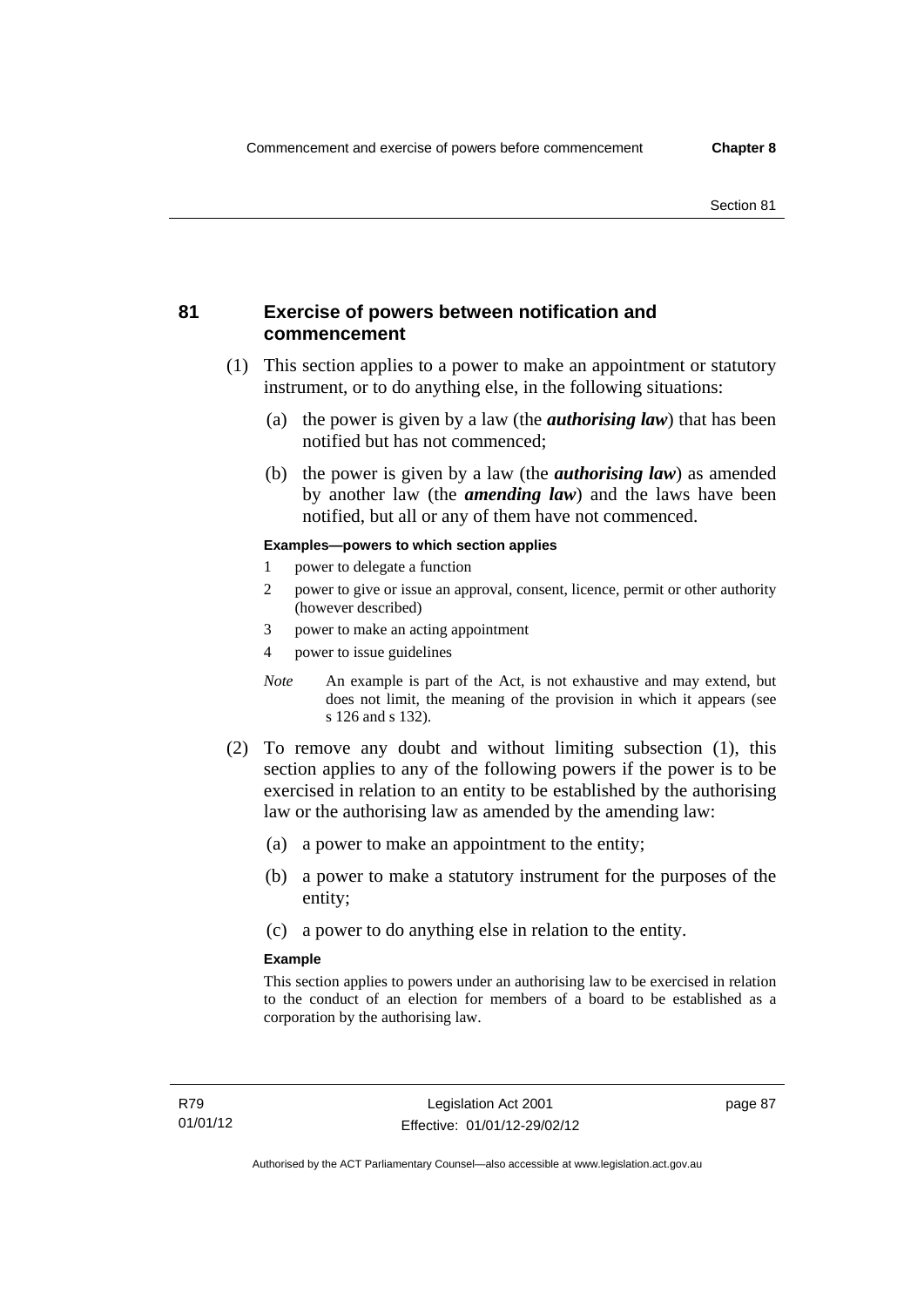#### Section 81

- (3) The power may be exercised at any time even though the authorising law, or the authorising law and amending law (or either of them), is not in force at the time.
- (4) For the exercise of the power, the authorising law, or the authorising law and amending law, are taken to be in force at the time of the exercise of the power.
- (5) Also, anything else may be done under the power at any time for the purpose of bringing, or in relation to bringing, the authorising law, or the authorising law as amended by the amending law, into operation.
- (6) If an appointment or statutory instrument made under this section declares that this subsection applies to it, then, unless the appointment or instrument commences on a different date or at a different time under another provision of this chapter, the appointment or instrument commences on—
	- (a) for an appointment or statutory instrument that is a legislative instrument—the day after its notification day; or
	- (b) for any other appointment or statutory instrument—the day after the day it is made or, if it is required under an Act or statutory instrument to be approved (however described) by the Executive, a Minister or any other entity, the day after the day it is approved.
- (7) In any other case, an appointment or statutory instrument made under this section commences on the latest of the following:
	- (a) the commencement of the authorising law or, if subsection (1) (b) applies and the amending law commences after the authorising law, the commencement of the amending law;
	- (b) on the day or at the time the appointment or instrument would have commenced if it had not been made under this section.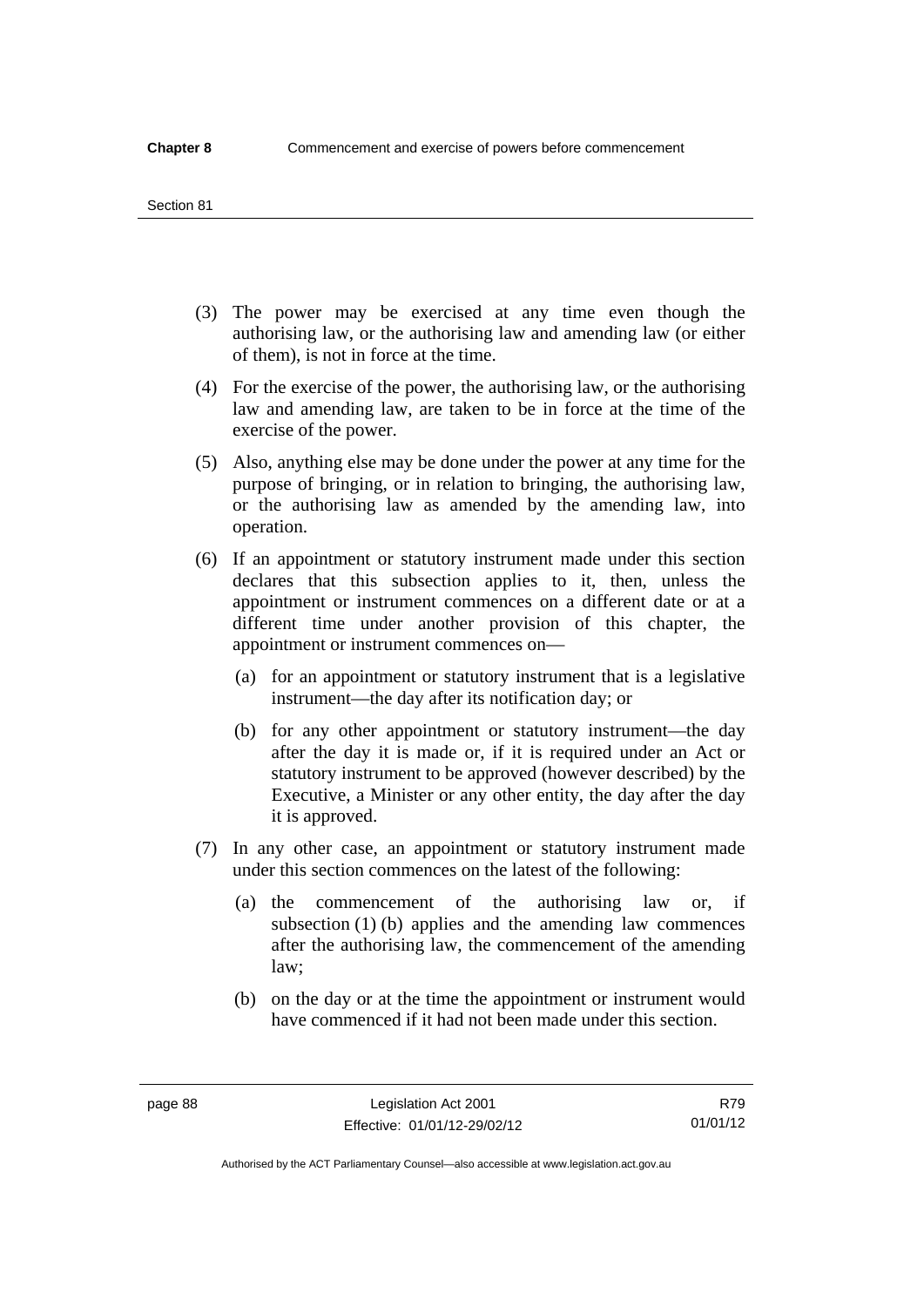- (8) In the application of this section to a statutory instrument that is not a legislative instrument, a reference to the instrument being *notified*  is a reference to the instrument being made or, if it is required under an Act or statutory instrument to be approved (however described) by the Executive, a Minister or any other entity, to the instrument being approved.
- (9) This section is a determinative provision.
	- *Note* See s 5 for the meaning of determinative provisions, and s 6 for their displacement.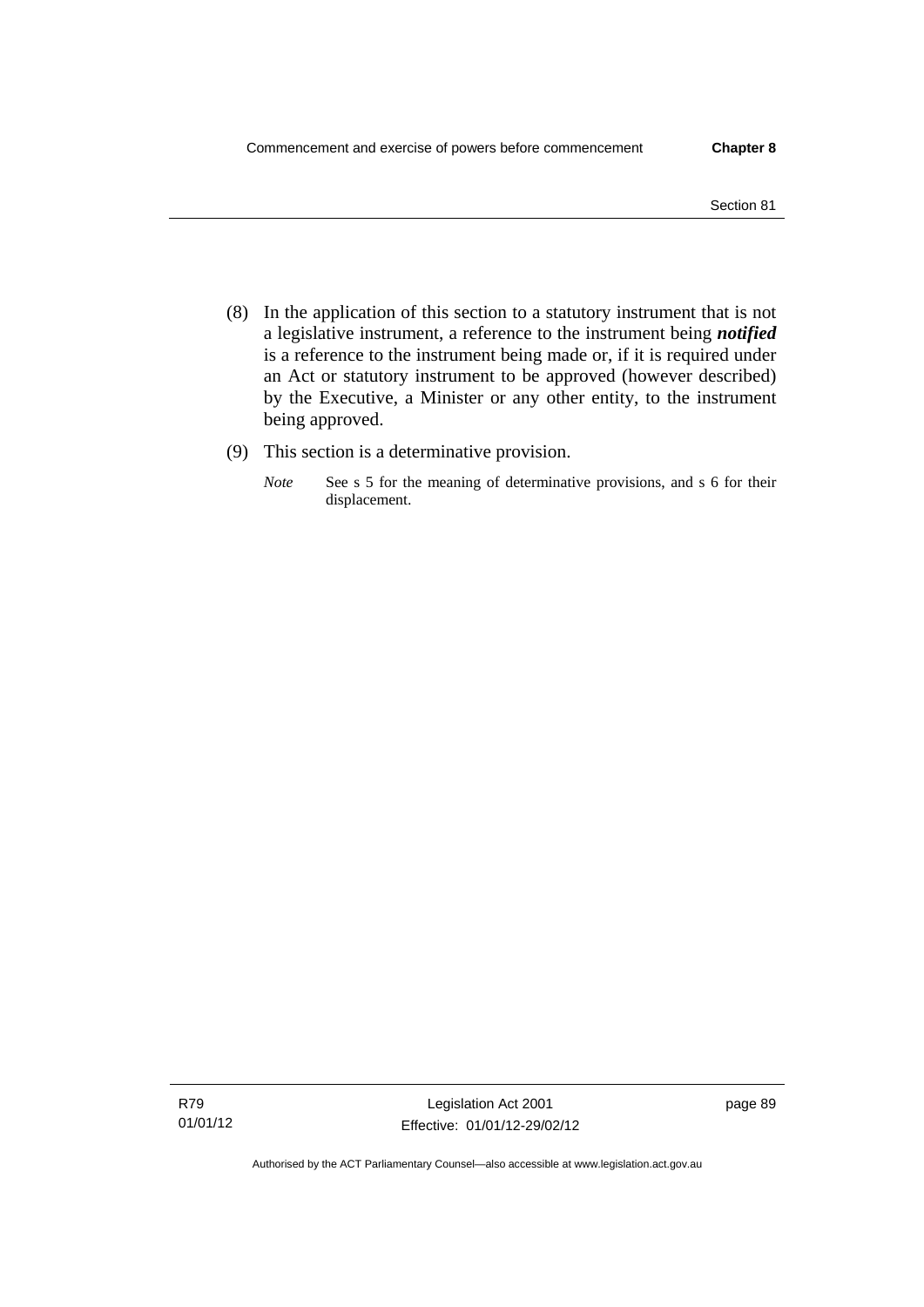# **Chapter 9 Repeal and amendment of laws**

# **Part 9.1 General**

## **82 Definitions—ch 9**

In this chapter:

*amend* includes modify.

*law* means an Act or statutory instrument.

*Note* A reference to an Act or statutory instrument includes a reference to a provision of the Act or instrument (see s 7 and s 13).

*repeal* includes lapse and expire.

## **83 Consequences of amendment of statutory instrument by Act**

- (1) If an Act amends a statutory instrument, the instrument may be amended or repealed as if the amendment had been made by another statutory instrument of that kind.
- (2) This section is a determinative provision.
	- *Note* See s 5 for the meaning of determinative provisions, and s 6 for their displacement.

## **84 Saving of operation of repealed and amended laws**

- (1) The repeal or amendment of a law does not—
	- (a) revive anything not in force or existing when the repeal or amendment takes effect; or
	- (b) affect the previous operation of the law or anything done, begun or suffered under the law; or
	- (c) affect an existing right, privilege or liability acquired, accrued or incurred under the law.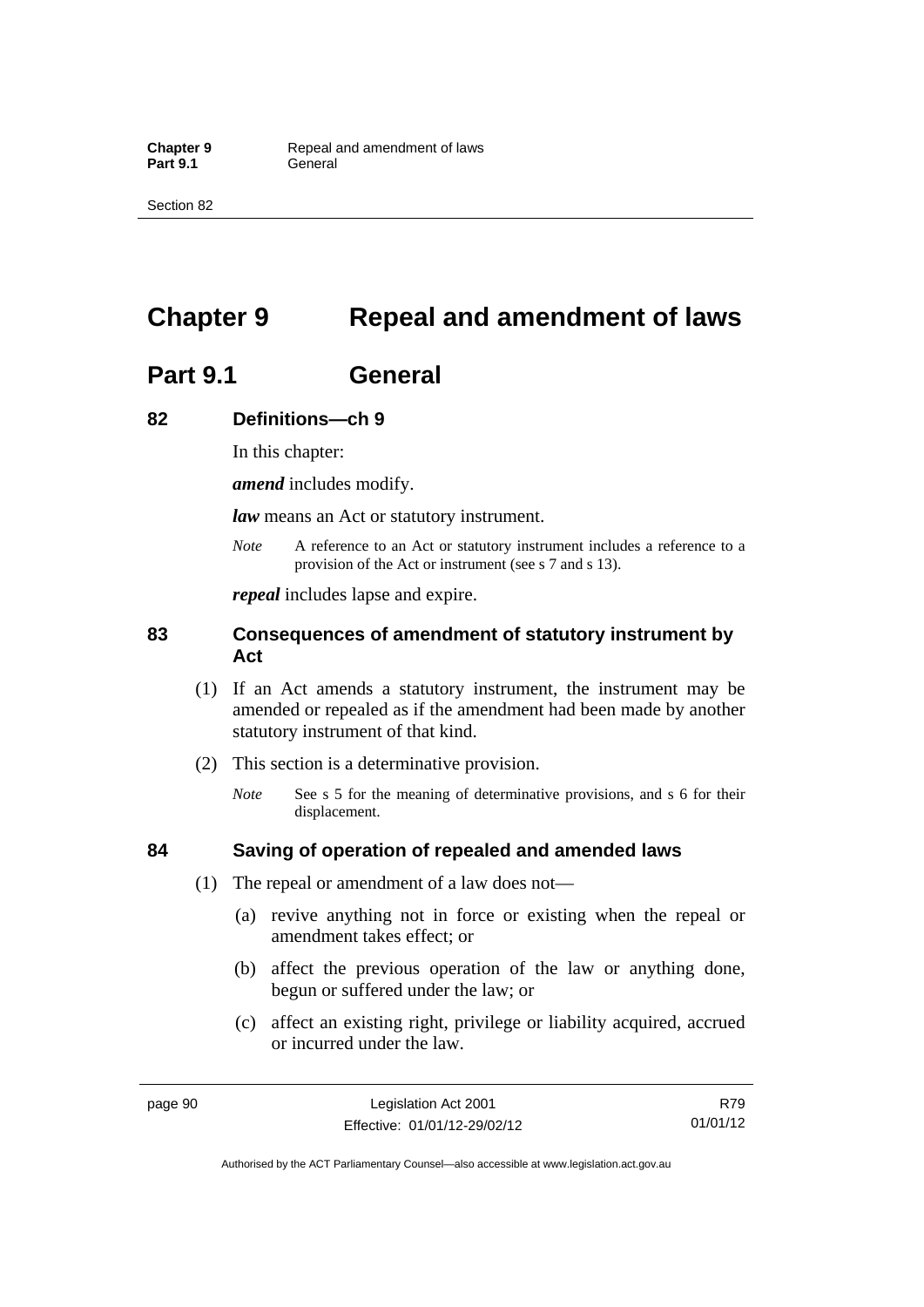- (2) An investigation, proceeding or remedy in relation to an existing right, privilege or liability under the law may be started, exercised, continued or completed, and the right, privilege or liability may be enforced and any penalty imposed, as if the repeal or amendment had not happened.
- (3) Without limiting subsections (1) and (2), the repeal or amendment of a law does not affect—
	- (a) the proof of anything that has happened; or
	- (b) any right, privilege or liability saved by the law.
- (4) This section does not limit any other provision of this chapter and is in addition to any provision of the law by which the repeal or amendment is made.
- (5) This section is a determinative provision.
	- *Note* See s 5 for the meaning of determinative provisions, and s 6 for their displacement.
- (6) In this section:

*liability* includes liability to penalty for an offence against the law.

*penalty* includes punishment and forfeiture.

*privilege* includes immunity.

right includes capacity, interest, status and title.

## **84A Creation of offences and changes in penalties**

- (1) If a law makes an act or omission an offence, the act or omission is only an offence if done or not done after the law commences.
- (2) If a law increases the maximum or minimum penalty, or the penalty, for an offence, the increase applies only to an offence committed after the law commences.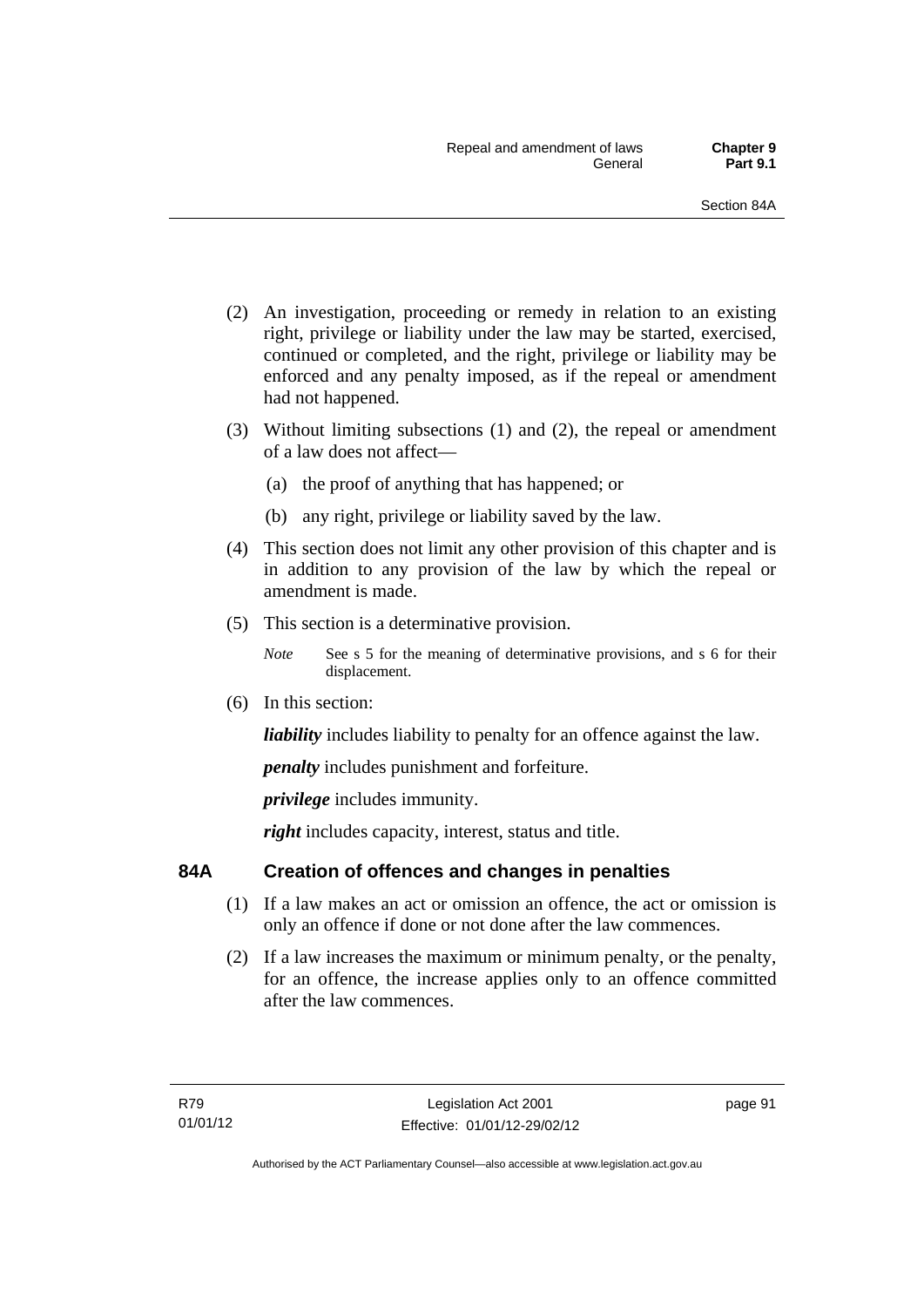- (3) If a law reduces the maximum or minimum penalty, or the penalty, for an offence, the reduction applies to an offence committed before or after the law commences, but does not affect any penalty imposed before the law commences.
- (4) In this section:

*law* means an Act or subordinate law.

- *Note* A reference to an Act or statutory instrument includes a reference to a provision of the Act or instrument (see s 7 and s 8).
- (5) This section is a determinative provision.
	- *Note* See s 5 for the meaning of determinative provisions, and s 6 for their displacement.

Authorised by the ACT Parliamentary Counsel—also accessible at www.legislation.act.gov.au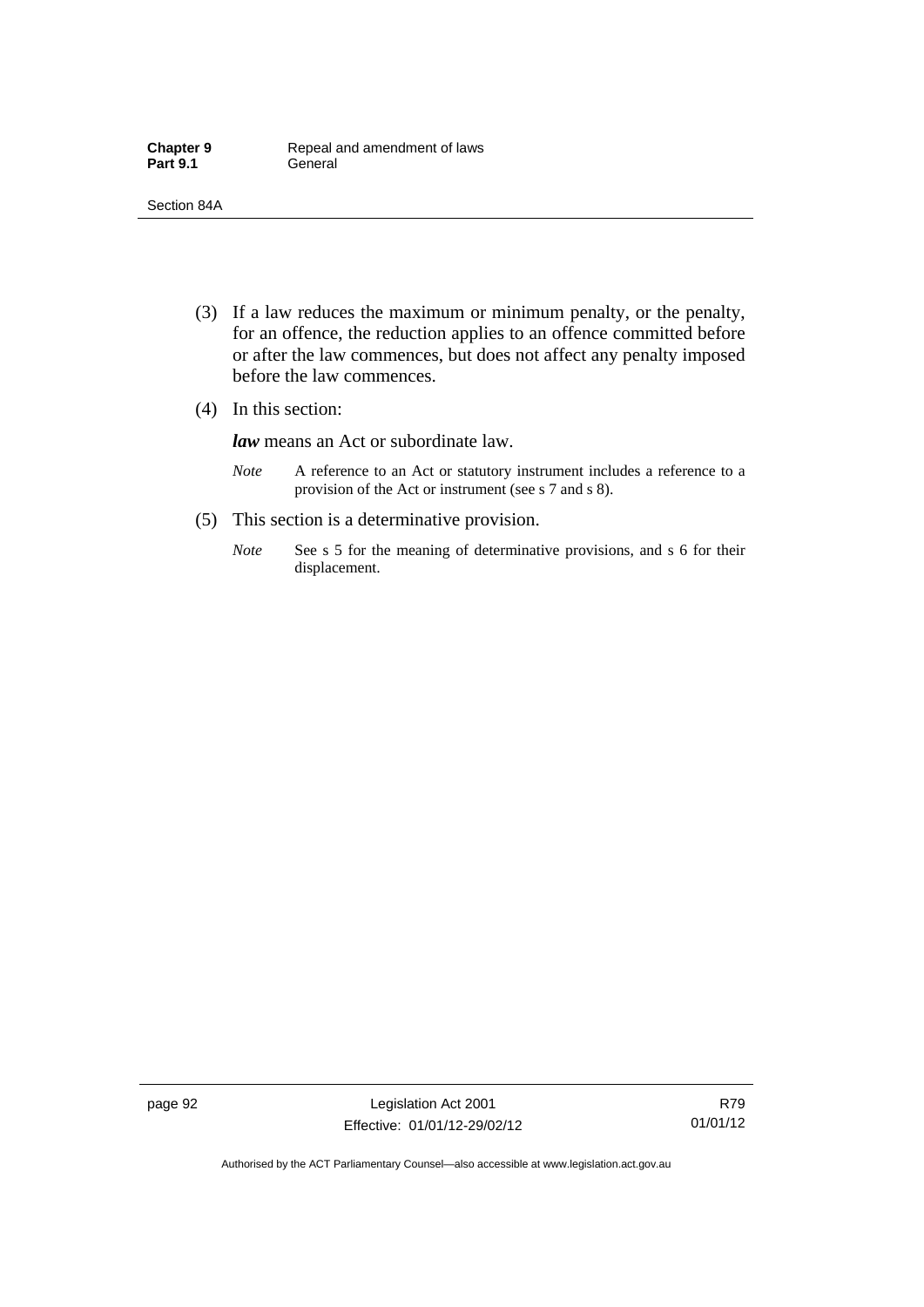## **Part 9.2 Repeal**

## **85 When repeal takes effect**

- (1) This section applies if a law is repealed on a day.
- (2) If the law is remade on that day (with or without changes), the repeal takes effect when the remade law commences.

 (3) If the law is not remade on that day (with or without changes), the law continues in force until the end of the day and the repeal takes effect at midnight on the day.

## **86 Repealed and amended laws not revived on repeal of repealing and amending laws**

 (1) If a law (the *first law*) is repealed by another law (the *other law*), the first law is not revived only because the other law is repealed.

#### **Examples**

- 1 Act A repeals Act B. Act A is repealed. The repeal of Act A does not revive Act B.
- 2 Act A repeals Act B. Act A is automatically repealed under this Act, section 89 (Automatic repeal of certain laws and provisions). The repeal of Act A does not revive Act B.
- *Note* An example is part of the Act, is not exhaustive and may extend, but does not limit, the meaning of the provision in which it appears (see s 126 and s 132).

*Note* Under s 74, if a law commences on a day, it commences at the beginning of the day unless otherwise provided.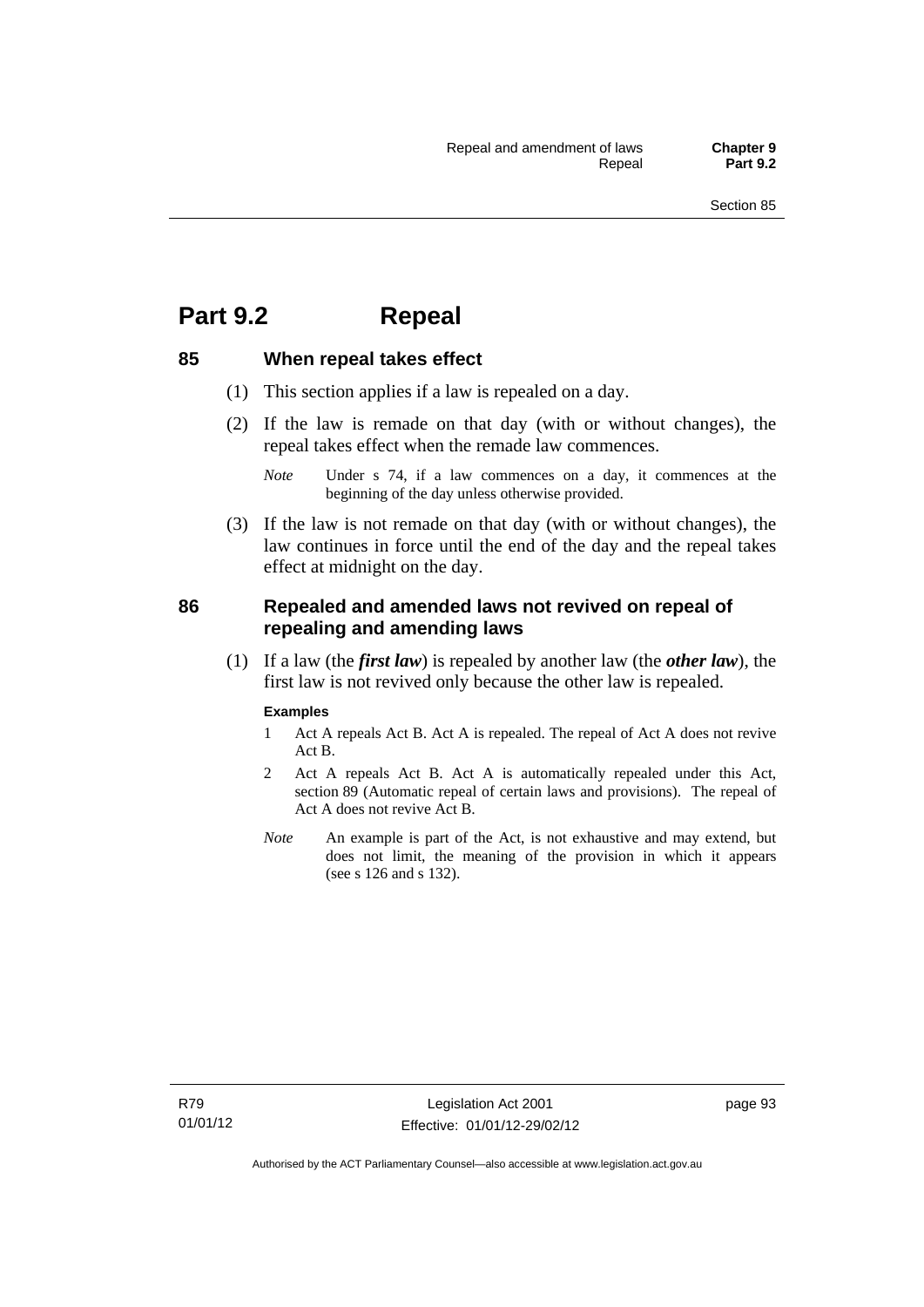(2) If a law (the *first law*) is amended by another law (the *other law*), the continuing operation of the amendments made by the other law is not affected only because the other law is repealed and, in particular, the first law is not revived in the form in which it was in before the amendments took effect only because of the repeal.

#### **Examples**

- 1 Act A amends Act B. Act A is repealed after it has commenced by a later Act C. The amendments made by Act A continue to operate, even though Act A has been repealed.
- 2 Act A amends Act B. Act A is automatically repealed under this Act, section 89. The amendments made by Act A continue to operate, even though Act A has been repealed.
- (3) This section does not limit any other provision of this chapter and is in addition to any provision of the law by which the repeal is made.
- (4) This section is a determinative provision.
	- *Note* See s 5 for the meaning of determinative provisions, and s 6 for their displacement.
- (5) In this section:

*amended* does not include modified.

*law* includes a rule of the common law (including equity).

#### **Examples**

- 1 a common law offence
- 2 a common law rule of practice or procedure
- 3 a right to equitable relief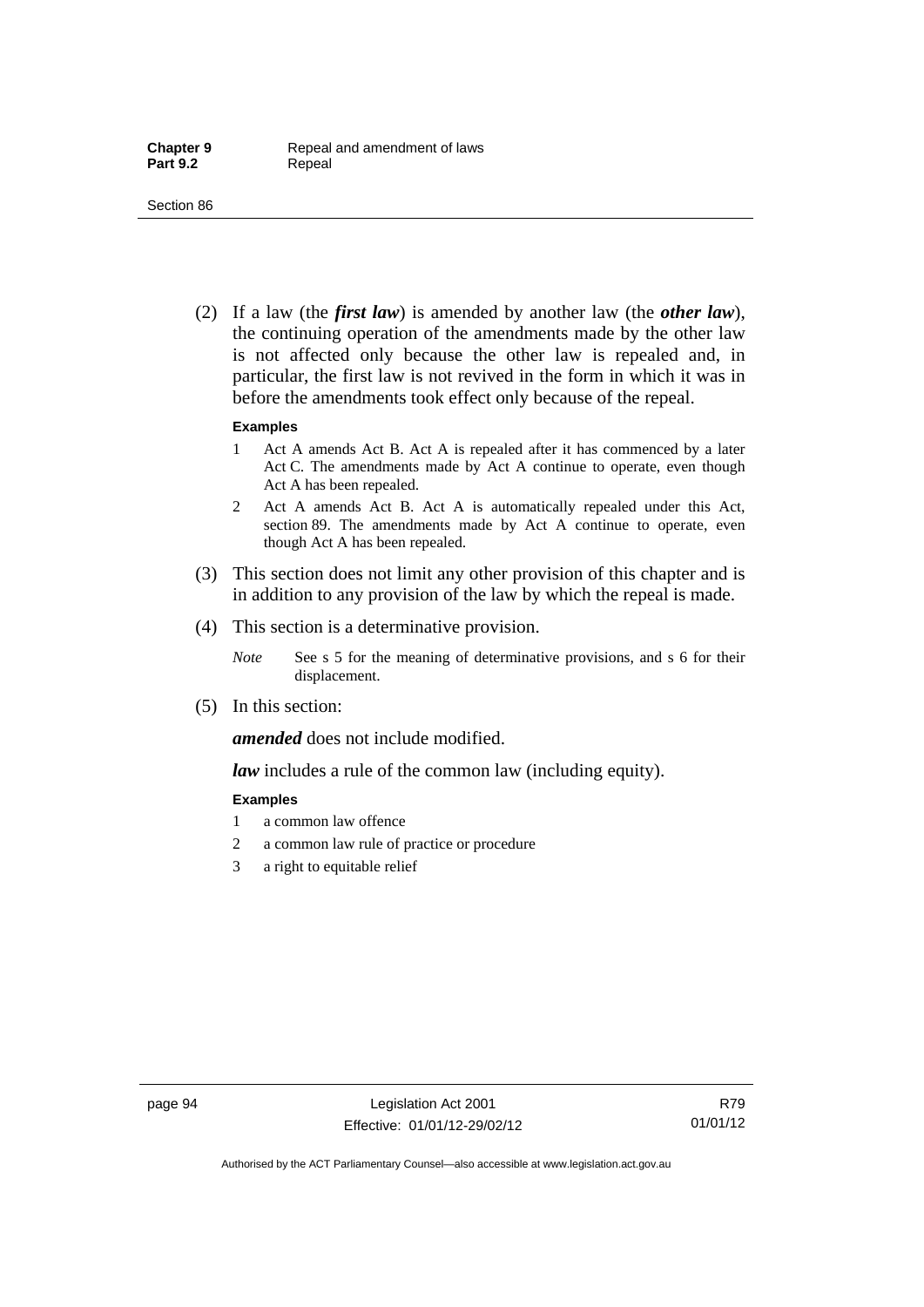## **87 Commencement not undone if repealed**

- (1) If a provision of a law providing for the commencement of the law is repealed after the law has commenced, the repeal of the provision does not affect the continuing operation of the law.
- (2) If a commencement notice providing for the commencement of a law is repealed after the law has commenced, the repeal of the notice does not affect the continuing operation of the law.
- (3) This section does not limit any other provision of this chapter and is in addition to any provision of the law by which the repeal is made.
- (4) This section is a determinative provision.
	- *Note* See s 5 for the meaning of determinative provisions, and s 6 for their displacement.

## **88 Repeal does not end effect of transitional laws etc**

- (1) The continuing operation of a transitional law or validating law is not affected only because the law is repealed.
- (2) Subsection (1) does not apply to a law that is a transitional law or validating law because of modifications that it makes to another law.
- (3) If a law (the *savings law*) declares a law (the *declared law*) to be a law to which this section applies—
	- (a) the effect of the declared law does not end only because of its repeal; and
	- (b) the effect of the savings law does not end only because of its repeal.
- (4) A declaration may be made for subsection (3) about a law whether or not the Act is a law to which subsection (1) applies.
- (5) A declaration made for subsection (3) about a law does not imply that, in the absence of a declaration about it, another law is not a law to which this section applies.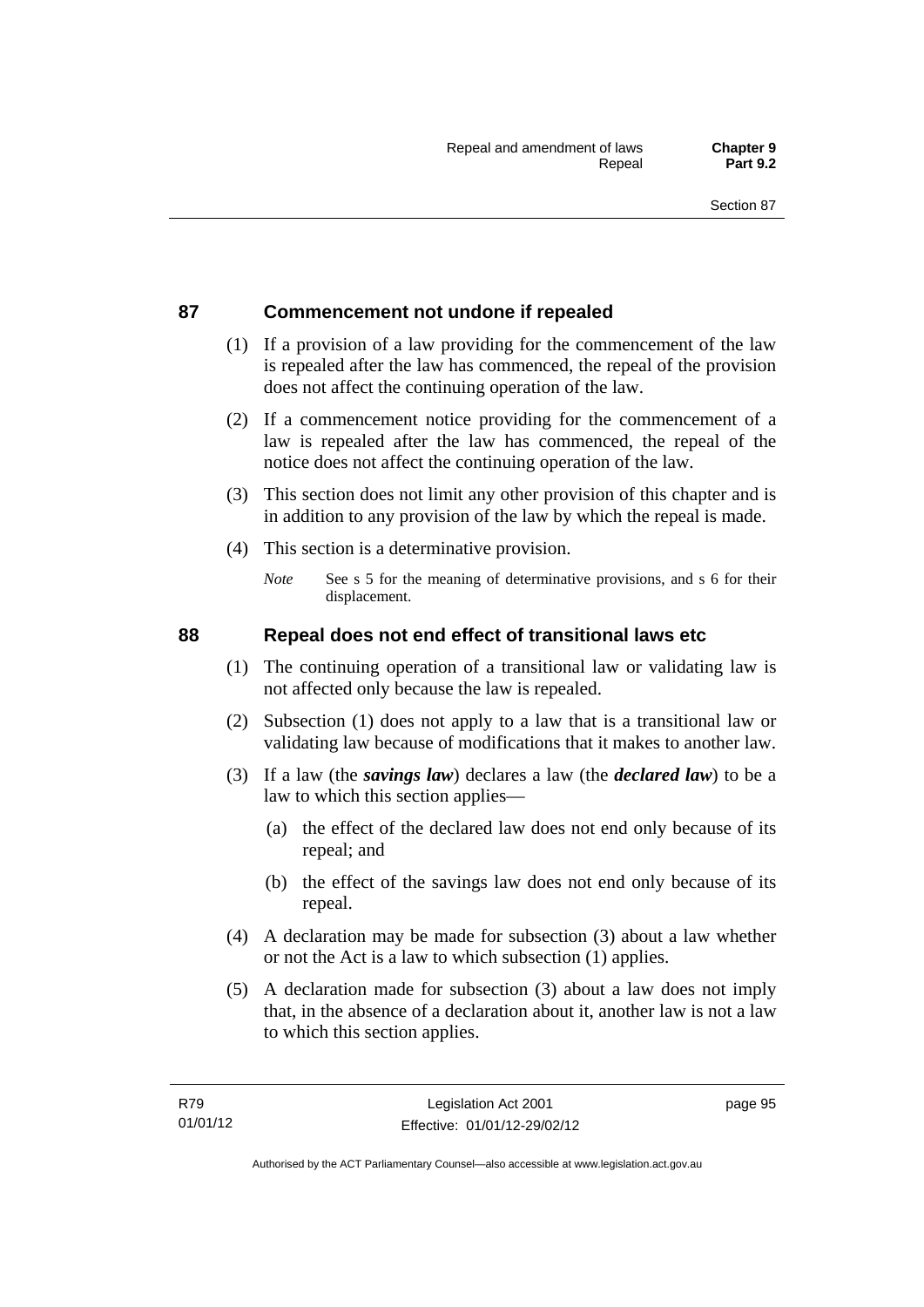- (6) This section does not limit any other provision of this chapter and is in addition to any provision of the law by which the repeal is made.
- (7) This section is a determinative provision.
	- *Note* See s 5 for the meaning of determinative provisions, and s 6 for their displacement.
- (8) To remove any doubt and without limiting section 6 (Legislation Act provisions must be applied), the application of this section to a law is not displaced only because the law is repealed and, in particular, the repeal of the law does not of itself imply an intention to displace the application of this section to the law.
- (9) In this section:

#### *transitional law* means—

- (a) a law made or expressed to be made for a transitional purpose; or
- (b) a law that makes provision consequential on a law mentioned in paragraph (a).

#### **Examples**

- 1 a provision stating that an existing licence under a repealed Act is taken to be a licence of a particular kind under another Act and authorising the imposition of conditions under the other Act
- 2 a provision stating that a provision applies to certain applications made before the commencement of an amendment or only to applications made after the commencement of an amendment
- 3 a declaration made for s (3)
- *Note 1 Transitional* is defined in the dictionary to include application and savings.
- *Note 2* An example is part of the Act, is not exhaustive and may extend, but does not limit, the meaning of the provision in which it appears (see s 126 and s 132).

R79 01/01/12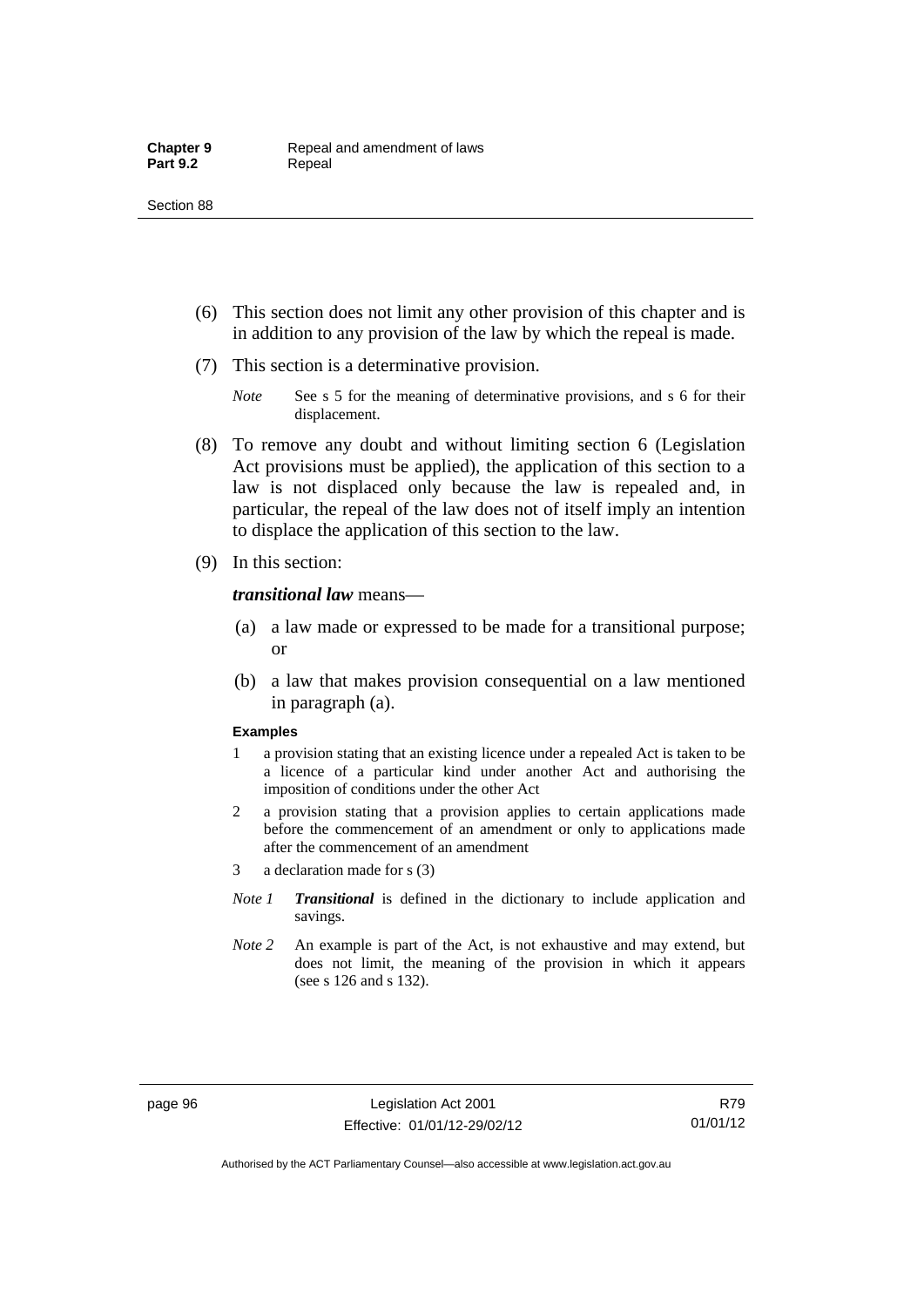#### *validating law* means—

- (a) a law that validates something that is or may be invalid; or
- (b) a law that makes provision consequential on a law mentioned in paragraph (a).

#### **Examples**

- 1 a provision declaring an instrument to have been validly made and acts done in reliance on the instrument to have been validly done
- 2 a provision stating that an instrument that is declared valid is taken to have been amended in a particular way

## **89 Automatic repeal of certain laws and provisions**

- (1) An amending law is automatically repealed on the day after—
	- (a) all of its provisions have commenced; or
	- (b) the last of its provisions that have not commenced are omitted or cannot commence.

#### **Example—provision that can no longer commence**

The *ABC Act 2005* includes a provision that amends the *XYZ Act 2000*. Before the provision commences, the *XYZ Act 2000* is repealed. The provision can, therefore, no longer commence.

- *Note* An example is part of the Act, is not exhaustive and may extend, but does not limit, the meaning of the provision in which it appears (see s 126 and s 132).
- (2) An appropriation Act is automatically repealed on the last day of the financial year for which it makes appropriations.
- (3) An amending provision of a law is automatically repealed immediately after all of the amendments and repeals made by it (or to which it relates) have commenced.
- (4) A commencement provision of a law is automatically repealed immediately after all of the provisions of the law have commenced.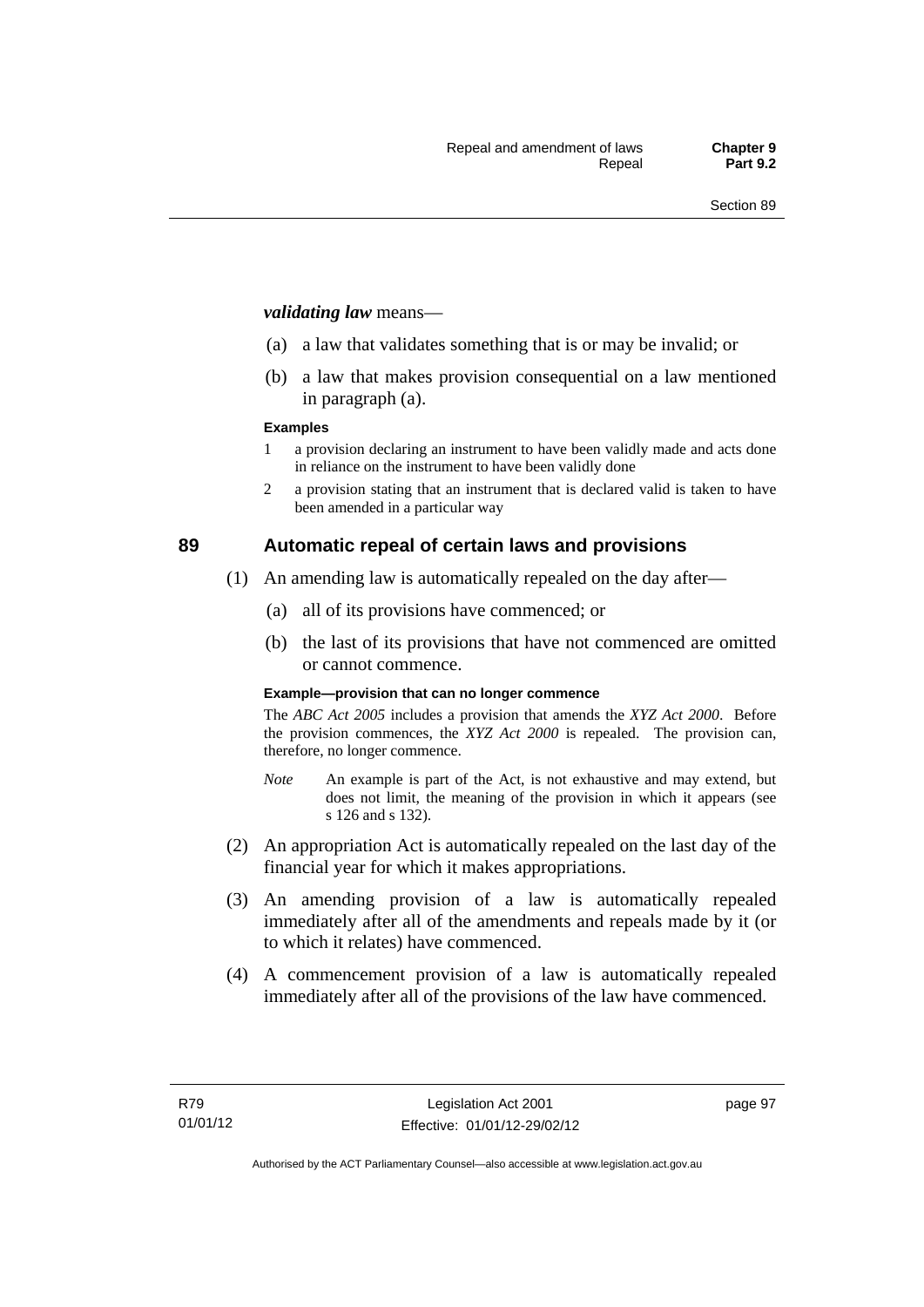- (5) A commencement notice is automatically repealed on the day after the day, or the last of the days, fixed or otherwise determined by the notice for the commencement of a law.
- (6) If an instrument making, or evidencing, an appointment (including an acting appointment) is a legislative instrument, the instrument is automatically repealed—
	- (a) on the day the appointment ends; or
	- (b) if the instrument makes 2 or more appointments that end on different days—on the day the last-ending appointment ends.
- (7) A repeal under this section has effect for all purposes, including, for example, any other provisions of this chapter about repeals.
- (8) If apart from this subsection a law would be automatically repealed on a day that is earlier than its notification day, the law is instead automatically repealed on the day after its notification day.
- (9) In the application of subsection (8) to a statutory instrument that is not a legislative instrument, a reference to the instrument's *notification day* is a reference to the day after the day it is made or, if it is required under an Act or statutory instrument to be approved (however described) by the Executive, a Minister or any other entity, the day after the day it is approved.
- (10) This section does not limit any other provision of this chapter.
- (11) This section is a determinative provision.
	- *Note* See s 5 for the meaning of determinative provisions, and s 6 for their displacement.
- (12) In this section:

*amend* does not include modify.

*amending law* means a law that consists only of provisions of the following kinds:

(a) for an Act—the Act's long title;

Authorised by the ACT Parliamentary Counsel—also accessible at www.legislation.act.gov.au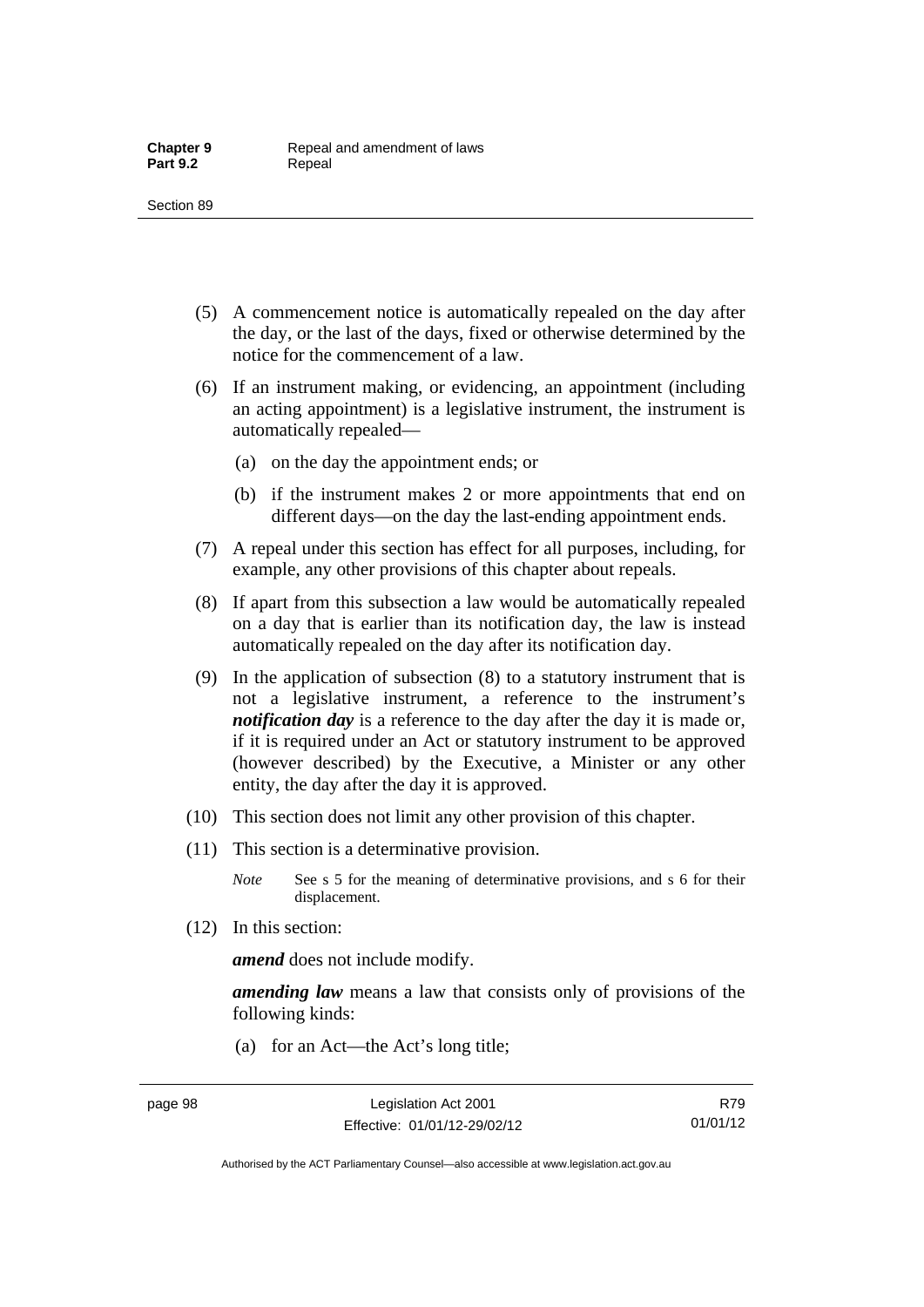- (b) a preamble or recital (however described);
- (c) a provision about the law's name;
- (d) a provision about the law's commencement;
- (e) a provision about the purposes of the law or any of its provisions;

#### **Example**

an objects provision

(f) a provision about the effect of notes;

- (g) a provision providing for the amendment or repeal of a law (including a provision identifying the amended or repealed law);
- (h) a provision declaring a law to be a law to which section 88 (Repeal does not end effect of transitional laws etc) applies;
- (i) a provision about the renumbering of a law;
- (j) a provision authorising or requiring something to be done under chapter 11 (Republication of Acts and statutory instruments).

*amending provision*, of a law, means a provision of the law that only amends or repeals a law, and includes—

- (a) any other provision (for example, a schedule) of the law that only identifies the law amended or repealed; and
- (b) any other provision (for example, a part heading) of the law that only identifies (or groups) provisions that are amended or repealed.

*Note* A note itself is not part of an Act or statutory instrument (see s 127).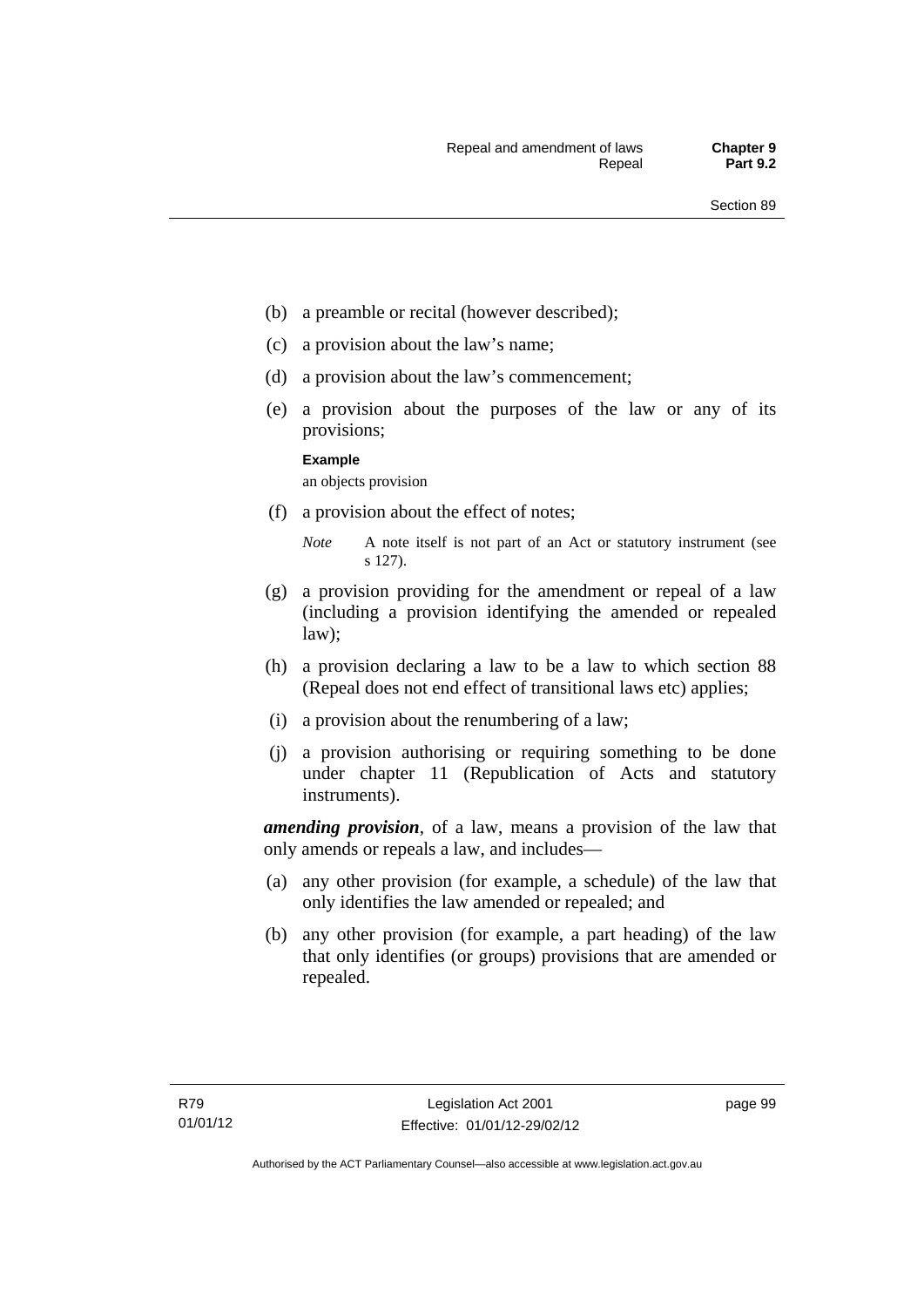*appropriation Act*—see the *Financial Management Act 1996*, dictionary.

*commencement provision*, of a law, means a provision of the law that only provides for the commencement of the law.

#### **Example 1—s 89**

The *Hypothetical Amending Act 2002* repeals and amends a number of Acts. The Act contains the following provisions:

- a long title
- a provision about the Act's name
- a provision about the Act's commencement
- repealing provisions (that is, a provision stating that the Act repeals the Acts mentioned in sch 1 and a schedule (sch 1) setting out the names of the repealed Acts)
- amending provisions (that is, a provision stating that the Act amends the Acts mentioned in sch 2 and a schedule (sch 2) setting out the amended Acts and the amendments of them)
- a provision about the application of this Act, s 88 (Repeal does not end effect of transitional laws etc) to a provision being repealed
- a provision requiring an amended Act (the *XYZ Act 1990*), or a provision of the *XYZ Act 1990*, to be renumbered in the next republication of the Act under this Act.

The Act contains no other provisions. Its repealing provisions, and its other provisions apart from the naming provision, the commencement provision and the amending provisions, commence on the day after its notification day, 22 March 2002. Its amending provisions commence on a date fixed by the Minister by written notice, 12 April 2002. The Act is automatically repealed under s 89 on the day after all of its provisions have commenced, 13 April 2002.

#### **Example 2—s 89**

The *Example Act 2001* contains provisions establishing a new licensing scheme. It also amends several Acts and repeals others. Because it contains the scheme provisions, it is not an amending law covered by s (1). It is, therefore, not automatically repealed under s 89.

page 100 Legislation Act 2001 Effective: 01/01/12-29/02/12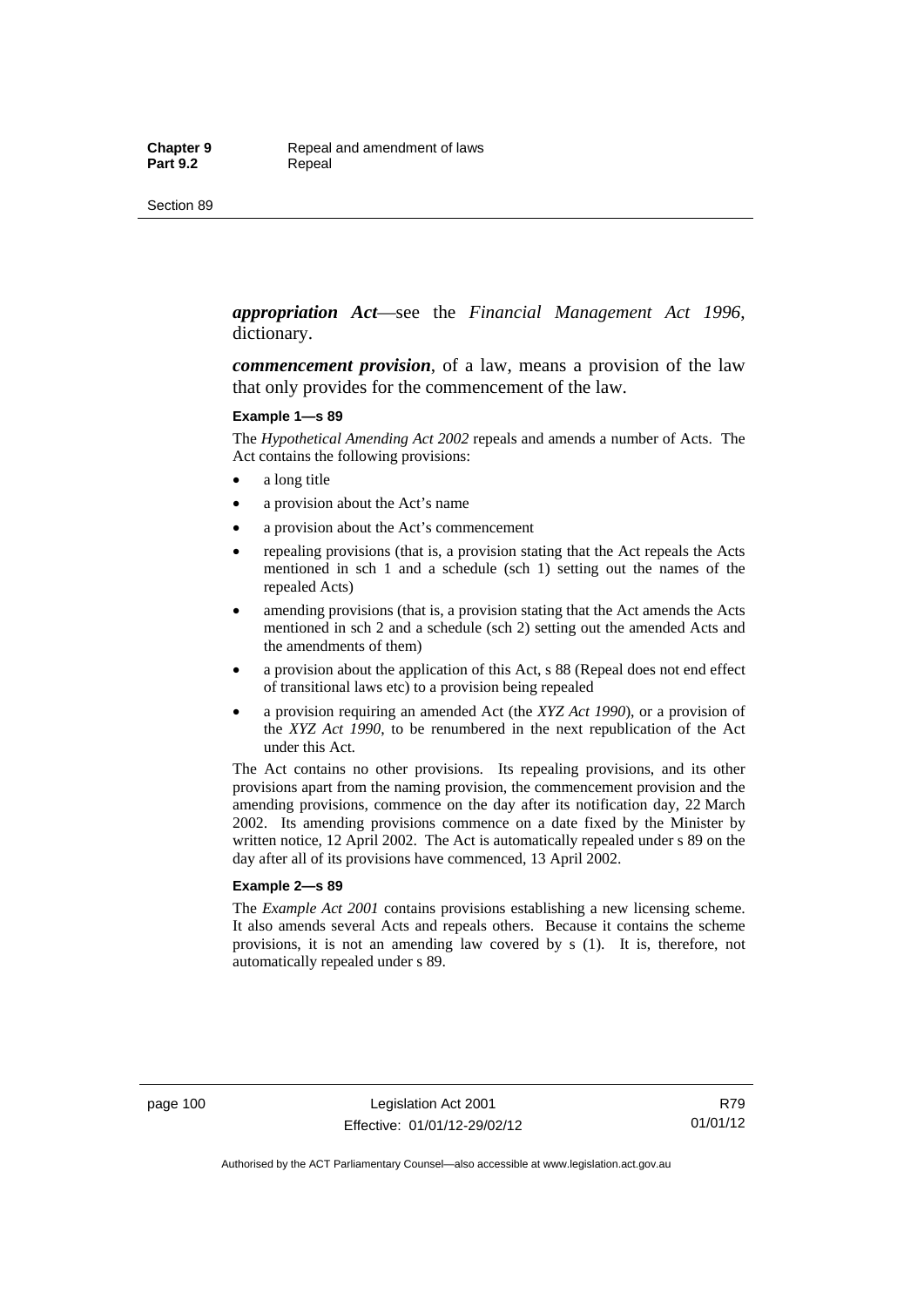#### **Example 3—s 89—see s (12), def** *amending provision*

The *Plant Diseases Act 2003* (hypothetical), pt 6 is as follows:

#### **Part 6 Repeals and consequential amendment**

#### **42 Repeal of Plant Diseases Act 1934**

The *Plant Diseases Act 1934* A1934-21 is repealed.

#### **43 Repeal of Plant Diseases Regulation 1938**

The *Plant Diseases Regulation 1938* (made on 11 February 1938) is repealed.

#### **44 Administrative Decisions (Judicial Review) Act 1989, schedule 1, new item 6**

*insert* 

6 This Act does not apply to decisions of the Minister under the *Plant Diseases Act 2003*, part 3 (Measures for the control of diseases and pests).

Under the definition of *amending provision*, the heading to pt 6, as well as the contents of pt 6, are automatically repealed under s 89.

*Note* An example is part of the Act, is not exhaustive and may extend, but does not limit, the meaning of the provision in which it appears (see s 126 and s 132).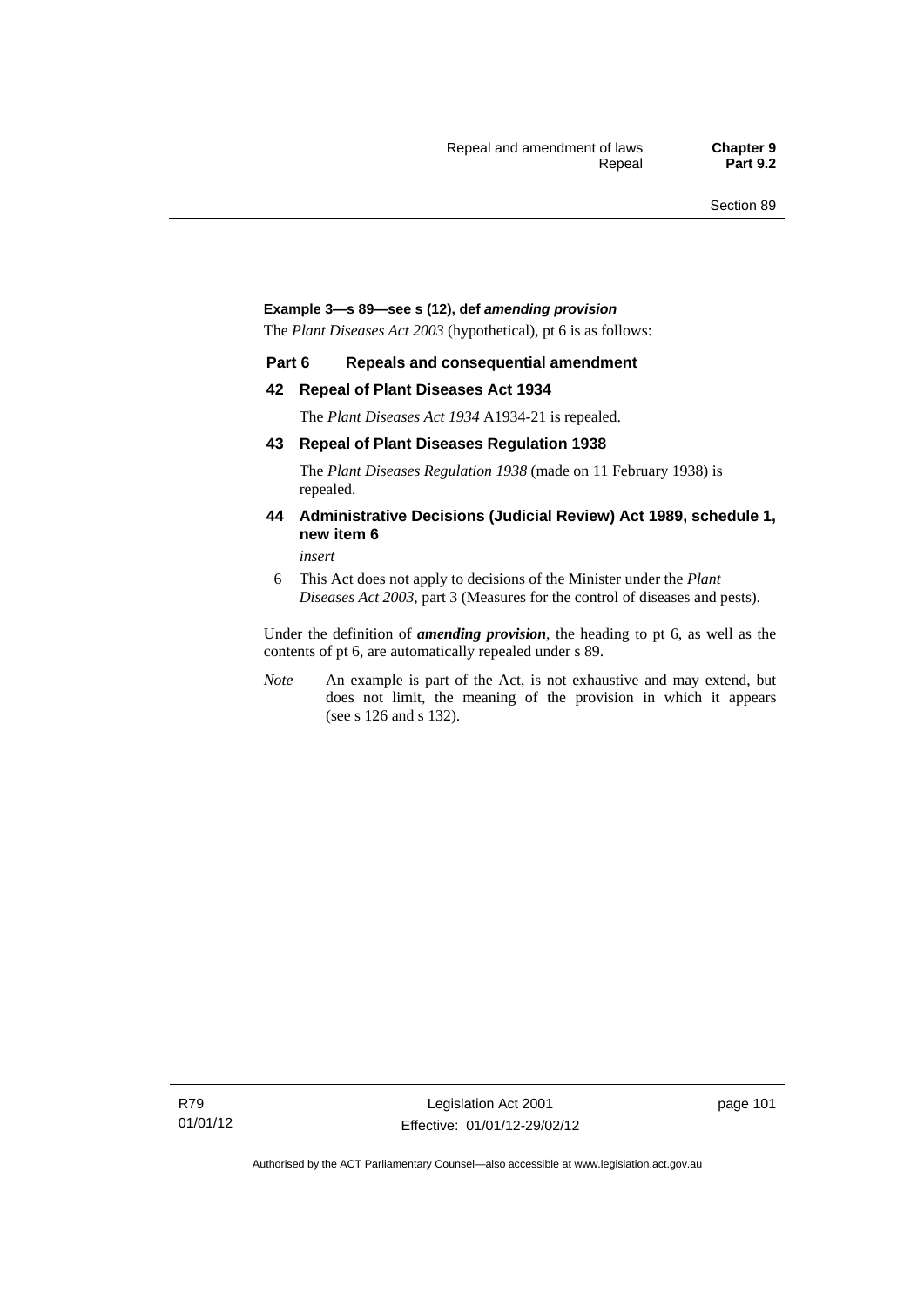## **Part 9.3 Amendment**

#### **90 Law and amending laws to be read as one**

A law and all laws amending it are to be read as one.

#### **91 Insertion of provisions by amending law**

- (1) This section applies if a law (the *amending law*) amends another law (the *amended law*) by inserting any of the following provisions, and does not exactly specify the position in the amended law where it is to be inserted:
	- (a) a chapter, part, division, subdivision, section or subsection (an *inserted chapter, part, division, subdivision, section* or *subsection*);
	- (b) a paragraph (an *inserted paragraph*);
	- (c) a subparagraph (an *inserted subparagraph*);
	- (d) a sub-subparagraph (an *inserted sub-subparagraph*);
	- (e) a definition (an *inserted definition*);
	- (f) any other provision (a *miscellaneous inserted provision*).
- (2) An inserted chapter, part, division, subdivision, section or subsection is inserted in the appropriate numerical or alphanumerical position in the amended law.
- (3) An inserted paragraph is inserted in the appropriate alphabetical position in the amended law.
- (4) An inserted subparagraph is inserted in the appropriate numerical or alphanumerical position in the amended law.
- (5) An inserted sub-subparagraph is inserted in the appropriate alphabetical position in the amended law.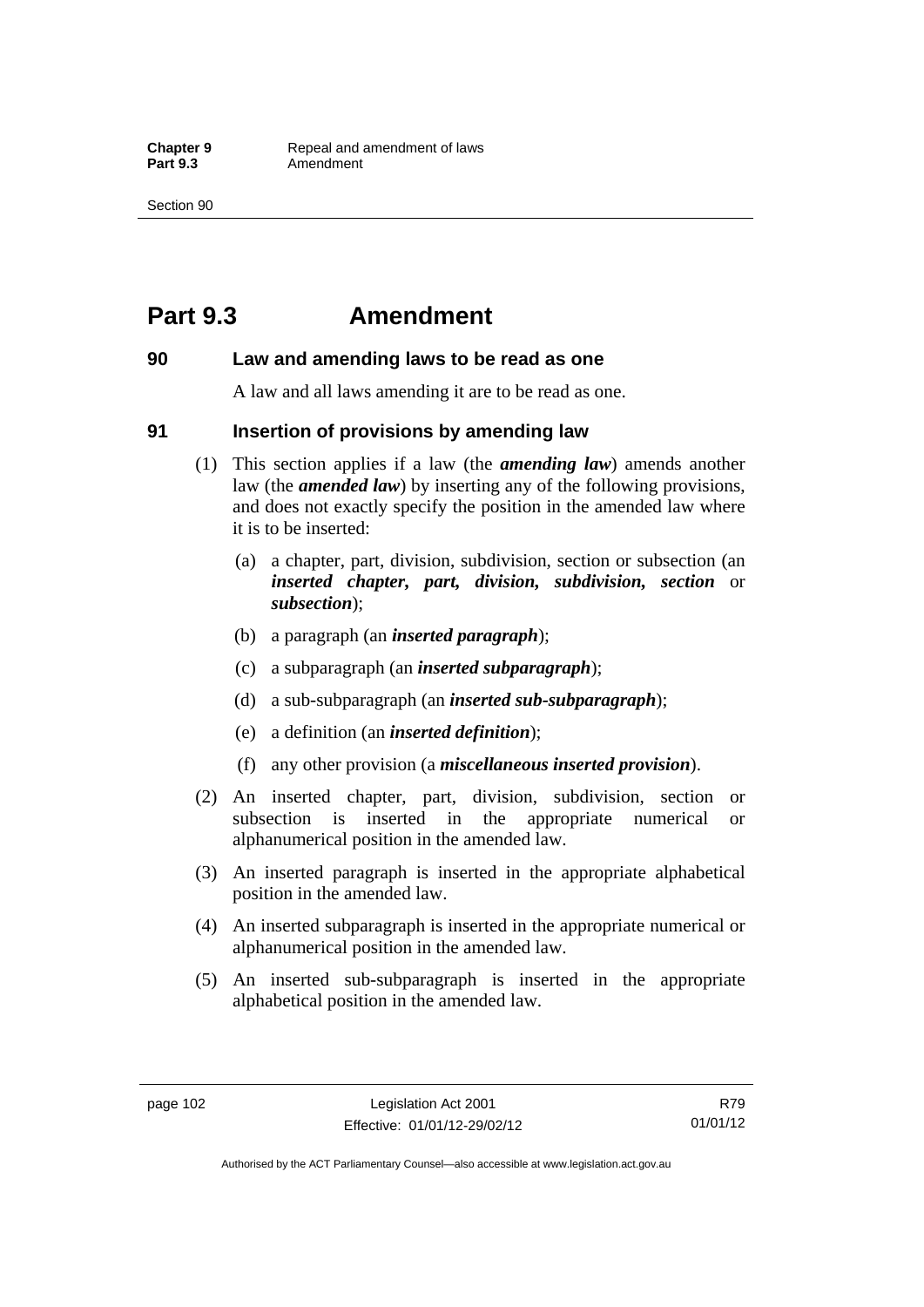- (6) An inserted definition is inserted in the appropriate alphabetical position (worked out on a letter-by-letter basis) in a series of definitions in the amended law.
- (7) A miscellaneous inserted provision is inserted in the appropriate position in the amended law.
- (8) In applying this section to a law that is divided otherwise than into sections, a reference to a section or subsection is a reference to a corresponding provision of the law.
- (9) In working out the appropriate position where a provision is to be inserted in the amended law, regard may be had to the following:
	- (a) the provision number or letter;
	- (b) the heading of the relevant amending provision of the amending law;
	- (c) any other amendments in the amending law including the order of amendments;
	- (d) anything else in the amending law or amended law;
	- (e) current legislative drafting practice.

#### **Examples**

- 1 If a part numbered '3' is to be inserted into an amended law with an existing sequence of parts 'part 1—part 2—part 4', inserted part 3 is inserted between parts 2 and 4.
- 2 If a division numbered '2.2A' is to be inserted into an amended law with an existing sequence of divisions in part 2 'division 2.1—division 2.2 division 2.3', inserted division 2.2A is inserted between divisions 2.2 and 2.3.
- 3 If a section numbered '6AA' is to be inserted into an amended law with an existing sequence of sections 'section 6—section 6A—section 6B', inserted section 6AA is inserted between sections 6A and 6B.
- 4 If a section numbered '7A' is to be inserted (by an amending section headed 'New section 7A', with the command '*in division 2.2, insert*') into an amended law with an existing sequence 'section 7 [in division 2.2] division 2.3 heading—section 8', inserted section 7A is inserted between section 7 and the division 2.3 heading (that is, at the end of division 2.2).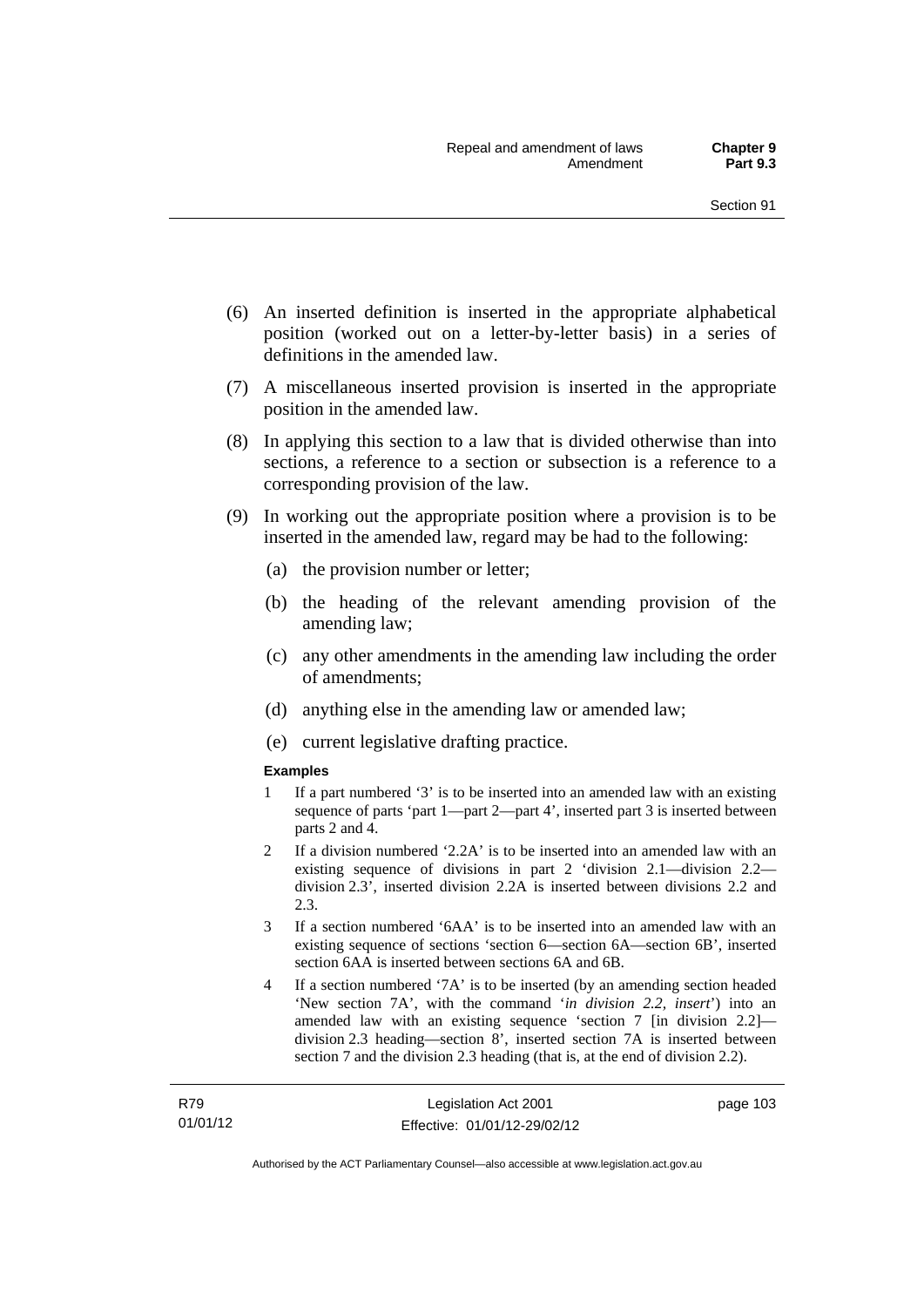- 5 If a section numbered '7A' is to be inserted (by an amending section headed 'New section 7A', with the command '*in division 2.3, insert*') into an amended law with an existing sequence 'section 7 [in division 2.2] division 2.3 heading—section 8', inserted section 7A is inserted between the division 2.3 heading and section 8 (that is, at the beginning of division 2.3).
- *Note* An example is part of the Act, is not exhaustive and may extend, but does not limit, the meaning of the provision in which it appears (see s 126 and s 132).
- (10) This section is a determinative provision.
	- *Note* See s 5 for the meaning of determinative provisions, and s 6 for their displacement.
- (11) In this section:

*insert* includes relocate.

#### **92 Amendment to be made wherever possible**

- (1) If a law amends another law—
	- (a) by omitting a word; or
	- (b) by substituting a word for another word; or
	- (c) by inserting a word before or after a particular word;

the amendment is to be made wherever possible in the other law.

#### **Example**

The *XYZ Amendment Act 2002* is expressed to omit the word 'authorised' from the *ABC Act 1998*, s 20. The word 'authorised' is used once in the heading to s 20, 3 times in s 20 (1), twice in s 20 (3), once in an example to s 20 (4) and twice in a note to s 20 (5). The amendment omits each of those references to the word 'authorised'.

- *Note* An example is part of the Act, is not exhaustive and may extend, but does not limit, the meaning of the provision in which it appears (see s 126 and s 132).
- (2) This section is a determinative provision.
	- *Note* See s 5 for the meaning of determinative provisions, and s 6 for their displacement.

Authorised by the ACT Parliamentary Counsel—also accessible at www.legislation.act.gov.au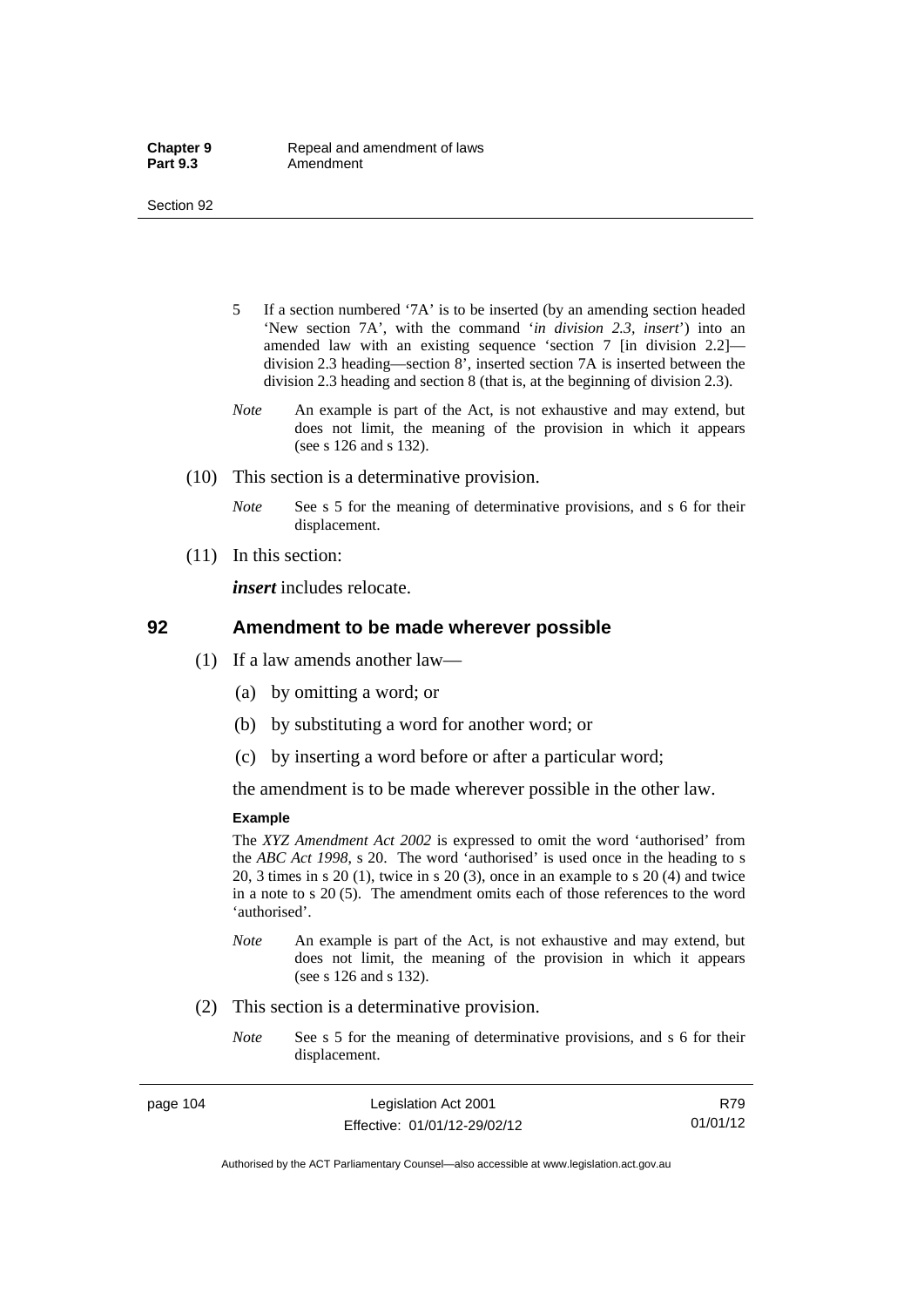## **93 Provisions included in another provision for amendment purposes**

- (1) This section applies for the purpose of amending a law.
- (2) The heading to a chapter, part, division, subdivision, schedule, dictionary, section or any other provision of the law forms part of the provision to which it is a heading.
- (3) An example at the end of a provision of the law is part of the provision unless the example is expressed in a way that indicates that it applies only to another provision.
- (4) A note at the end of a provision of the law is taken, for this section, to be part of the provision unless the note is expressed in a way that indicates that it applies only to another provision.
- (5) However, a note in a law is not, for any other purpose, part of the law.

*Note* Section 127 (Material that is not part of Act or statutory instrument) deals with the status of notes.

- (6) A penalty at the end of a subsection of the law—
	- (a) is part of the subsection unless the penalty is expressed in a way that indicates that it applies only to other subsections of the section; or
	- (b) if the penalty is expressed in a way that indicates that it applies only to other subsections—is part of the section.
- (7) A penalty at the end of a section of the law that is not divided into subsections is part of the section.
- (8) The word 'and', 'or' or 'but', or a similar word, at the end of a paragraph, subparagraph, sub-subparagraph or another provision of the law is part of the provision.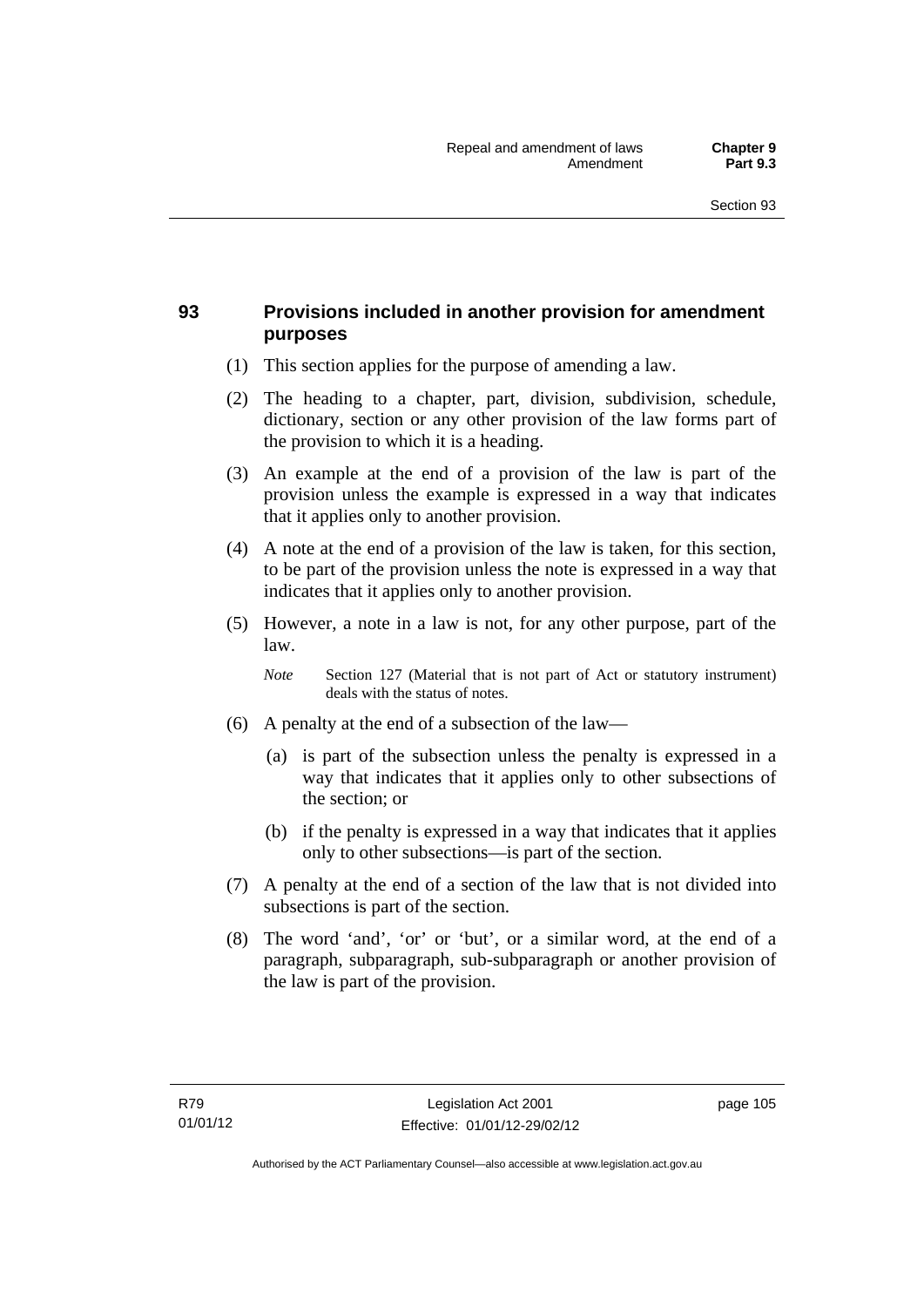- (9) In working out whether an example or note is at the end of a provision of the law, any penalty is to be disregarded, and, for an example, any note is to be disregarded.
	- *Note* According to current legislative drafting practice, examples, notes and penalties to a provision are arranged in the following order at the end of provisions:
		- 1 penalty (first)
		- 2 examples
		- 3 notes (last).
- (10) In applying this section to a law that is divided otherwise than into sections, a reference to a section or subsection is a reference to a corresponding provision of the law.
- (11) This section is a determinative provision.
	- *Note* See s 5 for the meaning of determinative provisions, and s 6 for their displacement.

### **94 Continuance of appointments etc made under amended provisions**

- (1) This section applies if—
	- (a) a law expressly or impliedly authorises or requires—
		- (i) the making of an appointment or statutory instrument; or
		- (ii) the delegation of a function; or
		- (iii) the issue of a licence or permit (however described); or
		- (iv) the doing (however described) of anything else; and
	- (b) the law is amended by another law; and
	- (c) under the amended law—
		- (i) the appointment or statutory instrument may be made; or
		- (ii) the function may be delegated; or
		- (iii) the licence or permit may be issued; or

R79 01/01/12

Authorised by the ACT Parliamentary Counsel—also accessible at www.legislation.act.gov.au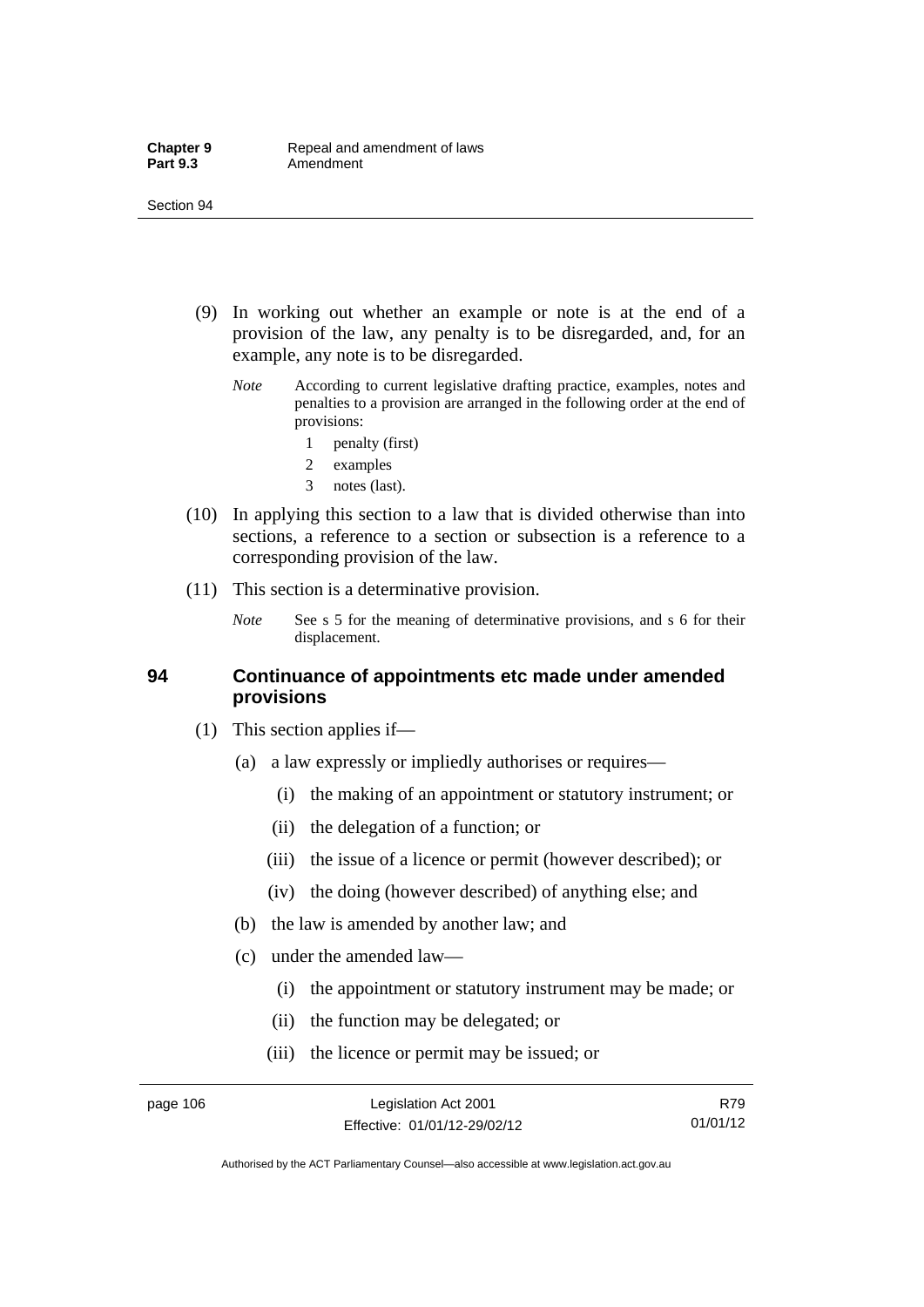(iv) the thing may be done;

whether by the same or a different entity.

#### **Examples—par (a) (iv)**

- 1 the giving of an approval, consent or permission
- 2 the making of a recommendation
- *Note* An example is part of the Act, is not exhaustive and may extend, but does not limit, the meaning of the provision in which it appears (see s 126 and s 132).
- (2) An appointment, statutory instrument, delegation, licence, permit or anything else mentioned in subsection (1) that was in force immediately before the commencement of the amendment continues to have effect as if it had been made, issued or done (however described) under the amended law.
- (3) This section is a determinative provision.
	- *Note* See s 5 for the meaning of determinative provisions, and s 6 for their displacement.
- (4) In this section:

*amend* includes omit and re-enact in the same law (with or without changes), but does not include omit and re-enact in another law.

*appointment* includes acting appointment.

### **95 Status of modifications**

- (1) If a law is modified by another law, the law operates as modified but the modification does not amend the text of the law.
- (2) This section is a determinative provision.
	- *Note* See s 5 for the meaning of determinative provisions, and s 6 for their displacement.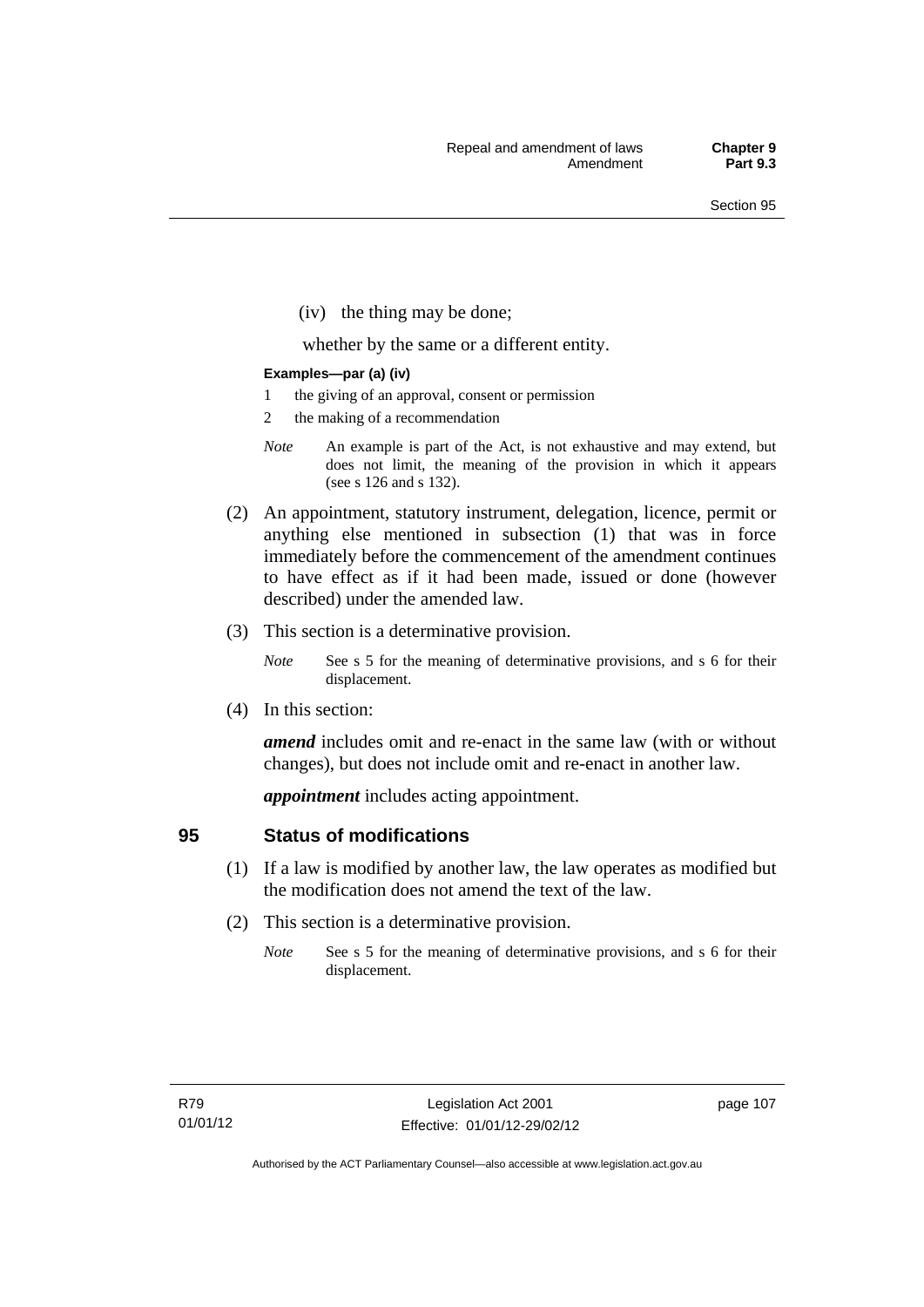### **96 Relocated provisions**

- (1) This section applies if a provision of a law is relocated (with or without changes) to a different place in the same law or to a different law.
- (2) The operation or meaning of the provision is not affected only because of the provision's relocation.
- (3) Without limiting subsection (2), if before its relocation the provision was to be interpreted in a particular way, it is to be interpreted in that way in its new location.

#### **Example**

If a provision of an Act is to be interpreted as if it were a law consolidating the provisions of other laws and it is relocated into another Act, it is to be interpreted in the same way in its new location.

- *Note* An example is part of the Act, is not exhaustive and may extend, but does not limit, the meaning of the provision in which it appears (see s 126 and s 132).
- (4) However, the provision has effect subject to any changes made to, or in relation to, it.
- (5) This section is a determinative provision.
	- *Note* See s 5 for the meaning of determinative provisions, and s 6 for their displacement.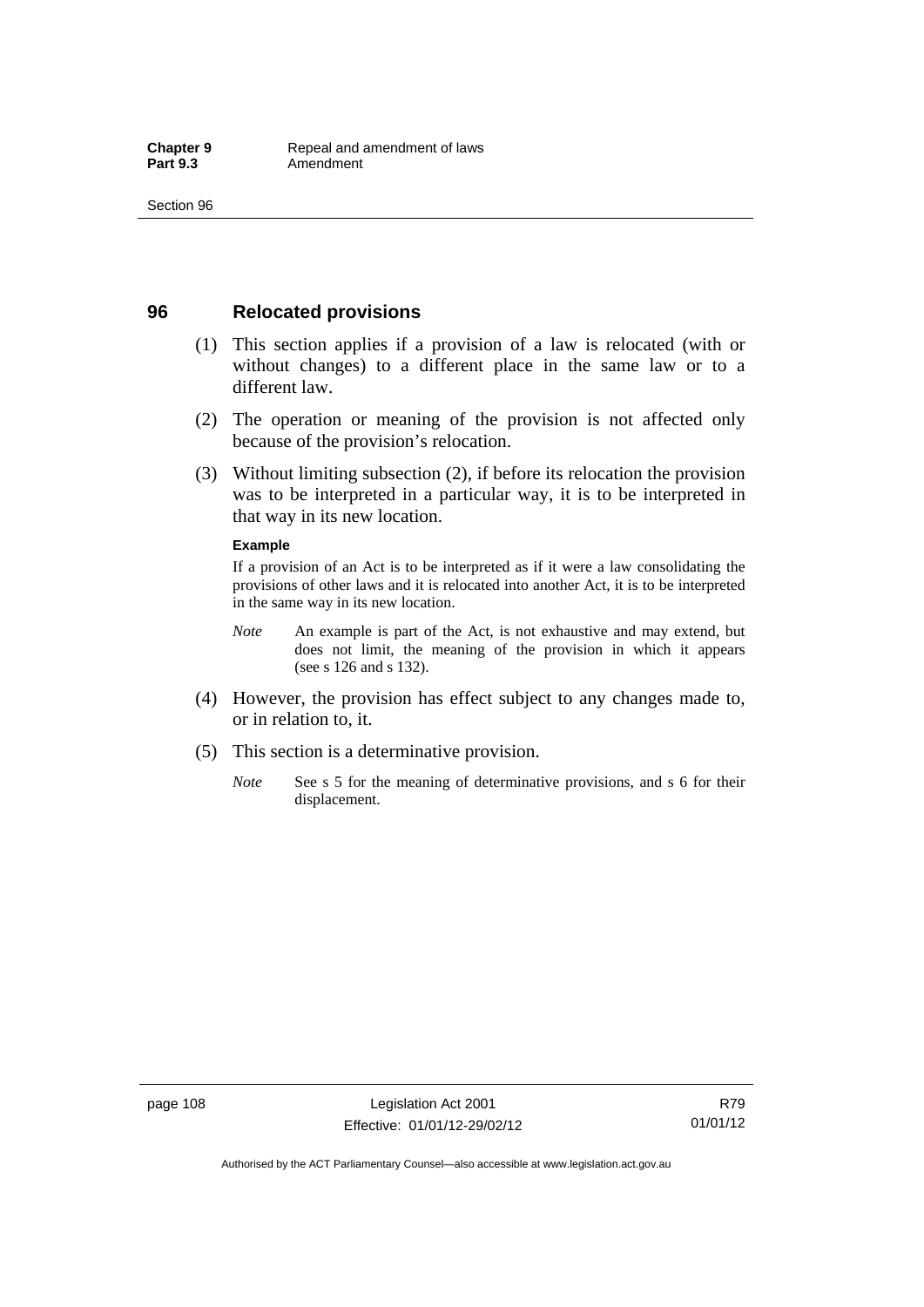## **Chapter 10 Referring to laws**

## **97 Definitions—ch 10**

(1) In this chapter:

*ACT law* means an Act or statutory instrument.

*Note* A reference to an Act or statutory instrument includes a reference to a provision of the Act or instrument (see s 7 and s 13).

*law* means an ACT law or a law of another jurisdiction.

*law of another jurisdiction* means an Act or statutory instrument of another jurisdiction, and includes a provision of an Act or statutory instrument of another jurisdiction.

- *Note Another jurisdiction* means the Commonwealth, a State, another Territory, the United Kingdom or New Zealand (see dict, pt 2).
- (2) In this section:

*Act*, in relation to another Territory, includes ordinance.

*statutory instrument*, of another jurisdiction, means an instrument (whether or not legislative in nature) made under—

- (a) an Act of the other jurisdiction; or
- (b) another statutory instrument of the other jurisdiction; or
- (c) power given by an Act or statutory instrument of the other jurisdiction and also power given otherwise by law.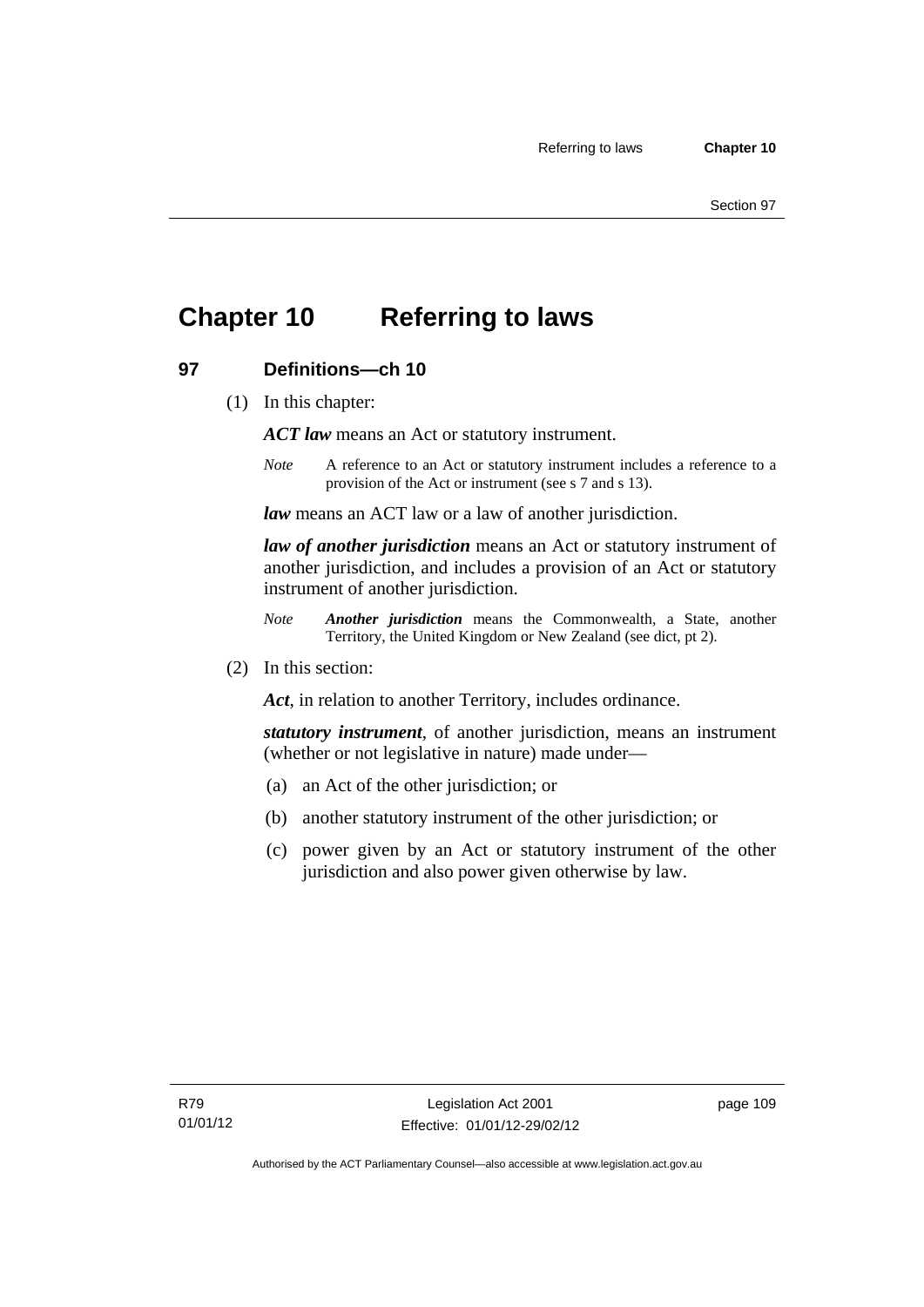#### **98 References to ACT law include law containing reference**

In an ACT law, a reference in general terms to an ACT law of the same kind includes a reference to the law itself.

#### **Example**

The *ABC Act 2001*, s 27 gives a power to confiscate property under certain circumstances. Section 93 of the same Act provides 'If an Act authorises the confiscation of property, the owner of the property has a right of appeal to the Magistrates Court.' The right of appeal under s 93 also applies to the power given by s 27 because the reference to 'an Act' in s 93 includes a reference to the *ABC Act 2001*.

*Note* An example is part of the Act, is not exhaustive and may extend, but does not limit, the meaning of the provision in which it appears (see s 126 and s 132).

#### **99 References in ACT statutory instruments to** *the Act*

In a statutory instrument, a reference to *Act* or *the Act*, without mentioning a particular Act, is a reference to the Act under which the instrument is made or in force.

### **100 Referring to particular ACT laws**

- (1) An Act may be referred to by—
	- (a) the name the Act gives to itself; or
	- (b) the year it was passed and its number, together with a reference (if necessary) to indicate that it is an Act.

#### **Example—reference to indicate Act**

An Act may be referred to using the word Act or the letter 'A' (eg 'A1993-1' is a reference to Act No 1 of 1993).

*Note* An example is part of the Act, is not exhaustive and may extend, but does not limit, the meaning of the provision in which it appears (see s 126 and s 132).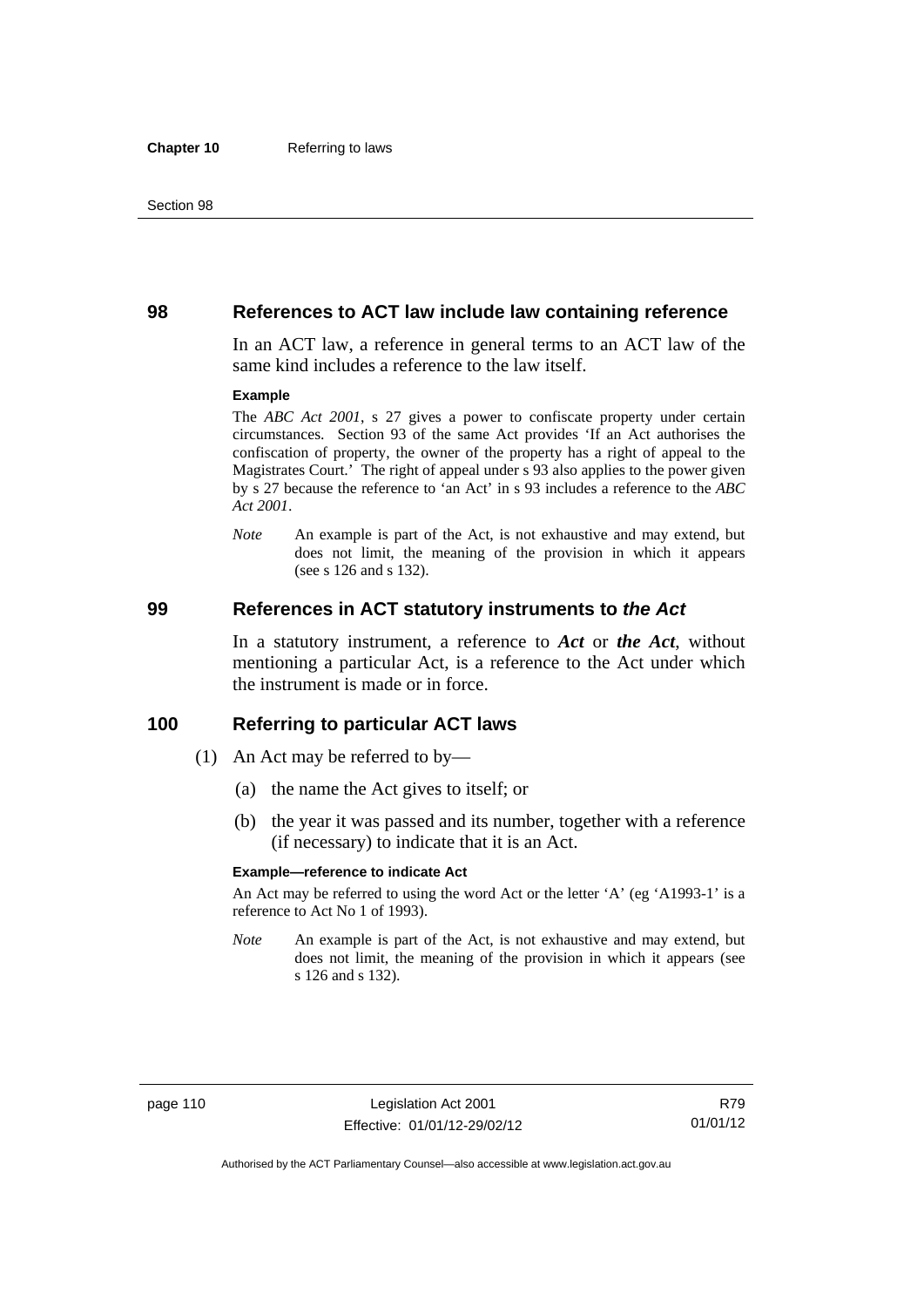- (2) A statutory instrument may be referred to by—
	- (a) any name the instrument gives to itself; or
	- (b) if the instrument was notified in the register, the gazette or otherwise under section 61 (2) (b) and was numbered under this Act or another territory law—the year it was notified and its number, together with a reference (if necessary) to the kind of instrument; or
	- (c) if the instrument was not notified but was numbered under a territory law—the year it was made and its number, together with a reference (if necessary) to the kind of instrument; or
	- (d) if the instrument was notified in the gazette before the commencement of this Act—the number, date and page of the gazette where it was notified; or
	- (e) the date it was made, together with a reference to the Act or statutory instrument under which it was made.

#### **Examples—references to kind of instrument—par (b)**

- 1 A subordinate law may be referred to using the letters 'SL' (eg 'SL2000-11' is a reference to subordinate law No 11 of 2000).
- 2 A disallowable instrument may be referred to using the letters 'DI' (eg 'DI1997-101' is a reference to disallowable instrument No 101 of 1997).
- 3 A notifiable instrument that is not an approved form may be referred to using the letters 'NI' (eg 'NI2002-226' is a reference to notifiable instrument No 226 of 2002).
- 4 An approved form may be referred to using the letters 'AF' (eg 'AF2003-1' is a reference to approved form No 1 of 2003).
- 5 A commencement notice may be referred to using the letters 'CN' (eg 'CN2002-3' is a reference to commencement notice No 3 of 2002).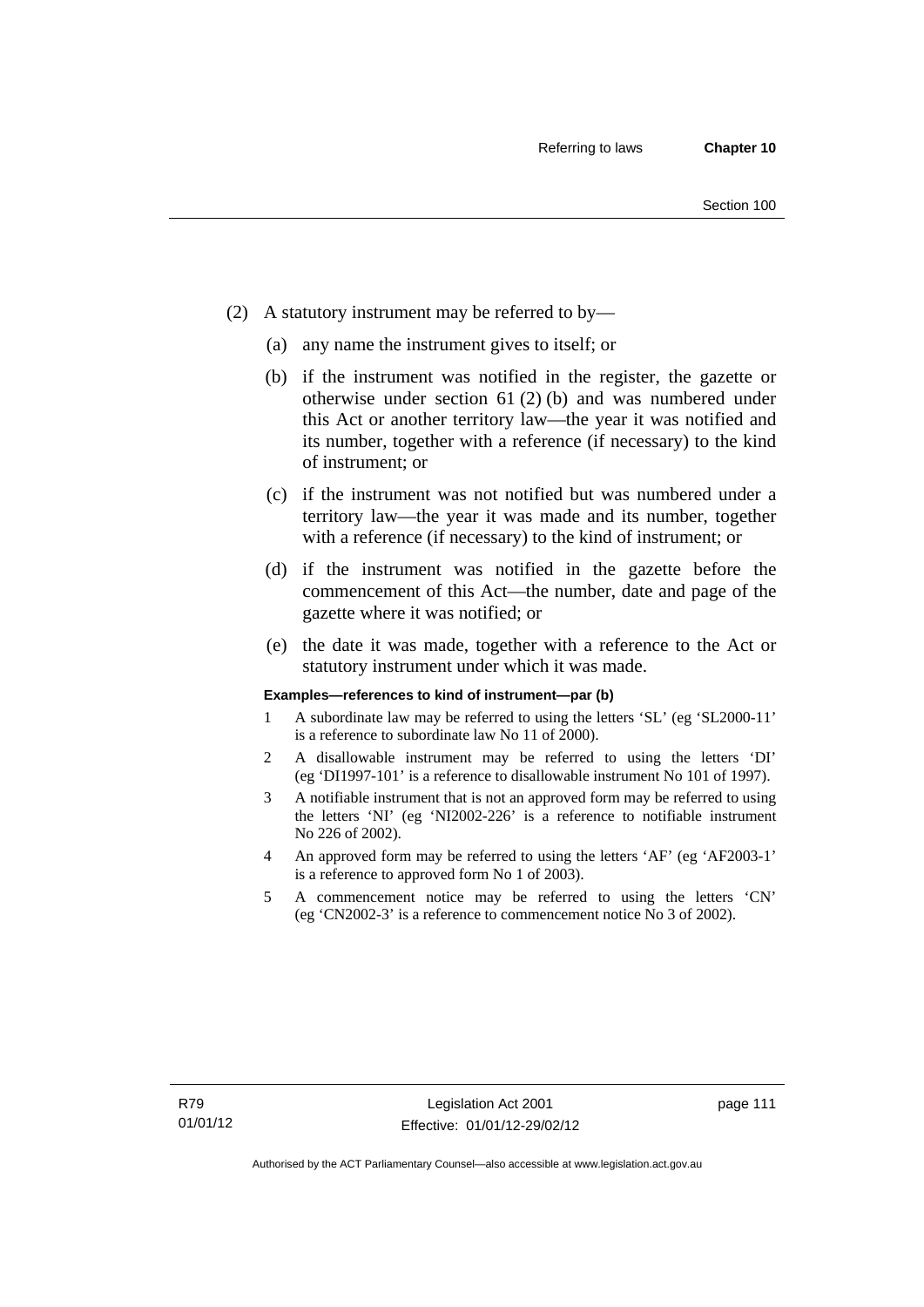## **101 Referring to particular laws of other jurisdictions etc**

- (1) In an ACT law, a law of another jurisdiction (the *relevant law*) may be referred to—
	- (a) by the name the relevant law gives to itself; or
	- (b) in any other way sufficient in a law of the other jurisdiction for referring to the relevant law; or
	- (c) in any way that, under current legislative drafting practice, would be sufficient for referring to the relevant law if it were an ACT law;

together with a reference to the jurisdiction (or an abbreviation of the jurisdiction).

- (2) In an ACT law, a provision of a law of another jurisdiction may be referred to—
	- (a) in a way sufficient in a law of the other jurisdiction for referring to the provision; or
	- (b) in any way that, under current legislative drafting practice, would be sufficient for referring to the provision if it were a provision of an ACT law.
- (3) Subsection (2) does not limit any other provision of this chapter.

## **102 References to laws include references to laws as in force from time to time**

- (1) In an ACT law, a reference to a law includes a reference to the following:
	- (a) the law as originally made, and as amended from time to time since it was originally made;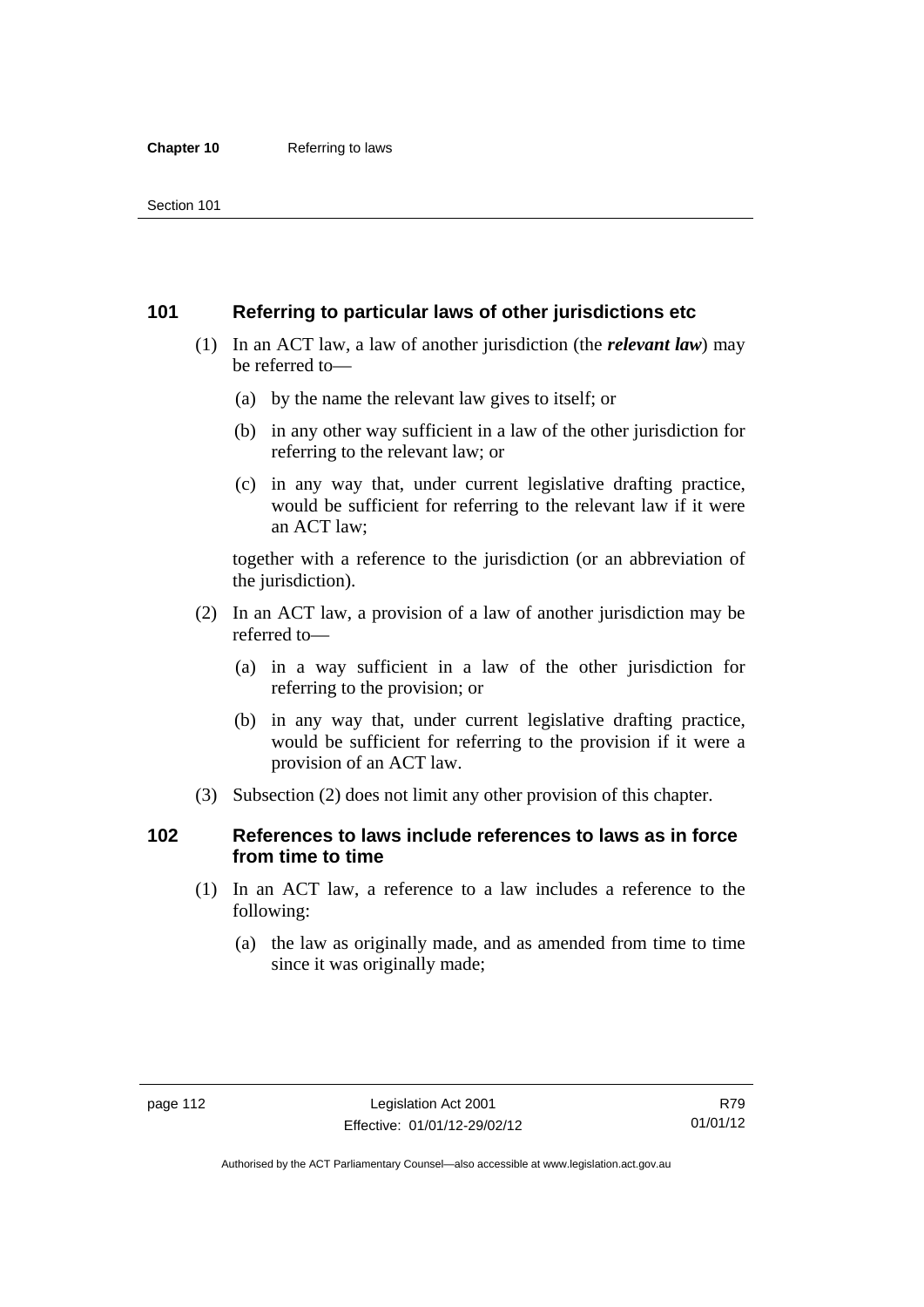- (b) if the law has been repealed and remade (with or without changes) since the reference was made—the law as remade (or last remade), and as amended from time to time since it was remade (or last remade);
- (c) if a relevant provision of the law has been omitted and remade (with or without changes) in another law since the reference was made—the law in which the provision was remade (or last remade), as in force when the provision was remade (or last remade), and as amended from time to time since the provision was remade (or last remade).
- (2) In an ACT law, a reference to a provision of a law includes a reference to the following:
	- (a) the provision as originally made, and as amended from time to time since it was originally made;
	- (b) if the provision has been omitted and remade (with or without changes and whether in the law or another law) since the reference was made—the provision as remade (or last remade), and as amended from time to time since it was remade (or last remade).
- (3) To remove any doubt, if the name of a law is amended, a reference in an ACT law to the law by its name before the amendment includes a reference to the law by its name as amended.
- (4) This section is subject to section 47 (Statutory instrument may make provision by applying law or instrument).
- (5) In this section:

*made* includes enacted.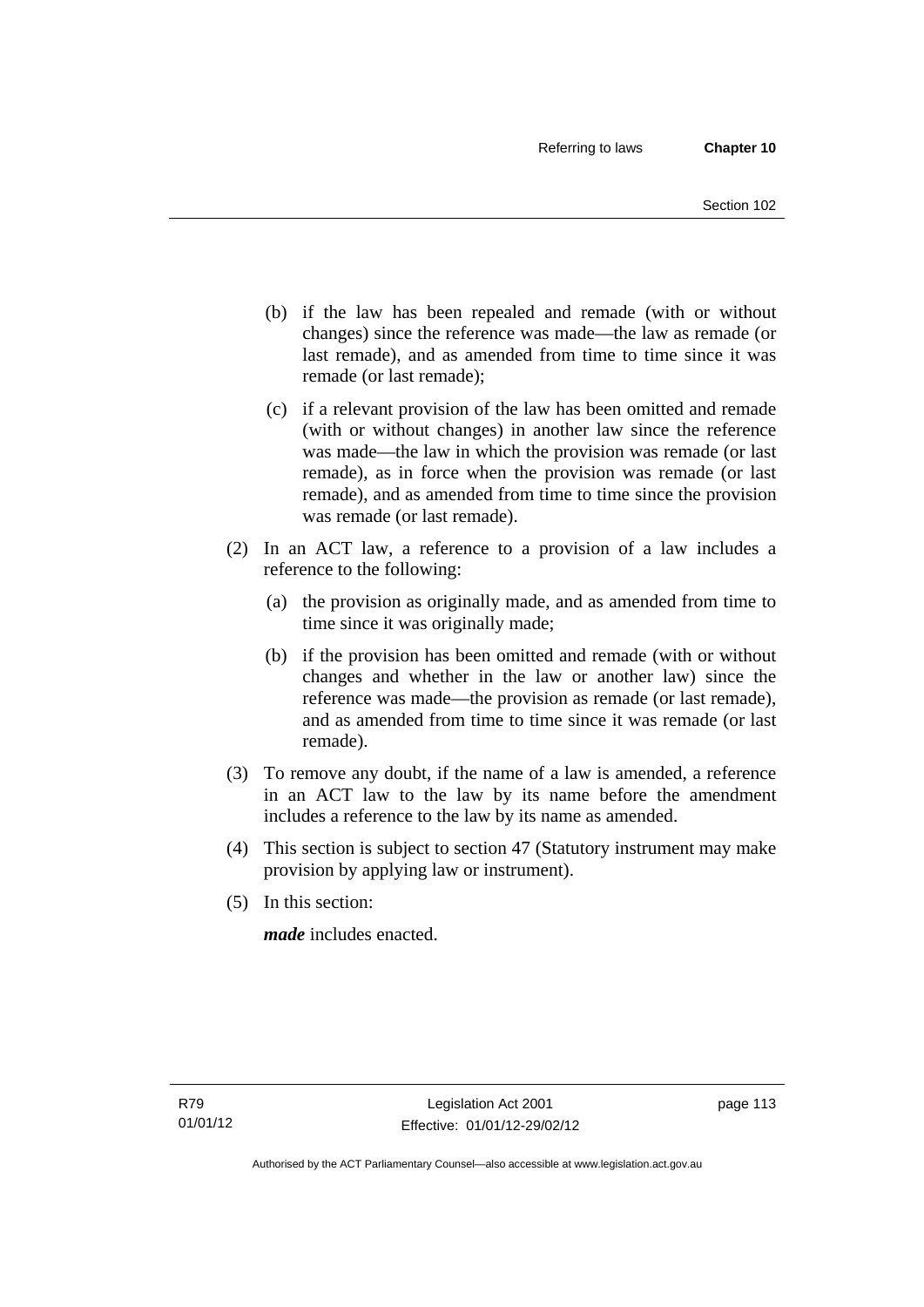## **103 References to repealed laws**

In an ACT law, a reference to a law as repealed is a reference to the law as in force immediately before it was repealed.

#### **Example**

A reference to the '*XYZ Act 2000* (repealed)' is a reference to the *XYZ Act 2000* immediately before it was repealed.

*Note* An example is part of the Act, is not exhaustive and may extend, but does not limit, the meaning of the provision in which it appears (see s 126 and s 132).

### **104 References to laws include references to instruments under laws**

- (1) In an ACT law, a reference (either generally or specifically) to a law includes a reference to the statutory instruments made or in force under the law.
- (2) In subsection (1), a reference to the statutory instruments made or in force under the law includes a reference to any law or instrument applied, adopted or incorporated (with or without change) under the law.
- (3) This chapter applies to an instrument applied, adopted or incorporated under a law as if—
	- (a) the instrument were a law; and
	- (b) any other necessary changes were made.
- (4) In this section:

*statutory instrument*, of another jurisdiction—see section 97 (2).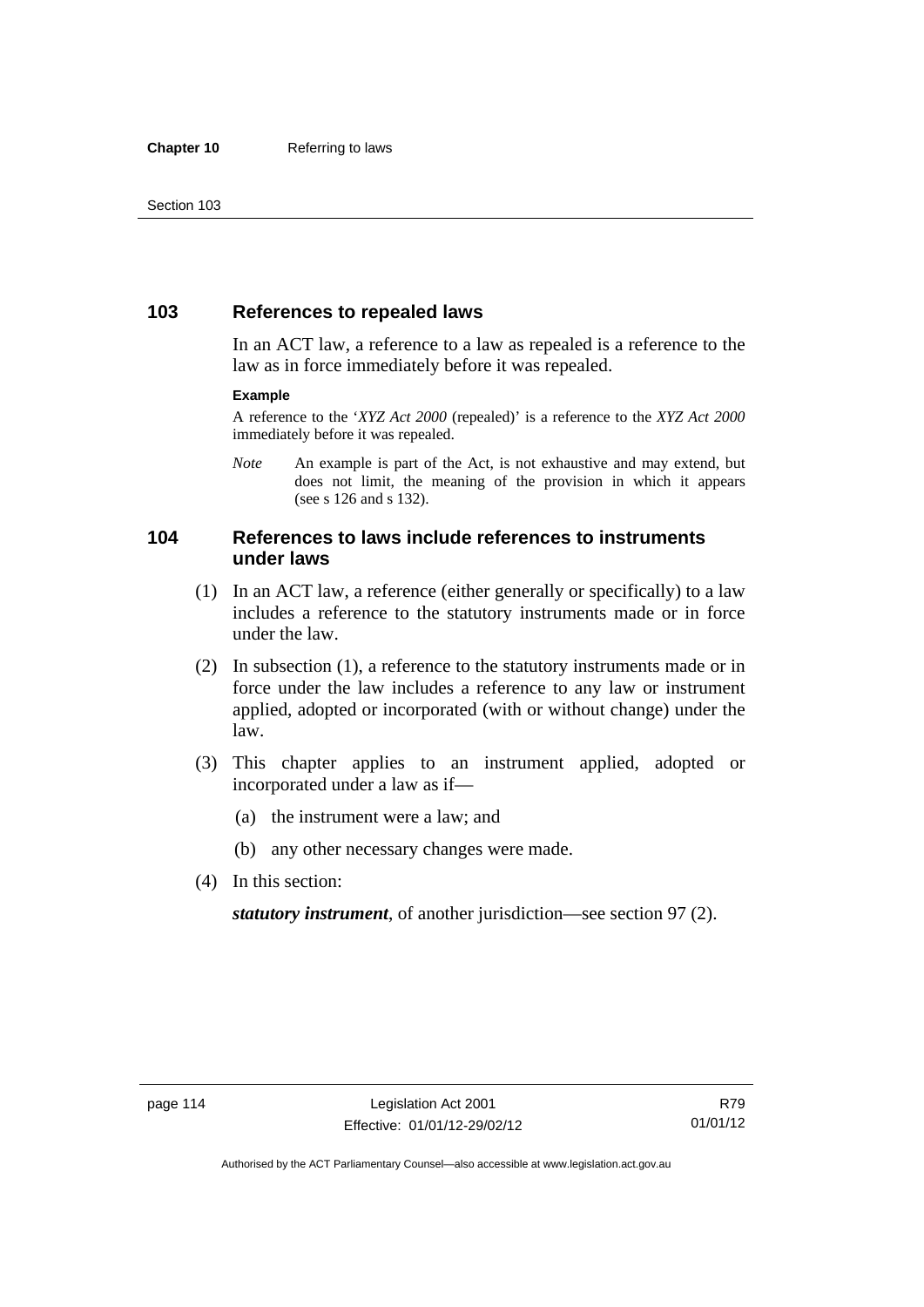## **105 Referring to provisions of laws**

In an ACT law, a provision of a law may be referred to by reference to the provision of the law in which it is contained.

#### **Example**

Paragraph (b) of subsection (2) of section 10 of an Act may be referred to by reference to the section, subsection and paragraph, that is, as section 10 (2) (b).

*Note* An example is part of the Act, is not exhaustive and may extend, but does not limit, the meaning of the provision in which it appears (see s 126 and s 132).

#### **106 References to provisions of laws are inclusive**

In an ACT law, a reference to any part of a law is a reference to the following:

- (a) the provision of the law that begins the part;
- (b) the provision of the law that ends the part;
- (c) any provision of the law between the beginning and end of the part.

#### **Examples**

- 1 A reference to 'sections 5 to 9' includes both section 5 and section 9.
- 2 A reference to 'sections 260 to 264' includes a provision such as a part heading between section 260 and section 261.
- 3 A reference to '*from* child *to* adult' includes both the word 'child' and the word 'adult'.
- *Note* An example is part of the Act, is not exhaustive and may extend, but does not limit, the meaning of the provision in which it appears (see s 126 and s 132).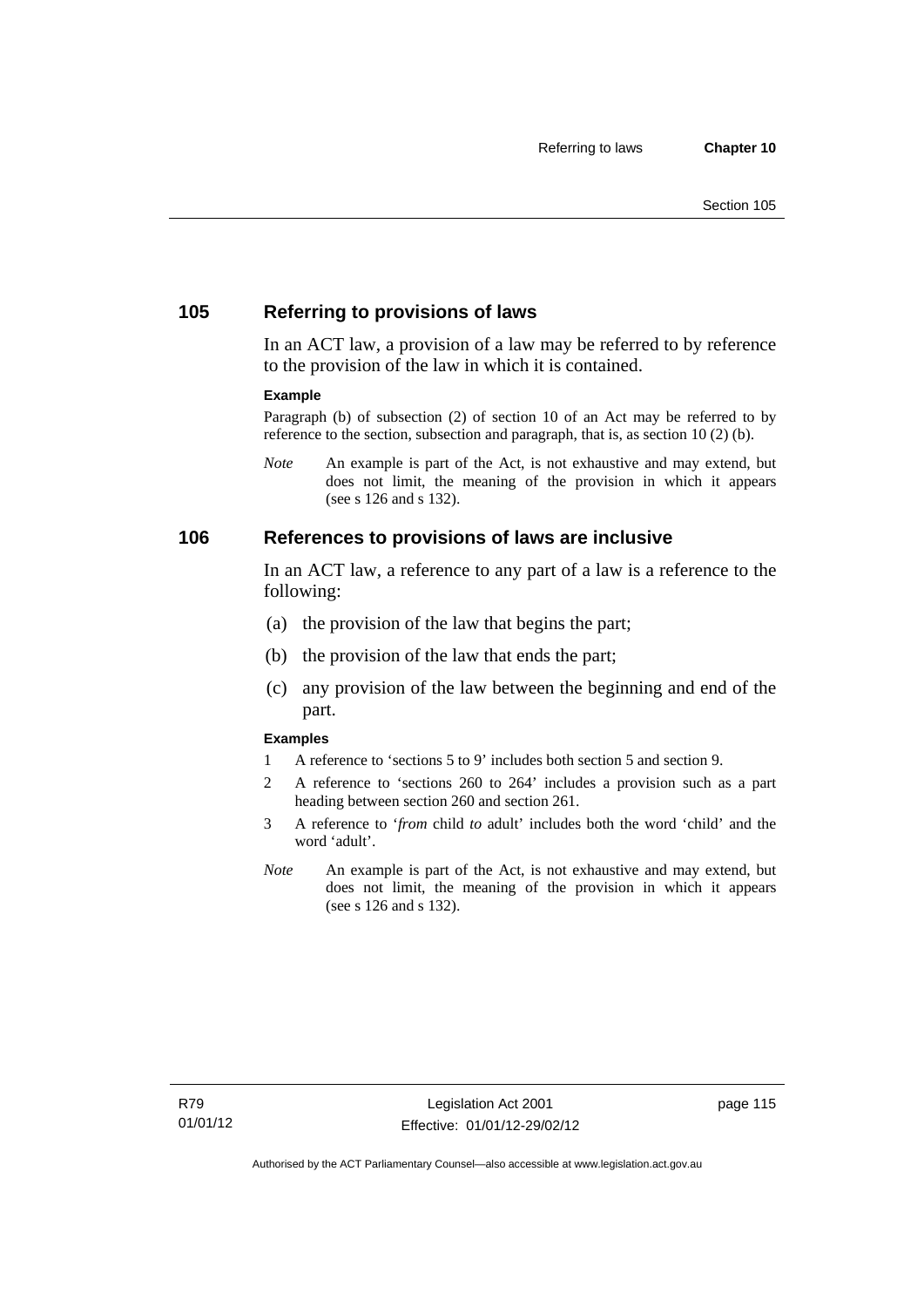#### **Chapter 10** Referring to laws

### **106A References to paragraphs etc of laws**

 (1) In an ACT law, a reference to a paragraph of a provision of a law includes any words in the provision before or after the paragraph that are necessary or desirable to make the reference meaningful.

#### **Example**

A subsection may be divided into paragraphs as follows:

- '(2) An application must be—
	- (a) in writing; and
	- (b) accompanied by a copy of the advertisement of the applicant's intention to apply.'

Paragraphs form part of the sentence in which they are contained. A reference to paragraph (a) in this example that did not include the preceding words 'An application must be' would be meaningless. Section 106A therefore allows the paragraph to be read with those words so that it makes sense.

- *Note 1* Although this section contains a reference to an ACT law and a reference to a law, s 98 makes it clear that the references can be to the same law.
- *Note 2* An example is part of the Act, is not exhaustive and may extend, but does not limit, the meaning of the provision in which it appears (see s 126 and s 132).
- (2) In this section:

*paragraph* includes a subparagraph and a sub-subparagraph.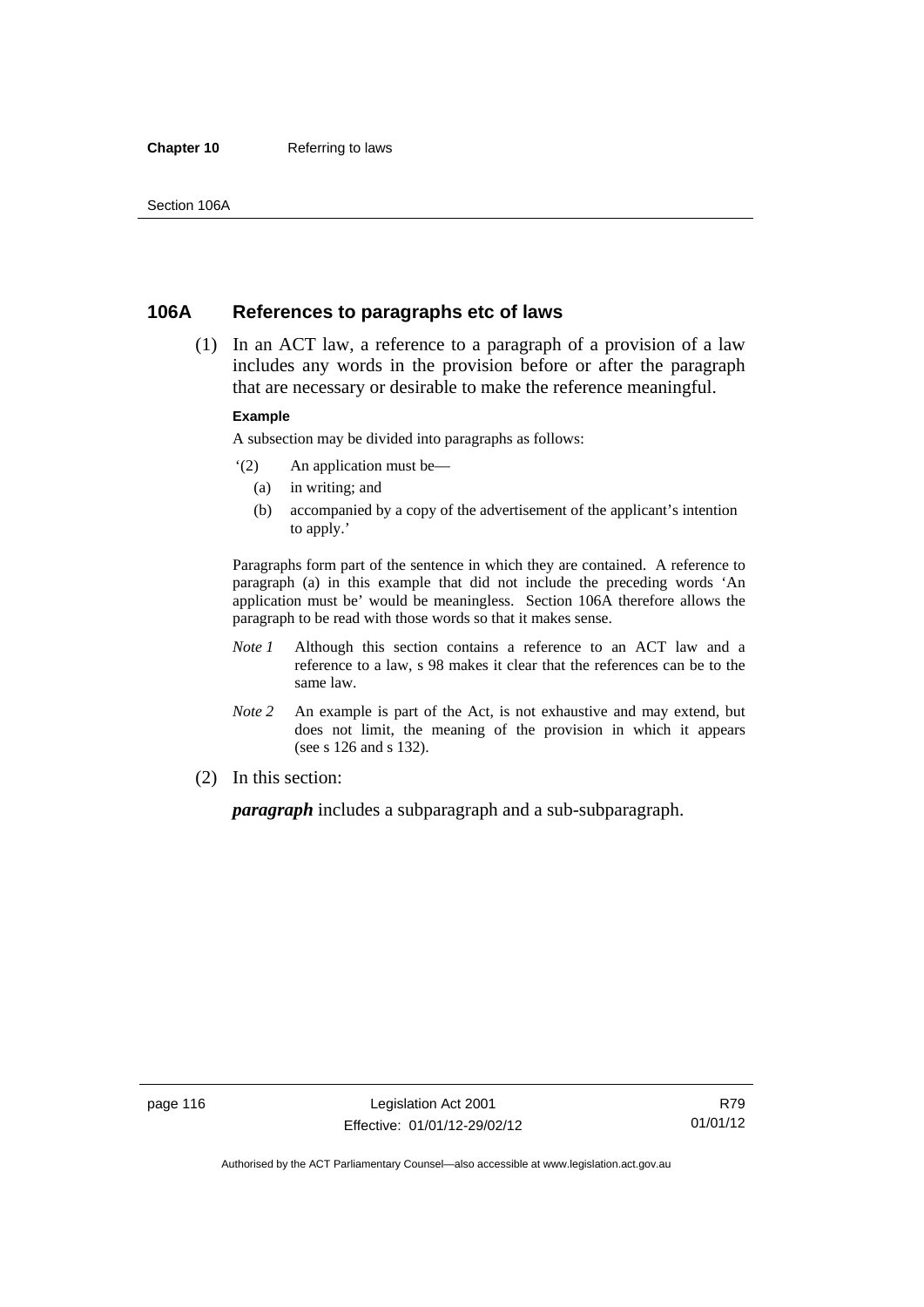# **Chapter 11 Republication of Acts and statutory instruments**

## **Part 11.1 General**

## **107 Definitions—ch 11**

In this chapter:

*law* means an Act or statutory instrument, whether or not it has been amended, and includes—

- (a) a collection of 2 or more Acts or statutory instruments; or
- (b) all or part of an agreement or other instrument that has the force of law or is in, or attached to, an Act or statutory instrument.
- *Note* A reference to an Act or statutory instrument includes a reference to a provision of the Act or instrument (see s 7 and s 13).

*republication* means a republication of a law.

### **108 Republication in register**

- (1) The parliamentary counsel may republish a law by entering the text of the law in the register.
- (2) This section does not limit the ways in which the parliamentary counsel may republish a law.

## **109 Republications may be published with other information**

The parliamentary counsel may publish information not required by this chapter with a written or electronic version of an authorised republication if the parliamentary counsel considers that the information is likely to be useful to users of the republication.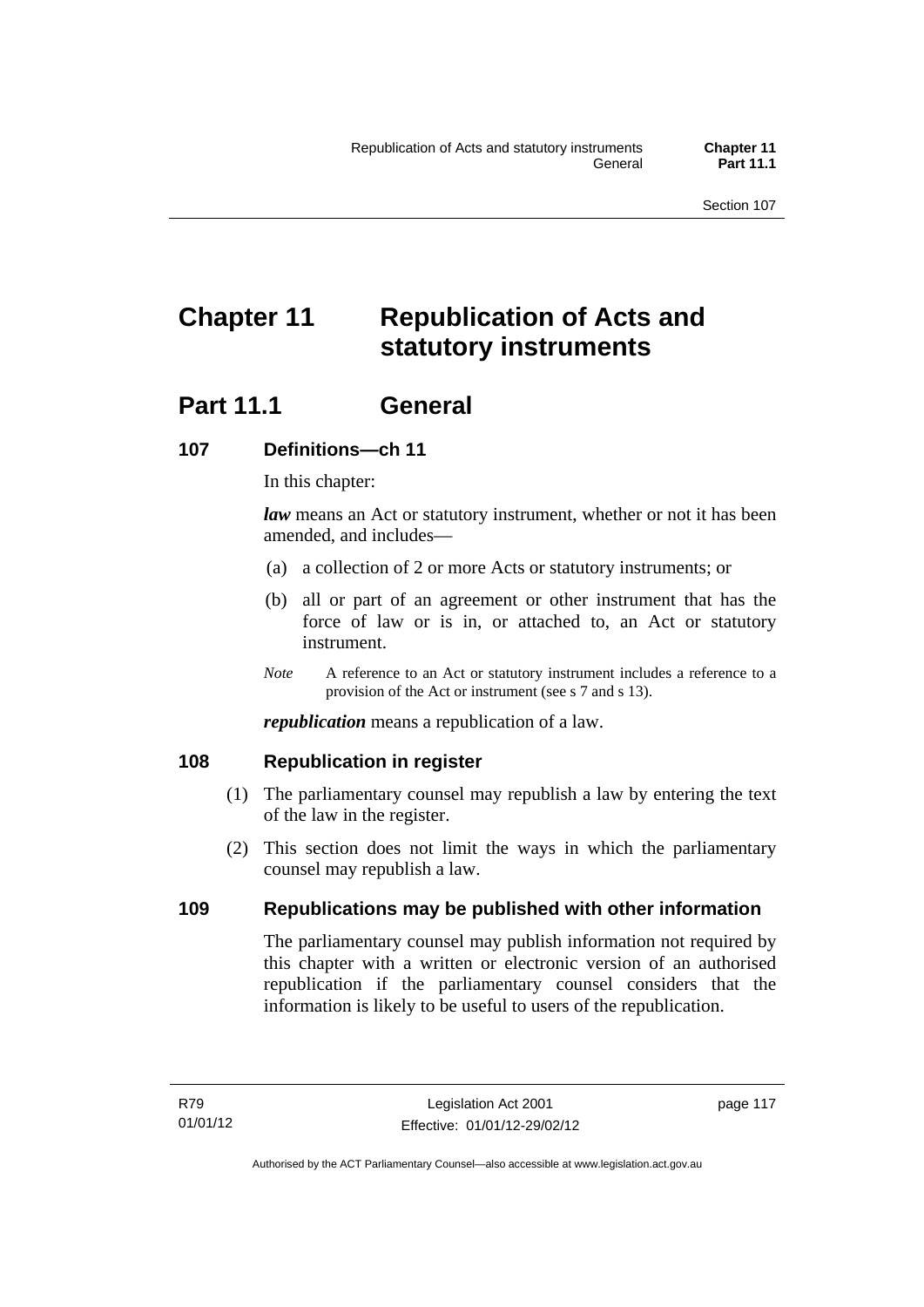## **110 Collections of laws**

- (1) If the parliamentary counsel authorises under this Act the republication of 2 or more laws in a collection, this chapter applies to each of the laws in the collection as if it were republished separately.
- (2) This section does not prevent the use of—
	- (a) a single contents for the collection; or
	- (b) information applying to 2 or more laws in the collection.

Authorised by the ACT Parliamentary Counsel—also accessible at www.legislation.act.gov.au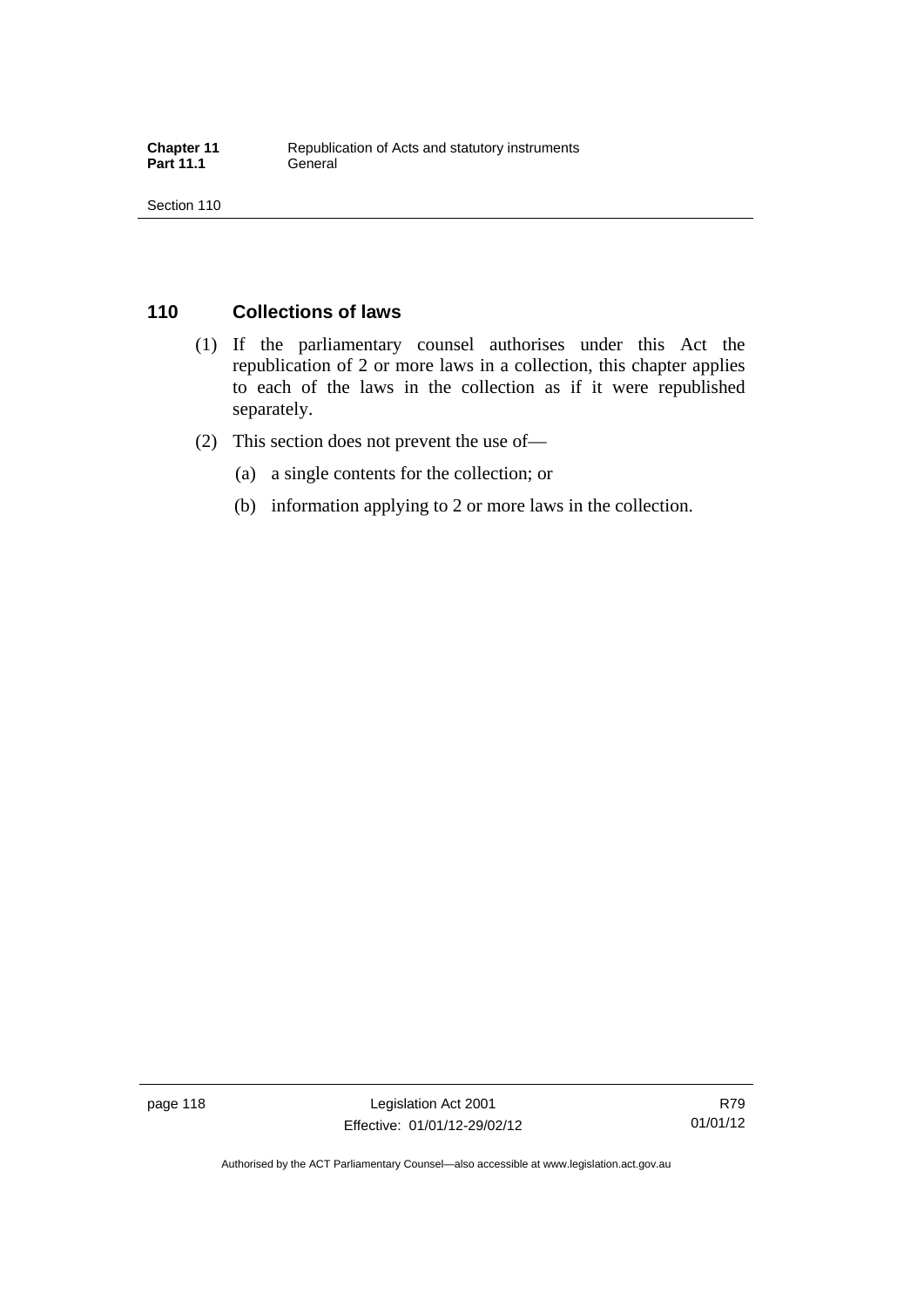## **Part 11.2 Substantive amendments made by laws**

## **111 Incorporation of amendments**

- (1) This section applies to a law if the law has been amended by another law by the omission, insertion, substitution, renumbering or relocation of provisions.
- (2) An authorised republication of the law must show the law as amended by all amendments that commenced on or before the day stated in the republication as the republication date.
- (3) This section does not prevent an authorised republication of the law showing the law as it would be amended by amendments that have not commenced on or before the republication date if the republication indicates, in a suitable place, that the amendments have not commenced.

### **112 Reference to amending laws**

An authorised republication of a law that shows the law as amended must include, in a suitable place, a reference to the law by which each amendment was made.

### **113 Provisions not republished or relocated**

- (1) This part does not require—
	- (a) every provision of a law to be shown in an authorised republication of the law; or
	- (b) each provision of a law to be shown in an authorised republication of the law in the place in the law where it was located when the provision was made.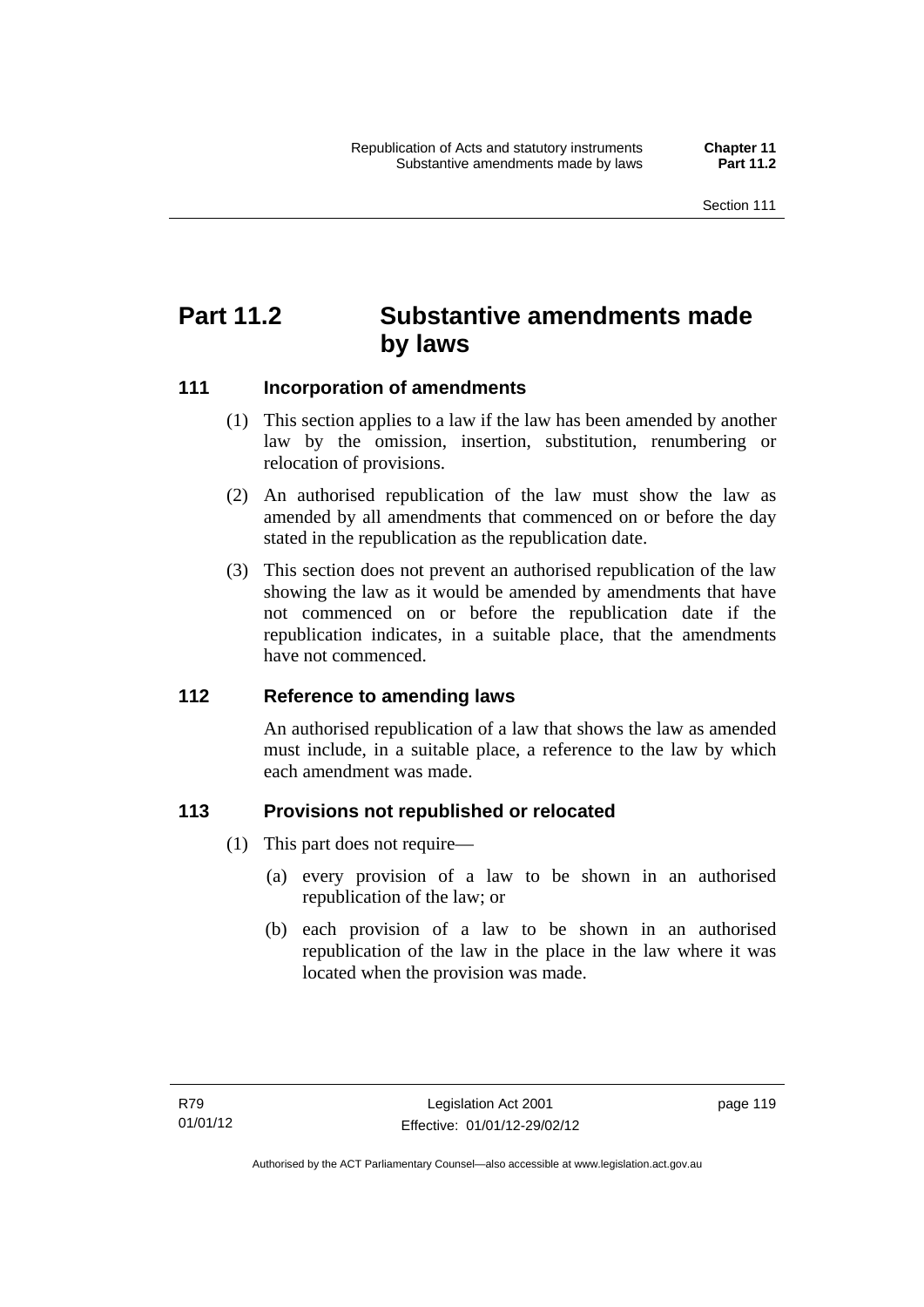- (2) If a provision of a law is not shown in an authorised republication, the republication must indicate that fact in a suitable place.
- (3) If a provision of a law is shown in an authorised republication in a different place in the law to the place where it was located when the provision was made, the republication must indicate that fact in a suitable place.

page 120 Legislation Act 2001 Effective: 01/01/12-29/02/12

R79 01/01/12

Authorised by the ACT Parliamentary Counsel—also accessible at www.legislation.act.gov.au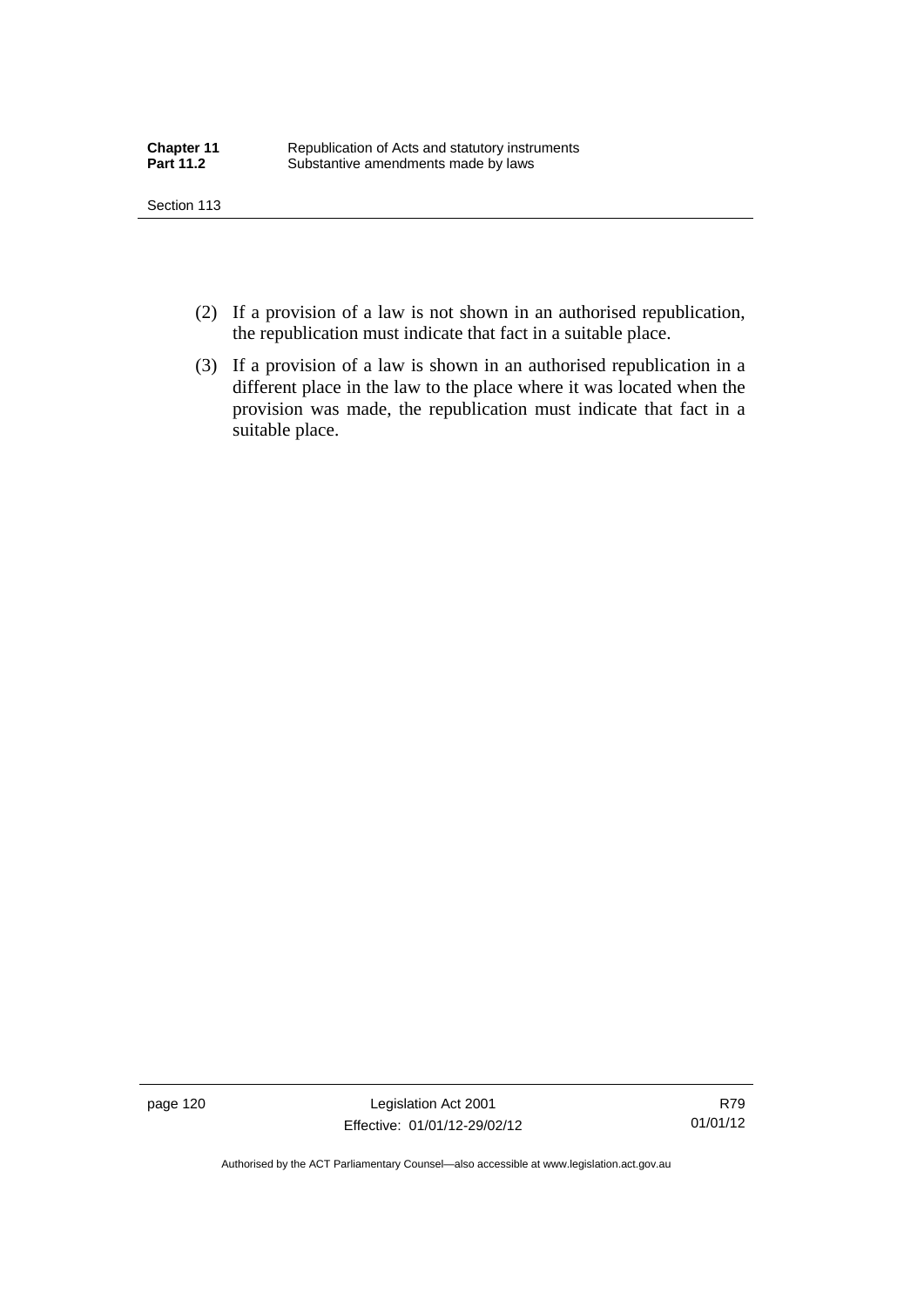## **Part 11.3 Editorial changes**

## **114 Authorisation for parliamentary counsel**

In preparing a law for republication, the parliamentary counsel is authorised—

- (a) to make editorial amendments and other textual amendments of a formal nature that the parliamentary counsel considers desirable to bring the law into line, or more closely into line, with current legislative drafting practice; and
- (b) to make other editorial changes by way of format, layout or printing style, or in any other presentational respect, that the parliamentary counsel considers desirable to bring the law into line, or more closely into line, with current legislative drafting practice.

## **115 Amendments not to change effect**

This part does not permit the making of an amendment of a law that would change the effect of the law.

## **116 Ambit of editorial amendments**

- (1) An *editorial amendment* of a law is an amendment that—
	- (a) corrects a typographical error; or
	- (b) corrects or updates a reference to a law, position, entity, place or thing; or
	- (c) goes only to a matter of spelling, punctuation, grammar or syntax or the use of conjunctives and disjunctives; or
	- (d) changes the name of the law or a provision of the law; or
	- (e) numbers or renumbers a provision of the law; or
	- (f) changes the order of definitions or other provisions of the law; or

| R79      | Legislation Act 2001         | page 121 |
|----------|------------------------------|----------|
| 01/01/12 | Effective: 01/01/12-29/02/12 |          |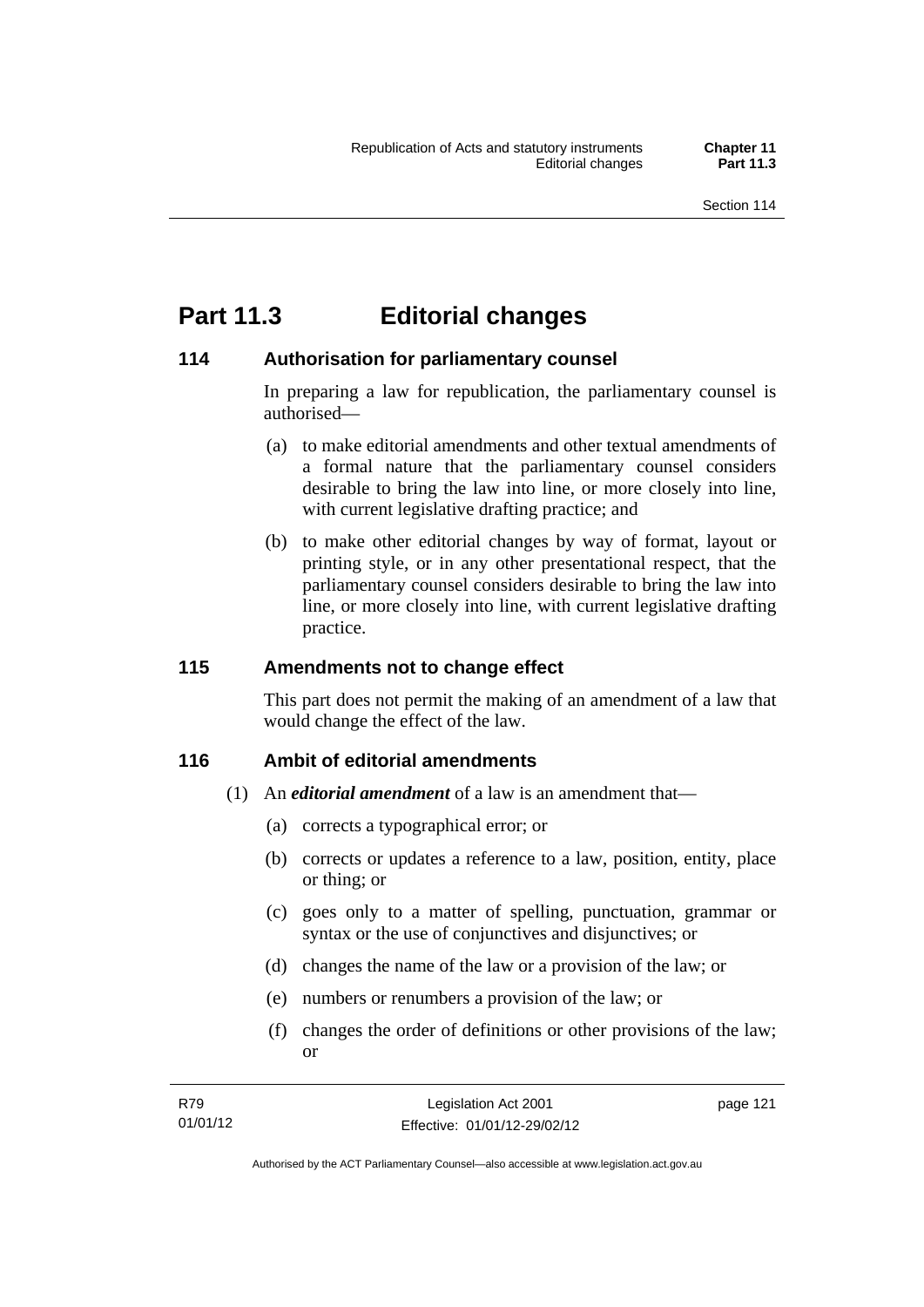- (g) replaces a reference to a provision of a law with a different form of reference to the provision; or
- (h) changes the way of referring to or expressing a number, year, date, time, amount of money, penalty, quantity, measurement, or other matter, idea or concept; or
- (i) replaces a word indicating gender or that could be taken to indicate gender in accordance with current legislative drafting practice; or
- (j) replaces a reference to the Queen, the King or the Crown with a reference to the Sovereign or the Territory; or
- (k) omits—
	- (i) the enacting words or the law-making words (including any signatures); or
	- (ii) a provision that consists only of a description of how the law is arranged into groups of provisions; or
	- (iii) a provision that has expired, the operation of which is exhausted or spent or that is otherwise obsolete or redundant; or
- (l) omits, inserts or changes a referential term; or
- (m) inserts, omits or changes a note; or
- (n) updates a reference to the heading to a provision; or
- (o) is consequential on any amendment made to the law by another law; or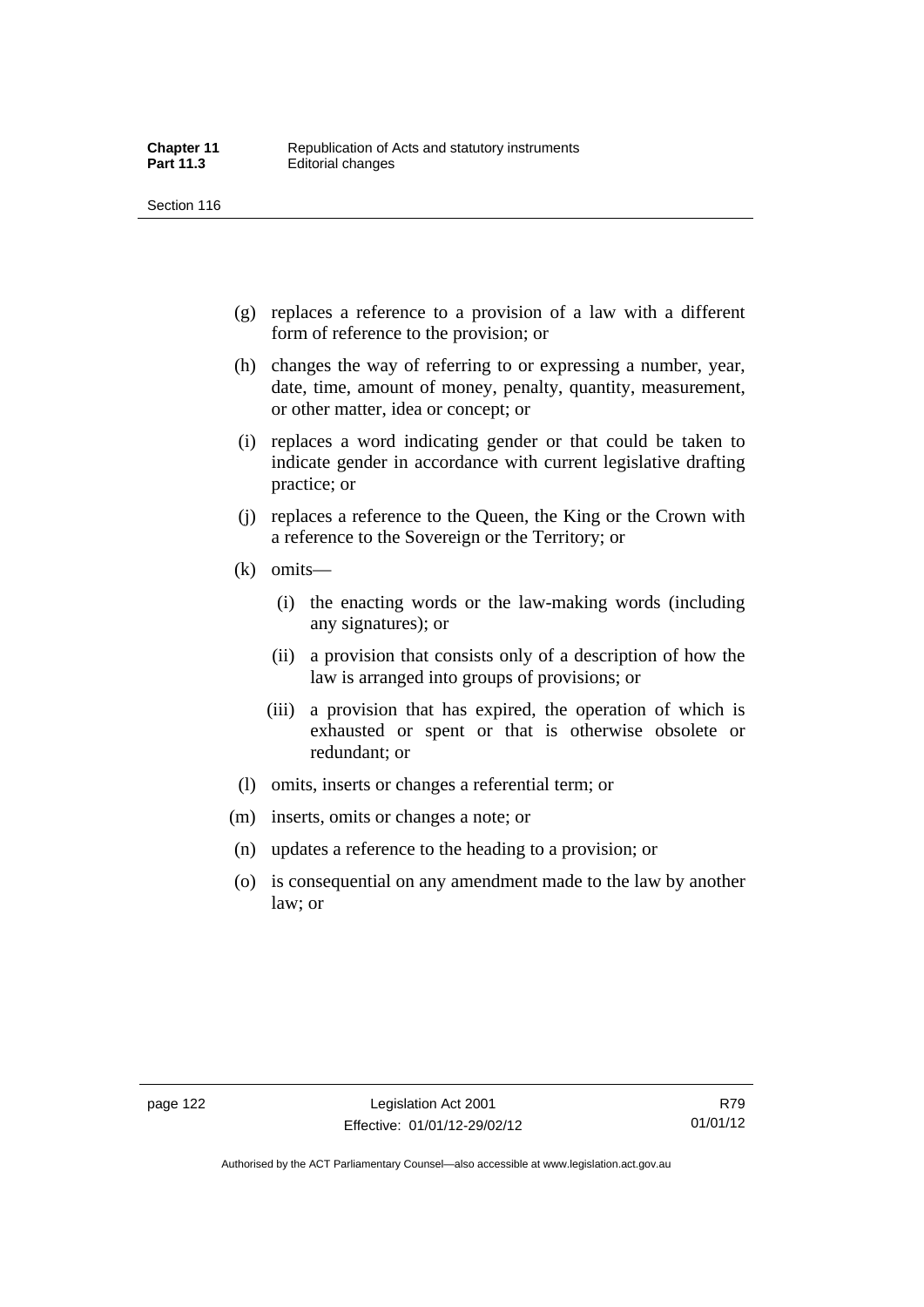(p) is consequential on any other editorial amendment (whether made to that law or another law).

#### **Examples—consequential amendments—par (o)**

- 1 If an amendment adds 1 or more subsections to a section that is not already divided into subsections, the subsection number (1) may be inserted.
- 2 If an amendment omits subsection (1) from a section with 2 subsections, the subsection number (2) may be omitted.
- 3 If an amendment omits subsection (2) from a series of 4 subsections (subsections  $(1)$  to  $(4)$ ), subsections  $(3)$  and  $(4)$  may be renumbered as subsections (2) and (3).
- 4 If an amendment adds a new subsection (3A) to a series of 5 subsections (subsections  $(1)$  to  $(5)$ ), the new subsection and subsections  $(4)$  and  $(5)$  may be renumbered as subsections (4), (5), and (6).
- 5 If an amendment omits paragraph (b) from a series of 4 paragraphs (paragraphs (a) to (d)), paragraphs (c) and (d) may be renumbered as paragraphs (b) and (c).
- 6 If an amendment adds a new paragraph (aa) to a series of 3 paragraphs (paragraphs (a) to (c)), the paragraphs may be renumbered as paragraphs (a), (b), (c) and (d).
- 7 If an amendment makes a change mentioned in any of examples 1 to 6, a cross-reference in any law to any of the provisions that have been renumbered may be correspondingly renumbered.
- 8 If an amendment adds a paragraph as the last paragraph in a series of paragraphs that end in a full stop, the full stop may be changed to a semicolon and, if the series of paragraphs is joined by a conjunction (eg 'and'), the conjunction may be added after the semicolon.
- 9 If an amendment omits a section example from a section that has 2 section examples, the number of the remaining example may be omitted.
- 10 If an amendment adds a subsection note to a subsection that already has a subsection note, the notes may be numbered.
- *Note* An example is part of the Act, is not exhaustive and may extend, but does not limit, the meaning of the provision in which it appears (see s 126 and s 132).
- (2) In this section:

*law* includes a law of another jurisdiction.

*law of another jurisdiction*—see section 97 (1).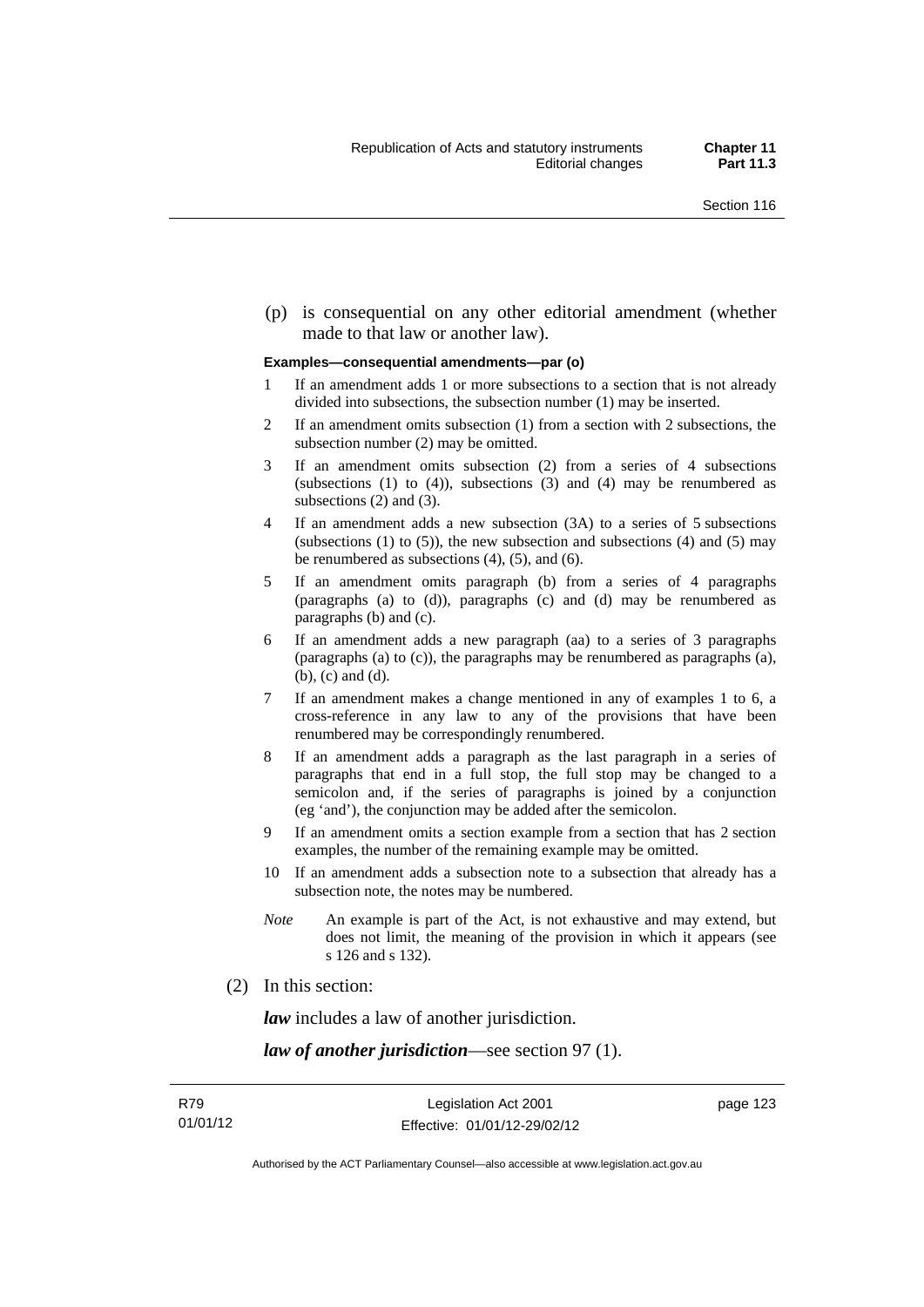*referential term* means a term that identifies a provision as a provision, or part of a provision, of the Act, statutory instrument or provision in which it appears.

#### **Examples**

- 1 of this Act
- 2 of this section
- 3 hereof
- 4 said
- *Note* An example is part of the Act, is not exhaustive and may extend, but does not limit, the meaning of the provision in which it appears (see s 126 and s 132).

## **117 Legal effect of editorial changes**

- (1) A law that is amended or otherwise changed under this part in preparing an authorised republication of the law has effect for all purposes, on and after the republication date, as if the changes had been made by an Act that commenced on the republication date.
- (2) Without limiting subsection (1), section 83 (Consequences of amendment of statutory instrument by Act) applies to an amendment made under this part as if the amendment had been made by an Act.
- (3) This section is subject to section 115 (Amendments not to change effect).

#### **118 Reference to editorial amendments**

If a law is amended under this part in preparing an authorised republication of the law, the republication must indicate that fact in a suitable place.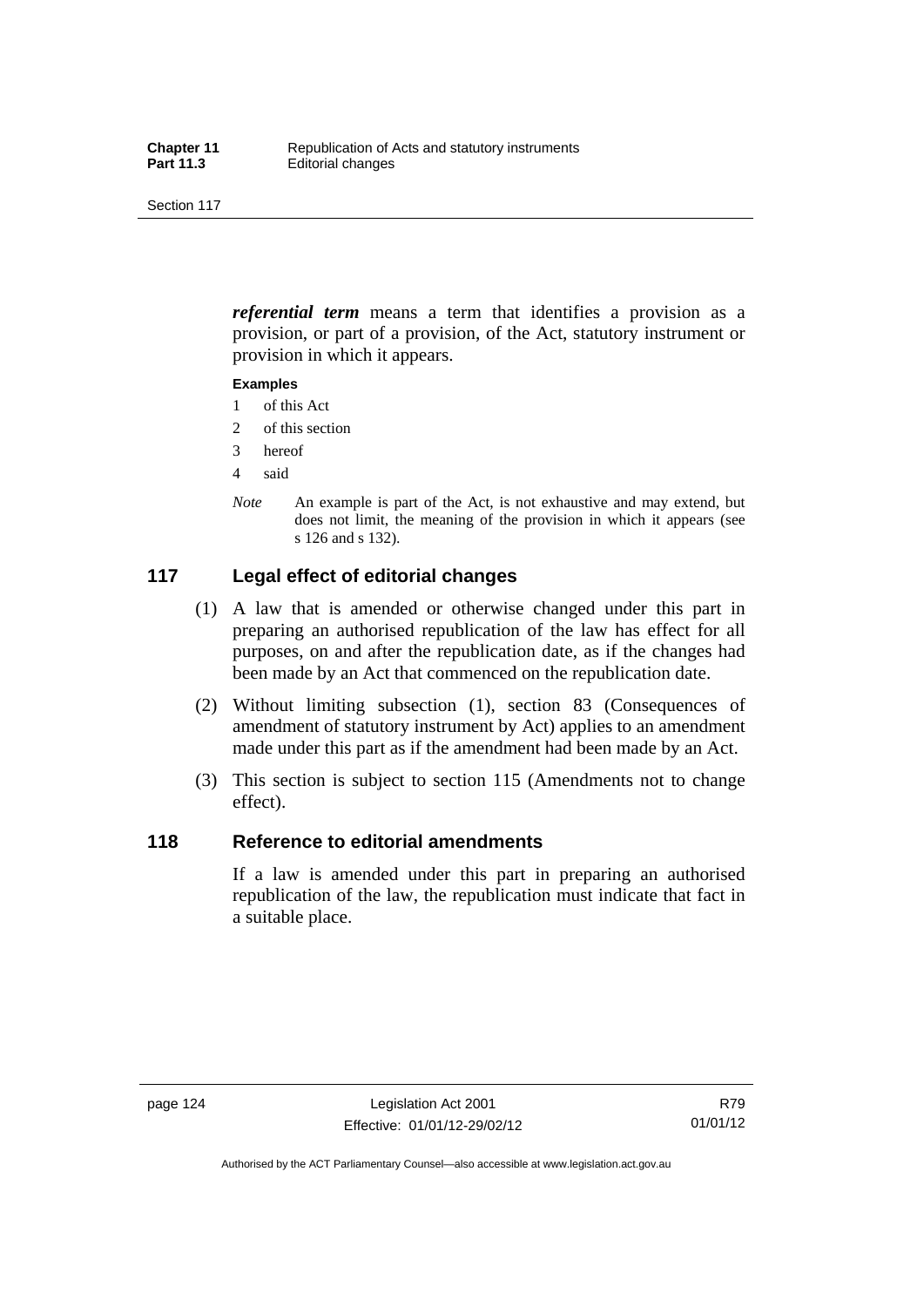## **Chapter 12 Scope of Acts and statutory instruments**

## **120 Act to be interpreted not to exceed legislative powers of Assembly**

- (1) An Act is to be interpreted as operating to the full extent of, but not to exceed, the legislative power of the Legislative Assembly.
- (2) Without limiting subsection (1), if a provision of an Act would, apart from this section, be interpreted as exceeding the legislative power of the Legislative Assembly—
	- (a) the provision is valid to the extent to which it does not exceed power; and
	- (b) the remainder of the Act is not affected.
- (3) Without limiting subsection (1), if the application of a provision of an Act to a matter would, apart from this section, be interpreted as exceeding power, the provision's application to other matters is not affected.
- (4) This section is in addition to any provision of the Act itself.

*Note* For the equivalent provision for statutory instruments, see s 43.

- (5) This section is a determinative provision.
	- *Note* See s 5 for the meaning of determinative provisions, and s 6 for their displacement.

### **121 Binding effect of Acts**

- (1) An Act binds everyone, including people who are not Australian citizens and all governments.
	- *Note* See the Self-Government Act, s 27 which provides that, except as provided by the regulations under that Act, an ACT enactment does not bind the Crown in right of the Commonwealth. See also s 120.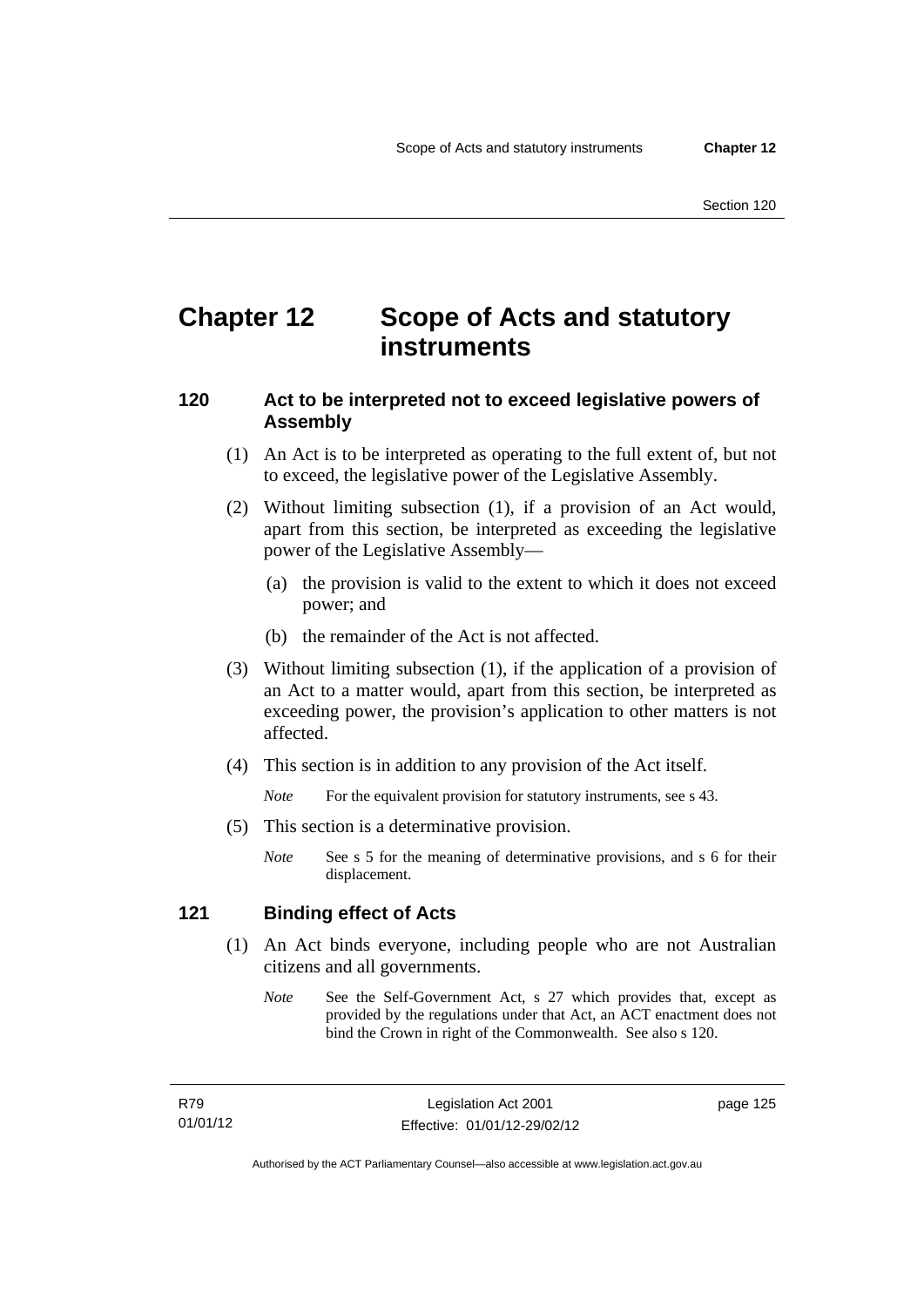- (2) However, an Act does not bind the Territory to the extent that it requires or otherwise provides for the payment of money that, on payment, would form part of the public money of the Territory.
- (3) Also, subsection (1) does not make a government liable to be prosecuted for an offence.
- (4) To the extent that an Act does not bind a government, the same degree of immunity extends to a government entity in relation to an authorised act or omission of the entity.
- (5) This section is a determinative provision.

*Note* See s 5 for the meaning of determinative provisions, and s 6 for their displacement.

(6) In this section:

*authorised*—an act or omission of a government entity is *authorised* if—

- (a) for an instrumentality—the act or omission relates to a matter within the scope of the instrumentality's functions; and
- (b) for an officer or employee of the government—the act or omission relates to a matter within the scope of the duties of the officer or employee; and
- (c) for a contractor who exercises a function on behalf of the government—the act or omission relates to a matter within the scope of the contract; and
- (d) for anyone else who exercises a function on behalf of the government—the act or omission relates to a matter within the scope of the person's engagement.

*government* includes the Territory, the Commonwealth, a State, another Territory or New Zealand.

*government entity* includes—

(a) an instrumentality, officer or employee of the government; and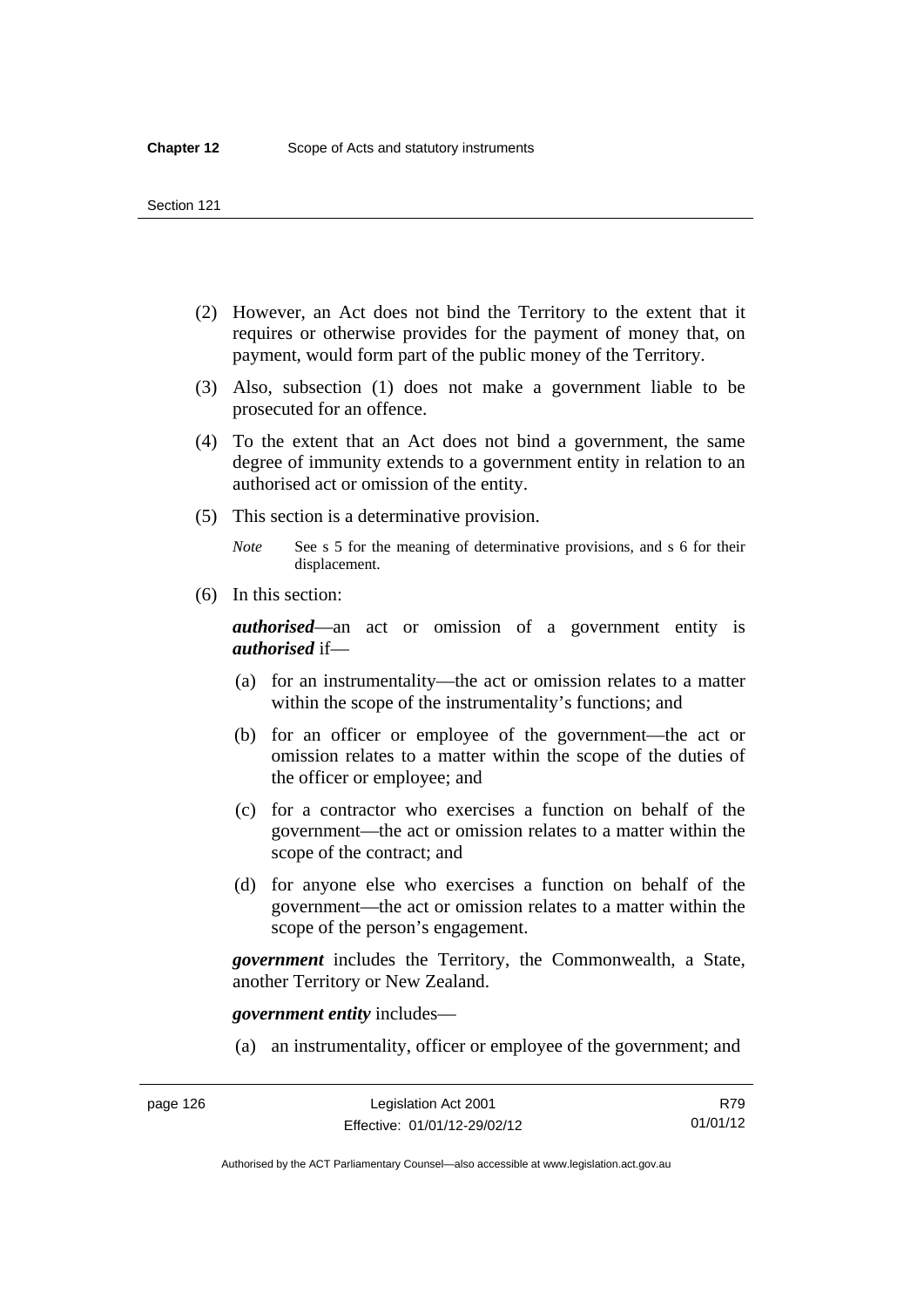(b) a contractor or anyone else who exercises a function on behalf of the government.

## **122 Application to Territory**

- (1) In an Act or statutory instrument—
	- (a) a reference to an entity or position by name or description is a reference to the entity or position of that name or description in or for the Territory; and
	- (b) a reference to a place, jurisdiction or anything else by name or description is a reference to the place, jurisdiction or thing of that name or description in or for the Territory.
- (2) If the name of an entity or position established under an Act or statutory instrument includes the words 'of the Australian Capital Territory', 'for the Australian Capital Territory', '(ACT)', or words having a similar effect, a reference in an Act or statutory instrument to the entity or position need not include the words.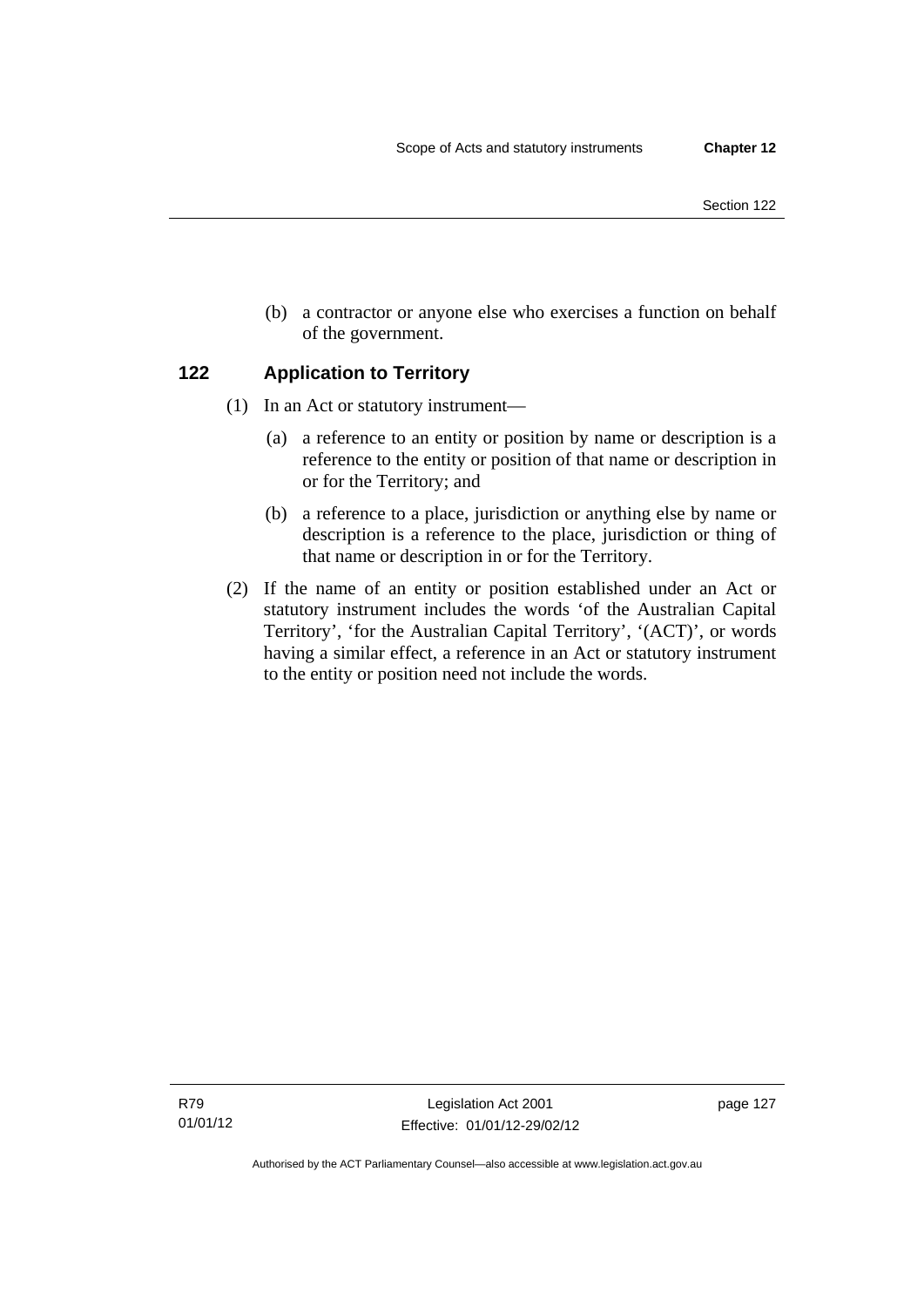## **Chapter 13 Structure of Acts and statutory instruments**

## **Part 13.1 General**

#### **125 Meaning of** *law***—ch 13**

In this chapter:

*law* means an Act, subordinate law or disallowable instrument.

*Note* A reference to an Act, subordinate law or disallowable instrument includes a reference to a provision of the Act, law or instrument (see s 7, s 8 and s 9).

#### **126 Material that is part of Act or statutory instrument**

- (1) A heading to a chapter, part, division, subdivision, schedule, or another provision (other than a section or subsection), of or to an Act or statutory instrument is part of the Act or instrument.
- (2) A heading to a section or subsection of an Act or statutory instrument is part of the Act or instrument if—
	- (a) the Act was enacted, or the instrument was made, after 1 January 2000; or
	- (b) the heading was amended or inserted into the Act or instrument after 1 January 2000.
- (3) A preamble or other recital to an Act or statutory instrument is part of the Act or instrument.
- (4) An example or diagram in an Act or statutory instrument is part of the Act or instrument.
- (5) A schedule, dictionary or appendix to an Act or statutory instrument is part of the Act or instrument.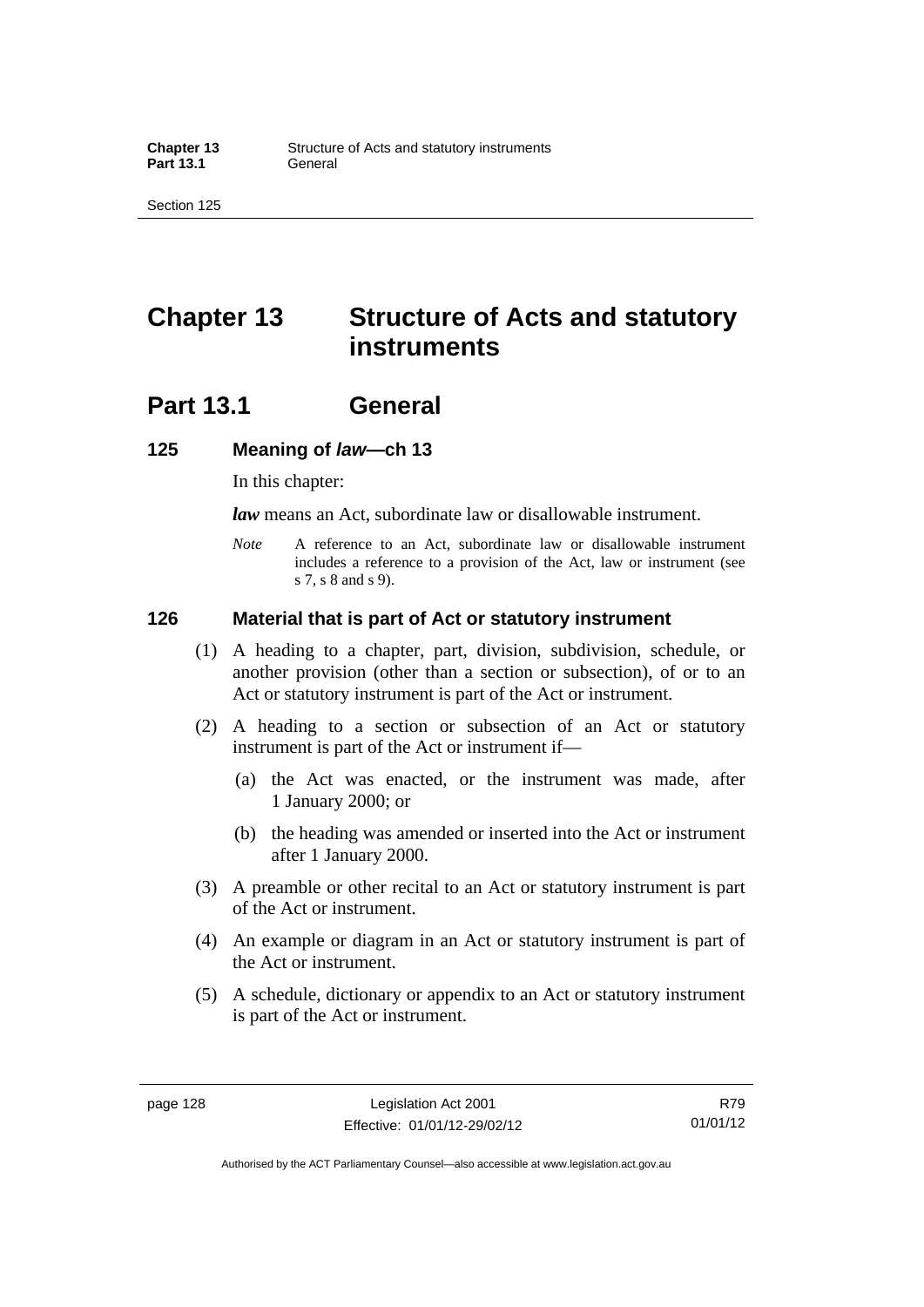- (6) Punctuation in an Act or statutory instrument is part of the Act or instrument.
- (7) A provision number in an Act or statutory instrument is part of the Act or instrument.
- (8) In applying this section to an Act or statutory instrument that is divided otherwise than into sections, a reference to a section or subsection is a reference to a corresponding provision of the Act or instrument.
	- *Note* A reference to an Act or statutory instrument includes a reference to a provision of the Act or instrument (see s 7 and s 13).
- (9) This section is a determinative provision.
	- *Note* See s 5 for the meaning of determinative provisions, and s 6 for their displacement.

# **127 Material that is not part of Act or statutory instrument**

- (1) A footnote, endnote, or other note, in or to an Act or statutory instrument is not part of the Act or instrument.
- (2) A table of contents (however described), or reader's guide or index, in or to an Act or statutory instrument is not part of the Act or instrument.
- (3) A heading to a section or subsection of an Act or statutory instrument is not part of the Act or instrument if section 126 (2) does not apply to the heading.
- (4) This section does not prevent the amendment of a note, table, guide, index or heading mentioned in subsection (1), (2) or (3).
- (5) However, such a note, table, guide or index does not become part of the Act or statutory instrument because it is amended or inserted by an Act or instrument.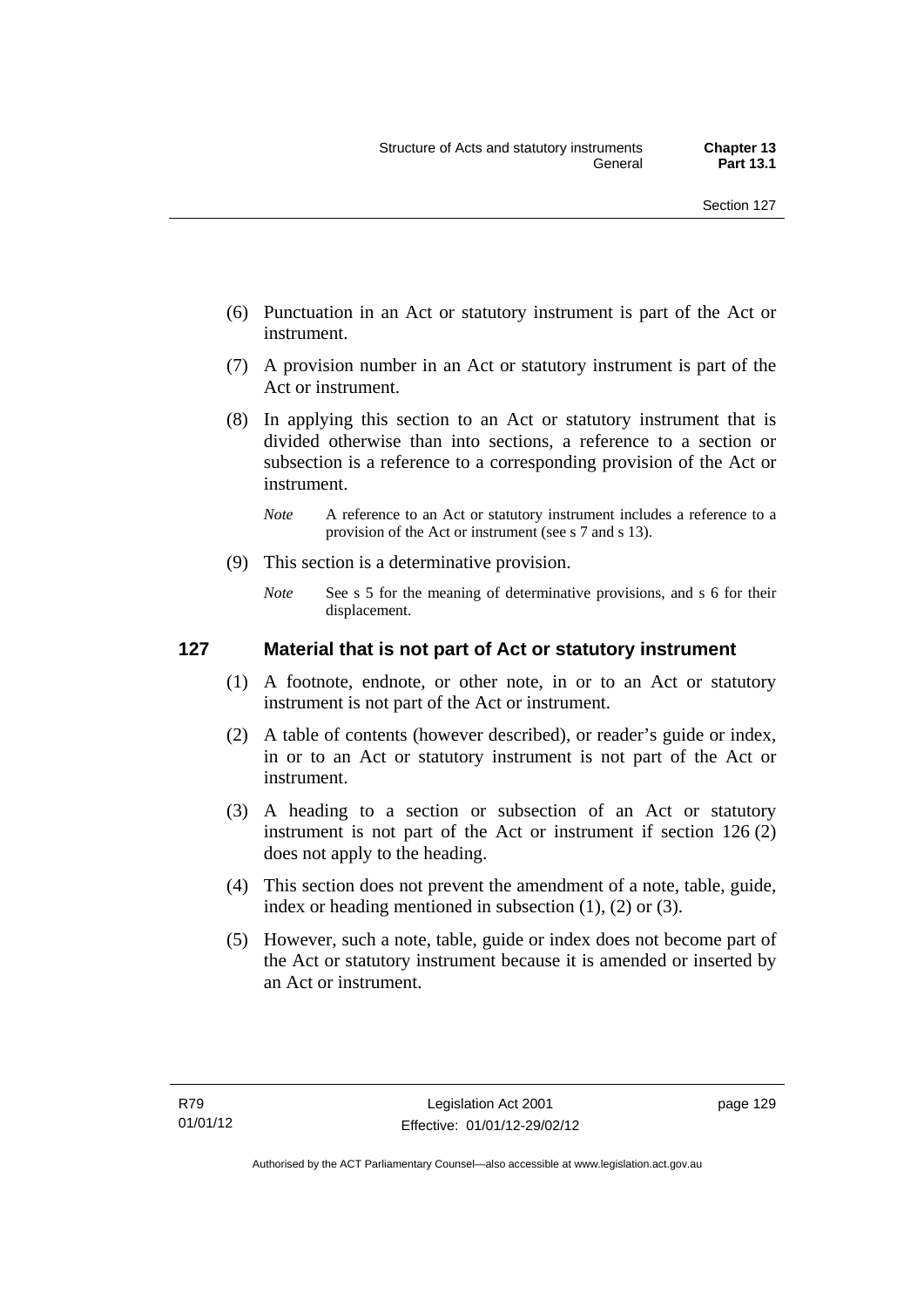| <b>Chapter 13</b> | Structure of Acts and statutory instruments |
|-------------------|---------------------------------------------|
| <b>Part 13.1</b>  | General                                     |

- (6) In applying this section to an Act or statutory instrument that is divided otherwise than into sections, a reference to a section or subsection is a reference to a corresponding provision of the Act or instrument.
	- *Note* A reference to an Act or statutory instrument includes a reference to a provision of the Act or instrument (see s 7 and s 13).
- (7) This section is a determinative provision.
	- *Note* See s 5 for the meaning of determinative provisions, and s 6 for their displacement.

page 130 Legislation Act 2001 Effective: 01/01/12-29/02/12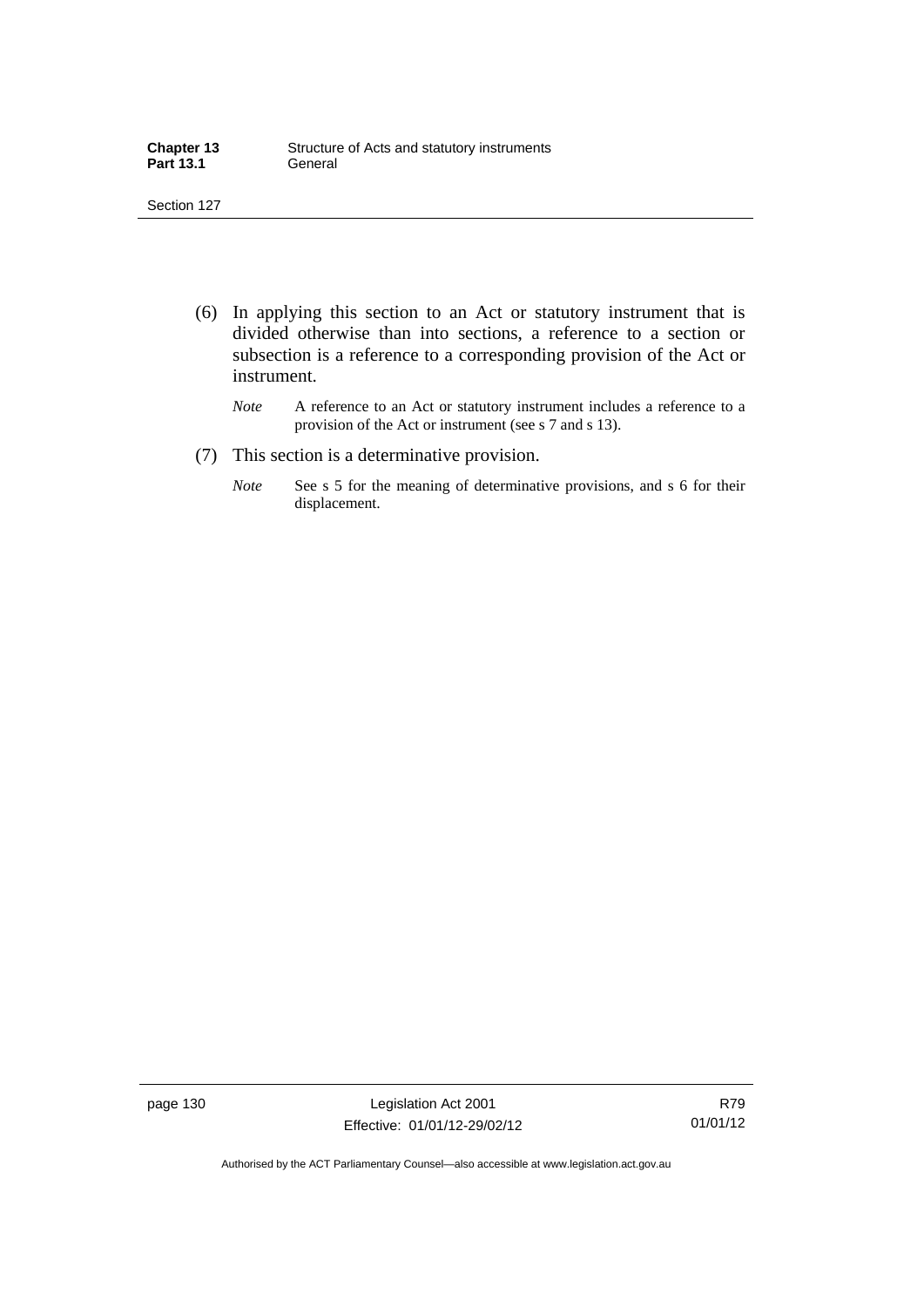page 131

# **Part 13.2 Particular kinds of provisions**

#### **130 What is a** *definition***?**

A *definition* is a provision (however expressed) of an Act or statutory instrument that—

- (a) gives a meaning to a term; or
- (b) limits or extends the meaning of a term.

#### **Examples—definitions**

- 1 *X* means Y.
- 2 *X* includes Y.
- 3 *X* means Y, and includes Z.
- 4 A reference to *X* is a reference to Y.
- 5 *X*—see section Y.
- 6 *X*—see the *XYZ Act 1999*, section Y.
- 7 In a proceeding against a person (the *retailer*), it is a defence if the retailer establishes that the goods were bought honestly.
- 8 *excluded*—a claim is *excluded* if the claim is not brought within 1 year after the day the claimant becomes aware of the failure to account to which the claim relates.
- 9 A term used in the *XYZ Act 2003* has the same meaning in this Act.
- 10 A term defined in the *XYZ Act 2003* has the same meaning in this Act.
- *Note 1* Examples 5 and 6 illustrate signpost definitions, that is, definitions that do not themselves directly define a term but point the reader to the place where the term is defined (see s 131).
- *Note 2* Example 7 illustrates a tagged-term definition (*retailer*) that takes its meaning from the context of the provision where the defined term is found.
- *Note 3* Example 8 illustrates a definition that does not begin with the defined term.
- *Note 4* For other provisions about definitions, see pt 15.2.
- *Note* 5 An example is part of the Act, is not exhaustive and may extend, but does not limit, the meaning of the provision in which it appears (see s 126 and s 132).

| R79      | Legislation Act 2001         |  |
|----------|------------------------------|--|
| 01/01/12 | Effective: 01/01/12-29/02/12 |  |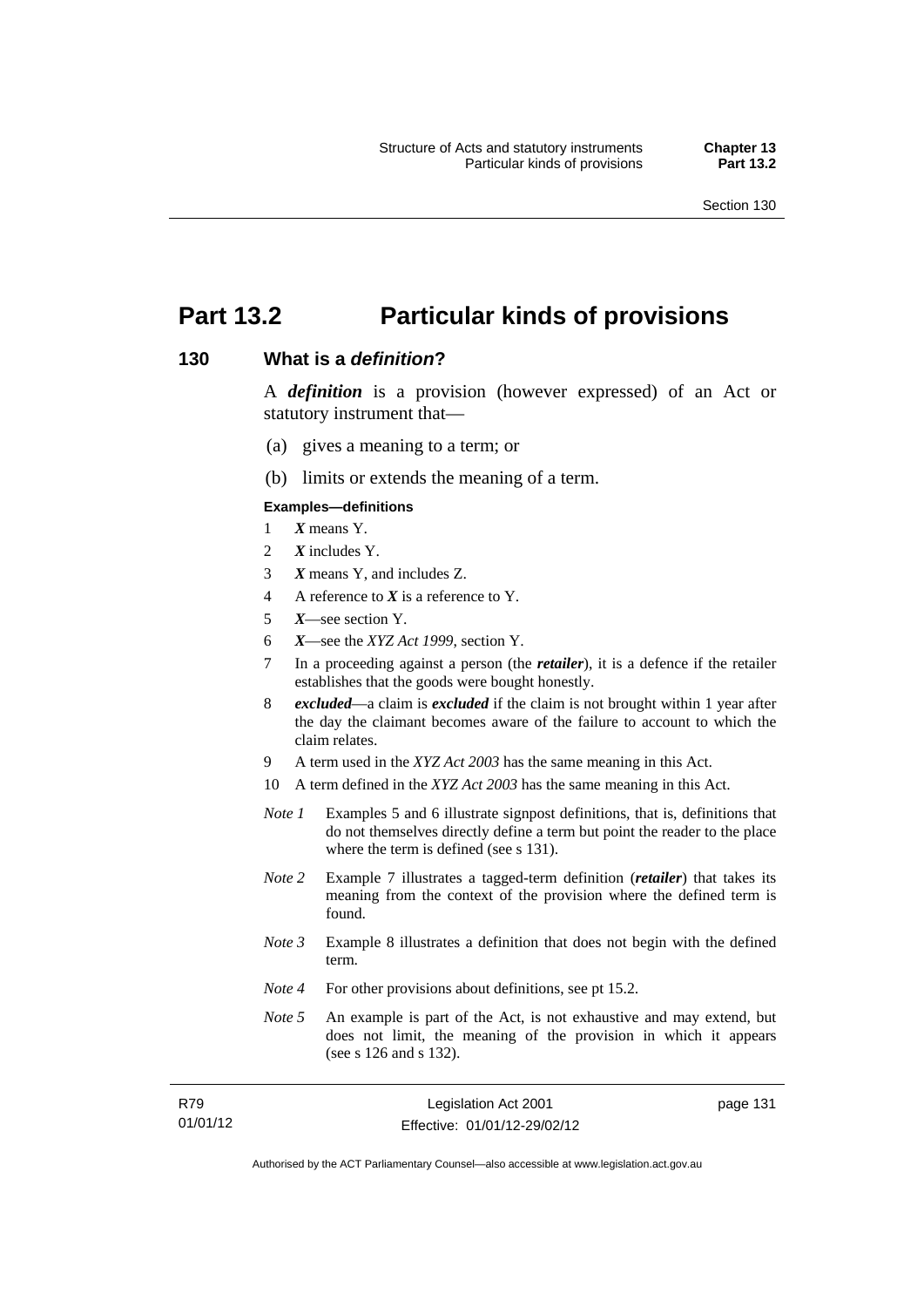### **131 Signpost definitions**

 (1) In an Act or statutory instrument, a definition of a term that includes the word 'see' followed by a reference to a law or instrument (a *signpost definition*) means the term has the same meaning as the term (or, if the reference includes a reference to the definition of another term, that term) has in the law or instrument, as in force from time to time.

#### **Examples**

- 1 A signpost definition '*food*—see section 10.' in the dictionary to an Act means that the word 'food' when used in the Act has the same meaning as it has in section 10, as in force from time to time.
- 2 A signpost definition '*injury*—see the *XYZ Act 2001*, dictionary.' in the dictionary to another Act means that the word 'injury', when used in the other Act, has the same meaning as it has in the definition of *injury* in the *XYZ Act 2001*, dictionary, as in force from time to time.
- 3 A signpost definition 'Work Safety Council—see the *XYZ Act 2000*, dictionary, definition of *council*.' means that the expression 'Work Safety Council' has the same meaning as the word 'council' has in the definition of *council* in the *XYZ Act 2000*, dictionary, as in force from time to time.
- *Note* An example is part of the Act, is not exhaustive and may extend, but does not limit, the meaning of the provision in which it appears (see s 126 and s 132).
- (2) This section is subject to section 47 (Statutory instrument may make provision by applying law or instrument).
- (3) In this section:

*instrument* includes a provision of an instrument.

*law* includes a law, or a provision of a law, of the Commonwealth, a State or another Territory.

*Note* For other provisions about definitions, see pt 15.2.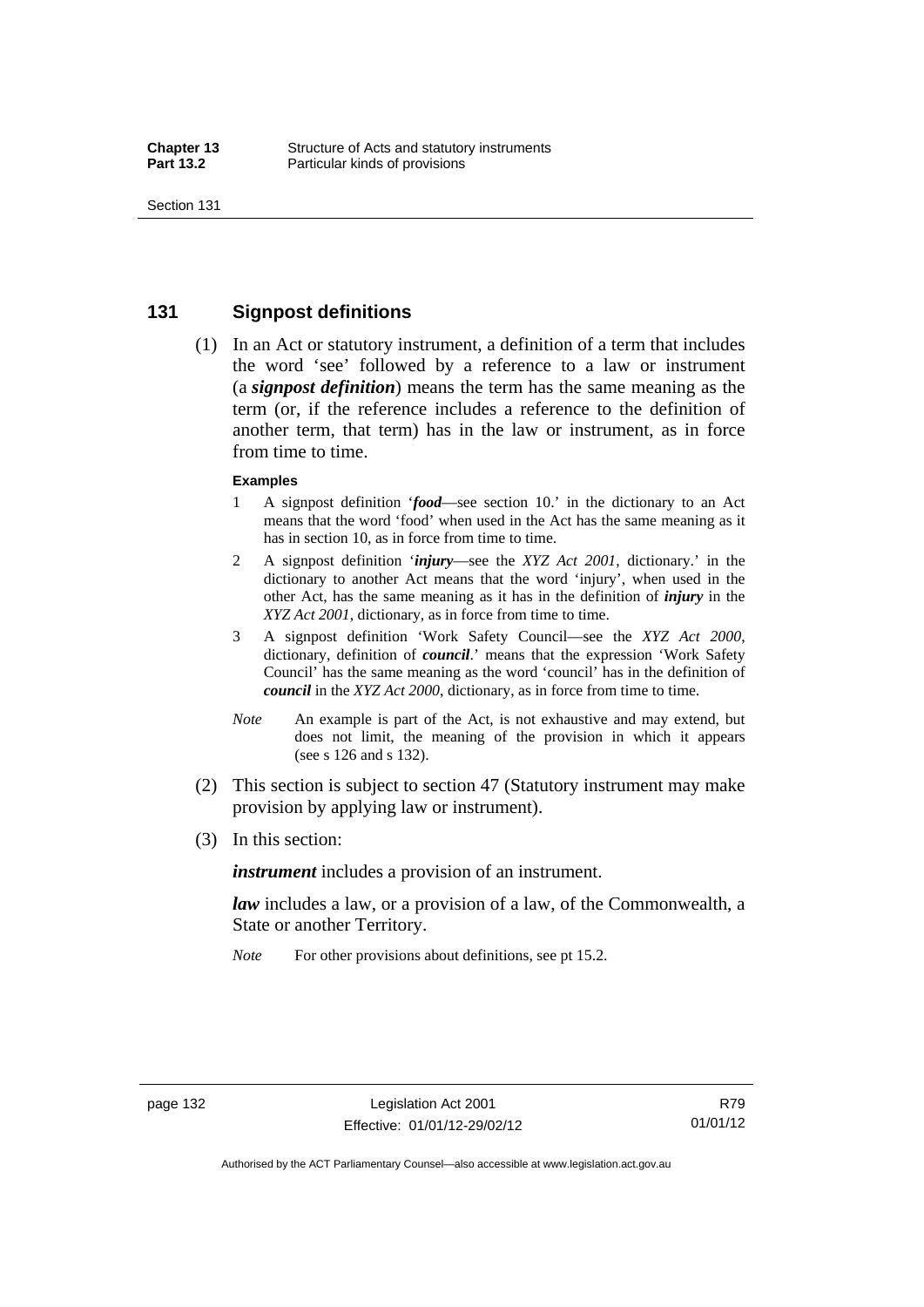# **132 Examples**

- (1) An example in an Act or statutory instrument—
	- (a) is not exhaustive; and
	- (b) may extend, but does not limit, the meaning of the Act or instrument, or the particular provision to which it relates.

#### **Examples**

- 1 A specific case (which may be fictional) that helps to give meaning to the more abstract language of a provision. See the examples in s 43.
- 2 An example (which may be fictional) that clarifies the scope of a provision by illustrating cases that fall within the provision or cases that fall outside the provision, or both. See the examples in s 86.
- *Note 1* These examples may overlap.
- *Note* 2 An example in an Act or statutory instrument is part of the Act or instrument (see s 126 (4)).
- (2) An example may take either of the following forms:
	- (a) a statement at the end of the provision it illustrates (or at the end of a provision containing the provision it illustrates);
	- (b) a statement forming part of the text of a provision that illustrates the operation of the provision, whether or not the words 'for example' are used.

**Examples—par (a)** 

the examples in s 130 or this section, s (1)

#### **Example—par (b)**

the statement beginning 'for example' in s 36 (1) (a)

- (3) Subsection (2) does not limit the form that an example may take.
- (4) This section is a determinative provision.
	- *Note* See s 5 for the meaning of determinative provisions, and s 6 for their displacement.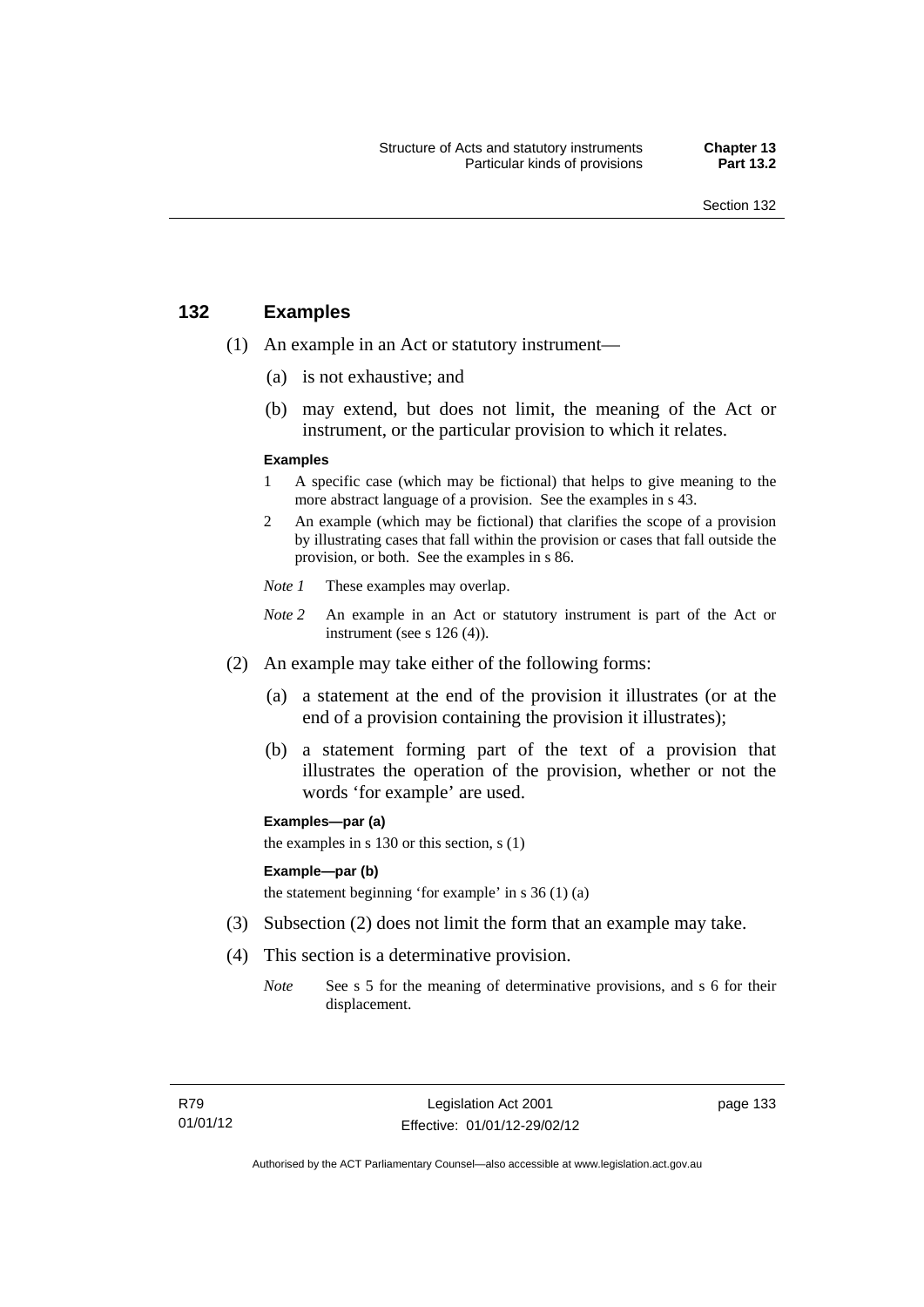### **133 Penalty units**

- (1) In a law, if a penalty for an offence is expressed as a number (whether whole or fractional) of penalty units, the penalty for the offence is a fine of that number of penalty units.
- (2) A *penalty unit* is—
	- (a) for an offence committed by an individual—\$110; or
	- (b) for an offence committed by a corporation—\$550.

#### **Example**

'Maximum penalty: 10 penalty units.' means that a person who is convicted of the relevant offence is liable to a maximum fine of 10 penalty units.

- If the person is an individual, the maximum fine is, therefore, \$1 100 (\$110 x 10).
- If the person is a corporation, the maximum fine is, therefore, \$5 500 (\$550 x 10).
- *Note* An example is part of the Act, is not exhaustive and may extend, but does not limit, the meaning of the provision in which it appears (see s 126 and s 132).
- (3) This section is a determinative provision.
	- *Note* See s 5 for the meaning of determinative provisions, and s 6 for their displacement.

#### **134 Penalties at end of sections and subsections**

- (1) This section applies if a penalty (however expressed) is stated in a law—
	- (a) at the end of a section (whether or not the section is divided into subsections) and not expressed in a way that indicates that it applies only to a provision of the section; or
	- (b) at the end of a subsection (but not at the end of a section) and not expressed in a way that indicates that it applies only to a provision of the subsection; or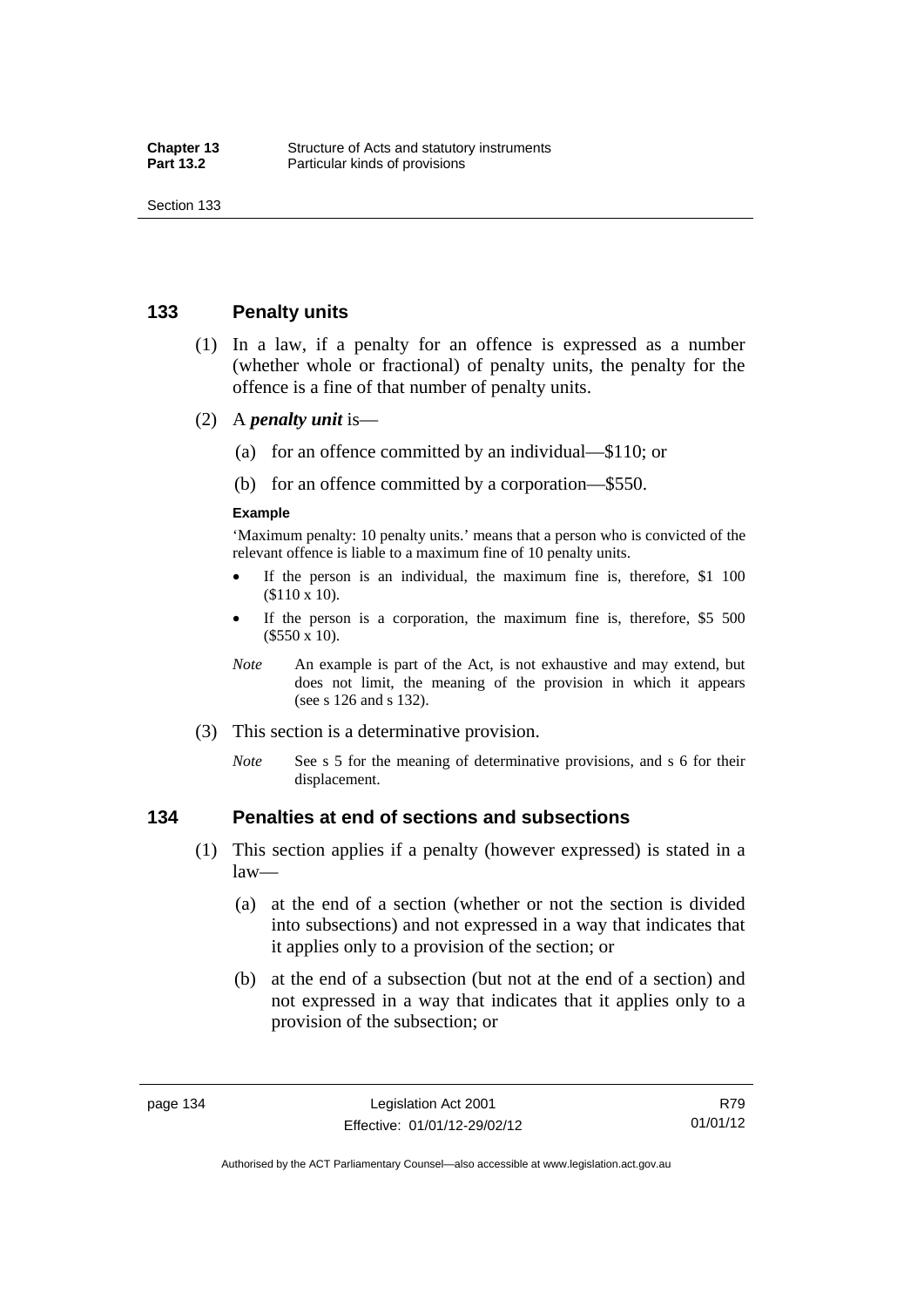(c) at the end of a section or subsection and expressed in a way that indicates that it applies only to a provision of the section or subsection (the *relevant provision*).

#### **Example—par (a)**

the following penalty at the end of a section:

'Maximum penalty: 20 penalty units.'

#### **Example—par (b)**

the following penalty at the end of a subsection, but not at the end of a section: 'Maximum penalty: 20 penalty units.'

#### **Examples—par (c)**

- 1 the following penalty at the end of a section divided into subsections: 'Maximum penalty (subsection (3)): 20 penalty units.'.
- 2 the following penalty at the end of a subsection, but not at the end of a section:

'Maximum penalty:

- (a) for paragraph (b)—20 penalty units; or
- (b) for another paragraph—50 penalty units, imprisonment for 6 months or both.'
- *Note* An example is part of the Act, is not exhaustive and may extend, but does not limit, the meaning of the provision in which it appears (see s 126 and s 132).
- (2) If an offence is not expressly mentioned in the section, subsection or relevant provision, the penalty indicates that contravention of the section, subsection or relevant provision is an offence punishable on conviction as provided by subsection (4).

#### **Example—penalty applying to entire section or subsection**

A person must not contravene a notice. Maximum penalty: 20 penalty units.

#### **Example—penalty applying to a stated provision**

- (2) The register of transactions—
	- (a) may be kept in electronic form; and
	- (b) must contain the particulars mentioned in section 91C.

Maximum penalty (paragraph (b)): 20 penalty units.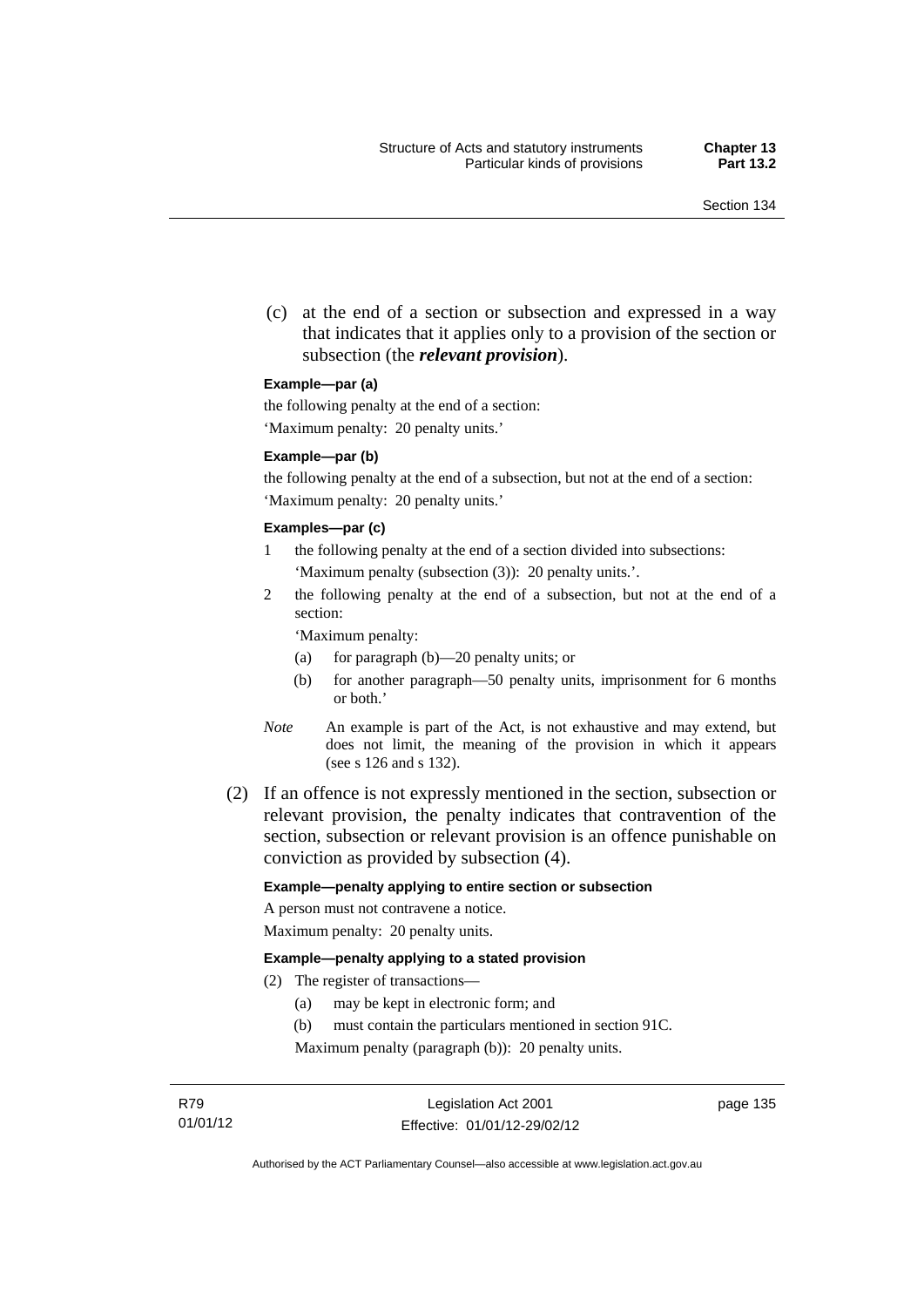(3) If an offence is expressly mentioned in the section, subsection or relevant provision, the penalty indicates that the offence is

punishable on conviction as provided by subsection (4).

**Example—penalty applying to entire section or subsection** 

A person who contravenes a notice commits an offence.

Maximum penalty: 20 penalty units.

#### **Example—penalty applying to a stated provision**

- (2) If a person keeps the person's identity card after ceasing to be an officer—
	- (a) the person commits an offence; and
	- (b) the identity card is forfeited to the Territory.
	- Maximum penalty (paragraph (a)): 20 penalty units.
- (4) The penalty that may be imposed for the offence is—
	- (a) if only a single penalty is stated (whether as a maximum penalty or a penalty)—not more than the stated penalty; or
	- (b) if a minimum as well as a maximum penalty is stated—not less than the minimum and not more than the maximum.
- $(5)$  If—
	- (a) a penalty (however expressed) is stated in a law at the end of a section divided into subsections; and
	- (b) another penalty (however expressed) is stated at the end of another subsection of the section; and
	- (c) the first penalty is not expressed in a way that indicates that it applies only to a particular provision of the last subsection;

the first penalty is taken, for this section, to be expressed in a way that indicates that it applies only to the last subsection.

#### **Example**

In the following example, s (4) is the last subsection and the penalty stated at the end applies only to that subsection:

'(2) A permit holder must record all transactions under this Act. Maximum penalty: 20 penalty units.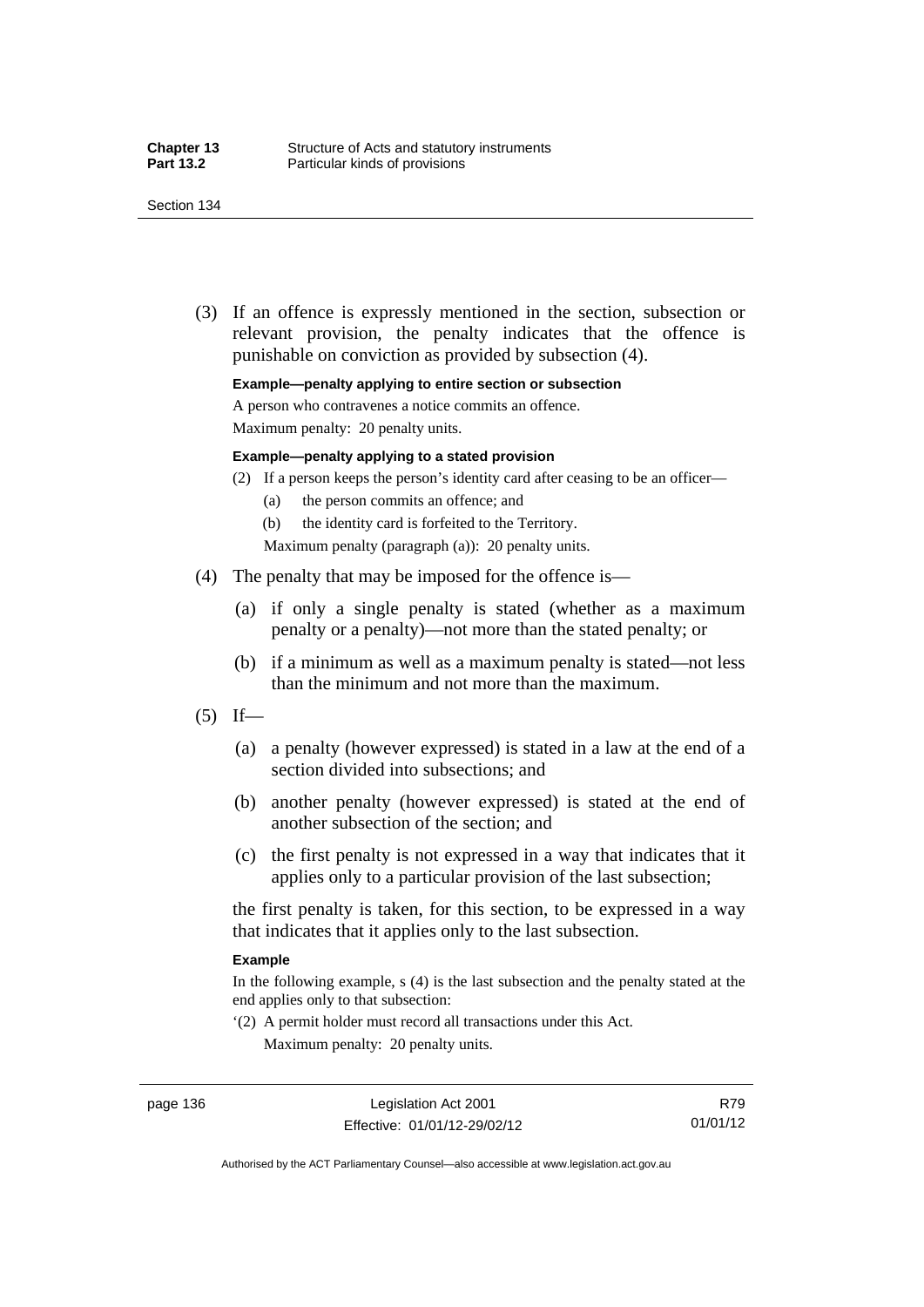- (3) If a permit holder is convicted of an offence against subsection (2), the registrar must cancel the permit.
- (4) A permit holder must not sell a declared substance in contravention of this Act.

Maximum penalty: 100 penalty units, imprisonment for 1 year or both.'.

- (6) In working out for this section whether a penalty is at the end of a section or subsection, the position of any example or note is to be disregarded.
- (7) This section is a determinative provision.
	- *Note* See s 5 for the meaning of determinative provisions, and s 6 for their displacement.

#### **135 Penalties not at end of sections and subsections**

- (1) This section applies if a penalty (however expressed) is stated in a provision of a law other than at the end of a section or subsection.
- (2) If an offence is expressly mentioned in the provision, the penalty indicates that the offence is punishable on conviction as provided by subsection (4).

#### **Example**

A person who contravenes s (3) commits an offence punishable by a fine of not more than 20 penalty units.

- *Note* An example is part of the Act, is not exhaustive and may extend, but does not limit, the meaning of the provision in which it appears (see s 126 and s 132).
- (3) If an offence is not expressly mentioned in the provision, the penalty indicates that contravention of the provision (or a stated part of the provision) is an offence punishable on conviction as provided by subsection (4).

#### **Example**

A person who contravenes s (3) must pay a fine of not more than 20 penalty units.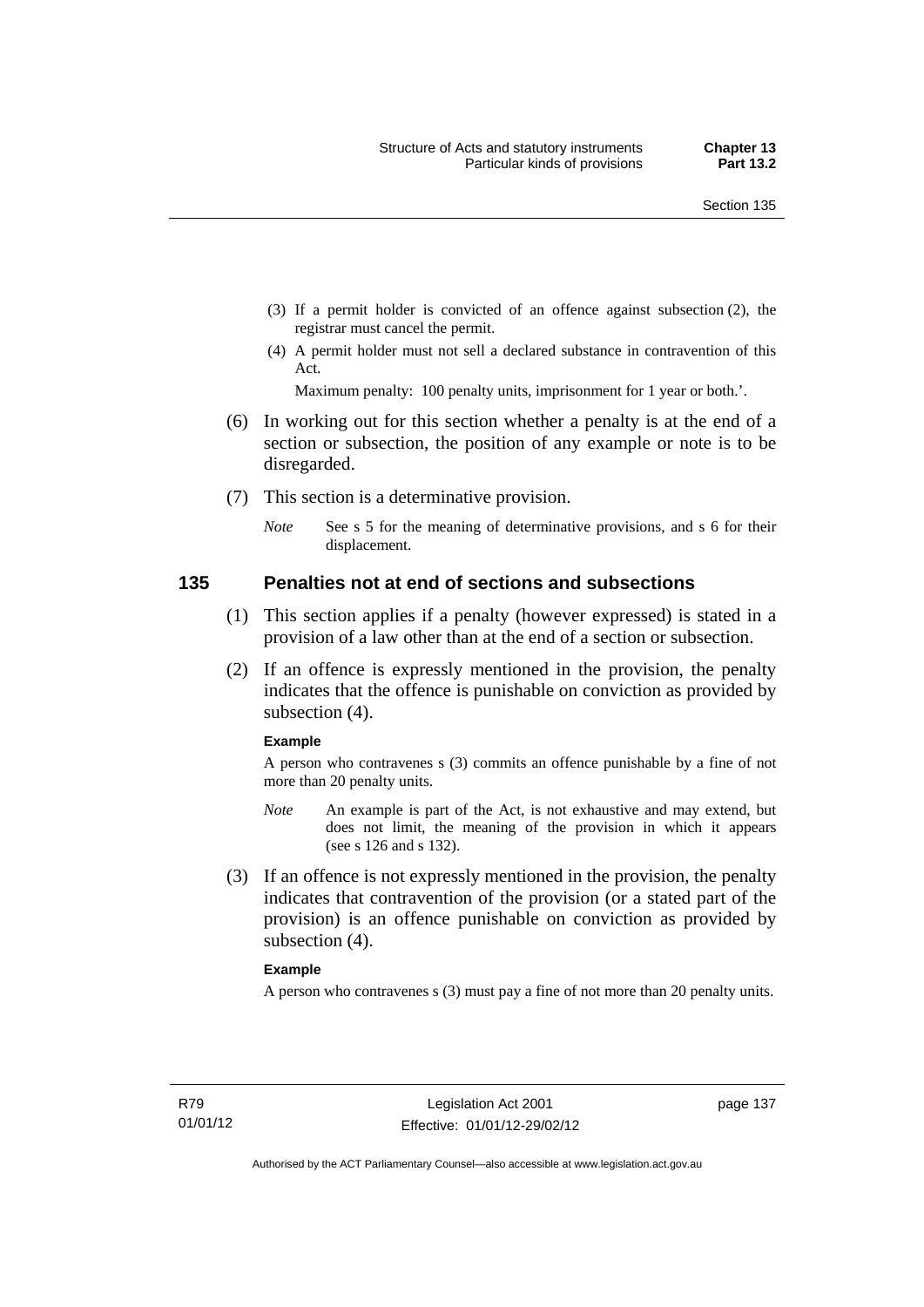- (4) The penalty that may be imposed for the offence is—
	- (a) if only a single penalty is stated (whether as a maximum penalty or a penalty)—not more than the stated penalty; or
	- (b) if a minimum as well as a maximum penalty is stated—not less than the minimum and not more than the maximum.
- (5) In working out for this section whether a penalty is at the end of a section or subsection, the position of any example or note is to be disregarded.
- (6) This section is a determinative provision.
	- *Note* See s 5 for the meaning of determinative provisions, and s 6 for their displacement.

Authorised by the ACT Parliamentary Counsel—also accessible at www.legislation.act.gov.au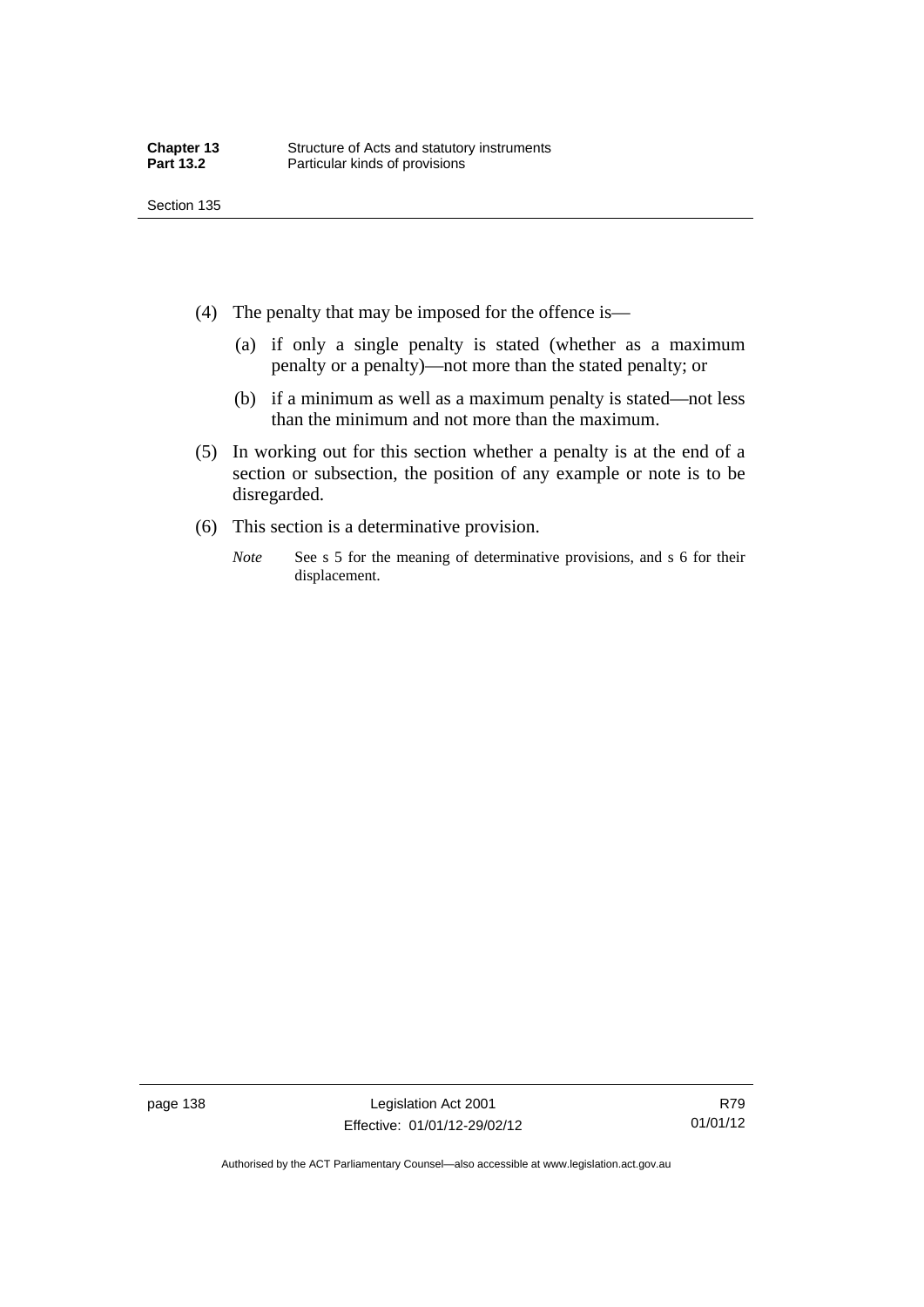# **Chapter 14 Interpretation of Acts and statutory instruments**

# **Part 14.1 Purpose and scope**

### **136 Meaning of** *Act***—ch 14**

In this chapter:

*Act* includes a statutory instrument.

*Note* Section 7 (3) provides that a reference to an Act includes a reference to a provision of an Act. Section 13 (3) provides that a reference to a statutory instrument includes a reference to a provision of a statutory instrument.

### **137 Purpose and scope—ch 14**

- (1) The purpose of this chapter is to provide guidance about the interpretation of Acts.
- (2) This chapter is not intended to be a comprehensive statement of the law of interpretation applying to Acts.
- (3) In particular, this chapter assumes that common law presumptions operate in conjunction with this chapter.
- (4) Subsection (3) also applies to common law presumptions that come into existence after the commencement of this chapter.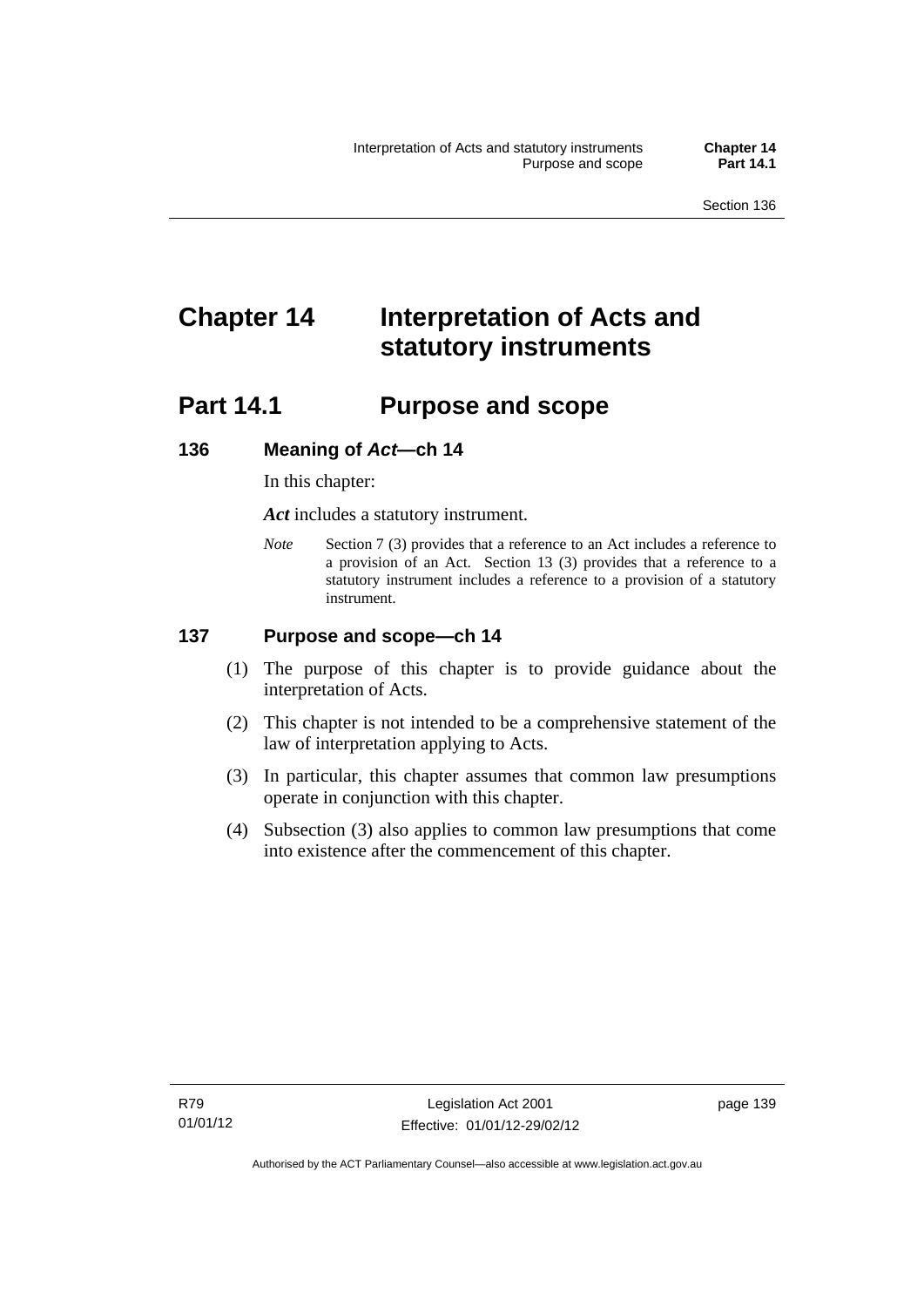# **Part 14.2 Key principles of interpretation**

### **138 Meaning of** *working out the meaning of an Act***—pt 14.2**

In this part:

*working out the meaning of an Act* means—

- (a) resolving an ambiguous or obscure provision of the Act; or
- (b) confirming or displacing the apparent meaning of the Act; or
- (c) finding the meaning of the Act when its apparent meaning leads to a result that is manifestly absurd or is unreasonable; or
- (d) finding the meaning of the Act in any other case.

### **139 Interpretation best achieving Act's purpose**

- (1) In working out the meaning of an Act, the interpretation that would best achieve the purpose of the Act is to be preferred to any other interpretation.
- (2) This section applies whether or not the Act's purpose is expressly stated in the Act.
	- *Note* The *Human Rights Act 2004*, s 30 (1) (which is about interpreting legislation to be consistent with human rights) is also relevant to interpreting territory laws.

R79 01/01/12

Authorised by the ACT Parliamentary Counsel—also accessible at www.legislation.act.gov.au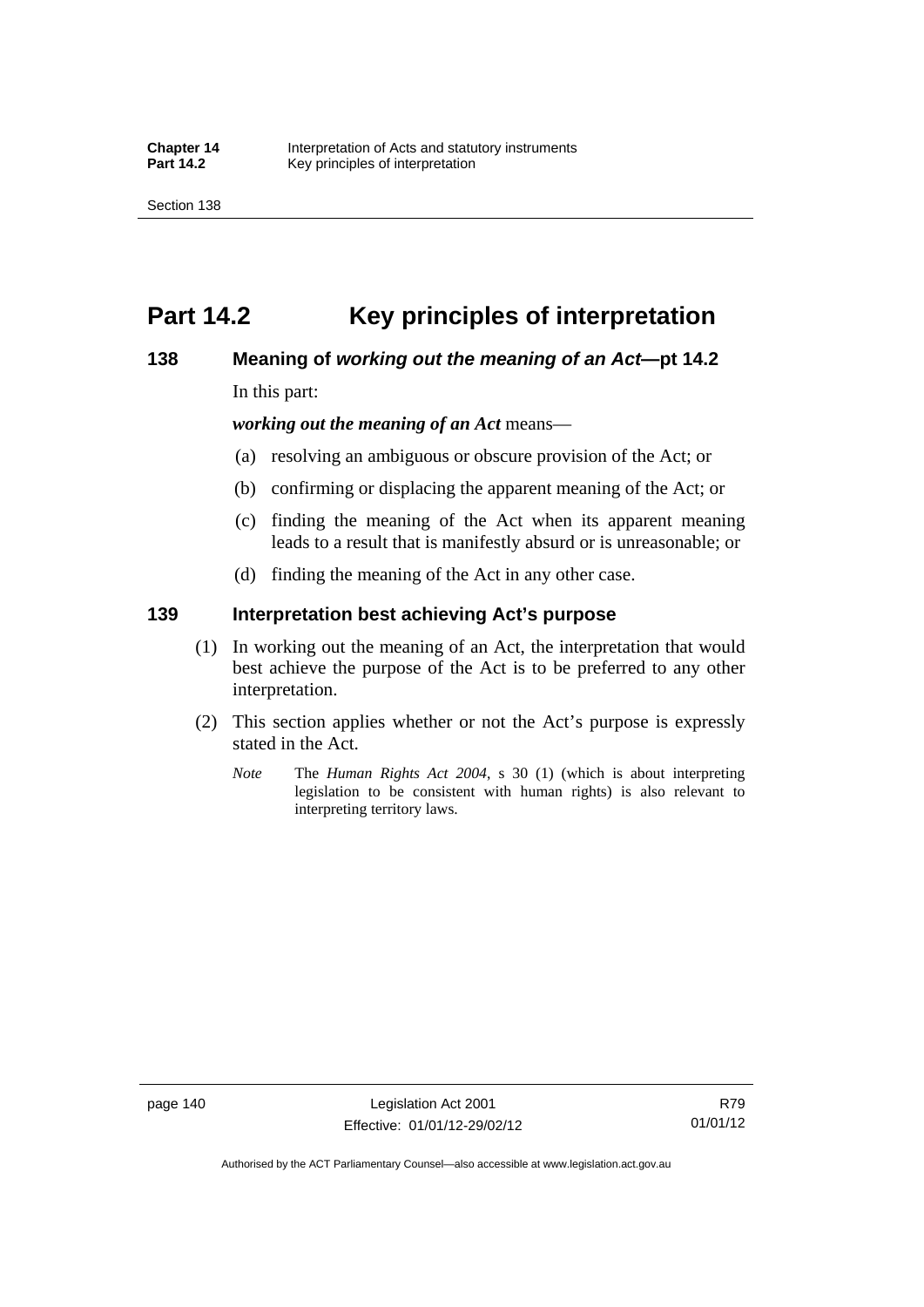# **140 Legislative context**

In working out the meaning of an Act, the provisions of the Act must be read in the context of the Act as a whole.

#### **Examples**

- 1 The long title of an Act provides that it is an Act to give certain benefits to the holders of pensioner cards. Section 4 provides 'This Act applies to a holder of a pensioner card'. Section 22 provides that the commissioner may grant 'a person' an exemption from payment of rates. The Act does not contain a definition of 'person'. Section 22 must be read in the context of the Act as a whole so that the commissioner may only grant exemptions to people who are holders of pensioner cards.
- 2 The *Drug Testing Regulation 2001* (made under the *Drug Testing Act 2000* (hypothetical)), s 6 contains the following heading:

#### **6 Corresponding law—Act, s 100, def** *corresponding law*

The heading indicates that the section has been made for the definition of *corresponding law* in the *Drug Testing Act 2000*, s 100.

- 3 Section 12 (1) of a subordinate law refers to 'a non-conviction order under the *Crimes (Sentencing) Act 2005*'. No other kind of order is mentioned in the section and the word 'order' is not otherwise defined in the subordinate law. Subsections (2), (4), (7) and (9) of the same section, which only refer to 'the order', are to be understood as referring to the order mentioned in s (1).
- *Note 1* See s 126 and s 127 for material that is, or is not, part of an Act or statutory instrument.
- *Note* 2 An example is part of the Act, is not exhaustive and may extend, but does not limit, the meaning of the provision in which it appears (see s 126 and s 132).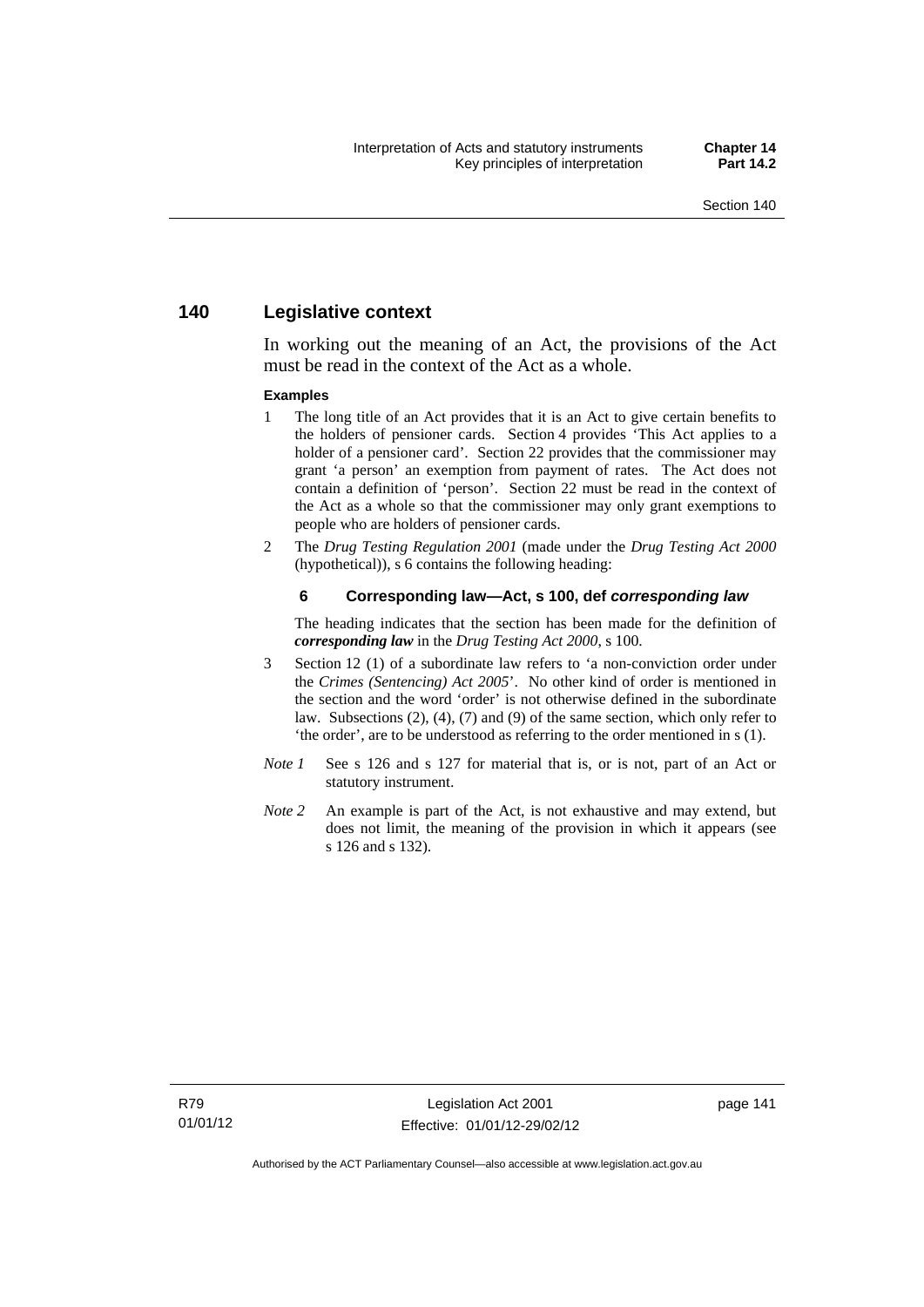Section 141

# **141 Non-legislative context generally**

- (1) In working out the meaning of an Act, material not forming part of the Act may be considered.
	- *Note 1* See s 146 for the meaning of *may* and *must*.
	- *Note* 2 See s 126 and s 127 for material that is, or is not, part of an Act or statutory instrument.
	- *Note 3* See s 142 for material that may be considered in working out the meaning of an Act or statutory instrument.
- (2) In deciding whether material not forming part of an Act should be considered in working out the meaning of the Act, and the weight to be given to the material, the following matters must be taken into account:
	- (a) the desirability of being able to rely on the ordinary meaning of the Act, having regard to the purpose of the Act and the provisions of the Act read in the context of the Act as a whole;
	- (b) the undesirability of prolonging proceedings without compensating advantage;
	- (c) the accessibility of the material to the public.
- (3) Subsection (2) does not limit the matters that may be taken into account.
- (4) For subsection (2) (c), material in the register is taken to be accessible to the public.
	- *Note* The register is the ACT legislation register (see dict, pt 2, def *register*).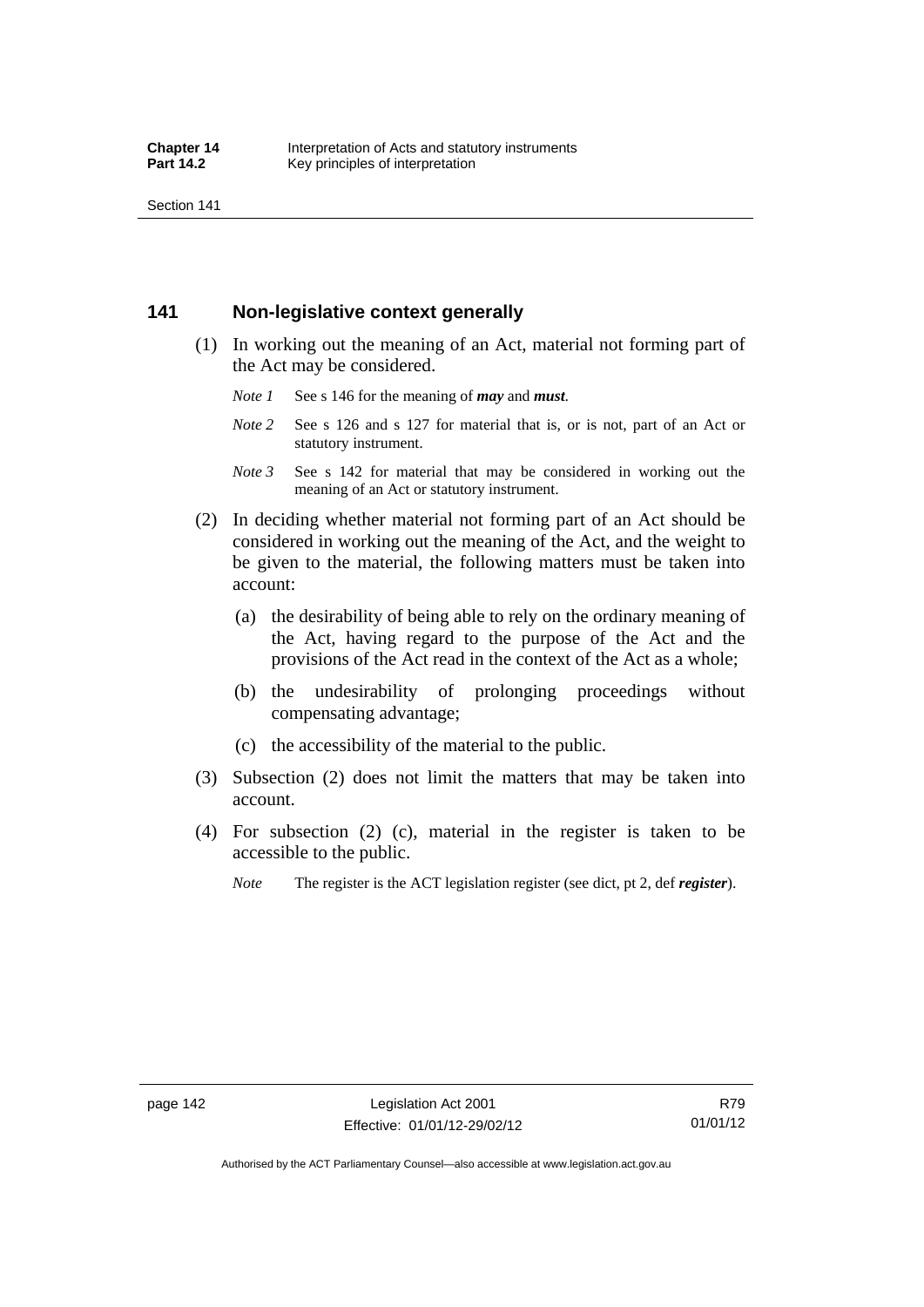# **142 Non-legislative context—material that may be considered**

- (1) In working out the meaning of an Act, material mentioned in table 142, column 2 may be considered.
- (2) In working out the meaning of a statutory instrument, material mentioned in table 142, column 3 may be considered.
- (3) This section does not limit the material that may be considered in working out the meaning of an Act or statutory instrument.

#### **Table 142**

| column 1       | column <sub>2</sub>                                                                                                                                                                                       | column 3                                                                                                                                                                                                                                                                                                                                                                                                              |
|----------------|-----------------------------------------------------------------------------------------------------------------------------------------------------------------------------------------------------------|-----------------------------------------------------------------------------------------------------------------------------------------------------------------------------------------------------------------------------------------------------------------------------------------------------------------------------------------------------------------------------------------------------------------------|
| item           | Act                                                                                                                                                                                                       | statutory instrument                                                                                                                                                                                                                                                                                                                                                                                                  |
| 1              | material not forming part of the<br>Act contained in an authorised<br>version of the Act                                                                                                                  | material not forming part of the statutory<br>instrument contained in an authorised version<br>of the instrument                                                                                                                                                                                                                                                                                                      |
|                | <i>Note</i> See ch 3 (Authorised versions<br>and evidence of laws and<br>legislative material).                                                                                                           | <i>Note</i> See ch 3 (Authorised versions and evidence<br>of laws and legislative material).                                                                                                                                                                                                                                                                                                                          |
| $\overline{2}$ | any relevant report of a royal<br>commission, law reform<br>commission, committee of inquiry<br>or other similar entity that was<br>presented to the Legislative<br>Assembly before the Act was<br>passed | any relevant report of a royal commission,<br>law reform commission, committee of<br>inquiry or other similar entity that was<br>presented to the Legislative Assembly—<br>if the statutory instrument was<br>(a)<br>presented to the Assembly—before<br>the end of 6 sitting days after the<br>day the instrument was presented to<br>the Assembly; or<br>in any other case—before the<br>(b)<br>instrument was made |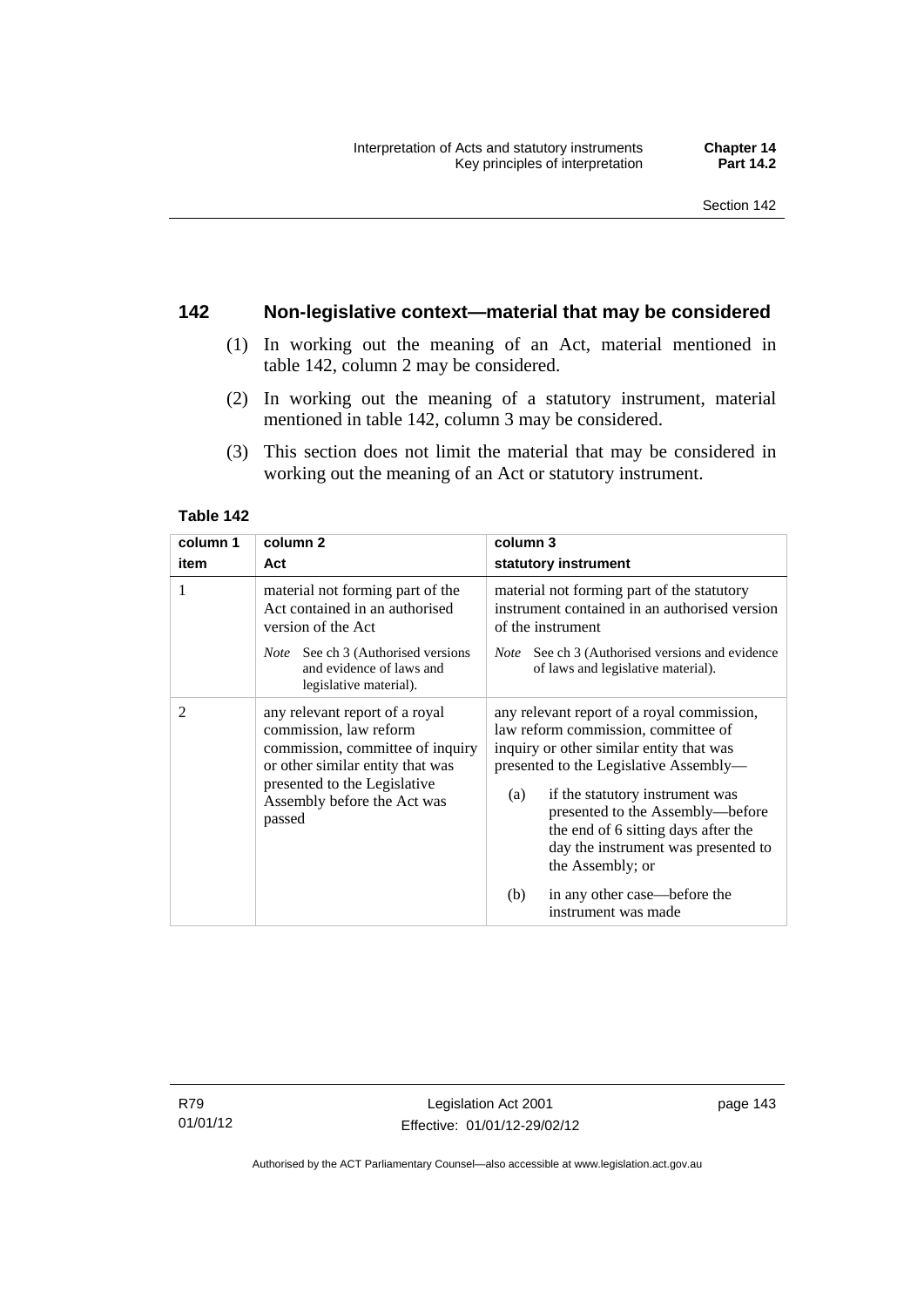**Chapter 14** Interpretation of Acts and statutory instruments<br>**Part 14.2** Key principles of interpretation Key principles of interpretation

Section 143

| column 1       | column <sub>2</sub>                                                                                                                                                                                        | column 3                                                                                                                                                                                                                                                                                                                                          |
|----------------|------------------------------------------------------------------------------------------------------------------------------------------------------------------------------------------------------------|---------------------------------------------------------------------------------------------------------------------------------------------------------------------------------------------------------------------------------------------------------------------------------------------------------------------------------------------------|
| item           | Act                                                                                                                                                                                                        | statutory instrument                                                                                                                                                                                                                                                                                                                              |
| $\overline{3}$ | any relevant report of a committee<br>of the Legislative Assembly that<br>was made to the Assembly before<br>the Act was passed                                                                            | any relevant report of a committee of the<br>Legislative Assembly that was made to the<br>Assembly-<br>if the statutory instrument was<br>(a)<br>presented to the Assembly-before<br>the end of 6 sitting days after the<br>day the instrument was presented to<br>the Assembly; or<br>in any other case—before the<br>(b)<br>instrument was made |
| 4              | any explanatory statement<br>(however described) for the bill<br>that became the Act, or any other<br>relevant document, that was<br>presented to the Legislative<br>Assembly before the Act was<br>passed | if the statutory instrument was presented to<br>the Legislative Assembly—any explanatory<br>statement (however described) for the<br>instrument, or any other relevant document,<br>that was presented to the Legislative<br>Assembly before the end of 6 sitting days<br>after the instrument was presented to the<br>Assembly                   |
| 5              | the presentation speech made to<br>the Legislative Assembly during<br>the passage of the bill that became<br>the Act                                                                                       | if the statutory instrument was presented to<br>the Legislative Assembly by a member of the<br>Assembly—any presentation speech made to<br>the Assembly                                                                                                                                                                                           |
| 6              | official reports of proceedings in<br>the Legislative Assembly in<br>relation to the bill that became the<br>Act                                                                                           | if the statutory instrument was presented to<br>the Legislative Assembly-official reports of<br>proceedings in the Legislative Assembly in<br>relation to the statutory instrument                                                                                                                                                                |
| 7              | any relevant treaty or other<br>international agreement to which<br>Australia is a party                                                                                                                   | any relevant treaty or other international<br>agreement to which Australia is a party                                                                                                                                                                                                                                                             |

# **143 Law stating material for consideration in working out meaning**

 (1) If a relevant law provides that stated material may or must be considered in working out the meaning of an Act or statutory instrument, that does not by implication prevent other material of

page 144 Legislation Act 2001 Effective: 01/01/12-29/02/12

R79 01/01/12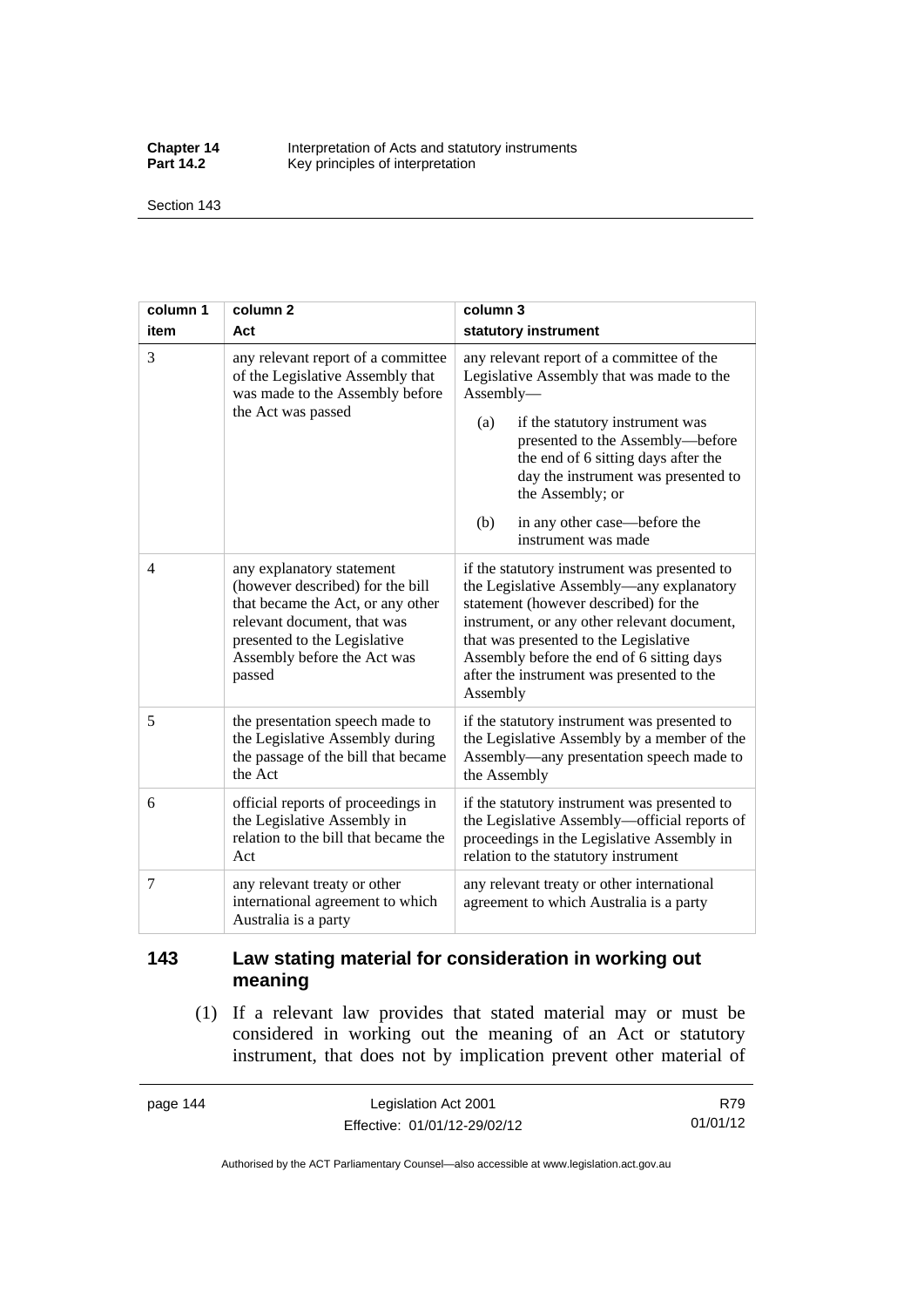the same or similar kind being considered in working out the meaning of the Act or instrument.

#### **Example**

The *Computer Crime Act 2000* (hypothetical) contains the following provision:

#### **4 Report may be used as an aid to interpretation**

The *Community Law Reform Report on Computer Crime* (CLRC No X) may be considered in working out the meaning of this Act.

This does not limit access to other non-legislative material of the same or a similar kind for working out the meaning of the *Computer Crime Act 2000*.

- *Note* An example is part of the Act, is not exhaustive and may extend, but does not limit, the meaning of the provision in which it appears (see s 126 and s 132).
- (2) In this section:

*relevant law* means—

- (a) in working out the meaning of an Act—the Act or another Act; or
- (b) in working out the meaning of a statutory instrument made under an Act—the Act, another Act or the instrument; or
- (c) in working out the meaning of a statutory instrument made under another statutory instrument—an Act or either instrument.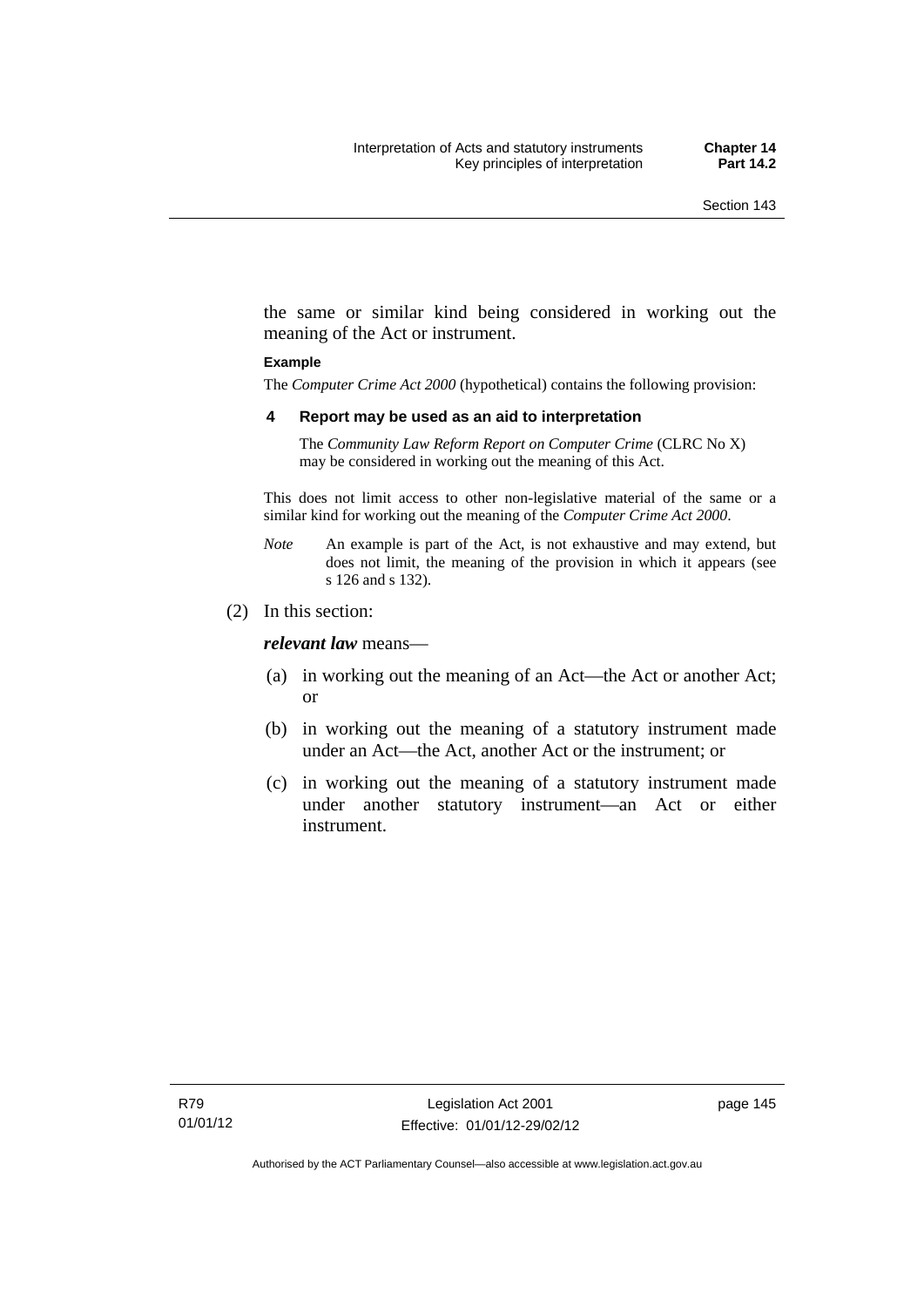**Part 15.1** 

Section 144

# **Chapter 15 Aids to interpretation**

# **Part 15.1 General**

# **144 Meaning of commonly-used terms**

A definition in the dictionary, part 1 applies to all Acts and statutory instruments.

*Note* See s 130 for the def *definition* and s 131 for provisions about signpost definitions.

# **145 Gender and number**

In an Act or statutory instrument—

- (a) words indicating a gender include every other gender; and
- (b) words in the singular number include the plural and words in the plural number include the singular.

# **146 Meaning of** *may* **and** *must*

- (1) In an Act or statutory instrument, the word *may*, or a similar term, used in relation to a function indicates that the function may be exercised or not exercised, at discretion.
	- *Note Function* is defined in the dictionary, pt 1 to include authority, duty and power.
- (2) In an Act or statutory instrument, the word *must*, or a similar term, used in relation to a function indicates that the function is required to be exercised.
- (3) This section is a determinative provision so far as it applies to an applicable law or an applicable provision.
	- *Note* See s 5 for the meaning of determinative provisions, and s 6 for their displacement.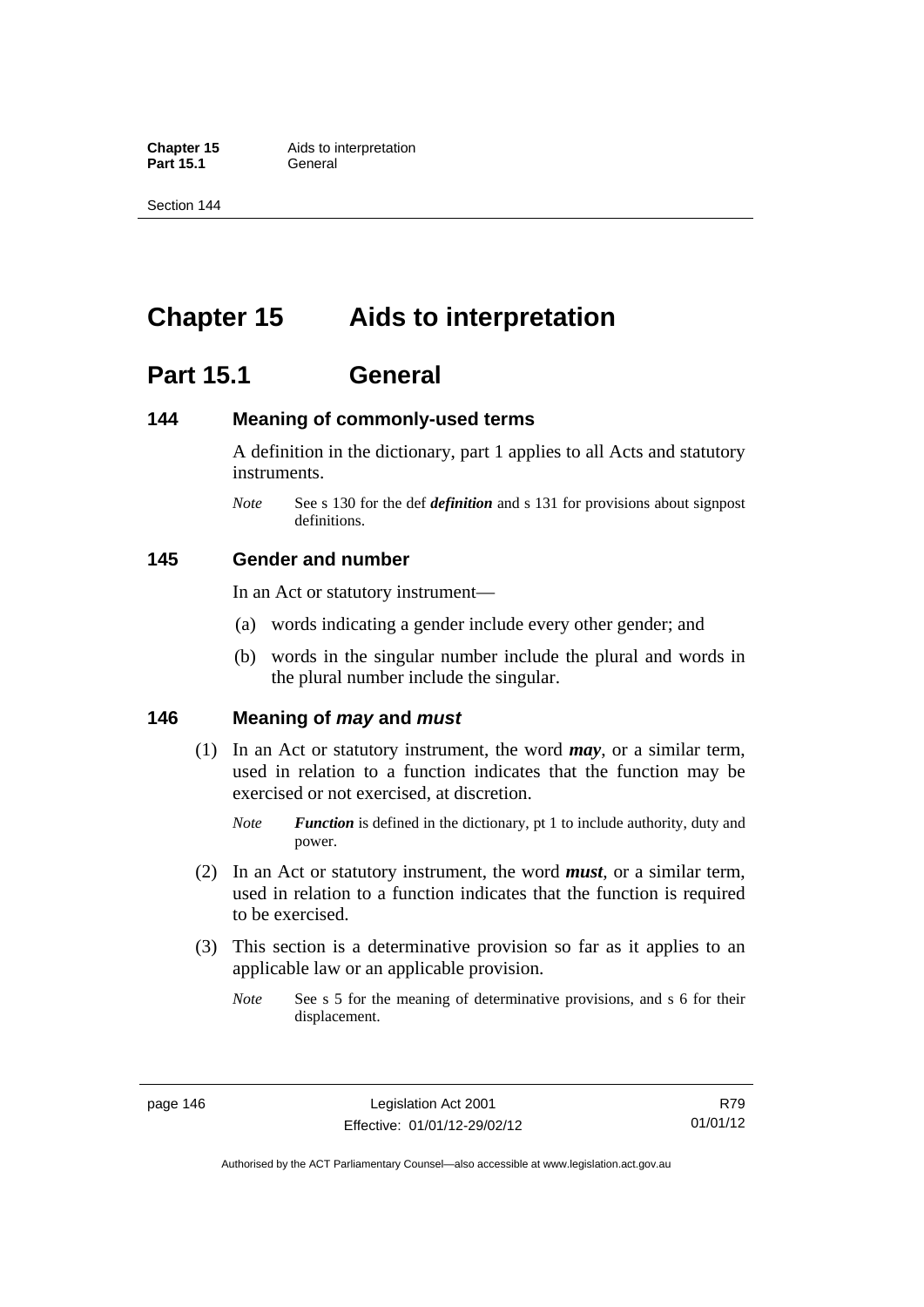(4) In this section:

*applicable law* means an Act enacted, or statutory instrument made, after the application date.

*applicable provision* means a provision inserted after the application date into an Act or statutory instrument that is not an applicable law.

*application date* means—

- (a) for an Act, subordinate law or disallowable instrument— 1 January 2000; and
- (b) for any other statutory instrument—1 January 2006.

*inserted*, for a provision, includes inserted in substitution for another provision.

# **147 Changes of drafting practice not to affect meaning**

(1) The purpose of this section is to encourage the making of progressive improvements in the form of the statute book without inadvertently changing the substantive effect of the law.

*Note* See also s 96 (Relocated provisions).

- (2) This is to be achieved particularly by updating the language and structure of Acts and statutory instruments to replace older forms of legislative expression with forms reflecting current legislative drafting practice.
- (3) If an Act or statutory instrument is amended so that it contains an older form of legislative expression in a provision and a newer form in another, the ideas in the 2 provisions must not be regarded as different only because different words are used or the provisions are structured in different ways.
- (4) Subsection (3) also applies if the provisions are in different Acts or statutory instruments.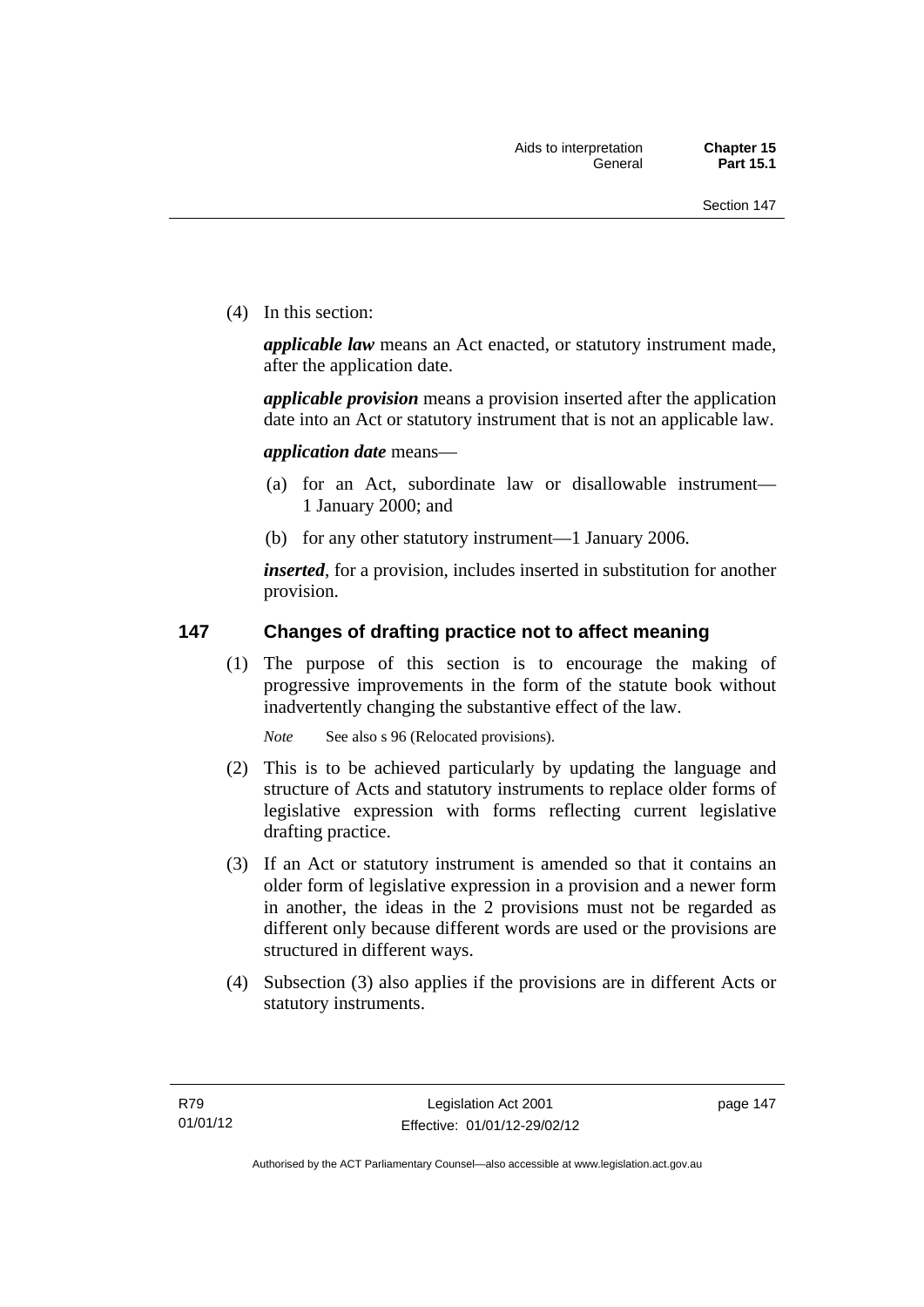- (5) Also, if an Act or statutory instrument is amended so that a provision containing an older form of legislative expression is replaced (whether or not in the same position) by a provision in a newer form, the ideas in the 2 provisions must not be regarded as different only because different words are used or the provisions are structured in different ways.
- (6) In deciding whether the ideas are different, regard must be had to the context and history of the 2 provisions.
- (7) Subsection (6) does not limit the matters to which regard may be had.
- (8) This section is a determinative provision.
	- *Note* See s 5 for the meaning of determinative provisions, and s 6 for their displacement.

# **148 Terms used in instruments have same meanings as in authorising laws**

Terms used in a statutory instrument have the same meanings as they have, from time to time, in the Act or statutory instrument (the *authorising law*), or the relevant provisions of the authorising law, under which the instrument is made or in force.

# **149 Age in years**

For an Act or statutory instrument, a person is an age in years at the beginning of the person's birthday for the age.

# **150 Measurement of distance**

In applying an Act or statutory instrument, distance is to be measured in a straight line on a horizontal plane.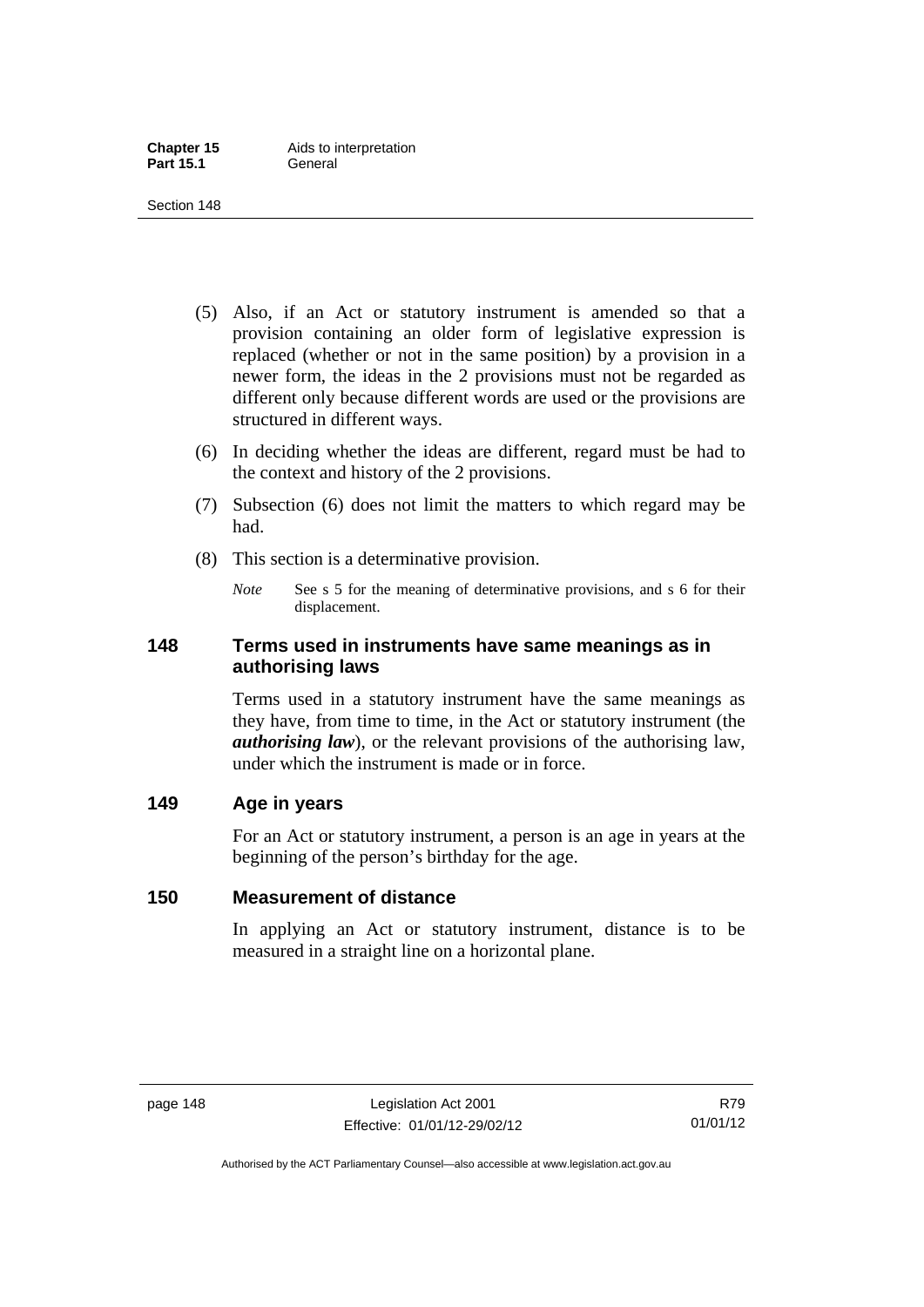# **151 Working out periods of time generally**

- (1) This section applies in working out periods of 1 day or longer for an Act or statutory instrument, whether the period is a period in the future or the past.
	- *Note 1* The following definitions in the dictionary, pt 1 are also relevant to periods of time:
		- *business day*
		- *calendar month*
		- *calendar year*
		- *financial year*
		- *midnight*
		- *month*
		- *named month*
		- *quarter*
		- *working day*
		- *year*.
	- *Note 2* The *Standard Time and Summer Time Act 1972* deals with the meaning of a reference to a time.
- (2) A period of time described as beginning at, on or with a stated day, act or event includes the stated day or the day of the stated act or event.
- (3) A period of time described as beginning from or after a stated day, act or event does not include the stated day or the day of the stated act or event.
- (4) A period of time described as ending at, by, on or with, or as continuing to or until, a stated day, act or event includes the stated day or the day of the stated act or event.
- (5) A period of time described as ending before a stated day, act or event does not include the stated day or the day of the stated act or event.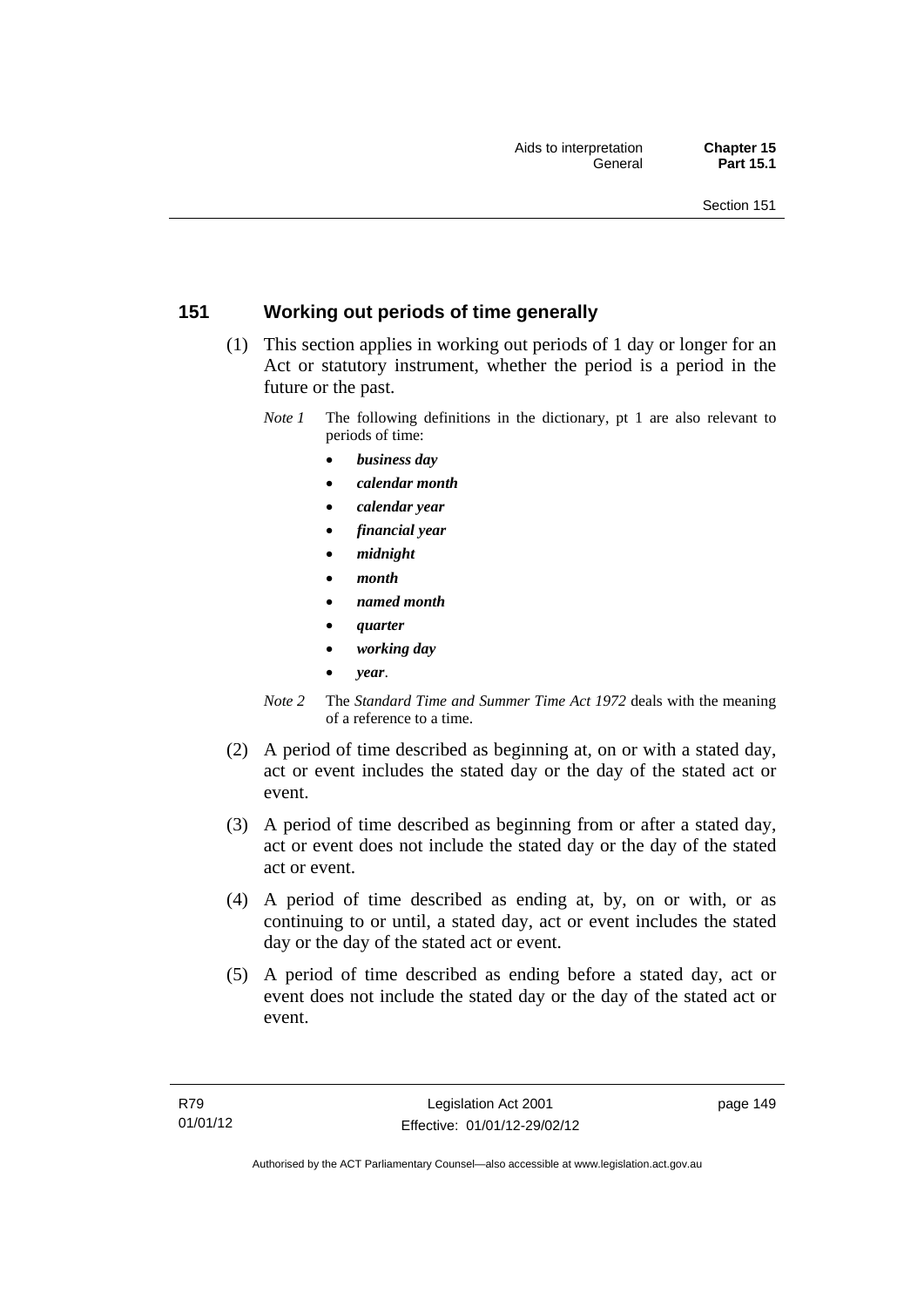(6) A reference to a number of days between 2 events does not include the days when the events happen.

#### **Example**

A court rule requires a notice of motion to be served 2 days before the return date for the application. If the return date is Friday, that day and the day the application is served are not counted in working out the 2 days. For service to be valid, the application must be served on or before the Tuesday before the return date.

- *Note* An example is part of the Act, is not exhaustive and may extend, but does not limit, the meaning of the provision in which it appears (see Legislation Act, s 126 and s 132).
- (7) Despite subsection (3), if, under an Act or statutory instrument, something must or may be done within a particular period of time after a stated day, the thing may be done on the stated day.
- (8) This section is a determinative provision so far as it applies to an applicable law or applicable provision.
	- *Note* See s 5 for the meaning of determinative provisions, and s 6 for their displacement.
- (9) In this section:

*applicable law* means an Act enacted, or statutory instrument made, after 1 January 2006.

*applicable provision* means a provision inserted after 1 January 2006 into an Act or statutory instrument that is not an applicable law.

*inserted*, for a provision, includes inserted in substitution for another provision.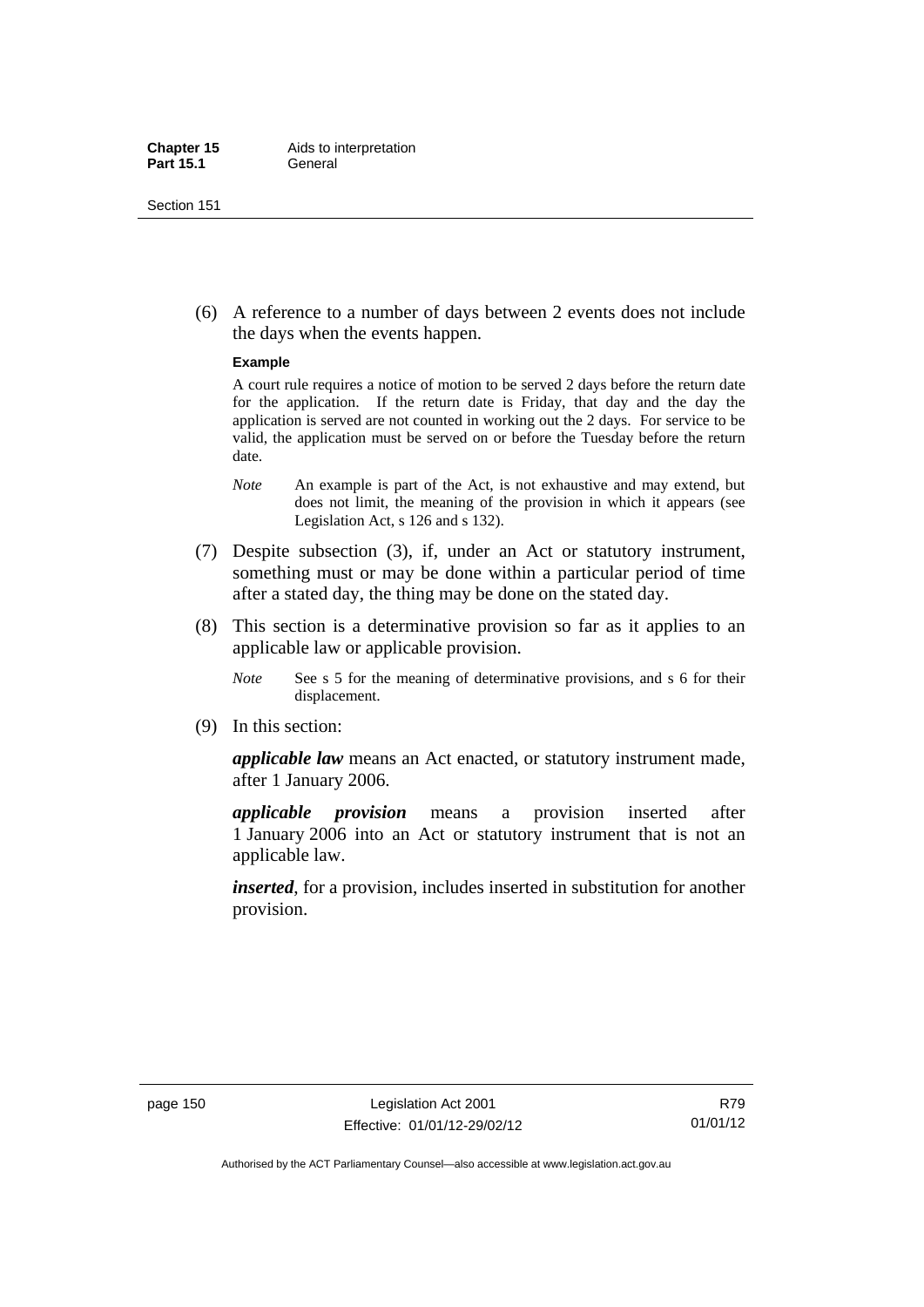# **151A Periods of time ending on non-working days**

- (1) This section applies if—
	- (a) under an Act or statutory instrument, something must or may be done on a particular day or within a particular period of time; and
	- (b) the day, or the last day of the period, is not a working day.
- (2) The thing must or may be done on the next day that is a working day.
- (3) This section is a determinative provision so far as it applies to an applicable law or applicable provision.
	- *Note* See s 5 for the meaning of determinative provisions, and s 6 for their displacement.
- (4) In this section:

*applicable law* means an Act enacted, or statutory instrument made, after 1 January 2006.

*applicable provision* means a provision inserted after 1 January 2006 into an Act or statutory instrument that is not an applicable law.

*inserted*, for a provision, includes inserted in substitution for another provision.

*public entity* means—

- (a) a court or tribunal; or
- (b) an administrative unit; or
- (c) a statutory-office holder; or
- (d) any other entity established for a public purpose under a law.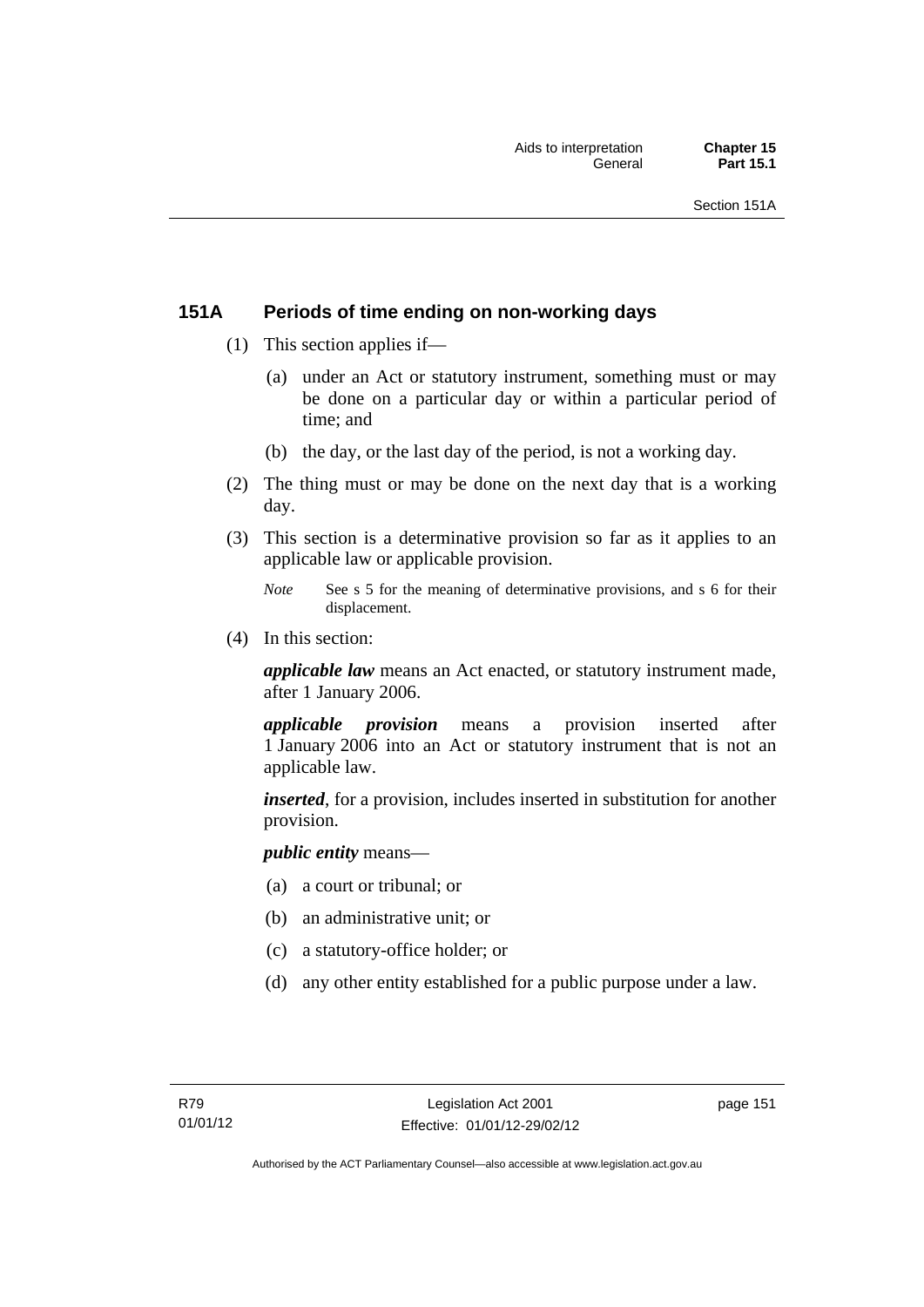Section 151B

*working day* means—

- (a) for doing something at an office (however described) of a public entity where the thing must or may be done—a day when the office is open; and
- (b) for doing anything else—a day that is not—
	- (i) a Saturday or Sunday; or
	- (ii) a public holiday at the place where the thing must or may be done; or
	- (iii) if the thing is to be done by or in relation to an authorised deposit-taking institution—a day observed by the institution as a bank holiday at the place where the thing must or may be done.

#### **Example—par (a)**

filing a document at a court registry

*Note* An example is part of the Act, is not exhaustive and may extend, but does not limit, the meaning of the provision in which it appears (see Legislation Act, s 126 and s 132).

# **151B Doing things for which no time is fixed**

- (1) This section applies if—
	- (a) under an Act or statutory instrument, something must or may be done; but
	- (b) no time is provided for doing the thing.
- (2) The thing must or may be done as soon as possible and as often as needed.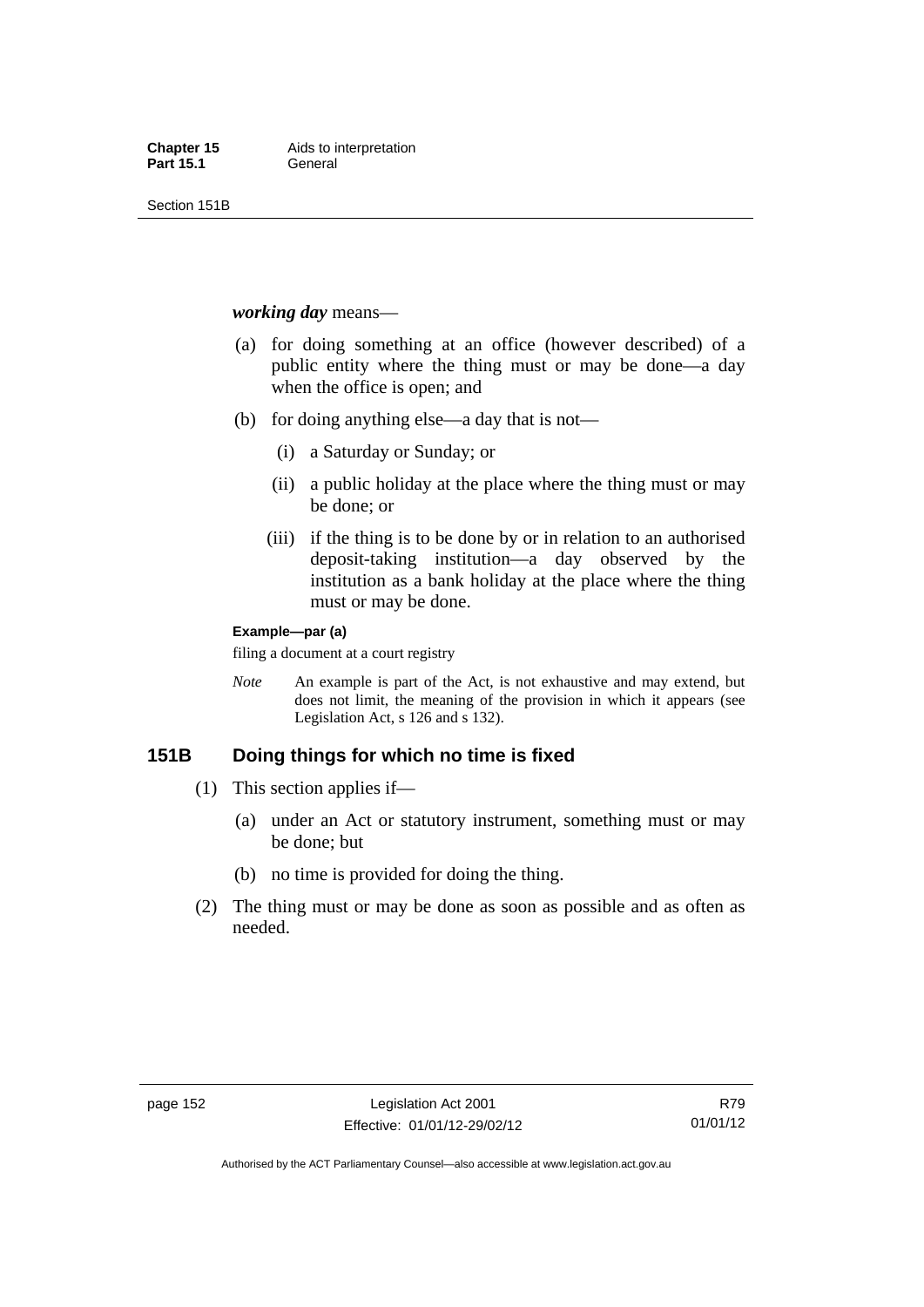# **151C Power to extend time**

- (1) This section applies if, under an Act or statutory instrument—
	- (a) something must or may be done on a particular day or within a particular period of time; but
	- (b) a court or other entity has power to extend the time (the *relevant time*) for doing the thing.
- (2) A person may apply to the court or other entity for the relevant time to be extended even though the relevant time has ended.
- (3) The court or other entity may extend the relevant time even though the relevant time has ended.
- (4) This section is a determinative provision.
	- *Note* See s 5 for the meaning of determinative provisions, and s 6 for their displacement.
- (5) This section applies only to an applicable law or applicable provision.
- (6) In this section:

*applicable law* means an Act enacted, or statutory instrument made, after 1 January 2006.

*applicable provision* means a provision inserted after 1 January 2006 into an Act or statutory instrument that is not an applicable law.

*inserted*, for a provision, includes inserted in substitution for another provision.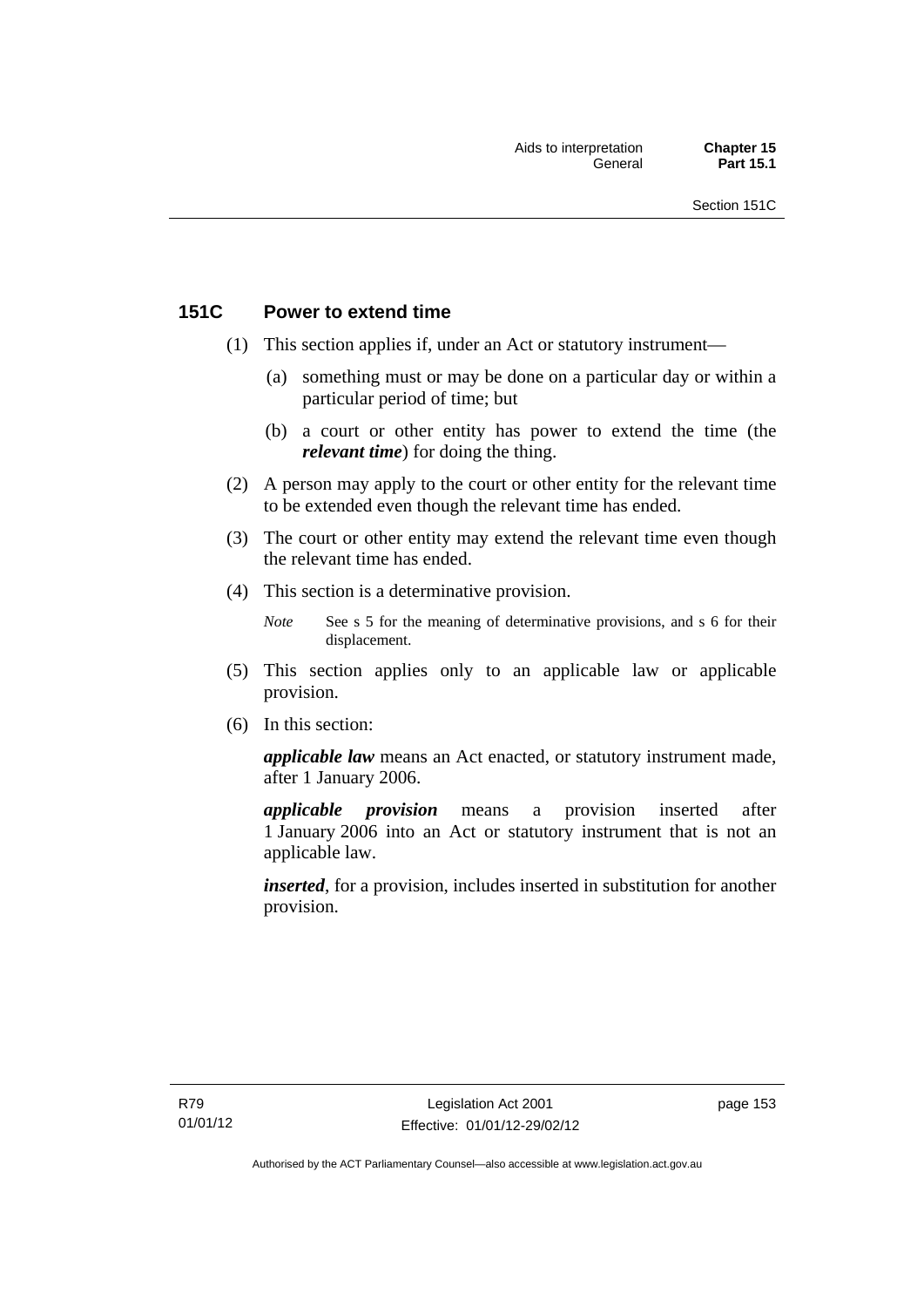# **152 Continuing effect of obligations**

If, under a provision of an Act or statutory instrument, an act is required to be done, the obligation to do the act continues until the act is done even if—

- (a) the provision required the act to be done within a particular period or before a particular time, and the period has ended or the time has passed; or
- (b) someone has been convicted of an offence in relation to failure to do the act.

page 154 Legislation Act 2001 Effective: 01/01/12-29/02/12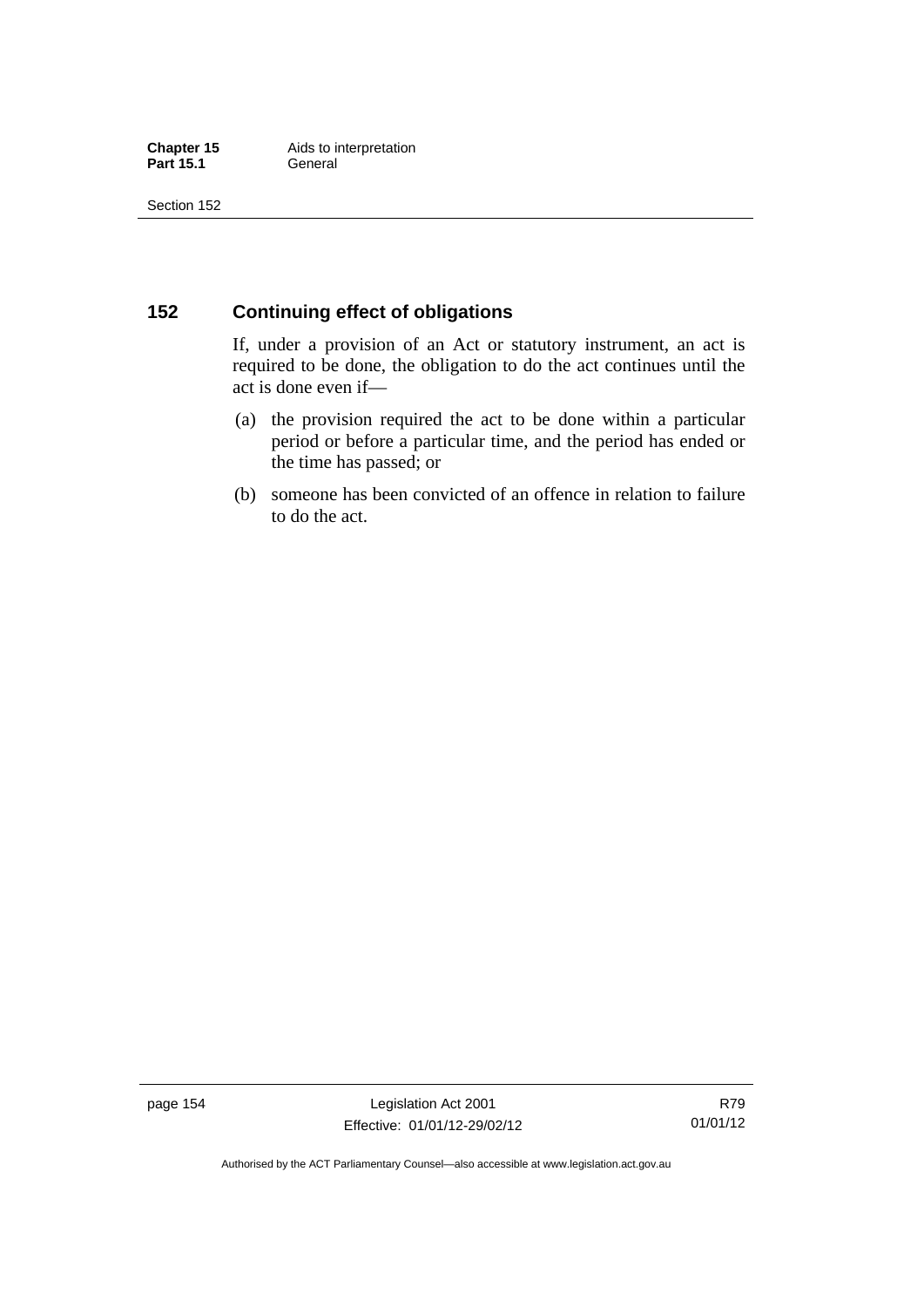# **Part 15.2 Definitions**

*Note* See also s 130 (What is a definition?), s 131 (Signpost definitions) and s 148 (Terms used in instruments have same meanings as in authorising laws).

# **155 Definitions apply subject to contrary intention**

- (1) A definition in an Act or statutory instrument applies except so far as the contrary intention appears.
- (2) This section is a determinative provision.
	- *Note* See s 5 for the meaning of determinative provisions, and s 6 for their displacement.

# **156 Application of definitions in dictionaries and sections**

 (1) A definition in the dictionary to an Act or statutory instrument applies to the entire Act or instrument unless the Act or instrument provides for the definition to have a more limited application.

#### **Examples**

- 1 The dictionary to the *ABC Act 1999* includes the signpost definition '*x*—see the *XYZ Act 1998*, section 3.'. There is nothing in the *ABC Act 1999* indicating the intended application of the definition of  $x$ . The definition of  $x$ in the *XYZ Act 1998*, s 3, therefore, applies to the entire *ABC Act 1999*.
- 2 In an Act, the word *z* is defined in the dictionary. The definition provides, in part, that '*z*, in part 4 (Registration of vehicles), means ...'. The definition of *z* applies only to pt 4.
- 3 In pt 6 of an Act (which is headed 'Part 6 Complaints'), the word *a* is defined in s 50. The section is not divided into subsections but contains a number of definitions. Section 50 begins with the words 'In this part:'. However, the dictionary to the Act contains the following definition:

*a*—see section 50.

The definition of *a* applies to the entire Act (compare s (2) example 2).

*Note 1* See s 144 (Meaning of commonly-used terms) for the application of the definitions in this Act, dict, pt 1.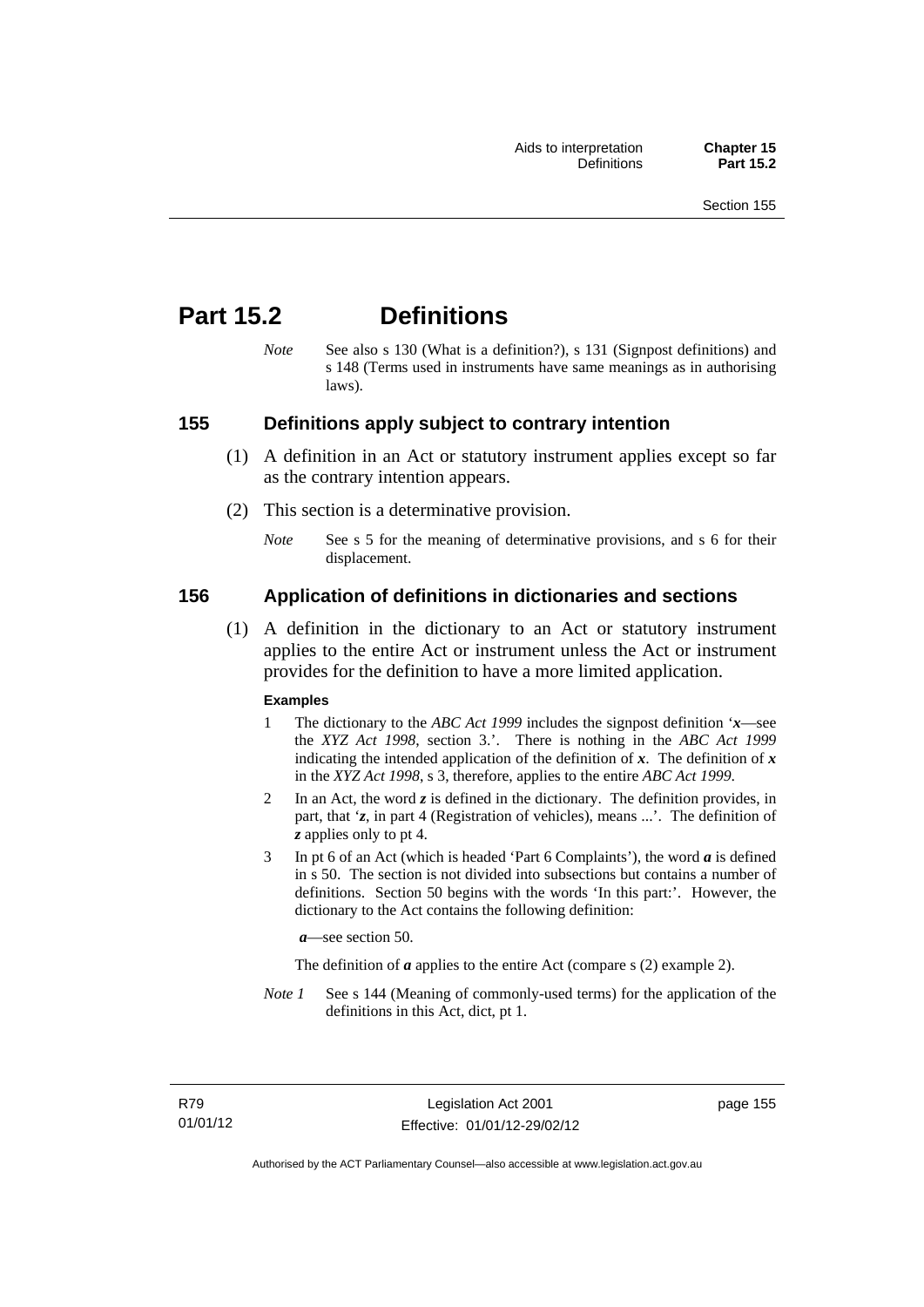Section 156

- *Note 2* Section 148 (Terms used in instruments have same meanings as in authorising laws) provides that terms used in a statutory instrument have the same meaning as they have in the Act or statutory instrument under which the statutory instrument is made.
- *Note 3* An example is part of the Act, is not exhaustive and may extend, but does not limit, the meaning of the provision in which it appears (see s 126 and s 132).
- (2) A definition in a section of an Act or statutory instrument applies only to the section unless the Act or instrument provides for the definition to have a broader application.

#### **Examples**

- 1 This Act, s 255 (7) (Forms) contains definitions of *form 1* and *form 2* as tagged terms. There is nothing in this Act indicating that the definitions apply outside s 255. The definitions apply only to s 255.
- 2 In pt 6 of an Act (which is headed 'Part 6 Complaints'), the word *a* is defined in s 50. The section is not divided into subsections but contains a number of definitions. Section 50 begins with the words 'In this part:'. However, the dictionary to the Act contains the following definition:

a, for part 6 (Complaints)—see section 50.

The definition of *a* applies to all of pt 6, but not to provisions of the Act outside pt 6 (compare s (1) example 3).

- 3 In an Act, the word *b* is defined in a section, which is not divided into subsections but contains a number of definitions. The section begins with the words 'In this Act:'. The definition of *b* applies to the entire Act.
- (3) A definition in a section of an Act or statutory instrument applies to the entire section unless the Act or instrument provides for the definition to have a more limited application.

#### **Example**

In a subsection of a section of an Act, the word *c* is defined. The subsection begins with the words 'In subsection  $(3)$ :'. The definition of  $c$  applies only to s (3) of that section.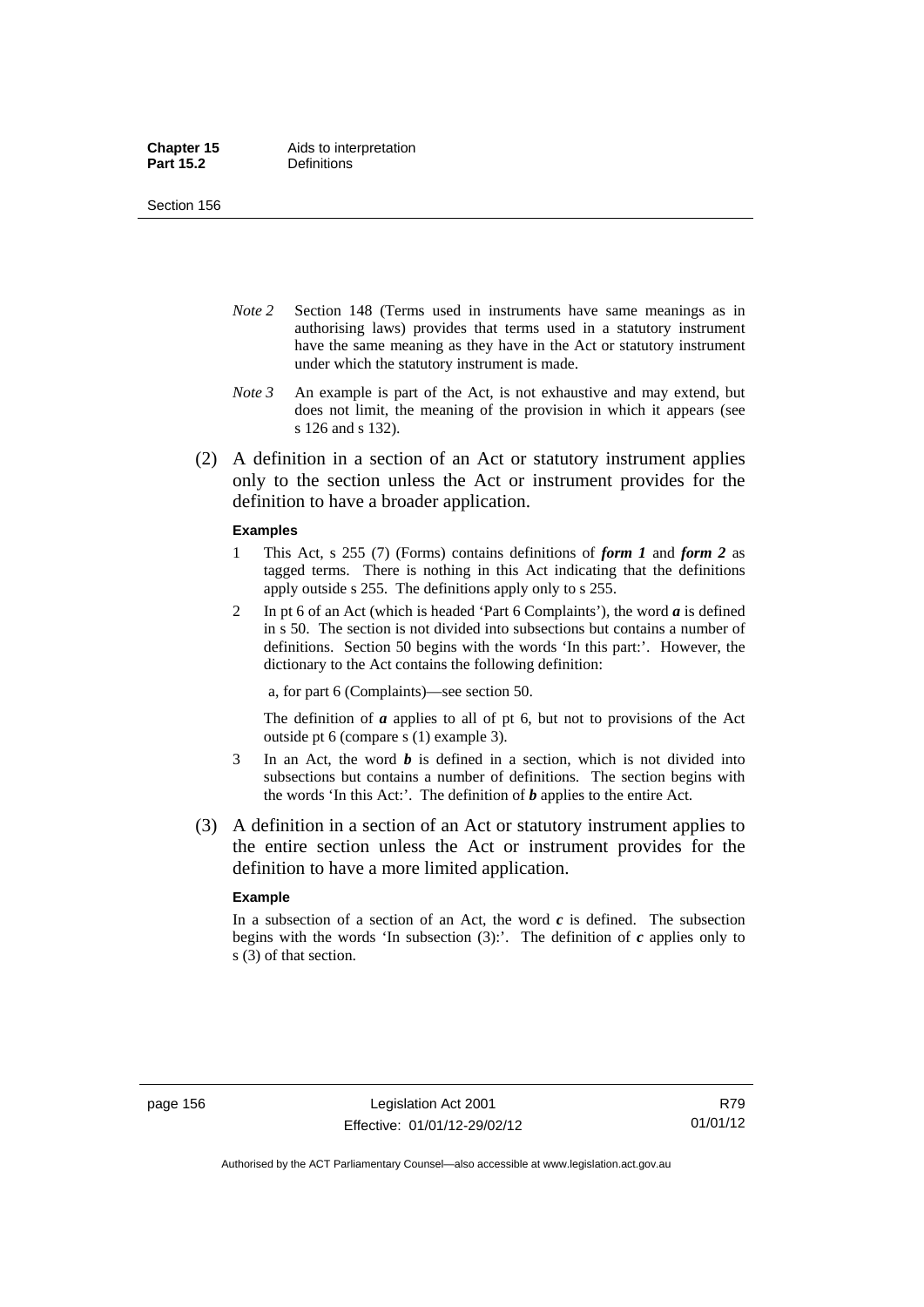- (4) In applying this section to an Act or statutory instrument that is divided otherwise than into sections, a reference to a section is a reference to a corresponding provision of the Act or instrument.
	- *Note* A reference to an Act or statutory instrument includes a reference to a provision of the Act or instrument (see s 7 and s 13).

# **157 Defined terms—other parts of speech and grammatical forms**

If an Act or statutory instrument defines a term, other parts of speech and grammatical forms of the term have corresponding meanings.

#### **Example**

The *Publication (Grants) Act 2001* contains a definition of *publish* and also contains other forms of the same word ('published', 'publisher', 'publishes', 'publishing' and 'publication'). Because of this section, all forms of the word will have the same meaning except so far as the Act otherwise expressly provides or a contrary intention appears (see s 6 (3)).

*Note* An example is part of the Act, is not exhaustive and may extend, but does not limit, the meaning of the provision in which it appears (see s 126 and s 132).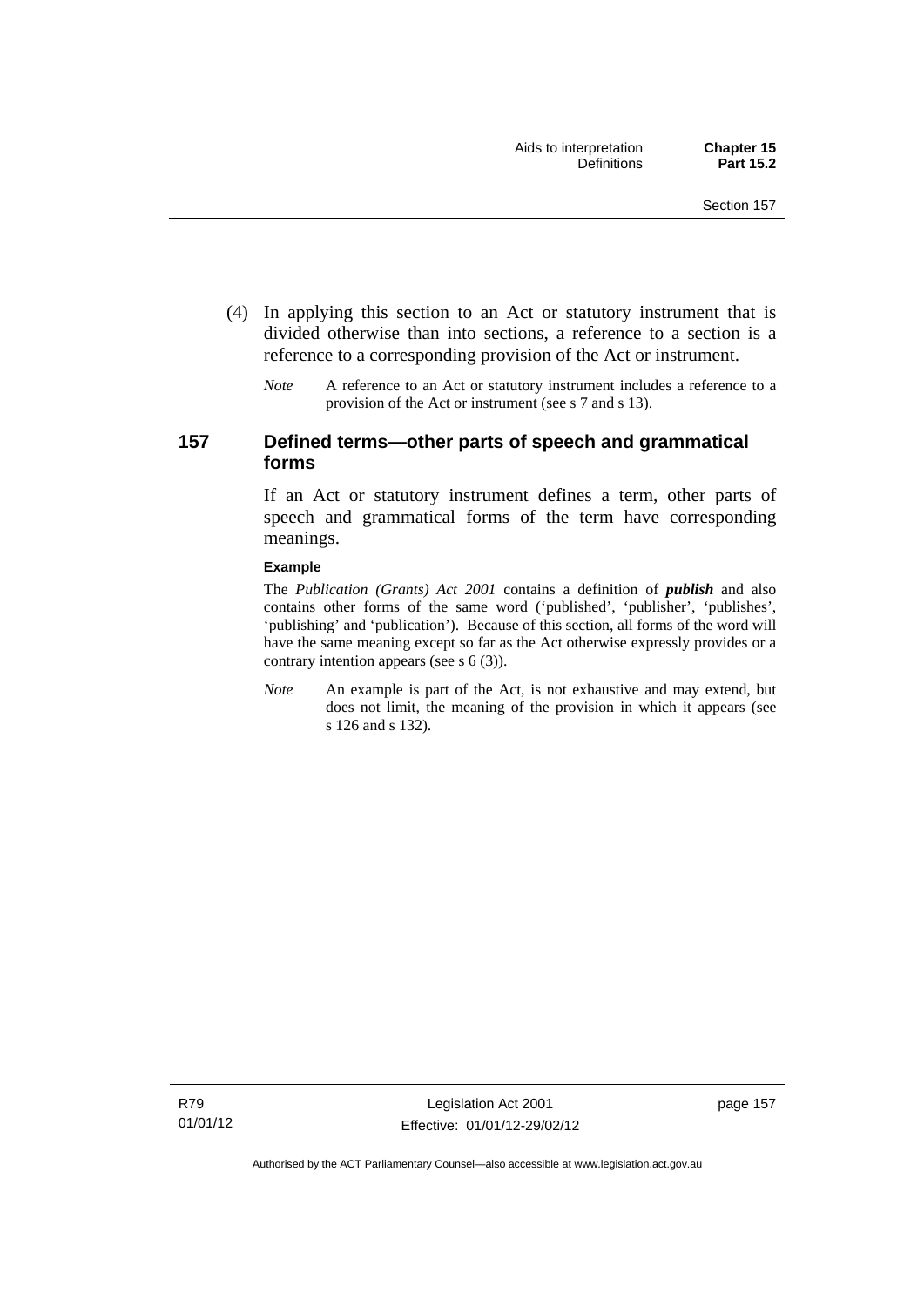Section 160

# **Part 15.3 References to various entities and things**

*Note* See also ch 10 (Referring to laws).

### **160 References to people generally**

- (1) In an Act or statutory instrument, a reference to a *person* generally includes a reference to a corporation as well as an individual.
- (2) Subsection (1) is not displaced only because there is an express reference to either an individual or a corporation elsewhere in the Act or statutory instrument.

#### **Examples—references to a person generally**

- 1 another person
- 2 anyone else
- 3 party
- 4 someone else
- 5 employer

#### **Examples—express references to a corporation**

- 1 body corporate
- 2 company

#### **Examples—express references to an individual**

- 1 adult
- 2 child
- 3 spouse
- 4 driver
- *Note* An example is part of the Act, is not exhaustive and may extend, but does not limit, the meaning of the provision in which it appears (see Legislation Act, s 126 and s 132).
- (3) Subsection (2) does not limit the operation of section 6.
	- *Note* Section 6 deals with the displacement of a provision of this Act.

page 158 Legislation Act 2001 Effective: 01/01/12-29/02/12

R79 01/01/12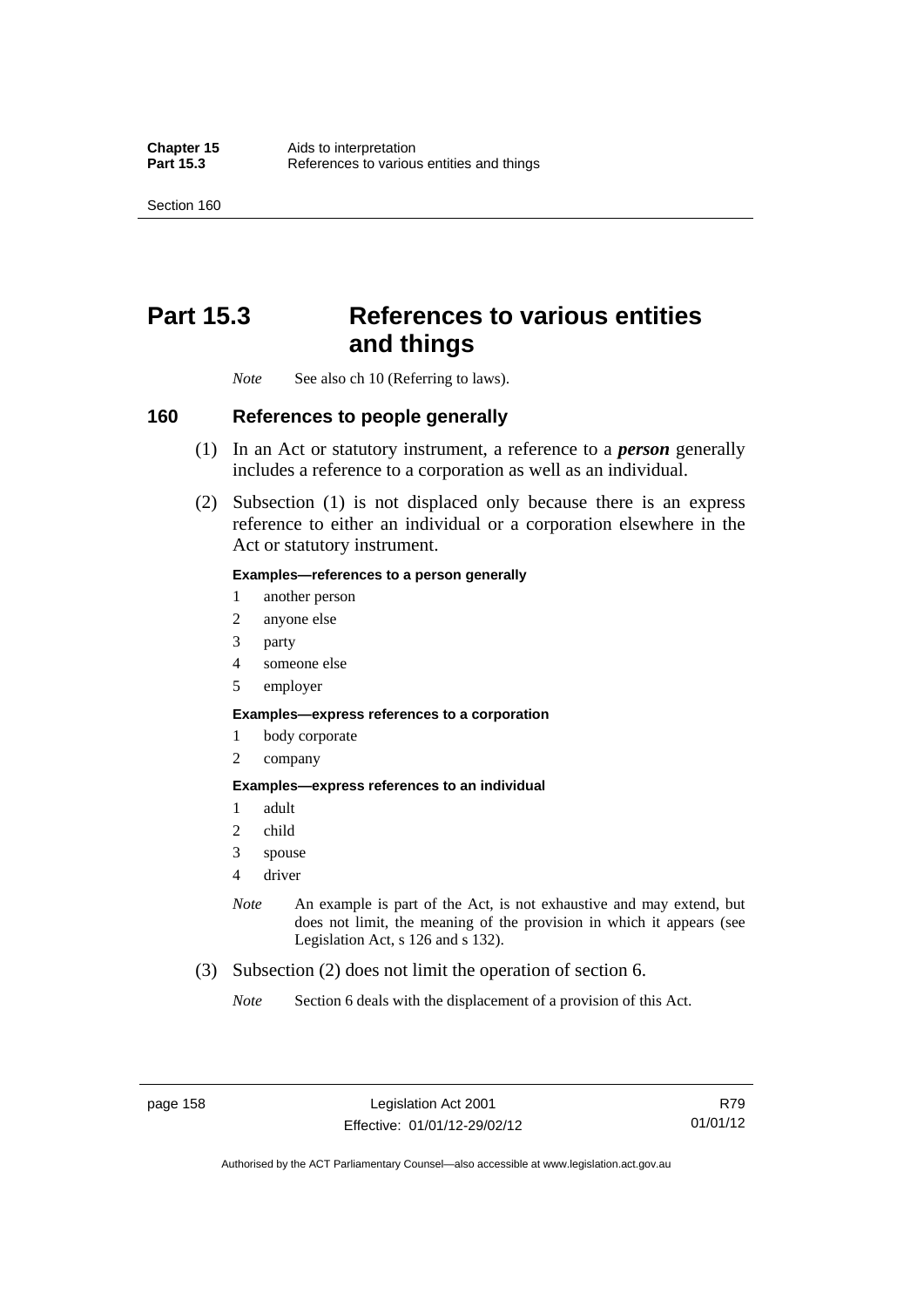# **161 Corporations liable to offences**

- (1) A provision of a law that creates an offence (whether indictable or summary) applies to corporations as well as to individuals.
- (2) A provision of a law that creates an offence can apply to a corporation even though contravention of the provision is punishable by imprisonment (with or without another penalty).

#### **Example**

A provision of an Act contains the following penalty:

'Maximum penalty: 100 penalty units, imprisonment for 1 year or both.' The provision can apply to a corporation.

- *Note* An example is part of the Act, is not exhaustive and may extend, but does not limit, the meaning of the provision in which it appears (see Legislation Act, s 126 and s 132).
- (3) If a corporation is convicted of an offence and, apart from this subsection, the penalty for the offence is a period of imprisonment only, the court may impose a maximum penalty of—
	- (a) if the period of imprisonment is not longer than 6 months— 50 penalty units; and
	- (b) if the period of imprisonment is longer than 6 months but not longer than 1 year—100 penalty units; and
	- (c) if the period of imprisonment is longer than 1 year but not longer than 2 years—200 penalty units; and
	- (d) if the period of imprisonment is longer than 2 years but not longer than 5 years—500 penalty units; and
	- (e) if the period of imprisonment is longer than 5 years but not longer than 10 years—1 000 penalty units; and
	- (f) if the period of imprisonment is longer than 10 years—1 500 penalty units.
	- *Note* Section 133 explains the meaning and value of penalty units.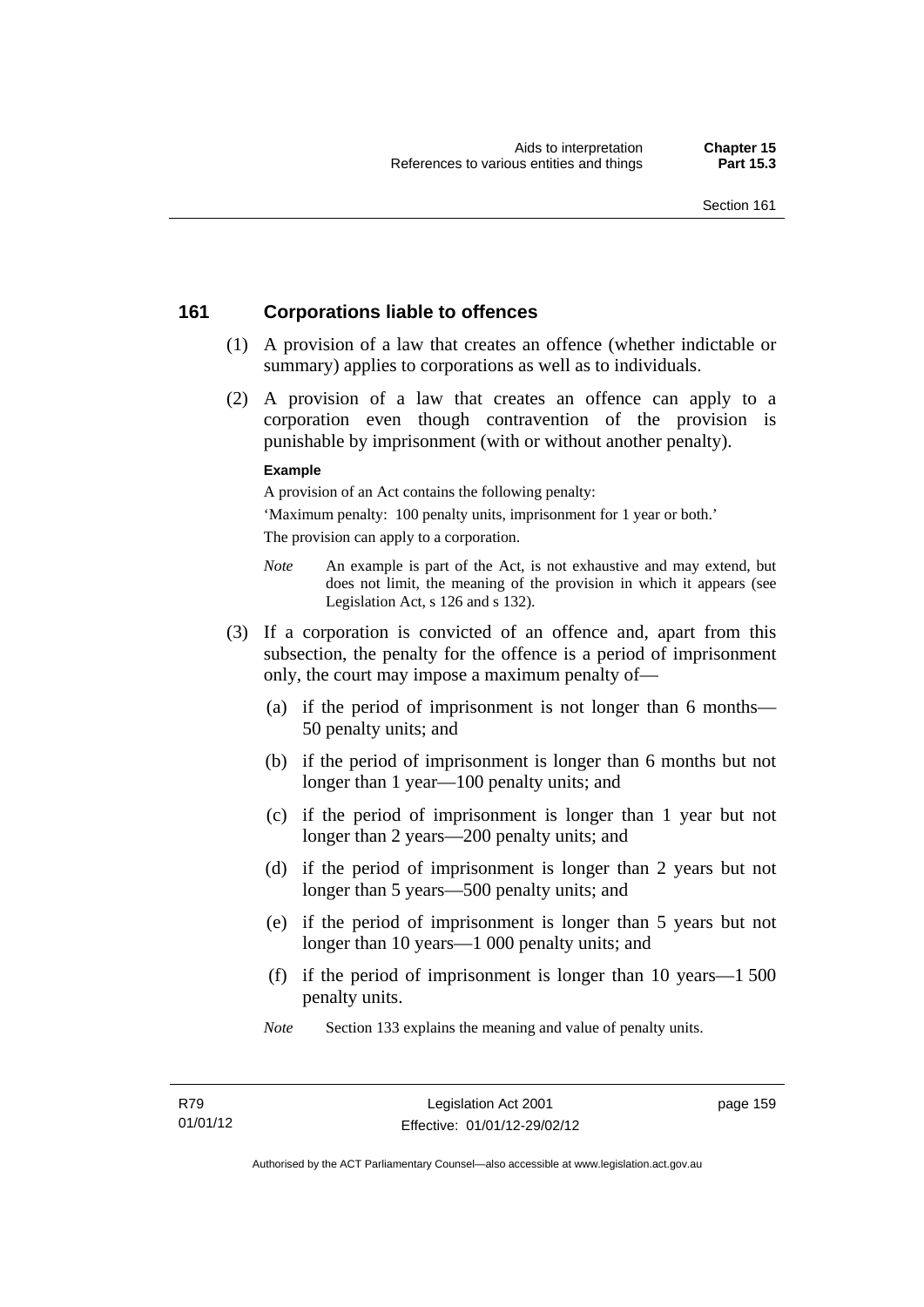(4) In this section:

*law* means an Act, subordinate law or disallowable instrument.

#### **162 References to** *a Minister* **or** *the Minister*

 (1) In an Act or statutory instrument, a reference to *a Minister* is a reference to the Chief Minister or a Minister appointed under the Self-Government Act, section 41.

*Note Chief Minister*—see the dictionary, pt 1.

- (2) In a provision of an Act or statutory instrument, a reference to *the Minister* without identifying the Minister's title or portfolio is a reference to—
	- (a) the Minister for the time being administering the provision; or
	- (b) if, for the time being, different Ministers administer the provision in relation to different matters—
		- (i) if only 1 Minister administers the provision in relation to the relevant matter—the Minister; or
		- (ii) if 2 or more Ministers administer the provision in relation to the relevant matter—any of the Ministers; or
	- (c) if paragraph (b) does not apply and, for the time being, 2 or more Ministers administer the provision—any of the Ministers.
- (3) In subsection (2):

*Minister* includes a Minister for the time being acting on behalf of the Minister or 2 or more Ministers.

 (4) If an Act or statutory instrument mentions a Minister and identifies the Minister by reference to the fact that the Minister administers a stated Act, statutory instrument or provision, subsection (2) applies as if references in paragraphs (a) to (c) to the provision were references to the stated Act, instrument or provision.

*Note Attorney-General* and *Treasurer*—see the dictionary, pt 1.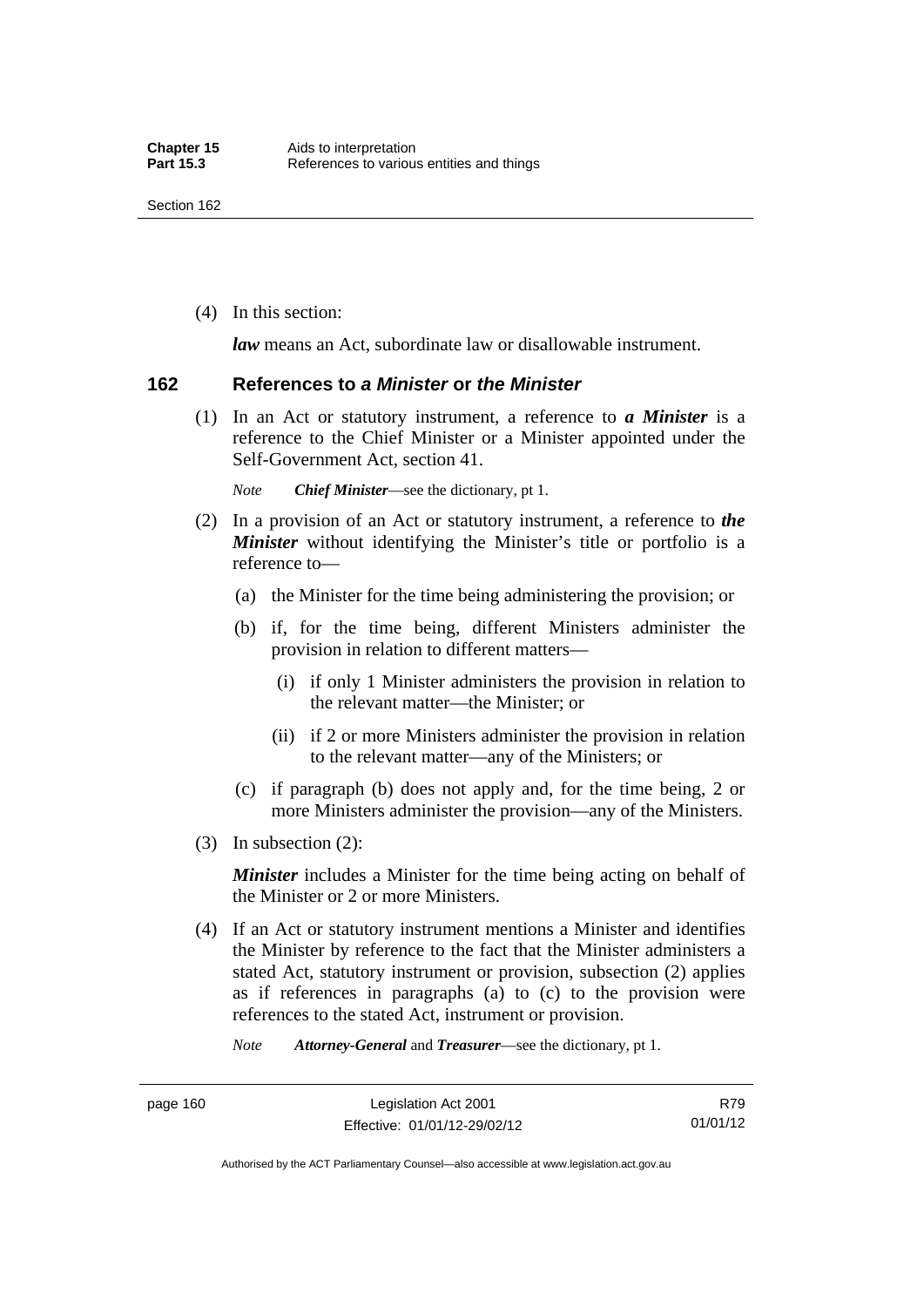### **163 References to** *a director-general* **or** *the director-general*

- (1) In an Act or statutory instrument, a reference to *a director-general* is a reference to a person employed under the Public Sector Management Act, section 28 (Directors-general—engagement) or section 30 (Directors-general—temporary contracts) to perform the duties of an office of director-general.
- (2) In a provision of an Act or statutory instrument, a reference to *the director-general* without identifying the director-general's title is a reference to—
	- (a) the director-general of the administrative unit responsible for the provision; or
	- (b) if, for the time being, different administrative units are responsible for the provision in relation to different matters—
		- (i) if only 1 administrative unit is responsible for the provision in relation to the relevant matter—the director-general of the administrative unit; or
		- (ii) if 2 or more administrative units are responsible for the provision in relation to the relevant matter—the director-general of any of the administrative units; or
	- (c) if paragraph (b) does not apply and, for the time being, 2 or more administrative units are responsible for the provision the director-general of any of the administrative units.
	- *Note Administrative unit*—see the dictionary, pt 1.
- (3) If an Act or statutory instrument mentions a director-general and identifies the director-general by reference to the fact that the director-general is the director-general of the administrative unit responsible for a stated Act, statutory instrument or provision, subsection (2) applies as if references in paragraphs (a) to (c) to the provision were references to the stated Act, instrument or provision.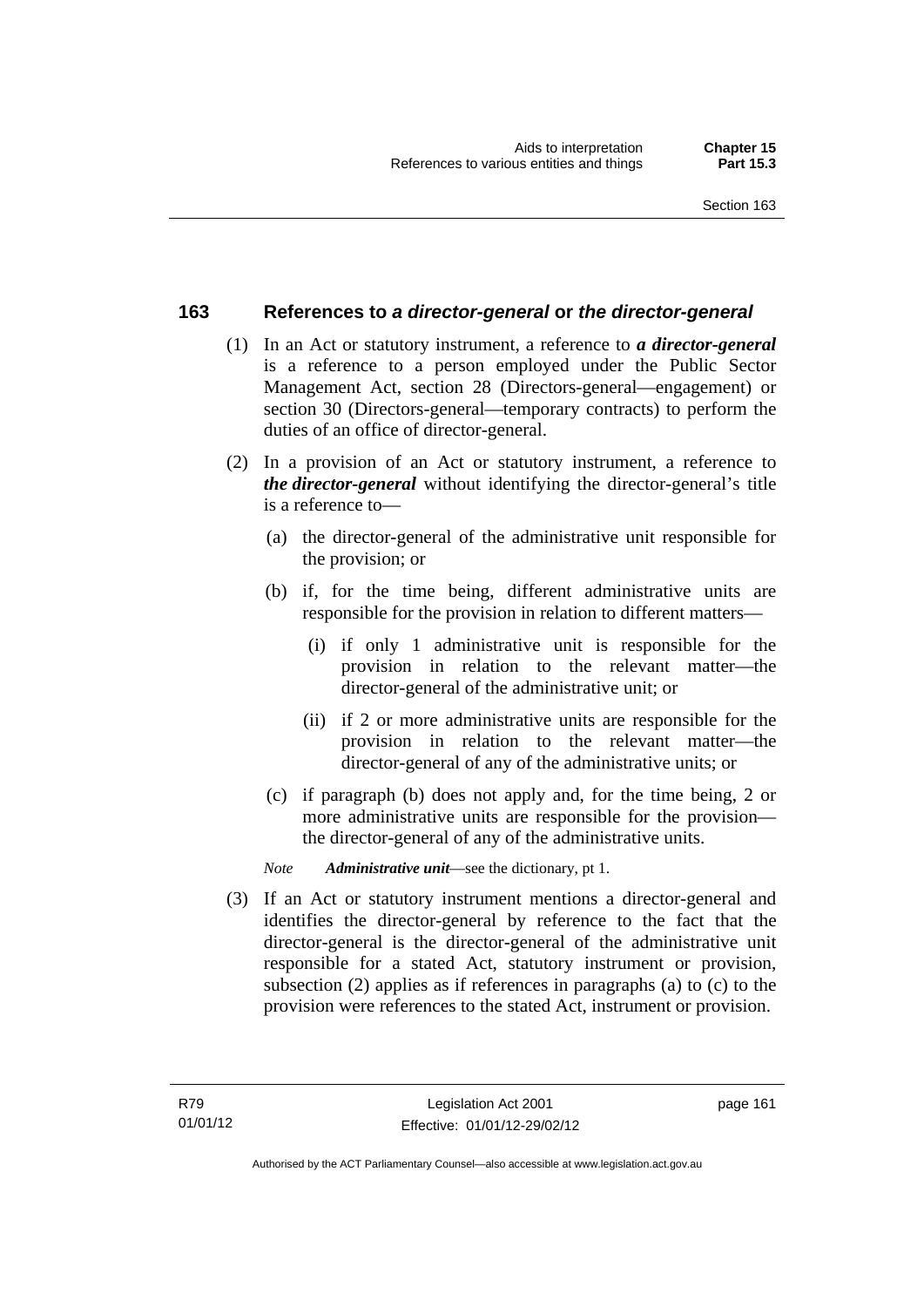(4) In this section:

*director-general*, of an administrative unit, means the person who is employed under the Public Sector Management Act, section 28 or section 30 to perform the duties of the office of director-general in the administrative unit.

*Public Sector Management Act* means the *Public Sector Management Act 1994*.

*responsible*, for a provision, means allocated responsibility for the provision under the Public Sector Management Act, section 14 (1) (b) (Ministerial responsibility and functions of administrative units).

# **164 References to Australian Standards etc**

- (1) In an Act or statutory instrument, a reference consisting of the words 'Australian Standard' or 'AS' followed by a number is a reference to the standard so numbered published by or on behalf of Standards Australia.
- (2) In an Act or statutory instrument, a reference consisting of the words 'Australian/New Zealand Standard' or 'AS/NZS' followed by a number is a reference to the standard so numbered published jointly by or on behalf of Standards Australia and Standards New Zealand.

#### **Examples—s 164**

- 1 AS 4608-1999
- 2 AS/NZS 4906: 1994
- *Note* An example is part of the Act, is not exhaustive and may extend, but does not limit, the meaning of the provision in which it appears (see s 126 and s 132).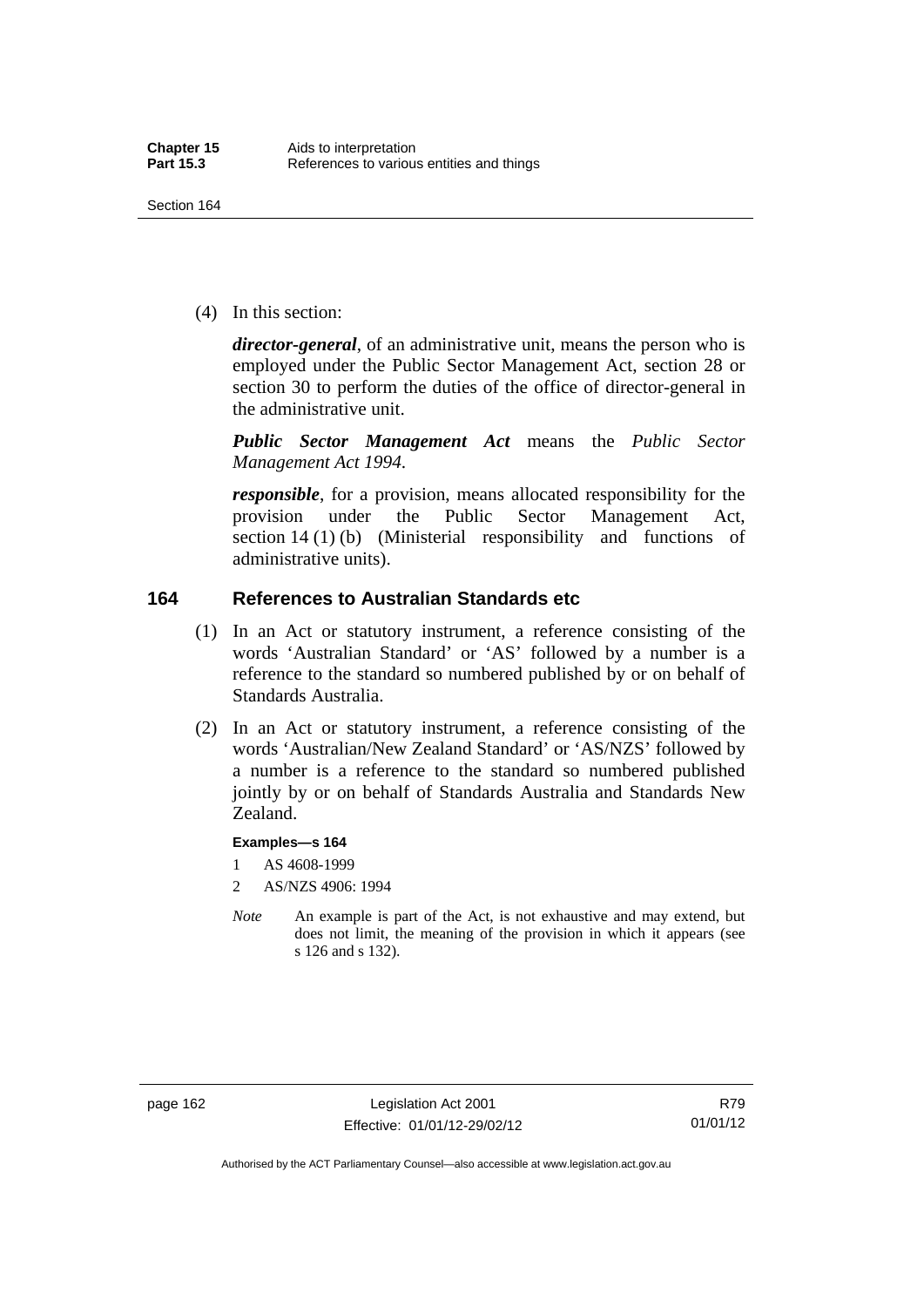# **165 References to Assembly committees that no longer exist**

In an Act or statutory instrument, a reference (whether by name or description) to a committee of the Legislative Assembly that no longer exists is a reference to the committee of the Assembly nominated by the Speaker either generally or for the provision containing the reference.

# **168 References to person with interest in land include personal representative etc**

In an Act or statutory instrument, a reference to a person with an interest in land or other property includes a reference to the person's personal representatives, successors and assigns.

#### **Examples—references to people with interests in land**

- 1 proprietor
- 2 transferor or transferee
- 3 mortgagor or mortgagee
- 4 lessor or lessee
- 5 sublessor or sublessee
- 6 trustee
- *Note* An example is part of the Act, is not exhaustive and may extend, but does not limit, the meaning of the provision in which it appears (see s 126 and s 132).

# **169 References to** *domestic partner* **and** *domestic partnership*

- (1) In an Act or statutory instrument, a reference to a person's *domestic partner* is a reference to someone who lives with the person in a domestic partnership, and includes a reference to a spouse or civil partner of the person.
	- *Note* The Macquarie dictionary, (1997) defines spouse as 'either member of a married pair in relation to the other; one's husband or wife'.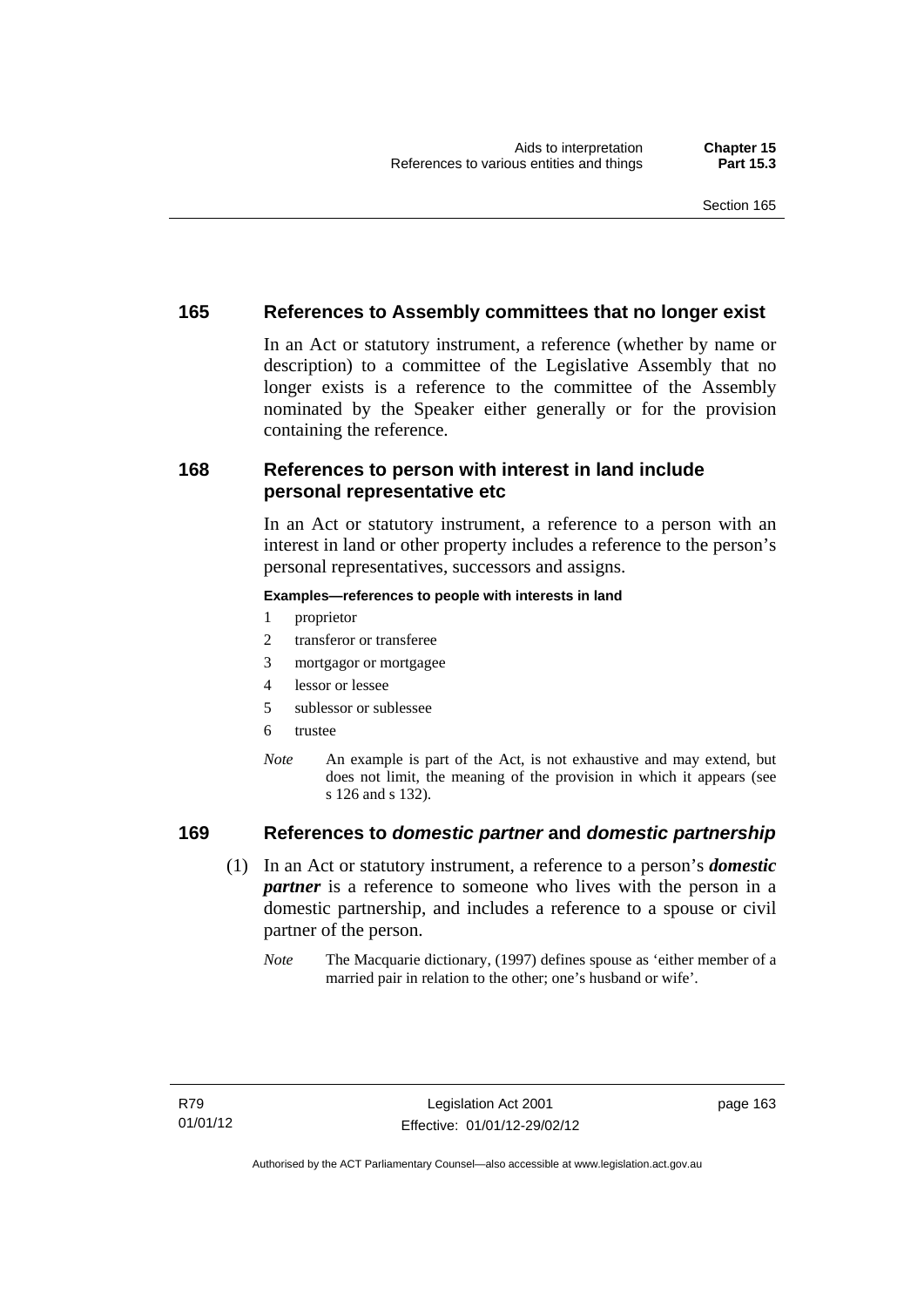(2) In an Act or statutory instrument, a *domestic partnership* is the relationship between 2 people, whether of a different or the same sex, living together as a couple on a genuine domestic basis.

#### **Example—indicators to decide whether 2 people are in a domestic partnership**

- 1 the length of their relationship
- 2 whether they are living together
- 3 if they are living together—how long and under what circumstances they have lived together
- 4 whether there is a sexual relationship between them
- 5 their degree of financial dependence or interdependence, and any arrangements for financial support, between or by them
- 6 the ownership, use and acquisition of their property, including any property that they own individually
- 7 their degree of mutual commitment to a shared life
- 8 whether they mutually care for and support children
- 9 the performance of household duties
- 10 the reputation, and public aspects, of the relationship between them
- *Note* An example is part of the Act, is not exhaustive and may extend, but does not limit, the meaning of the provision in which it appears (see s 126 and s 132).
- (3) In an Act or statutory instrument, a reference to a *domestic partnership* includes a reference to a marriage and a civil partnership.

#### **169A References to** *transgender people*

- (1) A *transgender person* is a person who—
	- (a) identifies as a member of a different sex by living, or seeking to live, as a member of that sex; or
	- (b) has identified as a member of a different sex by living as a member of that sex;

whether or not the person is a recognised transgender person.

page 164 Legislation Act 2001 Effective: 01/01/12-29/02/12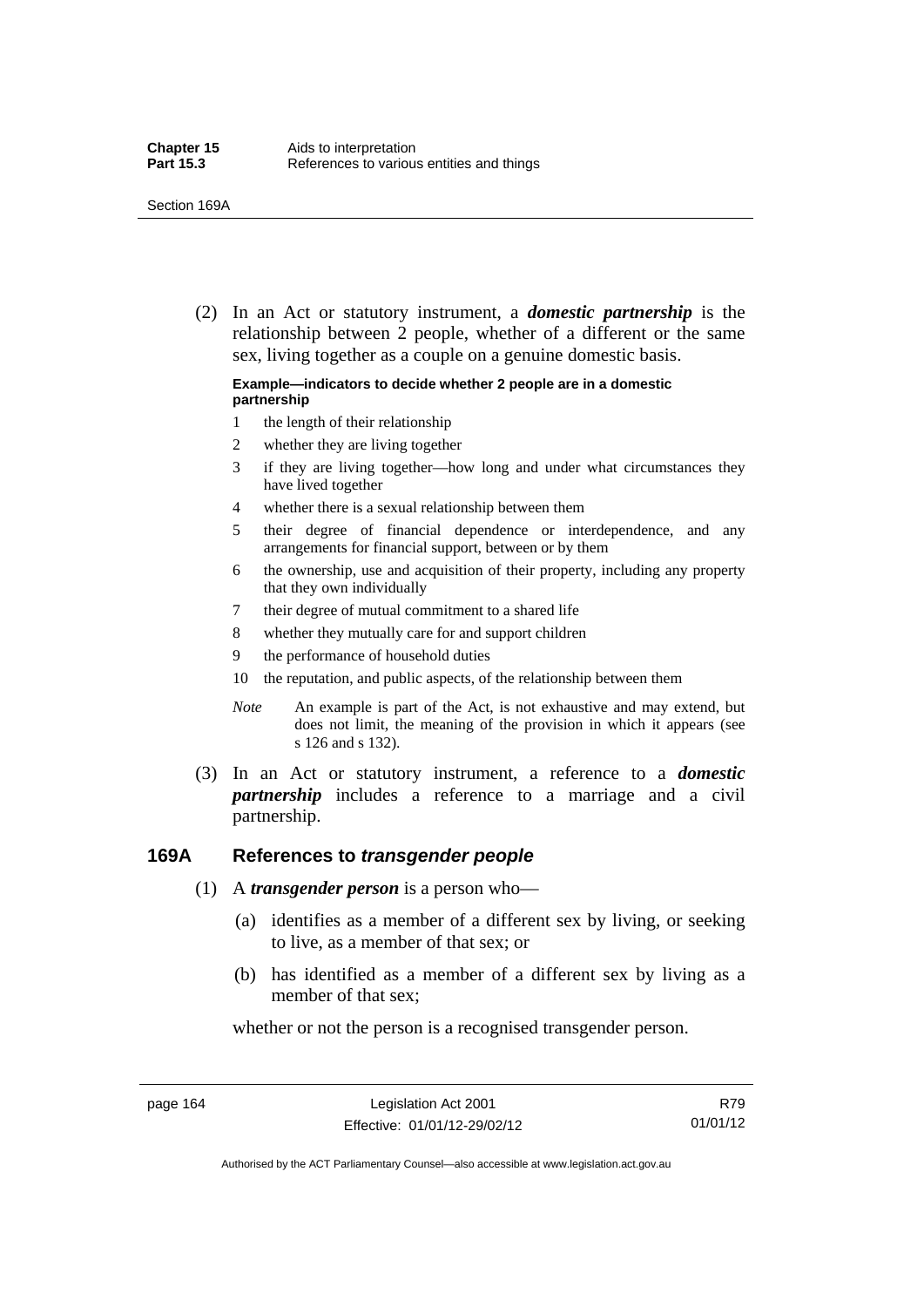- (2) A *transgender person* includes a person who is thought of as a transgender person, whether or not the person is a recognised transgender person.
- (3) A *recognised transgender person* is a person the record of whose sex is altered under the *Births, Deaths and Marriages Registration Act 1997*, part 4 or the corresponding provisions of a law of a State or another Territory.

# **169B References to** *intersex people*

An *intersex person* is a person who, because of a genetic condition, was born with reproductive organs or sex chromosomes that are not exclusively male or female.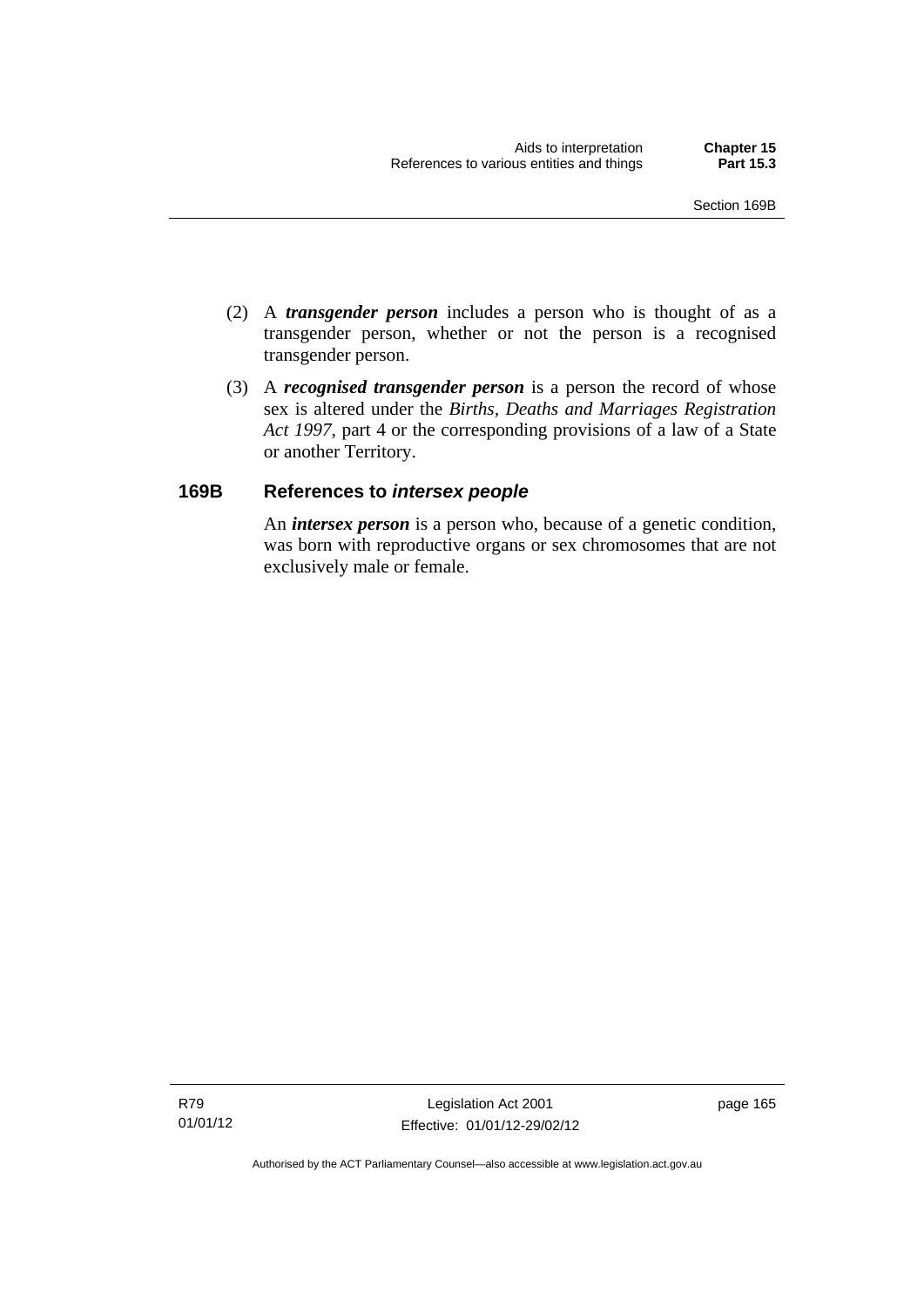# **Part 15.4 Preservation of certain common law privileges**

# **170 Privileges against self-incrimination and exposure to civil penalty**

- (1) An Act or statutory instrument must be interpreted to preserve the common law privileges against self-incrimination and exposure to the imposition of a civil penalty.
- (2) However, this section does not affect the operation of the *Evidence Act 1995* (Cwlth).
	- *Note* The *Evidence Act 1995* (Cwlth), s 128 contains provisions that apply if a witness raises these privileges in a proceeding. The section applies to proceedings in ACT courts (see *Evidence Act 1995* (Cwlth), s 4). However, the privileges have been abolished for bodies corporate (see *Evidence Act 1995* (Cwlth), s 187).
- (3) This section is a determinative provision.
	- *Note* See s 5 for the meaning of determinative provisions, and s 6 for their displacement.

# **171 Client legal privilege**

- (1) An Act or statutory instrument must be interpreted to preserve the common law privilege in relation to client legal privilege (also known as legal professional privilege).
- (2) However, this section does not affect the operation of the *Evidence Act 1995* (Cwlth).
	- *Note* The *Evidence Act 1995* (Cwlth), pt 3.10, div 1 contains provisions about client legal privilege. The provisions apply to proceedings in ACT courts (see *Evidence Act 1995* (Cwlth), s 4).
- (3) This section is a determinative provision.
	- *Note* See s 5 for the meaning of determinative provisions, and s 6 for their displacement.

page 166 Legislation Act 2001 Effective: 01/01/12-29/02/12

R79 01/01/12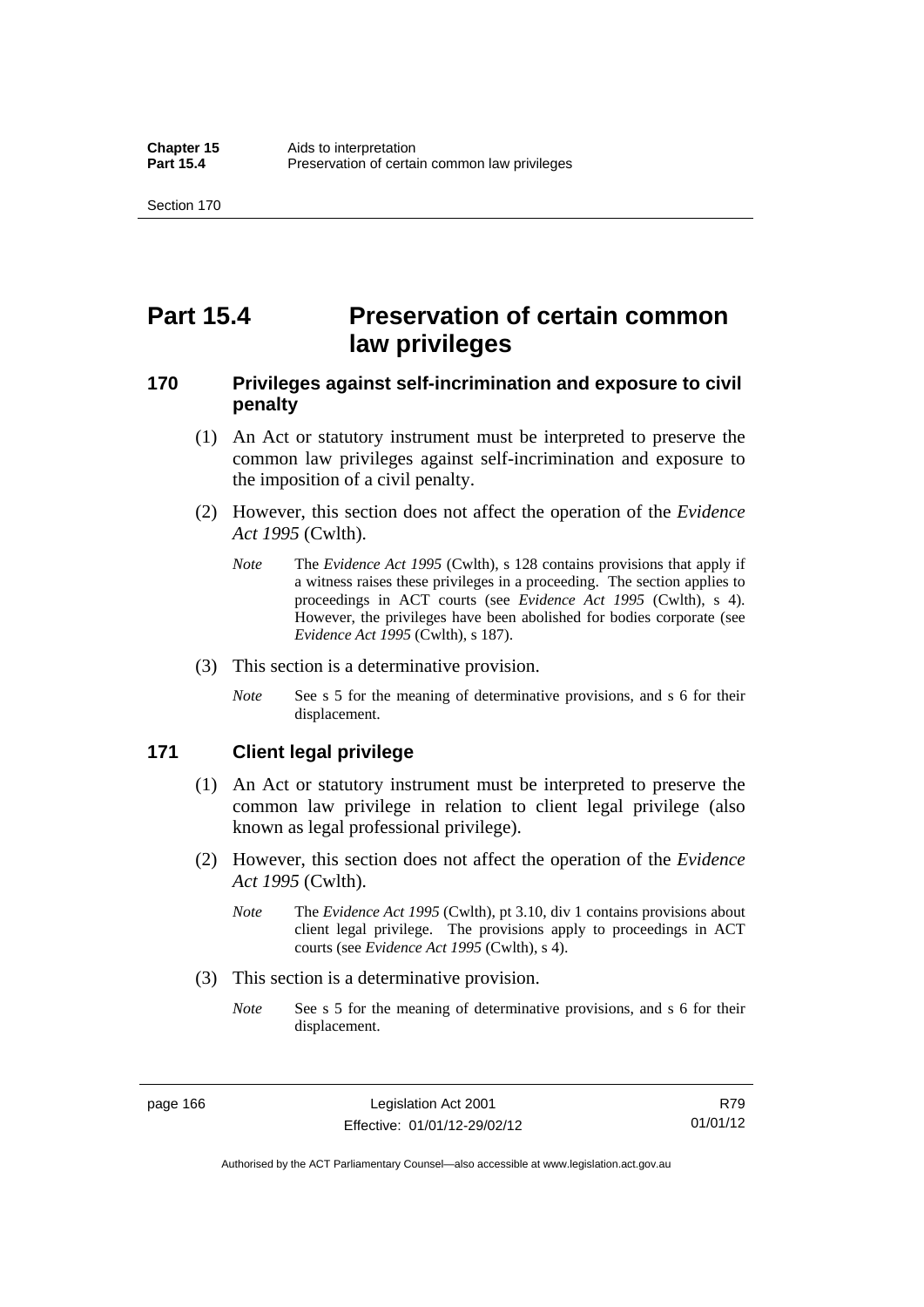# **Chapter 16 Courts, tribunals and other decision-makers**

# **175 Meaning of** *law***—ch 16**

In this chapter:

*law* means an Act, subordinate law or disallowable instrument.

*Note* A reference to an Act, subordinate law or disallowable instrument includes a reference to a provision of the Act, law or instrument (see s 7, s 8 and s 9).

# **176 Jurisdiction of courts and tribunals**

- (1) This section applies if a law, whether expressly or by implication, authorises a proceeding (whether civil or criminal) to be brought in a particular court or tribunal in relation to a matter.
- (2) The law vests the court or tribunal with jurisdiction in the matter.
- (3) The jurisdiction so vested is not limited by any limits to which any other jurisdiction of the court or tribunal may be subject.
	- *Note* See also s 45 which relates to the making of rules carrying out or giving effect to the jurisdiction of the court or tribunal.

# **177 Recovery of amounts owing under laws**

If an amount is owing under a law to a person (the *creditor*) by another person (the *debtor*), the creditor may recover the amount as a debt owing by the debtor to the creditor in a court of competent jurisdiction or the ACAT.

### **178 Power to decide includes power to take evidence etc**

- (1) A court, tribunal or other entity authorised by law to hear and decide a matter (however expressed) has power—
	- (a) to take evidence, including evidence on oath; and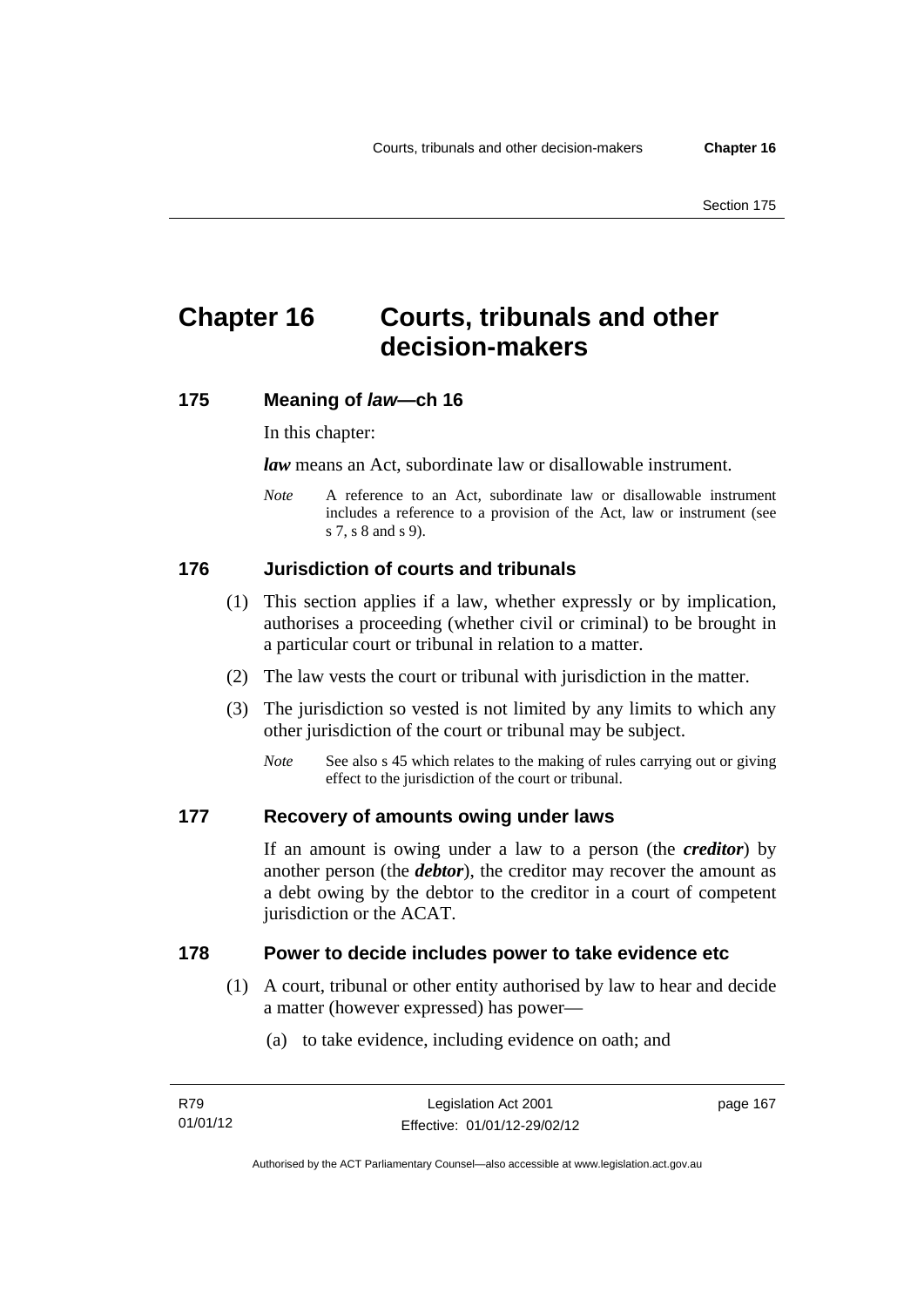- (b) to examine witnesses; and
- (c) to administer oaths to witnesses.
- (2) The court, tribunal or other entity may authorise a person to administer an oath to a witness.
- (3) This section does not limit any other power of the court, tribunal or other entity.

### **179 Content of statements of reasons for decisions**

- (1) This section applies if a law requires a tribunal or other entity making a decision to give written reasons for the decision, whether the term 'reasons', 'grounds' or any other term is used.
- (2) The document giving the reasons must also set out the findings on material questions of fact and refer to the evidence or other material on which the findings were based.
- (3) This section is a determinative provision.
	- *Note* See s 5 for the meaning of determinative provisions, and s 6 for their displacement.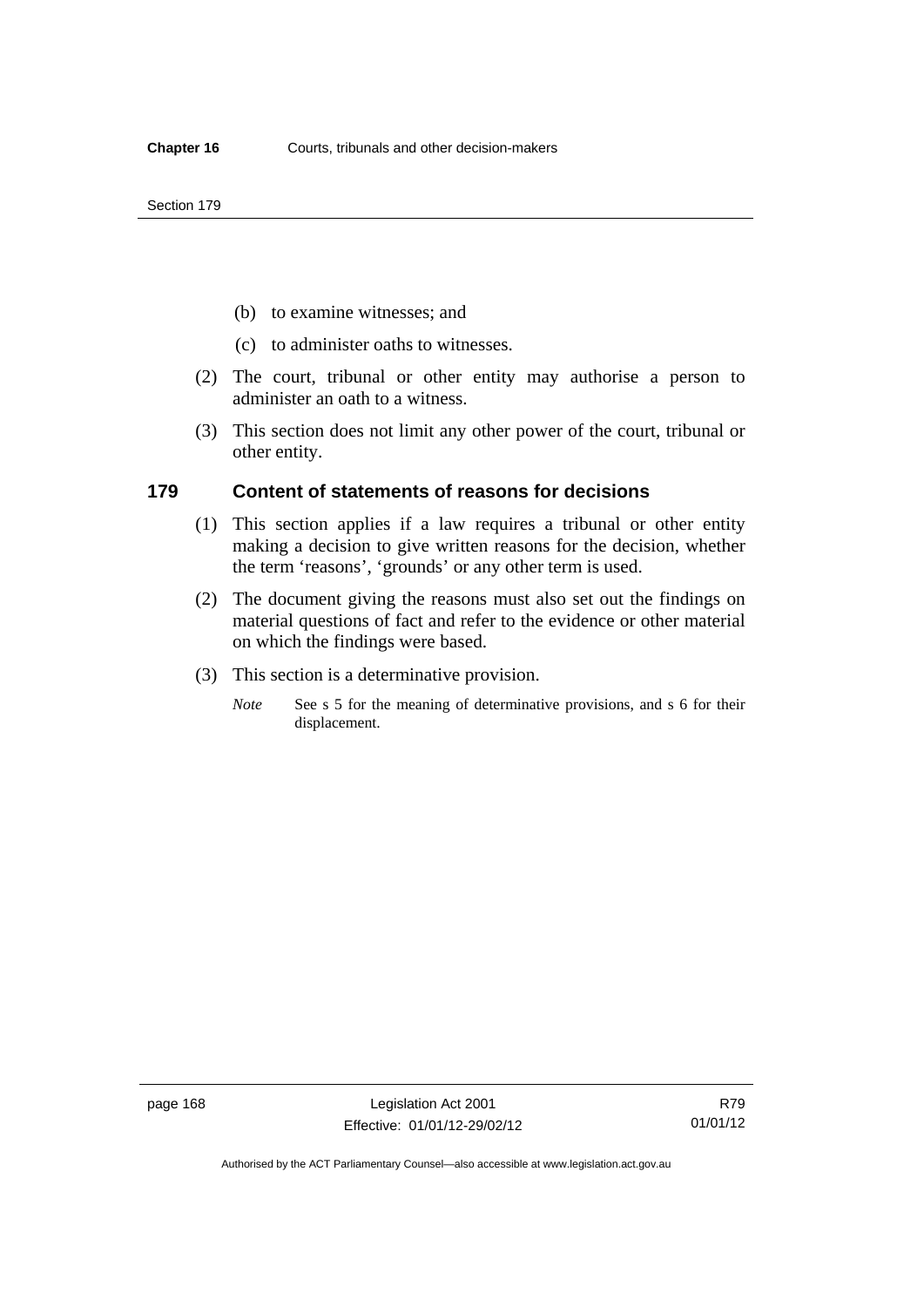# **180 Power to make decision includes power to reverse or change**

- (1) Power given by a law to make a decision includes power to reverse or change the decision.
- (2) The power to reverse or change the decision is exercisable in the same way, and subject to the same conditions, as the power to make the decision.

#### **Example**

If the power to include land in a special reserve is exercisable only on the resolution of the Legislative Assembly, the power to excise land from a special reserve is exercisable only on the resolution of the Assembly.

*Note* An example is part of the Act, is not exhaustive and may extend, but does not limit, the meaning of the provision in which it appears (see s 126 and s 132).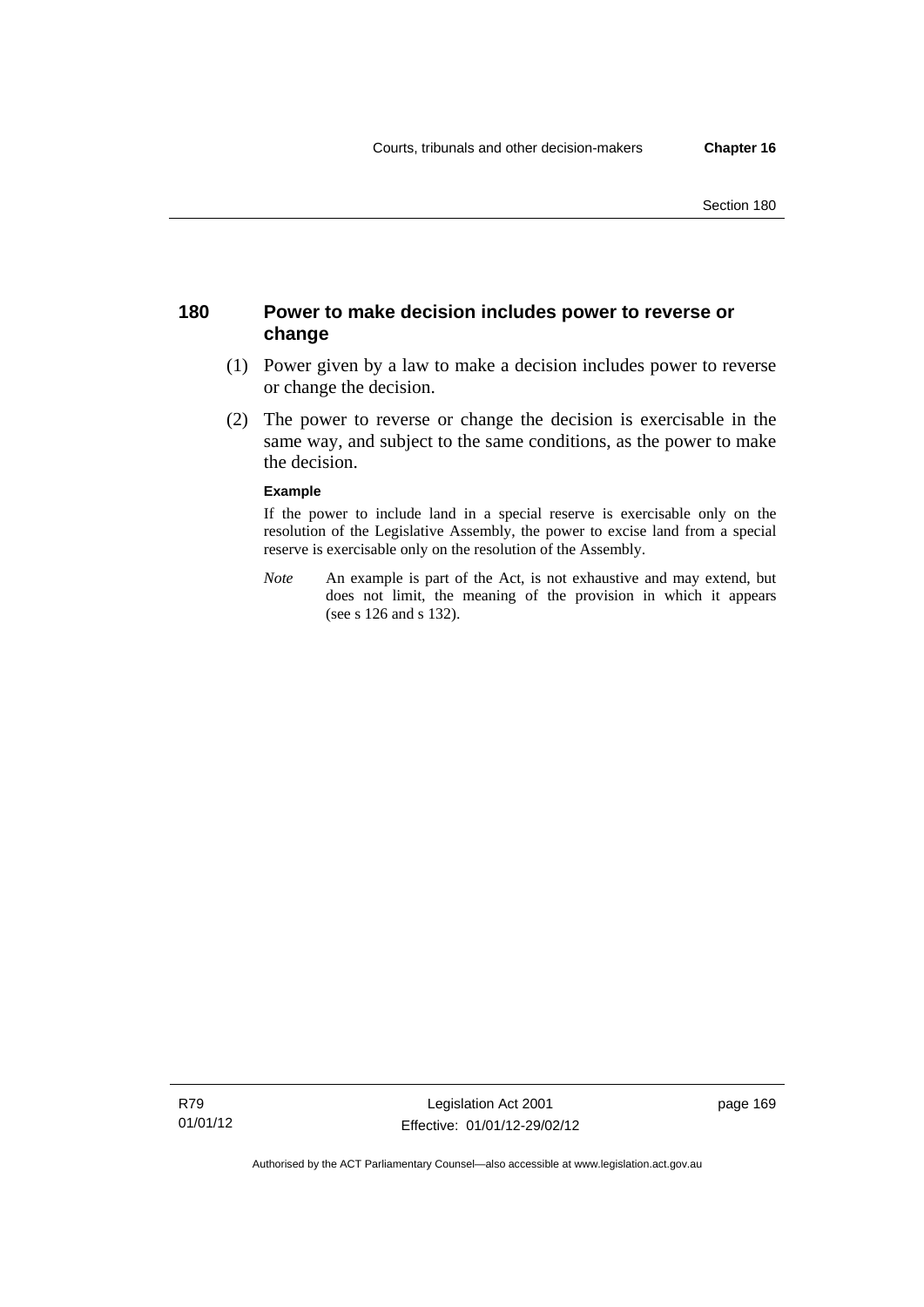# **Chapter 17 Entities and positions**

### **182 Meaning of** *law***—ch 17**

In this chapter:

*law* means an Act or statutory instrument.

*Note* A reference to an Act or statutory instrument includes a reference to a provision of the Act or instrument (see s 7 and s 13).

# **183 Change of name of entity**

- (1) If a law changes the name of an entity established under a law, the entity continues in existence under the new name and its identity is not affected by the change.
- (2) If the name of an entity is changed, a reference in a law to the entity by its previous name is taken, after the change, to be a reference to the entity by its new name.
- (3) To remove any doubt, subsection (2) applies to all entities, whether or not in or for the Territory, including entities established under a law of another jurisdiction.
	- *Note Another jurisdiction* means the Commonwealth, a State, another Territory, the United Kingdom or New Zealand (see dict, pt 2).

# **184 Change in constitution of entity**

- (1) This section applies if a law changes how an entity established under a law is constituted.
- (2) The entity continues in existence as newly constituted and its identity is not affected by the change.
- (3) Without limiting subsection (2), the change does not affect—
	- (a) any function, right, privilege, liability or property of the entity; or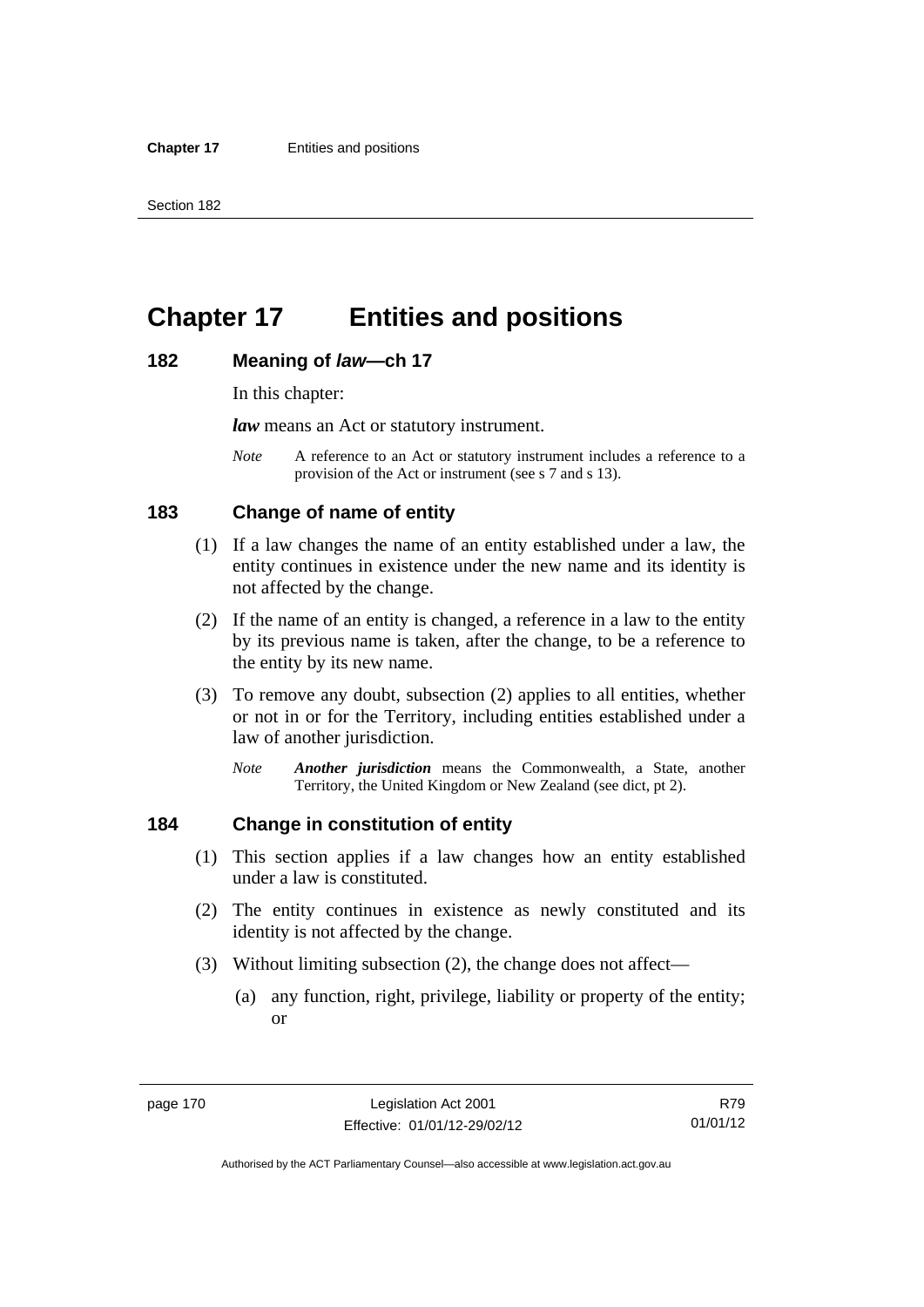- (b) the bringing of a proceeding, or the continuation of a proceeding, by or against the entity; or
- (c) the carrying out of an investigation or inquiry, or the continuation of an investigation or inquiry, in relation to anything done or not done by or in relation to the entity.
- *Note Function* is defined in the dictionary, pt 1 to include authority, duty and power.

# **184A References to entity**

- (1) In a law, a reference to an entity includes a reference to a person exercising a function of the entity, whether under a delegation, subdelegation or otherwise.
- (2) To remove any doubt, this section applies to all entities, whether or not in or for the Territory, including entities established under a law of another jurisdiction.

# **185 References to occupant of position**

- (1) In a law, a reference to the occupant of a position (however expressed) includes a reference to anyone for the time being occupying the position.
- (2) To remove any doubt, this section applies to all positions, whether or not in or for the Territory, including positions established under a law of another jurisdiction.
	- *Note* See s 200 (1) (Functions of occupants of positions) and defs *occupy* and *position* in the dictionary, pt 1.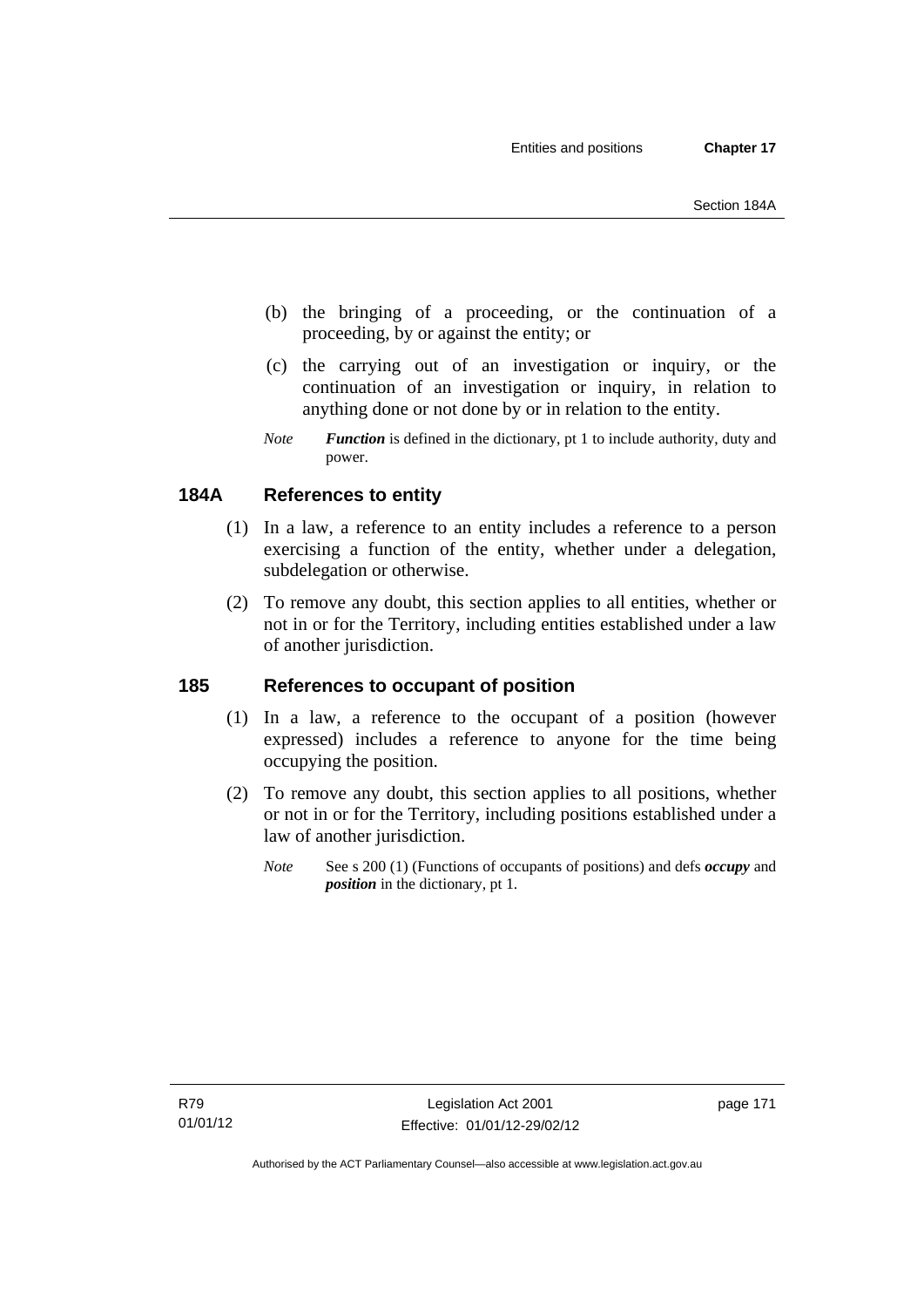# **186 Change of name of position**

- (1) If a law changes the name of a position established under a law, the position continues in existence under the new name and its identity is not affected by the change.
- (2) If the name of a position is changed, a reference in a law to the position by its previous name is taken, after the change, to be a reference to the position by its new name.
- (3) To remove any doubt, subsection (2) applies to all positions, whether or not in or for the Territory, including positions established under a law of another jurisdiction.

# **187 Chair and deputy chair etc**

- (1) If a law establishes a position of chair or chairperson of an entity, the chair or chairperson may be referred to as chairman, chairwoman, chairperson or chair.
- (2) If a law establishes a position of deputy chair or deputy chairperson of an entity, the deputy chair or deputy chairperson may be referred to as deputy chairman, deputy chairwoman, deputy chairperson or deputy chair.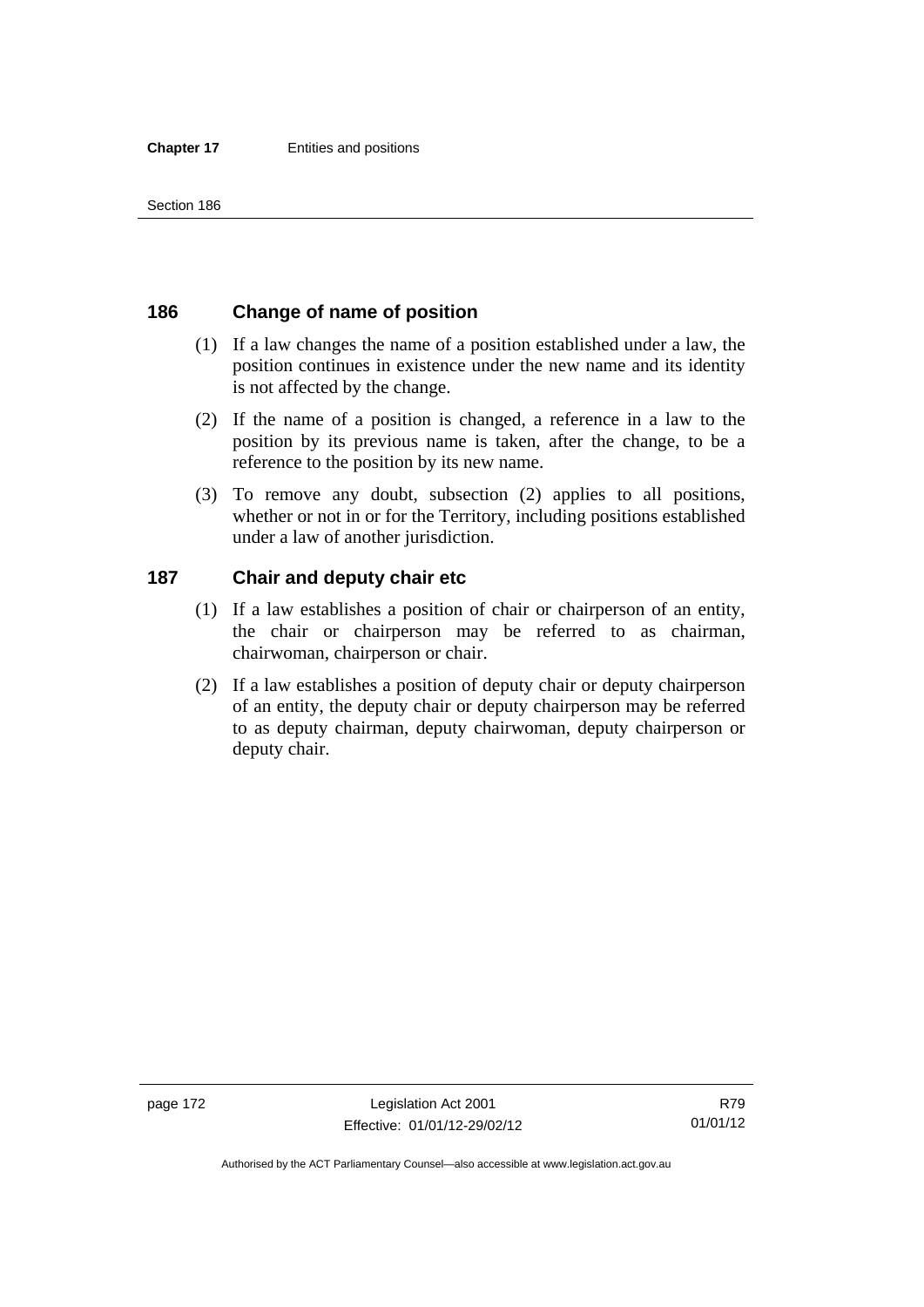# **Chapter 18 Offences**

*Note* See also s 133 to s 135 (which relate to penalty units and penalty provisions) and s 161 (Corporations liable to offences).

## **188 Meaning of** *ACT law***—ch 18**

In this chapter:

*ACT law* means an Act or subordinate law.

*Note* A reference to an Act or subordinate law includes a reference to a provision of the Act or law (see s 7 and s 8).

# **189 Reference to offence includes reference to related ancillary offences**

A reference to an offence against an ACT law includes a reference to an offence against the Criminal Code, part 2.4 (Extensions of criminal responsibility) or section 717 (Accessory after the fact) that relates to the ACT law.

#### **Example**

X is the holder of a licence under the *Plant Development Act 2001* (hypothetical). The Plant Development Act, s 23 provides for the cancellation of a licence if a licence holder commits an offence against the Act. While his business premises are being inspected, X incites an employee to obstruct the inspector. As a result, the employee obstructs the inspector (which is an offence against the Act). X is later convicted of the offence of incitement against the Criminal Code, s 47 (which is an offence in the Criminal Code, pt 2.4). Because of the Legislation Act, s 189, X is taken to have committed an offence against the Plant Development Act and is therefore liable to have his licence cancelled.

*Note 1* The result would be the same if X had been convicted of conspiracy relating to the offence of obstruction in the Plant Development Act.

> Apart from the Legislation Act, s 189, the following offences in the Criminal Code, pt 2.4 could also apply to the offence in the Plant Development Act:

- attempt (s 44 (Attempt))
- aiding and abetting (s 45 (Complicity and common purpose)).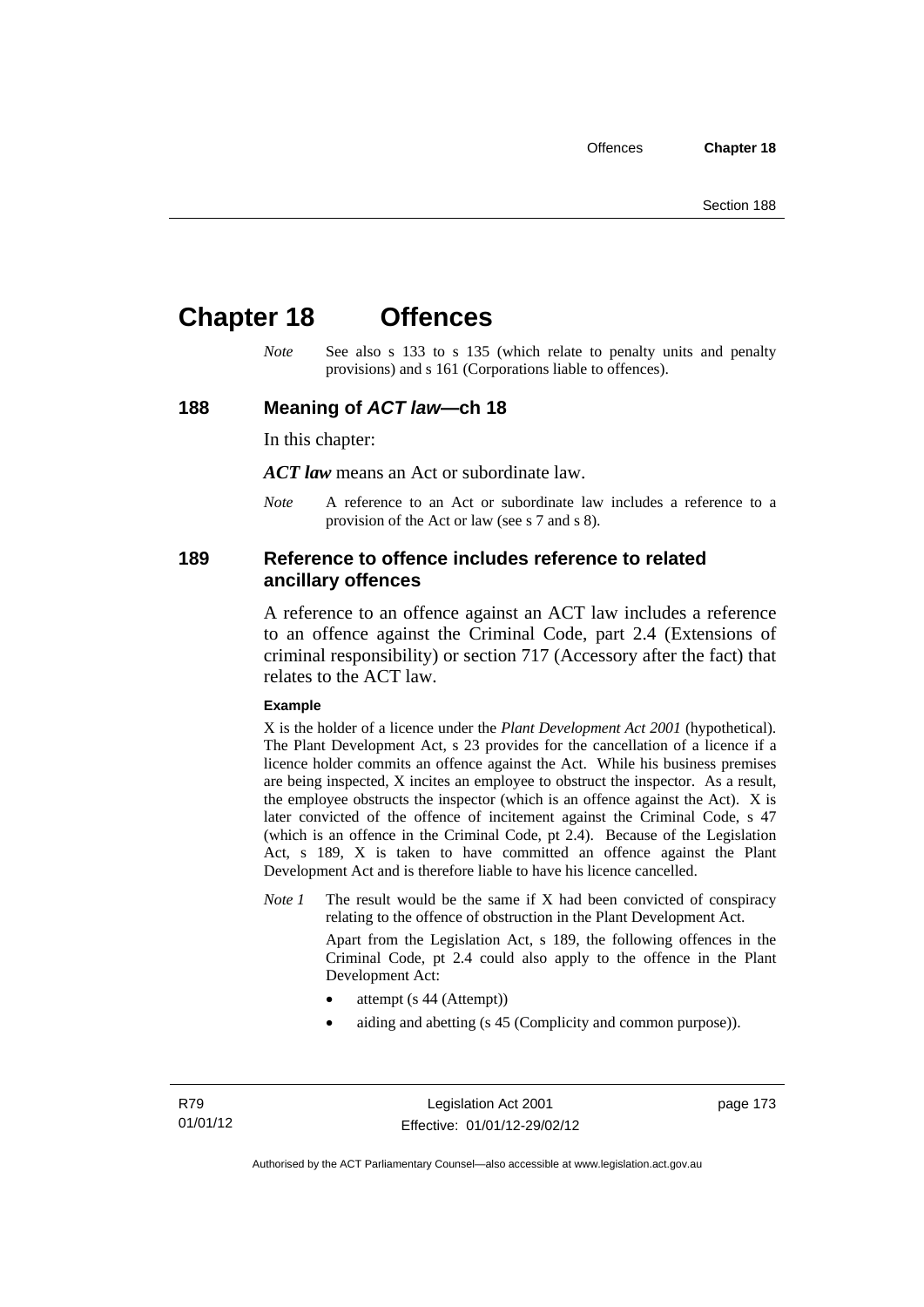*Note 2* An example is part of the Act, is not exhaustive and may extend, but does not limit, the meaning of the provision in which it appears (see s 126 and s 132).

### **190 Indictable and summary offences**

- (1) An offence is an *indictable offence* if—
	- (a) it is punishable by imprisonment for longer than 2 years; or
	- (b) it is declared by an ACT law to be an indictable offence.
- (2) An *indictable offence* includes an indictable offence that is or may be dealt with summarily.
- (3) Any other offence is a *summary offence* and is punishable on summary conviction.

# **191 Offences against 2 or more laws**

- (1) If an act or omission by a person is an offence against 2 or more ACT laws, the person may be prosecuted for and convicted of any of the offences, but is not liable to be punished more than once for the act or omission.
- $(2)$  If—
	- (a) an act or omission by a person is an offence against both an ACT law and a law of another jurisdiction; and
	- (b) the person has been punished for the offence against the law of the other jurisdiction;

the person is not liable to be punished for the offence against the ACT law.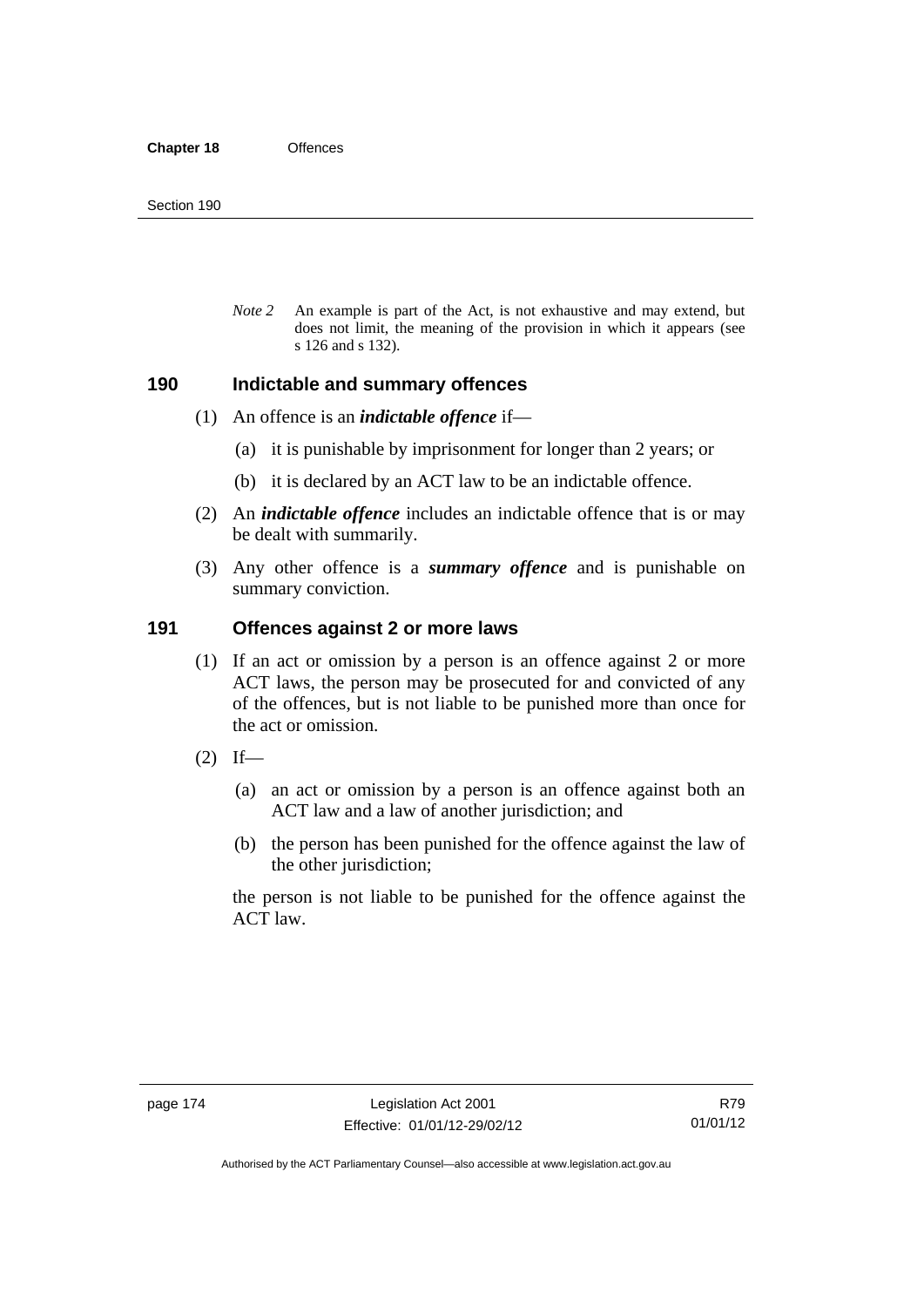# **192 When must prosecutions begin?**

- (1) A prosecution for the following offences against an ACT law may be begun at any time:
	- (a) an offence by an individual punishable by imprisonment for longer than 6 months;
	- (b) an offence by a corporation punishable by a prescribed fine;
		- *Note* See s 161 for the fines that may be imposed on a corporation for offences punishable only by imprisonment.
	- (c) an aiding and abetting offence by an individual in relation to an offence by a corporation punishable by a prescribed fine.
- (2) A prosecution for any other offence against an ACT law must be begun not later than—
	- (a) 1 year after the day of commission of the offence; or
	- (b) if an ACT law provides for another period—that period.
- (3) However, if a coroner's inquest or inquiry, or an inquiry under the *Inquiries Act 1991* or the *Royal Commissions Act 1991*, is held into a matter that discloses or is otherwise found to relate to an offence mentioned in subsection (2), a prosecution for the offence may be begun not later than 1 year after the day when—
	- (a) the coroner's report is made; or
	- (b) the report of the board of inquiry or royal commission is given to the Chief Minister.
- (4) In this section:

*aiding and abetting offence* means an offence against the Criminal Code, section 45 (Complicity and common purpose).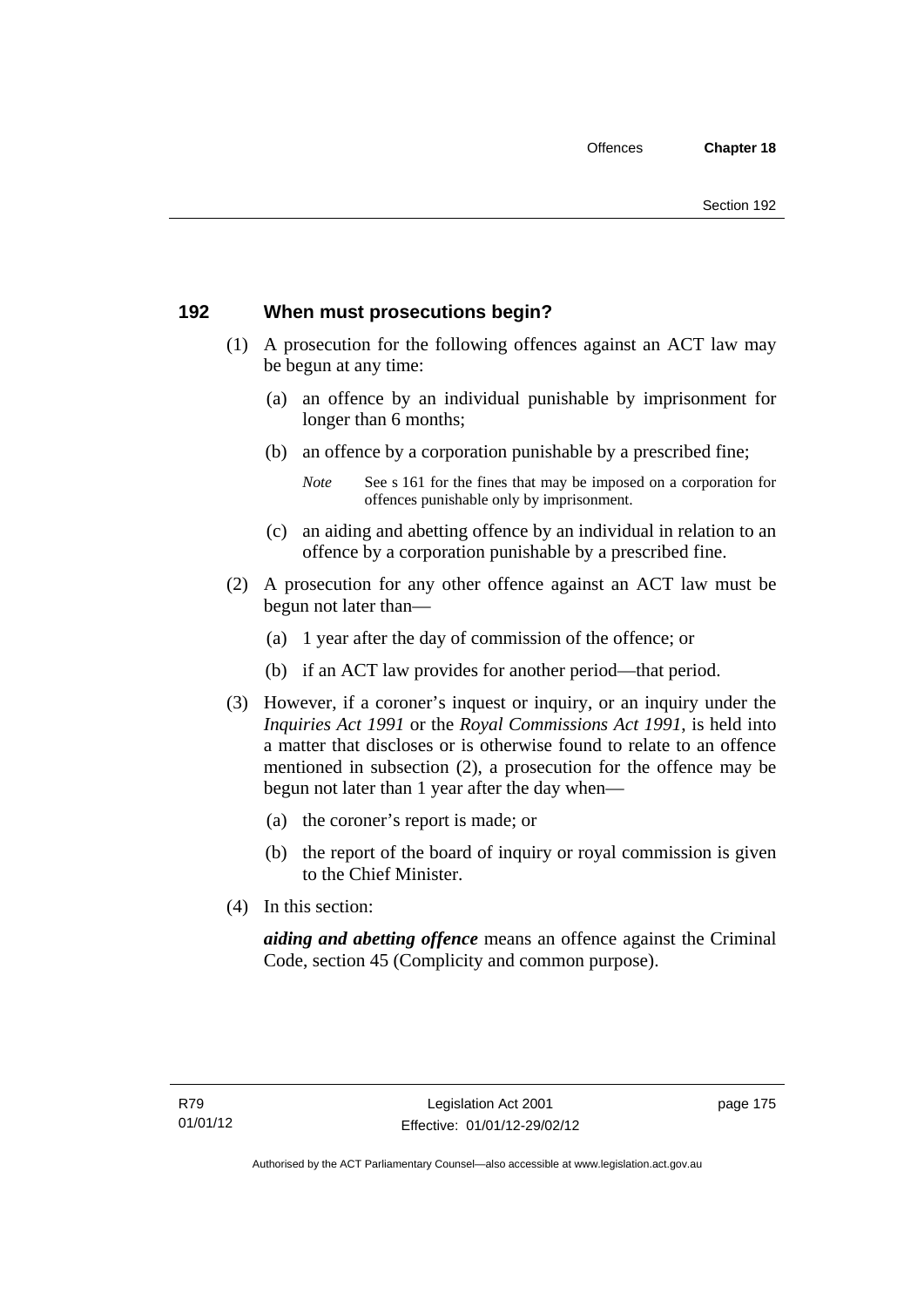*prescribed fine*, for an offence, means—

- (a) if the penalty for the offence is expressed in penalty units— 100 penalty units or more; or
- (b) if the penalty for the offence is expressed as an amount of money—\$50 000 or more.

# **193 Continuing offences**

- (1) This section applies to a requirement to do an act if—
	- (a) the act is required to be done under an ACT law within a particular period or before a particular time; and
	- (b) failure to comply with the requirement is an offence against the law.
- (2) A person who fails to comply with the requirement commits an offence for each day until the act is done.
- (3) A day mentioned in subsection (2) includes any day of conviction for an offence and any later day.

*Note* See also s 152 (Continuing effect of obligations).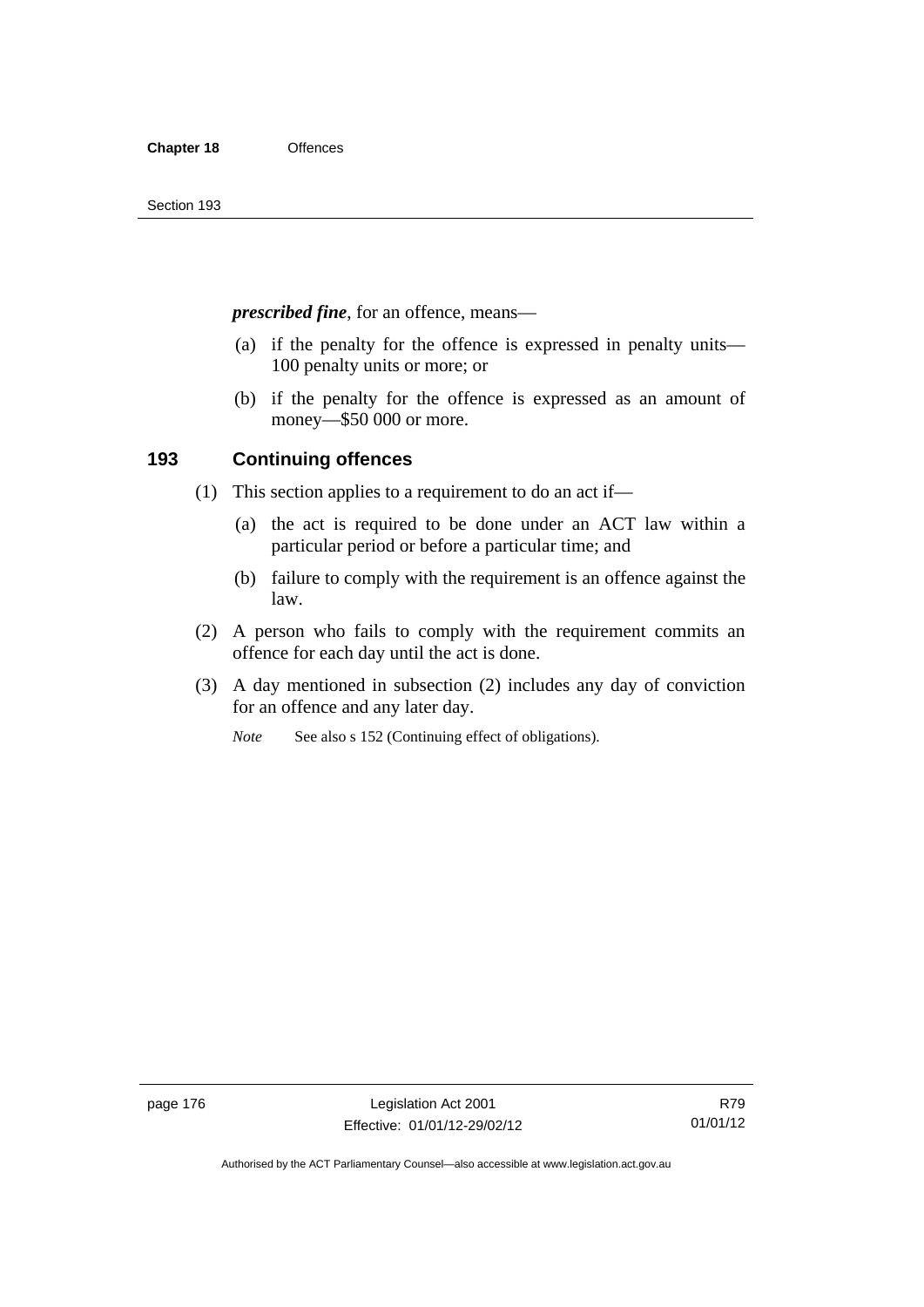# **Chapter 19 Administrative and machinery provisions**

# **Part 19.1 Introductory**

## **195 Meaning of** *law***—ch 19**

In this chapter:

*law* means an Act, subordinate law or disallowable instrument.

*Note* A reference to an Act, subordinate law or disallowable instrument includes a reference to a provision of the Act, law or instrument (see s 7, s 8 and s 9).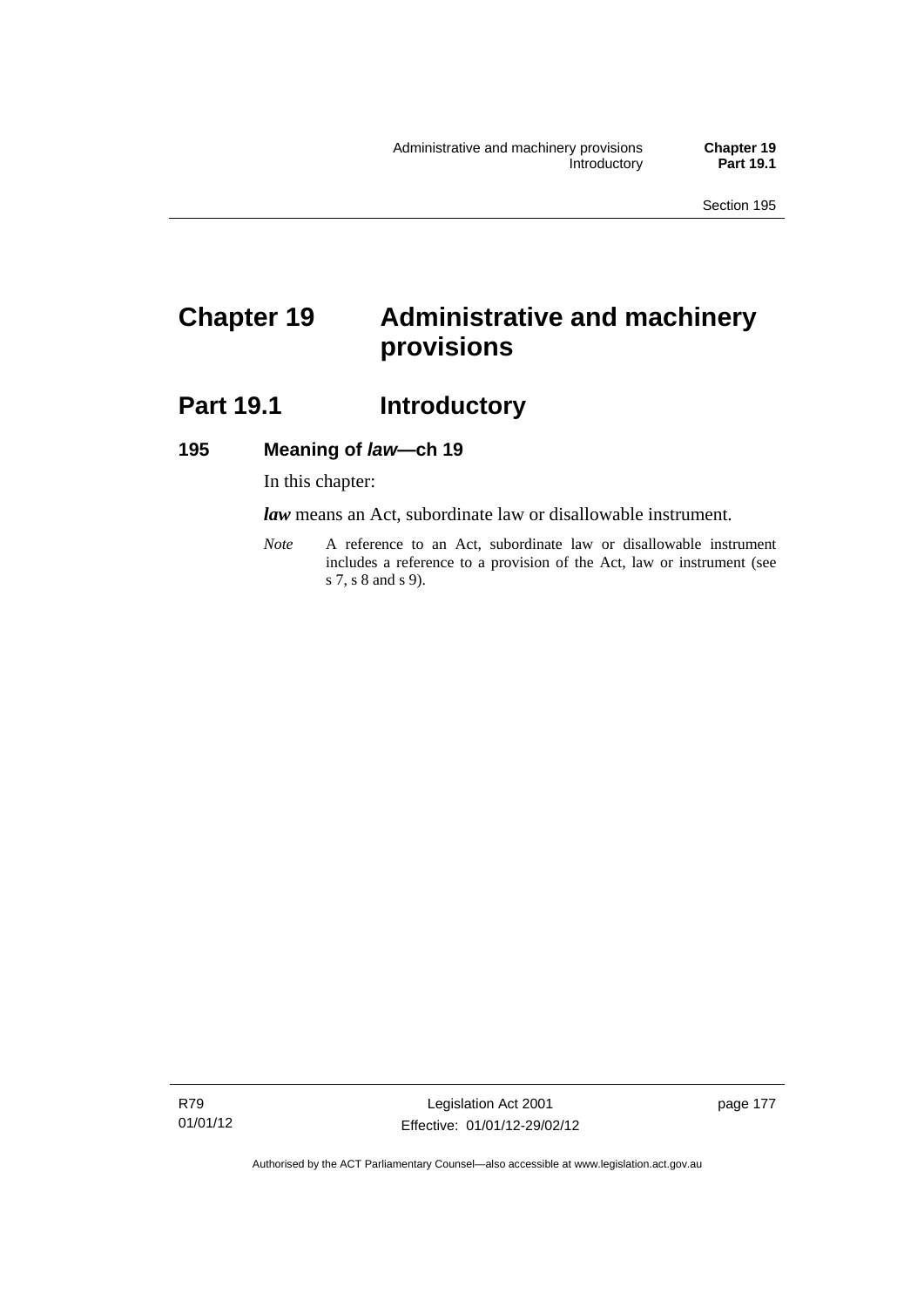# **Part 19.2 Functions**

*Note Function* is defined in the dictionary, pt 1 to include authority, duty and power.

# **196 Provision giving function gives power to exercise function**

 (1) A provision of a law that gives a function to an entity also gives the entity the powers necessary and convenient to exercise the function.

*Note Entity* and *exercise*—see the dictionary, pt 1.

 (2) The powers given to the entity under subsection (1) are in addition to any other powers of the entity under the law.

# **197 Statutory functions may be exercised from time to time**

If a law gives a function to an entity, the function may be exercised from time to time.

*Note* See also s 42 (3) (Power to make statutory instruments).

# **199 Functions of bodies**

 (1) If a law authorises or requires a body to exercise a function, it may do so by resolution.

*Note Body*—see the dictionary, pt 1.

- (2) To remove any doubt, subsection (1) applies in relation to a function even though a law authorises or requires the function to be exercised in writing.
- (3) If a law authorises or requires a signature by a person and the person is a body, the signature of a person authorised by the body for the purpose is taken to be the signature of the body.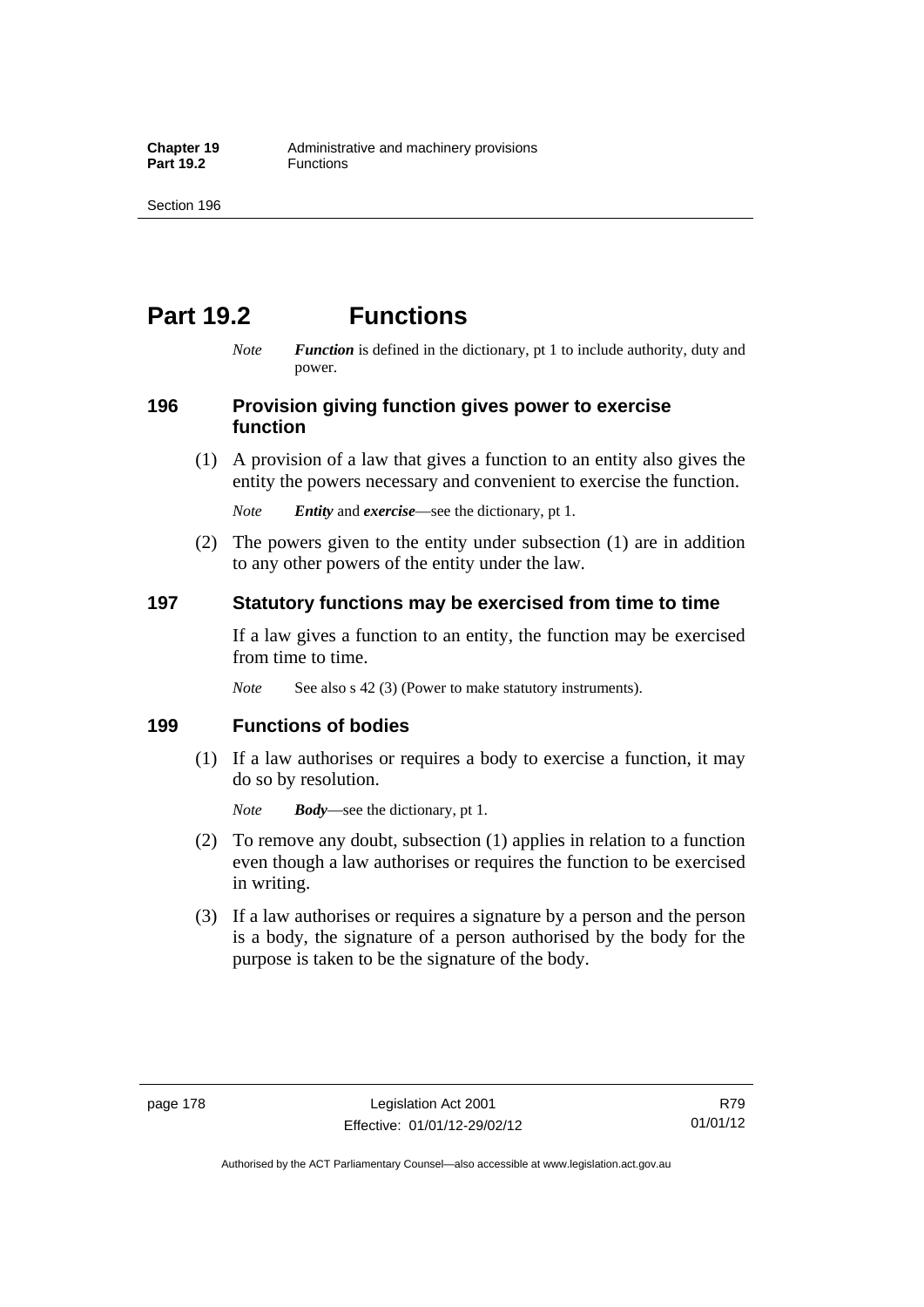(4) If a law gives a function to a body, the function may be exercised by the body as constituted for the time being.

#### **Example**

The ACT Conference Organisers Registration Board is a statutory body consisting of 5 members. At a meeting of the board it is agreed to exempt a conference organiser from registration on certain conditions. On the day after the meeting, 1 of the members of the board (X) resigns and another person (Y) is appointed to the board in  $X$ 's place. At the next meeting of the board, the board considers additional information submitted by the conference organiser and agrees to amend the conditions of exemption. Because of s (4), the board's ability to use its power of exemption is not affected by a change in the membership of the board.

- *Note* An example is part of the Act, is not exhaustive and may extend, but does not limit, the meaning of the provision in which it appears (see s 126 and s 132).
- (5) The exercise of the function is not affected only because of vacancies in the body's membership.
- (6) Subsections (4) and (5) do not affect any quorum requirement applying to the body.

#### **Example**

The Act establishing the board mentioned in the example to s (4) provides that the quorum for a meeting of the board is the chair or deputy chair and 2 other members. If the quorum requirement was complied with at each meeting mentioned in the example, the result mentioned in the example would be the same whether or not X attended the first meeting and whether or not Y attended the second meeting.

- (7) If a body as constituted for the time being does something in exercise of a function given to the body under a law, the effect of the thing done by the body does not end only because the membership of the body changes.
	- *Note* See also s 211 (Appointment not affected by appointer changes), s 224 (Acting appointment not affected by appointer changes), and s 241 (Delegation not affected by appointer changes).
- (8) Subsection (7) does not prevent the thing done by the body being ended or changed by the body as subsequently constituted for the time being.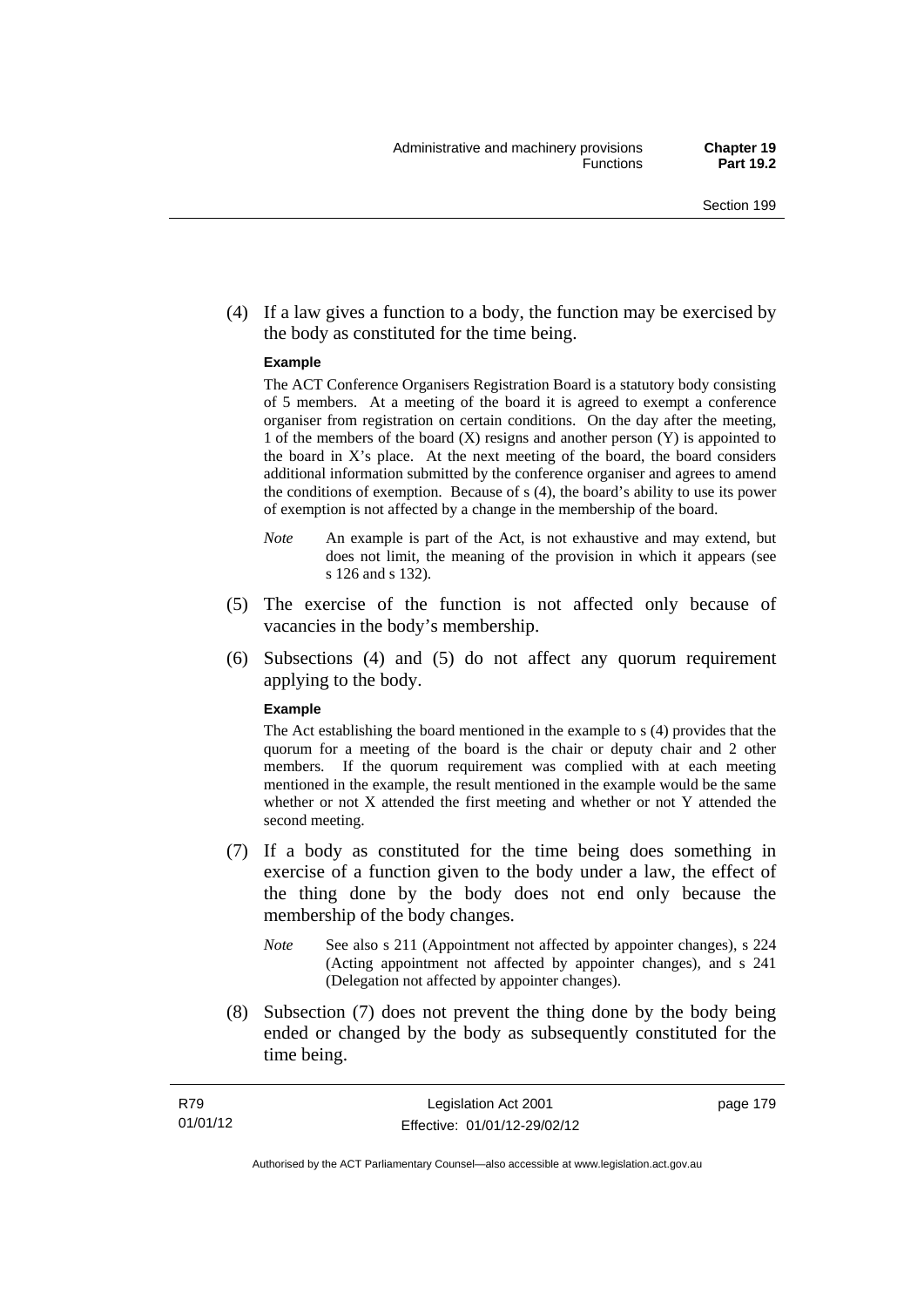# **200 Functions of occupants of positions**

- (1) If a law gives a function to the occupant of a position, the function may be exercised by the person for the time being occupying the position.
	- *Note* See s 185 (References to occupant of position) and dictionary, pt 1, defs *occupy* and *position*.
- (2) If the person for the time being occupying a position does something in exercise of a function given to the occupant of the position under a law, the thing done by the person does not end only because the person ceases to be the occupant of the position.
	- *Note* See also s 211 (Appointment not affected by appointer changes), s 224 (Acting appointment not affected by appointer changes), and s 241 (Delegation not affected by appointer changes).
- (3) Subsection (2) does not prevent the thing done by the person being ended or changed by any person subsequently occupying the position for the time being.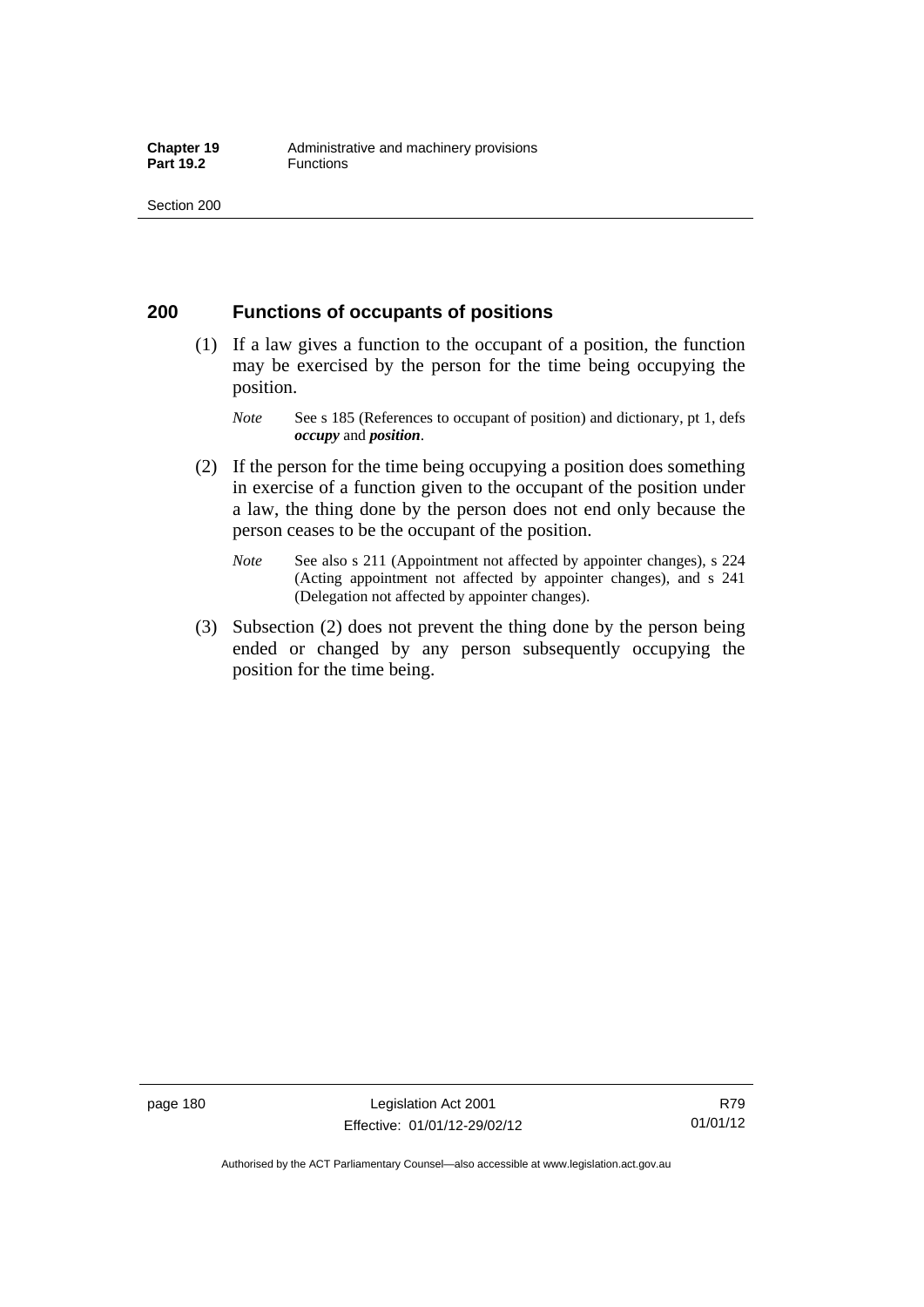# **Part 19.3 Appointments**

# **Division 19.3.1 Appointments—general**

*Note* Certain statutory appointments made by a Minister require consultation with a Legislative Assembly committee and are disallowable (see div 19.3.3 (Appointments—Assembly consultation)).

# **205 Application—div 19.3.1**

This division applies if a law authorises or requires an entity (the *appointer*) to appoint a person—

- (a) to a position under a law; or
- (b) to exercise a function or do anything else under a law.
- *Note Function* is defined in the dictionary, pt 1 to include authority, duty and power.

### **206 Appointments must be in writing etc**

- (1) An appointment must be made, or evidenced, by writing (the *instrument of appointment*) signed by the appointer.
- (2) If a law provides for a maximum or minimum period of appointment, the instrument of appointment must state the period for which the appointment is made.

#### **Examples—stated appointment periods**

- 1 2 years
- 2 until age 65
- *Note* An example is part of the Act, is not exhaustive and may extend, but does not limit, the meaning of the provision in which it appears (see s 126 and s 132).

### **207 Appointment may be by name or position**

- (1) The appointer may make an appointment by—
	- (a) naming the person appointed; or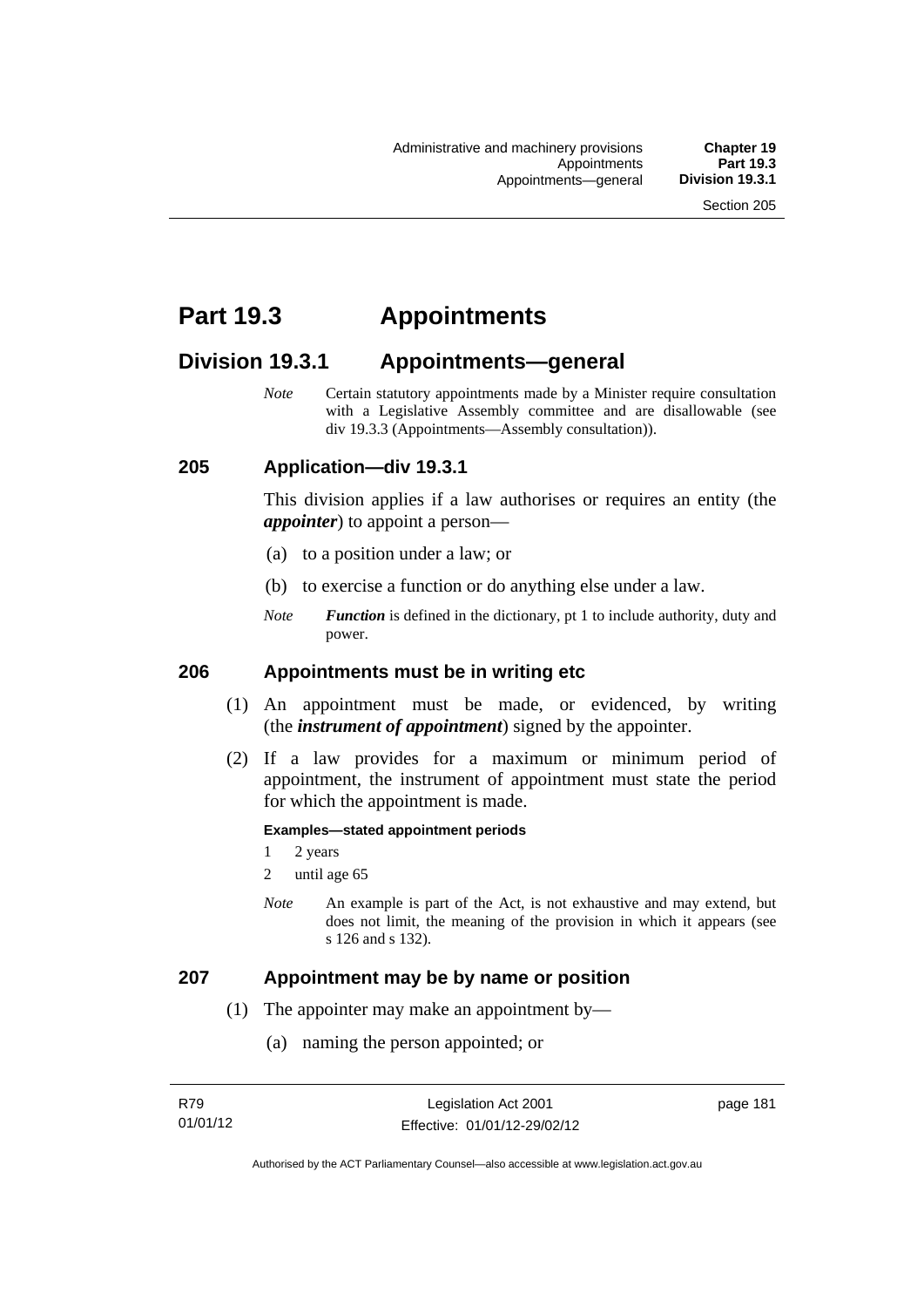Section 208

- (b) nominating the occupant of a position (however described), at a particular time or from time to time.
- (2) For this division, the person named, or the occupant of the position nominated, is the *appointee*.

# **208 Power of appointment includes power to suspend etc**

- (1) The appointer's power to make the appointment includes the power—
	- (a) to suspend the appointee, and end the suspension; or
	- (b) to end the appointment, and appoint someone else or reappoint the appointee if the appointee is eligible to be appointed to the position; or
	- (c) to reappoint the appointee if the appointee is eligible to be appointed to the position.
- (2) The power to suspend the appointee, end the appointment or reappoint the appointee is exercisable in the same way, and subject to the same conditions, as the power to make the appointment.

#### **Example**

If the appointment power is exercisable only on the recommendation of a body, the power to suspend, end the appointment or reappoint is exercisable only on the recommendation of the body.

*Note* An example is part of the Act, is not exhaustive and may extend, but does not limit, the meaning of the provision in which it appears (see s 126 and s 132).

# **209 Power of appointment includes power to make acting appointment**

 (1) If the appointer's power is the power to make an appointment to a position, the power to make the appointment also includes power to appoint a person, or 2 or more people, to act in the position—

R79 01/01/12

Authorised by the ACT Parliamentary Counsel—also accessible at www.legislation.act.gov.au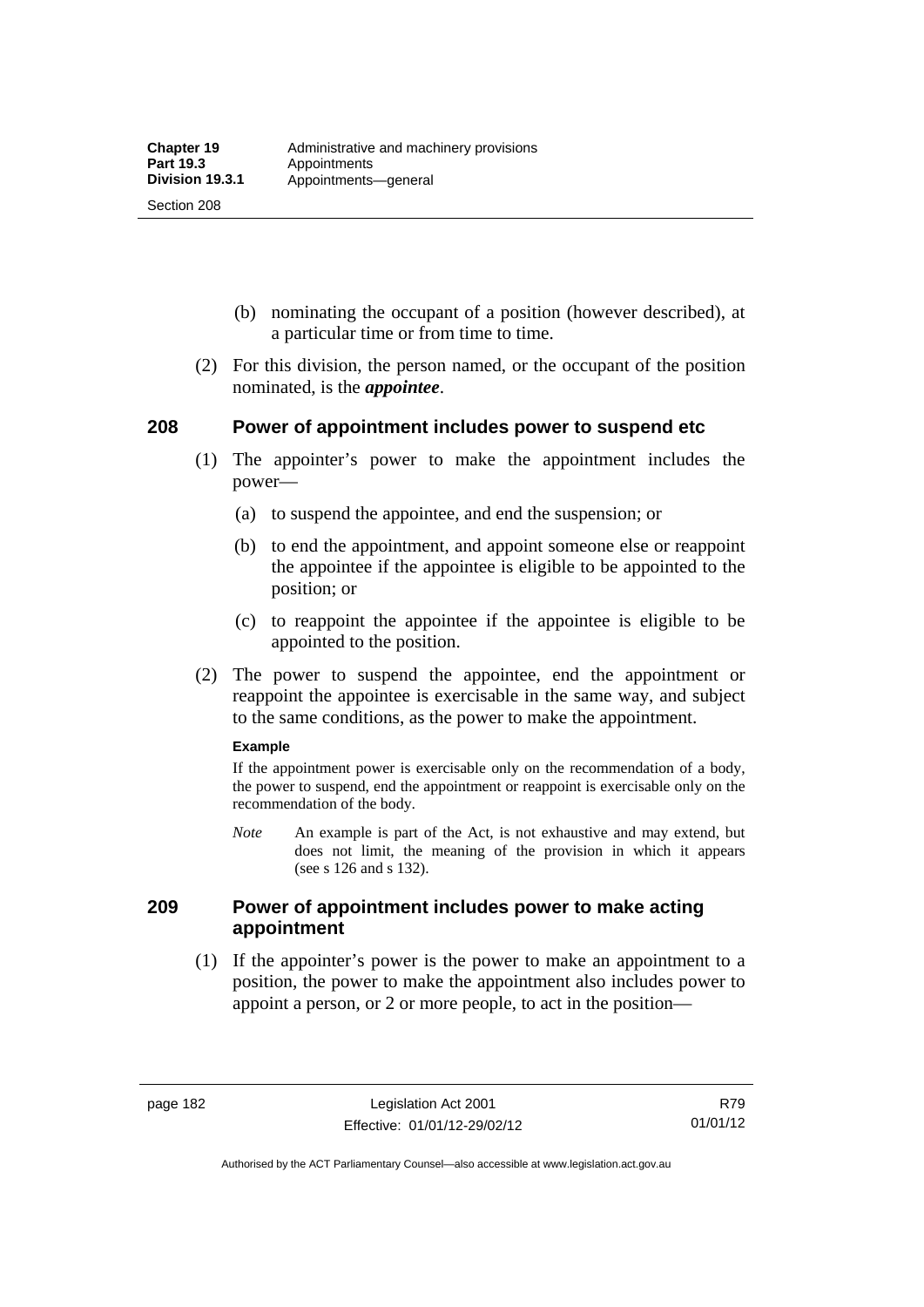- (a) during any vacancy, or all vacancies, in the position, whether or not an appointment has previously been made to the position; or
- (b) during any period, or all periods, when the appointee cannot for any reason exercise functions of the position.

#### **Examples—par (b)**

- 1 the appointee is ill or on leave
- 2 the appointee is acting in another position
- 3 the appointee is outside the ACT or Australia
- *Note 1 Function* is defined in the dictionary, pt 1 to include authority, duty and power.
- *Note 2* An example is part of the Act, is not exhaustive and may extend, but does not limit, the meaning of the provision in which it appears (see s 126 and s 132).
- (2) The power to appoint a person to act is exercisable in the same way, and subject to the same conditions, as the power to make the appointment.

#### **Example**

If the appointment power is exercisable only on the recommendation of a body, the power to appoint a person to act is exercisable only on the recommendation of the body.

- (3) Without limiting subsection (2), if the law (or another law) requires—
	- (a) the appointee to hold a qualification; or
	- (b) the appointer (or someone else) to be satisfied about the appointee's suitability (whether in terms of knowledge, experience, character or any other personal quality) before appointing the appointee to the position;

a person may only be appointed to act in the position if the person holds the qualification or the appointer (or other person) is satisfied about the person's suitability.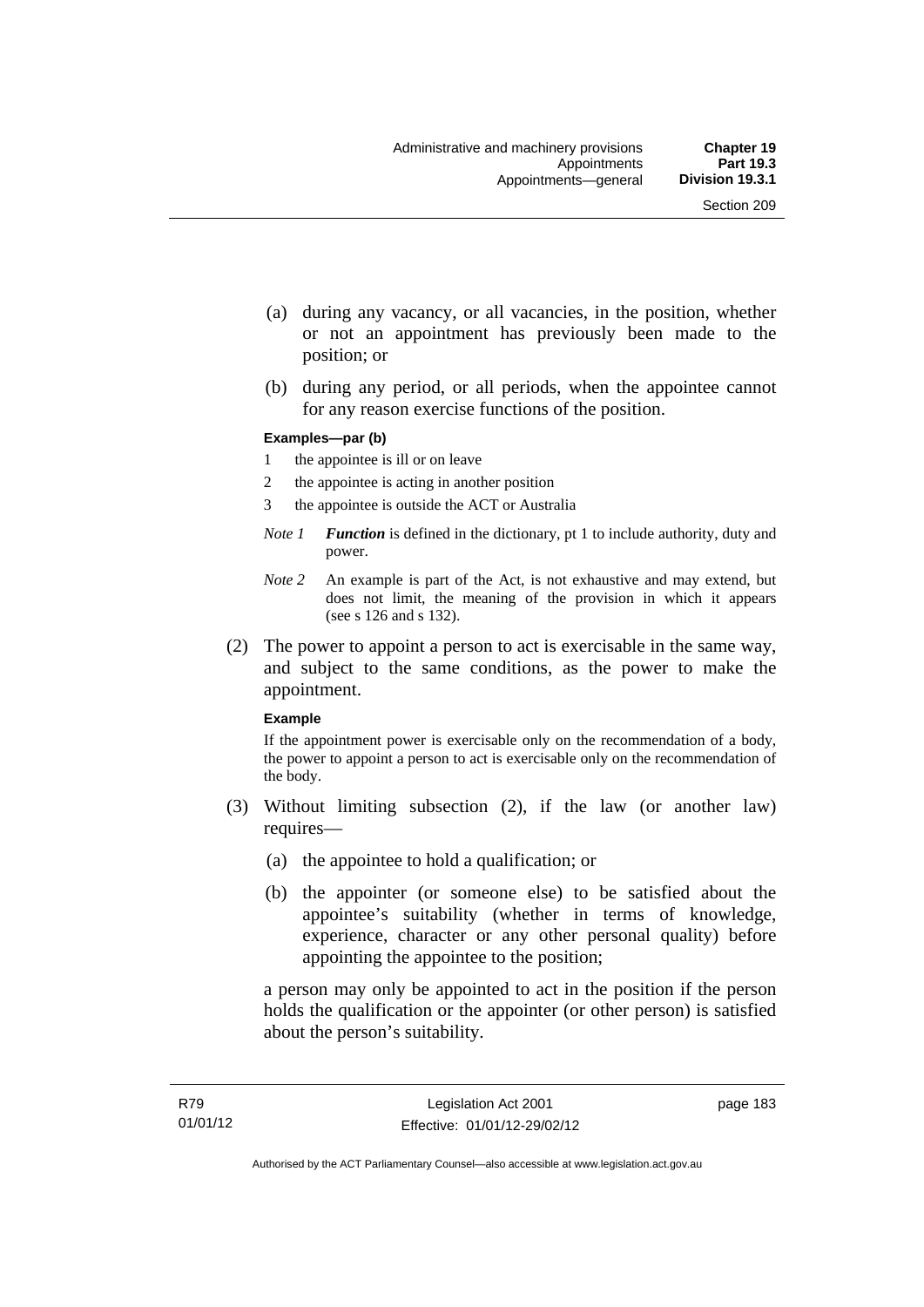Section 210

#### **Examples**

- 1 If an Act requires the appointee to be a magistrate, a person can be appointed to act in the position only if the person is a magistrate.
- 2 If a regulation requires the appointee to be a lawyer of at least 5 years standing, a person can be appointed to act in the position only if the person is a lawyer of at least 5 years standing.
- 3 If an Act requires the appointee to have, in the Executive's opinion, appropriate expertise, training or experience in relation to the needs of a particular group of people, a person can be appointed to act in the position only if the person has, in the Executive's opinion, that expertise, training or experience.

# **210 Resignation of appointment**

- (1) An appointment ends if the appointee resigns by signed notice of resignation given to the appointer.
- (2) However, if the appointer is the Executive, the notice of resignation may be given to a Minister.

# **211 Appointment not affected by appointer changes**

- (1) If the appointer is a body, an appointment made by the body does not end only because the membership of the body changes.
- (2) If the appointer is the person for the time being occupying a position, an appointment made by the person does not end only because the person ceases to be the occupant of the position.
- (3) This section does not limit the following sections:
	- section 199 (Functions of bodies)
	- section 200 (Functions of occupants of positions).

## **212 Appointment not affected by defect etc**

An appointment, or anything done under an appointment, is not invalid only because of a defect or irregularity in or in relation to the appointment.

R79 01/01/12

Authorised by the ACT Parliamentary Counsel—also accessible at www.legislation.act.gov.au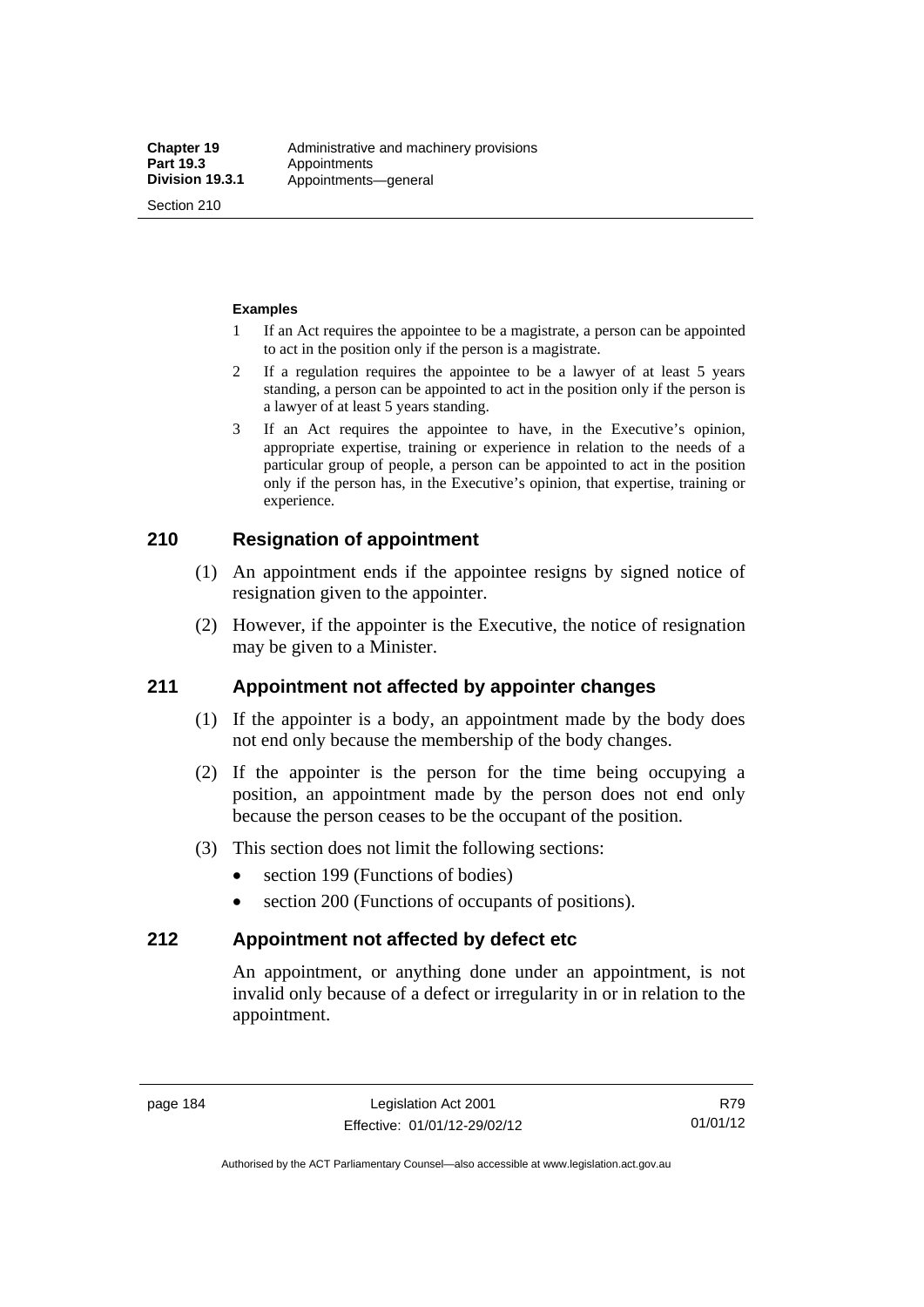# **Division 19.3.2 Acting appointments**

# **215 Application—div 19.3.2**

This division applies if a law gives an entity (the *appointer*) power to appoint a person to act in a position under a law.

# **216 Acting appointments must be in writing etc**

- (1) An acting appointment must be made, or evidenced, by writing (the *instrument of appointment*) signed by the appointer.
- (2) If a law provides for a maximum or minimum period of appointment, the instrument of appointment must state the period for which the acting appointment is made.

### **Examples—stated appointment periods**

- 1 1 year
- 2 until 31 December 2002 (a period of 9 months)
- *Note 1* See also s 219 (Appointer may decide terms of acting appointment etc) and s 221 (How long does an acting appointment operate?)
- *Note 2* An example is part of the Act, is not exhaustive and may extend, but does not limit, the meaning of the provision in which it appears (see s 126 and s 132).

# **217 Acting appointment may be made by name or position**

- (1) The appointer may make an acting appointment by—
	- (a) naming the person appointed; or
	- (b) nominating the occupant of a position (however described), at a particular time or from time to time.
- (2) For this division, the person named, or the occupant of the position nominated, is the *appointee*.

*Note* A power to make an appointment includes power to make an acting appointment (see s 209).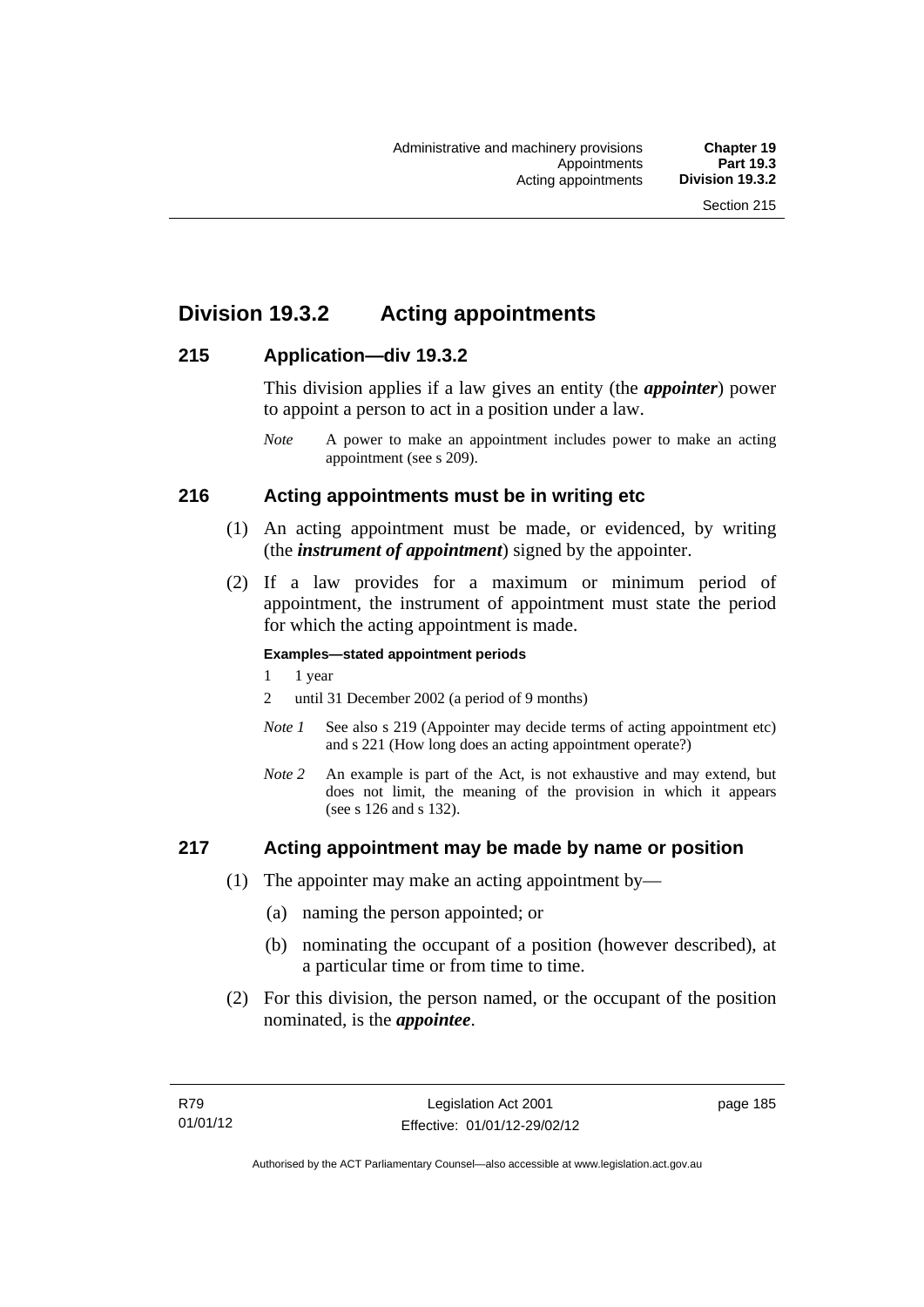Section 218

# **218 Instrument may provide when acting appointment has effect etc**

The instrument making or evidencing the acting appointment may provide that the appointment has effect only in stated circumstances or subject to stated conditions or limitations.

#### **Examples**

- 1 The instrument relating to a standing (or dormant) acting appointment for a position provides that when the substantive occupant of the position (Y) is overseas X may act in the position, but may exercise stated powers of the position only with Y's approval.
- 2 X is appointed to act in Y's position if Y is out of the ACT and a declaration of acute fire danger is published under the *ABC Act 2000*.
- *Note* An example is part of the Act, is not exhaustive and may extend, but does not limit, the meaning of the provision in which it appears (see s 126 and s 132).

# **219 Appointer may decide terms of acting appointment etc**

- (1) The appointer may—
	- (a) decide the terms of the acting appointment, including any remuneration and allowances; and
	- (b) end the appointment at any time.

#### **Example—par (b)**

A appoints X to act in a position for 10 months. Two months after X begins to act, A ends the appointment.

- *Note 1* See also s 221 (How long does an acting appointment operate?)
- *Note 2* An example is part of the Act, is not exhaustive and may extend, but does not limit, the meaning of the provision in which it appears (see s 126 and s 132).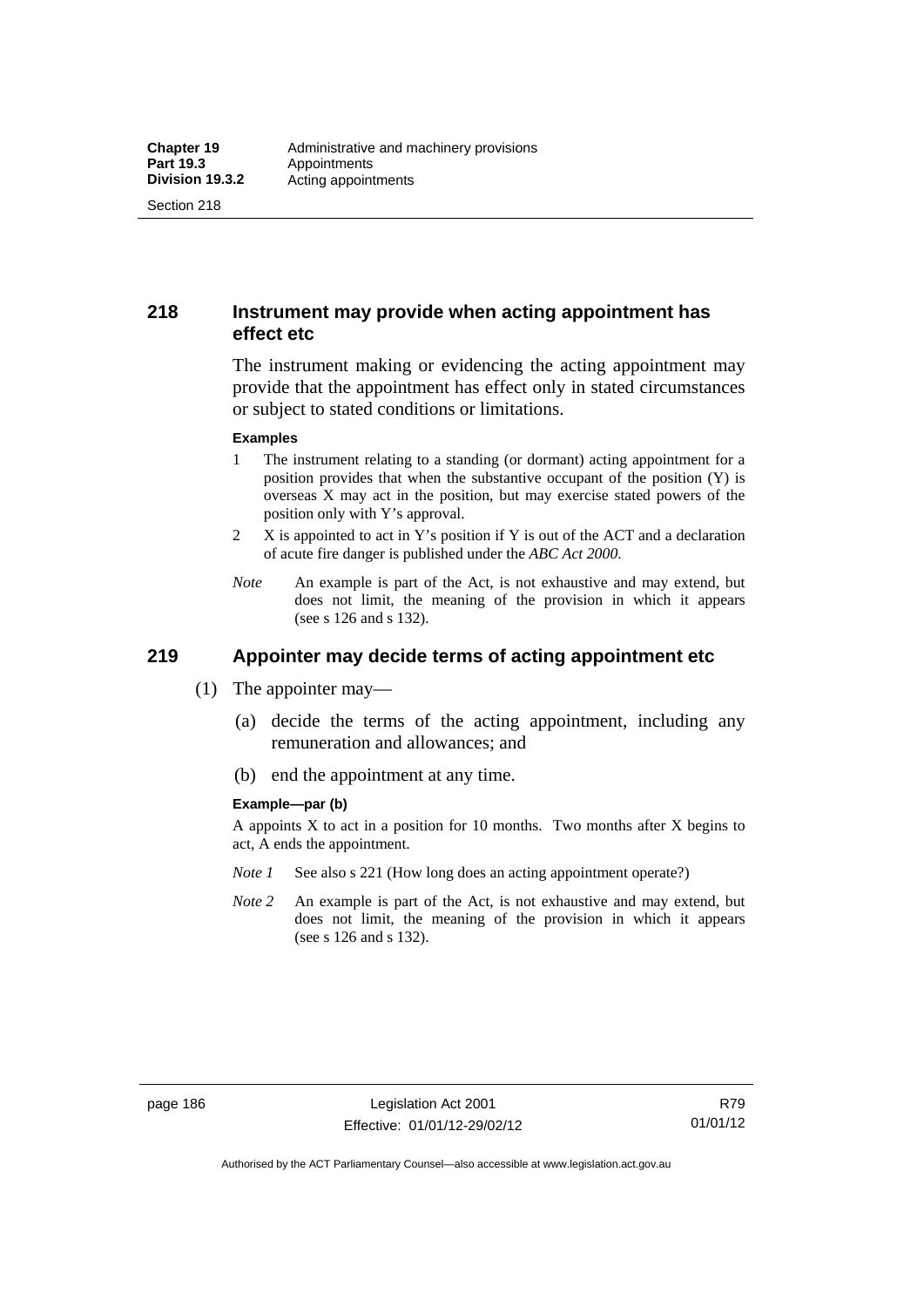(2) The power to end the acting appointment is exercisable in the same way, and subject to the same conditions, as the power to make the acting appointment.

#### **Example**

If the power to make the acting appointment is exercisable only on the recommendation of a body, the power to end the appointment is exercisable only on the recommendation of the body.

# **220 Appointee may exercise functions under acting appointment etc**

While the appointee is acting in the position—

- (a) the appointee has, subject to the instrument making or evidencing the appointment, all the functions of the occupant of the position; and
- (b) all territory laws apply in relation to the appointee as if the appointee were the occupant of the position.
- *Note Function* is defined in the dictionary, pt 1 to include authority, duty and power.

# **221 How long does an acting appointment operate?**

 (1) If the appointee acts in the position because it is vacant, the appointee may not act for more than 1 year after the position became vacant.

*Note* See also s 219 (Appointer may decide terms of acting appointment etc)

- (2) If the appointee is acting in a position that becomes vacant while the appointee is acting, the appointee may continue to act until the first of the following happens:
	- (a) the appointer ends the appointment;
	- (b) the vacancy is filled;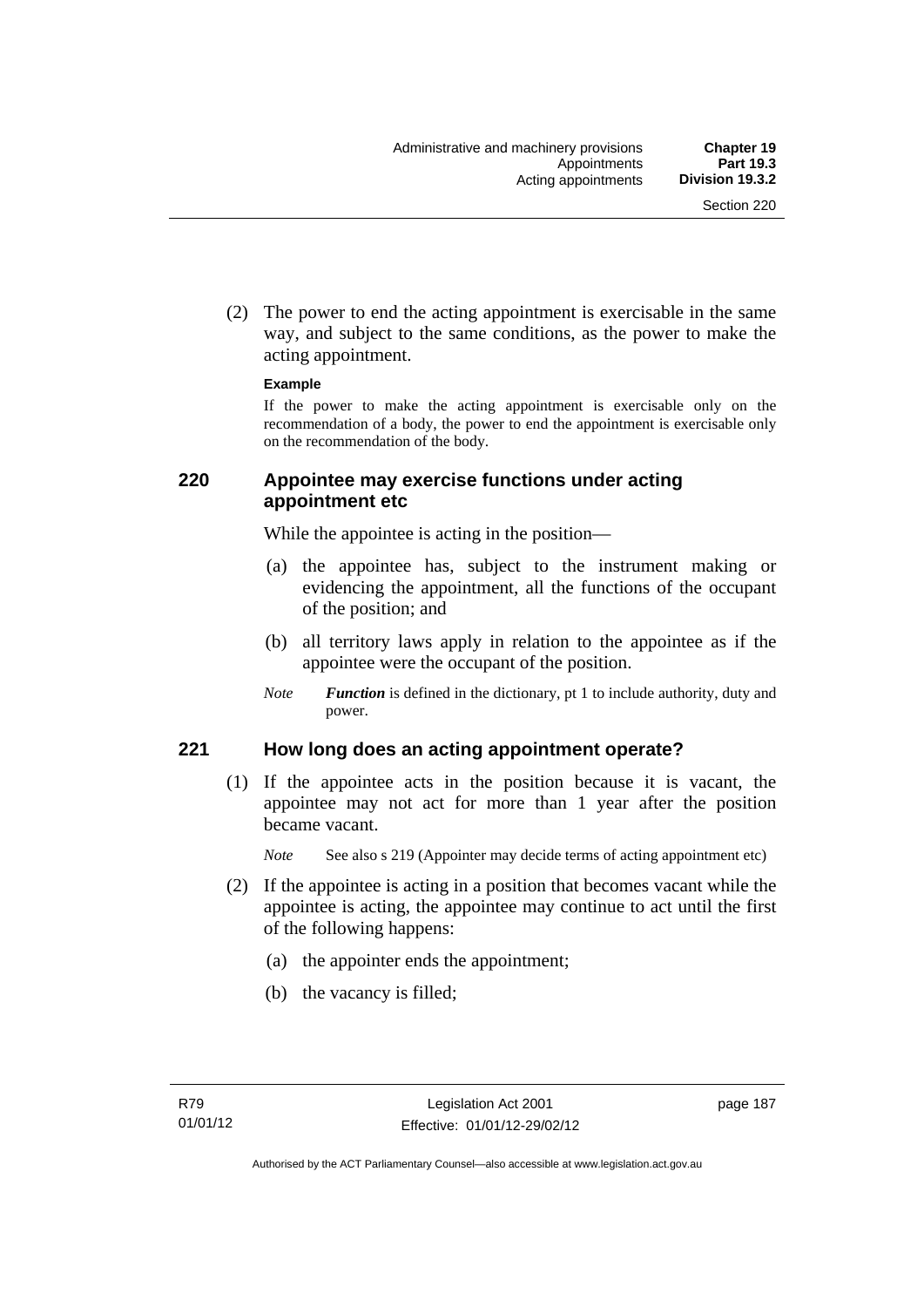Section 222

(c) 1 year after the position became vacant.

#### **Example**

A appoints  $X$  to act in Y's position for a year while Y is on secondment in another agency. Three months after X begins to act, Y is permanently transferred to the other agency. One month later,  $Z$  is appointed to the position in which  $X$  is acting. The appointment of Z brings X's acting appointment to an end.

- *Note* An example is part of the Act, is not exhaustive and may extend, but does not limit, the meaning of the provision in which it appears (see s 126 and s 132).
- (3) If the appointee acts in the position because the occupant of the position cannot exercise functions and the occupant resumes the exercise of the functions, the appointment no longer authorises the appointee to act on that occasion.
	- *Note Function* is defined in the dictionary, pt 1 to include authority, duty and power.

# **222 Resignation of acting appointment**

- (1) An acting appointment ends if the appointee resigns by signed notice of resignation given to the appointer.
- (2) However, if the appointer is the Executive, the notice of resignation may be given to a Minister.

# **223 Effect of acting appointment on substantive appointment etc**

- (1) If the appointee is the occupant of another position under a law (the *substantive position*), the appointee does not cease to occupy the substantive position only because of the appointee's appointment or because the appointee acts under the appointment.
- (2) This section does not prevent an acting appointment being made to the substantive position.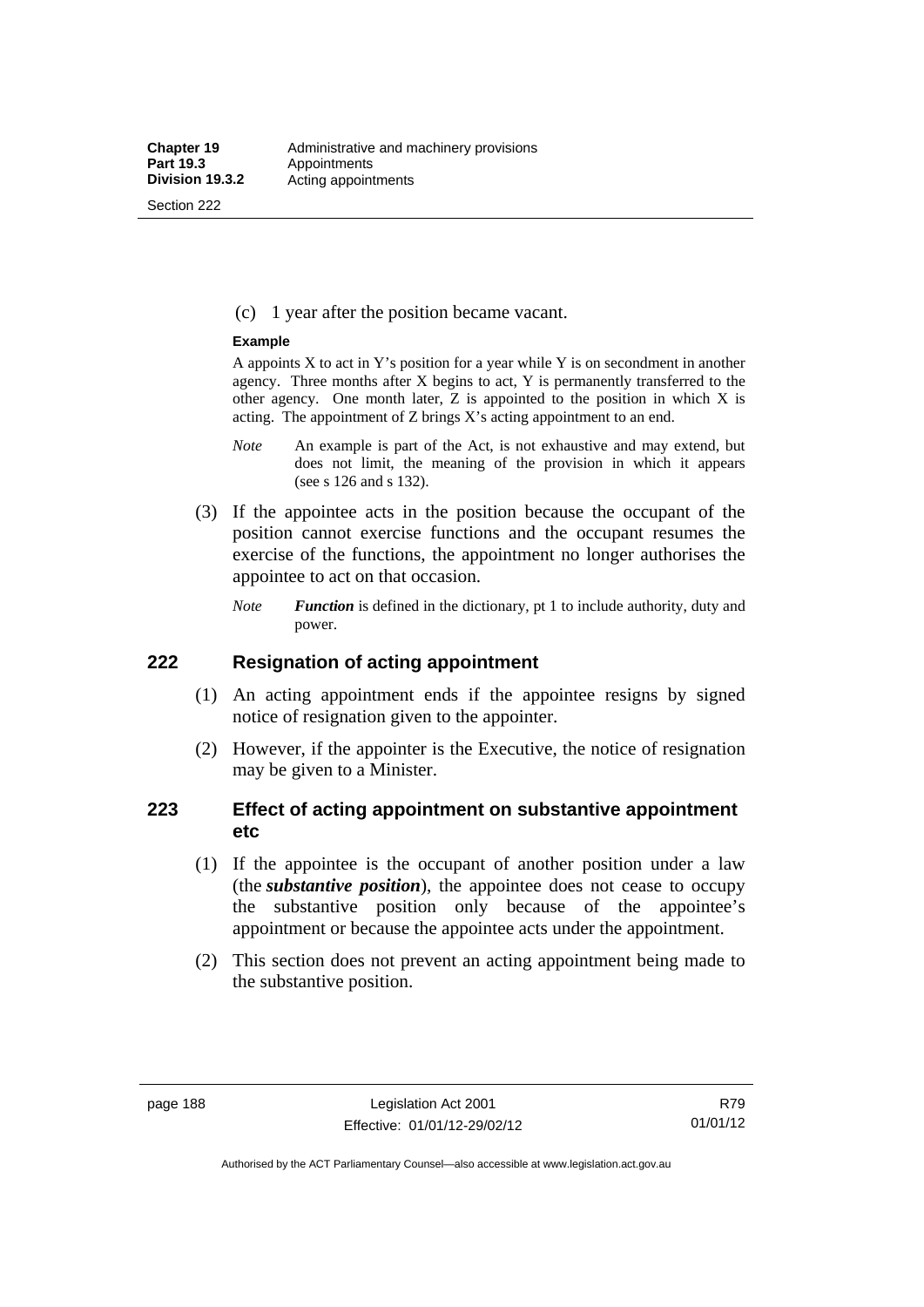# **224 Acting appointment not affected by appointer changes**

- (1) If the appointer is a body, an acting appointment made by the body does not end only because the membership of the body changes.
- (2) If the appointer is the person for the time being occupying a position, an acting appointment made by the person does not end only because the person ceases to be the occupant of the position.
- (3) This section does not limit the following sections:
	- section 199 (Functions of bodies)
	- section 200 (Functions of occupants of positions).

# **225 Acting appointment not affected by defect etc**

- (1) An acting appointment, or anything done under an acting appointment, is not invalid only because of a defect or irregularity in or in relation to the appointment.
- (2) Anything done by or in relation to the appointee while the appointee purports to act in the position is not invalid only because—
	- (a) the occasion for the appointment had not arisen or had ended; or
	- (b) the appointment had ended; or
	- (c) the occasion for the appointee to act had not arisen or had ended.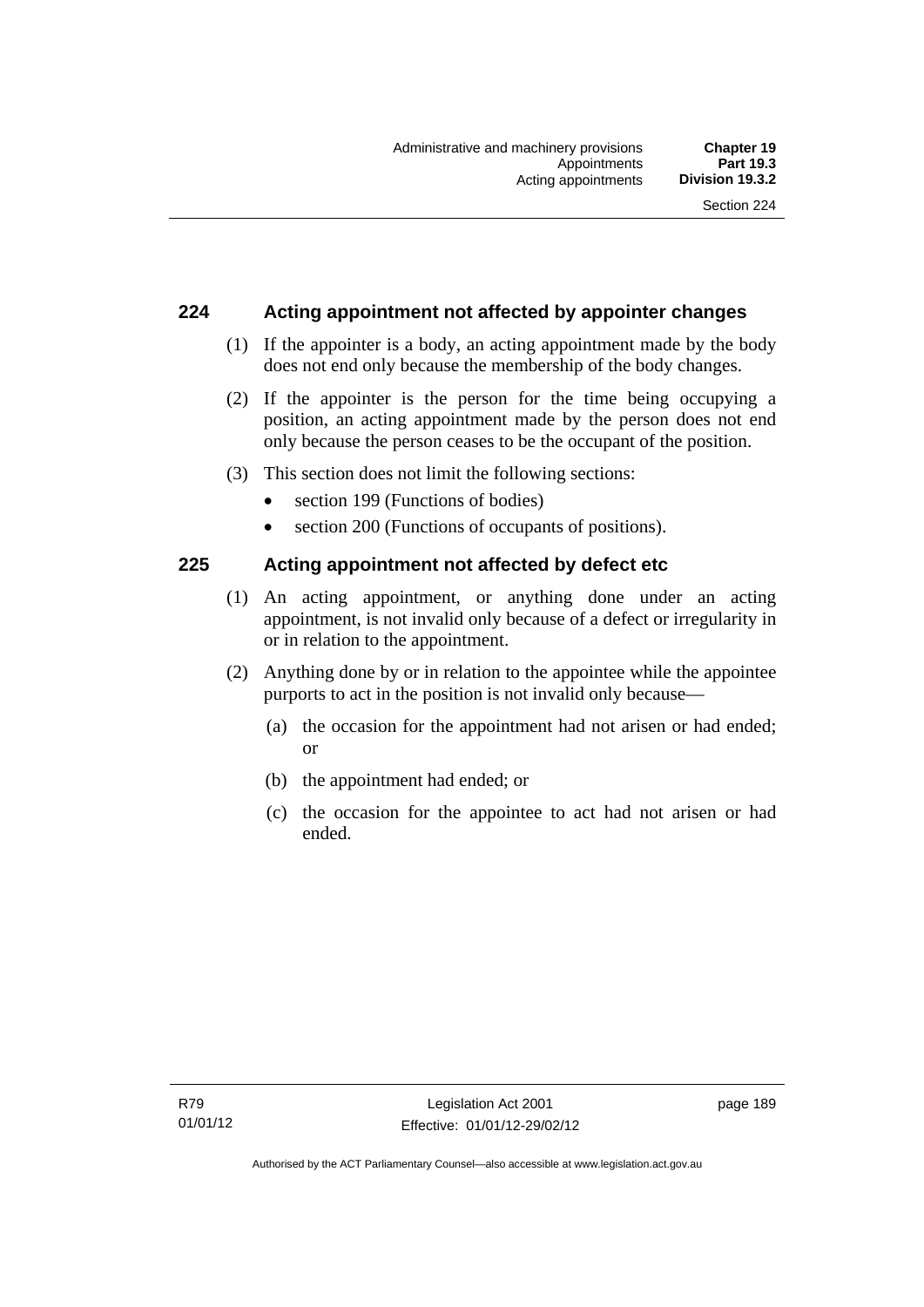Section 225A

# **Division 19.3.2A Standing acting arrangements**

# **225A Application—div 19.3.2A**

This division applies to a position if a law provides that a person acts in the position in stated circumstances.

#### **Example**

The *Hypothetical Act 2003* provides for the deputy director of the hypothetical entity to act in the position of director of the entity if the position is vacant or the director cannot for any reason exercise the functions of the position.

*Note* An example is part of the Act, is not exhaustive and may extend, but does not limit, the meaning of the provision in which it appears (see s 126 and s 132).

# **225B Person acting under standing acting arrangement may exercise functions etc**

- (1) A person acting in the position has, subject to the law providing for the acting or any other law, all the functions of the occupant of the position.
	- *Note Function* is defined in the dictionary, pt 1 to include authority, duty and power.
- (2) All territory laws apply in relation to the person as if the person were the occupant of the position.

# **Division 19.3.3 Appointments—Assembly consultation**

# **226 Meaning of** *statutory position***—div 19.3.3**

In this division:

*statutory position* means a position (including as a member of a territory authority) established under an Act.

*Note Position* includes office (see dict, pt 1, def *position*).

page 190 Legislation Act 2001 Effective: 01/01/12-29/02/12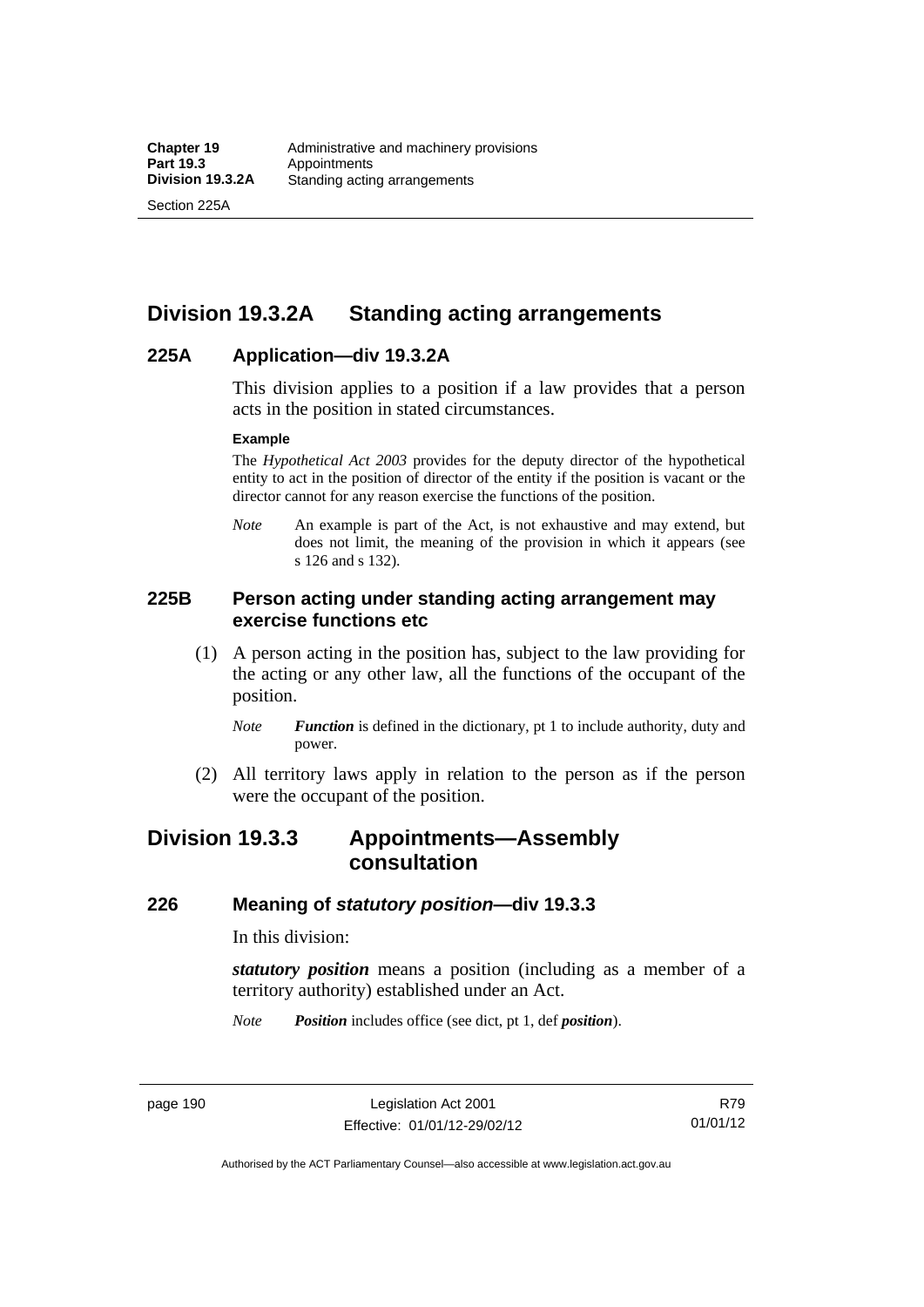# **227 Application—div 19.3.3**

- (1) This division applies if a Minister has the power under an Act to appoint a person to a statutory position.
- (2) However, this division does not apply to an appointment of—
	- (a) a public servant to a statutory position (whether or not the Act under which the appointment is made requires that the appointee be a public servant); or
	- (b) a person to, or to act in, a statutory position for not longer than 6 months, unless the appointment is of the person to, or to act in, the position for a 2nd or subsequent consecutive period; or
	- (c) a person to a statutory position if the only function of the position is to advise the Minister.

## **228 Consultation with appropriate Assembly committee**

- (1) Before making an appointment to a statutory position, a Minister must consult—
	- (a) a standing committee of the Legislative Assembly nominated by the Speaker for the purpose; or
	- (b) if no nomination under paragraph (a) is in force—the standing committee of the Legislative Assembly responsible for the scrutiny of public accounts.
- (2) The committee may make a recommendation to the Minister about the proposed appointment.
- (3) The Minister must not make the appointment until the Minister has received a recommendation or 30 days have passed since the consultation took place, whichever happens first.
- (4) In making the appointment, the Minister must have regard to any recommendation received.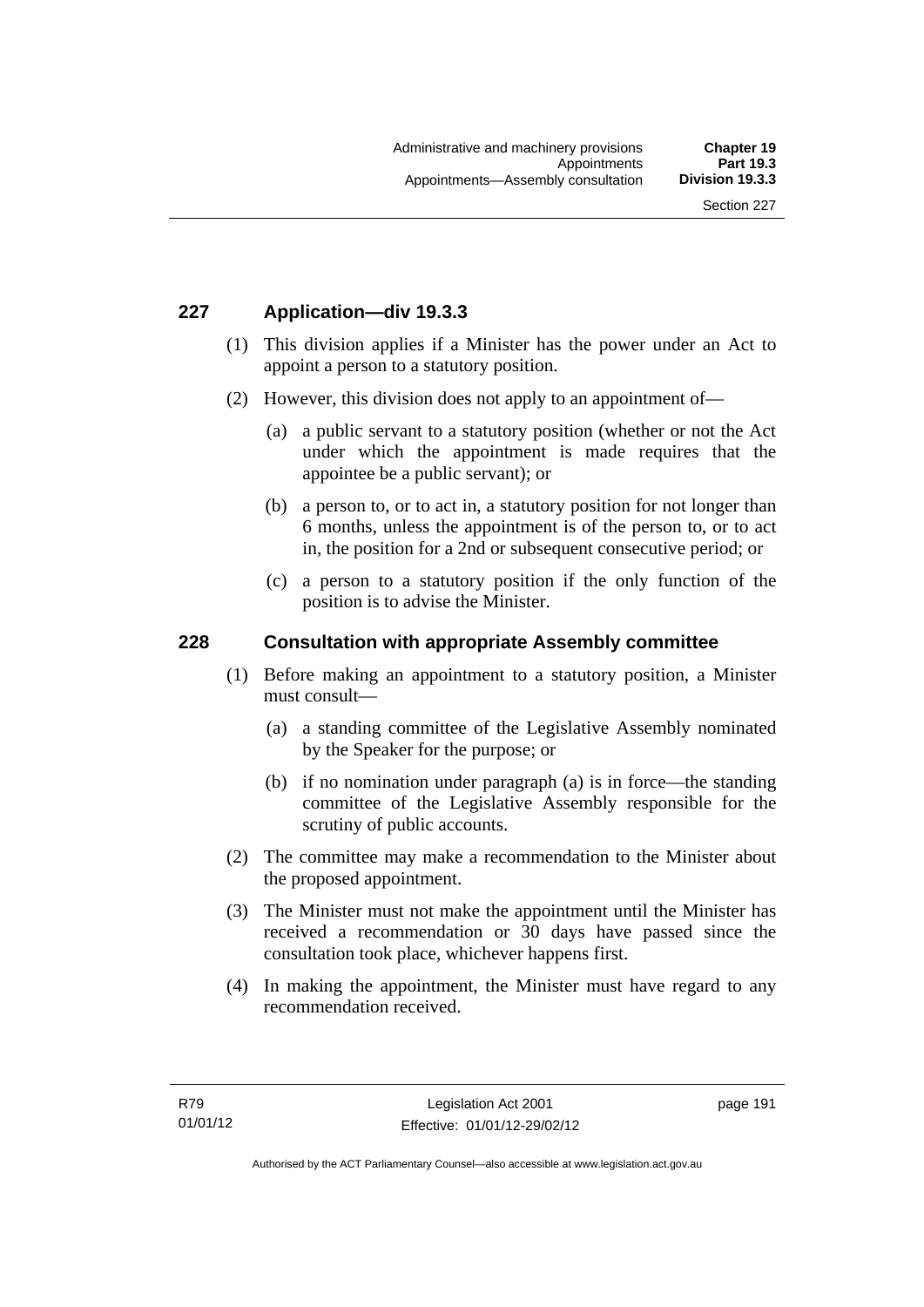Section 229

# **229 Appointment is disallowable instrument**

The instrument making, or evidencing, an appointment to which this division applies is a disallowable instrument.

*Note* A disallowable instrument must be notified and presented to the Legislative Assembly (see ch 7 (Presentation, amendment and disallowance of subordinate laws and disallowable instruments)).

page 192 Legislation Act 2001 Effective: 01/01/12-29/02/12

R79 01/01/12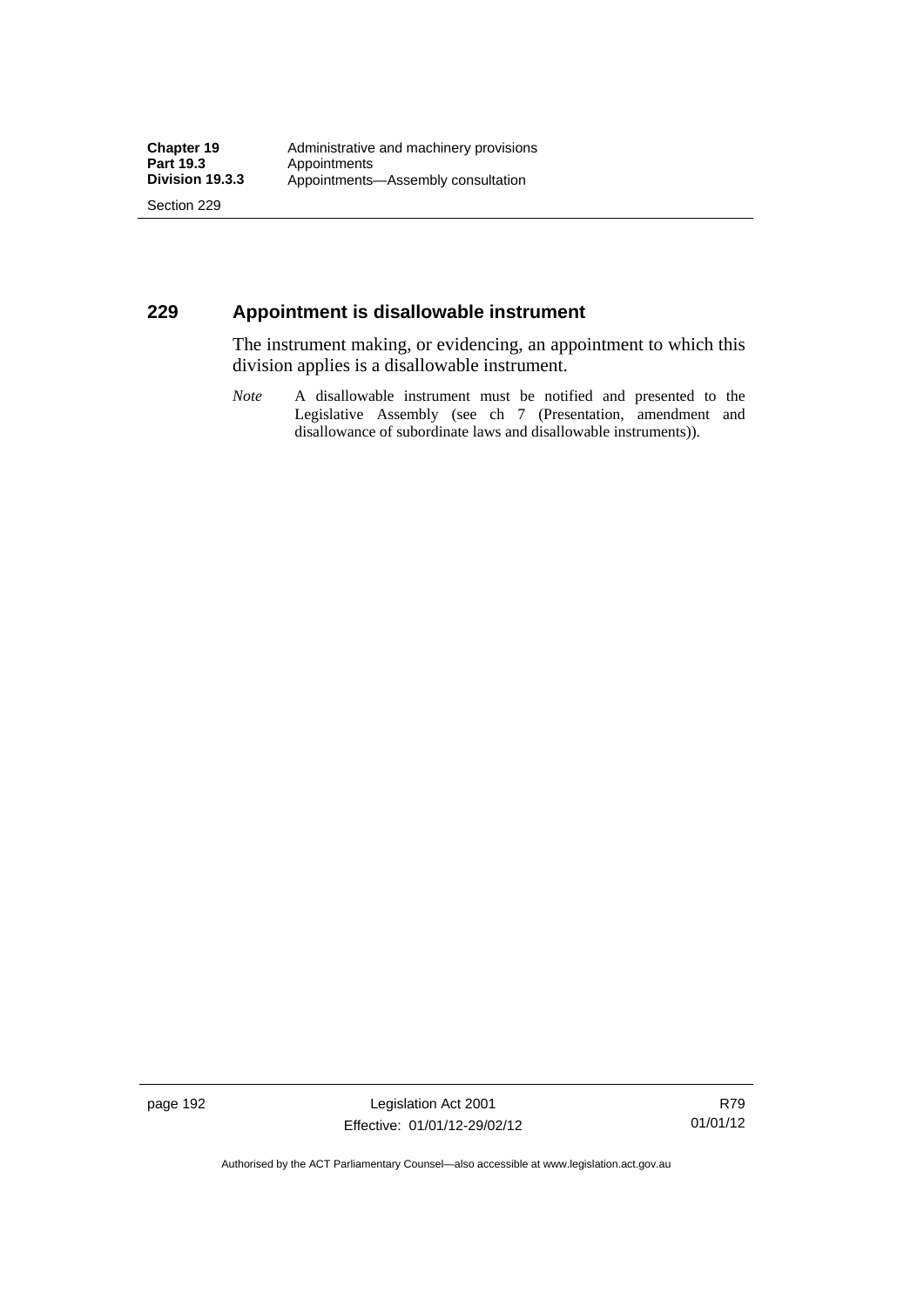# **Part 19.4 Delegations**

# **230 Application—pt 19.4 generally**

This part applies if a law authorises or requires an entity (the *appointer*) to delegate (or subdelegate) a function.

*Note Function* is defined in the dictionary, pt 1 to include authority, duty and power.

# **231 Application—pt 19.4 to subdelegations**

- (1) This part applies to the subdelegation of a function in the same way as it applies to the delegation of the function.
- (2) However, if the appointer delegates a function to a delegate, the delegate may not subdelegate the function.
- (3) Subsection (2) is a determinative provision.

#### **Examples**

- 1 The *ABC Act 2003* provides that an appointer (X) may delegate X's functions to Y. The Act is silent on the subdelegation of the functions. Y may not subdelegate X's functions to Z.
- 2 The *ABC Act 2003* provides that an appointer (X) may delegate X's functions to Y, with authority for Y to subdelegate the functions. Because the Act authorises subdelegation, it expressly displaces this Act, section 231 (2) (see s 6). Y can therefore subdelegate  $\overline{X}$ 's functions to Z (compare s 236, which deals with the subdelegation of a power to delegate)*.*
- *Note 1* See s 5 for the meaning of determinative provisions, and s 6 for their displacement.
- *Note 2* An example is part of the Act, is not exhaustive and may extend, but does not limit, the meaning of the provision in which it appears (see s 126 and s 132).

# **232 Delegation must be in writing etc**

A delegation must be made, or evidenced, by writing signed by the appointer.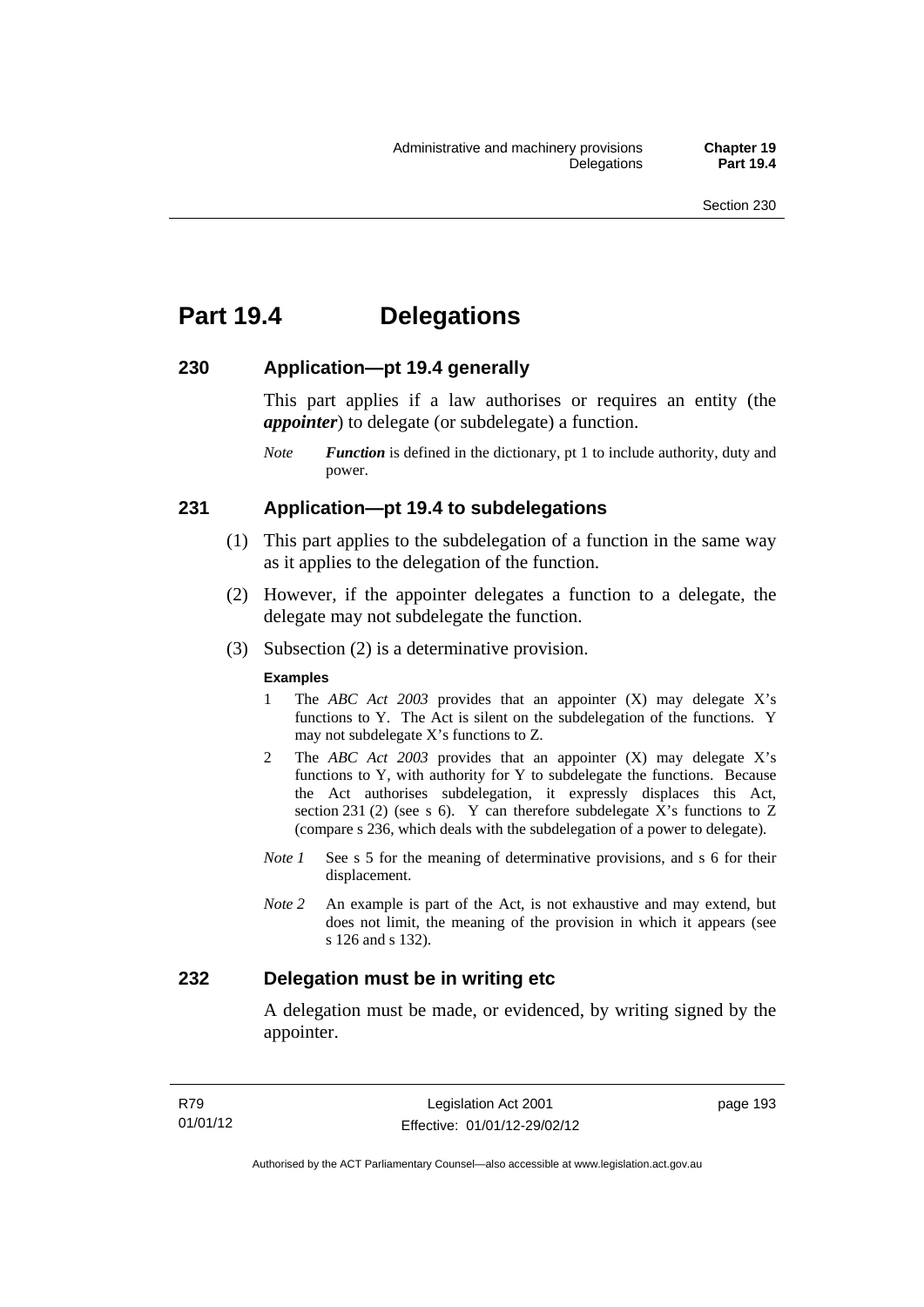### **233 Delegation may be made by name or position**

- (1) The appointer may delegate by—
	- (a) naming the person to whom the delegation is made; or
	- (b) nominating the occupant of a position (however described), at a particular time or from time to time.
- (2) For this part, the person named, or the occupant of the position nominated, is the *delegate*.

# **234 Instrument may provide when delegation has effect etc**

The instrument making or evidencing a delegation may provide—

- (a) that the delegation has effect only in stated circumstances or subject to stated conditions, limitations or directions; or
- (b) that all of a function, or a stated part of the function, is delegated.

#### **Examples**

- 1 The delegation provides that, when the appointer (Y) is outside Australia, the delegate (X) may exercise her functions except that stated functions may only be exercised with Y's approval.
- 2 The delegation provides that X may enter into a contract for the purchase of property of not more than \$50 000 in value.
- 3 The delegation provides that X may grant licences under a stated Act but that, in considering applications, X must take account of the policy of the agency (authorised by the Act) that there should not be more than 100 licences current at any time.
- *Note* An example is part of the Act, is not exhaustive and may extend, but does not limit, the meaning of the provision in which it appears (see s 126 and s 132).

# **235 Delegation may be made to 2 or more delegates**

The appointer may delegate the appointer's function, or any part of the function, to 2 or more delegates.

page 194 Legislation Act 2001 Effective: 01/01/12-29/02/12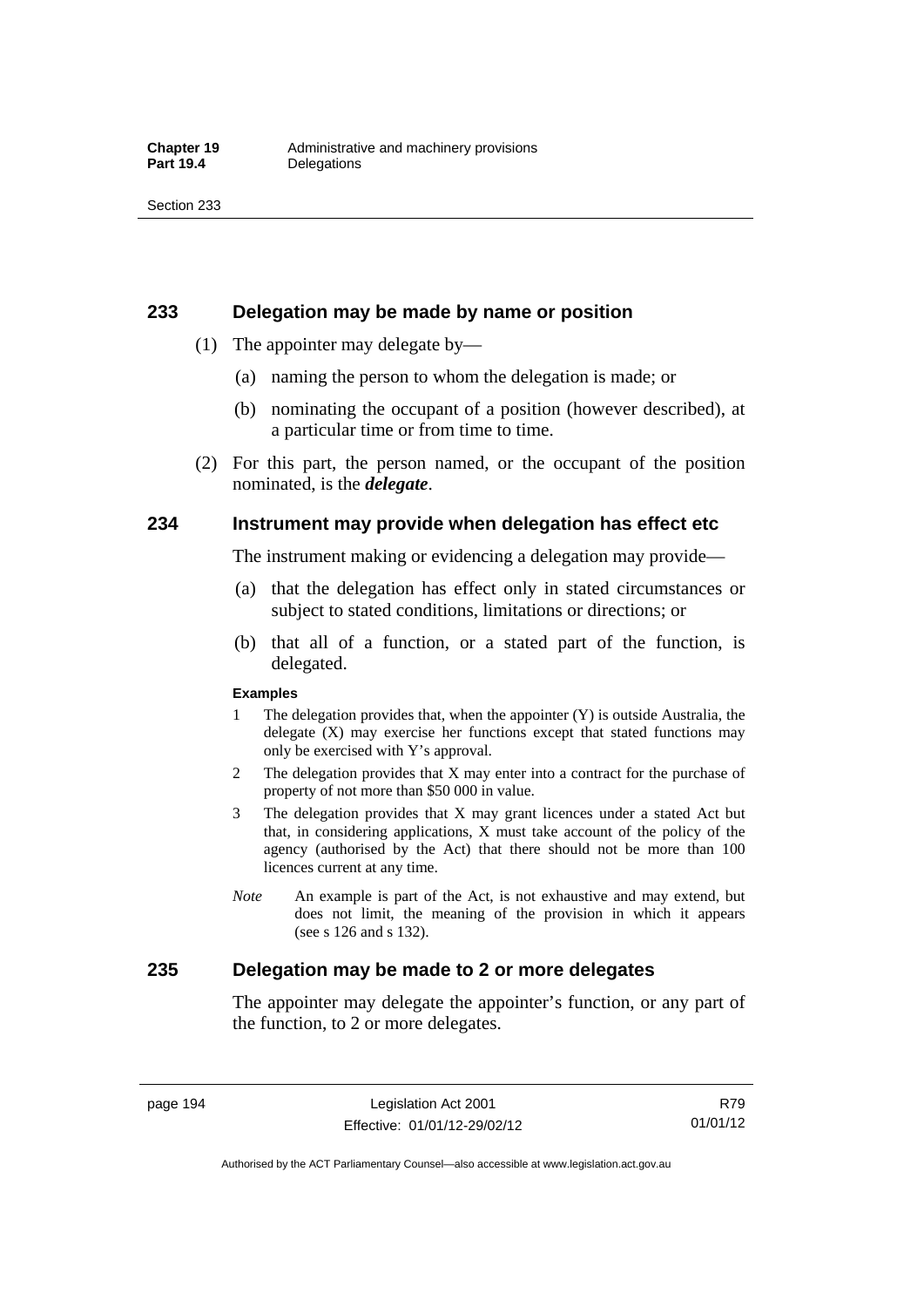# **236 Power to delegate may not be delegated**

- (1) The appointer may not delegate the appointer's power to delegate.
- (2) Subsection (1) is a determinative provision.
	- *Note* See s 5 for the meaning of determinative provisions, and s 6 for their displacement.

#### **Examples**

- 1 The *ABC Act 2003* provides that an appointer (X) may delegate X's functions to Y. The Act is silent on X's power to delegate the power to delegate. X may not delegate X's power to delegate to Y.
- 2 The *ABC Act 2003* provides that an appointer (X) may delegate X's functions to Y, with authority for X to delegate X's power to delegate. Because the Act authorises the delegation of the power to delegate, it expressly displaces this Act, s 236 (1) (see s 6). X can therefore delegate X's power to delegate to Y (compare s 231, which deals with the subdelegation of a delegated function).
- *Note* An example is part of the Act, is not exhaustive and may extend, but does not limit, the meaning of the provision in which it appears (see s 126 and s 132).

### **237 Delegation may be amended or revoked**

- (1) The appointer may amend a delegation or revoke it completely or partly.
- (2) The power to amend or revoke a delegation is exercisable in the same way, and subject to the same conditions, as the power to delegate.

#### **Example**

If the power to delegate is exercisable only with the Minister's approval, the power to revoke the delegation is exercisable only with the Minister's approval.

*Note* An example is part of the Act, is not exhaustive and may extend, but does not limit, the meaning of the provision in which it appears (see s 126 and s 132).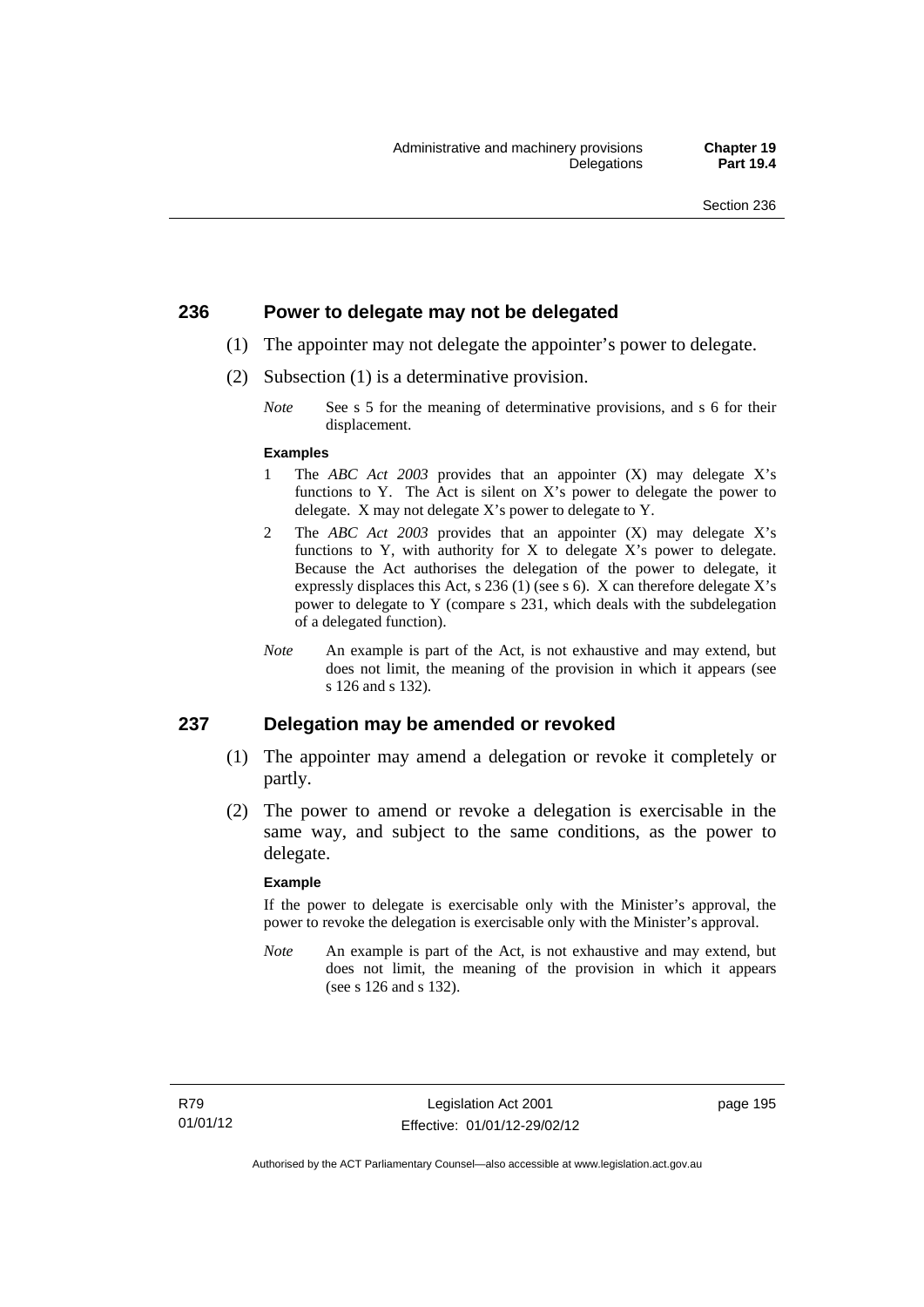# **238 Appointer responsible for delegated function**

The delegation of a function, or a part of a function, does not relieve the appointer of the appointer's obligation to ensure that the function is properly exercised.

# **239 Exercise of delegation by delegate**

- (1) A delegate must exercise the delegation subject to any conditions, limitations or directions in the instrument making or evidencing the delegation.
- (2) All territory laws apply to the delegate in the exercise of the delegation as if the delegate were the appointer.
- (3) Without limiting subsection (2), if the exercise of a function by the appointer is dependent on the appointer's state of mind and the function is delegated, the function may be exercised by the delegate on the delegate's state of mind.
- (4) Anything done by or in relation to the delegate in the exercise of the delegation is taken to have been done by or in relation to the appointer.
	- *Note 1* Section 94 provides that a delegation under a law that is in force immediately before an amendment of the law continues to have effect as if made under the amended law.
	- *Note 2* Section 196 gives a delegate the powers necessary or convenient to exercise a delegated function.
- (5) In this section:

*state of mind* includes knowledge, intention, opinion, belief or purpose.

# **240 Appointer may exercise delegated function**

A function that has been delegated may, despite the delegation, be exercised by the appointer.

page 196 Legislation Act 2001 Effective: 01/01/12-29/02/12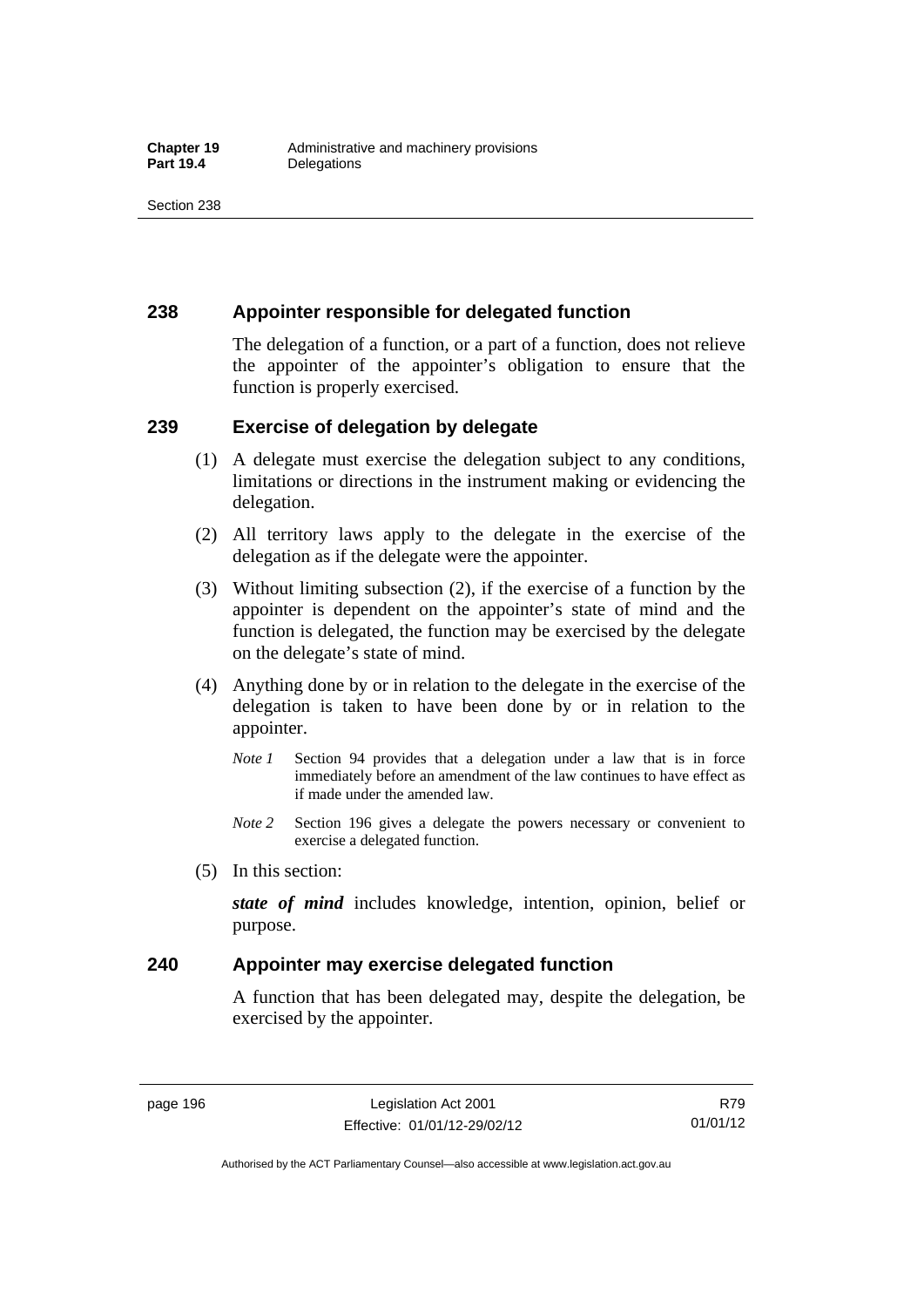# **241 Delegation not affected by appointer changes**

- (1) If the appointer is a body, a delegation made by the body does not end only because the membership of the body changes.
- (2) If the appointer is the person for the time being occupying a position, a delegation made by the person does not end only because the person ceases to be the occupant of the position.
- (3) This section does not limit the following sections:
	- section 199 (Functions of bodies)
	- section 200 (Functions of occupants of positions).

# **242 Delegation not affected by defect etc**

- (1) A delegation, or anything done under a delegation, is not invalid only because of a defect or irregularity in or in relation to the delegation.
- (2) Anything done by or in relation to the delegate while the delegate purports to exercise the delegation is not invalid only because—
	- (a) the delegation had been amended or revoked; or
	- (b) the occasion for the delegate to exercise the delegation had not arisen or had ended.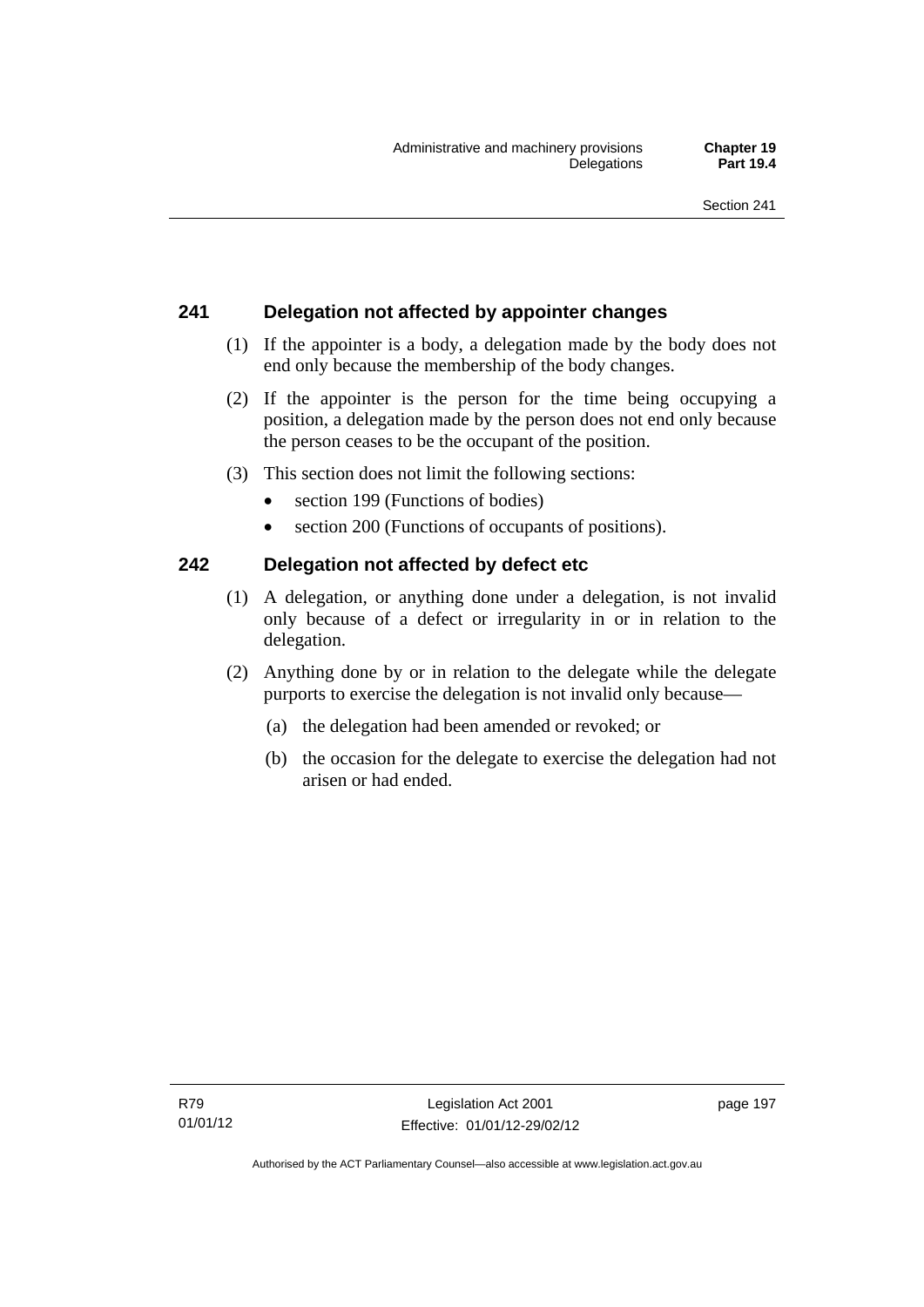Section 245

# **Part 19.5 Service of documents**

# **245 Application—pt 19.5**

This part applies to a document that is authorised or required under a law to be served (whether the word 'serve', 'give', 'notify', 'send' or 'tell' or any other word is used).

# **246 Definitions—pt 19.5**

In this part:

*administrator*, of a law, means the entity administering or responsible for the law.

*agency* means—

- (a) an administrative unit; or
- (b) a statutory office-holder; or
- (c) any other entity established for a public purpose under a law;

and includes a member of, or a member of the staff of, the agency.

*business address*, of an individual, corporation or agency in relation to anything done or to be done under a law, includes the latest business address, or address for service of notices (however described), of the individual, corporation or agency (if any) recorded in a register or other records kept by the administrator of the law.

*corporation* does not include an agency.

*document* includes a notice, an article that may be sent by post or anything else.

*email address*, of an individual, corporation or agency in relation to anything done or to be done under a law, includes the latest email address of the individual, corporation or agency (if any) recorded in a register or other records kept by the administrator of the law.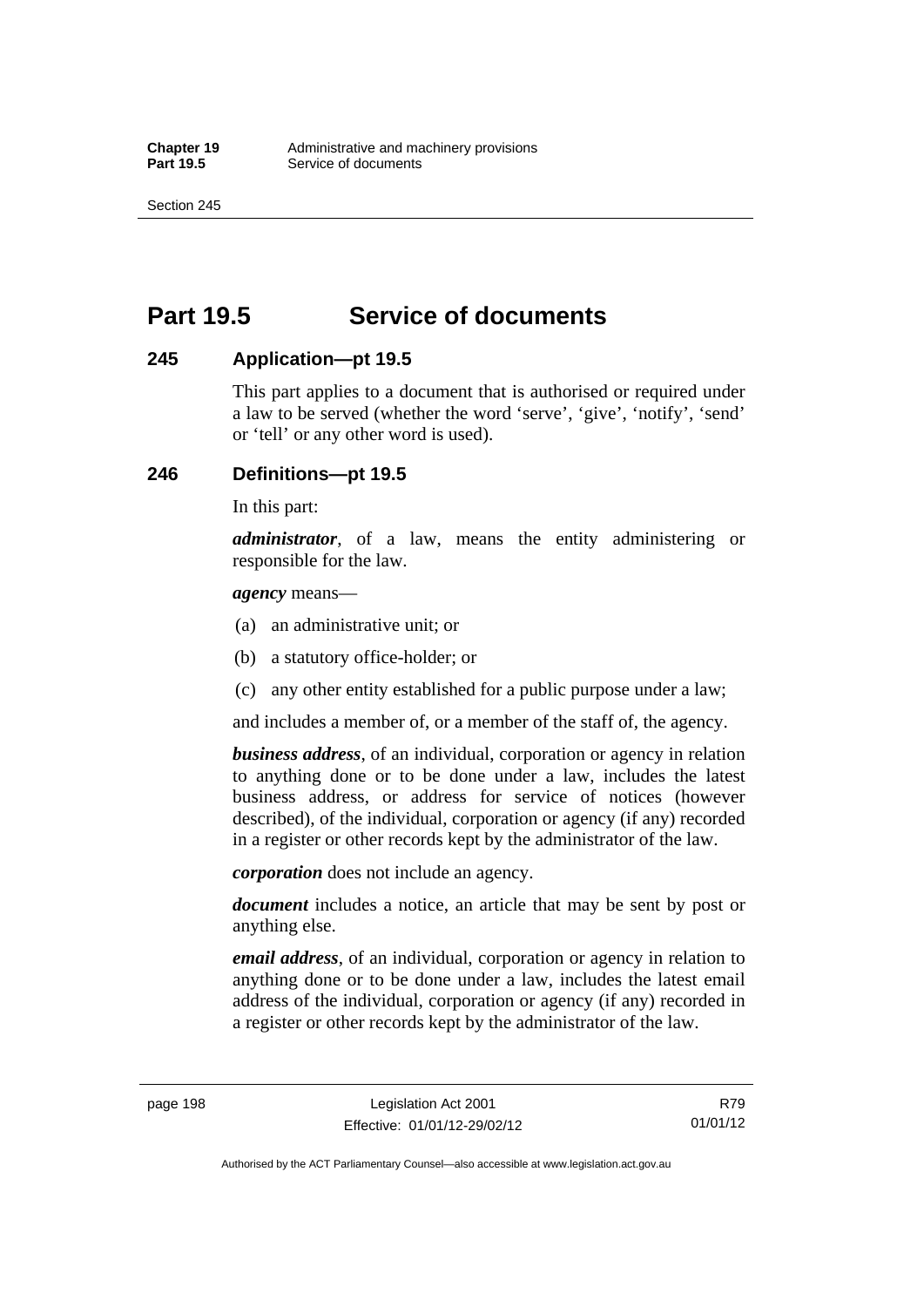## *executive officer* means—

- (a) for a corporation—a person (however described and whether or not the person is a director of the corporation) who is concerned with, or takes part in, the corporation's management; or
- (b) for an agency that is an administrative unit—the director-general of the administrative unit; or
- (c) for an agency that is a statutory office-holder—the occupant of the position; or
- (d) for an agency constituted by 2 or more people—the person who is entitled, because of the position occupied by the person, to preside at any meeting of the agency at which the person is present; or
- (e) for any other agency—the chief executive officer (however described) of the agency; or
- (f) for any agency—a person (however described) who is concerned with, or takes part in, the agency's management.

*fax number*, of an individual, corporation or agency in relation to anything done or to be done under a law, includes the latest fax number of the individual, corporation or agency (if any) recorded in a register or other records kept by the administrator of the law.

*home address*, of an individual in relation to anything done or to be done under a law, includes the latest home address, or address for service of notices (however described), of the person (if any) recorded in a register or other records kept by the administrator of the law.

*responsible*, for a law, means allocated responsibility for the law under the *Public Sector Management Act 1994*, section 14 (1) (b) (Ministerial responsibility and functions of administrative units).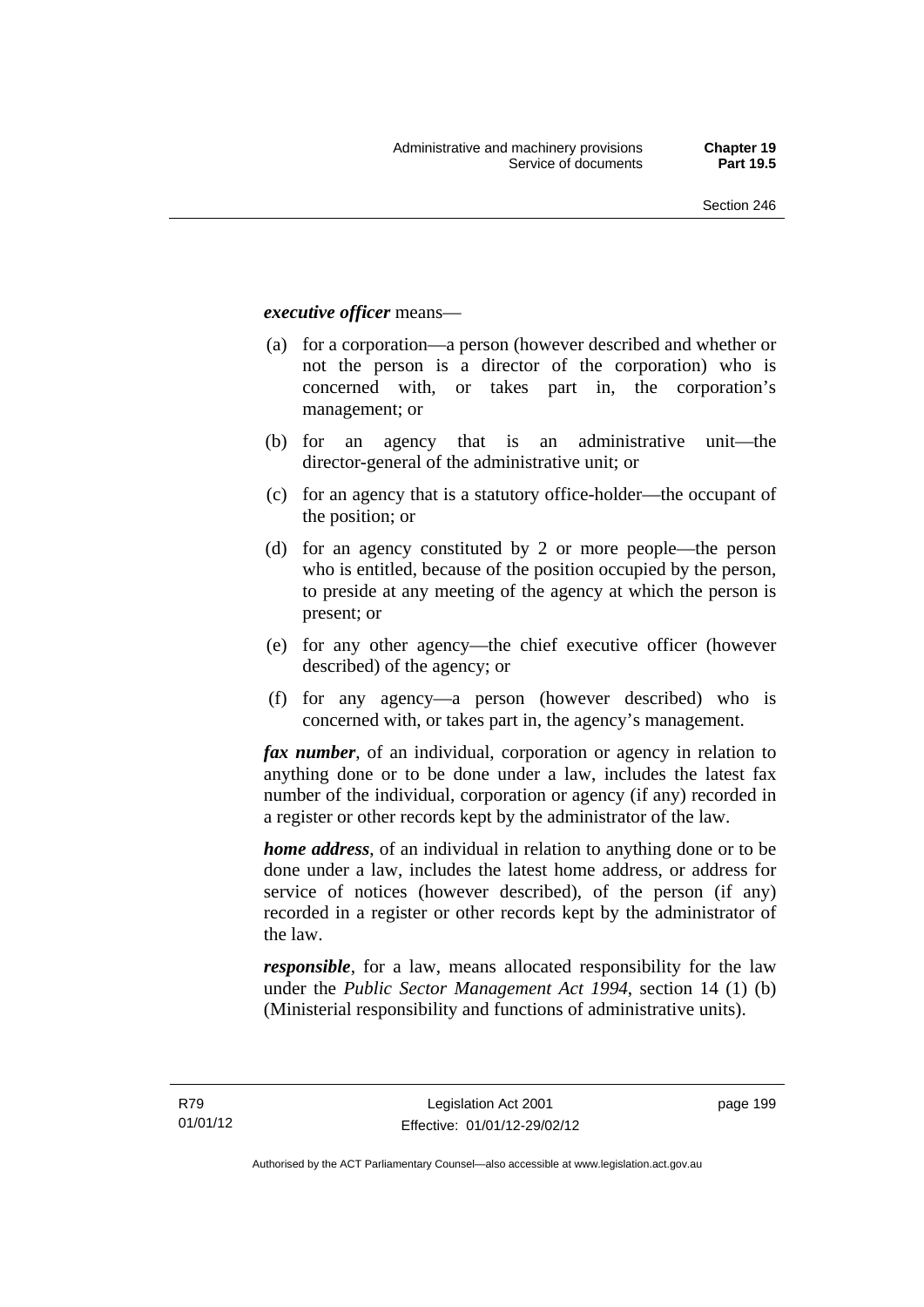# **247 Service of documents on individuals**

- (1) A document may be served on an individual—
	- (a) by giving it to the individual; or
	- (b) by sending it by prepaid post, addressed to the individual, to a home or business address of the individual; or
	- (c) by faxing it to a fax number of the individual; or
	- (d) by emailing it to an email address of the individual; or
	- (e) by leaving it, addressed to the individual, at a home or business address of the individual with someone who appears to be at least 16 years old and to live or be employed at the address.
	- *Note* See s 251 for service of documents under other laws.
- (2) This section applies to service of a document outside the ACT in the same way as it applies to service of the document in the ACT.

# **248 Service of documents on corporations**

- (1) A document may be served on a corporation—
	- (a) by giving it to an executive officer of the corporation; or
	- (b) by sending it by prepaid post, addressed to the corporation (or an executive officer of the corporation), to the address of any of its registered offices or any other business address of the corporation; or
	- (c) by faxing it to a fax number of the corporation; or
	- (d) by emailing it to an email address of the corporation; or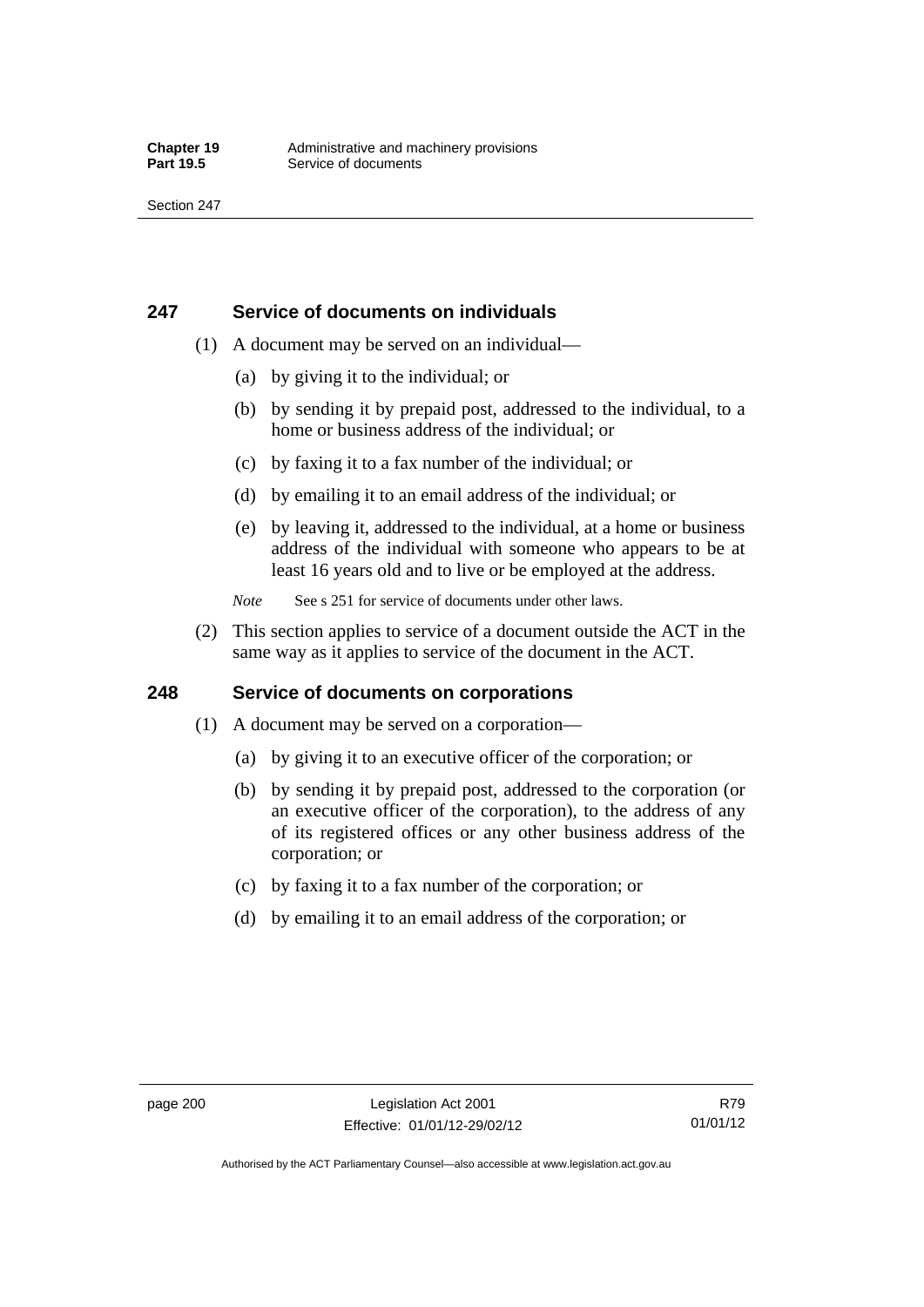(e) by leaving it, addressed to the corporation (or an executive officer of the corporation), at the address of any of the corporation's registered offices, or any other business address of the corporation, with someone who appears to be at least 16 years old and to be employed at the address.

*Note* See s 251 for service of documents under other laws.

 (2) This section applies to service of a document outside the ACT in the same way as it applies to service of the document in the ACT.

### **249 Service of documents on agencies**

A document may be served on an agency—

- (a) by giving it to an executive officer of the agency; or
- (b) by sending it by prepaid post, addressed to the agency (or an executive officer of the agency), to the address of any office of the agency or any other business address of the agency; or
- (c) by faxing it to a fax number of the agency; or
- (d) by emailing it to an email address of the agency; or
- (e) by leaving it, addressed to the agency (or an executive officer of the agency), at the address of any of the agency's offices or any other business address of the agency with someone who appears to be employed at the agency.

*Note* See s 251 for service of documents under other laws.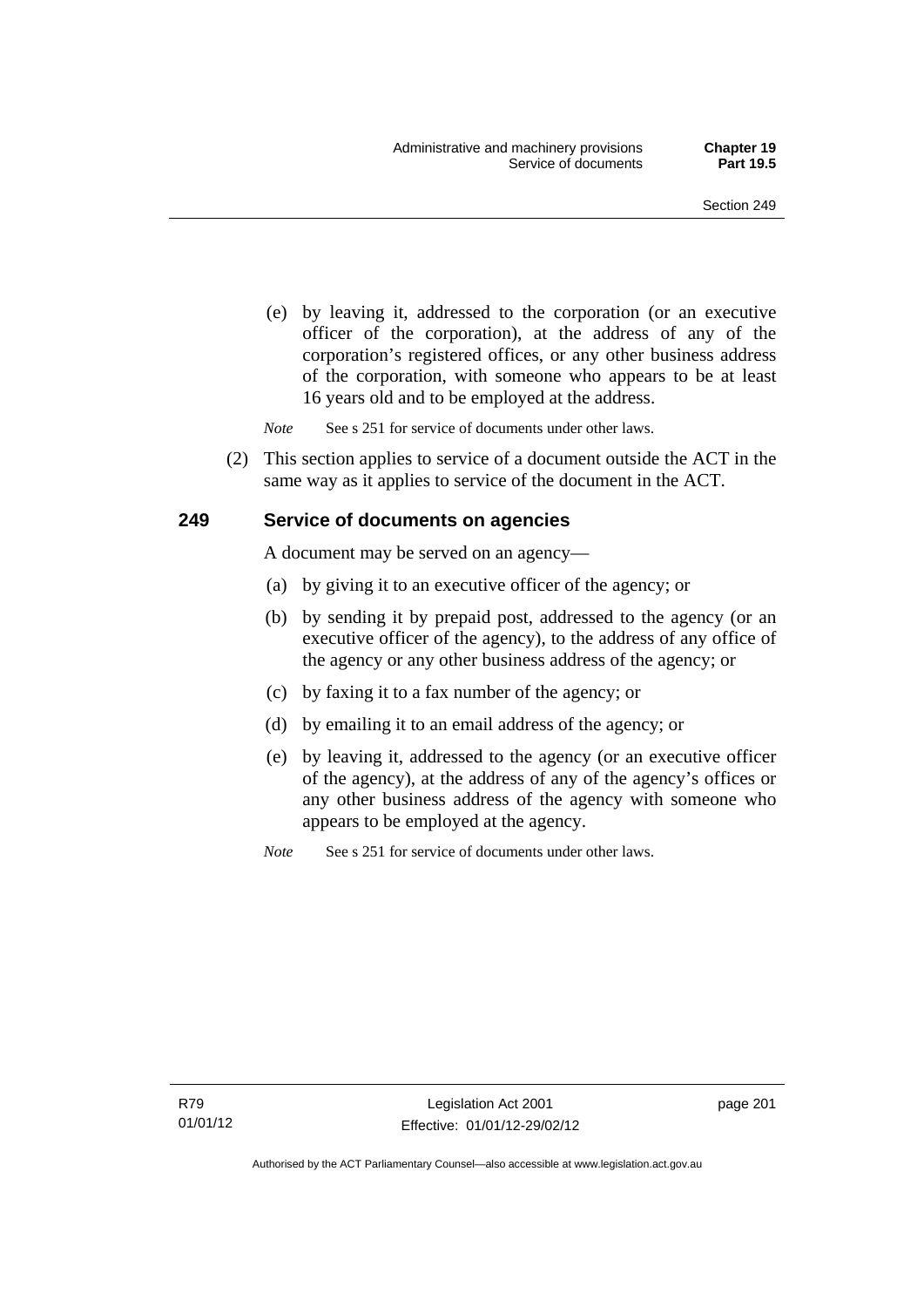### **250 When document taken to be served**

- (1) A document served by post under this part is taken to be served when the document would have been delivered in the ordinary course of post.
- (2) However, subsection (1) does not affect the operation of the *Evidence Act 1995* (Cwlth), section 160.
	- *Note* The *Evidence Act 1995* (Cwlth), s 160 provides a rebuttable presumption that a postal article sent by prepaid post addressed to a person at an address in Australia or an external territory was received on the 4th working day after posting.
- (3) If the sender has no reason to suspect that a document served by fax or email under this part was not received by the recipient when sent, the document is presumed to be served when sent unless evidence sufficient to raise doubt about the presumption is given.
- (4) For subsection (3), the sender has reason to suspect that a document served by fax or email under this part was not received by the recipient when sent only if, on the day the document was sent or on the next working day, the equipment the sender used to send the document indicated by way of a signal or other message that—
	- (a) the equipment did not send the document when the equipment was used to send the document; or
	- (b) for a fax—the number to which the fax was sent to the recipient was not a fax number of the recipient; or
	- (c) for an email—the address to which the email was sent was not an email address of the recipient.
- (5) A document addressed to the recipient, and left for the recipient as mentioned in section 247 (e), section 248 (e) or section 249 (e), is taken to be served when it was left.

Authorised by the ACT Parliamentary Counsel—also accessible at www.legislation.act.gov.au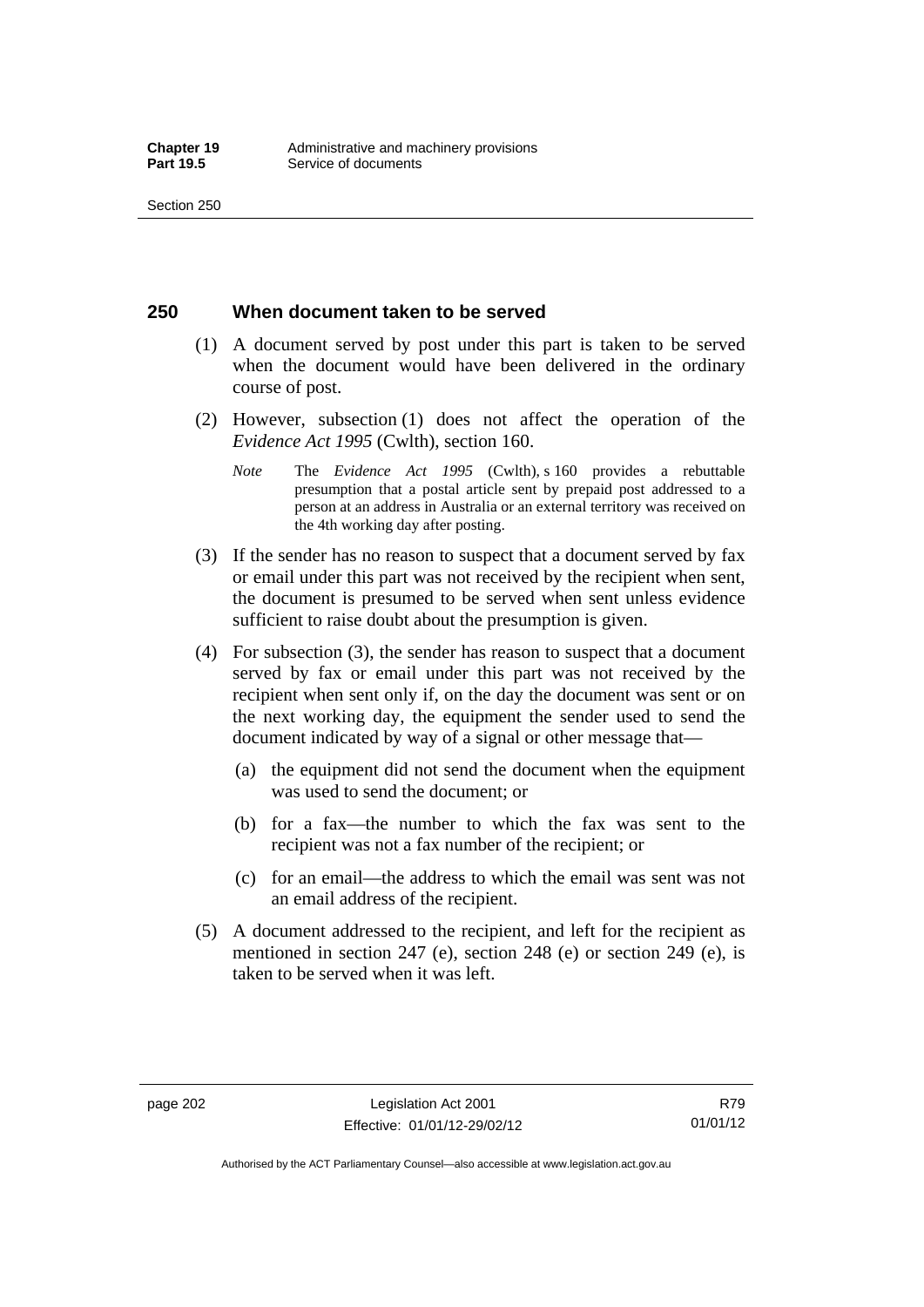(6) In this section:

*recipient*, for a document, means the individual, corporation or agency on whom the document is intended to be served.

*sender*, for a document served, or to be served, by fax or email, means the person sending, or seeking to send, the document.

### **251 Other laws not affected etc**

- (1) This part does not affect the operation of any other law that authorises or requires service of a document otherwise than as provided under this part.
- (2) Despite this part, a law (or, if the law is an Act, a regulation under the Act) may provide—
	- (a) that a document of a particular kind may or must be served (however described) only in a particular way or to a particular address or number; or
	- (b) for the date (or date and time) when service (however described) of a document is taken to have been made.

### **252 Powers of courts and tribunals not affected**

This part does not affect the power of a court or tribunal to authorise or require service of a document otherwise than as provided under this part.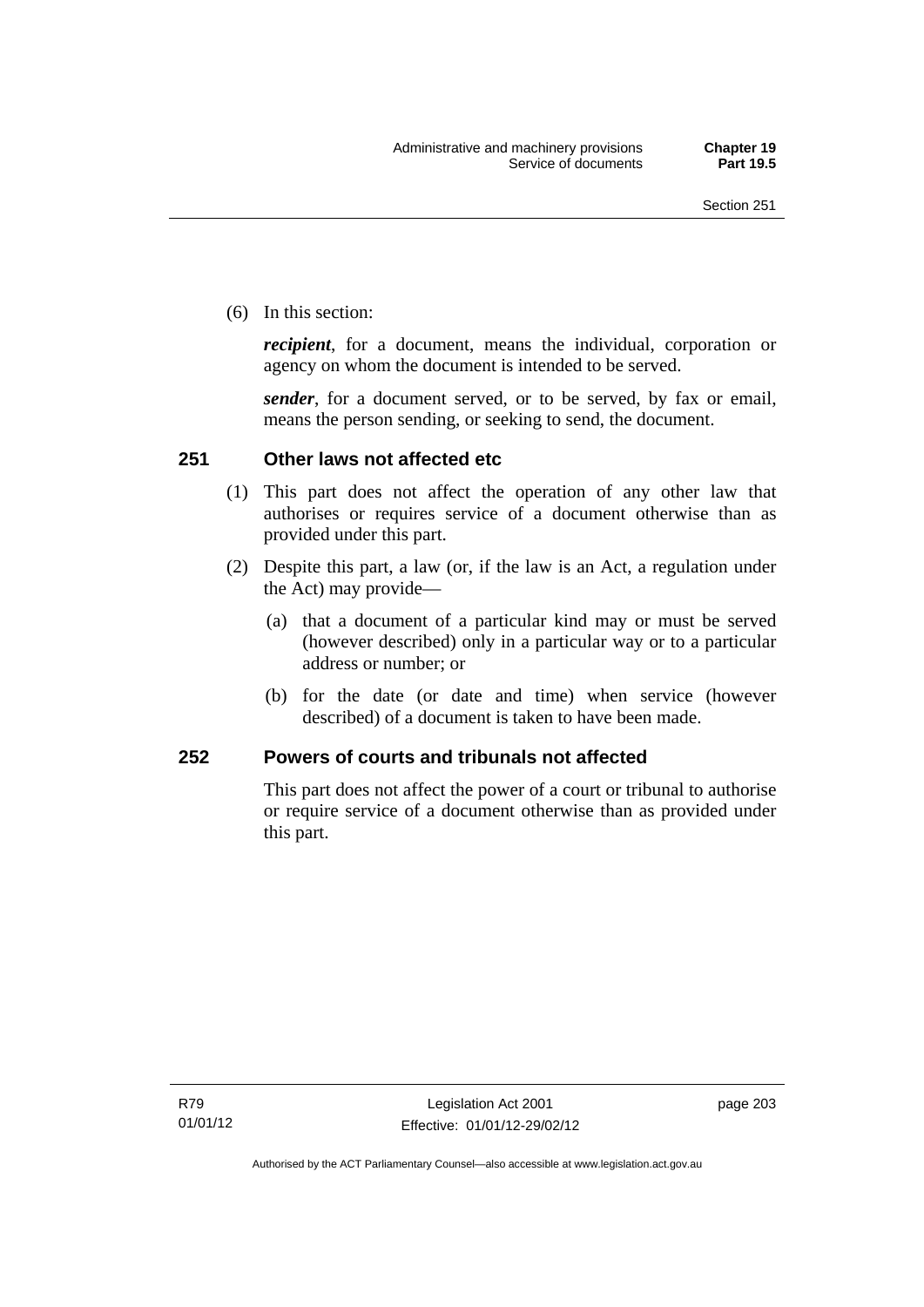Section 253

# **Part 19.6 Functions of Executive and Ministers**

### **253 Exercise of functions of Executive**

- (1) A function given to the Executive under an Act may be exercised by any 2 Ministers acting in concert.
- (2) The exercise of a function under subsection (1) is taken to be the exercise of the function by the Executive.
- (3) A statutory instrument (other than a subordinate law or disallowable instrument) is taken to be made by the Executive if it is signed by 2 or more Ministers who are members of the Executive.
- (4) A statutory instrument mentioned in subsection (3) made in accordance with the subsection is taken to be made when it is signed by the second Minister signing.
- (5) This section is subject to section 41 (Making of certain statutory instruments by Executive).
- (6) In this section:

Act includes an Act of the Commonwealth.

*statutory instrument* includes an instrument (whether or not legislative in nature) made under—

- (a) an Act of the Commonwealth; or
- (b) another statutory instrument of the Commonwealth ; or
- (c) power given by an Act or statutory instrument of the Commonwealth and also power given otherwise by law.

### **254 Administration of matters not allocated**

If a matter relating to the Executive's functions is not allocated under the Self-Government Act, section 43 (1), the Chief Minister administers the matter.

R79 01/01/12

Authorised by the ACT Parliamentary Counsel—also accessible at www.legislation.act.gov.au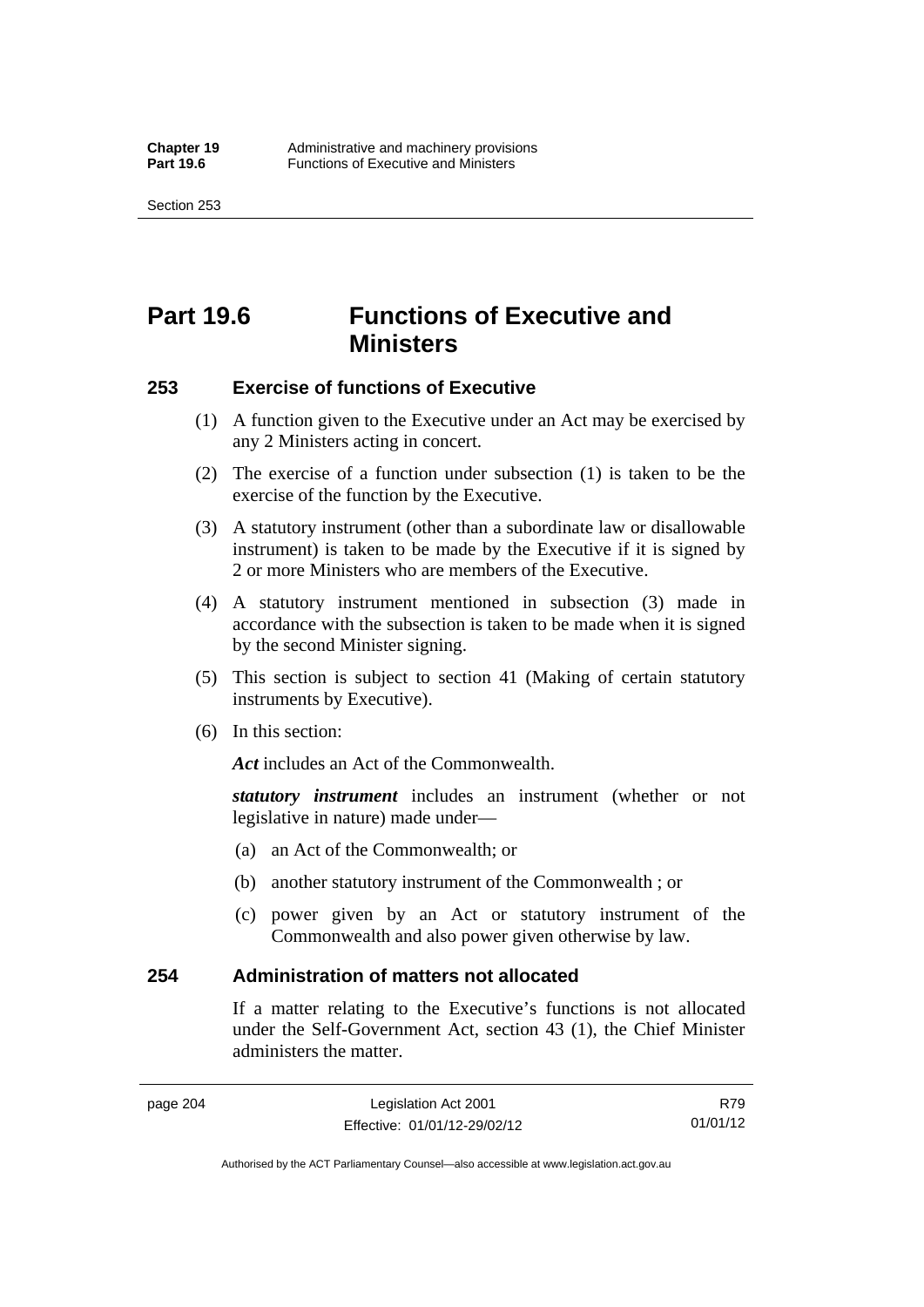## **254A Delegation by Minister**

A Minister may delegate the Minister's functions under an Act or statutory instrument to anyone else.

*Note* For the making of delegations and the exercise of delegated functions, see pt 19.4.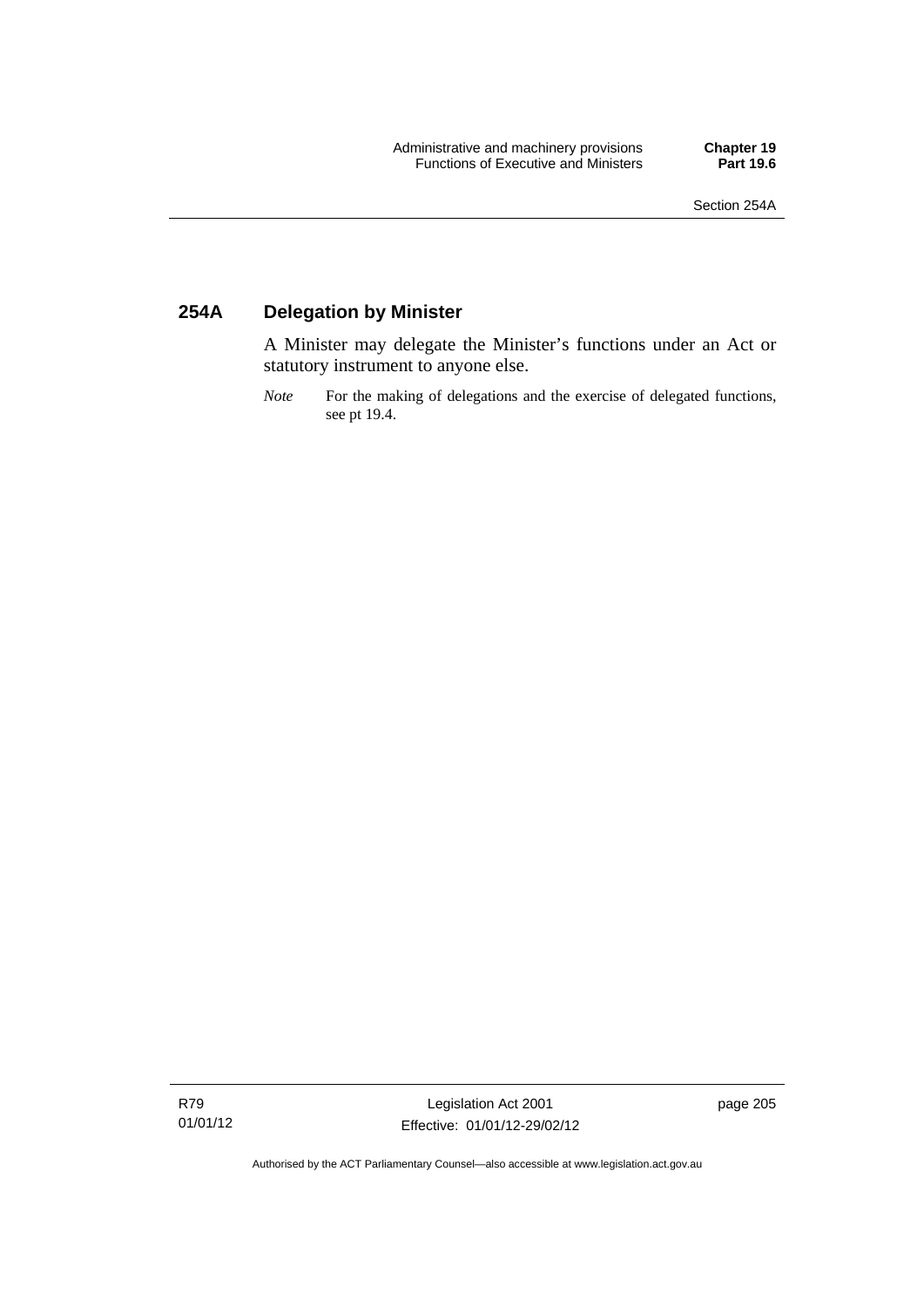# **Part 19.7 Other matters**

### **255 Forms**

- (1) This section applies if an Act, subordinate law or disallowable instrument (the *authorising law*) authorises or requires a form to be approved or prescribed under an Act or statutory instrument (the *relevant law*).
	- *Note* See also s 46 (3), which deals with the repeal and replacement of forms that are legislative instruments and prevents their amendment.
- (2) The authorising law authorises a form to be approved or prescribed in relation to any matter under or in relation to the relevant law.
- (3) To remove any doubt, a form may be approved or prescribed for a provision of the relevant law even though the provision does not mention a form.

#### **Example**

The X Act, s 23 provides for a person to apply for registration but makes no mention of a form for the application. However, the Act, s 80 (1) provides:

(1) The Minister may approve forms for this Act.

Section 80 (3) provides that the approval of a form is a notifiable instrument.

Because s 80 (1) permits a form to be approved 'for this Act', this Act, s 255 applies in relation to s 23 and the Minister may, in writing, approve a form for the application.

- *Note 1* Because the approval is a notifiable instrument, it must be in writing (see s 42 (2)).
- *Note 2* An example is part of the Act, is not exhaustive and may extend, but does not limit, the meaning of the provision in which it appears (see s 126 and s 132).
- (4) Substantial compliance with a form is sufficient.
- (5) However, if a form requires—
	- (a) the form to be signed; or

page 206 Legislation Act 2001 Effective: 01/01/12-29/02/12

R79 01/01/12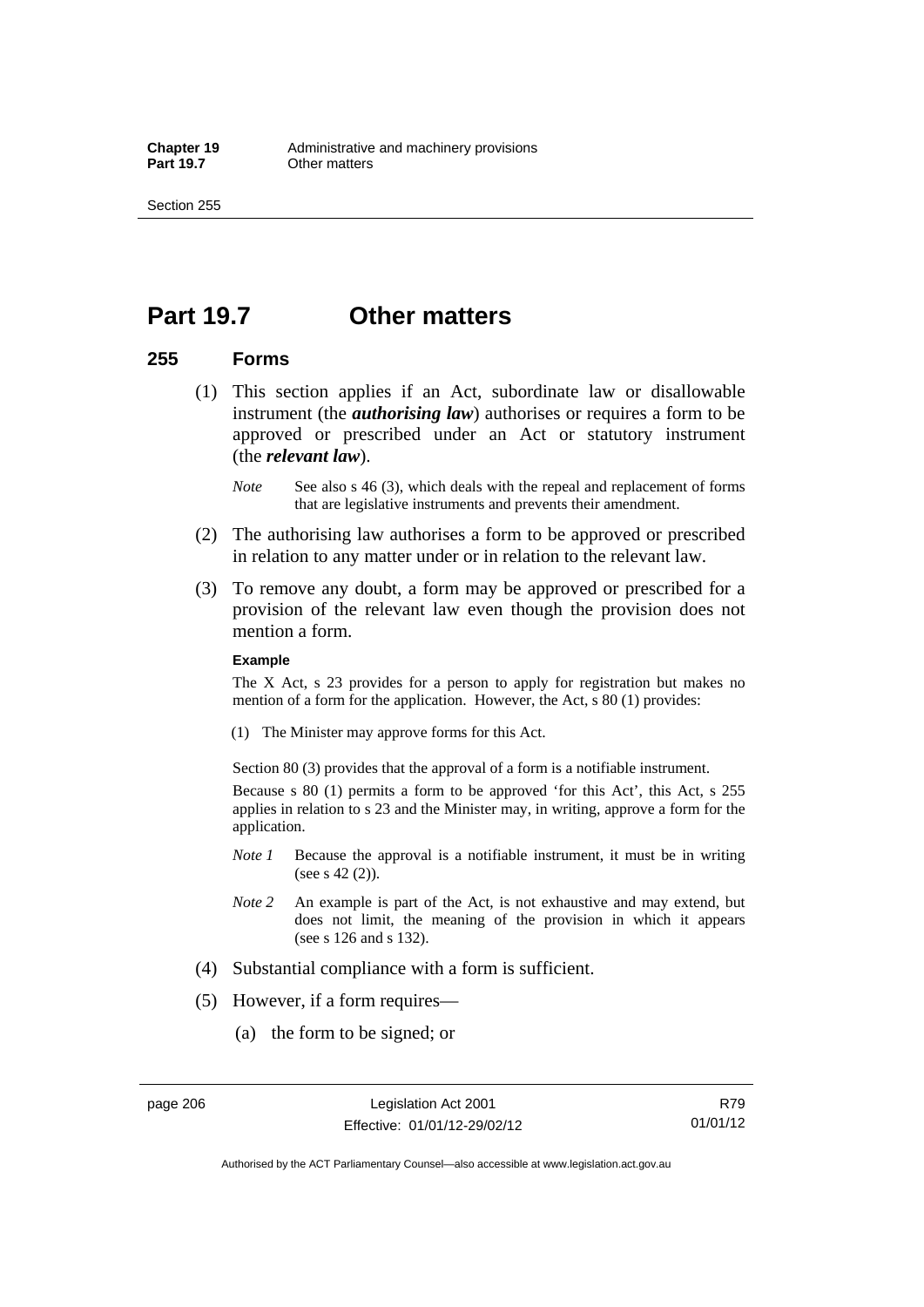- (b) the form to be prepared in a particular way (for example, on paper of a particular size or quality or in a particular electronic form); or
- (c) the form to be completed in a particular way; or
- (d) particular information to be included in the form, or a particular document to be attached to or given with the form; or
- (e) the form, information in the form, or a document attached to or given with the form, to be verified in a particular way (for example, by statutory declaration);

the form is properly completed only if the requirement is complied with.

- (6) Despite subsection (5), the person need not comply with the requirement mentioned in subsection (5) (d) (and the form is taken to be properly completed despite the noncompliance) if—
	- (a) the form is approved or prescribed for a purpose; and
	- (b) the information or document is not reasonably necessary for the purpose.

#### **Examples**

- 1 A person need not comply with a requirement of an approved form to include personal information (eg marital status) irrelevant to a purpose for which the form is required.
- 2 A person need not comply with a requirement of an approved form that has some relevance to a purpose for which the form is required, but intrudes to an unreasonable extent on personal privacy.
- $(7)$  If—
	- (a) a form (*form 1*) may be approved or prescribed for a purpose; and
	- (b) another form (*form 2*) may be approved or prescribed for the same or another purpose; and

page 207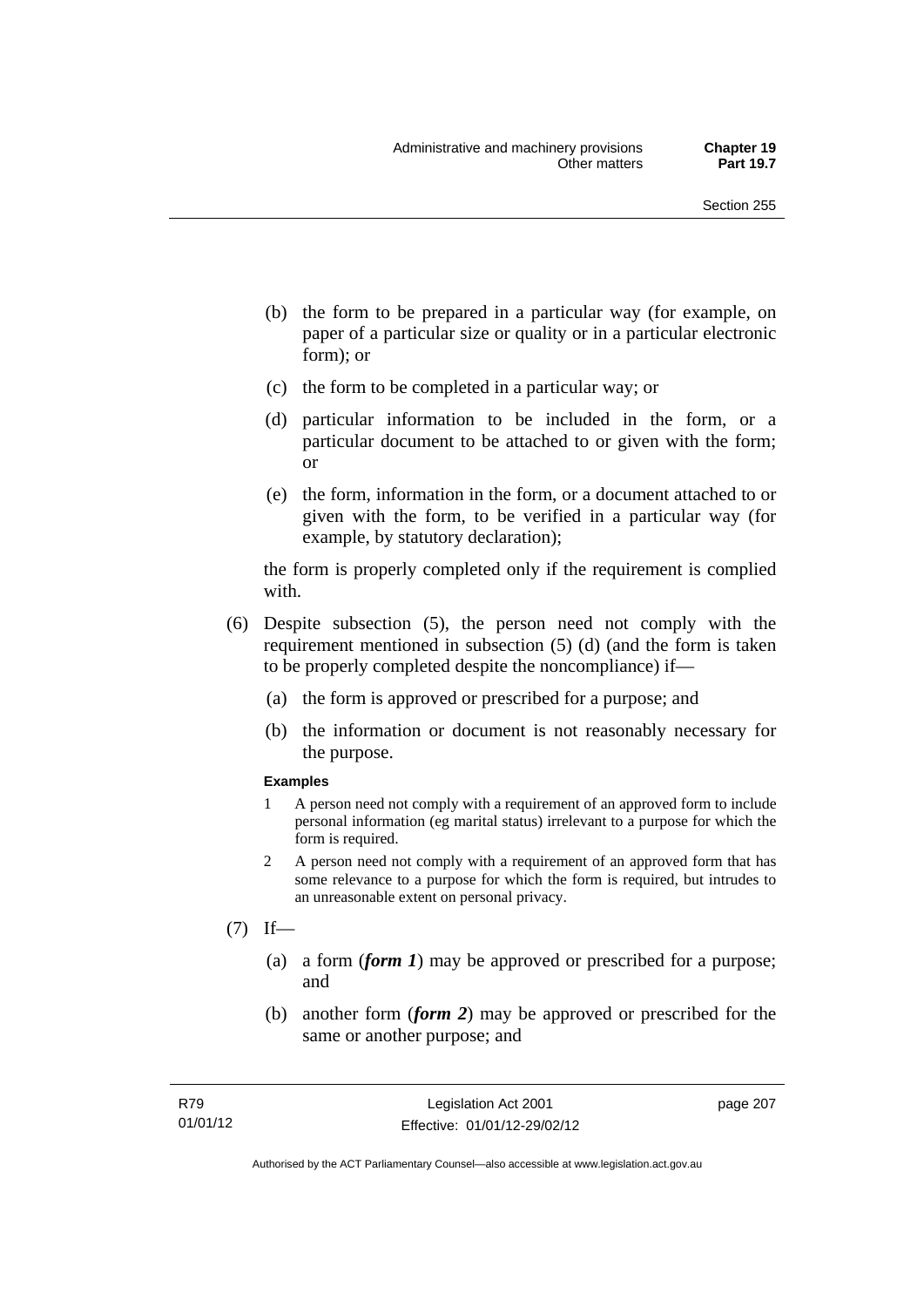(c) separate forms 1 and 2 are approved or prescribed;

a combination form, consisting of forms 1 and 2, may be approved or prescribed and used for the purpose or purposes.

- (8) If, under a law, a form is authorised or required to be filed with (however described), or served on (however described), a person, the form may be filed with, or served on, someone else under arrangements made between them.
- (9) This section is a determinative provision.
	- *Note* See s 5 for the meaning of determinative provisions, and s 6 for their displacement.

### **256 Production of records kept in computers etc**

- (1) This section applies if—
	- (a) a person uses an electronic or other device to keep a record of information; and
	- (b) the person is required under a law (however the law is expressed) to give the information, or a document containing the information, to an authority.
- (2) The requirement obliges the person to give to the authority a document that accurately reproduces or contains the information in a form that can be understood by the authority.
- (3) In this section:

*authority* means a court, tribunal or other entity.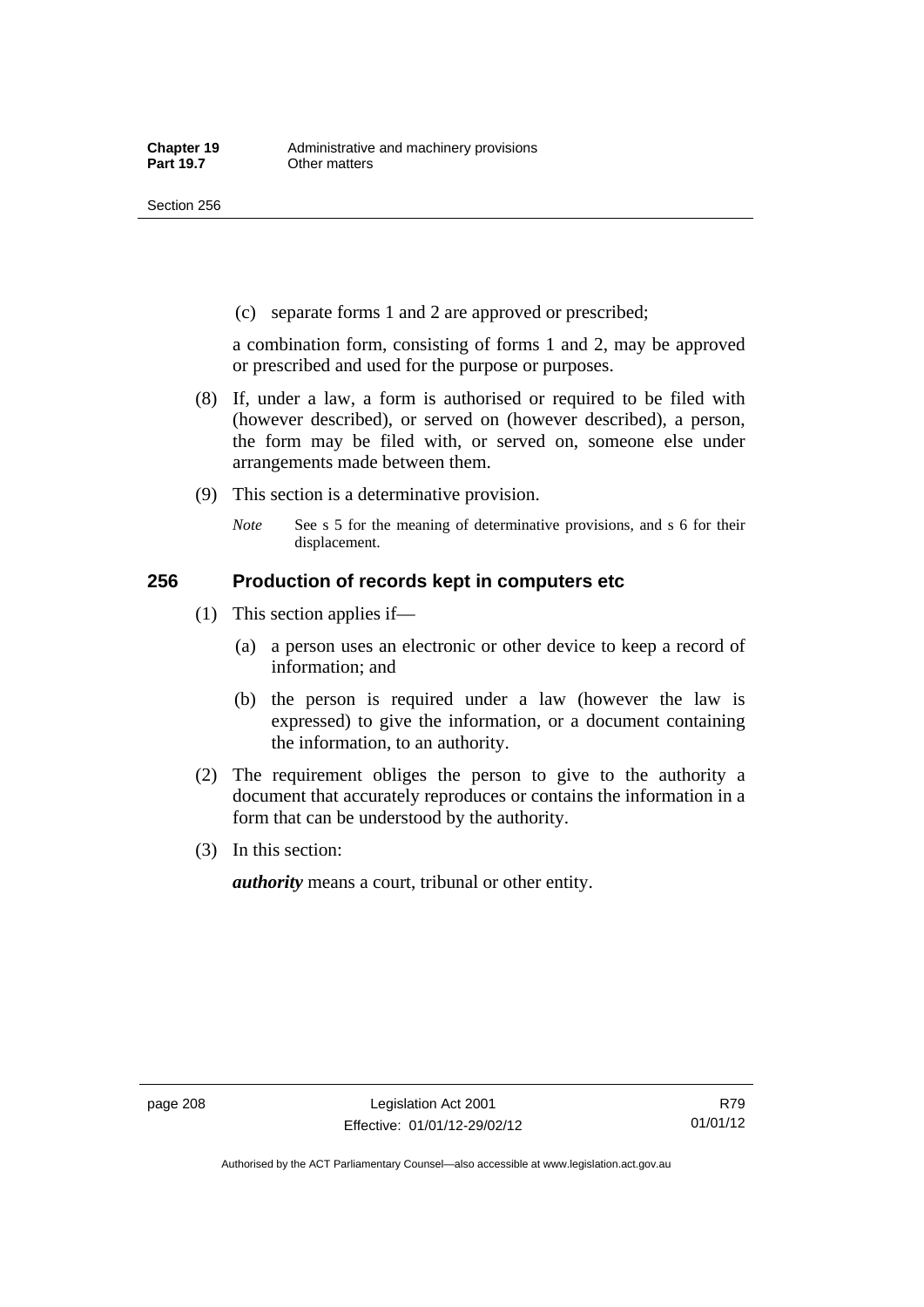# **Chapter 20 Miscellaneous**

### **300 Delegation by parliamentary counsel**

 (1) The parliamentary counsel may delegate the parliamentary counsel's functions under this Act or another territory law to a public servant.

- (2) However, the parliamentary counsel may only delegate a function under part 11.3 (Editorial changes) to—
	- (a) a person performing the duties of deputy parliamentary counsel in the public service; or
	- (b) a public servant prescribed by regulation.

### **301 References to Administration Act 1989 etc**

- (1) In any Act, statutory instrument or document, a reference to the *Administration Act 1989*, the *Interpretation Act 1967*, the *Legislation* (*Republication*) *Act 1996* or the *Subordinate Laws Act 1989* is, in relation to anything dealt with in this Act, a reference to this Act.
- (2) In any Act, statutory instrument or document, a reference to a particular provision of the *Administration Act 1989*, the *Interpretation Act 1967*, the *Legislation (Republication) Act 1996* or the *Subordinate Laws Act 1989* is, in relation to anything dealt with in this Act, a reference to the corresponding provision of this Act.

### **302 Regulation-making power**

The Executive may make regulations for this Act.

*Note* A regulation must be notified, and presented to the Legislative Assembly, under this Act.

page 209

*Note* For the making of delegations and the exercise of delegated functions, see pt 19.4.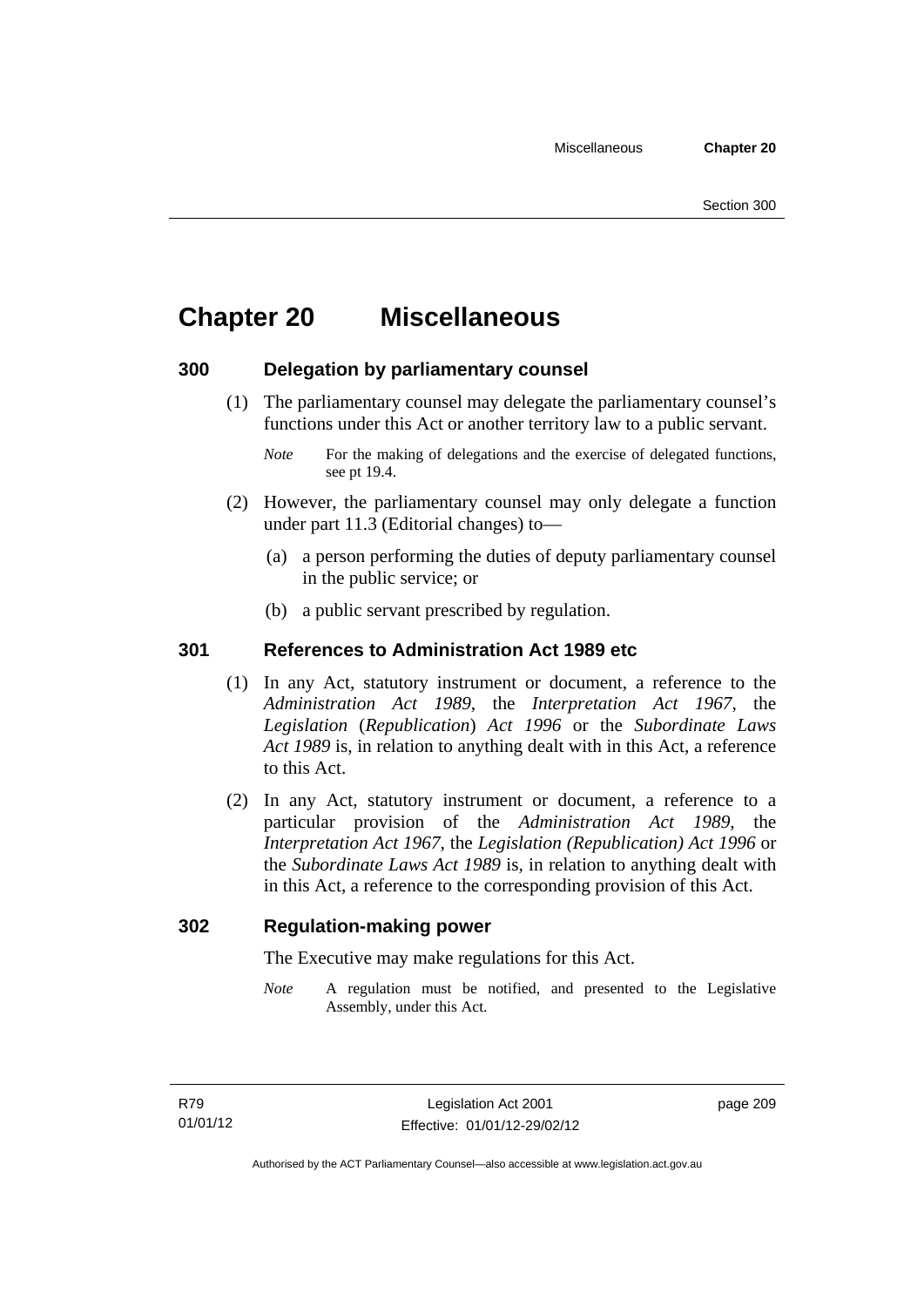# **Schedule 1 Acts included in sources of law in the ACT**

(see s 17)

# **Part 1.1 Former NSW and UK Acts in force before establishment of Territory**

| column 1 | column <sub>2</sub><br>column 3                        |                                                       |  |
|----------|--------------------------------------------------------|-------------------------------------------------------|--|
| item     | name of Act                                            | number or date of assent and<br>original jurisdiction |  |
| 1        | Magna Carta                                            | $(1297)$ 25 Edw 1 c 29 (UK)                           |  |
| 2        | Criminal and Civil Justice Act 1351                    | 25 Edw 3 St 5 c 4 (UK)                                |  |
| 3        | Due Process of Law Act 1354                            | 28 Edw 3 c 3 (UK)                                     |  |
| 4        | Due Process of Law Act 1368                            | 42 Edw 3 c 3 (UK)                                     |  |
| 5        | Free Access to Courts Act 1400                         | 2 Hen 4 c 1 (UK)                                      |  |
| 6        | Petition of Right 1627                                 | 3 Chas 1 c 1 (UK)                                     |  |
| 7        | Bill of Rights 1688                                    | 1 Will and Mary sess 2 c 2 (UK)                       |  |
| 8        | Act of Settlement 1700                                 | 12 and 13 Will 3 c 2 (UK)                             |  |
| 9        | Royal Marriages Act 1772                               | 12 Geo 3 c 11 (UK)                                    |  |
| 10       | Crimes Act 1900                                        | 1900 No 40 (NSW)                                      |  |
| 11       | Truck Act 1900                                         | 1900 No 55 (NSW)                                      |  |
| 12       | Pawnbrokers Act 1902                                   | 1902 No 66 (NSW)                                      |  |
| 13       | Public Roads Act 1902                                  | 1902 No 95 (NSW)                                      |  |
| 14       | Anglican Church of Australia Constitutions<br>Act 1902 | 24 December 1902 (NSW)                                |  |
| 15       | Fertilisers (Labelling and Sale) Act 1904              | 1904 No 33 (NSW)                                      |  |
| 16       | Second-hand Dealers Act 1906                           | 1906 No 30 (NSW)                                      |  |

page 210 Legislation Act 2001 Effective: 01/01/12-29/02/12

R79 01/01/12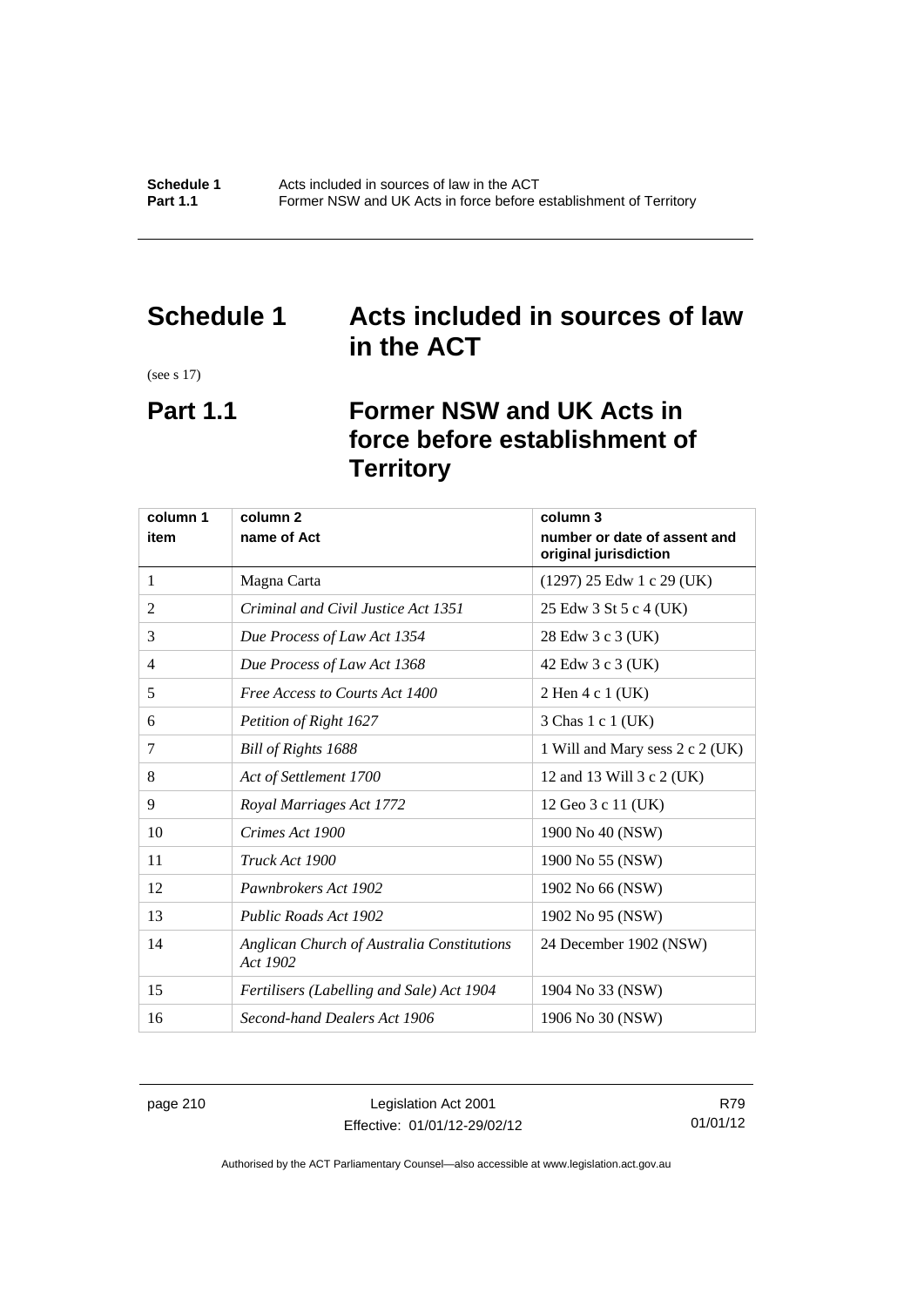# **Part 1.2 Former NSW Acts applied after establishment of Territory**

*Note* The former NSW Acts mentioned in this part are in force in the ACT as Acts of the Legislative Assembly

| column 1 | column <sub>2</sub>                                     | column 3                                                |
|----------|---------------------------------------------------------|---------------------------------------------------------|
| item     | name of NSW Act                                         | applying Territory Act                                  |
|          | Scaffolding and Lifts Act 1912                          | <i>Scaffolding and Lifts Act 1957</i> (repealed)        |
|          | Anglican Church of Australia<br>Trust Property Act 1917 | Anglican Church of Australia Trust Property<br>Act 1928 |
| 3        | Trustee Act 1925                                        | <i>Trustee Act 1957</i> (repealed)                      |
|          | Anglican Church of Australia<br>Constitution Act 1961   | Anglican Church of Australia Trust Property<br>Act 1928 |

*Note* The written law of the ACT also includes the following Acts that may not be amended or repealed by the Assembly (see Self-Government Act, s 34):

- *Life, Fire and Marine Insurance Act 1902* (NSW)
- *Demise of the Crown Act 1760* (UK)
- *Naval Prize Act 1864* (UK)
- *Naval Prize (Procedure) Act 1916* (UK)
- *Prize Act (1939)* (UK)
- *Prize Courts Act 1894* (UK)
- *Prize Courts Act 1915* (UK)
- *Prize Courts (Procedure) Act 1914* (UK)
- *Territorial Waters Jurisdiction Act 1878* (UK).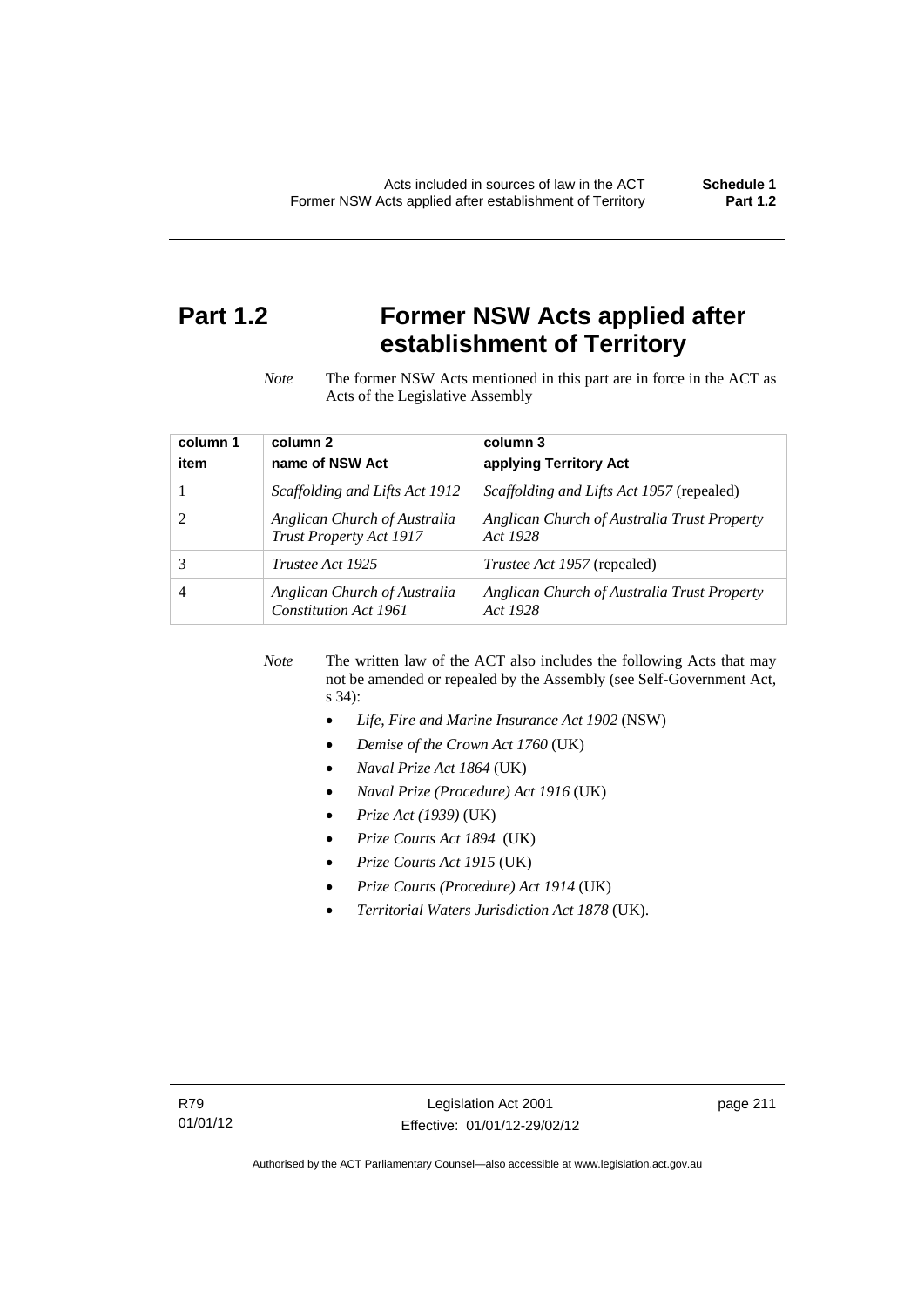**Dictionary** 

# **Dictionary**

(see s 2)

# **Part 1 Meaning of commonly-used terms**

(see s 144)

*Note* Terms that are defined only for this Act are set out in pt 2.

*ACAT* means the ACT Civil and Administrative Tribunal established under the *ACT Civil and Administrative Tribunal Act 2008*.

*Act*—see the following sections:

- (a) section 7 (Meaning of *Act* generally);
- (b) section 17 (References to Acts include references to former Cwlth enactments etc).
- *Note* See also s 102 (References to laws include references to laws as in force from time to time) and s 104 (References to laws include references to instruments under laws).

*ACT* means the Australian Capital Territory.

*ADI*—see the definition of *authorised deposit-taking institution*.

*administrative unit* means an administrative unit for the time being established under the *Public Sector Management Act 1994*, section 13 (1).

*adult* means an individual who is at least 18 years old.

*ambulance service* means the ACT Ambulance Service established under the *Emergencies Act 2004*.

*amend* includes—

 (a) for an Act or statutory instrument—omit, insert, substitute, renumber or relocate a provision of the Act or instrument; and

R79 01/01/12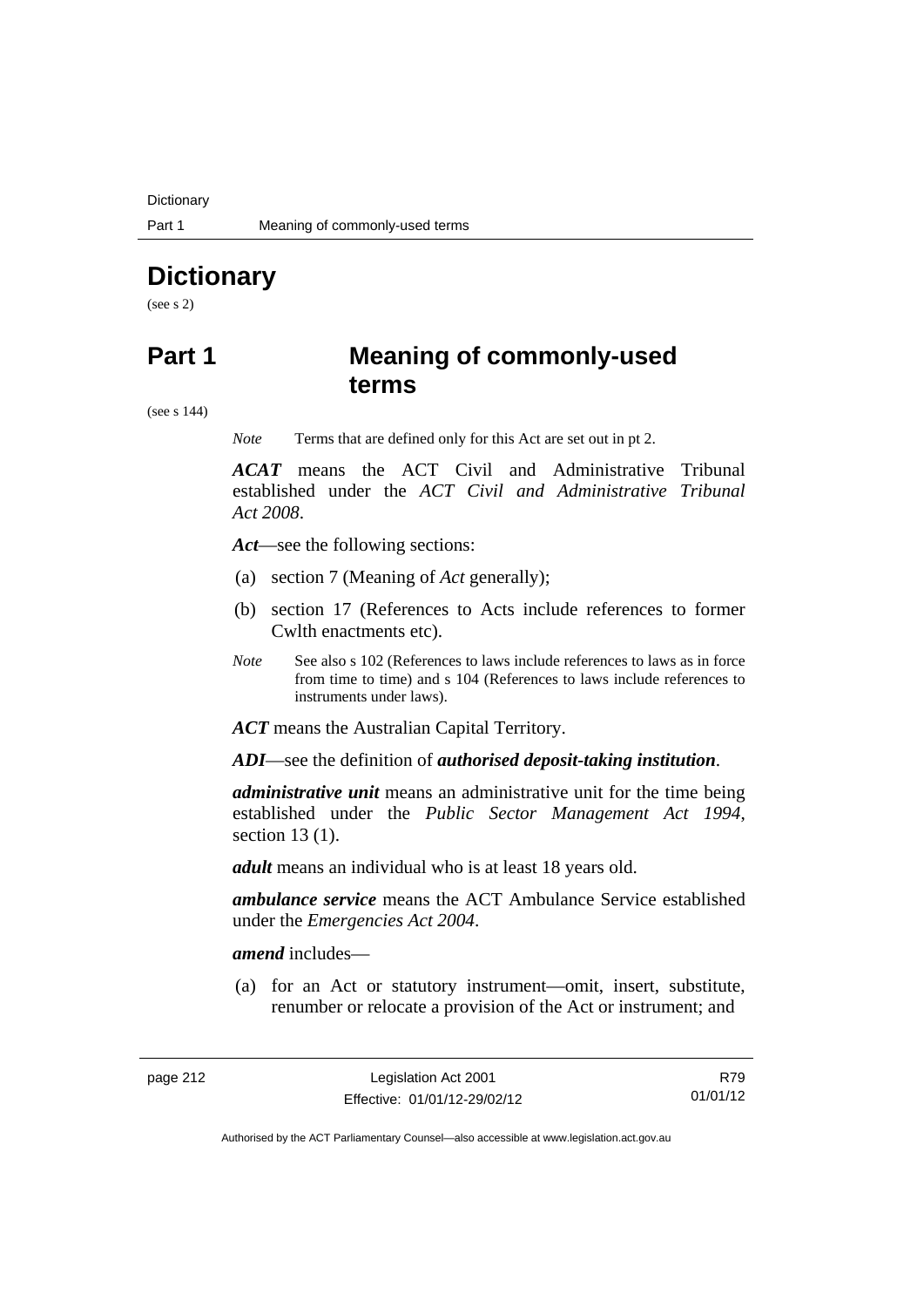- (b) for an Act or statutory instrument (or a provision of it)—amend by implication; and
- (c) for a provision of an Act or statutory instrument—omit the provision (or a part of it), substitute another provision for the provision (or a part of it), renumber the provision (or a part of it) or relocate the provision (or a part of it); and
- (d) for any other instrument, a provision of an instrument or a decision—change or alter.

*appoint* includes reappoint.

*AS*—see section 164 (1) (References to Australian Standards etc).

*AS/NZS*—see section 164 (2) (References to Australian Standards etc).

*asset* includes property of any kind.

*Attorney-General* means the Minister designated Attorney-General by the Chief Minister, and includes a Minister authorised by the Chief Minister to act on behalf of the Attorney-General.

*auditor-general* means the Auditor-General for the Territory under the *Auditor-General Act 1996*.

*Australia* means the Commonwealth of Australia and, when used in a geographical sense, does not include an external territory.

*Australian Consumer Law (ACT)* means the provisions applying because of the *Fair Trading (Australian Consumer Law) Act 1992*, section 7 (Application of Australian Consumer Law).

*Australian driver licence* means an Australian driver licence under the *Road Transport (Driver Licensing) Act 1999*.

*Note Australian driver licence* is defined in that Act, dictionary to mean a driver licence of any kind issued under the law of the Commonwealth or a State or Territory. It includes a driver licence issued under ACT law (see also def *driver licence*).

page 213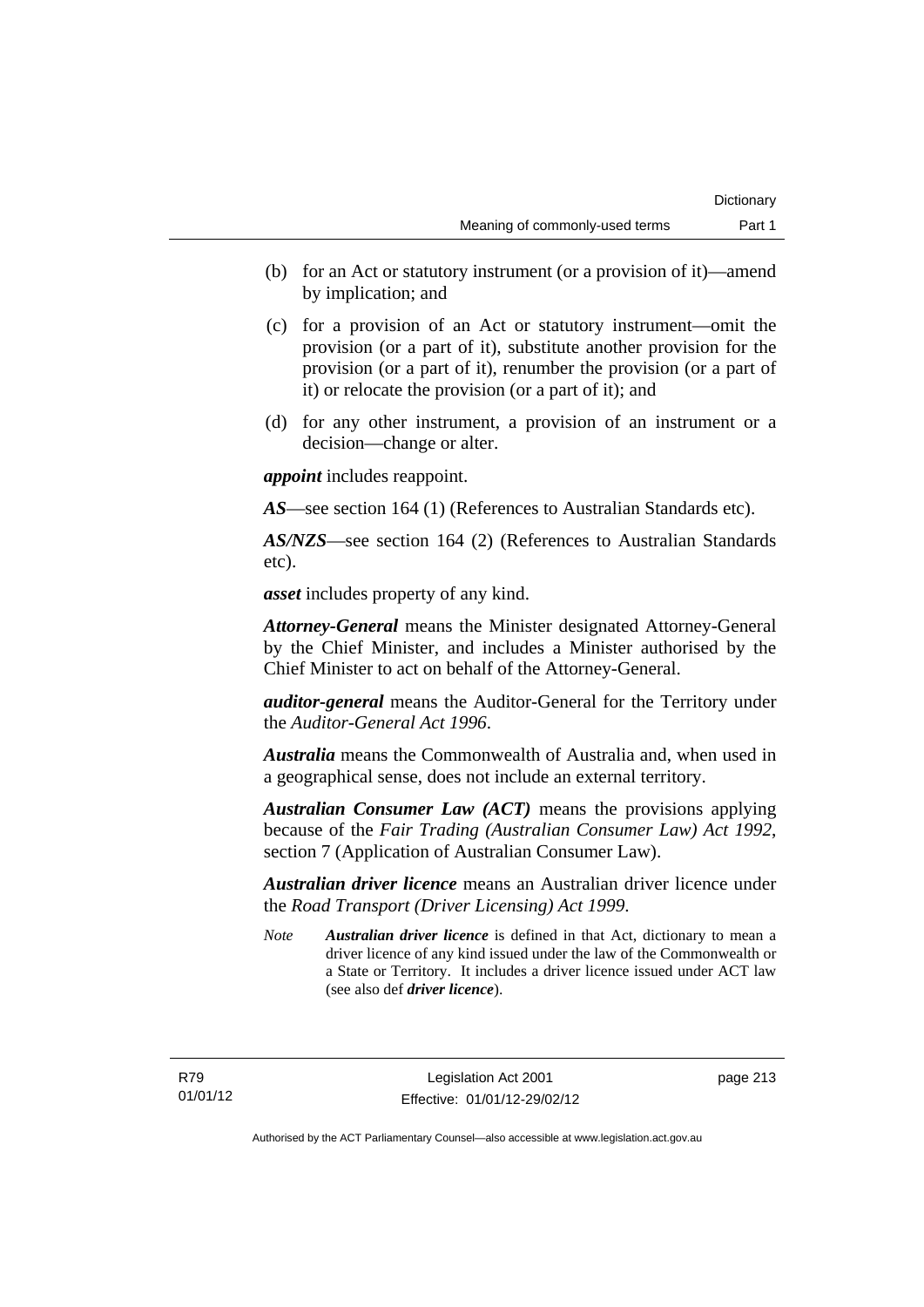*Australian/New Zealand Standard*—see section 164 (2) (References to Australian Standards etc).

*Australian Standard*—see section 164 (1) (References to Australian Standards etc).

*Australian statistician* means the Australian Statistician under the *Australian Bureau of Statistics Act 1975* (Cwlth).

*authorised deposit-taking institution* (or *ADI*) means an authorised deposit-taking institution under the *Banking Act 1959* (Cwlth).

*bank* means an authorised deposit-taking institution that is permitted under the *Banking Act 1959* (Cwlth) to assume or use—

- (a) the word 'bank', 'banker' or 'banking'; or
- (b) any other word (whether or not in English) similar in meaning to a word mentioned in paragraph (a).

*bank holiday* means a day that is a bank holiday in the ACT under the *Holidays Act 1958*, section 4.

*bankrupt or personally insolvent*—an individual is *bankrupt or personally insolvent* if the individual—

- (a) under the *Bankruptcy Act 1966* (Cwlth)—
	- (i) is bankrupt; or
	- (ii) is a party to a debt agreement as a debtor; or
	- (iii) is a party to a personal insolvency agreement as a debtor and the obligations created by the agreement remain undischarged; or
	- (iv) authorises a controlling trustee to control the individual's property, whether or not the individual has entered into a personal insolvency agreement as a debtor; or
- (b) has a status under a law of a foreign country substantially similar to an individual mentioned in paragraph (a); or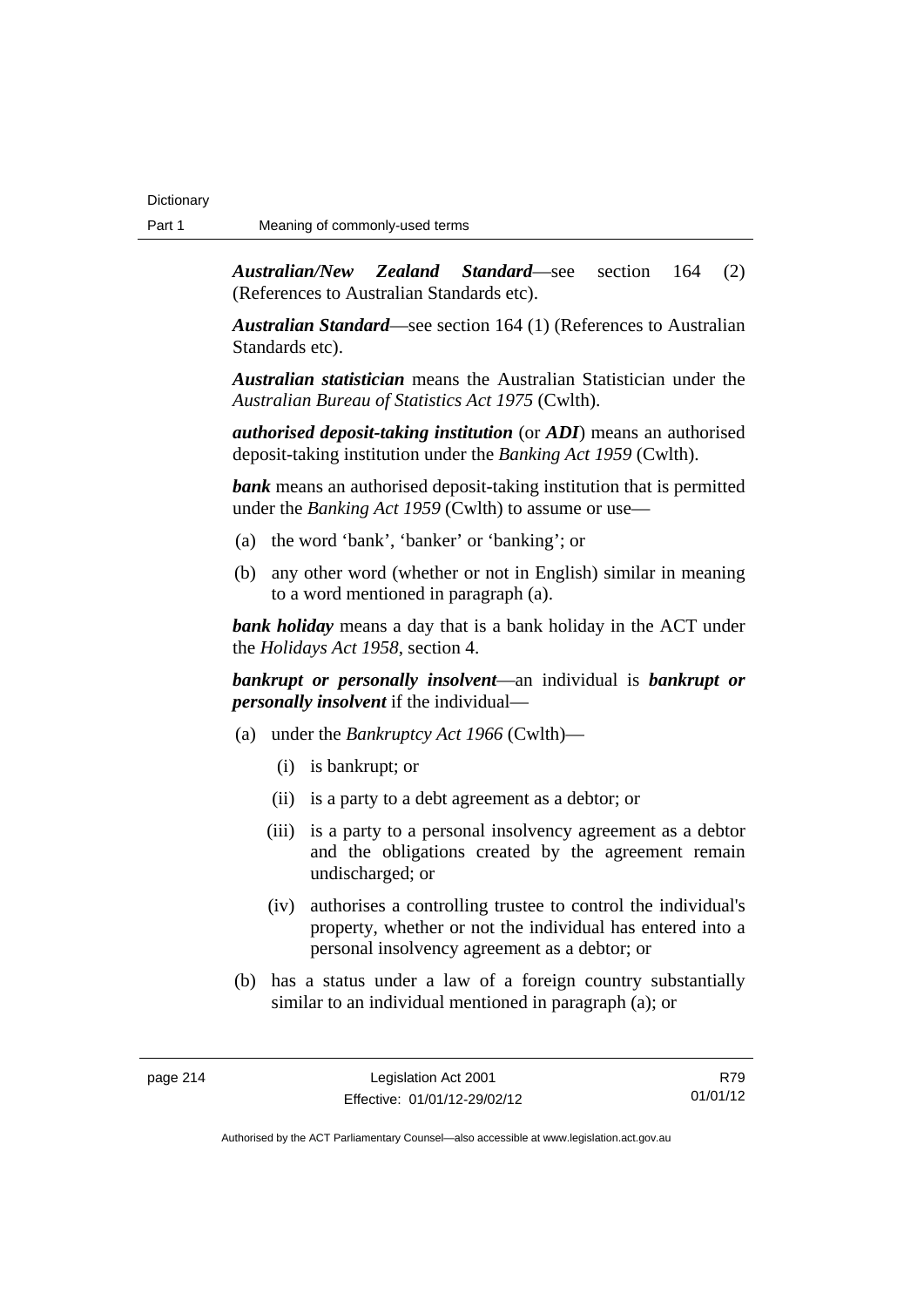(c) otherwise applies to take the benefit of any law for the relief of bankrupt or insolvent debtors.

*barrister* means a lawyer who practises as a barrister.

*body* includes any group of people joined together for a common purpose, whether or not incorporated.

#### **Examples**

- 1 a company
- 2 a statutory corporation, whether or not it has members
- 3 an association, club or society
- 4 a partnership
- 5 a joint venture
- 6 a corporation sole
- *Note* An example is part of the Act, is not exhaustive and may extend, but does not limit, the meaning of the provision in which it appears (see s 126 and s 132).

*breach* includes contravene.

*building code* means the building code under the *Building Act 2004*, section 136.

*Note* The building code is the Building Code of Australia, as amended from time to time by the Australian Building Codes Board and the Australian Capital Territory Appendix to the Building Code of Australia.

*building society* means an authorised deposit-taking institution that is permitted under the *Banking Act 1959* (Cwlth) to assume or use—

- (a) the term 'building society'; or
- (b) any other term (whether or not in English) similar in meaning.

*business day* means a day that is not—

- (a) a Saturday or Sunday; or
- (b) a public holiday or bank holiday in the ACT.

*by* regulation includes under a regulation.

*Note* See also def *under*, in relation to an Act or statutory instrument.

| R79      | Legislation Act 2001         | page 215 |
|----------|------------------------------|----------|
| 01/01/12 | Effective: 01/01/12-29/02/12 |          |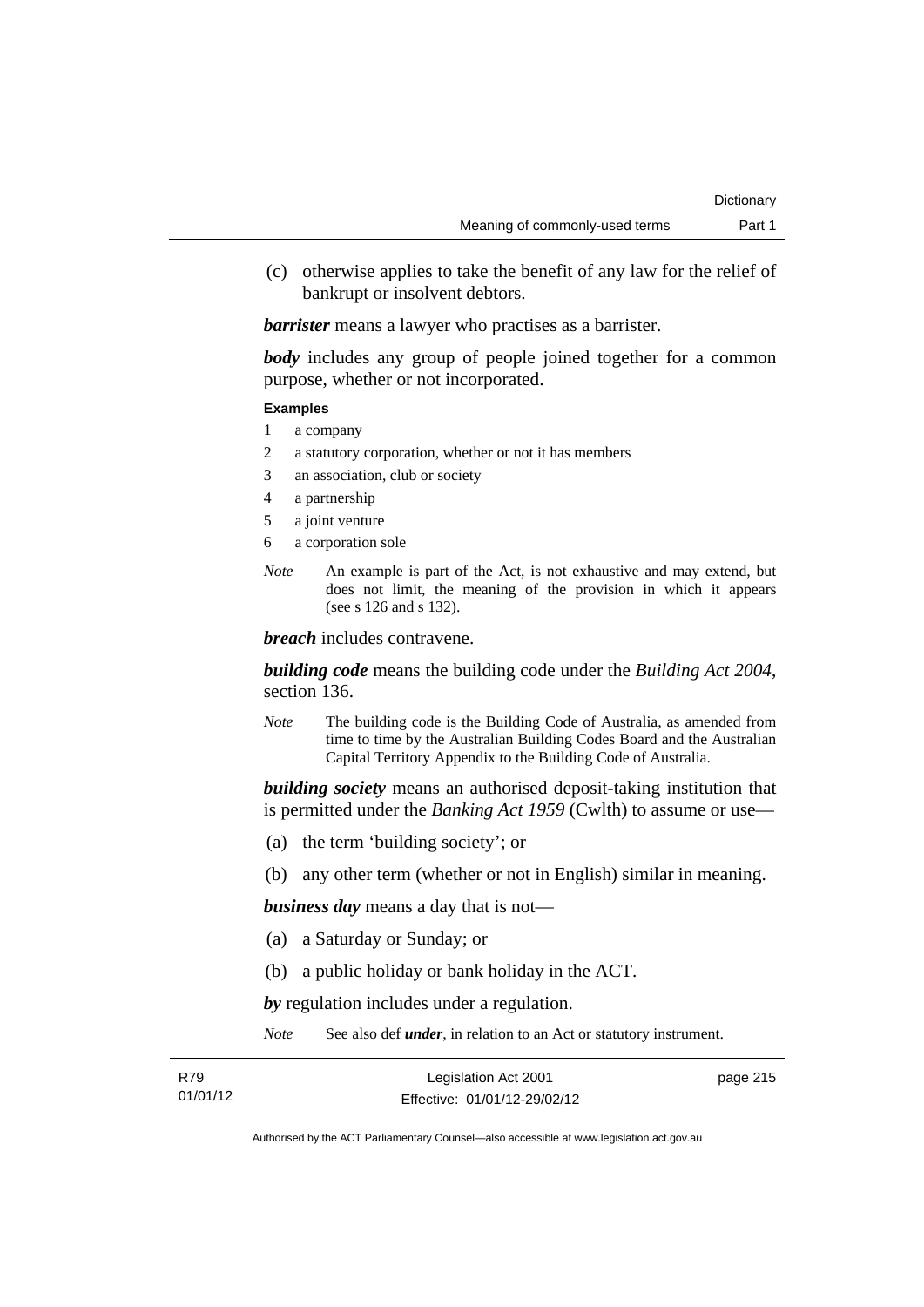**Dictionary** 

*by-law*, in relation to an Act, means a by-law made or in force under the Act.

*calendar month* means a period beginning at the start of any day of a named month and ending—

- (a) at the end of the day before the corresponding day of the next named month; or
- (b) if there is no such corresponding day—at the end of the last day of the next named month.

#### **Examples**

- 1 The period beginning at the start of 5 July 2000 and ending at midnight on 4 August 2000 is a calendar month.
- 2 The period beginning at the start of 30 January 2001 and ending at midnight on 28 February 2001 is a calendar month. The calendar month ends on the last day of February because in that year February does not have a day corresponding to 29 January (because 2001 is not a leap year). If the period began at the start of 30 January 2004 (ie a leap year), the calendar month would end at midnight on 29 February 2004.
- *Note* An example is part of the Act, is not exhaustive and may extend, but does not limit, the meaning of the provision in which it appears (see s 126 and s 132).

*calendar year* means a period of 12 months beginning on 1 January.

*change* includes change by alteration, omission, substitution or addition.

*chief health officer* means the Chief Health Officer under the *Public Health Act 1997*.

*Chief Justice* means the Chief Justice of the Supreme Court.

*Chief Magistrate* means the Chief Magistrate of the Magistrates Court.

*Chief Minister* means the Chief Minister for the Territory.

*Note* The Chief Minister is elected under the Self-Government Act, s 40.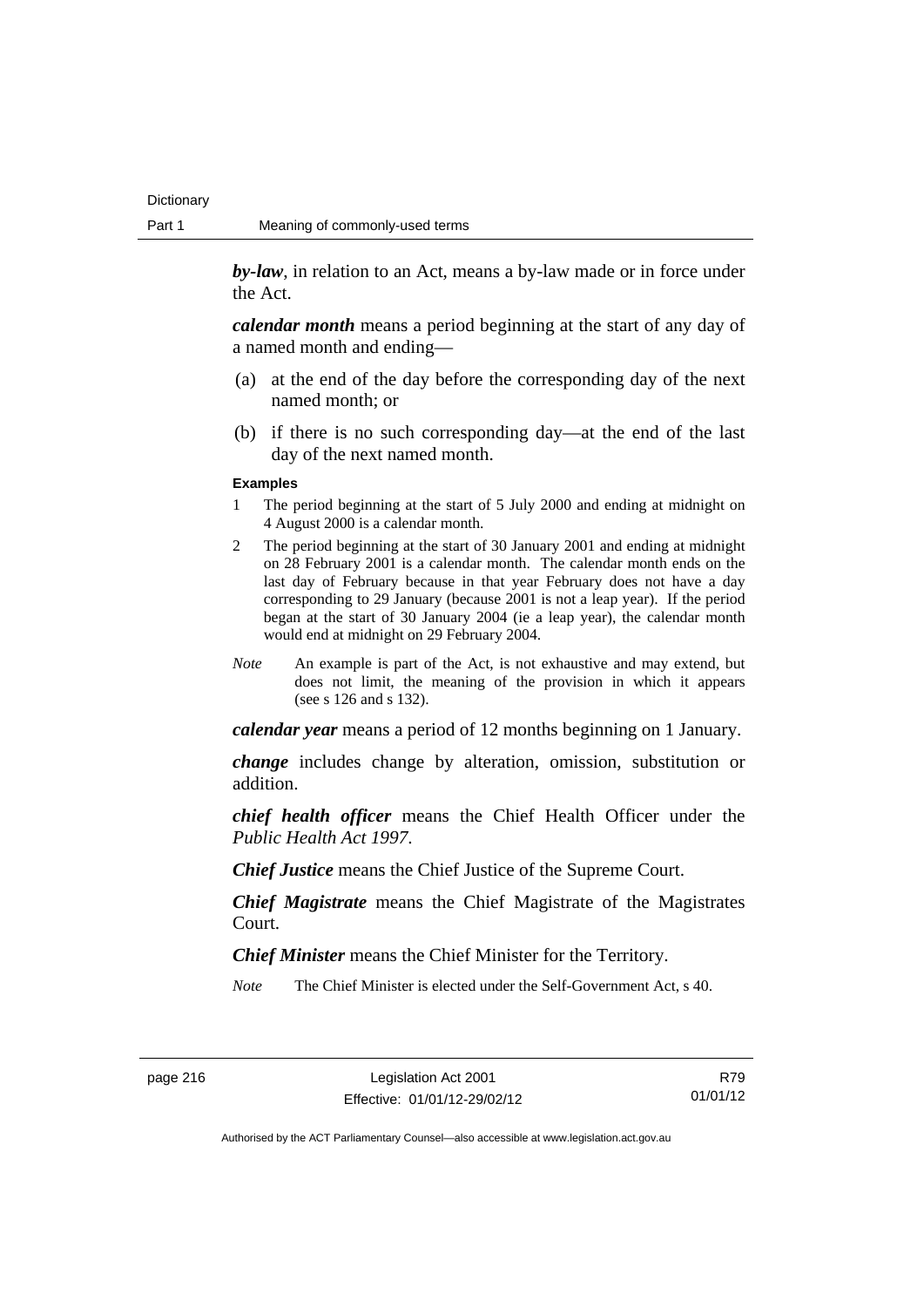*chief officer (ambulance service)* means the chief officer (ambulance service) under the *Emergencies Act 2004*.

*chief officer (fire brigade)* means the chief officer (fire brigade) under the *Emergencies Act 2004*.

*chief officer (rural fire service)* means the chief officer (rural fire service) under the *Emergencies Act 2004*.

*chief officer (SES)* means the chief officer (SES) under the *Emergencies Act 2004*.

*chief planning executive* means the Chief Planning Executive under the *Planning and Development Act 2007*.

*chief police officer* means the police officer responsible to the commissioner of police for the day-to-day administration and control of police services in the ACT.

*chief solicitor* means the chief solicitor under the *Law Officers Act 2011*.

*child*, if age rather than descendancy is relevant, means an individual who is under 18 years old.

*children and young people commissioner* means the Children and Young People Commissioner under the *Human Rights Commission Act 2005*.

*Childrens Court* means the Childrens Court under the *Magistrates Court Act 1930*, section 287.

*city area* means the area that was *the City Area* under the *City Area Leases Act 1936* (repealed).

*Note* See s 103 for the meaning of references to repealed laws.

*civil partner*—a person who is in a civil partnership with someone else is the *civil partner* of the other person.

*civil partnership* means a civil partnership under the *Civil Partnerships Act 2008*.

page 217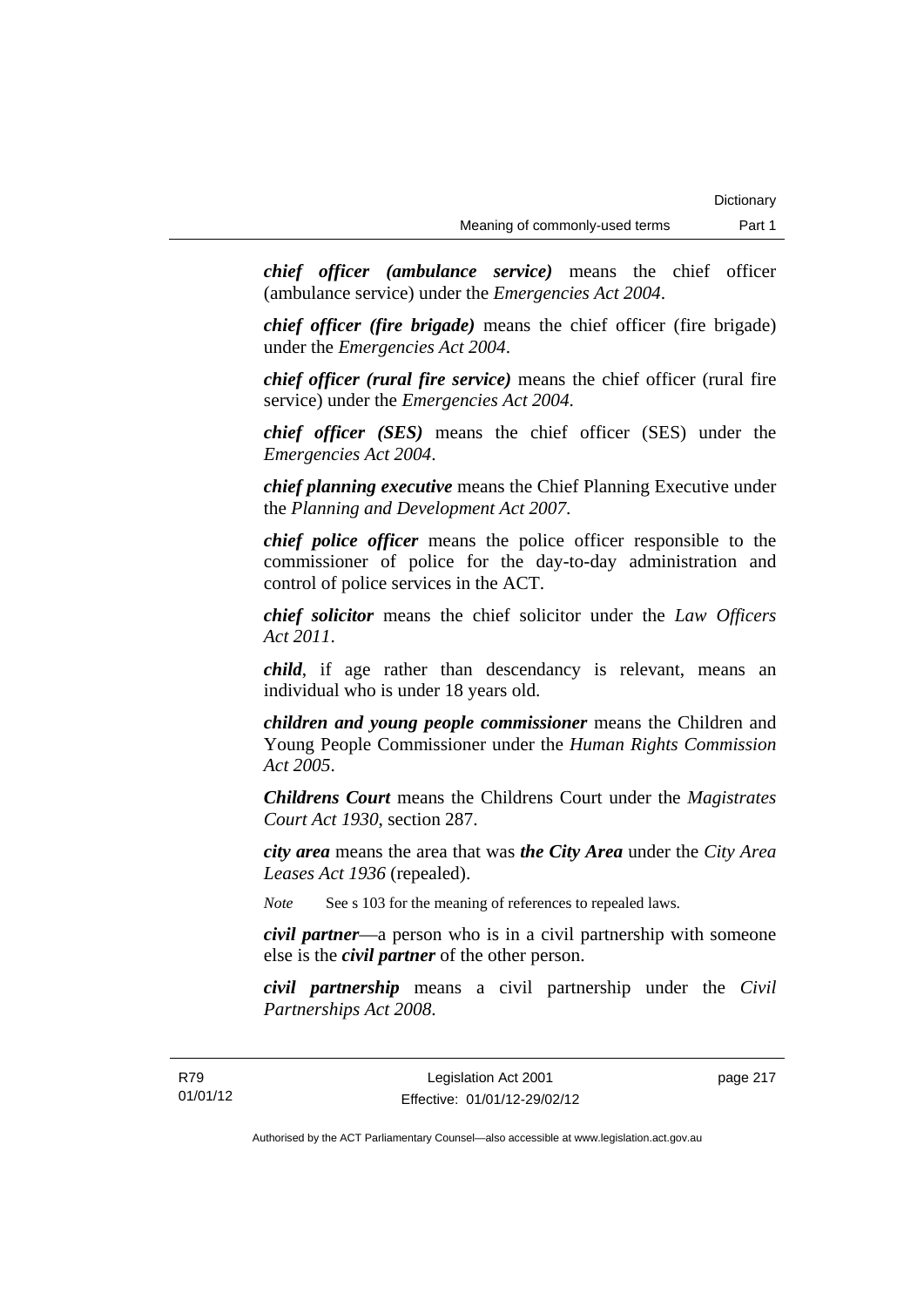*clerk*, in relation to the Legislative Assembly, means the Clerk of the Legislative Assembly.

*Note* The office of Clerk is established under the *Public Sector Management Act 1994*.

*commencement*, of an Act or statutory instrument—see section 80.

*commencement notice*—see section 11.

*commissioner for fair trading* means the Commissioner for Fair Trading of the Australian Capital Territory under the *Fair Trading (Australian Consumer Law) Act 1992*.

*commissioner for public administration* means the Commissioner for Public Administration under *the Public Sector Management Act 1994*.

*commissioner for revenue* means the Commissioner for Australian Capital Territory Revenue under the *Taxation Administration Act 1999*.

*commissioner for the environment* means the Commissioner for the Environment under the *Commissioner for the Environment Act 1993.* 

*commissioner of police* means the Commissioner of Police of the Australian Federal Police.

*commit*, a person for trial, means—

- (a) to order that the person be remanded in custody until tried by the Supreme Court; or
- (b) to grant bail to the person to appear and be tried by the Supreme Court.

*Commonwealth* means the Commonwealth of Australia and, when used in a geographical sense, does not include an external territory.

*Commonwealth country* means a country that forms part of the Commonwealth of Nations, and includes a territory for the

R79 01/01/12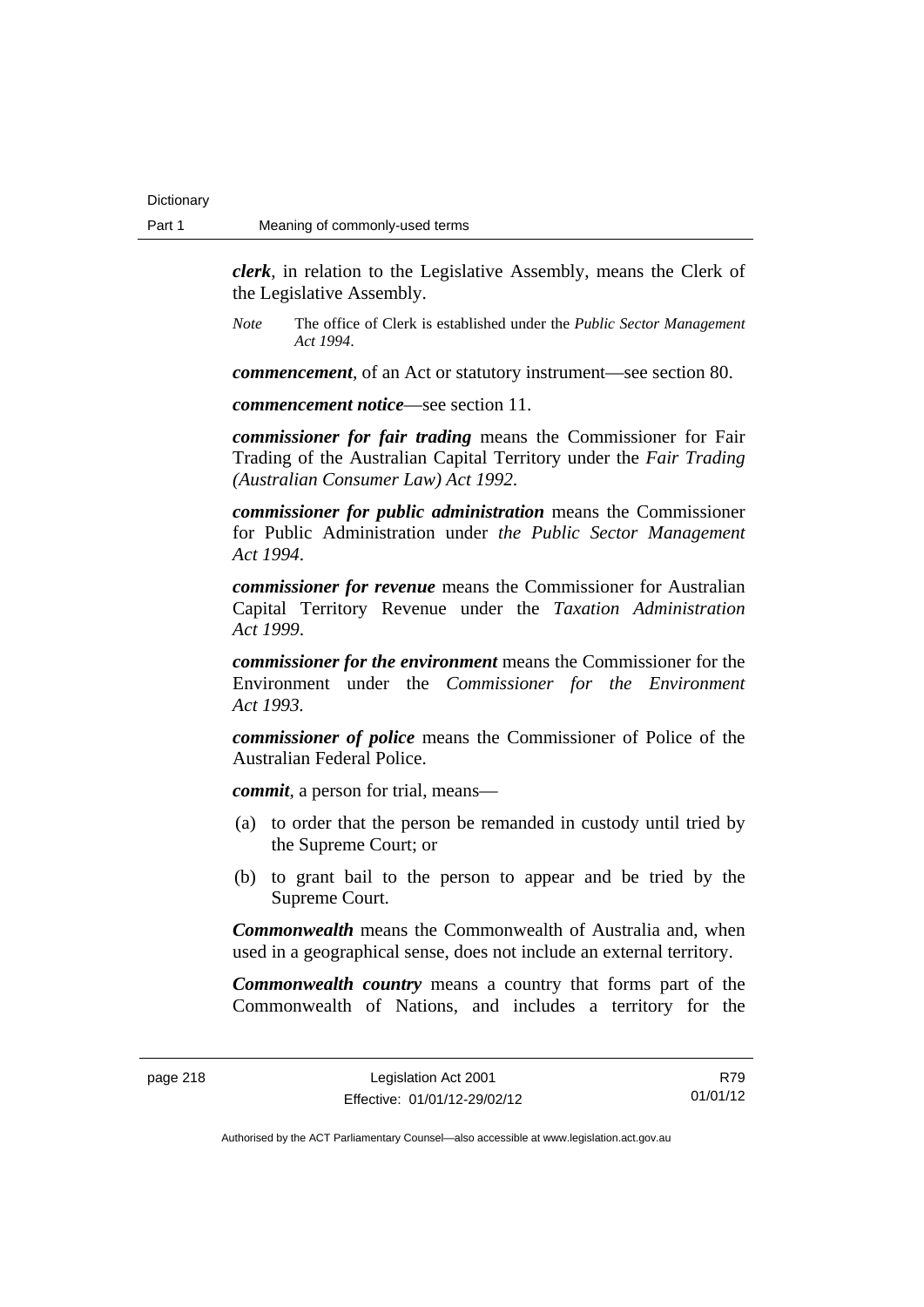international relations of which a Commonwealth country is responsible.

*Commonwealth DPP* means the Director of Public Prosecutions under the *Director of Public Prosecutions Act 1983* (Cwlth).

*Commonwealth gazette* means the Commonwealth of Australia Gazette or the Australian Government Gazette.

*Note* The *Australian Government Gazette* was published from 1 July 1973 to 30 June 1976.

*confer*, in relation to a function, includes impose.

*conservator of flora and fauna* means the Conservator of Flora and Fauna under the *Nature Conservation Act 1980*.

*construction occupations registrar* means the Australian Capital Territory Construction Occupations Registrar under the *Construction Occupations (Licensing) Act 2004*.

*contravene* includes fail to comply with.

*converted ordinance* means an enactment that was an ordinance immediately before self-government day.

*Coroner's Court* means the Coroner's Court under the *Coroners Act 1997*.

*corporation* includes a body politic or corporate.

*Corporations Act* means the *Corporations Act 2001* (Cwlth).

*correctional centre* means a correctional centre under the *Corrections Management Act 2007*.

*corrections officer* means a corrections officer under the *Corrections Management Act 2007*.

*Court of Appeal* means the Court of Appeal constituted under the *Supreme Court Act 1933*.

*court of summary jurisdiction* means the Magistrates Court.

page 219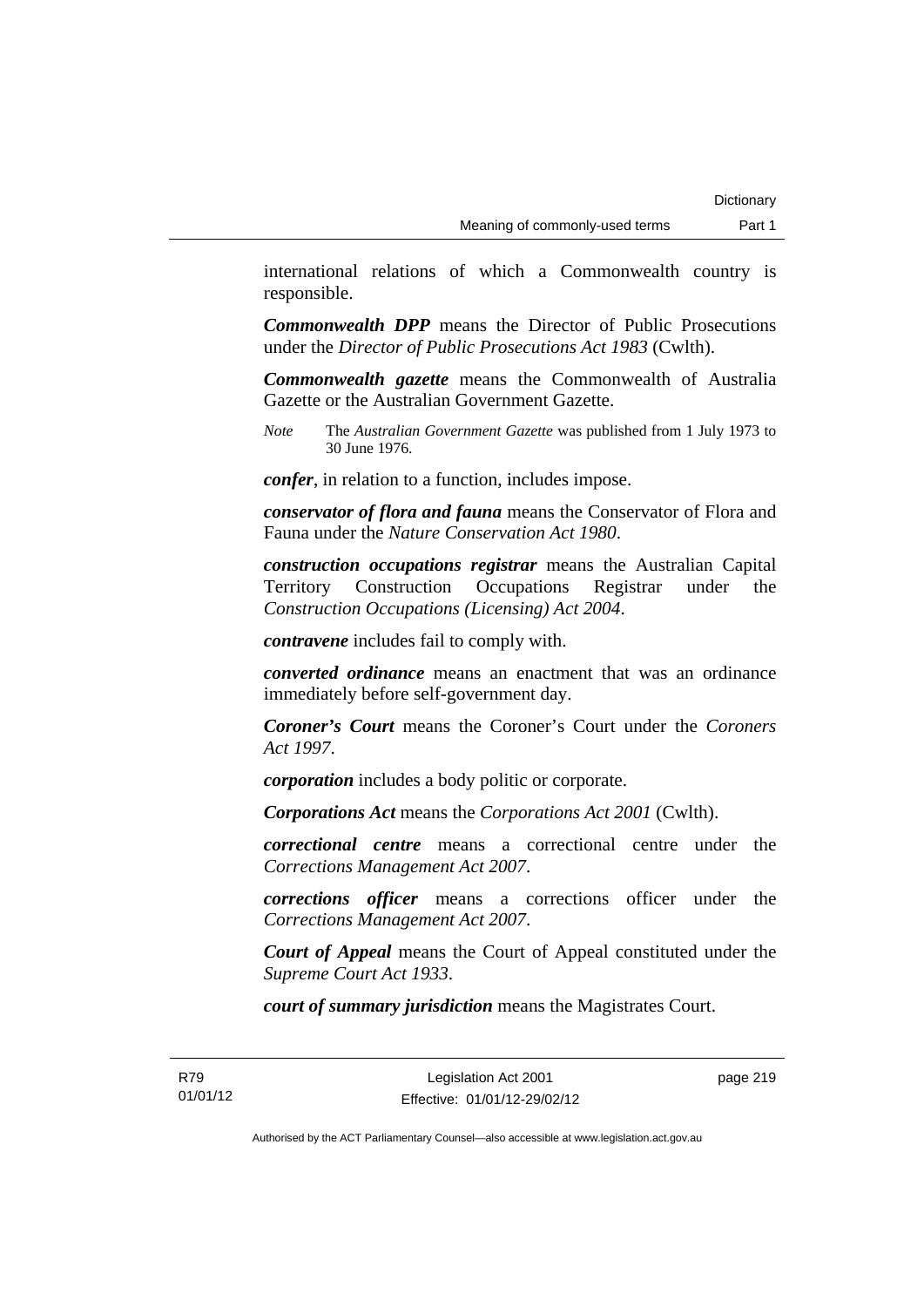*credit union* means an authorised deposit-taking institution that is permitted under the *Banking Act 1959* (Cwlth) to assume or use—

- (a) the term 'credit union'; or
- (b) any other term (whether or not in English) similar in meaning.

*Criminal Code* means the *Criminal Code 2002*.

*CrimTrac* means the CrimTrac agency established under the *Public Service Act 1999* (Cwlth), section 65 (Establishment etc. of Executive Agencies).

*daily newspaper* means a daily newspaper circulating generally in the ACT.

*daylight* means the period in a day from sunrise to sunset.

*definition*—see section 130.

### *dental prosthetist*—

- (a) means a person registered under the *Health Practitioner Regulation National Law (ACT)* to practise the health profession of dental prosthetist (other than as a student); and
- (b) for an activity, includes a person mentioned in paragraph (a) holding limited or provisional registration, to the extent that the person is allowed to do the activity under the person's registration.

### *dentist*—

- (a) means a person registered under the *Health Practitioner Regulation National Law (ACT)* to practise the health profession of dentist (other than as a student); and
- (b) for an activity, includes a person mentioned in paragraph (a) holding limited or provisional registration, to the extent that the person is allowed to do the activity under the person's registration.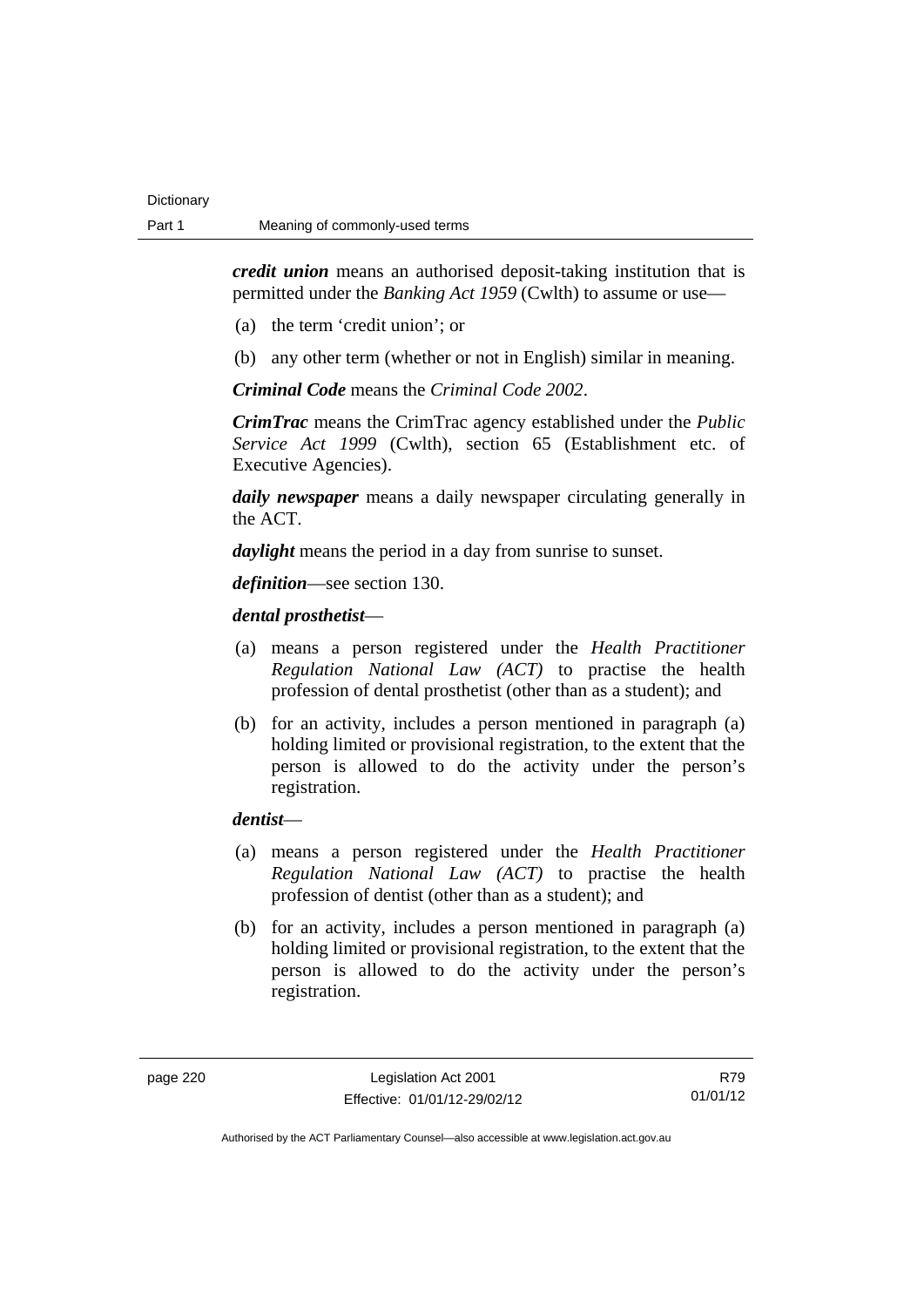*Deputy Speaker* means the Deputy Presiding Officer of the Legislative Assembly.

*Note* The Deputy Presiding Officer is elected under the Self-Government Act, s 21 (2).

*designation*, of a position under the *Public Sector Management Act 1994*, includes a designation given under that Act.

*detention place*—see the *Children and Young People Act 2008*, section 142.

*director-general*—see section 163.

*director of public prosecutions* (or *DPP*) means the Director of Public Prosecutions under the *Director of Public Prosecutions Act 1990*.

*disability and community services commissioner* means the Disability and Community Services Commissioner under the *Human Rights Commission Act 2005*.

*disallowable instrument*—see section 9.

*discrimination commissioner* means the Discrimination Commissioner under the *Human Rights Commission Act 2005*.

*doctor*—

- (a) means a person registered under the *Health Practitioner Regulation National Law (ACT)* to practise in the medical profession (other than as a student); and
- (b) for an activity, includes a person mentioned in paragraph (a) holding limited or provisional registration, to the extent that the person is allowed to do the activity under the person's registration.

*document* means any record of information, and includes—

(a) anything on which there is writing; or

page 221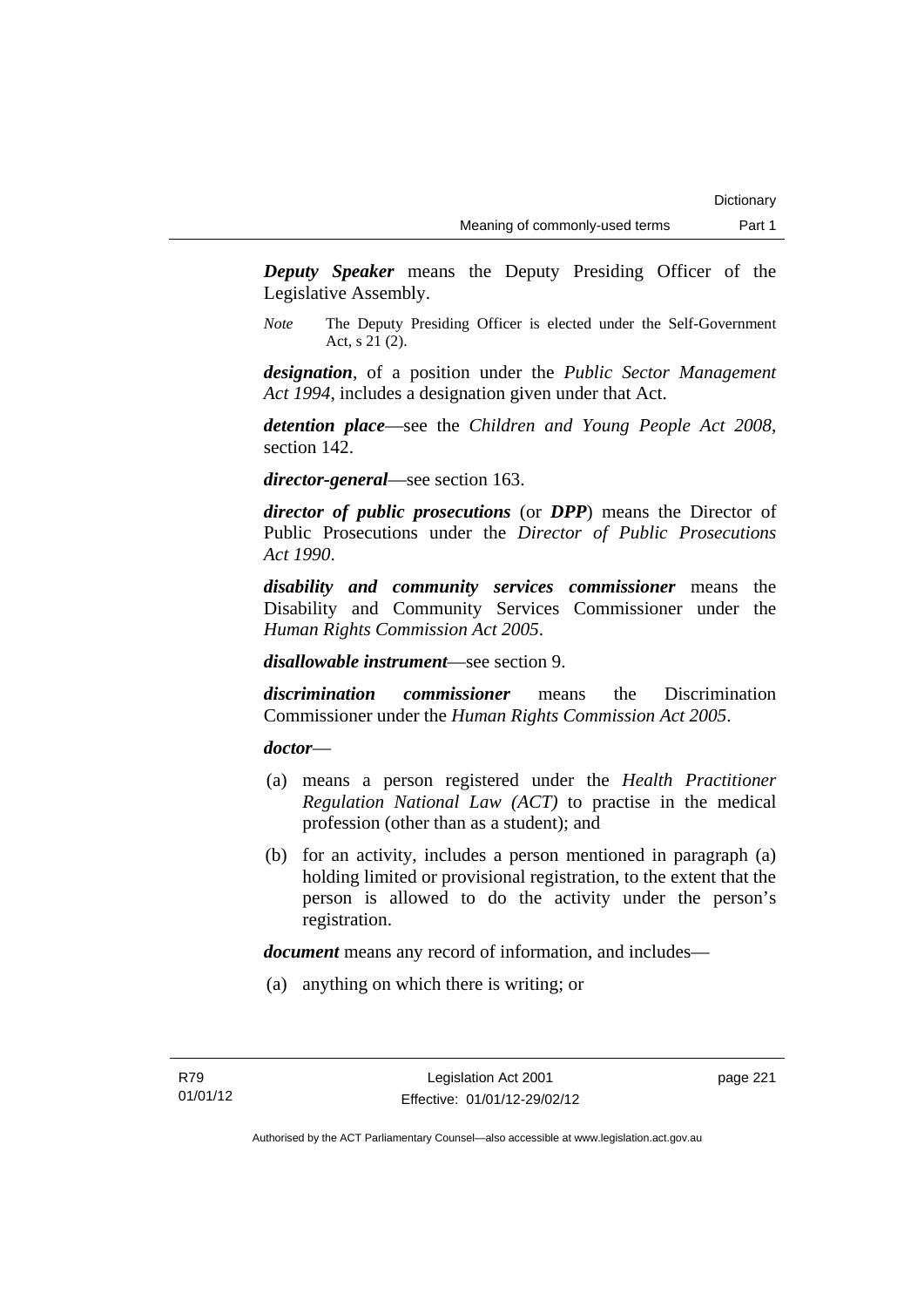| Part 1 | Meaning of commonly-used terms                                                                                                                                                     |  |
|--------|------------------------------------------------------------------------------------------------------------------------------------------------------------------------------------|--|
|        | anything on which there are figures, marks, numbers,<br>(b)<br>perforations, symbols or anything else having a meaning for<br>people qualified to interpret them; or               |  |
|        | anything from which images, sounds, messages or writings can<br>(c)<br>be produced or reproduced, whether with or without the aid of<br>anything else; or                          |  |
|        | a drawing, map, photograph or plan.<br>(d)                                                                                                                                         |  |
|        | <i>domestic partner</i> —see section 169 (1).                                                                                                                                      |  |
|        | <i>domestic partnership</i> —see section $169(2)$ .                                                                                                                                |  |
|        | <b>DPP</b> —see the definition of <i>director of public prosecutions</i> .                                                                                                         |  |
|        | driver licence means a driver licence under the Road Transport<br>(Driver Licensing) Act 1999.                                                                                     |  |
|        | <b>Note</b><br><b>Driver licence</b> is defined in that Act, dictionary to mean a driver licence<br>of any kind issued under that Act (see also def Australian driver<br>licence). |  |
|        | <i>electoral commission</i> means the Australian Capital Territory<br>Electoral Commission established under the <i>Electoral Act 1992</i> .                                       |  |
|        | electoral commissioner means the Electoral Commissioner under<br>the Electoral Act 1992.                                                                                           |  |
|        | <i>emergency service</i> means the ambulance service, the fire brigade,<br>the rural fire service or the SES.                                                                      |  |
|        | <i>emergency services commissioner</i> means the ACT Emergency<br>Services Commissioner under the <i>Emergencies Act 2004</i> .                                                    |  |
|        | <i>enactment</i> , of an Act—see section 29 (References to <i>enactment</i> or<br>passing of Acts).                                                                                |  |
|        | enrolled nurse—                                                                                                                                                                    |  |
|        | means a person registered under the Health Practitioner<br>(a)<br>Regulation National Law (ACT)—                                                                                   |  |
|        |                                                                                                                                                                                    |  |

Dictionary

R79 01/01/12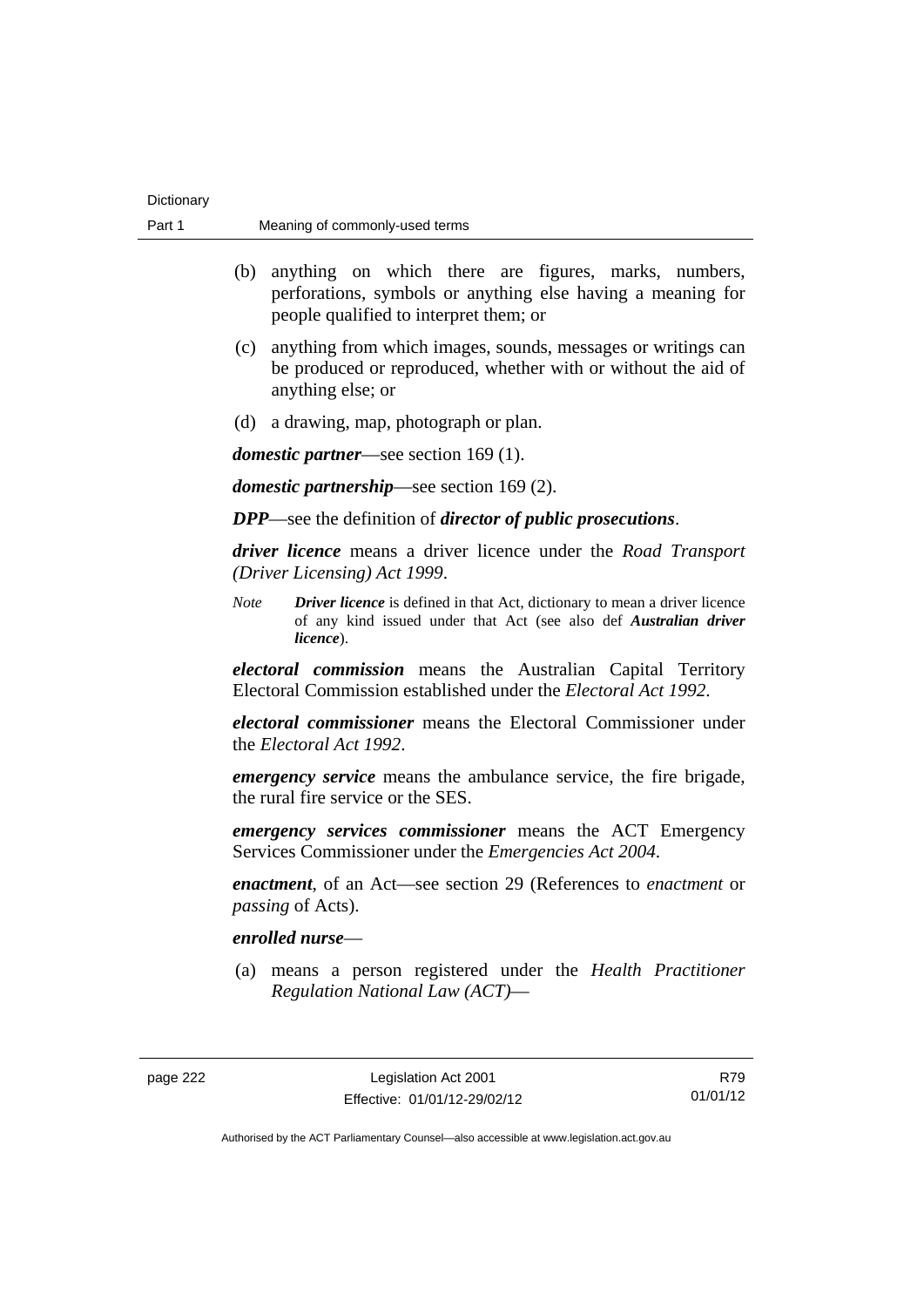- (i) to practise in the nursing and midwifery profession (other than as a student); and
- (ii) in the enrolled nurses (division 2) division; and
- (b) for an activity, includes a person mentioned in paragraph (a) holding limited or provisional registration, to the extent that the person is allowed to do the activity under the person's registration.

*entity* includes an unincorporated body and a person (including a person occupying a position).

*environment protection authority* means the Environment Protection Authority established under the *Environment Protection Act 1997*.

*establish* includes constitute and continue in existence.

*estate* includes any charge, claim, demand, easement, encumbrance, lien, right and title, whether at law or in equity.

*Executive* means the Australian Capital Territory Executive.

*Note* The Executive is established by the Self-Government Act, s 36.

*exercise* a function includes perform the function.

*expire* includes lapse or otherwise cease to have effect.

*external territory* means a Commonwealth territory, other than an internal territory.

*fail* includes refuse.

*Federal Court* means the Federal Court of Australia.

*file* includes lodge.

*financial year* means a period of 12 months beginning on 1 July.

*fire brigade* means the ACT Fire Brigade established under the *Emergencies Act 2004*.

page 223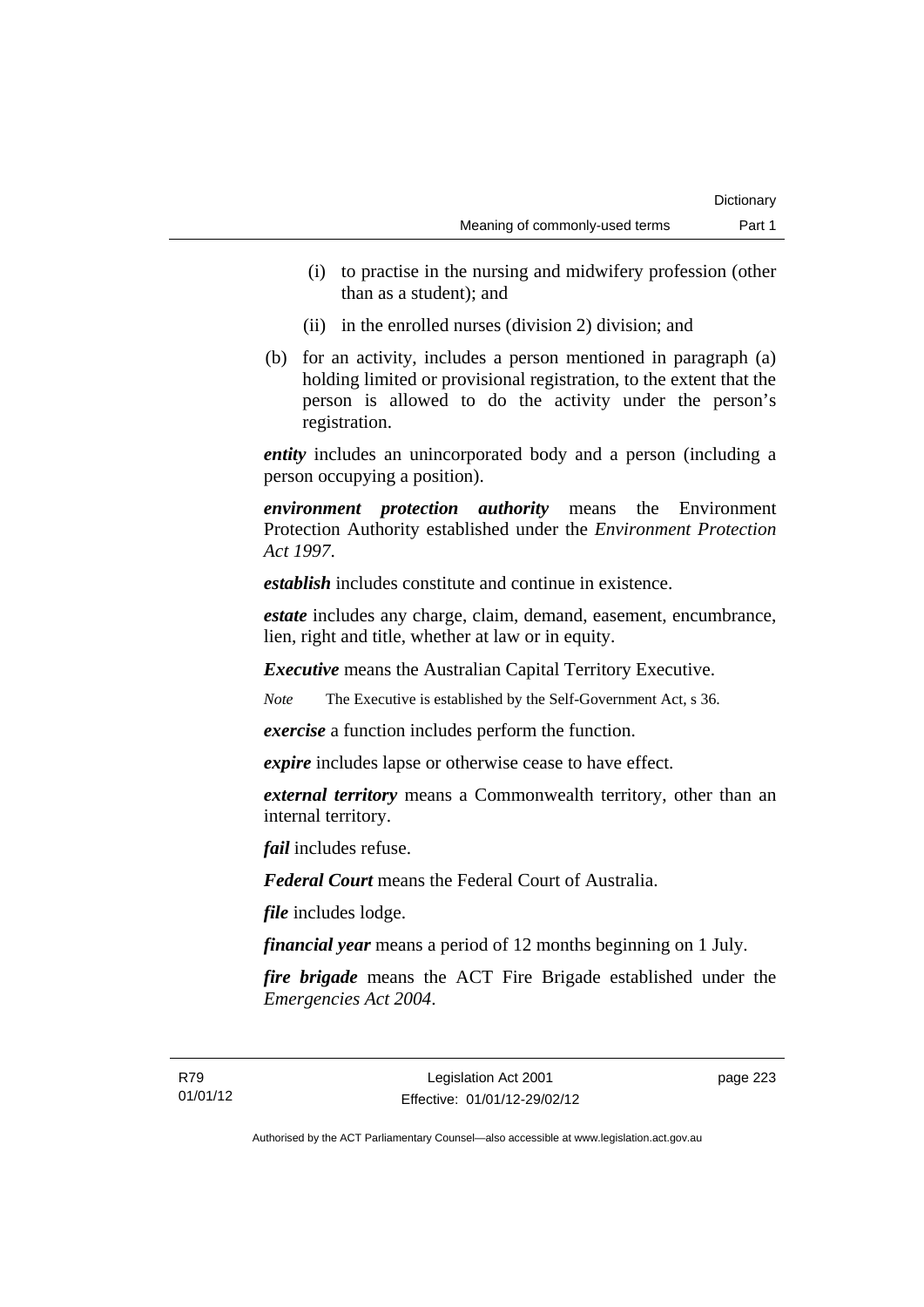*for*, in relation to an Act or statutory instrument, includes for the purposes of the Act or statutory instrument.

*Note* Under s 7 (3) and s 13 (3) a reference to an Act or statutory instrument includes a reference to a provision of an Act or statutory instrument.

*foreign country* means a country (whether or not an independent sovereign country) outside Australia and the external territories, and includes a state, province or other part of such a country.

*former NSW Act* means an Act corresponding to a NSW Act mentioned in schedule 1.

- *Note 1* The *Crimes Act 1900* is taken to have been enacted by the Legislative Assembly because of the *Crimes Legislation (Status and Citation) Act 1992*. The 1992 Act was repealed by the *Law Reform (Miscellaneous Provisions) Act 1999*, but its previous operation was saved (see s  $5(2)$ ).
- *Note 2* The other former NSW Acts are taken to have been enacted by the Legislative Assembly because of the *Interpretation Act 1967*, s 65. Section 65 has expired, but its previous operation was saved (see s 65 (3)).

*former UK Act* means an Act corresponding to a UK Act mentioned in schedule 1.

*Note* Former UK Acts are also taken to have been enacted by the Legislative Assembly because of the *Interpretation Act 1967*, s 65. Section 65 has expired, but its previous operation was saved (see s 65 (3)).

*found guilty*, of an offence, includes—

- (a) having an order made for the offence under the *Crimes (Sentencing) Act 2005*, section 17 (Non-conviction orders general); and
- (b) having the offence taken into account under the *Crimes (Sentencing) Act 2005*, section 57 (Outstanding additional offences taken into account in sentencing).

*function* includes authority, duty and power.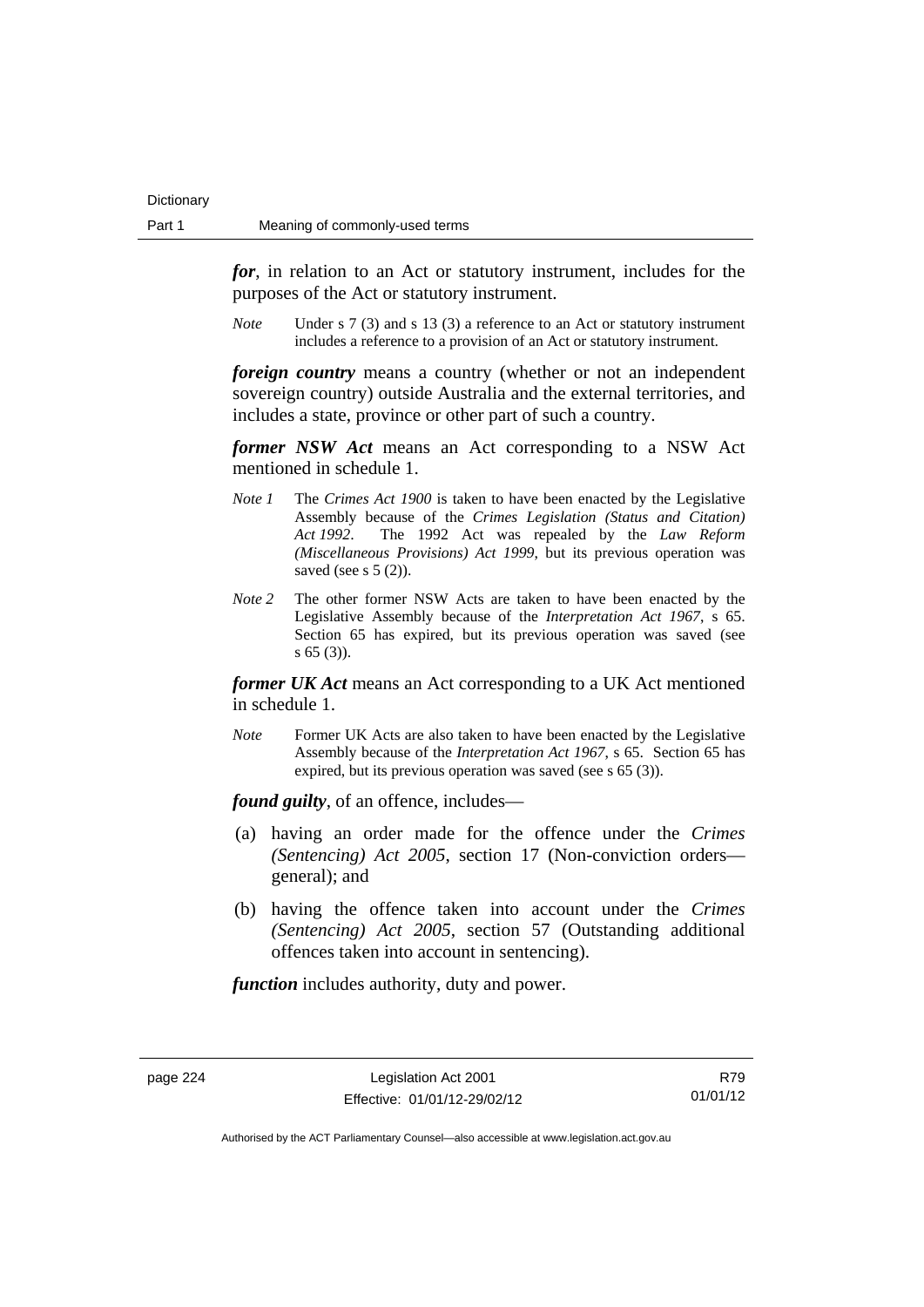*gambling and racing commission* means the Gambling and Racing Commission established under the *Gambling and Racing Control Act 1999*.

*gazette* means—

- (a) the Australian Capital Territory Gazette; or
- (b) for a notice or other information that must or may be notified or published in the gazette under the *Public Sector Management Act 1994*—an internet site approved by the commissioner for public administration.

*give*, in relation to a function, includes impose.

*government printer* includes anyone printing for or by the authority of the Executive.

*government solicitor* means the Government Solicitor for the Territory under the *Law Officers Act 2011*.

*Governor* means—

- (a) for a State (other than the Northern Territory)—the Governor of the State, and includes a person administering the Government of the State; or
- (b) for the Northern Territory—the Administrator of the Northern Territory, and includes a person administering the Government of the Northern Territory.

*Governor-General* means the Governor-General of the Commonwealth, and includes a person administering the Government of the Commonwealth.

*GST*—see the *A New Tax System (Goods and Services Tax) Act 1999* (Cwlth), dictionary.

*health practitioner* means a person registered under the *Health Practitioner Regulation National Law (ACT)* to practise a health profession (other than as a student).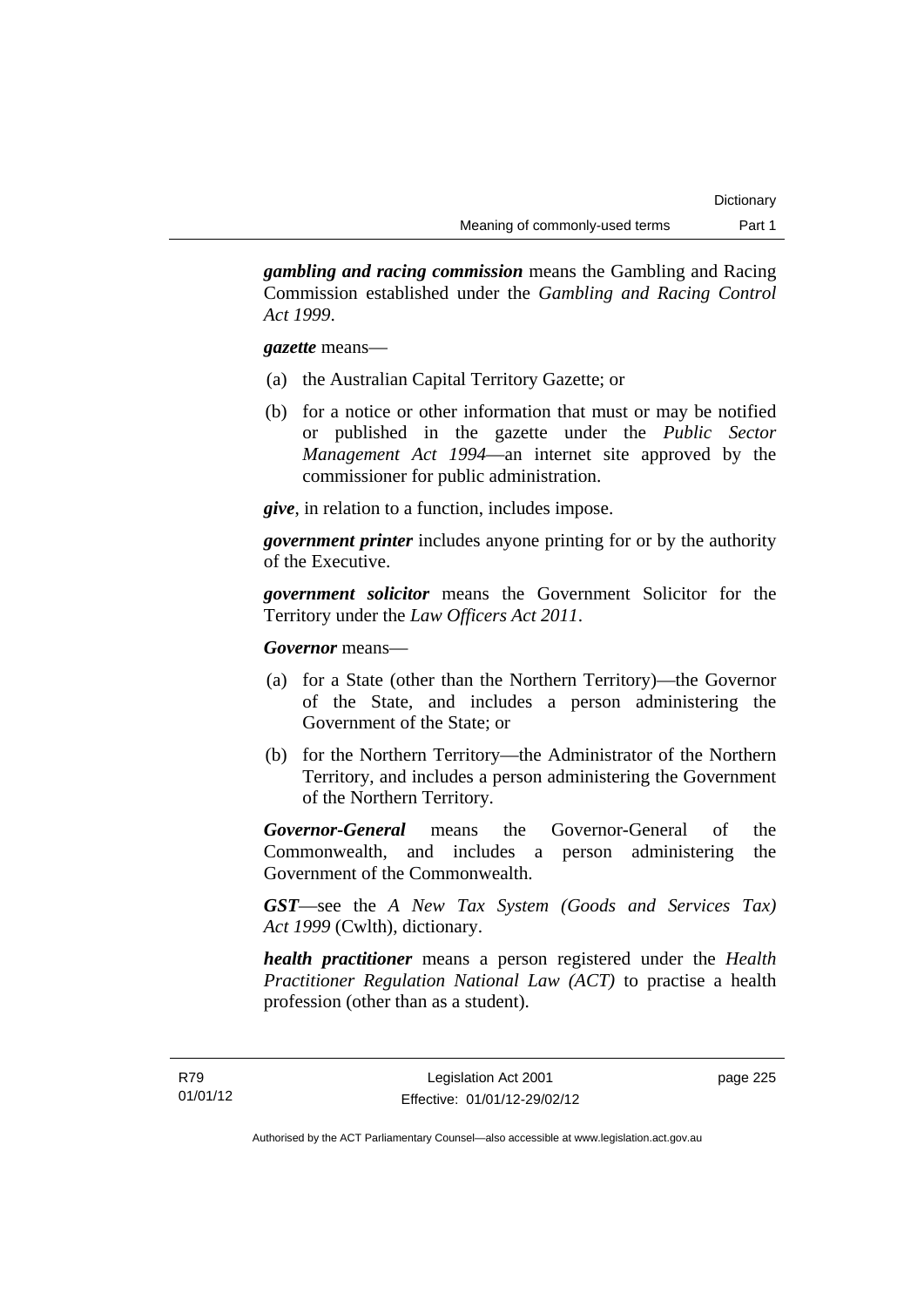*Health Practitioner Regulation National Law (ACT)* means the provisions applying because of the *Health Practitioner Regulation National Law (ACT) Act 2010*, section 6 (Application of Health Practitioner Regulation National Law).

*health services commissioner* means the Health Services Commissioner under the *Human Rights Commission Act 2005*.

*heritage council* means the Australian Capital Territory Heritage Council under the *Heritage Act 2004*.

*heritage register* means the heritage register under the *Heritage Act 2004*.

*High Court* means the High Court of Australia.

*Note* The High Court is established by the Commonwealth Constitution, s 71 and provided for under the *High Court of Australia Act 1979* (Cwlth).

*home address*, for an individual, means the address of the place where the individual usually lives.

*housing commissioner* means the Commissioner for Social Housing under the *Housing Assistance Act 2007*.

*human rights commission* means the Human Rights Commission established under the *Human Rights Commission Act 2005*.

*human rights commissioner* means the Human Rights Commissioner under the *Human Rights Commission Act 2005*.

*Imperial Act* means an Act of the United Kingdom Parliament.

*independent competition and regulatory commission* means the Independent Competition and Regulatory Commission for the Australian Capital Territory established under the *Independent Competition and Regulatory Commission Act 1997*.

*indictable offence*—see section 190.

*indictment* includes information.

*individual* means a natural person.

page 226 Legislation Act 2001 Effective: 01/01/12-29/02/12

R79 01/01/12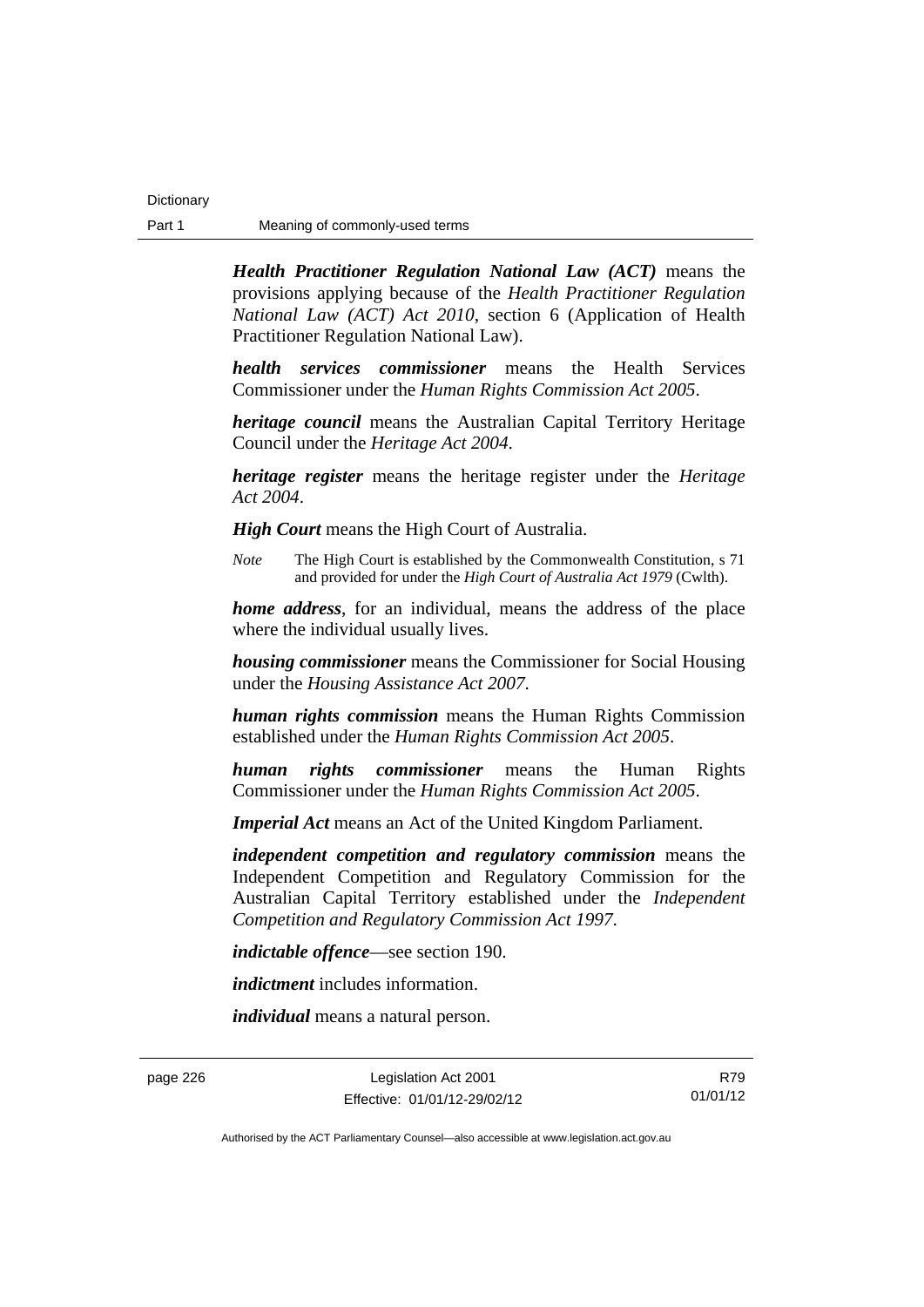*infringement notice* includes an infringement notice under the *Magistrates Court Act 1930* or the *Road Transport (General) Act 1999*.

*in relation to* includes the following:

- (a) in respect of;
- (b) with respect to;
- (c) in connection with;
- (d) in regard to;
- (e) with reference to;
- (f) relating to;
- (g) for or with respect to.

*institute of technology* means the Canberra Institute of Technology under the *Canberra Institute of Technology Act 1987*.

*instrument*—see section 14.

*interest*, in relation to land or other property, means—

- (a) a legal or equitable estate in the land or other property; or
- (b) a right, power or privilege over, or in relation to, the land or other property.

*internal territory* means the Australian Capital Territory, the Jervis Bay Territory or the Northern Territory.

*intersex person*—see section 169B.

*Jervis Bay Territory* means the Territory accepted by the Commonwealth under the *Jervis Bay Territory Acceptance Act 1915* (Cwlth).

*Note* The Jervis Bay Territory is described in the agreement set out in that Act, sch.

page 227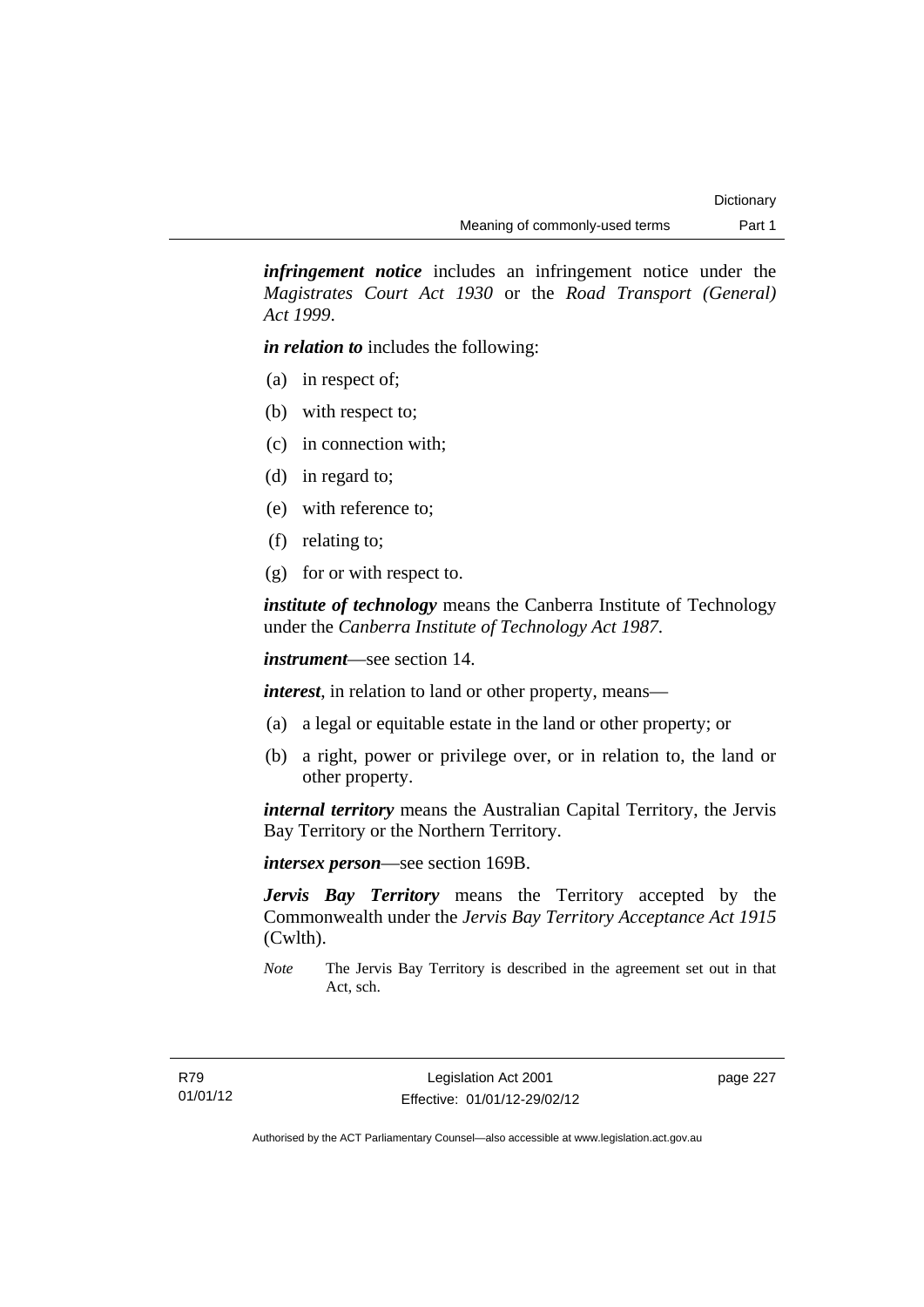**Dictionary** 

*judge* means a resident judge, additional judge or acting judge under the *Supreme Court Act 1933*.

*Lake Burley Griffin* means Lake Burley Griffin as defined in the *Lakes Act 1976*.

*Lake Ginninderra* means Lake Ginninderra as defined in the *Lakes Act 1976*.

*land* includes messuages, tenements and hereditaments, corporeal or incorporeal, of any tenure or description, whatever the interest in the land.

*Note* A number of the terms mentioned in the definition of *land* have a technical meaning at law. A *messuage* is a house together with its gardens, orchards and outbuildings. The term *tenement* signifies land capable of being held in freehold. *Hereditament* refers to real property that can be inherited. Hereditaments may be *corporeal*, that is, tangible things such as lands and buildings, or *incorporeal*, that is, intangible rights attaching to land such as rents, easements, tithes and profits a prendre. (Profits a prendre are the right to take some product of, or part of the soil from, the land of someone else.)

*land development agency* means the Land Development Agency established under the *Planning and Development Act 2007*.

*law*, of the Territory, means—

- (a) an Act; or
- (b) a subordinate law; or
- (c) any other statutory instrument of a legislative nature; or
- (d) the common law.

*lawyer* means a legal practitioner.

*legal aid commission* means the Legal Aid Commission (A.C.T.) established under the *Legal Aid Act 1977*.

*legal practitioner* means a person who is admitted to the legal profession under the *Legal Profession Act 2006* or a law that is a corresponding law for that Act.

| page 228 | Legislation Act 2001         | R79      |
|----------|------------------------------|----------|
|          | Effective: 01/01/12-29/02/12 | 01/01/12 |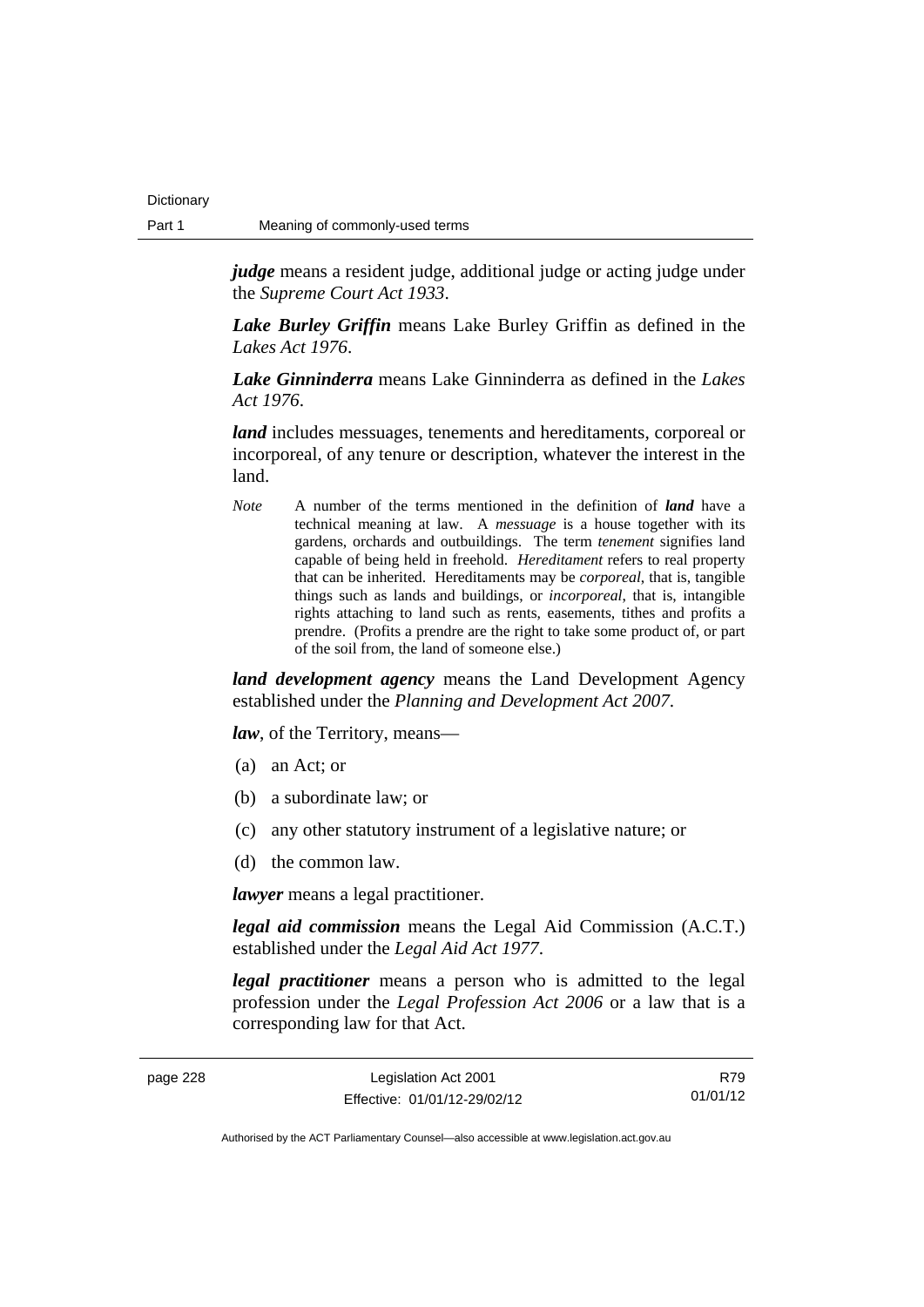*Legislation Act* means the *Legislation Act 2001*.

*Legislative Assembly* means the Legislative Assembly for the Australian Capital Territory.

*Note* The Assembly is established by the Self-Government Act, s 8 (1).

*legislative instrument*—see section 12.

*liability* means any liability or obligation (whether liquidated or unliquidated, certain or contingent, or accrued or accruing).

*magistrate* means a Magistrate under the *Magistrates Court Act 1930*.

*Magistrates Court* means the Magistrates Court established under the *Magistrates Court Act 1930*.

*make* an instrument includes issue and grant the instrument.

*making*, of a statutory instrument, means the signing, sealing, approval or other endorsement of the instrument by the entity authorised or required to make it.

*master*, in relation to the Supreme Court, means the Master of the Supreme Court.

*Note* The office of master is established under the *Supreme Court Act 1933*.

*may*—see section 146.

*medical practitioner* means a doctor.

*midnight*, in relation to a particular day, means the time when the day ends.

### *midwife*—

 (a) means a person registered under the *Health Practitioner Regulation National Law (ACT)* to practise in the nursing and midwifery profession as a midwife (other than as a student); and

page 229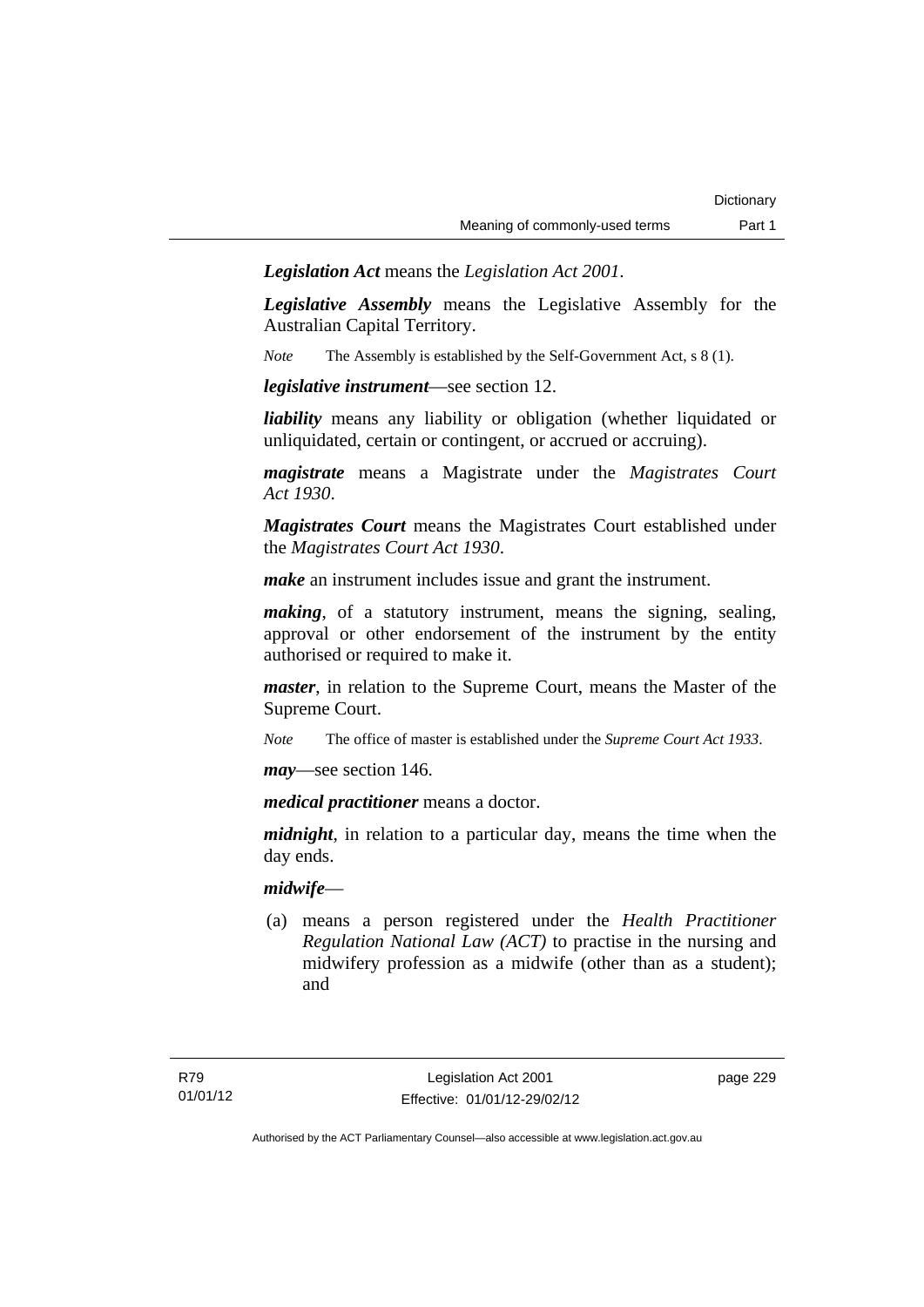| Dictionary |                                |
|------------|--------------------------------|
| Part 1     | Meaning of commonly-used terms |

 (b) for an activity, includes a person mentioned in paragraph (a) holding limited or provisional registration, to the extent that the person is allowed to do the activity under the person's registration.

*Minister*—see section 162.

*modification* includes modification by alteration, omission, substitution and addition.

*month* means calendar month.

*must*—see section 146.

*name* includes—

- (a) for an Act—the Act's short title; and
- (b) for an instrument—the instrument's citation; and
- (c) for a position—the position's title or designation.

*named month* means one of the 12 months of the year.

*national capital authority* means the National Capital Authority established under the *Australian Capital Territory (Planning and Land Management) Act 1988* (Cwlth).

*national capital plan* means the National Capital Plan under the *Australian Capital Territory (Planning and Land Management) Act 1988* (Cwlth).

*National Credit Code*—see the *National Consumer Credit Protection Act 2009* (Cwlth), section 5.

*National Electricity (ACT) Law* means the provisions applying in the ACT because of the *Electricity (National Scheme) Act 1997*, section 5 (Application in ACT of National Electricity Law).

*National Electricity (ACT) Regulation* means the provisions applying because of the *Electricity (National Scheme) Act 1997*, section 6 (Application of regulations under National Electricity Law).

page 230 Legislation Act 2001 Effective: 01/01/12-29/02/12

R79 01/01/12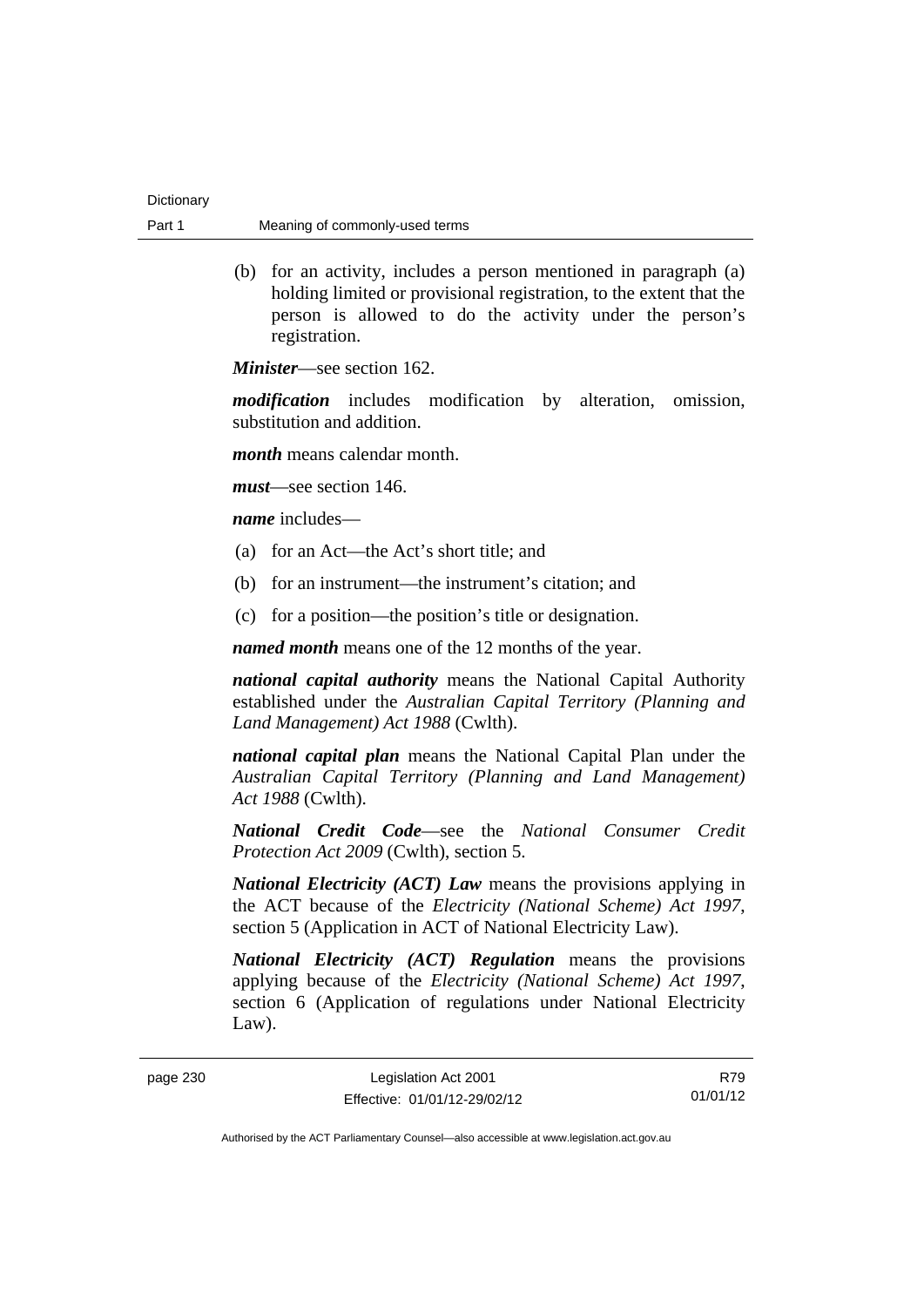*National Gas (ACT) Law* means the provisions applying because of the *National Gas (ACT) Act 2008*, section 8 (Application in the ACT of National Gas Law).

*National Gas (ACT) Regulation* means the provisions applying because of the *National Gas (ACT) Act 2008*, section 9 (Application in the ACT of regulations under National Gas Law).

*national land* means National Land under the *Australian Capital Territory (Planning and Land Management) Act 1988* (Cwlth).

*Note* If an area of land in the ACT is, or is intended to be, used by or on behalf of the Commonwealth, it may be declared National Land under the *Australian Capital Territory (Planning and Land Management) Act 1988* (Cwlth), s 27.

*night* means the period between sunset on one day and sunrise on the next day.

*Northern Territory* means the Northern Territory of Australia.

*notifiable instrument*—see section 10.

### *notification*—

- (a) of an Act—see section 30; and
- (b) of a legislative instrument—see section 63.

*notification day*, for an Act or statutory instrument, means the day the Act or instrument is notified.

*NSW Act* means an Act of the New South Wales Parliament.

*NSW correctional centre* means a correctional centre (however described) under the *Crimes (Administration of Sentences) Act 1999* (NSW).

*number* means—

- (a) a number expressed in figures or words; or
- (b) a combination of a number expressed in figures or words and of a letter of the alphabet.

page 231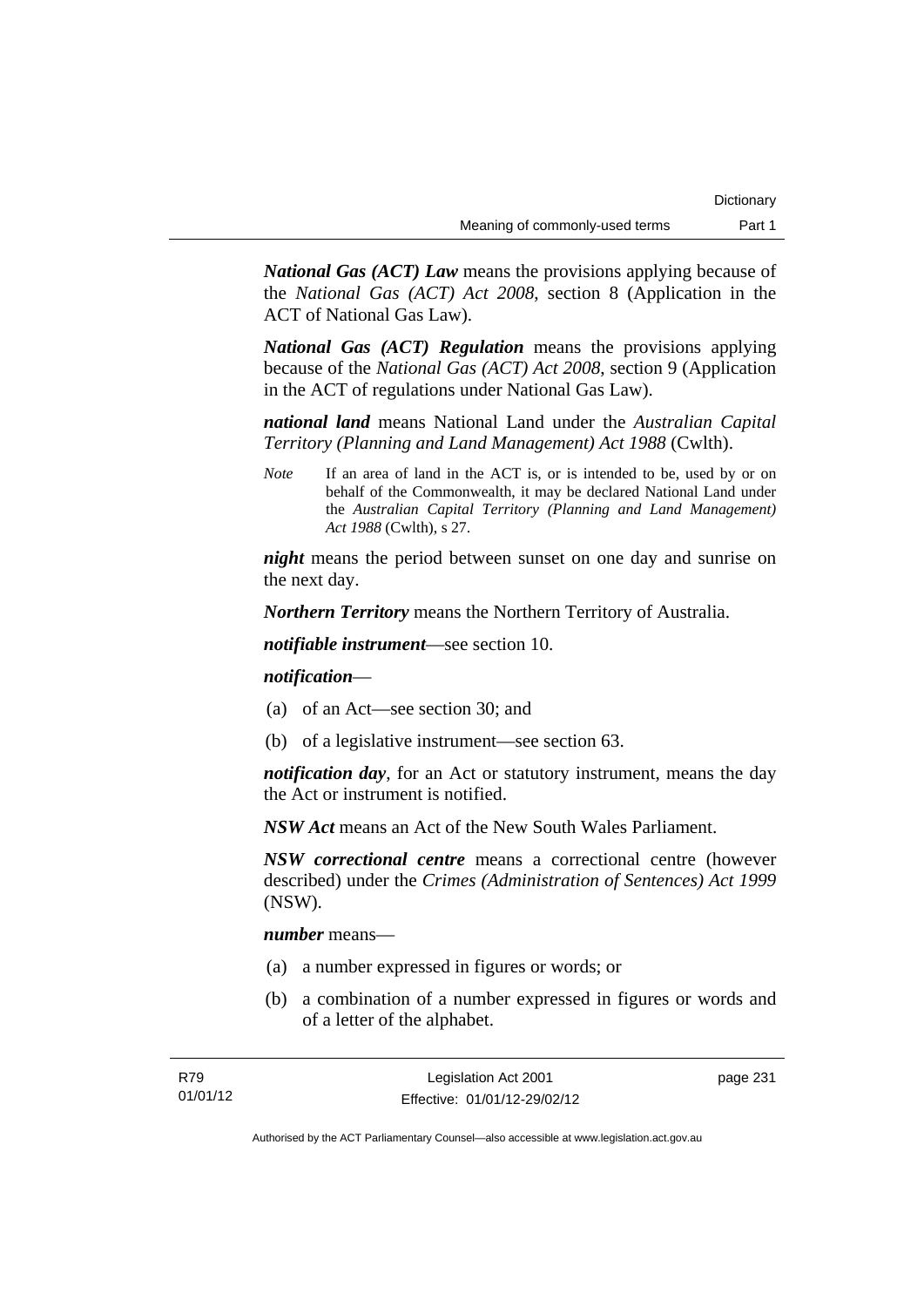#### **Dictionary**

#### *nurse*—

- (a) means a person registered under the *Health Practitioner Regulation National Law (ACT)* to practise in the nursing and midwifery profession as a nurse (other than as a student); and
- (b) for an activity, includes a person mentioned in paragraph (a) holding limited or provisional registration, to the extent that the person is allowed to do the activity under the person's registration; and
- (c) does not include an enrolled nurse.

#### *nurse practitioner*—

- (a) means a person whose registration as a registered health practitioner under the *Health Practitioner Regulation National Law (ACT)* is endorsed as being qualified to practise as a nurse practitioner; and
- (b) for an activity, includes a person mentioned in paragraph (a) holding limited or provisional registration, to the extent that the person is allowed to do the activity under the person's registration.

*oath* includes affirmation.

*Note* The *Evidence Act 1995* (Cwlth), ch 2, pt 2.1, div 2 and the *Oaths and Affirmations Act 1984* make provision in relation to oaths and affirmations.

*occupational discipline order* means an order for occupational discipline made by the ACAT.

*Note* Occupational discipline orders are made under the *ACT Civil and Administrative Tribunal Act 2008*, s 66 and under authorising laws (*authorising law*—see *ACT Civil and Administrative Tribunal Act 2008*, dict).

*occupy* a position includes hold the position, act in the position or exercise functions of the position (including under a delegation or subdelegation).

page 232 Legislation Act 2001 Effective: 01/01/12-29/02/12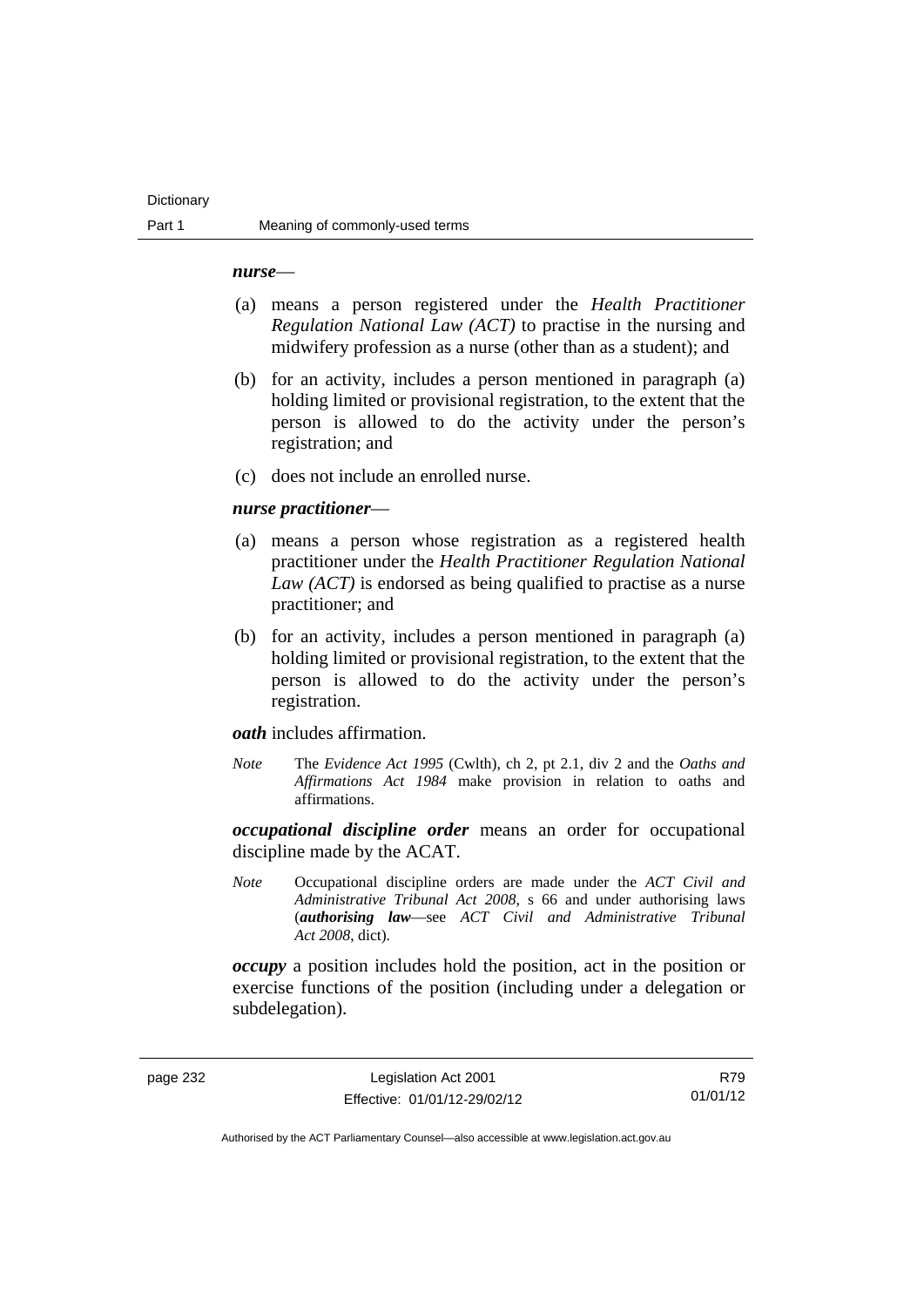*office* includes position.

*ombudsman* means the Ombudsman under the *Ombudsman Act 1989*.

*omit*, in relation to a provision of an Act or statutory instrument, includes repeal.

### *optometrist*—

- (a) means a person registered under the *Health Practitioner Regulation National Law (ACT)* to practise in the optometry profession (other than as a student); and
- (b) for an activity, includes a person mentioned in paragraph (a) holding limited or provisional registration, to the extent that the person is allowed to do the activity under the person's registration.

*ordinance* means an ordinance made under the *Seat of Government (Administration) Act 1910* (Cwlth), section 12.

*parent*, of a child, means—

- (a) the child's mother; or
- (b) the child's father; or
- (c) someone else who is presumed under the *Parentage Act 2004*, part 2 to be a parent of the child.
- *Note* A child cannot have more than 2 parents at any one time (see *Parentage Act 2004*, s 14).

*parliamentary counsel* means the person performing the duties of Parliamentary Counsel in the public service.

*passing*, of an Act—see section 29.

*penalty unit*—see section 133.

*person—*see section 160 (References to people generally).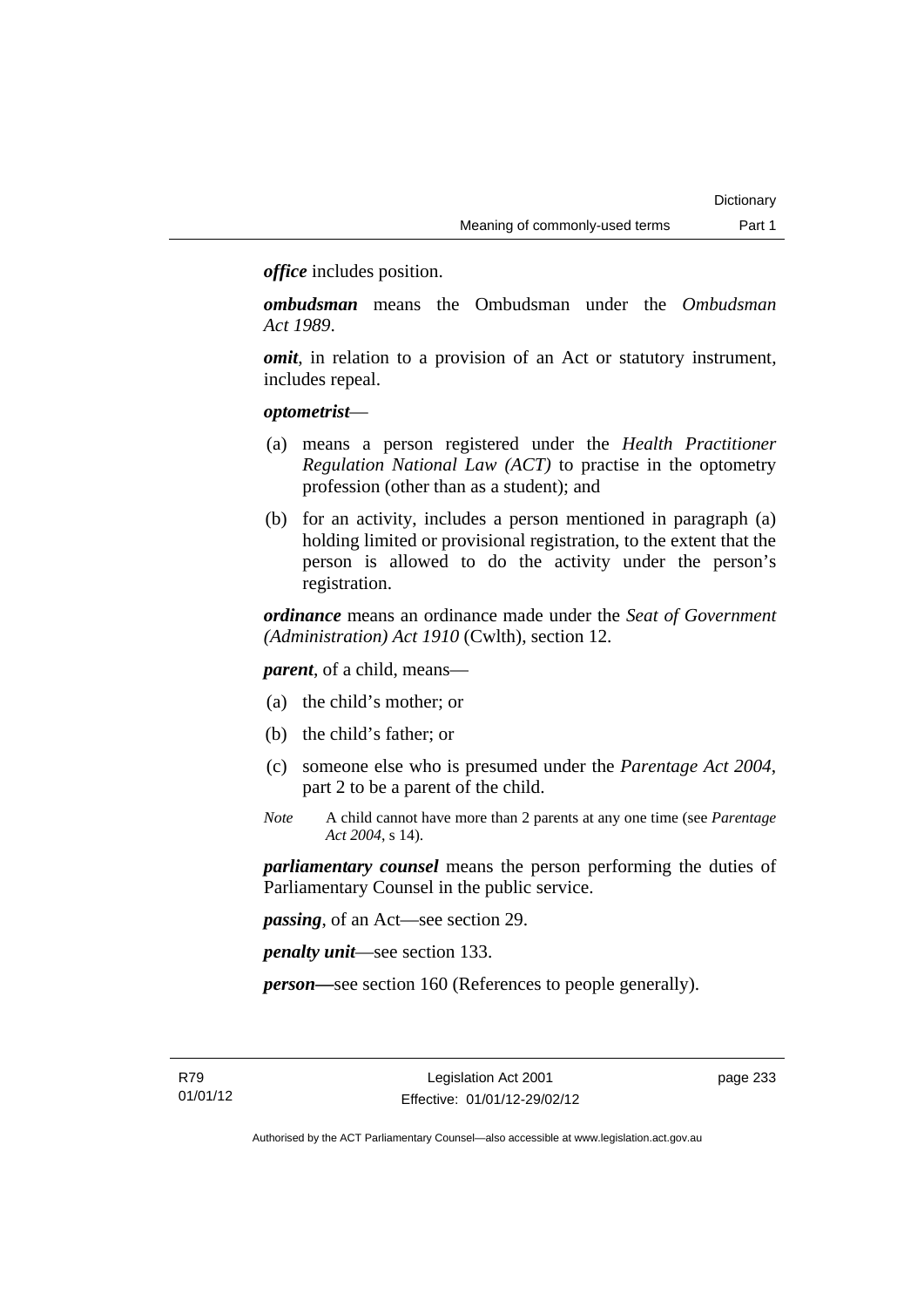#### *pharmacist***—**

- (a) means a person registered under the *Health Practitioner Regulation National Law (ACT)* to practise in the pharmacy profession (other than as a student); and
- (b) for an activity, includes a person mentioned in paragraph (a) holding limited or provisional registration, to the extent that the person is allowed to do the activity under the person's registration.

*planning and land authority* means the Planning and Land Authority established under the *Planning and Development Act 2007*.

*police officer* means a member or special member of the Australian Federal Police.

*position* includes office.

*power* includes authority.

*prescribed*, in an Act, means prescribed by the Act or by regulation under the Act.

*present* an indictment includes lay an information.

*privacy commissioner* means the Privacy Commissioner under the *Privacy Act 1998* (Cwlth).

*proceeding* means a legal or other action or proceeding.

*property* means any legal or equitable estate or interest (whether present or future, vested or contingent, or tangible or intangible) in real or personal property of any description (including money), and includes a thing in action.

*Note* A *thing in action* is an intangible personal property right recognised and protected by the law. Examples include debts, money held in a bank, shares, rights under a trust, copyright and right to sue for breach of contract.

*provision*, of an Act or instrument—see section 16.

page 234 Legislation Act 2001 Effective: 01/01/12-29/02/12

R79 01/01/12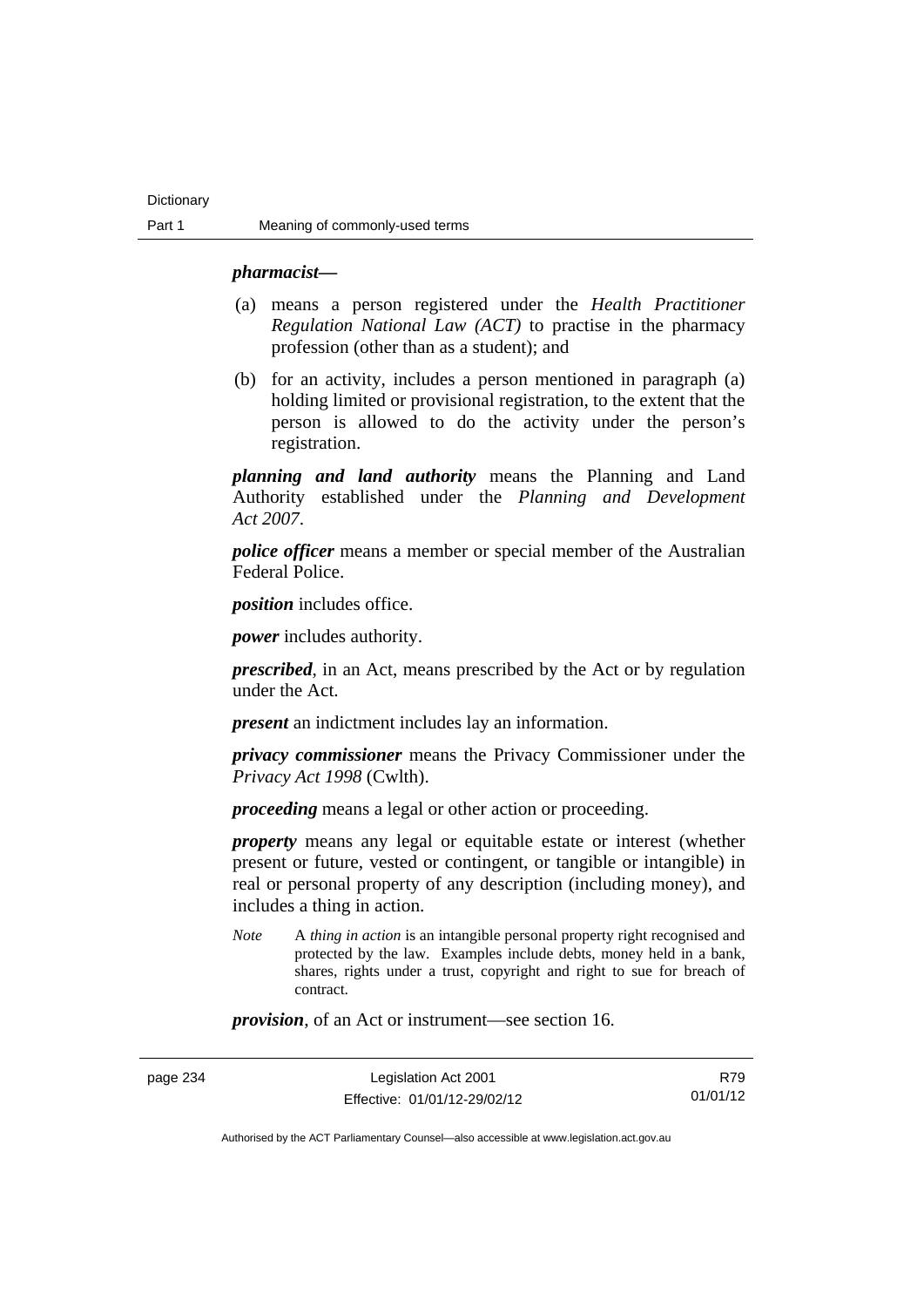*public advocate* means the Public Advocate under the *Public Advocate Act 2005*.

*public employee* means—

- (a) a public servant; or
- (b) a person employed by a territory instrumentality; or
- (c) a statutory office-holder or a person employed by a statutory office-holder.

*public health officer* means a public health officer under the *Public Health Act 1997.*

*public holiday* means a day that is a public holiday in the ACT under the *Holidays Act 1958*, section 3.

*public money*, of the Territory, means revenues, loans and other money received by the Territory.

*public servant* means a person employed in the public service.

*public service* means the Australian Capital Territory Public Service.

*Note* The *Public Sector Management Act 1994*, s 12 deals with the constitution of the public service.

*public trustee* means the Public Trustee for the Australian Capital Territory under the *Public Trustee Act 1985*.

*quarter* means a period of 3 months beginning on 1 January, 1 April, 1 July or 1 October in any year.

*recognised transgender person*—see section 169A (3).

*registered surveyor* means a surveyor under the *Surveyors Act 2007*.

*registrar* means—

 (a) in relation to the Supreme Court—the Registrar of the Supreme Court; or

page 235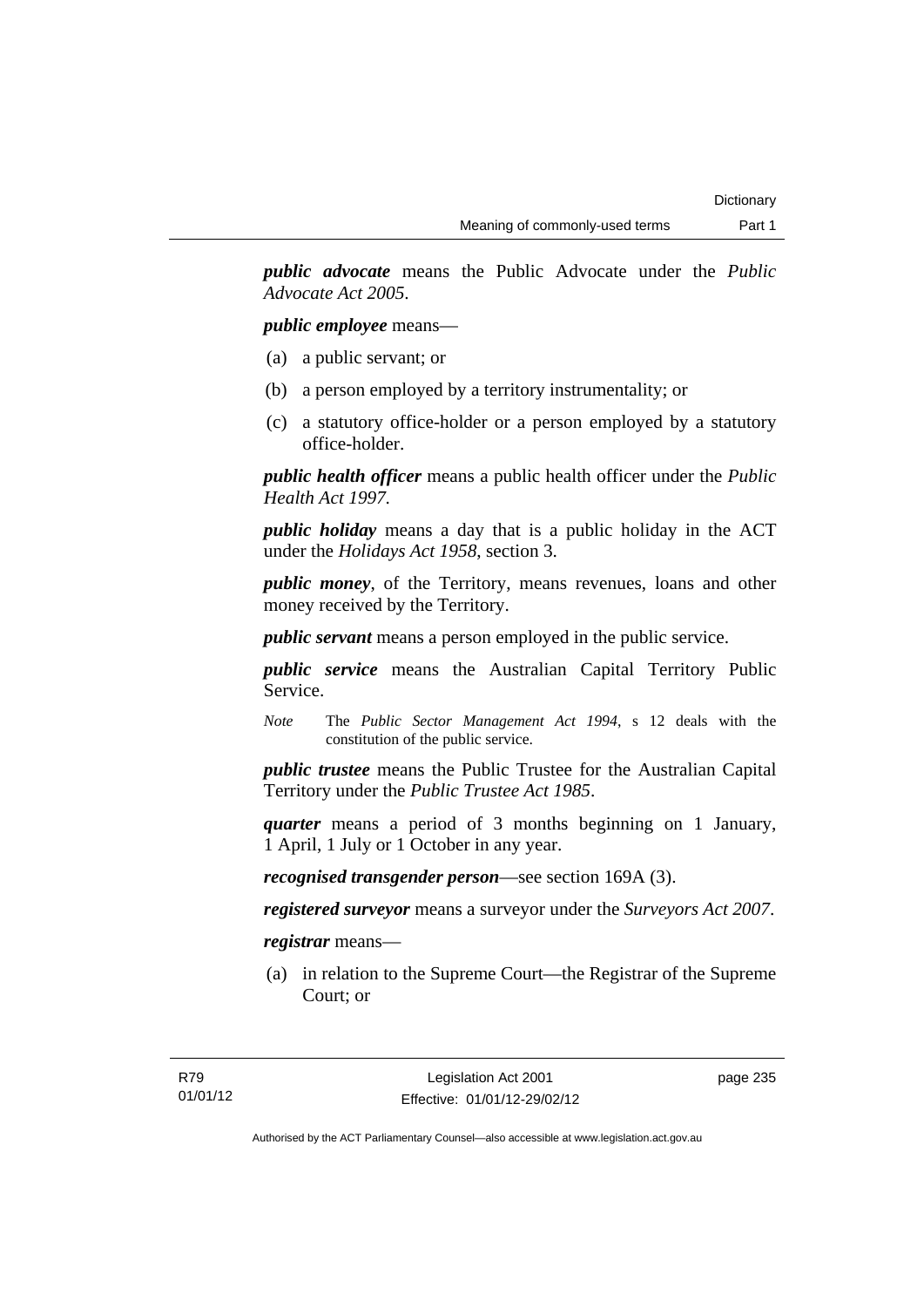- (b) in relation to the Magistrates Court—the Registrar of the Magistrates Court; or
- (c) in relation to a tribunal—the registrar of the tribunal.

*registrar-general* means the Registrar-General under the *Registrar-General Act 1993*.

*registrar of firearms* means the Registrar of Firearms under the *Firearms Act 1996*.

*regulation*, in relation to an Act, means a regulation made or in force under the Act.

*remuneration tribunal* means the Remuneration Tribunal established under the *Remuneration Tribunal Act 1995*.

*repeal* includes—

- (a) for an Act or statutory instrument—omit a provision of the Act or instrument; and
- (b) for a provision of an Act or statutory instrument—omit the provision (or a part of it); and
- (c) for an Act or statutory instrument (or a provision of it) abrogate or limit its effect, or exclude from its application any circumstance, matter, person, place or purpose; and
- (d) for an Act or statutory instrument (or a provision of it)—any other implied repeal; and
- (e) for a statutory instrument—revoke the instrument (or part of it); and
- (f) for a decision—revoke it or cancel it.

*resident judge* means a resident judge under the *Supreme Court Act 1933*.

*retrospectively*, for the commencement of legislation—see section 75A.

page 236 Legislation Act 2001 Effective: 01/01/12-29/02/12

R79 01/01/12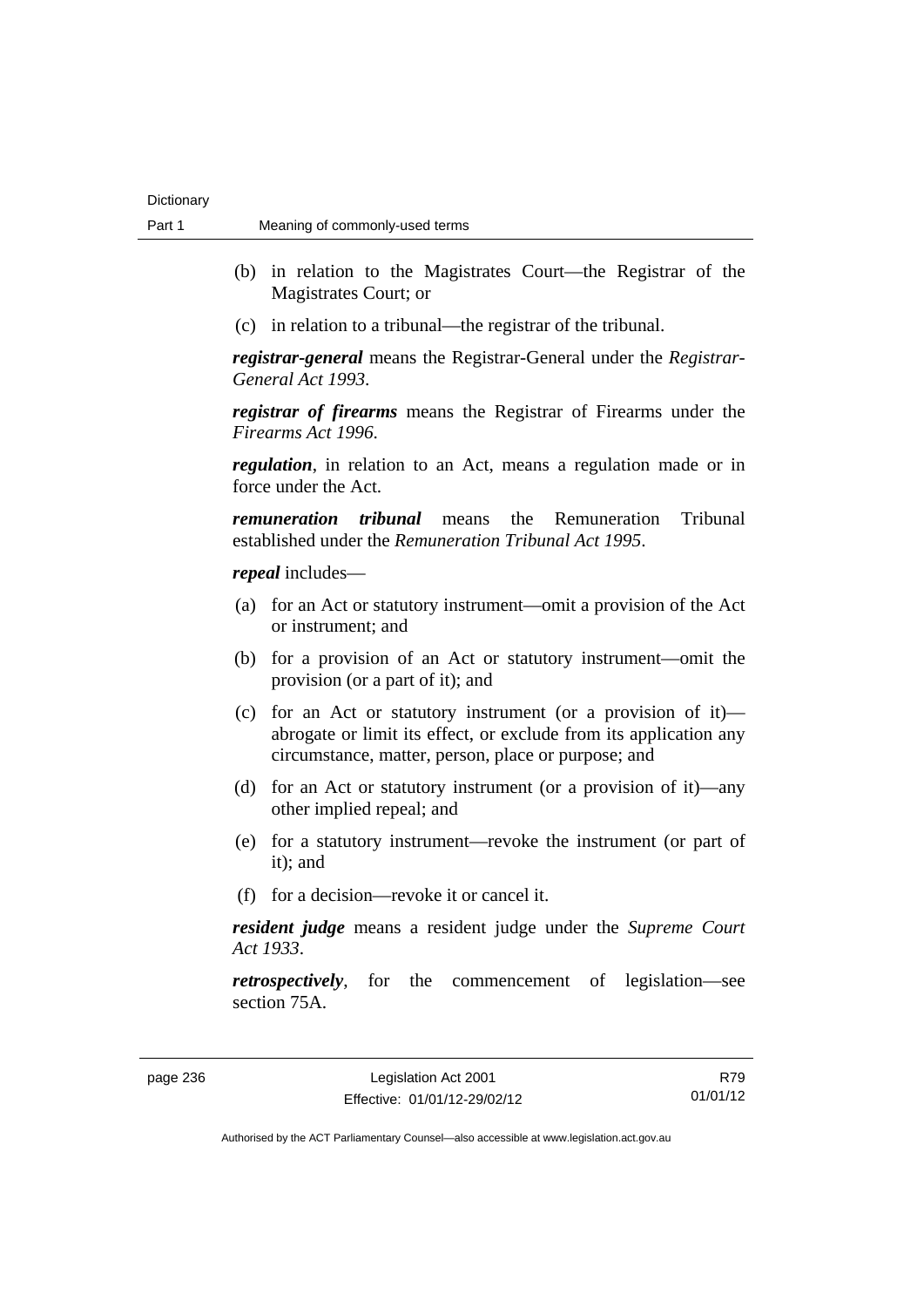*reviewable decision notice*—see the *ACT Civil and Administrative Tribunal Act* 2008, section 67A.

*road transport authority* means the Australian Capital Territory Road Transport Authority.

- *Note 1* In relation to the exercise of a function by the road transport authority under a provision of the road transport legislation, the director-general of the administrative unit responsible for the provision is the road transport authority.
- *Note 2 Road transport legislation––*see the *Road Transport (General) Act 1999*, s 6.

*rules* means—

- (a) of a court or tribunal—rules made by the entity having power to make rules (however described) regulating the practice and procedure of the court or tribunal; and
- (b) in relation to an Act—rules made or in force under the Act.

*rural fire service* means the ACT Rural Fire Service under the *Emergencies Act 2004*.

*Self-Government Act* means the *Australian Capital Territory (Self-Government) Act 1988* (Cwlth).

*self-government day* means 11 May 1989.

*Note* This is the day when the remaining provisions of the Self-Government Act commenced and, in particular, the Australian Capital Territory was established as a body politic, the Legislative Assembly was empowered to make laws for the ACT and the Executive was established.

*sentence administration board* means the Sentence Administration Board under the *Crimes (Sentence Administration) Act 2005*.

*SES* means the ACT State Emergency Service established under the *Emergencies Act 2004*.

*sign* includes attach a seal and make a mark.

*signpost definition*—see section 131 (Signpost definition).

R79 01/01/12

Legislation Act 2001 Effective: 01/01/12-29/02/12 page 237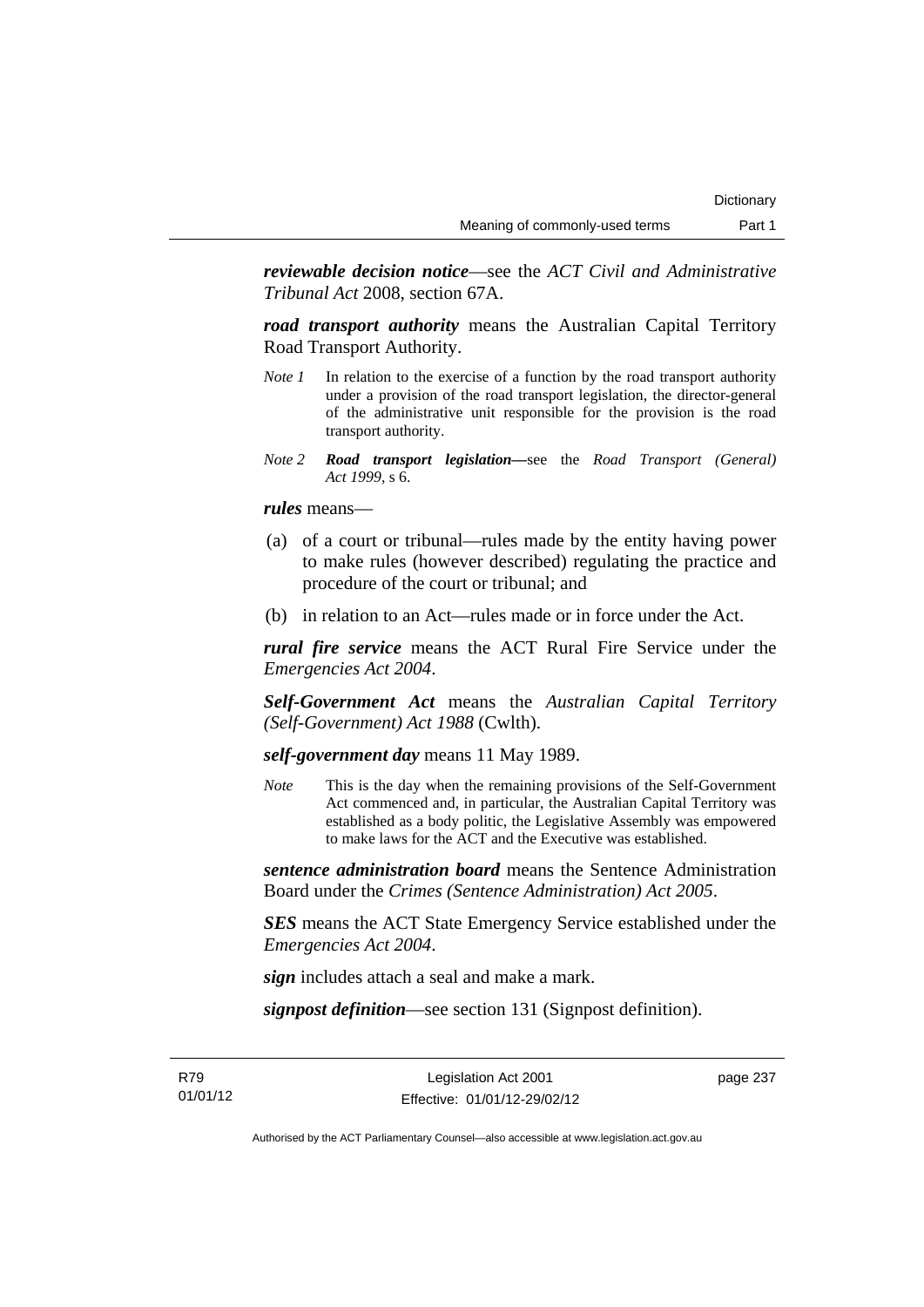*sitting day*, of the Legislative Assembly, means a period that commences on a day the Assembly meets and continues until the Assembly next adjourns.

*Note* A sitting day may continue for 1 or more days.

*solicitor* means a lawyer who practises as a solicitor.

*solicitor-general* means the Solicitor-General for the Territory under the *Law Officers Act 2011*.

*Speaker* means the Presiding Officer of the Legislative Assembly.

*Note* The Presiding Officer is elected under the Self-Government Act, s 11.

*Standards Australia* means the company named Standards Australia International Limited (ACN 087 326 690).

*State* means a State of the Commonwealth, and includes the Northern Territory.

*statutory declaration* means a statutory declaration made under the *Statutory Declarations Act 1959* (Cwlth).

*statutory instrument*—see section 13.

*statutory office-holder* means a person occupying a position under an Act or statutory instrument (other than a position in the public service).

*subordinate law*—see section 8.

*summary offence*—see section 190.

*Supreme Court* means the Supreme Court of the Australian Capital Territory.

*Note* The Supreme Court is established by the *Supreme Court Act 1933*, s 3. The Self-Government Act, s 48A deals with the jurisdiction and powers of the court.

*surveyor-general* means the surveyor-general under the *Surveyors Act 2007*.

*swear* an oath includes make an affirmation.

page 238 Legislation Act 2001 Effective: 01/01/12-29/02/12

R79 01/01/12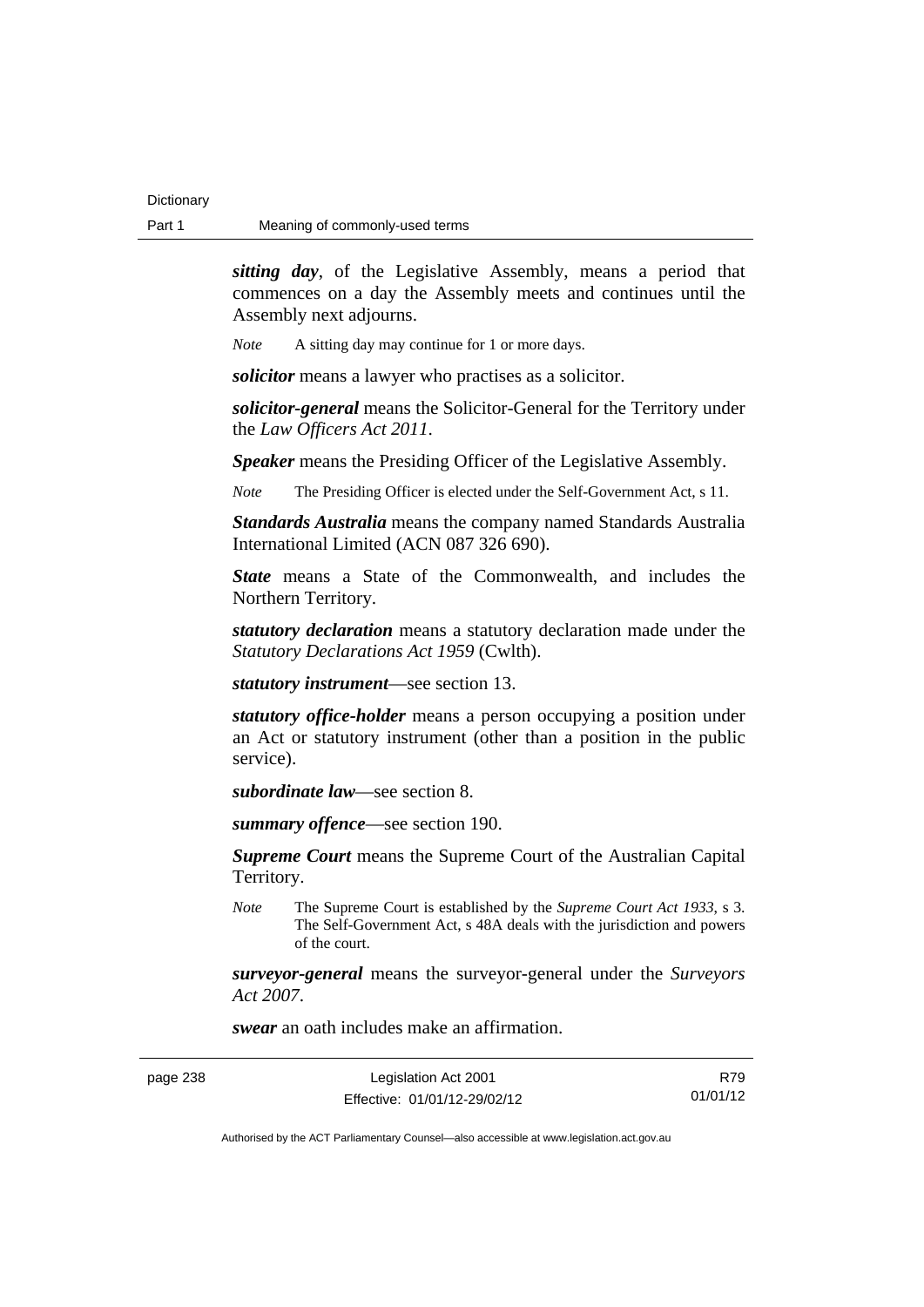*take* an oath includes make an affirmation.

*territory authority* means a body established for a public purpose under an Act, but does not include a body declared by regulation not to be a territory authority.

*territory instrumentality* means a corporation that—

- (a) is established under an Act or statutory instrument, or under the Corporations Act; and
- (b) is a territory instrumentality under the *Public Sector Management Act 1994*.
- *Note Territory instrumentality* is defined in the *Public Sector Management Act 1994*, dict.

*territory land* means Territory Land under the *Australian Capital Territory (Planning and Land Management) Act 1988* (Cwlth).

*Note* The *Australian Capital Territory (Planning and Land Management) Act 1988* (Cwlth), s 28 provides that if land in the ACT is not national land it is territory land.

*territory law*—see *law*, of the Territory.

### *territory lease*—

- (a) means—
	- (i) a lease granted under the *Planning and Development Act 2007*; or
	- (ii) a lease under the *Unit Titles Act 2001*; but
- (b) does not include a sublease.

*territory-owned corporation* means a Territory owned corporation under the *Territory-owned Corporations Act 1990*.

*territory plan* means the territory plan under the *Planning and Development Act 2007*.

*the Territory* means—

page 239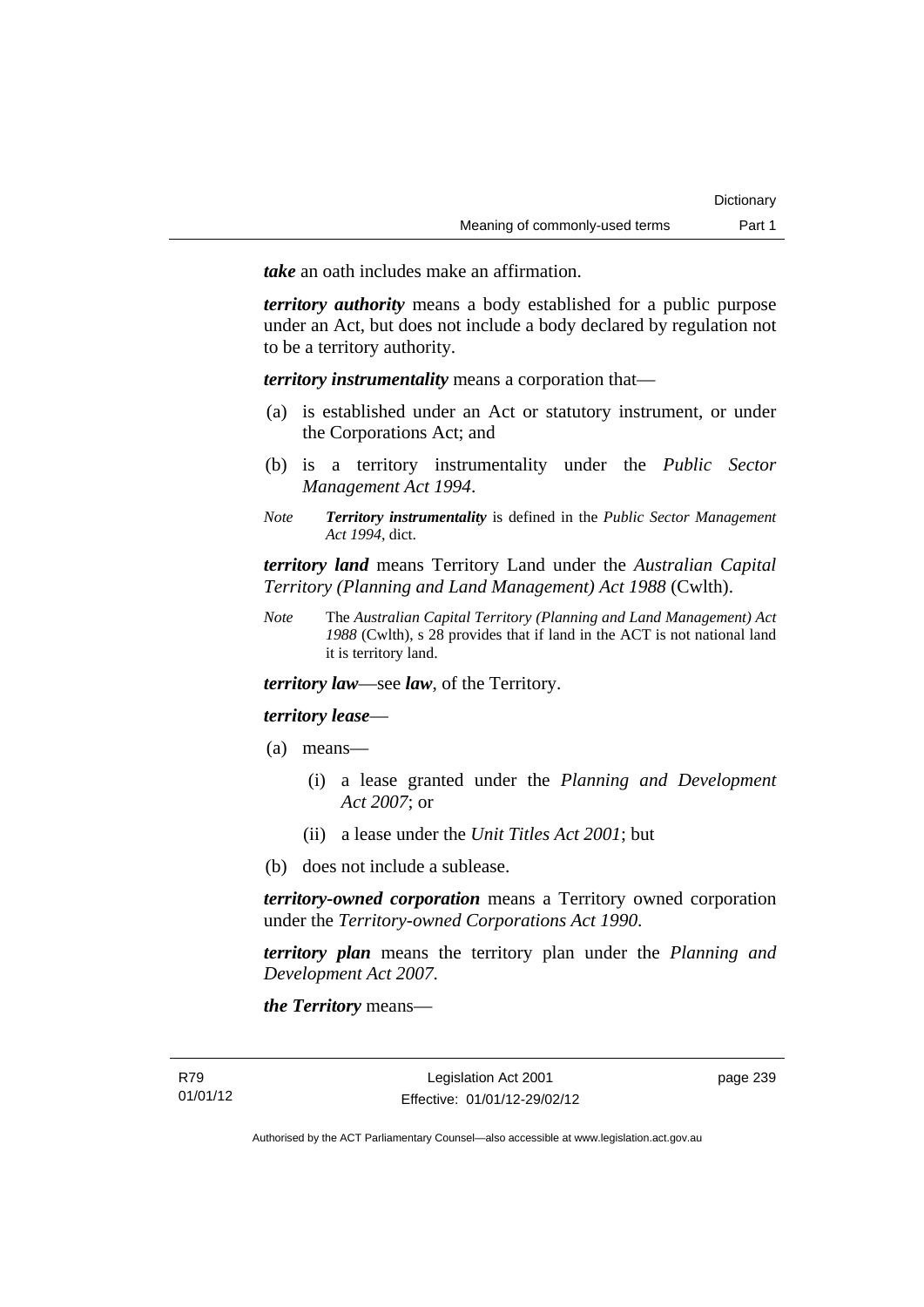- (a) when used in a geographical sense—the Australian Capital Territory; or
- (b) in any other case—the body politic established by the Self-Government Act, section 7.

*transgender person*—see section 169A (1) and (2).

*transitional* includes application and saving.

*Treasurer* means the Minister designated Treasurer by the Chief Minister, and includes a Minister authorised by the Chief Minister to act on behalf of the Treasurer.

*tribunal* includes any entity that is authorised to hear, receive and examine evidence.

*UK Act* means an Act of the United Kingdom Parliament.

*under*, in relation to an Act or statutory instrument, includes the following:

- (a) by;
- (b) by virtue of;
- (c) for or for the purposes of;
- (d) in accordance with;
- (e) in pursuance of;
- (f) pursuant to;
- (g) within the meaning of.
- *Note* A reference to an Act or statutory instrument includes a reference to a provision of the Act or instrument (see s 7 and s 13).

*United Kingdom* means the United Kingdom of Great Britain and Northern Ireland.

United Kingdom Parliament means—

(a) the Parliament of England; or

R79 01/01/12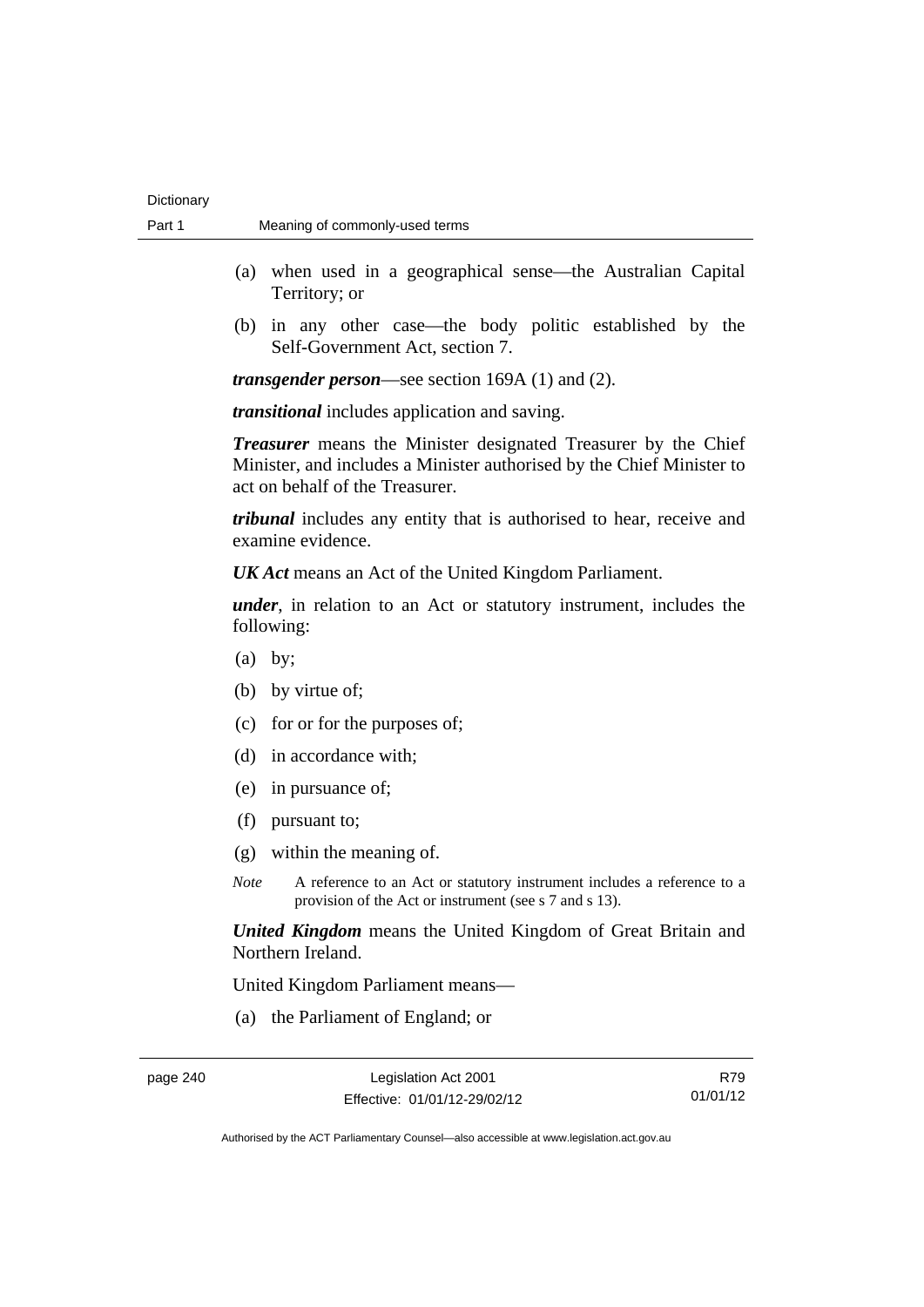- (b) the Parliament of Great Britain; or
- (c) the Parliament of the United Kingdom of Great Britain and Ireland; or
- (d) the Parliament of the United Kingdom of Great Britain and Northern Ireland.

# *veterinary surgeon*—

- (a) means a person unconditionally registered as a veterinary surgeon under the *Health Professionals Act 2004*; and
- (b) for an activity, includes a person conditionally registered as a veterinary surgeon under the *Health Professionals Act 2004* to the extent that the person is allowed to do the activity under the person's conditional registration.

*will* includes a codicil.

*word* includes any drawing, figure, number and symbol.

*working day* means a day that is not—

- (a) a Saturday or Sunday; or
- (b) a public holiday in the ACT.

*work safety commissioner* means the work safety commissioner under the *Work Health and Safety Act 2011*.

*writing* includes any way of representing or reproducing words in visible form.

### **Examples**

printing, photocopying, photography, typewriting

*Note* An example is part of the Act, is not exhaustive and may extend, but does not limit, the meaning of the provision in which it appears (see s 126 and s 132).

*year*, without specifying the kind of year, means calendar year.

page 241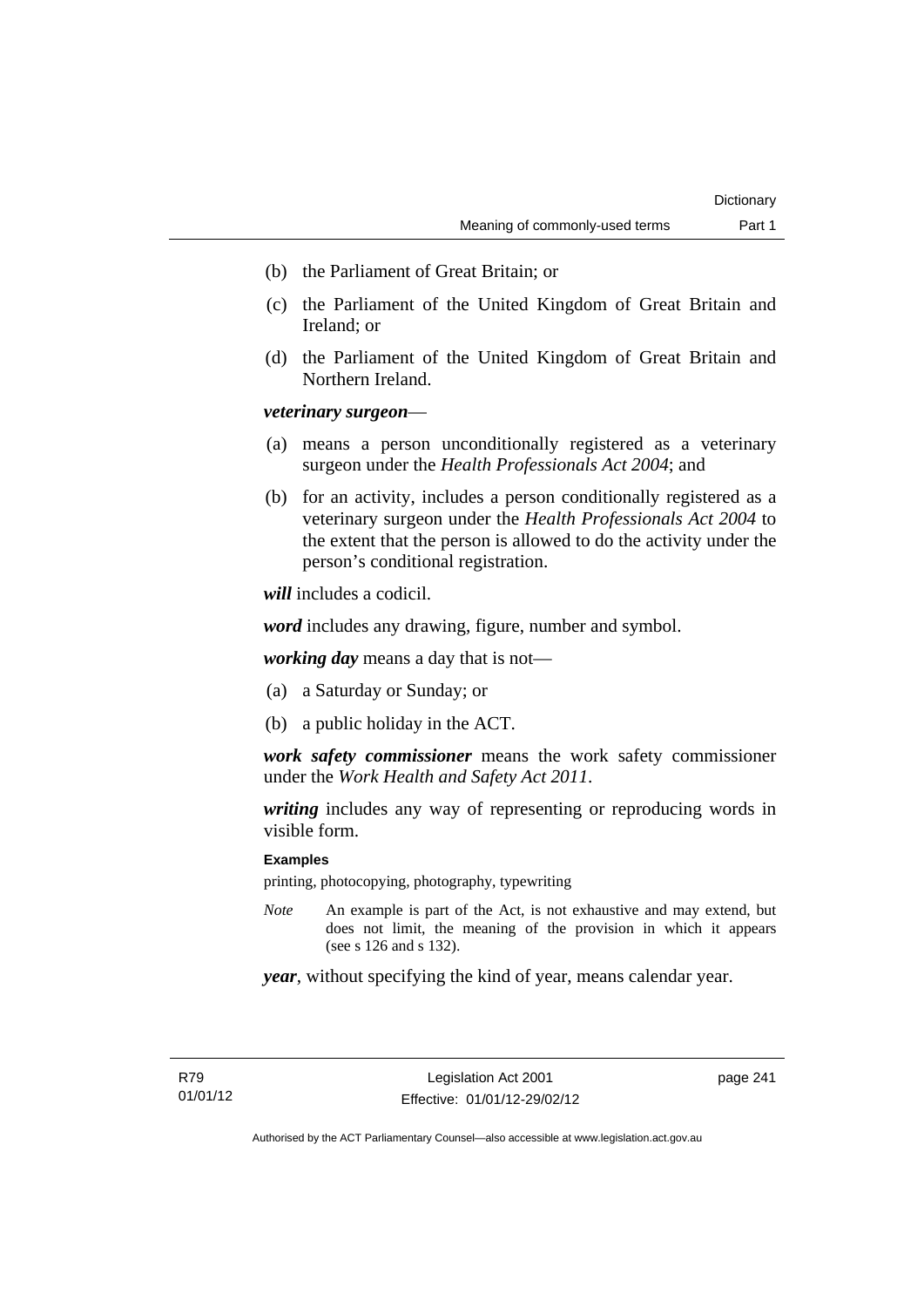# **Part 2 Terms for Legislation Act 2001 only**

*Note* Terms that apply to all Acts and statutory instruments are set out in pt 1.

*Act*, for chapter 14 (Interpretation of Acts and statutory instruments)—see section 136.

*Note* See also def *Act* in the dictionary, pt 1.

#### *ACT law*—

- (a) for chapter 10 (Referring to laws)—see section 97 (1); and
- (b) for chapter 18 (Offences)—see section 188.

*administrator*, for part 19.5 (Service of documents)—see section 246.

*agency*, for part 19.5 (Service of documents)—see section 246.

*amend*, for chapter 9 (Repeal and amendment of laws)—see section 82.

*another jurisdiction* means the Commonwealth, a State, another Territory, the United Kingdom or New Zealand.

# *appointee*—

- (a) for division 19.3.1 (Appointments—general)—see section 207 (2); and
- (b) for division 19.3.2 (Acting appointments)—see section 217 (2).

# *appointer*—

- (a) for division 19.3.1 (Appointments—general)—see section 205; and
- (b) for division 19.3.2 (Acting appointments)—see section 215; and
- (c) for part 19.4 (Delegations)—see section 230 (1).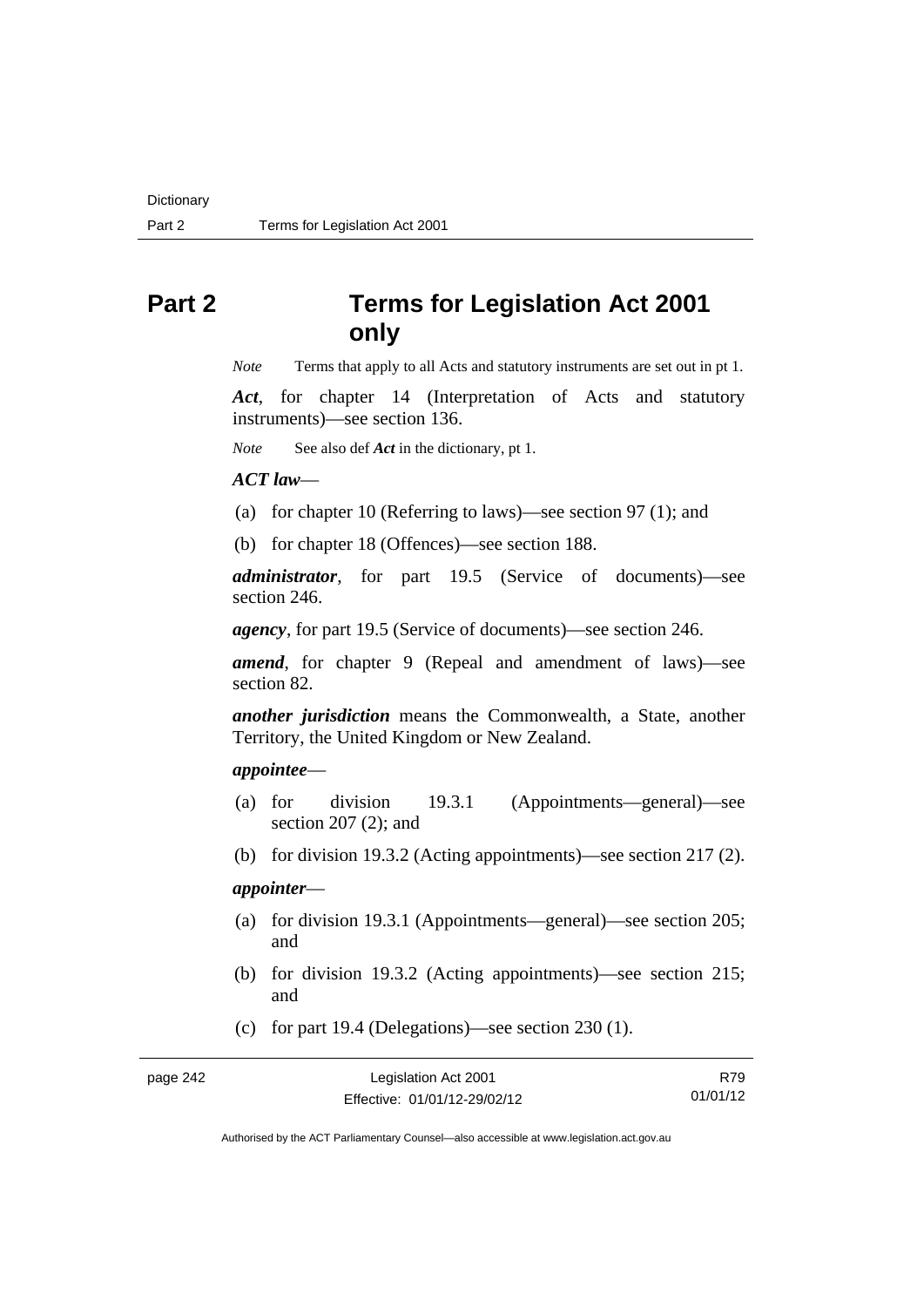*approved website* means an internet site approved under section 21.

*authorised republication*—see section 15.

*authorising law*, for chapter 5 (Regulatory impact statements for subordinate laws and disallowable instruments)—see section 31.

*benefits*, for chapter 5 (Regulatory impact statements for subordinate laws and disallowable instruments)—see section 31.

*business address*, for part 19.5 (Service of documents)—see section 246.

*corporation*, for part 19.5 (Service of documents)—see section 246.

*costs*, for chapter 5 (Regulatory impact statements for subordinate laws and disallowable instruments)—see section 31.

*current legislative drafting practice* means the legislative drafting practices from time to time used in the Parliamentary Counsel's Office.

*delegate*, for part 19.4 (Delegations)—see section 233 (2).

*determinative provision*—see section 5 (2).

*document*, for part 19.5 (Service of documents)—see section 246.

*Note* See also def *document* in the dictionary, pt 1

*editorial amendment*, of a law—see section 116.

*email address*, for part 19.5 (Service of documents)—see section 246.

*executive officer*, for part 19.5 (Service of documents)—see section 246.

*fax number*, for part 19.5 (Service of documents)—see section 246.

*fee*, for part 6.3 (Making of certain statutory instruments about fees)—see section 55.

*home address*, for part 19.5 (Service of documents)—see section 246.

| R79      | Legislation Act 2001         | page 243 |
|----------|------------------------------|----------|
| 01/01/12 | Effective: 01/01/12-29/02/12 |          |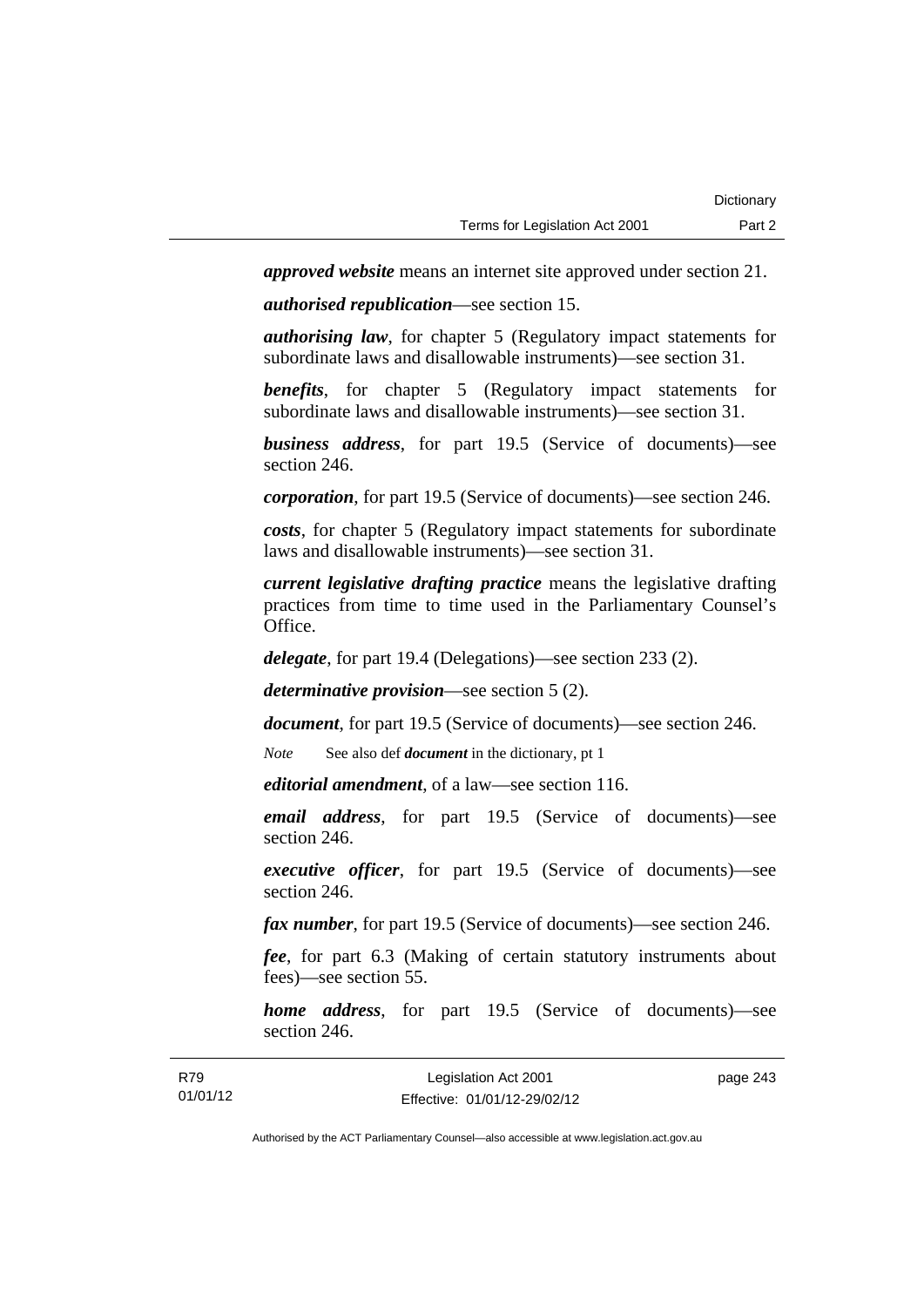# **Dictionary**

### *law*—

- (a) for chapter 3 (Authorised versions and evidence of laws and legislative material)—see section 22A; and
- (b) for chapter 8 (Commencement and exercise of powers before commencement)—see section 72; and
- (c) for chapter 9 (Repeal and amendment of laws)—see section 82; and
- (d) for chapter 10 (Referring to laws)—see section 97 (1); and
- (e) for chapter 11 (Republication of Acts and statutory instruments)—see section 107; and
- (f) for chapter 13 (Structure of Acts and statutory instruments) see section 125; and
- (g) for chapter 16 (Courts, tribunals and other decision-makers) see section 175; and
- (h) for chapter 17 (Entities and positions)—see section 182; and
- (i) for chapter 19 (Administrative and machinery provisions)—see section 195.

*law of another jurisdiction*, for chapter 10 (Referring to laws)—see section 97 (1).

*legislative material*, for chapter 3 (Authorised versions and evidence of laws and legislative material)—see section 22A.

*non-determinative provision*—see section 5 (3).

*provide* a service, for part 6.3 (Making of certain statutory instruments about fees)—see section 55.

*register* means the ACT legislation register.

*repeal*, for chapter 9 (Repeal and amendment of laws)—see section 82.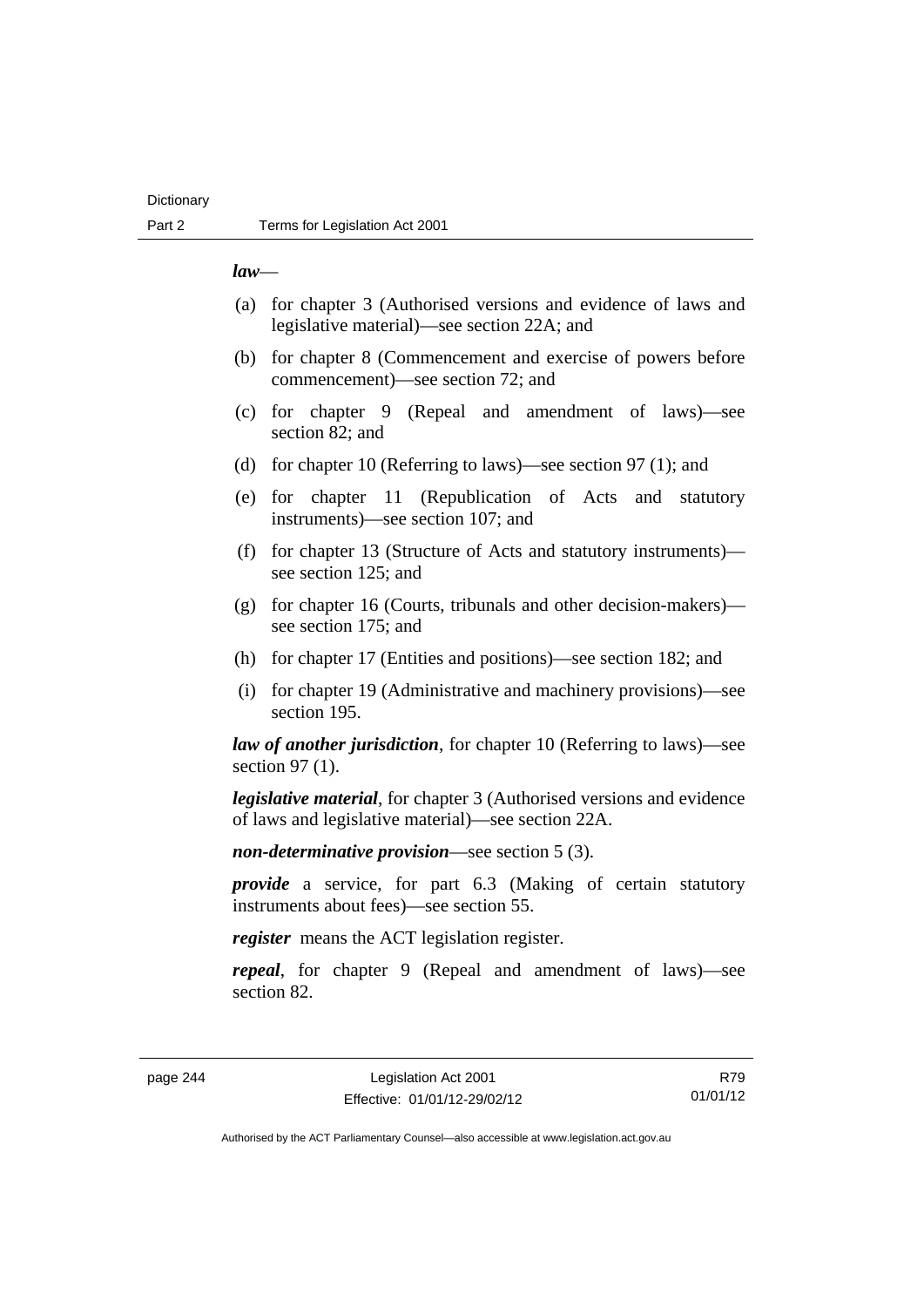# *republication—*

- (a) for chapter 3 (Authorised versions and evidence of laws and legislative material)—see section 22A; and
- (b) for chapter 11 (Republication of Acts and statutory instruments)—see section 107.

*republication date*, for an authorised republication, means the date stated in the republication as the republication date.

*responsible*, for part 19.5 (Service of documents)—see section 246.

*scrutiny committee principles*, for chapter 5 (Regulatory impact statements for subordinate laws and disallowable instruments)—see section 31.

*service*, for part 6.3 (Making of certain statutory instruments about fees)—see section 55.

*working out the meaning of an Act*, for part 14.2 (Key principles of interpretation)—see section 138.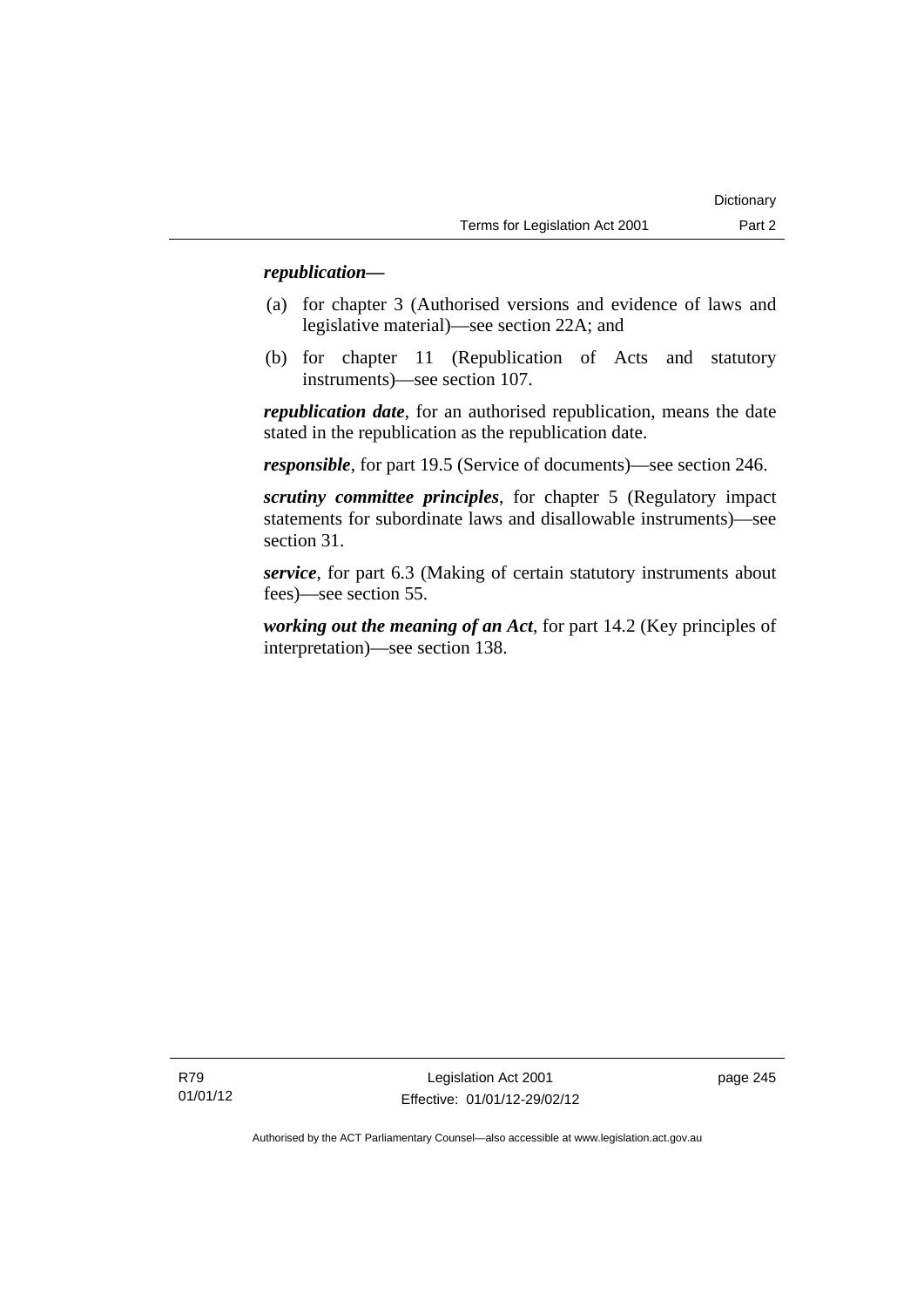1 About the endnotes

# **Endnotes**

# **1 About the endnotes**

Amending and modifying laws are annotated in the legislation history and the amendment history. Current modifications are not included in the republished law but are set out in the endnotes.

Not all editorial amendments made under the *Legislation Act 2001*, part 11.3 are annotated in the amendment history. Full details of any amendments can be obtained from the Parliamentary Counsel's Office.

Uncommenced amending laws are not included in the republished law. The details of these laws are underlined in the legislation history. Uncommenced expiries are underlined in the legislation history and amendment history.

If all the provisions of the law have been renumbered, a table of renumbered provisions gives details of previous and current numbering.

The endnotes also include a table of earlier republications.

| $A = Act$                                    | $NI =$ Notifiable instrument              |
|----------------------------------------------|-------------------------------------------|
| $AF =$ Approved form                         | $o = order$                               |
| $am = amended$                               | $om = omitted/repealed$                   |
| $amdt = amendment$                           | $ord = ordinance$                         |
| $AR = Assembly resolution$                   | orig = original                           |
| $ch = chapter$                               | $par = paragraph/subparagraph$            |
| $CN =$ Commencement notice                   | $pres = present$                          |
| $def = definition$                           | $prev = previous$                         |
| $DI = Disallowable instrument$               | $(\text{prev}) = \text{previously}$       |
| $dict = dictionary$                          | $pt = part$                               |
| disallowed = disallowed by the Legislative   | $r = rule/subrule$                        |
| Assembly                                     | $reloc = relocated$                       |
| $div =$ division                             | $remum = renumbered$                      |
| $exp = expires/expired$                      | $R[X]$ = Republication No                 |
| $Gaz = gazette$                              | $RI = reissue$                            |
| $hdg =$ heading                              | $s = section/subsection$                  |
| $IA = Interpretation Act 1967$               | $sch = schedule$                          |
| $ins = inserted/added$                       | $sdiv = subdivision$                      |
| $LA =$ Legislation Act 2001                  | $SL = Subordinate$ law                    |
| $LR =$ legislation register                  | $sub =$ substituted                       |
| $LRA =$ Legislation (Republication) Act 1996 | underlining = whole or part not commenced |
| $mod = modified/modification$                | or to be expired                          |
|                                              |                                           |

# **2 Abbreviation key**

page 246 Legislation Act 2001 Effective: 01/01/12-29/02/12

R79 01/01/12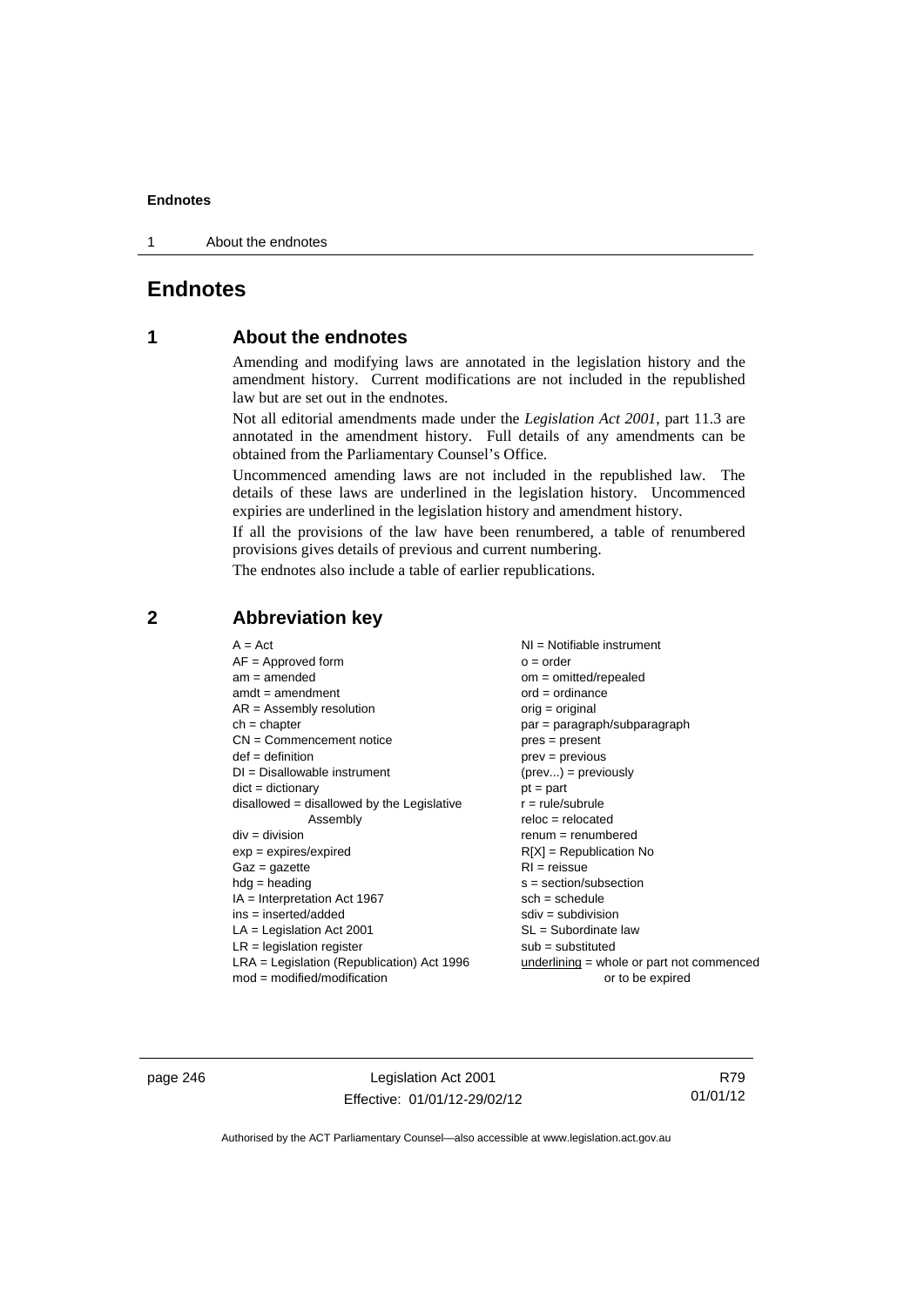# **3 Legislation history**

### **Legislation Act 2001 No 14**

notified 5 April 2001 (Gaz 2001 No 14) s 1, s 2 commenced 5 April 2001 (IA s 10B) remainder commenced 12 September 2001 (s 2 and Gaz 2001 No S65)

as amended by

# **Legislation (Consequential Amendments) Act 2001 No 44 pt 220**

notified 26 July 2001 (Gaz 2001 No 30) s 1, s 2 commenced 26 July 2001 (IA s 10B) pt 220 commenced 12 September 2001 (s 2 and see Gaz 2001 No S65)

# **Statute Law Amendment Act 2001 (No 2) 2001 No 56 pt 2.2**

notified 5 September 2001 (Gaz 2001 No S65) s 1, s 2 commenced 5 September 2001 (IA s 10B) amdts 2.67, 2.69, 2.78, 2.81 commenced 12 September 2001 (s 2 (2)) pt 2.2 remainder commenced 5 September 2001 (s 2 (1))

as modified by

# **Legislation Regulations 2001 SL 2001 No 34 reg 6**

notified LR 13 September 2001 commenced 13 September 2001 (reg 2)

as amended by

# **Justice and Community Safety Legislation Amendment Act 2001 No 70 sch 1**

notified LR 14 September 2001 amdt commenced 14 September 2001 (s 2 (5))

### **Defamation Act 2001 No 88 s 43 (2)**

notified LR 24 September 2001 s 1, s 2 commenced 24 September 2001 (LA s 75) s 43 (2) commenced 1 July 2002 (s 2)

R79 01/01/12

Legislation Act 2001 Effective: 01/01/12-29/02/12 page 247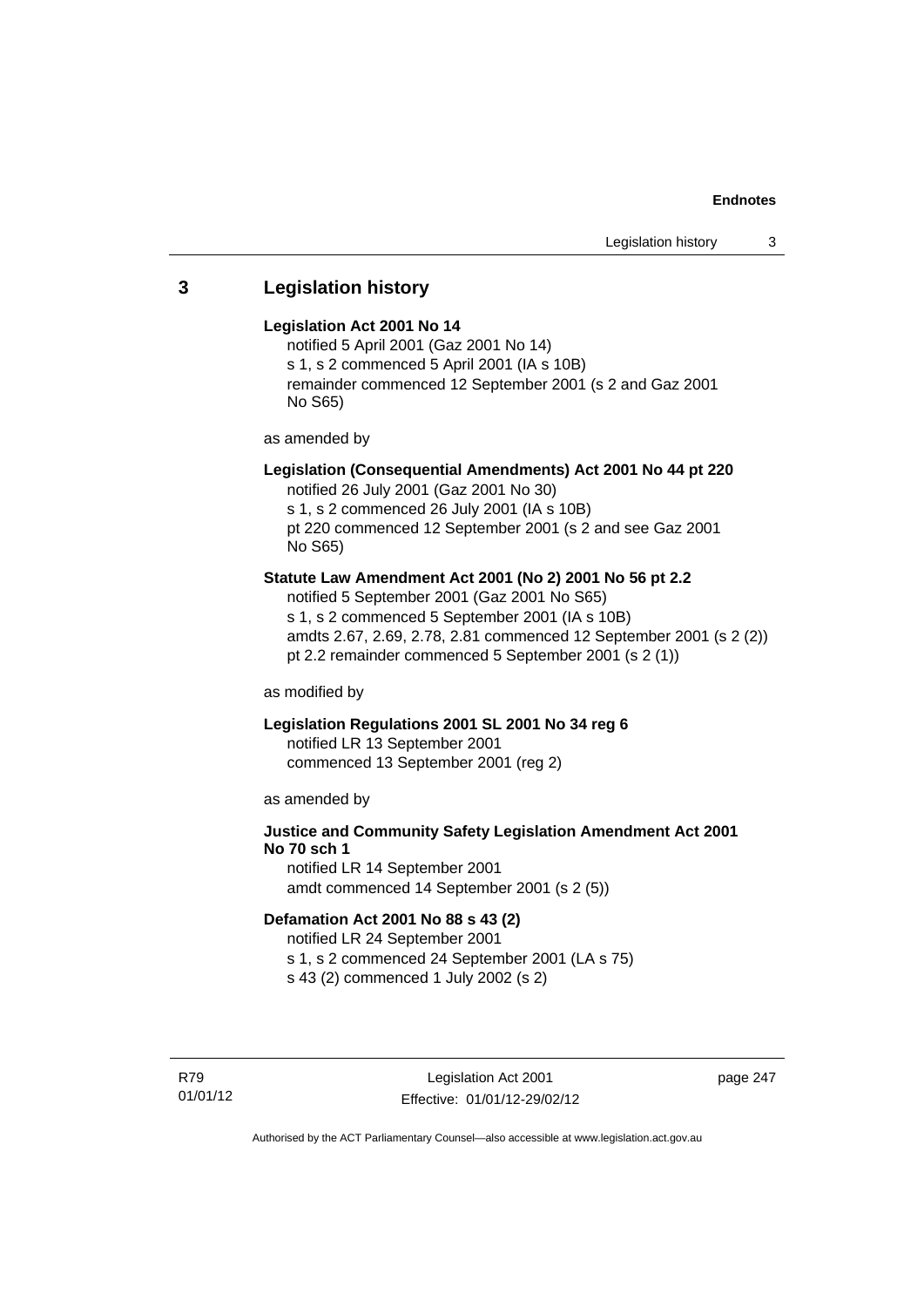3 Legislation history

| Legislation Amendment Act 2002 No 11 ss 3-29, sch 1, pt 2.29<br>notified LR 27 May 2002<br>s 1, s 2 commenced 27 May 2002 (LA s 75)<br>ss 3-29, sch 1, pt 2.29 commenced 28 May 2002 (s 2 (1))                                                                       |
|----------------------------------------------------------------------------------------------------------------------------------------------------------------------------------------------------------------------------------------------------------------------|
| Justice and Community Safety Legislation Amendment Act 2002<br>No 27 pt 8<br>notified LR 9 September 2002<br>s 1, s 2 commenced 9 September 2002 (LA s 75)<br>pt 8 commenced 7 October 2002 (s 2 (2))                                                                |
| Statute Law Amendment Act 2002 No 30 pt 2.1<br>notified LR 16 September 2002<br>s 1, s 2 taken to have commenced 19 May 1997 (LA s 75 (2))<br>amdt 2.3 taken to have commenced 12 September 2001 (s 2 (2))<br>pt 2.1 remainder commenced 17 September 2002 (s 2 (1)) |
| Civil Law (Wrongs) Act 2002 No 40 div 3.2.8<br>notified LR 10 October 2002<br>s 1, s 2 commenced 10 October 2002 (LA s 75 (1))<br>div 3.2.8 commenced 1 November 2002 (s 2 (2) and CN2002-13)                                                                        |
| Statute Law Amendment Act 2002 (No 2) No 49 pt 2.1<br>notified LR 20 December 2002<br>s 1, s 2 taken to have commenced 7 October 1994 (LA s 75 (2))<br>pt 2.1 commenced 17 January 2003 (s 2 (1))                                                                    |
| Criminal Code 2002 No 51 pt 1.12<br>notified LR 20 December 2002<br>s 1, s 2 commenced 20 December 2002 (LA 75 (1))<br>pt 1.12 commenced 1 January 2003 (s 2 (1))                                                                                                    |
| Planning and Land (Consequential Amendments) Act 2002 No 56<br>pt 3.13<br>notified LR 20 December 2002<br>s 1, s 2 commenced 20 December 2002 (LA s 75 (1))<br>sch 3 pt 3.13 commenced 1 July 2003 (s 2 and see Planning and Land<br>Act 2002 A2002-55, s 2)         |
|                                                                                                                                                                                                                                                                      |

page 248 Legislation Act 2001 Effective: 01/01/12-29/02/12

R79 01/01/12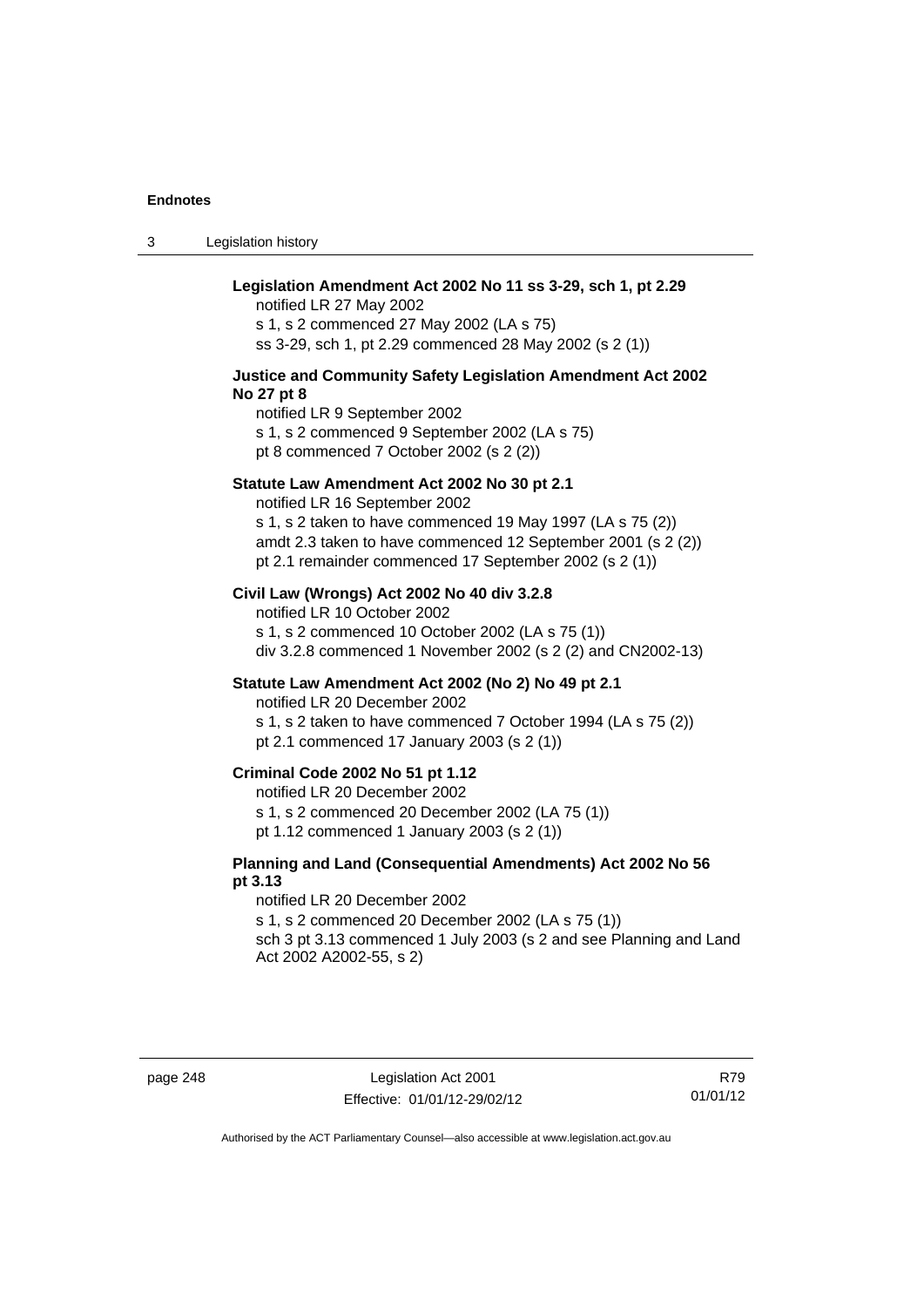# **Legislation (Gay, Lesbian and Transgender) Amendment Act 2003 A2003-14 pt 2**

notified LR 27 March 2003 s 1, s 2 commenced 27 March 2003 (LA s 75 (1)) pt 2 commenced 28 March 2003 (s 2)

### **Consumer and Trader Tribunal Act 2003 A2003-16 s 70**

notified LR 9 April 2003

s 1, s 2 commenced 9 April 2003 (LA s 75 (1))

s 70 commenced 9 October 2003 (s 2 and LA s 79)

# **Legislation (Statutory Interpretation) Amendment Act 2003 A2003-18**

notified LR 9 April 2003 s 1, s 2 commenced 9 April 2003 (LA s 75 (1)) remainder commenced 10 April 2003 (s 2)

### **Statute Law Amendment Act 2003 A2003-41 sch 2 pt 2.1**

notified LR 11 September 2003 s 1, s 2 commenced 11 September 2003 (LA s 75 (1)) sch 2 pt 2.1 commenced 9 October 2003 (s 2 (1))

### **Statute Law Amendment Act 2003 (No 2) A2003-56 sch 2 pt 2.1**

notified LR 5 December 2003 s 1, s 2 commenced 5 December 2003 (LA s 75 (1)) sch 2 pt 2.1 commenced 19 December 2003 (s 2)

### **Parentage Act 2004 A2004-1 sch 1 pt 1.7**

notified LR 18 February 2004 s 1, s 2 commenced 18 February 2004 (LA s 75 (1)) sch 1 pt 1.7 commenced 22 March 2004 (s 2 and CN2004-3)

### **Human Rights Act 2004 A2004-5 sch 2 pt 2.3**

notified LR 10 March 2004 s 1, s 2 commenced 10 March 2004 (LA s 75 (1)) sch 2 pt 2.3 commenced 1 July 2004 (s 2)

# **Dangerous Substances Act 2004 A2004-7 sch 1 pt 1.4**

notified LR 19 March 2004 s 1, s 2 commenced 19 March 2004 (LA s 75 (1)) sch 1 pt 1.4 commenced 5 April 2004 (s 2 and CN2004-6)

R79 01/01/12

Legislation Act 2001 Effective: 01/01/12-29/02/12 page 249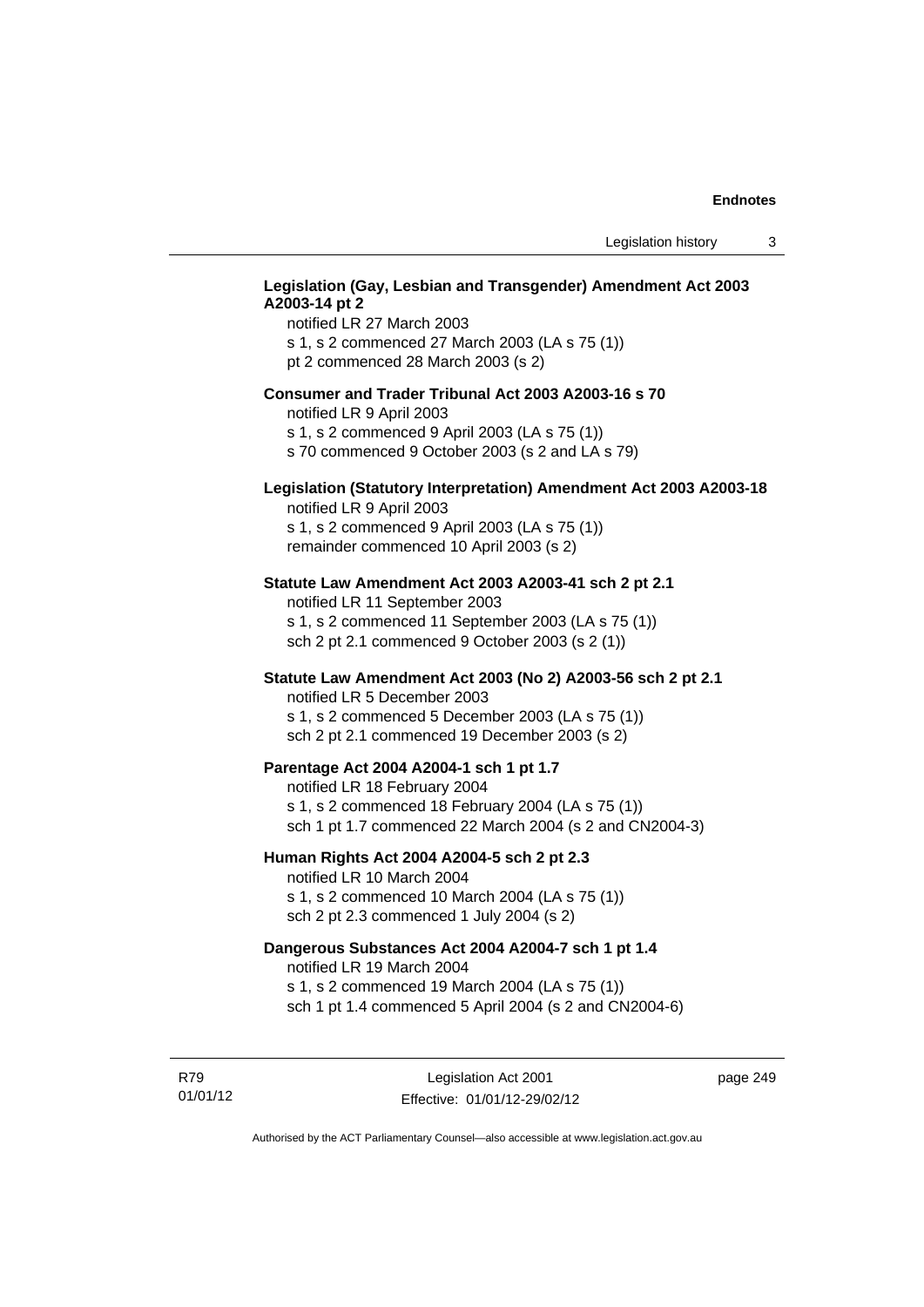page 250

3 Legislation history

### **Nurse Practitioners Legislation Act 2004 A2004-10 pt 3**

notified LR 19 March 2004 s 1, s 2 commenced 19 March 2004 (LA s 75 (1)) pt 3 commenced 27 May 2004 (s 2 and CN2004-9)

#### **Construction Occupations Legislation Amendment Act 2004 A2004-13 sch 2 pt 2.20**

notified LR 26 March 2004 s 1, s 2 commenced 26 March 2004 (LA s 75 (1)) sch 2 pt 2.20 commenced 1 September 2004 (s 2 and see Construction Occupations (Licensing) Act 2004 A2004-12, s 2 and CN2004-8)

# **Education Act 2004 A2004-17 sch 2 pt 2.5**

notified LR 8 April 2004 s 1, s 2 commenced 8 April 2004 (LA s 75 (1)) sch 2 pt 2.5 commenced 1 January 2005 (s 2)

### **Emergencies Act 2004 A2004-28 sch 3 pt 3.12**

notified LR 29 June 2004 s 1, s 2 commenced 29 June 2004 (LA s 75 (1)) sch 3 pt 3.12 commenced 1 July 2004 (s 2 (1) and CN2004-11)

### **Justice and Community Safety Legislation Amendment Act 2004 (No 2) A2004-32 pt 13**

notified LR 29 June 2004 s 1, s 2 commenced 29 June 2004 (LA s 75 (1)) pt 13 commenced 13 July 2004 (s 2 (3))

# **Health Professionals Legislation Amendment Act 2004 A2004-39 sch 3 pt 3.1, sch 4 pt 4.3, sch 5 pt 5.9, sch 6 pt 6.6, sch 8 pt 8.2, sch 11A pt 11A.1 (as am by A2005-28 amdt 1.61)**

notified LR 8 July 2004

s 1, s 2 commenced 8 July 2004 (LA s 75 (1))

sch 5 pt 5.9 commenced 7 July 2005 (s 2 and see Health Professionals Act 2004 A2004-38, s 2 and CN2005-11)

sch 6 pt 6.6 commenced 17 January 2006 (s 2 and see Health Professionals Act 2004 A2004-38, s 2 (as am by A2005-28 amdt 1.1) and CN2006-2)

sch 3 pt 3.1, sch 4 pt 4.3, sch 8 pt 8.2, sch 11A pt 11A.1 commenced 9 January 2007 (s 2 and see Health Professionals Act 2004 A2004-38, s 2 (as am by A2005-28 amdt 1.1; A2006-27 s 12))

| Legislation Act 2001         | R79      |
|------------------------------|----------|
| Effective: 01/01/12-29/02/12 | 01/01/12 |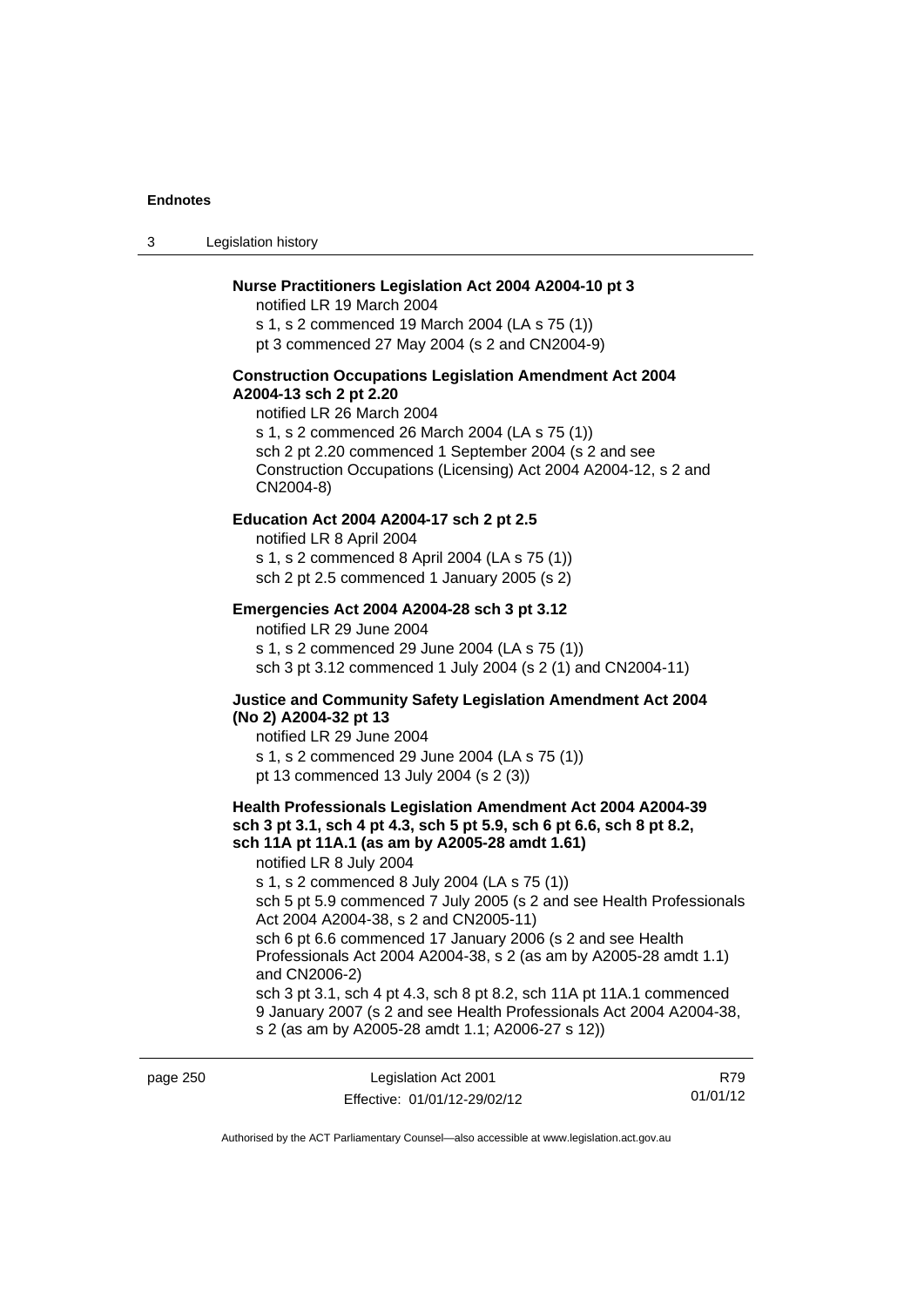#### **Statute Law Amendment Act 2004 A2004-42 sch 2 pt 2.1**

notified LR 11 August 2004 s 1, s 2 commenced 11 August 2004 (LA s 75 (1)) sch 2 pt 2.1 commenced 25 August 2004 (s 2 (1))

#### **Heritage Act 2004 A2004-57 sch 1 pt 1.8**

notified LR 9 September 2004

s 1, s 2 commenced 9 September 2004 (LA s 75 (1))

sch 1 pt 1.8 commenced 9 March 2005 (s 2 and LA s 79)

### **Court Procedures (Consequential Amendments) Act 2004 A2004-60 sch 1 pt 1.37**

notified LR 2 September 2004 s 1, s 2 commenced 2 September 2004 (LA s 75 (1)) sch 1 pt 1.37 commenced 10 January 2005 (s 2 and see Court Procedures Act 2004 A2004-59, s 2 and CN2004-29)

### **Justice and Community Safety Legislation Amendment Act 2005 A2005-5 pt 7**

notified LR 23 February 2005 s 1, s 2 commenced 23 February 2005 (LA s 75 (1)) pt 7 commenced 24 February 2005 (s 2 (2))

### **Optometrists Legislation Amendment Act 2005 A2005-9 sch 1 pt 1.1**

notified LR 14 March 2005 s 1, s 2 commenced 14 March 2005 (LA s 75 (1)) sch 1 pt 1.1 commenced 14 September 2005 (s 2 and LA s 79)

# **Statute Law Amendment Act 2005 A2005-20 sch 2 pt 2.1**

notified LR 12 May 2005

s 1, s 2 taken to have commenced 8 March 2005 (LA s 75 (2)) sch 2 pt 2.1 commenced 2 June 2005 (s 2 (1))

# **Health Legislation Amendment Act 2005 A2005-28 amdt 1.61**

notified LR 6 July 2005

s 1, s 2 commenced 6 July 2005 (LA s 75 (1))

amdt 1.61 commenced 9 January 2007 (LA s 79A)

*Note* This Act only amends the Health Professionals Legislation Amendment Act 2004 A2004-39.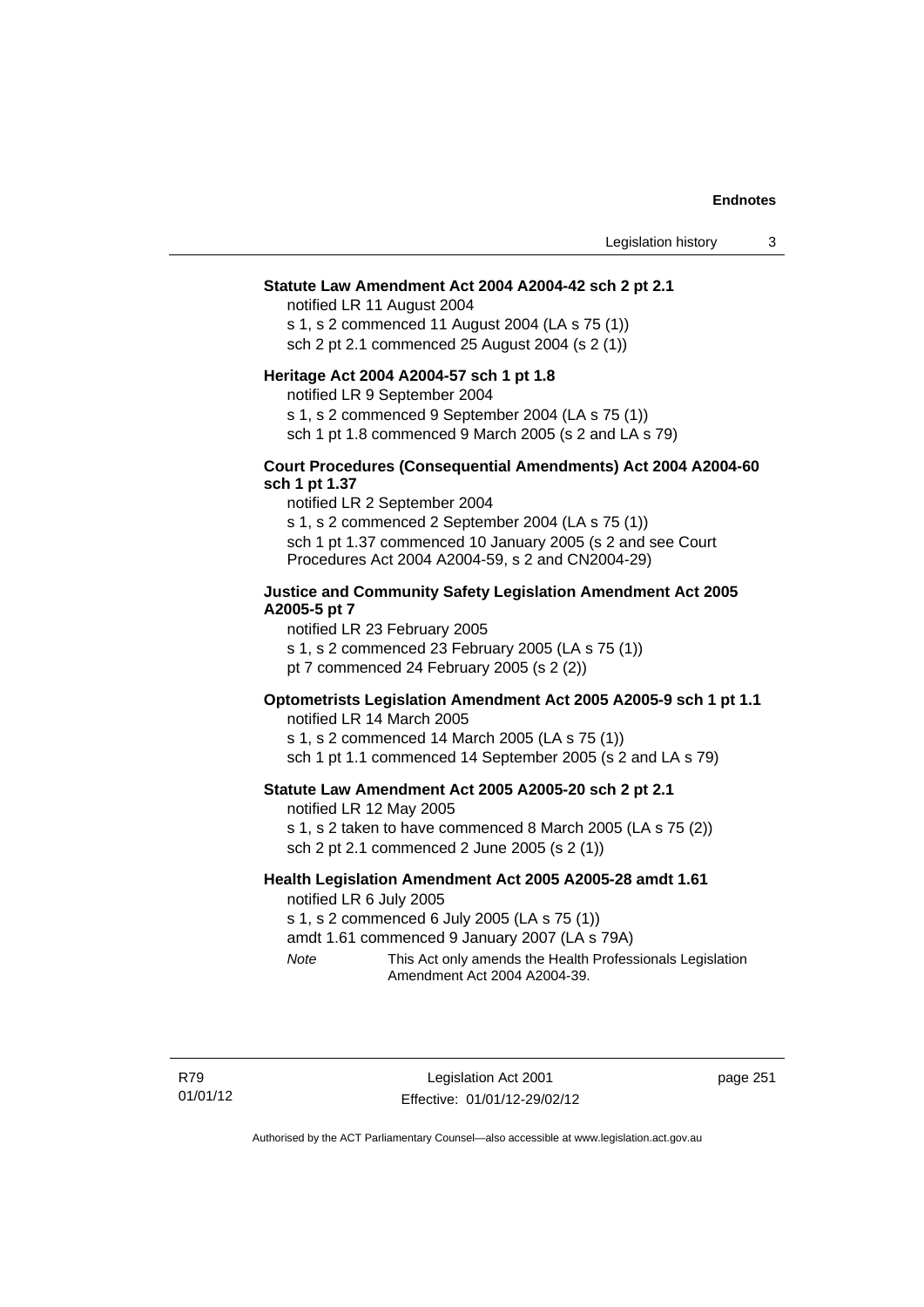3 Legislation history

# **Human Rights Commission Legislation Amendment Act 2005 A2005-41 sch 1 pt 1.8 (as am by A2006-3 amdt 1.3)**

notified LR 1 September 2005

s 1, s 2 commenced 1 September 2005 (LA s 75 (1)) sch 1 pt 1.8 commenced 1 November 2006 (s 2 (3) (as am by A2006-3 amdt 1.3) and see Human Rights Commission Act 2005 A2005-40, s 2 (as am by A2006-3 s 4) and CN2006-21)

# **Public Sector Management Amendment Act 2005 (No 2) A2005-44 sch 1 pt 1.4**

notified LR 30 August 2005

s 1, s 2 commenced 30 August 2005 (LA s 75 (1))

sch 1 pt 1.4 commenced 8 September 2005 (s 2 and CN2005-19)

#### **Human Rights Commission (Children and Young People Commissioner) Amendment Act 2005 A2005-46 sch 1 pt 1.1 (as am by A2006-3 amdt 1.2)**

notified LR 2 September 2005

s 1, s 2 commenced 2 September 2005 (LA s 75 (1)) sch 1 pt 1.1 commenced 1 November 2006 (s 2 (as am by A2006-3 amdt 1.2) and see Human Rights Commission Act 2005 A2005-40, s 2 (as am by A2006-3 s 4) and CN2006-21)

### **Public Advocate Act 2005 A2005-47 sch 1 pt 1.6 (as am by A2006-3 amdt 1.8)**

notified LR 2 September 2005

s 1, s 2 commenced 2 September 2005 (LA s 75 (1))

sch 1 pt 1.6 commenced 1 March 2006 (s 2 (1) as am by A2006-3 amdt 1.8)

# **Criminal Code (Administration of Justice Offences) Amendment Act 2005 A2005-53 sch 1 pt 1.18**

notified LR 26 October 2005

s 1, s 2 commenced 26 October 2005 (LA s 75 (1))

sch 1 pt 1.18 commenced 23 November 2005 (s 2)

# **Statute Law Amendment Act 2005 (No 2) A2005-62 sch 2 pt 2.1**

notified LR 21 December 2005

s 1, s 2 commenced 21 December 2005 (LA s 75 (1)) sch 2 pt 2.1 commenced 11 January 2006 (s 2 (1))

page 252 Legislation Act 2001 Effective: 01/01/12-29/02/12

R79 01/01/12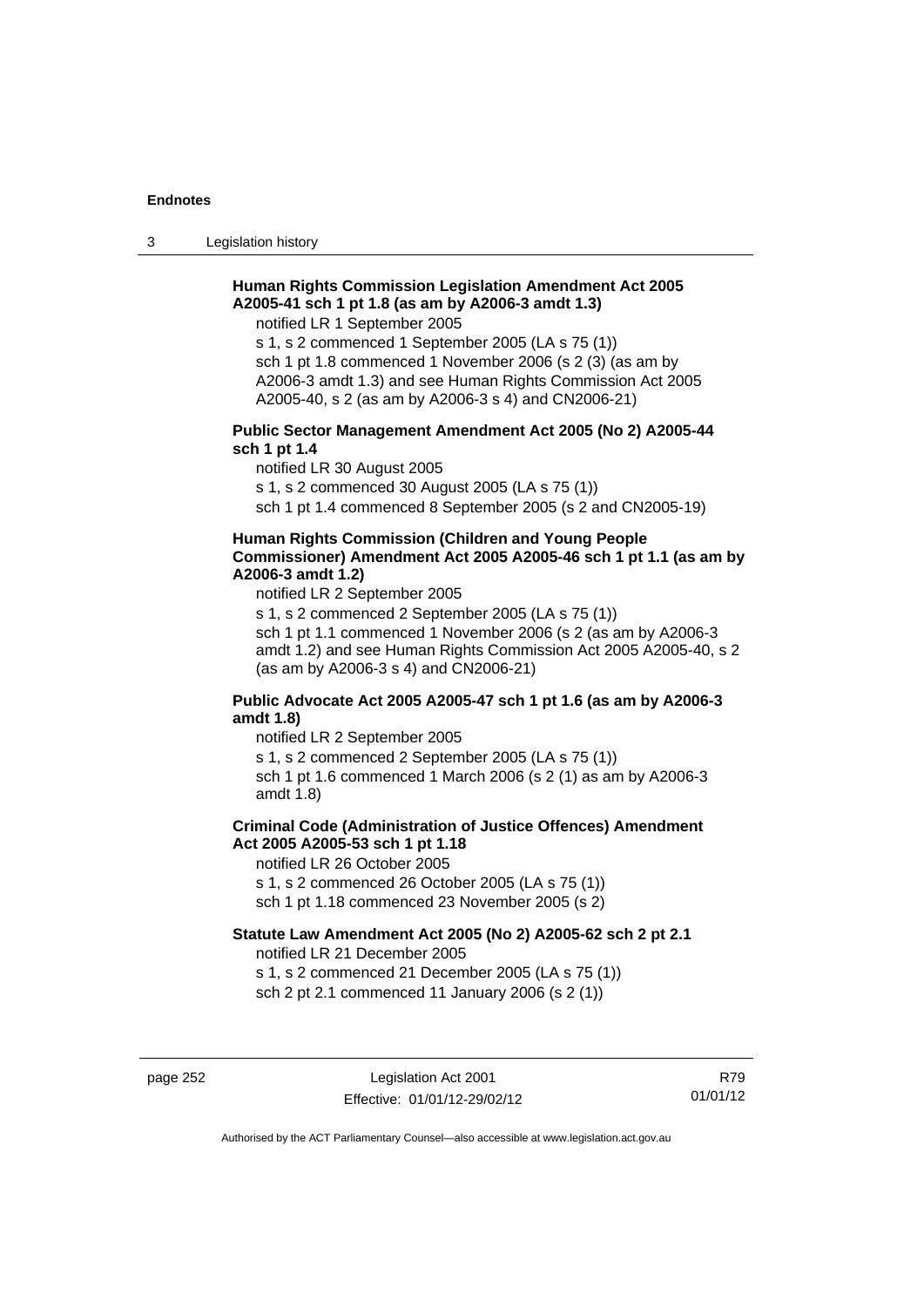# **Human Rights Commission Legislation Amendment Act 2006 A2006-3 amdts 1.2, 1.3, 1.8**

notified LR 22 February 2006

s 1, s 2 commenced 22 February 2006 (LA s 75 (1))

amdts 1.2, 1.3, 1.8 commenced 23 February 2006 (s 2)

*Note* This Act only amends the Human Rights Commission Legislation Amendment Act 2005 A2005-41, Human Rights Commission (Children and Young People Commissioner) Amendment Act 2005 A2005-46 and the Public Advocate Act 2005 A2005-47

#### **Civil Unions Act 2006 A2006-22 sch 1 pt 1.21**

notified LR 19 May 2006

s 1, s 2 commenced 19 May 2006 (LA s 75 (1))

sch 1 pt 1.21 never commenced

*Note* **Act repealed by disallowance 14 June 2006 (see Cwlth Gaz** 2006 No S93)

# **Sentencing Legislation Amendment Act 2006 A2006-23 sch 1 pt 1.26**

notified LR 18 May 2006

s 1, s 2 commenced 18 May 2006 (LA s 75 (1)) sch 1 pt 1.26 commenced 2 June 2006 (s 2 (1) and see Crimes (Sentence Administration) Act 2005 A2005-59 s 2, Crimes (Sentencing) Act 2005 A2005-58, s 2 and LA s 79)

#### **Legal Profession Act 2006 A2006-25 sch 2 pt 2.8**

notified LR 21 June 2006 s 1, s 2 commenced 21 June 2006 (LA s 75 (1)) sch 2 pt 2.8 commenced 1 July 2006 (s 2)

### **Administrative (Miscellaneous Amendments) Act 2006 A2006-30 sch 1 pt 1.7**

notified LR 16 June 2006 s 1, s 2 commenced 16 June 2006 (LA s 75 (1)) sch 1 pt 1.7 commenced 1 July 2006 (s 2 (1))

# **Civil Law (Property) Act 2006 A2006-38 sch 1 pt 1.6**

notified LR 28 September 2006

s 1, s 2 commenced 28 September 2006 (LA s 75 (1))

sch 1 pt 1.6 commenced 28 March 2007 (s 2 and LA s 79)

R79 01/01/12 page 253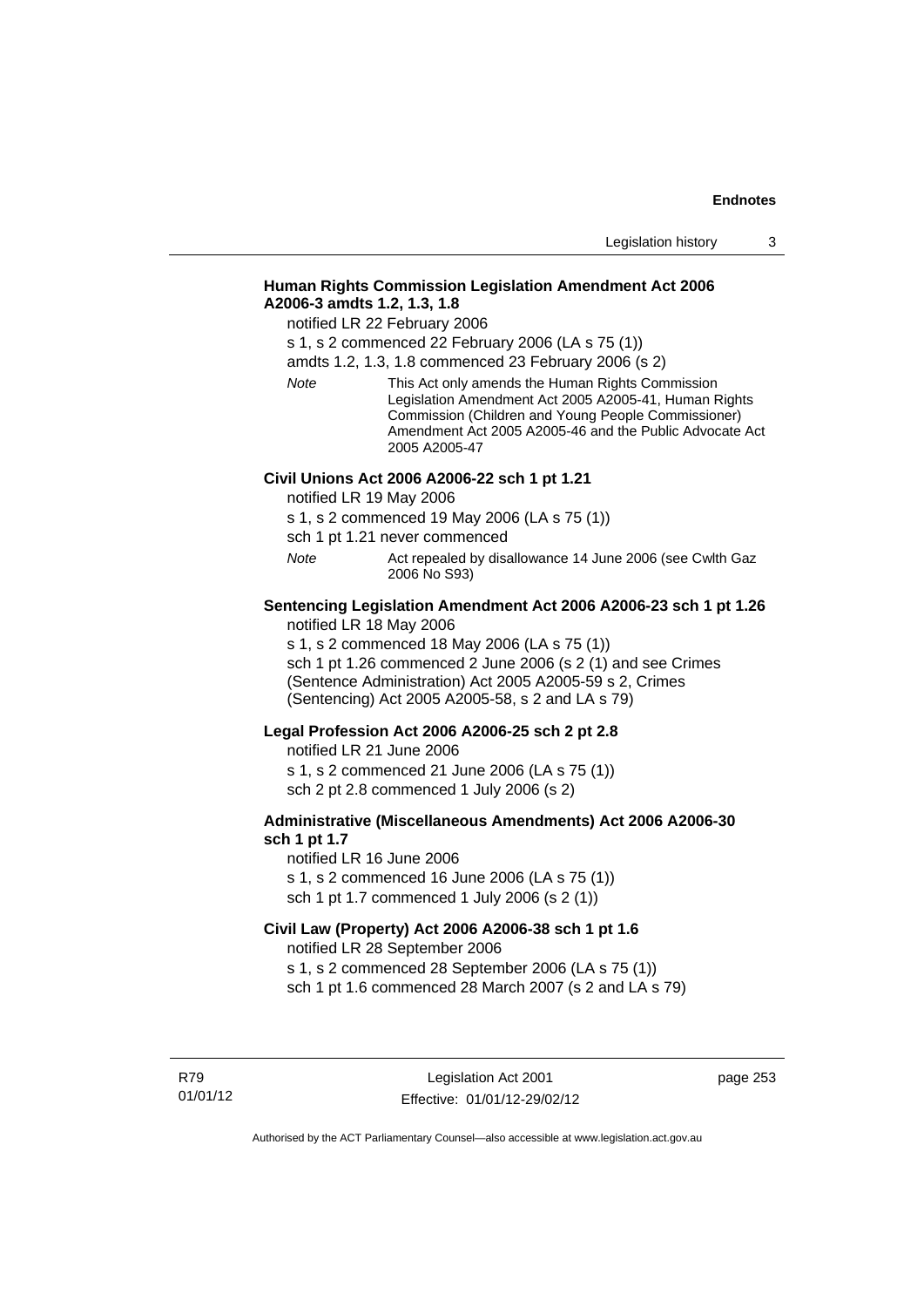| $\sqrt{2}$<br>ు | Legislation history |
|-----------------|---------------------|
|-----------------|---------------------|

| Statute Law Amendment Act 2006 A2006-42 sch 2 pt 2.1<br>notified LR 26 October 2006<br>s 1, s 2 taken to have commenced 12 November 2005 (LA s 75 (2))<br>sch 2 pt 2.1 commenced 16 November 2006 (s 2 (1)) |
|-------------------------------------------------------------------------------------------------------------------------------------------------------------------------------------------------------------|
| Health Legislation Amendment Act 2006 (No 2) A2006-46 sch 2<br>pt 2.11                                                                                                                                      |
| notified LR 17 November 2006<br>s 1, s 2 commenced 17 November 2006 (LA s 75 (1))<br>sch 2 pt 2.11 commenced 18 November 2006 (s 2 (1))                                                                     |
| Statute Law Amendment Act 2007 A2007-3 sch 2 pt 2.1                                                                                                                                                         |
| notified LR 22 March 2007<br>s 1, s 2 taken to have commenced 1 July 2006 (LA s 75 (2))<br>sch 2 pt 2.1 commenced 12 April 2007 (s 2 (1))                                                                   |
| Housing Assistance Act 2007 A2007-8 sch 1 pt 1.6                                                                                                                                                            |
| notified LR 10 May 2007<br>s 1, s 2 commenced 10 May 2007 (LA s 75 (1))<br>sch 1 pt 1.6 commenced 10 November 2007 (s 2 and LA s 79)                                                                        |
| Statute Law Amendment Act 2007 (No 2) A2007-16 sch 2<br>notified LR 20 June 2007                                                                                                                            |
| s 1, s 2 taken to have commenced 12 April 2007 (LA s 75 (2))<br>sch 2 commenced 11 July 2007 (s 2 (1))                                                                                                      |
| Planning and Development (Consequential Amendments) Act 2007<br>A2007-25 sch 1 pt 1.22<br>notified LR 13 September 2007                                                                                     |
| s 1, s 2 commenced 13 September 2007 (LA s 75 (1))<br>sch 1 pt 1.22 commenced 31 March 2008 (s 2 and see Planning and<br>Development Act 2007 A2007-24, s 2 and CN2008-1)                                   |
| Surveyors Act 2007 A2007-33 sch 1 pt 1.4<br>notified LR 25 October 2007                                                                                                                                     |
| s 1, s 2 commenced 25 October 2007 (LA s 75 (1))<br>sch 1 pt 1.4 commenced 14 November 2007 (s 2 and CN2007-15)                                                                                             |
| Civil Partnerships Act 2008 A2008-14 sch 1 pt 1.17<br>notified LR 15 May 2008                                                                                                                               |
| s 1, s 2 commenced 15 May 2008 (LA s 75 (1))<br>sch 1 pt 1.17 commenced 19 May 2008 (s 2 and CN2008-8)                                                                                                      |

page 254 Legislation Act 2001 Effective: 01/01/12-29/02/12

R79 01/01/12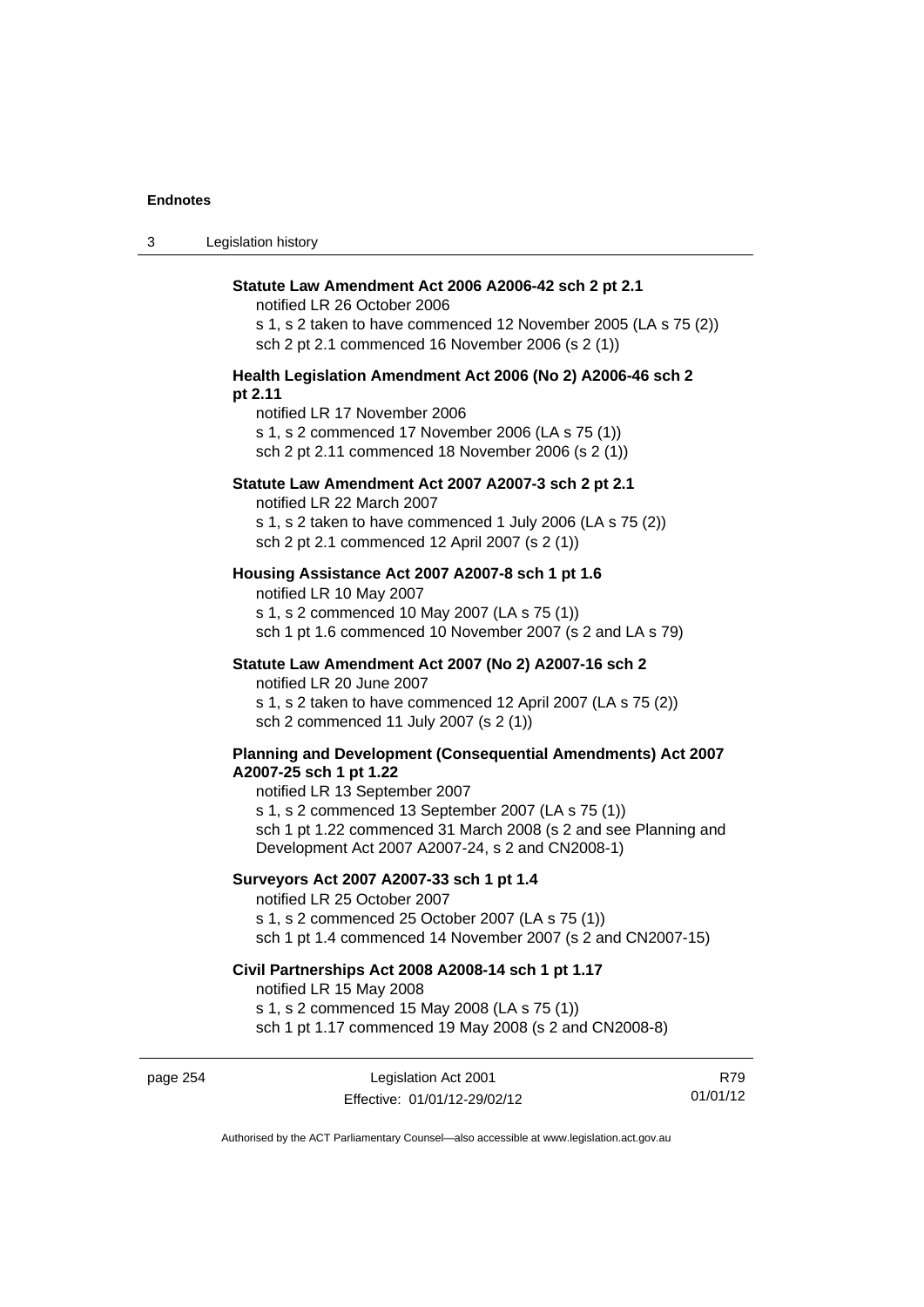## **National Gas (ACT) Act 2008 A2008-15 sch 2 pt 2.3**

notified LR 30 June 2008

s 1, s 2 commenced 30 June 2008 (LA s 75 (1))

sch 2 pt 2.3 commenced 1 July 2008 (s 2 (1) and see National Gas (South Australia) Act 2008 (SA), s 7)

## **Children and Young People (Consequential Amendments) Act 2008 A2008-20 sch 2 pt 2.11, sch 4 pt 4.18**

notified LR 17 July 2008

s 1, s 2 commenced 17 July 2008 (LA s 75 (1))

s 3 commenced 18 July 2008 (s 2 (1))

sch 2 pt 2.11 commenced 9 September 2008 (s 2 (3) and see Children and Young People Act 2008 A2008-19, s 2 and CN2008-13) sch 4 pt 4.18 commenced 27 February 2009 (s 2 (5) and see Children and Young People Act 2008 A2008-19, s 2 and CN2008-17 (and see CN2008-13))

### **Statute Law Amendment Act 2008 A2008-28 sch 2**

notified LR 12 August 2008

s 1, s 2 commenced 12 August 2008 (LA s 75 (1))

sch 2 commenced 26 August 2008 (s 2)

#### **ACT Civil and Administrative Tribunal Legislation Amendment Act 2008 A2008-36 sch 1 pt 1.34**

notified LR 4 September 2008

s 1, s 2 commenced 4 September 2008 (LA s 75 (1)) sch 1 pt 1.34 commenced 2 February 2009 (s 2 (1) and see ACT Civil and Administrative Tribunal Act 2008 A2008-35, s 2 (1) and CN2009-2)

# **ACT Civil and Administrative Tribunal Legislation Amendment Act 2008 (No 2) A2008-37 sch 1 pt 1.66**

notified LR 4 September 2008

s 1, s 2 commenced 4 September 2008 (LA s 75 (1))

sch 1 pt 1.66 commenced 2 February 2009 (s 2 (1) and see ACT Civil and Administrative Tribunal Act 2008 A2008-35, s 2 (1) and CN2009-2)

### **Crimes Legislation Amendment Act 2008 A2008-44 sch 1 pt 1.10**  notified LR 9 September 2008

s 1, s 2 commenced 9 September 2008 (LA s 75 (1))

sch 1 pt 1.10 commenced 30 May 2009 (s 2 and CN2009-4)

R79 01/01/12 page 255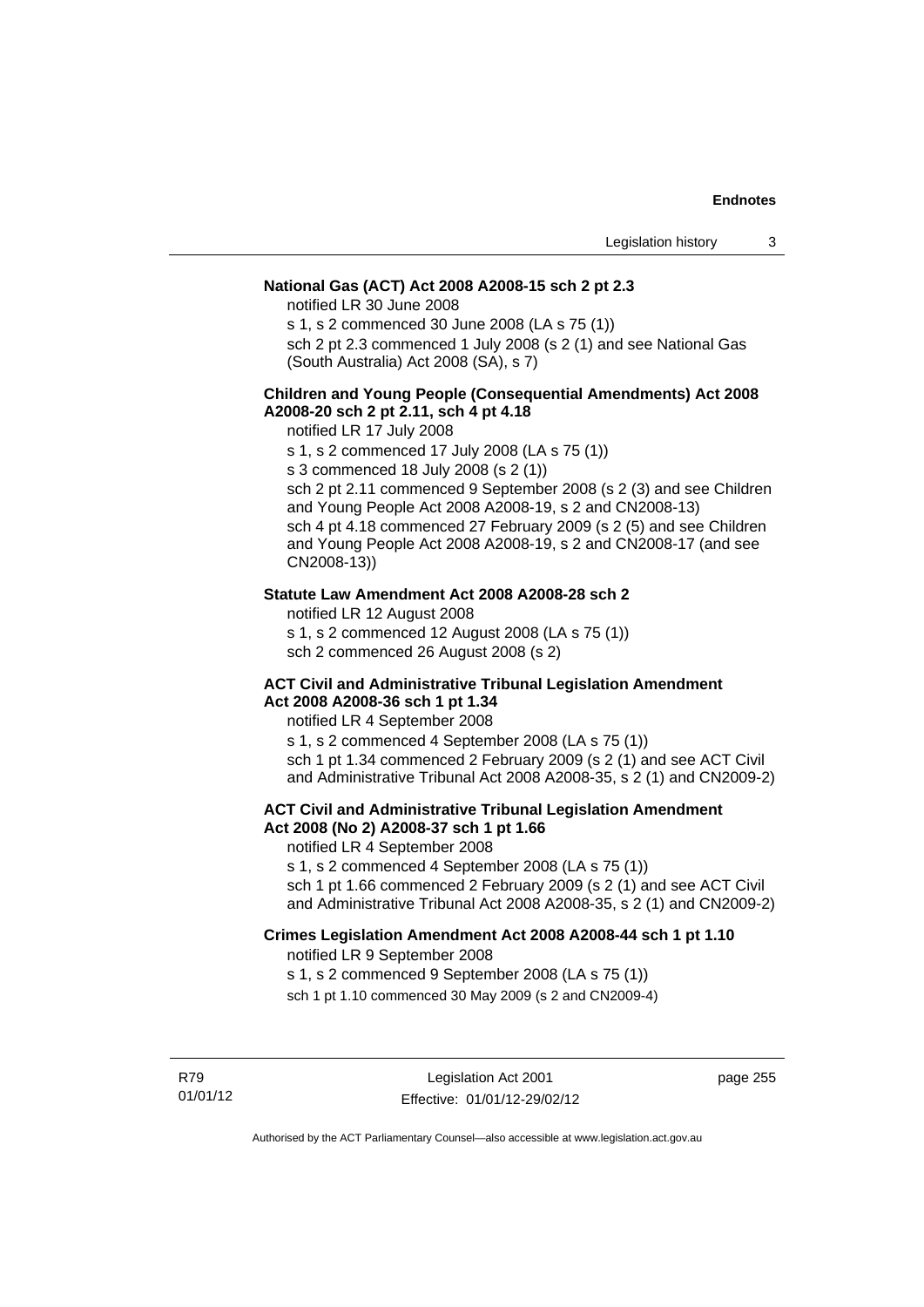3 Legislation history

| Statute Law Amendment Act 2009 A2009-20 sch 2<br>notified LR 1 September 2009<br>s 1, s 2 commenced 1 September 2009 (LA s 75 (1))<br>sch 2 commenced 22 September 2009 (s 2)                                                                                           |
|-------------------------------------------------------------------------------------------------------------------------------------------------------------------------------------------------------------------------------------------------------------------------|
| Work Safety Legislation Amendment Act 2009 A2009-28 sch 2 pt 2.8<br>notified LR 9 September 2009<br>s 1, s 2 commenced 9 September 2009 (LA s 75 (1))<br>sch 2 pt 2.8 commenced 1 October 2009 (s 2 and see Work Safety<br>Act 2008 A2008-51 s 2 (1) (b) and CN2009-11) |
| Legislation (Penalty Units) Amendment Act 2009 A2009-35<br>notified LR 20 October 2009<br>s 1, s 2 commenced 20 October 2009 (LA s 75 (1))<br>remainder commenced 21 October 2009 (s 2)                                                                                 |
| Unlawful Gambling Act 2009 A2009-39 sch 2 pt 2.2<br>notified LR 17 November 2009<br>s 1, s 2 commenced 17 November 2009 (LA s 75 (1))<br>sch 2 pt 2.2 commenced 22 March 2010 (s 2 and CN2010-2)                                                                        |
| Statute Law Amendment Act 2009 (No 2) A2009-49 sch 2<br>notified LR 26 November 2009<br>s 1, s 2 commenced 26 November 2009 (LA s 75 (1))<br>sch 2 commenced 17 December 2009 (s 2)                                                                                     |
| <b>Building and Construction Industry (Security of Payment) Act 2009</b><br>A2009-50 s 50<br>notified LR 15 October 2009<br>s 1, s 2 commenced 15 October 2009 (LA s 75 (1))<br>s 50 commenced 1 July 2010 (s 2)                                                        |
| Surveyors Amendment Act 2010 A2010-6 sch 1 pt 1.4<br>notified LR 2 March 2010<br>s 1, s 2 commenced 2 March 2010 (LA s 75 (1))<br>sch 1 pt 1.4 commenced 3 March 2010 (s 2)                                                                                             |
| Health Practitioner Regulation National Law (ACT) Act 2010 A2010-10<br>sch 2 pt 2.13<br>notified LR 31 March 2010                                                                                                                                                       |

s 1, s 2 commenced 31 March 2010 (LA s 75 (1)) sch 2 pt 2.13 commenced 1 July 2010 (s 2 (1) (a))

page 256 Legislation Act 2001 Effective: 01/01/12-29/02/12

R79 01/01/12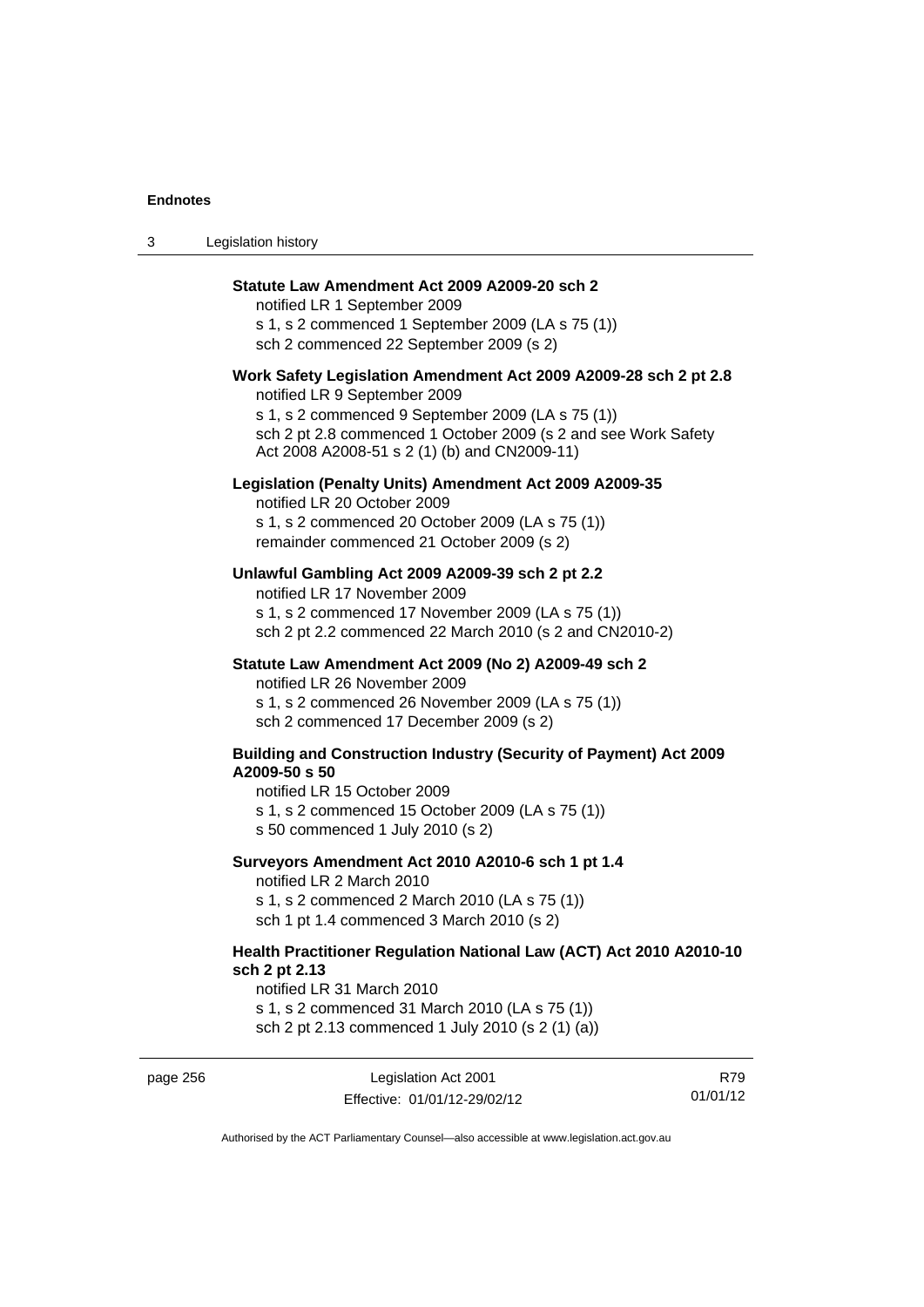# **Justice and Community Safety Legislation Amendment Act 2010 (No 3) A2010-40 sch 1 pt 1.8**

notified LR 5 October 2010

s 1, s 2 commenced 5 October 2010 (LA s 75 (1))

s 3, sch 1 pt 1.8 commenced 6 October 2010 (s 2 (1))

# **Fair Trading (Australian Consumer Law) Amendment Act 2010 A2010-54 sch 3 pt 3.15**

notified LR 16 December 2010

s 1, s 2 commenced 16 December 2010 (LA s 75 (1))

sch 3 pt 3.15 commenced 1 January 2011 (s 2 (1))

## **Administrative (One ACT Public Service Miscellaneous Amendments) Act 2011 A2011-22 sch 1 pt 1.91**

notified LR 30 June 2011 s 1, s 2 commenced 30 June 2011 (LA s 75 (1)) sch 1 pt 1.91 commenced 1 July 2011 (s 2 (1))

#### **Statute Law Amendment Act 2011 (No 2) A2011-28 sch 2**

notified LR 31 August 2011 s 1, s 2 commenced 31 August 2011 (LA s 75 (1)) sch 2 commenced 21 September 2011 (s 2 (1))

# **Law Officers Act 2011 A2011-30 sch 1 pt 1.4**

notified LR 29 August 2011 s 1, s 2 commenced 29 August 2011 (LA s 75 (1)) sch 1 pt 1.4 commenced 31 August 2011 (s 2 and CN2011-9)

# **Evidence (Consequential Amendments) Act 2011 A2011-48 sch 1 pt 1.22**

notified LR 22 November 2011

s 1, s 2 commenced 22 November 2011 (LA s 75 (1))

sch 1 pt 1.22 commences on the commencement of the Evidence Act 2011 A2011-12 s 3 (s 2 (1))

# **Justice and Community Safety Legislation Amendment Act 2011 (No 3) A2011-49 sch 1 pt 1.5**

notified LR 22 November 2011

s 1, s 2 commenced 22 November 2011 (LA s 75 (1))

sch 1 pt 1.5 commenced 23 November 2011 (s 2 (1))

R79 01/01/12 page 257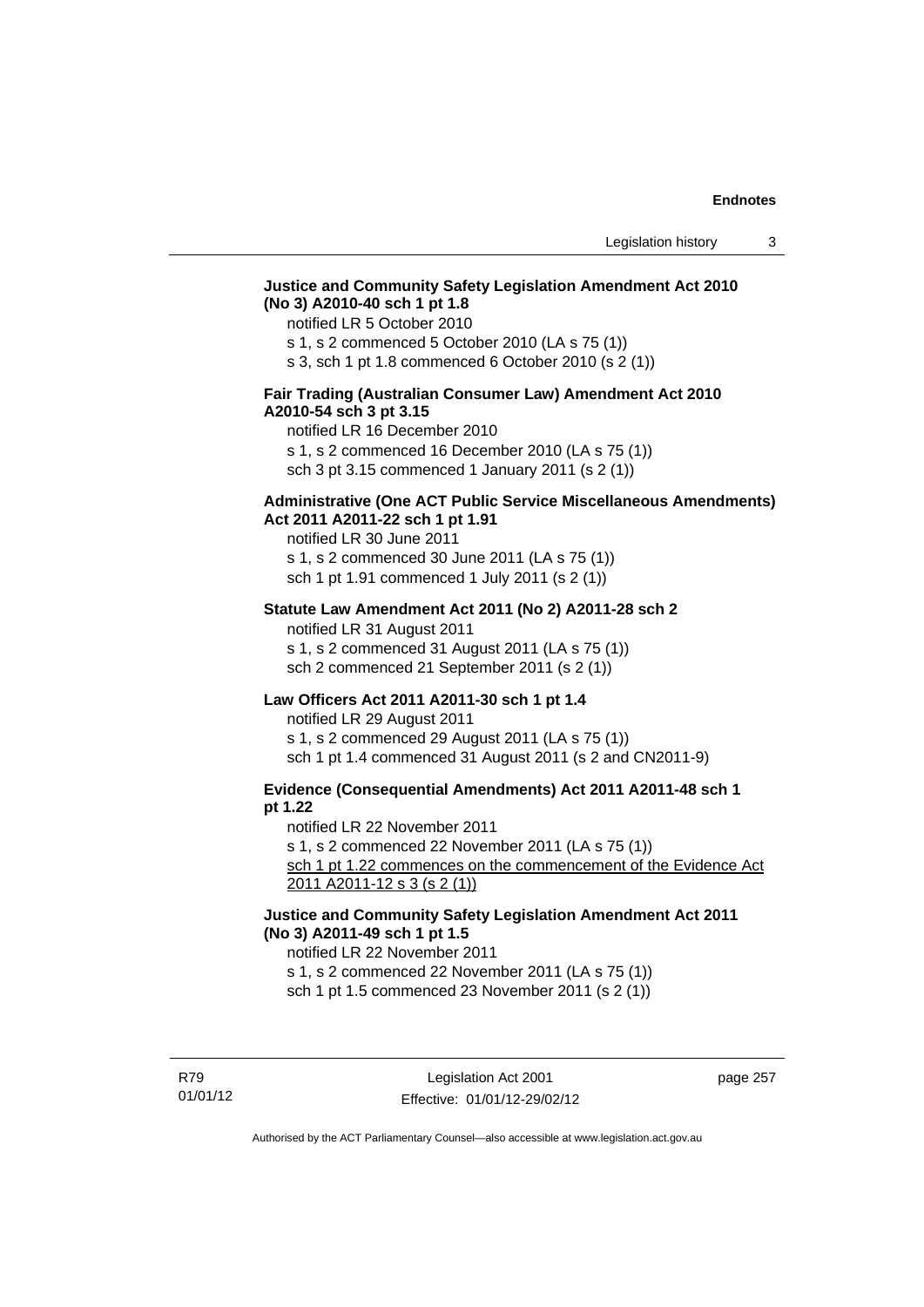3 Legislation history

# **Statute Law Amendment Act 2011 (No 3) A2011-52 sch 2**

notified LR 28 November 2011 s 1, s 2 commenced 28 November 2011 (LA s 75 (1)) sch 2 commenced 12 December 2011 (s 2)

# **Work Health and Safety (Consequential Amendments) Act 2011 A2011-55 sch 1 pt 1.9**

notified LR 14 December 2011 s 1, s 2 commenced 14 December 2011 (LA s 75 (1)) sch 1 pt 1.9 commenced 1 January 2012 (s 2 and see Work Health and Safety Act 2011 A2011-35, s 2 and CN2011-12)

page 258 Legislation Act 2001 Effective: 01/01/12-29/02/12

R79 01/01/12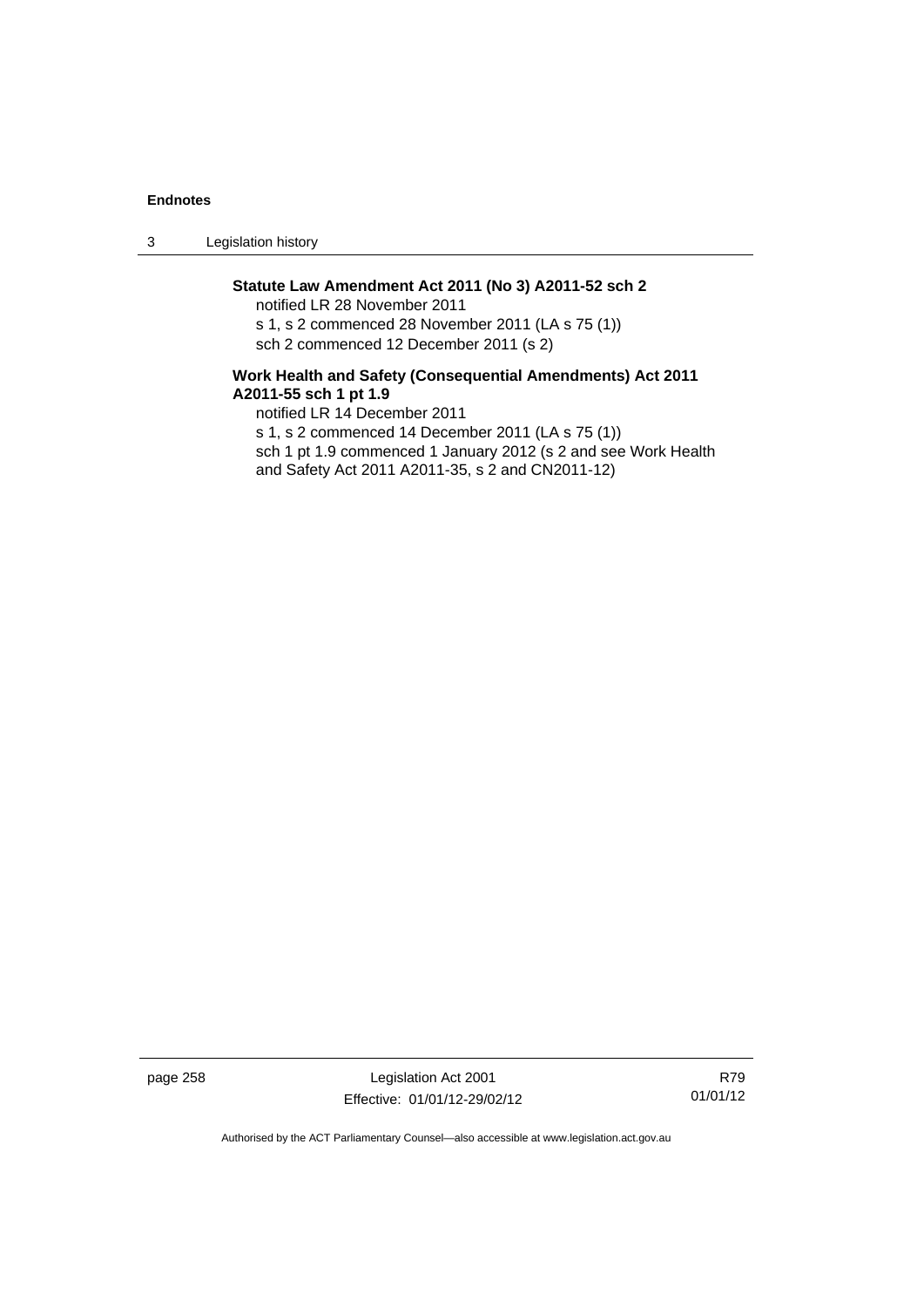# **4 Amendment history**

| <b>Dictionary</b>                                 |                                                                                                                                                                                                                                                                                                                          |          |
|---------------------------------------------------|--------------------------------------------------------------------------------------------------------------------------------------------------------------------------------------------------------------------------------------------------------------------------------------------------------------------------|----------|
| s 2                                               | orig s 2 om LA s 89 (4)<br>(prev s 3) am 2001 No 56 amdt 2.18<br>renum 2002 No 11 s 5<br>am A2003-56 amdt 2.1                                                                                                                                                                                                            |          |
| <b>Notes</b>                                      |                                                                                                                                                                                                                                                                                                                          |          |
| s 2A                                              | (prev s 4) am 2001 No 56 amdt 2.19; 2002 No 11 amdt 1.1<br>renum 2002 No 11 s 5<br>(2), (3) exp 2 September 2003 (s 2A (3))                                                                                                                                                                                              |          |
| <b>Objects</b>                                    |                                                                                                                                                                                                                                                                                                                          |          |
| s 3                                               | orig s 3 renum as s 2<br>(prev s 5) am 2002 No 11 s 4<br>renum 2002 No 11 s 5                                                                                                                                                                                                                                            |          |
| <b>Application of Act</b>                         |                                                                                                                                                                                                                                                                                                                          |          |
| s <sub>4</sub>                                    | orig s 4 renum as s 2A<br>ins 2002 No 11 s 6<br>am A2006-42 amdt 2.1, amdt 2.2                                                                                                                                                                                                                                           |          |
|                                                   | Determinative and non-determinative provisions                                                                                                                                                                                                                                                                           |          |
| s <sub>5</sub>                                    | orig s 5 renum as s 3<br>ins 2002 No 11 s 6                                                                                                                                                                                                                                                                              |          |
| s 6                                               | Legislation Act provisions must be applied<br>sub 2002 No 11 s 6                                                                                                                                                                                                                                                         |          |
| <b>Meaning of Act generally</b><br>s <sub>7</sub> | am A2005-20 amdt 2.1                                                                                                                                                                                                                                                                                                     |          |
| <b>Meaning of legislative instrument</b><br>s 12  | sub A2006-42 amdt 2.3                                                                                                                                                                                                                                                                                                    |          |
| <b>Meaning of instrument</b><br>s <sub>14</sub>   | am 2001 No 56 amdt 2.20                                                                                                                                                                                                                                                                                                  |          |
| <b>Meaning of provision</b><br>s 16               | am 2001 No 56 amdt 2.21                                                                                                                                                                                                                                                                                                  |          |
|                                                   |                                                                                                                                                                                                                                                                                                                          |          |
| <b>ACT legislation register</b><br>s 18           | am 2001 No 56 amdt 2.22                                                                                                                                                                                                                                                                                                  |          |
| <b>Contents of register</b>                       |                                                                                                                                                                                                                                                                                                                          |          |
| s 19                                              | sub 2001 No 56 amdt 2.23<br>am 2002 No 11 s 7; 2002 No 11 amdt 1.2; ss renum R5 LA<br>(see 2002 No 11 amdt 1.3); 2002 No 49 amdt 2.1, amdt 2.1;<br>pars renum R13 LA (see 2002 No 49 amdt 2.3); A2003-41<br>amdt 2.1, amdt 2.2; A2004-5 amdt 2.6; A2004-42 amdt 2.1;<br>A2005-20 amdt 2.2; A2006-42 amdt 2.18, amdt 2.19 |          |
| R79<br>01/01/12                                   | Legislation Act 2001<br>Effective: 01/01/12-29/02/12                                                                                                                                                                                                                                                                     | page 259 |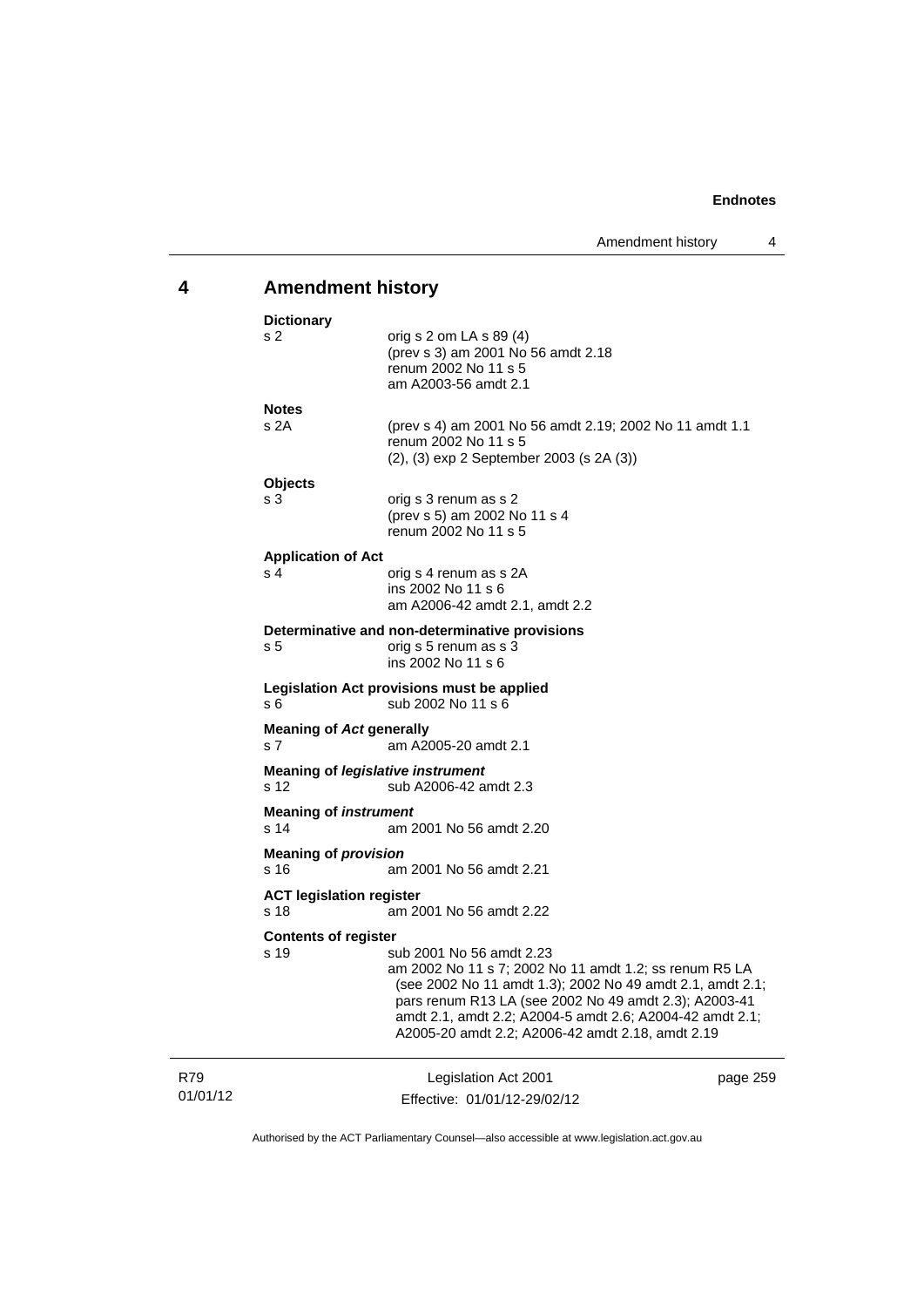| 4 | Amendment history                                                                                                                                                                                                                     |
|---|---------------------------------------------------------------------------------------------------------------------------------------------------------------------------------------------------------------------------------------|
|   | Access to registered material at approved website<br>s 22<br>am 2001 No 56 amdt 2.24                                                                                                                                                  |
|   | Authorised versions and evidence of laws and legislative material<br>sub A2003-41 amdt 2.3<br>ch 3 hdg                                                                                                                                |
|   | Definitions-ch 3<br>s 22A<br>ins A2003-41 amdt 2.4<br>def <i>law</i> ins A2003-41 amdt 2.4<br>def <i>legislative material</i> ins A2003-41 amdt 2.4<br>am A2005-20 amdt 2.3<br>def republication ins A2003-41 amdt 2.4                |
|   | Authorisation of versions by parliamentary counsel<br>sub A2003-41 amdt 2.5<br>s 23                                                                                                                                                   |
|   | <b>Authorised electronic versions</b><br>s 24<br>am 2001 No 56 amdt 2.25, amdt 2.26; 2002 No 11 amdt 1.4<br>sub A2003-41 amdt 2.6                                                                                                     |
|   | <b>Authorised written versions</b><br>s 25<br>sub A2003-41 amdt 2.7                                                                                                                                                                   |
|   | Judicial notice of certain matters<br>s 26<br>am A2003-41 amdt 2.8, amdt 2.9; A2005-20 amdt 2.4; A2011-<br>28 amdt 2.1, amdt 2.2                                                                                                      |
|   | <b>Notification of Acts</b><br>s 28<br>am 2001 No 56 amdts 2.27-2.29; 2002 No 11 amdt 1.5;<br>A2003-41 amdt 2.10, amdt 2.11; ss renum R20 LA (see<br>A2003-41 amdt 2.12); A2005-62 amdt 2.1, amdt 2.2;<br>A2011-28 amdt 2.3, amdt 2.4 |
|   | References to enactment or passing of Acts<br>s 29<br>am A2011-28 amdt 2.5                                                                                                                                                            |
|   | References to <i>notification</i> of Acts<br>s 30<br>am 2001 No 56 amdt 2.30, amdt 2.31; A2011-28 amdt 2.5                                                                                                                            |
|   | Guidelines about costs of proposed subordinate laws and disallowable<br>instruments<br>s 33<br>(3), (4) exp 12 March 2002 (s 33 (4))<br>am A2005-20 amdt 2.5, amdt 2.6                                                                |
|   | Preparation of regulatory impact statements<br>s 34<br>am A2005-20 amdts 2.7-2.9; A2005-62 amdt 2.3                                                                                                                                   |
|   | When is preparation of regulatory impact statement unnecessary?<br>s 36<br>am 2002 No 30 amdt 2.1; A2005-20 amdt 2.10                                                                                                                 |
|   | When must regulatory impact statement be presented?<br>am A2005-20 amdt 2.11<br>s 37                                                                                                                                                  |
|   |                                                                                                                                                                                                                                       |

page 260 Legislation Act 2001 Effective: 01/01/12-29/02/12

R79 01/01/12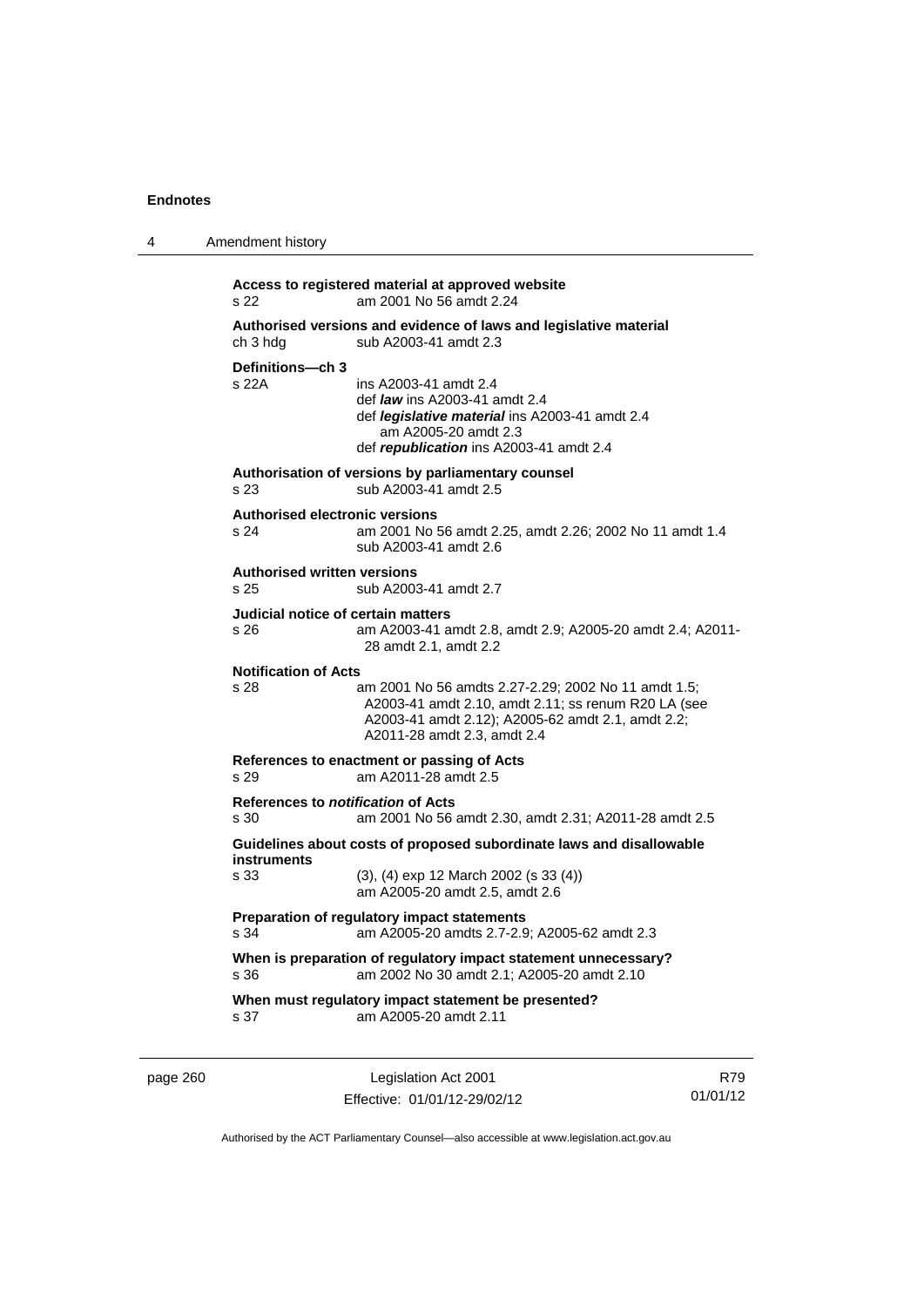| s 41 hda                                    | Making of certain statutory instruments by Executive                                                                             |
|---------------------------------------------|----------------------------------------------------------------------------------------------------------------------------------|
|                                             | sub 2001 No 56 amdt 2.32<br>sub 2002 No 11 s 8                                                                                   |
| s 41                                        | am 2001 No 56 amdts 2.33-2.36<br>sub 2002 No 11 s 8                                                                              |
| s 42                                        | Power to make statutory instruments<br>am 2002 No 11 amdt 1.6; A2005-20 amdt 2.12, amdt 2.13;<br>A2006-42 amdt 2.18              |
| authorising law                             | Statutory instruments to be interpreted not to exceed powers under                                                               |
| s <sub>43</sub>                             | am 2002 No 11 amdt 1.7; A2003-56 amdt 2.2, amdt 2.3                                                                              |
| s 44                                        | Power to make statutory instruments for Act etc<br>am 2002 No 11 amdt 1.8, amdt 1.9; 2002 No 49 amdt 2.54;<br>A2005-20 amdt 2.14 |
| Power to make court rules                   |                                                                                                                                  |
| s 45                                        | sub 2002 No 11 s 9<br>am 2002 No 49 amdt 2.4, amdt 2.54; A2005-20 amdt 2.15,<br>amdt 2.16                                        |
| s 46                                        | Power to make instrument includes power to amend or repeal<br>am 2002 No 11 s 10; A2006-42 amdt 2.18                             |
|                                             | Statutory instrument may make provision by applying law or instrument                                                            |
| s 47                                        | sub 2002 No 11 s 11<br>am 2002 No 49 amdt 2.5; A2003-56 amdt 2.4; A2005-20<br>amdts 2.17-2.19                                    |
|                                             | Power to make instrument includes power to make different provision for                                                          |
| different categories etc<br>s <sub>48</sub> | am 2002 No 11 amdt 1.10; 2002 No 49 amdt 2.54                                                                                    |
| requirements                                | Single instrument may exercise several powers or satisfy several                                                                 |
| s 49                                        | am 2002 No 11 amdt 1.11                                                                                                          |
|                                             | Relationship between authorising law and instrument dealing with same                                                            |
| matter<br>s <sub>50</sub>                   | am 2002 No 11 amdt 1.12, amdt 1.13; 2002 No 49 amdt 2.54                                                                         |
|                                             | Instrument may make provision in relation to land by reference to map etc<br>am A2005-20 amdt 2.20                               |
|                                             | Instrument may authorise determination of matter etc                                                                             |
| s <sub>51</sub><br>s 52                     | am 2002 No 11 amdt 1.14; ss renum R5 LA (see 2002 No 11<br>amdt 1.15)                                                            |

R79 01/01/12

Legislation Act 2001 Effective: 01/01/12-29/02/12 page 261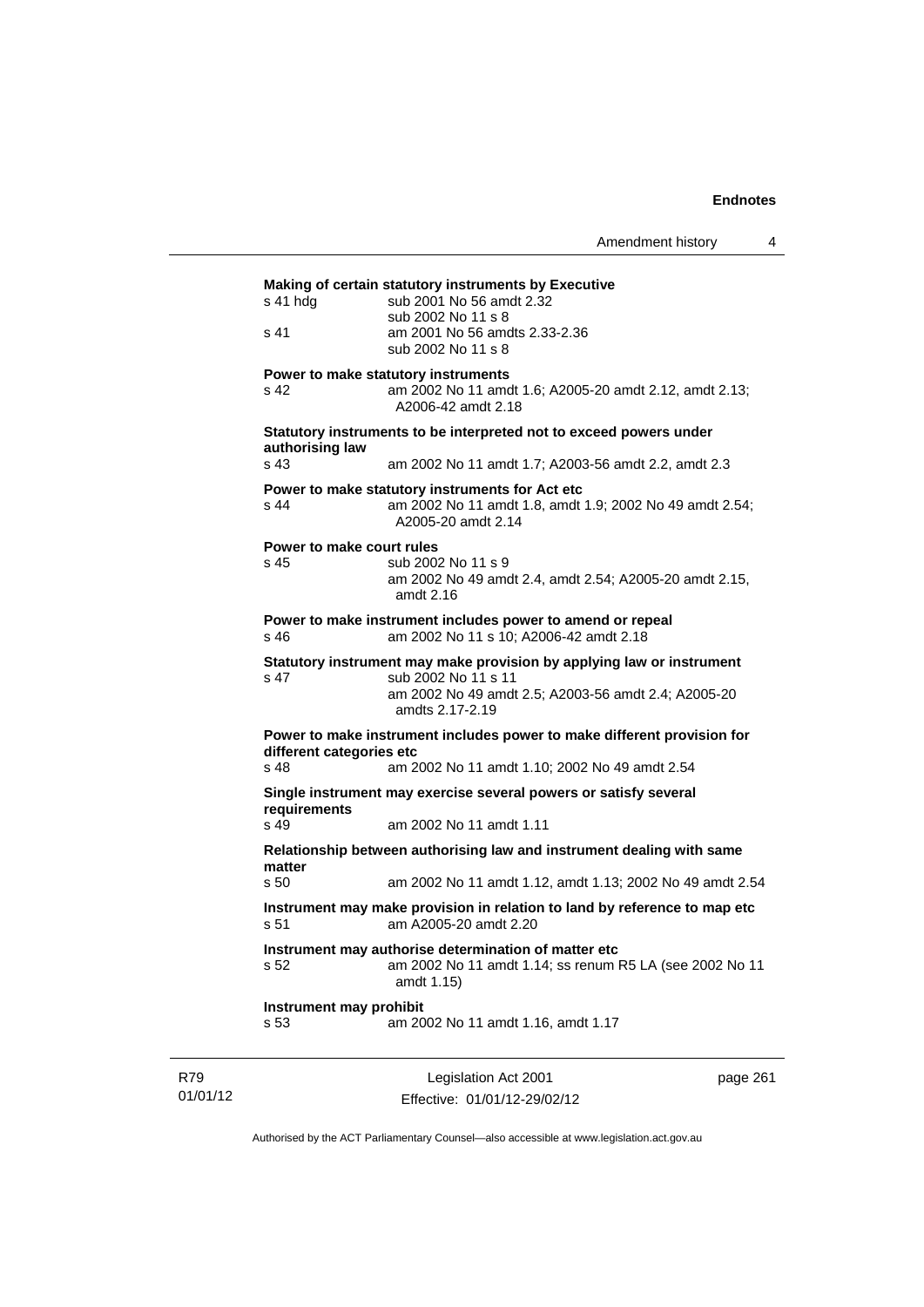| 4 | Amendment history                                                                                                                                                                                                                                                                                                                                                                                                                    |  |
|---|--------------------------------------------------------------------------------------------------------------------------------------------------------------------------------------------------------------------------------------------------------------------------------------------------------------------------------------------------------------------------------------------------------------------------------------|--|
|   | Instrument may require making of statutory declaration<br>s 54<br>am 2002 No 11 amdt 1.18; 2002 No 30 amdt 2.2                                                                                                                                                                                                                                                                                                                       |  |
|   | Determination of fees by disallowable instrument<br>s 56<br>am 2001 No 56 amdt 2.37, amdt 2.38; ss renum R1 LA (see<br>2001 No 56 amdt 2.39); 2002 No 11 amdt 1.19, amdt 1.20;<br>2002 No 49 amdt 2.54; A2005-20 amdts 2.21-2.27; A2006-42<br>amdt 2.4                                                                                                                                                                               |  |
|   | Fees payable in accordance with determination etc<br>s 57<br>am 2002 No 11 amdt 1.21                                                                                                                                                                                                                                                                                                                                                 |  |
|   | Regulations may make provision about fees<br>s 58<br>am 2001 No 56 amdt 2.40; 2002 No 11 amdt 1.22; ss renum<br>R5 LA (see 2002 No 11 amdt 1.23); A2005-20 amdt 2.28                                                                                                                                                                                                                                                                 |  |
|   | Numbering and notification of legislative instruments<br>pt 6.4 hdg<br>am A2006-42 amdt 2.19                                                                                                                                                                                                                                                                                                                                         |  |
|   | <b>Numbering</b><br>s 59<br>am 2001 No 56 amdt 2.41; A2003-41 amdt 2.13; A2005-20<br>amdt 2.29; A2006-42 amdt 2.18, amdt 2.19                                                                                                                                                                                                                                                                                                        |  |
|   | Correction etc of name of instrument<br>s 60 hdg<br>sub A2003-41 amdt 2.14<br>am A2006-42 amdt 2.18<br>sub A2009-20 amdt 2.1                                                                                                                                                                                                                                                                                                         |  |
|   | am 2001 No 56 amdt 2.42, amdt 2.43; 2001 No 70 amdt 1.8;<br>s 60<br>2002 No 49 amdt 2.6, amdt 2.7; A2003-41 amdt 2.15;<br>A2004-42 amdt 2.2, amdt 2.3; A2006-42 amdt 2.18,<br>amdt 2.19; A2009-20 amdts 2.1-2.5                                                                                                                                                                                                                      |  |
|   | Correction of name of explanatory statement etc                                                                                                                                                                                                                                                                                                                                                                                      |  |
|   | ins A2004-42 amdt 2.4<br>s 60A<br>am A2006-42 amdt 2.18                                                                                                                                                                                                                                                                                                                                                                              |  |
|   | Notification of legislative instruments<br>s 61 hdg<br>am A2006-42 amdt 2.19<br>s 61<br>sub 2001 No 56 amdt 2.44<br>am 2002 No 11 s 12, amdt 1.24; ss renum R5 LA (see 2002<br>No 11 amdt 1.25); A2003-41 amdts 2.16-2.19; A2004-60<br>amdt 1.173; pars renum R31 LA (see A2004-60 amdt 1.174);<br>A2005-20 amdts 2.30-2.33; A2005-62 amdt 2.4, amdt 2.5;<br>A2006-42 amdt 2.18; A2011-22 amdt 1.275; A2011-28 amdt<br>2.6, amdt 2.7 |  |
|   | Effect of failure to notify legislative instrument<br>s 62 hdg<br>am A2006-42 amdt 2.18<br>s 62<br>am 2002 No 11 amdt 1.26, amdt 1.27; A2006-42 amdt 2.18                                                                                                                                                                                                                                                                            |  |
|   |                                                                                                                                                                                                                                                                                                                                                                                                                                      |  |

page 262 Legislation Act 2001 Effective: 01/01/12-29/02/12

R79 01/01/12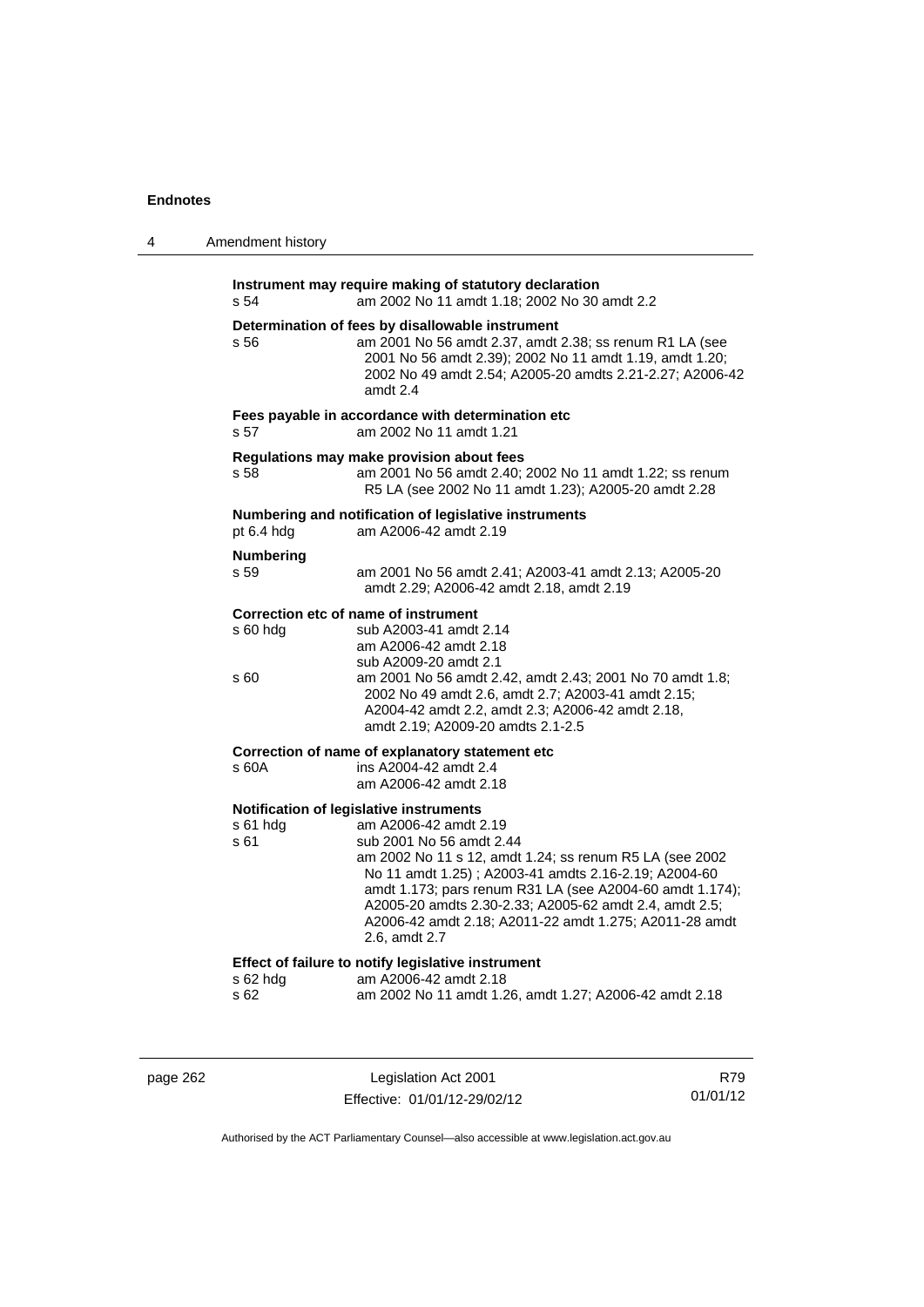# **References to** *notification* **of legislative instruments**

| s 63 hda<br>s 63                        | References to <i>houncation</i> or registative instruments<br>am A2006-42 amdt 2.19<br>am 2001 No 56 amdt 2.45, amdt 2.46; A2006-42 amdt 2.18;<br>A2011-28 amdt 2.8                                                                                                            |
|-----------------------------------------|--------------------------------------------------------------------------------------------------------------------------------------------------------------------------------------------------------------------------------------------------------------------------------|
| s 64 hda<br>s 64                        | Presentation of subordinate laws and disallowable instruments<br>sub 2002 No 11 amdt 1.28<br>am 2002 No 11 amdt 1.29; A2005-20 amdt 2.34; A2005-62<br>amdt 2.6                                                                                                                 |
| s 65 hda<br>s 65                        | <b>Disallowance by resolution of Assembly</b><br>sub 2001 No 56 amdt 2.47<br>am 2001 No 56 amdt 2.48, amdt 2.49; 2002 No 11 amdt 1.30;<br>A2003-56 amdt 2.5; ss renum R21 LA (see A2003-56<br>amdt 2.6); A2004-42 amdt 2.5, amdt 2.6; A2005-20<br>amdt 2.35; A2005-62 amdt 2.7 |
| s 65A                                   | Notification of disallowance by resolution of Assembly<br>ins 2001 No 56 amdt 2.50<br>am 2002 No 11 amdt 1.31; A2003-41 amdt 2.20; A2005-62<br>amdt 2.8; A2011-28 amdts 2.9-2.12                                                                                               |
| <b>Revival of affected laws</b><br>s 66 | am 2002 No 11 amdt 1.32                                                                                                                                                                                                                                                        |
| s 67                                    | Making of instrument same in substance within 6 months after disallowance<br>am 2002 No 11 amdt 1.33; A2005-20 amdt 2.36; A2005-62<br>amdt 2.9                                                                                                                                 |
| s 68                                    | Amendment by resolution of Assembly<br>am 2001 No 56 amdts 2.51-2.53; ss renum R1 LA (see 2001<br>No 56 amdt 2.54); 2002 No 11 amdt 1.34; A2004-42<br>amdt 2.7, amdt 2.8; A2005-20 amdt 2.37; A2005-62<br>amdt 2.10                                                            |
| s 69                                    | Notification of amendments made by resolution of Assembly<br>am 2001 No 56 amdt 2.55, amdt 2.56; 2002 No 11 amdt 1.35;<br>2002 No 49 amdt 2.8; A2005-62 amdt 2.11; A2011-28<br>amdts 2.13-2.16                                                                                 |
| amendment                               | Making of amendment restoring effect of law within 6 months after                                                                                                                                                                                                              |
| s 70                                    | am 2002 No 11 amdt 1.36; A2005-20 amdt 2.38; A2005-62<br>amdt 2.12                                                                                                                                                                                                             |
| s 71                                    | Effect of dissolution or expiry of Assembly on notice of motion<br>am 2002 No 11 amdt 1.37; A2005-20 amdt 2.39, amdt 2.40;<br>A2005-62 amdt 2.13                                                                                                                               |
| Meaning of law-ch 8<br>s 72             | am A2004-42 amdt 2.9; A2005-20 amdt 2.41                                                                                                                                                                                                                                       |
|                                         |                                                                                                                                                                                                                                                                                |

R79 01/01/12

Legislation Act 2001 Effective: 01/01/12-29/02/12 page 263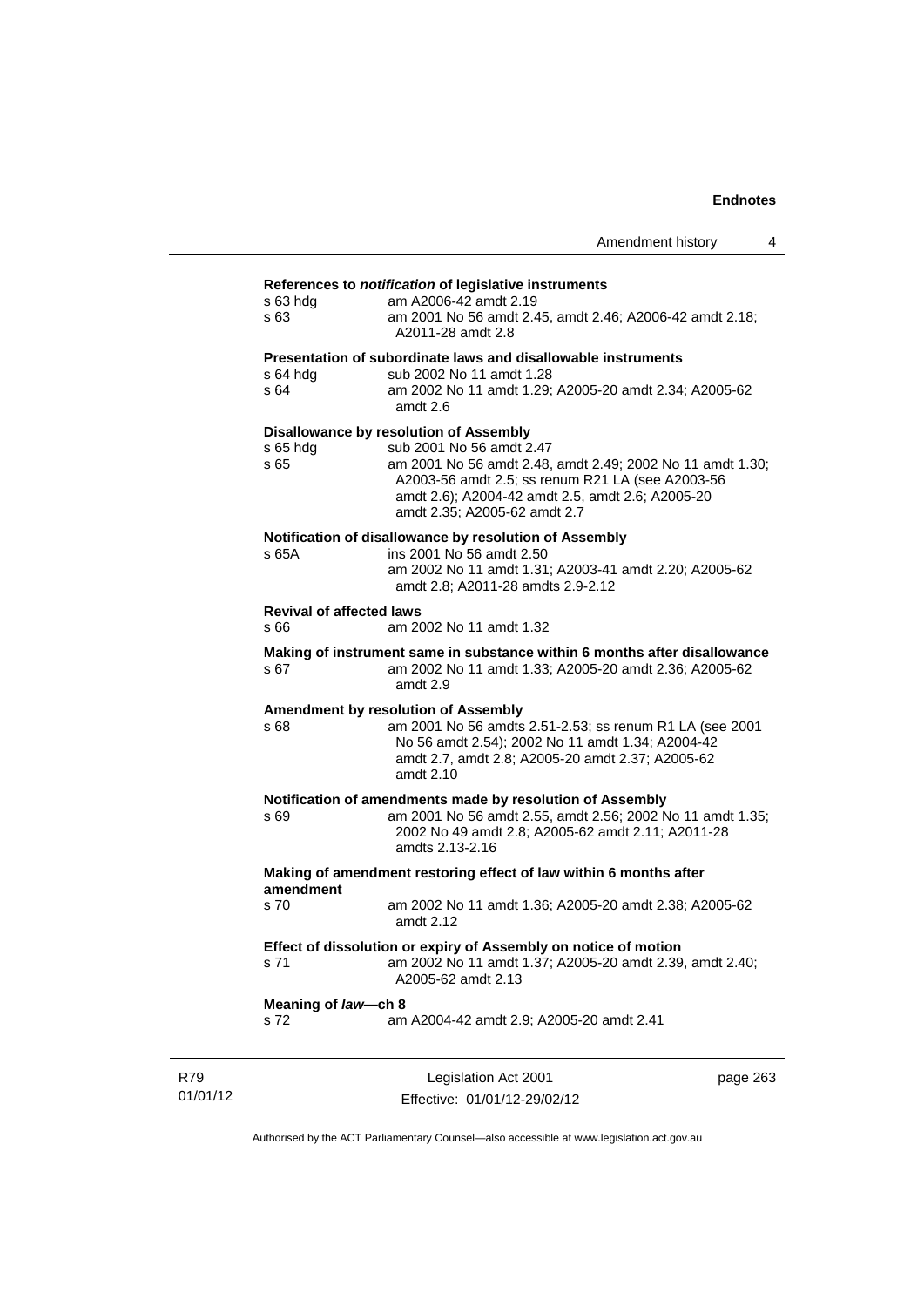| 4 | Amendment history                         |                                                                                                                                                                                                                                                            |
|---|-------------------------------------------|------------------------------------------------------------------------------------------------------------------------------------------------------------------------------------------------------------------------------------------------------------|
|   | General rules about commencement<br>s 73  | am 2002 No 11 s 13, s 14, amdt 1.38, amdt 1.39; A2003-41<br>amdt 2.21; A2003-56 amdts 2.7-2.9; A2004-42 amdt 2.10;<br>A2005-20 amdt 2.42; A2006-42 amdt 2.18                                                                                               |
|   | Time of commencement<br>s 74              | sub 2002 No 11 s 15                                                                                                                                                                                                                                        |
|   | s 75 hdg<br>s 75                          | Commencement of naming and commencement provisions<br>sub A2004-42 amdt 2.11<br>am 2002 No 11 s 16; 2002 No 49 amdt 2.9, amdt 2.10; A2003-<br>56 amdt 2.10, amdt 2.11; A2004-42 amdt 2.12; ss renum R27<br>LA (see A2004-42 amdt 2.13); A2006-42 amdt 2.18 |
|   | s 75AA                                    | Commencement of provisions identifying amended laws<br>ins A2006-42 amdt 2.5                                                                                                                                                                               |
|   | s 75A                                     | Meaning of commences retrospectively<br>ins A2003-56 amdt 2.12<br>am A2006-42 amdt 2.18                                                                                                                                                                    |
|   | s 75B                                     | Retrospective commencement requires clear indication<br>ins A2003-56 amdt 2.12<br>am A2004-42 amdt 2.14; ss renum R27 LA (see A2004-42<br>amdt 2.15)                                                                                                       |
|   | s 76                                      | Non-prejudicial provision may commence retrospectively<br>am 2002 No 11 amdt 1.40; ss renum R5 LA (see 2002 No 11<br>amdt 1.41); A2003-56 amdt 2.13, amdt 2.14; A2005-20<br>amdt 2.46                                                                      |
|   | s 77                                      | <b>Commencement by commencement notice</b><br>am 2002 No 11 s 17, amdt 1.42; 2002 No 49 amdt 2.11;<br>A2004-42 amdts 2.16-2.18                                                                                                                             |
|   | s 78                                      | Separate commencement of amendments<br>sub 2002 No 11 amdt 1.43                                                                                                                                                                                            |
|   | s 79                                      | Automatic commencement of postponed law<br>am 2002 No 11 amdt 1.44; 2002 No 49 amdt 2.12; A2003-41<br>amdt 2.22; A2003-56 amdt 2.15, amdt 2.16; ss renum R21<br>LA (see A2003-56 amdt 2.17); A2004-42 amdt 2.19;<br>A2005-20 amdt 2.44, amdt 2.45          |
|   | s 79A                                     | Commencement of amendment of uncommenced law<br>ins A2003-41 amdt 2.23                                                                                                                                                                                     |
|   | References to commencement of law<br>s 80 | am 2002 No 49 amdt 2.13                                                                                                                                                                                                                                    |

page 264 Legislation Act 2001 Effective: 01/01/12-29/02/12

R79 01/01/12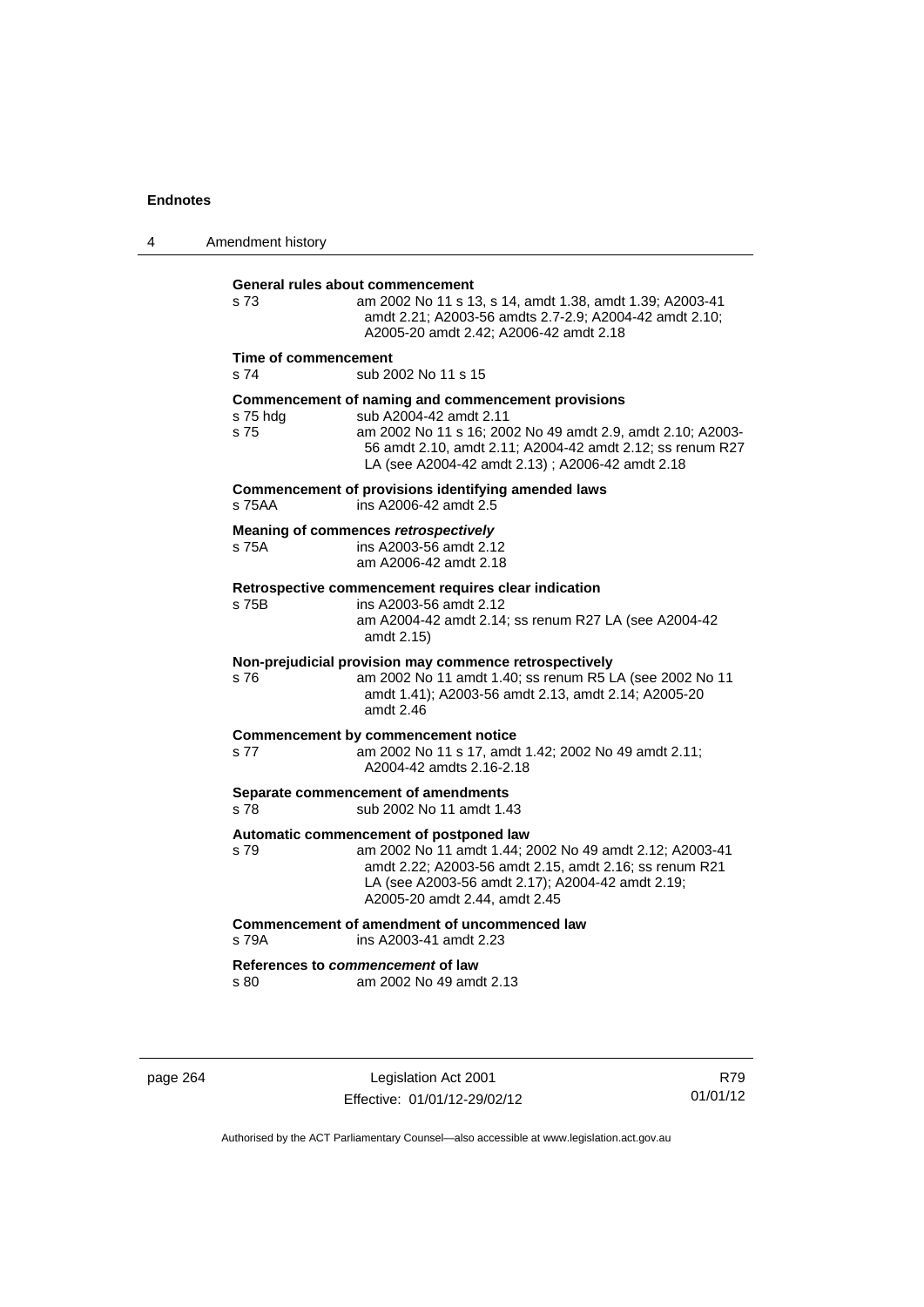|                                  |                                                                                                                                                                                                                                                                                                                                                                                                                                                                                | Amendment history | 4 |
|----------------------------------|--------------------------------------------------------------------------------------------------------------------------------------------------------------------------------------------------------------------------------------------------------------------------------------------------------------------------------------------------------------------------------------------------------------------------------------------------------------------------------|-------------------|---|
| s 81                             | <b>Exercise of powers between notification and commencement</b><br>am 2002 No 11 amdts 1.45-1.47; A2004-42 amdt 2.20,<br>amdt 2.21; ss renum R27 LA (see A2004-42 amdt 2.22);<br>A2005-5 s 25; ss renum R32 LA (see A2005-5 s 26);<br>A2005-20 amdt 2.46; A2006-42 amdt 2.18                                                                                                                                                                                                   |                   |   |
| Definitions-ch 9<br>s 82         | def law sub A2004-42 amdt 2.23; A2005-20 amdt 2.47<br>def repeal sub 2002 No 49 amdt 2.14<br>am A2004-42 amdt 2.24                                                                                                                                                                                                                                                                                                                                                             |                   |   |
| s 83                             | Consequences of amendment of statutory instrument by Act<br>am 2002 No 11 amdt 1.48, amdt 1.49                                                                                                                                                                                                                                                                                                                                                                                 |                   |   |
| s 84                             | Saving of operation of repealed and amended laws<br>am 2002 No 11 amdt 1.50; ss renum R5 LA (see 2002 No 11<br>amdt 1.51); A2005-20 amdt 2.48                                                                                                                                                                                                                                                                                                                                  |                   |   |
| s 84A                            | Creation of offences and changes in penalties<br>ins 2001 No 56 amdt 2.57<br>am 2002 No 11 amdt 1.52; A2004-42 amdt 2.25; ss renum<br>R27 LA (see A2004-42 amdt 2.26); A2005-20 amdt 2.49                                                                                                                                                                                                                                                                                      |                   |   |
| When repeal takes effect<br>s 85 | sub 2002 No 11 s 18                                                                                                                                                                                                                                                                                                                                                                                                                                                            |                   |   |
| amending laws<br>s 86            | Repealed and amended laws not revived on repeal of repealing and<br>am 2002 No 11 amdt 1.53; ss renum R5 LA (see 2002 No 11<br>amdt 1.54)                                                                                                                                                                                                                                                                                                                                      |                   |   |
| s 87                             | Commencement not undone if repealed<br>am 2002 No 11 amdt 1.55                                                                                                                                                                                                                                                                                                                                                                                                                 |                   |   |
| s 88 hdg<br>s 88                 | Repeal does not end effect of transitional laws etc<br>sub 2002 No 49 amdt 2.15<br>am 2002 No 11 amdt 1.56; A2003-56 amdt 2.18; A2005-20<br>amdt 2.50, amdt 2.51; ss renum R34 LA (see A2005-20<br>amdt 2.52); A2006-42 amdt 2.6, amdt 2.7                                                                                                                                                                                                                                     |                   |   |
| s 89                             | Automatic repeal of certain laws and provisions<br>am 2002 No 11 amdts 1.57-1.59; ss renum R5 LA (see 2002<br>No 11 amdt 1.60); 2002 No 30 amdt 2.3; 2002 No 49<br>amdts 2.16-2.18, 2.20-2.23; ss renum R13 LA (see 2002<br>No 49 amdt 2.19); A2003-56 amdts 2.19-2.23; ss renum R21<br>LA (see A2003-56 amdt 2.24); A2004-42 amdt 2.27,<br>amdt 2.28, amdts 2.30-2.32; ss renum R27 LA (see<br>A2004-42 amdt 2.29); A2005-20 amdts 2.53-2.56; A2006-42<br>amdt 2.8, amdt 2.18 |                   |   |

R79 01/01/12

Legislation Act 2001 Effective: 01/01/12-29/02/12 page 265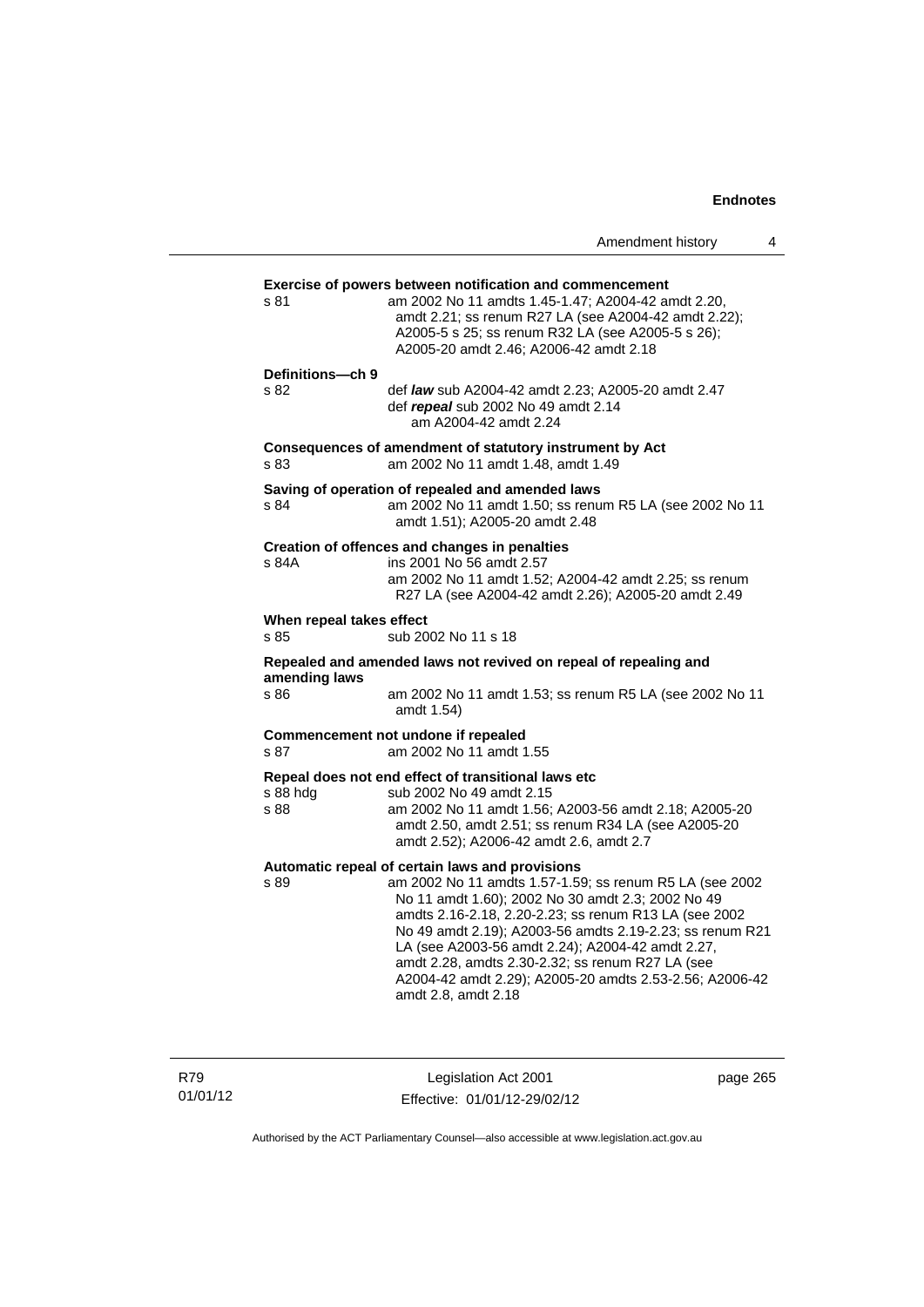| 4 | Amendment history                                                                                                                                                                                                                                               |
|---|-----------------------------------------------------------------------------------------------------------------------------------------------------------------------------------------------------------------------------------------------------------------|
|   | Insertion of provisions by amending law<br>s 91<br>am 2001 No 56 amdt 2.58; 2002 No 11 amdts 1.61-1.63;<br>ss renum R5 LA (see 2002 No 11 amdt 1.64); A2003-41<br>amdt 2.24; A2004-42 amdt 2.33, amdt 2.34; A2005-20<br>amdt 2.57; A2009-20 amdt 2.6            |
|   | Amendment to be made whenever possible<br>s 92<br>am 2002 No 11 amdts 1.65-1.68; A2005-20 amdt 2.58                                                                                                                                                             |
|   | Provisions included in another provision for amendment purposes<br>am 2001 No 56 amdt 2.59, amdt 2.60; 2002 No 11 amdt 1.69;<br>s 93<br>A2004-42 amdt 2.35, amdt 2.36; A2005-20 amdt 2.59                                                                       |
|   | Continuance of appointments etc made under amended provisions<br>am 2002 No 11 amdt 1.70; ss renum R5 LA (see 2002 No 11<br>s 94<br>amdt 1.71); 2002 No 49 amdt 2.24; A2003-41 amdt 2.25                                                                        |
|   | <b>Status of modifications</b><br>s 95<br>am 2002 No 11 amdt 1.72, amdt 1.73                                                                                                                                                                                    |
|   | <b>Relocated provisions</b><br>s 96<br>am 2002 No 11 amdt 1.74; A2005-20 amdt 2.60                                                                                                                                                                              |
|   | <b>Referring to laws</b><br>ch 10 hdg<br>sub A2005-20 amdt 2.61                                                                                                                                                                                                 |
|   | Definitions-ch 10<br>s 97 hdg<br>sub 2001 No 56 amdt 2.61<br>am 2001 No 56 amdt 2.62<br>s 97<br>sub A2005-20 amdt 2.61<br>def <b>ACT law</b> ins A2005-20 amdt 2.61<br>def law ins A2005-20 amdt 2.61<br>def law of another jurisdiction ins A2005-20 amdt 2.61 |
|   | References to ACT law include law containing reference<br>am 2002 No 11 amdt 1.75<br>s 98<br>sub A2005-20 amdt 2.61                                                                                                                                             |
|   | References in ACT statutory instruments to the Act<br>am A2003-56 amdt 2.25<br>s 99<br>sub A2005-20 amdt 2.61                                                                                                                                                   |
|   | <b>Referring to particular ACT laws</b><br>am A2003-56 amdt 2.26<br>s 100<br>sub A2005-20 amdt 2.61<br>am A2011-28 amdt 2.17                                                                                                                                    |
|   | Referring to particular laws of other jurisdictions etc<br>am 2002 No 49 amdt 2.25<br>s 101<br>sub A2005-20 amdt 2.61                                                                                                                                           |
|   |                                                                                                                                                                                                                                                                 |

page 266 Legislation Act 2001 Effective: 01/01/12-29/02/12

R79 01/01/12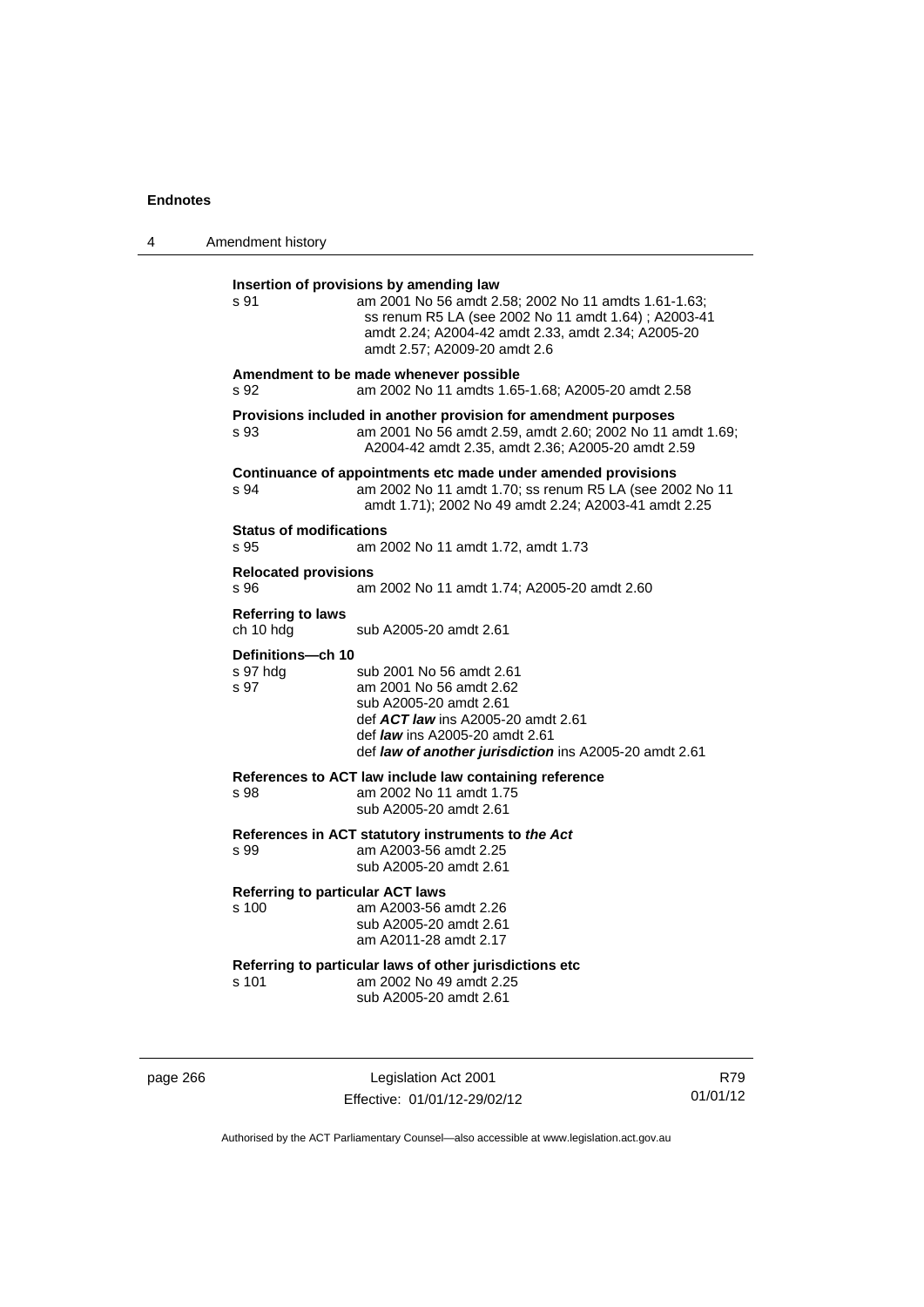| s 101A                                     | ins 2001 No 56 amdt 2.63<br>om A2005-20 amdt 2.61                                                                                                                                                            |
|--------------------------------------------|--------------------------------------------------------------------------------------------------------------------------------------------------------------------------------------------------------------|
| s 101B                                     | References to paragraphs etc<br>ins 2001 No 56 amdt 2.63<br>om A2005-20 amdt 2.61                                                                                                                            |
| s 102                                      | References to laws include references to laws as in force from time to time<br>am 2002 No 11 amdt 1.76, amdt 1.77; A2003-56 amdt 2.27;<br>ss renum R21 LA (see A2003-56 amdt 2.28)<br>sub A2005-20 amdt 2.61 |
| References to repealed laws<br>s 103       | sub A2005-20 amdt 2.61                                                                                                                                                                                       |
| s 104                                      | References to laws include references to instruments under laws<br>am 2001 No 56 amdt 2.64<br>sub A2005-20 amdt 2.61                                                                                         |
| s 105                                      | Referring to provisions of laws<br>am 2002 No 11 amdt 1.78, amdt 1.79<br>sub A2005-20 amdt 2.61                                                                                                              |
| s <sub>106</sub>                           | References to provisions of laws are inclusive<br>am 2002 No 30 amdt 2.4<br>sub A2005-20 amdt 2.61                                                                                                           |
| s 106A                                     | References to paragraphs etc of laws<br>ins A2005-20 amdt 2.61                                                                                                                                               |
| Meaning of law-ch 11<br>s 107 hdg<br>s 107 | sub A2004-42 amdt 2.37<br>def law am A2003-41 amdt 2.26; A2005-20 amdt 2.62<br>def republication ins A2004-42 amdt 2.38                                                                                      |
| <b>Republication in register</b><br>s 108  | am 2001 No 56 amdt 2.65                                                                                                                                                                                      |
| s 109                                      | Republications may be published with other information<br>am A2003-41 amdt 2.27                                                                                                                              |
| s 111                                      | <b>Incorporation of amendments</b><br>am A2005-20 amdt 2.63, amdt 2.64                                                                                                                                       |
| s 114                                      | Authorisation for parliamentary counsel<br>am 2001 No 70 amdt 1.8                                                                                                                                            |
| s 116                                      | Ambit of editorial amendments<br>am A2003-56 amdt 2.29; A2005-20 amdts 2.65-2.68,<br>amdt 2.146                                                                                                              |

R79 01/01/12

Legislation Act 2001 Effective: 01/01/12-29/02/12 page 267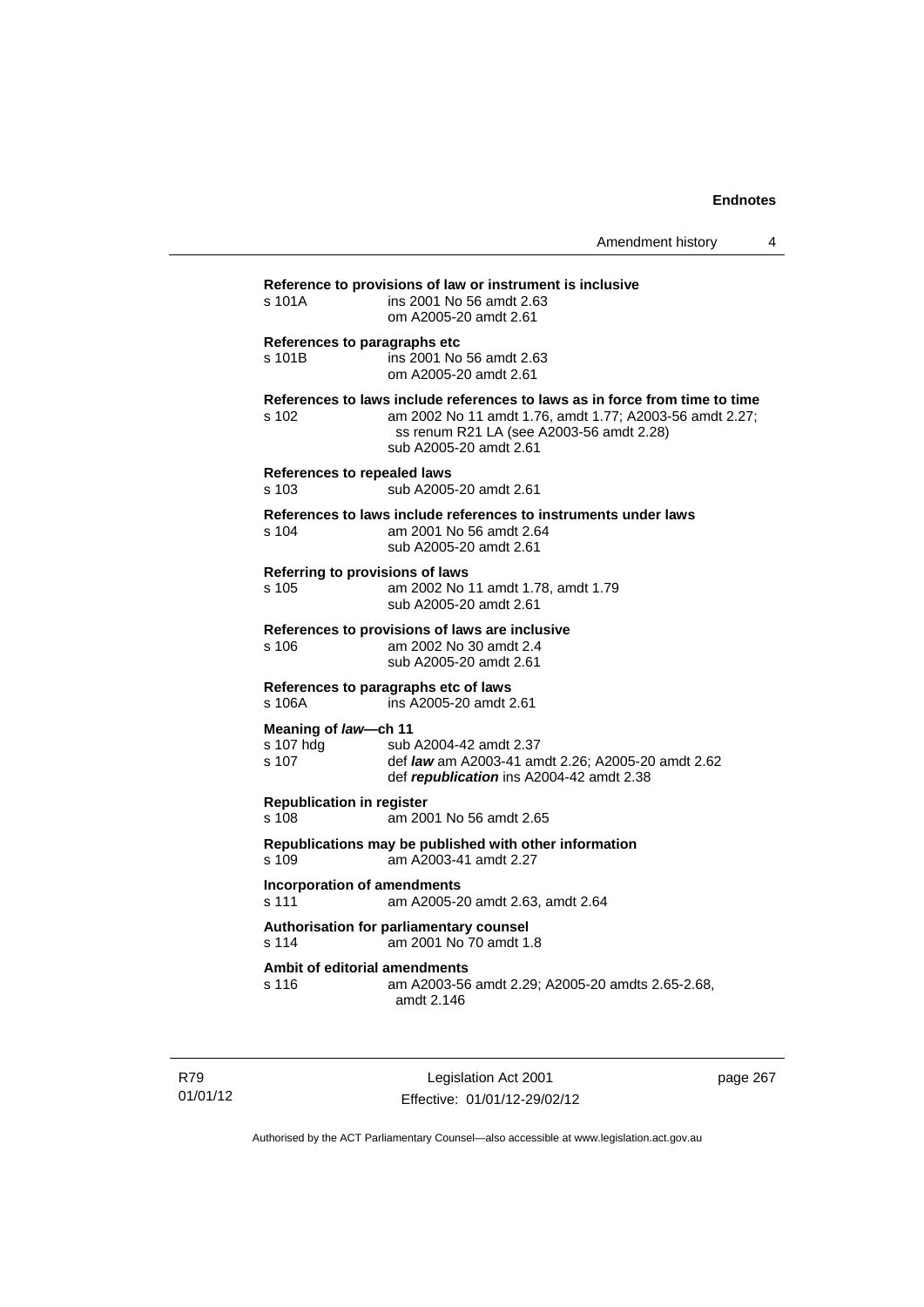| 4 | Amendment history                         |                                                                                                                                                                                                                                                                      |
|---|-------------------------------------------|----------------------------------------------------------------------------------------------------------------------------------------------------------------------------------------------------------------------------------------------------------------------|
|   | s 119                                     | Delegation by parliamentary counsel<br>renum as s 260                                                                                                                                                                                                                |
|   | ch 12 hdg                                 | Scope of Acts and statutory instruments<br>orig ch 12 hdg renum as ch 19 hdg and then ch 20 hdg<br>ins 2001 No 56 amdt 2.68                                                                                                                                          |
|   | s 120                                     | Act to be interpreted not to exceed legislative powers of Assembly<br>orig s 120 renum as s 261<br>ins 2001 No 56 amdt 2.68<br>am 2002 No 11 amdt 1.80                                                                                                               |
|   | <b>Binding effect of Acts</b><br>s 121    | orig s 121 renum as s 262 and then s 302<br>ins 2002 No 11 s 19<br>am A2006-38 amdt 1.8                                                                                                                                                                              |
|   | <b>Application to Territory</b><br>s 122  | orig s 122 renum as s 263<br>ins 2001 No 56 amdt 2.68<br>am 2002 No 11 amdt 1.81                                                                                                                                                                                     |
|   | Application of s 47 (2) and (3)<br>s 122A | renum as s 264 and then s 304                                                                                                                                                                                                                                        |
|   | Application of s 61 and s 62<br>s 123     | renum as s 265 and then s 305                                                                                                                                                                                                                                        |
|   | <b>Application of s 69</b><br>s 124       | renum as s 266                                                                                                                                                                                                                                                       |
|   | ch 13 hdg                                 | <b>Structure of Acts and statutory instruments</b><br>orig ch 13 hdg renum as ch 20 hdg and then ch 21 hdg<br>ins 2001 No 56 amdt 2.68                                                                                                                               |
|   | General<br>pt 13.1 hdg                    | ins 2001 No 56 amdt 2.68                                                                                                                                                                                                                                             |
|   | Meaning of law-ch 13<br>s 125             | orig s 125 renum as s 267 and then s 306<br>ins 2001 No 56 amdt 2.68<br>am A2005-20 amdt 2.69                                                                                                                                                                        |
|   | s 126                                     | Material that is part of Act or statutory instrument<br>orig s 126 renum as s 268 and then s 307<br>ins 2001 No 56 amdt 2.68<br>am 2002 No 11 amdt 1.82; 2002 No 30 amdt 2.5; A2003-56<br>amdt 2.30; ss renum R21 LA (see A2003-56 amdt 2.31);<br>A2005-20 amdt 2.70 |

page 268 Legislation Act 2001 Effective: 01/01/12-29/02/12

R79 01/01/12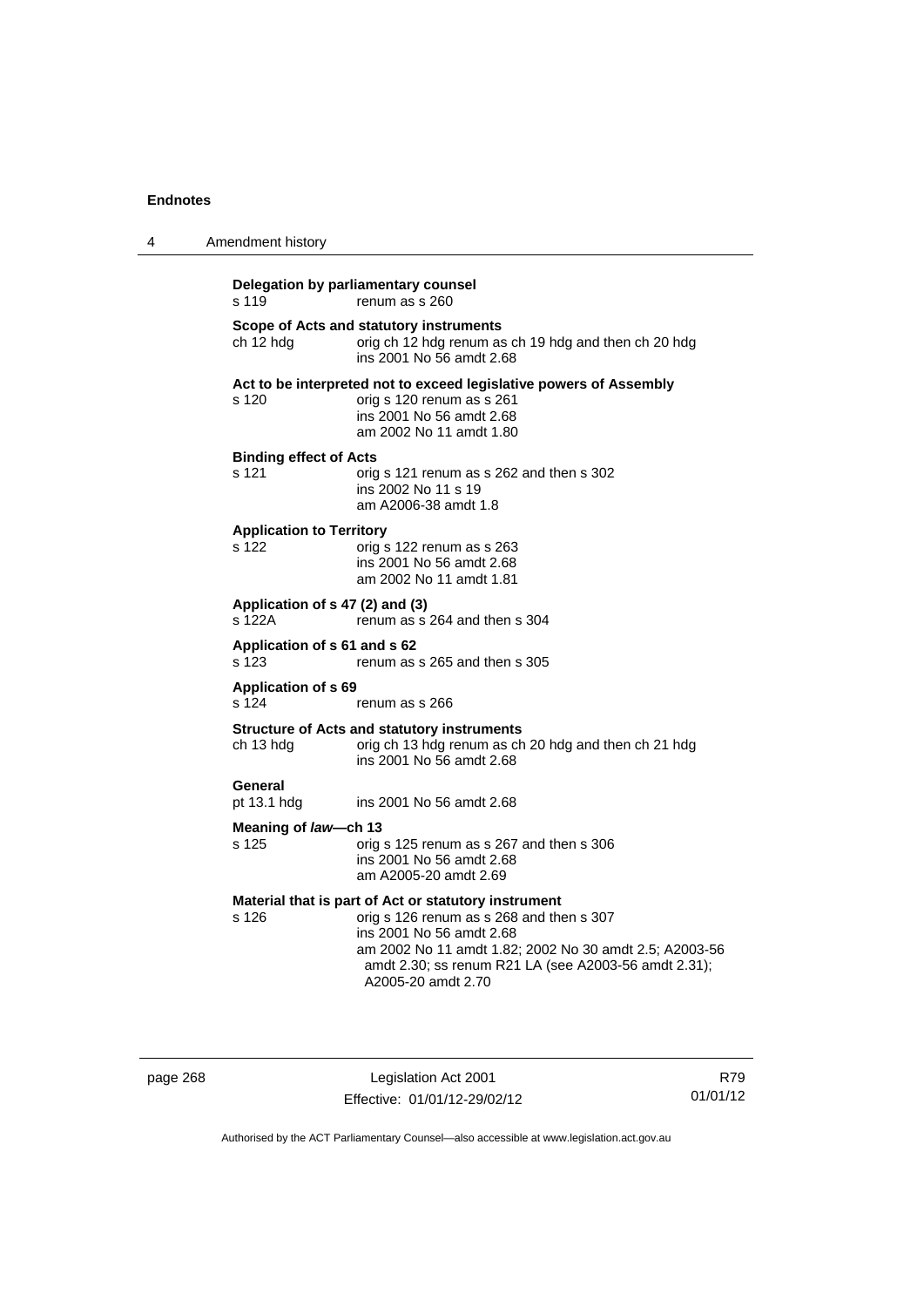|                                                      |                                                                                                                                                                                      | Amendment history | 4 |
|------------------------------------------------------|--------------------------------------------------------------------------------------------------------------------------------------------------------------------------------------|-------------------|---|
| s 127                                                | Material that is not part of Act or statutory instrument<br>orig s 127 renum as s 269 and then s 308<br>ins 2001 No 56 amdt 2.68<br>am 2002 No 11 amdt 1.83: A2005-20 amdt 2.71      |                   |   |
| s 128                                                | Status of certain instruments as notifiable instruments<br>renum as s 270 and then s 309                                                                                             |                   |   |
| qazette                                              | Compliance with authorisation or requirement to do something by notice in                                                                                                            |                   |   |
| s 129                                                | renum as s 271 and then s 310                                                                                                                                                        |                   |   |
| <b>Particular kinds of provisions</b><br>pt 13.2 hdg | ins 2001 No 56 amdt 2.68                                                                                                                                                             |                   |   |
| What is a definition?<br>s 130                       | orig s 130 renum as s 272 and then s 313<br>ins 2001 No 56 amdt 2.68<br>am A2003-56 amdts 2.32-2.34                                                                                  |                   |   |
| <b>Signpost definitions</b><br>s 131                 | ins 2001 No 56 amdt 2.68<br>am 2002 No 49 amdt 2.26, amdt 2.27; A2003-56 amdt 2.35,<br>amdt 2.36; ss renum R21 LA (see A2003-56 amdt 2.37);<br>A2009-20 amdt 2.7; A2009-28 amdt 2.20 |                   |   |
| <b>Examples</b><br>s 132                             | ins 2001 No 56 amdt 2.68<br>am 2002 No 11 amdt 1.84                                                                                                                                  |                   |   |
| <b>Penalty units</b><br>s 133                        | ins 2001 No 56 amdt 2.68<br>am 2002 No 11 amdt 1.85; A2009-35 s 4; ss renum R67 LA                                                                                                   |                   |   |
| s 134                                                | Penalties at end of sections and subsections<br>ins 2001 No 56 amdt 2.68<br>am 2002 No 11 amdt 1.86; 2002 No 49 amdt 2.28; A2005-20<br>amdt 2.72; amdt 2.73                          |                   |   |
| s 135                                                | Penalties not at end of sections and subsections<br>ins 2001 No 56 amdt 2.68<br>am 2002 No 11 amdt 1.87; 2002 No 49 amdt 2.29; A2005-20<br>amdt 2.74, amdt 2.75                      |                   |   |
| ch 14 hdg                                            | Interpretation of Acts and statutory instruments<br>ins 2002 No 11 s 20<br>sub A2003-18 s 4                                                                                          |                   |   |
| <b>Purpose and scope</b><br>pt 14.1 hdg              | ins A2003-18 s 4                                                                                                                                                                     |                   |   |

R79 01/01/12

Legislation Act 2001 Effective: 01/01/12-29/02/12 page 269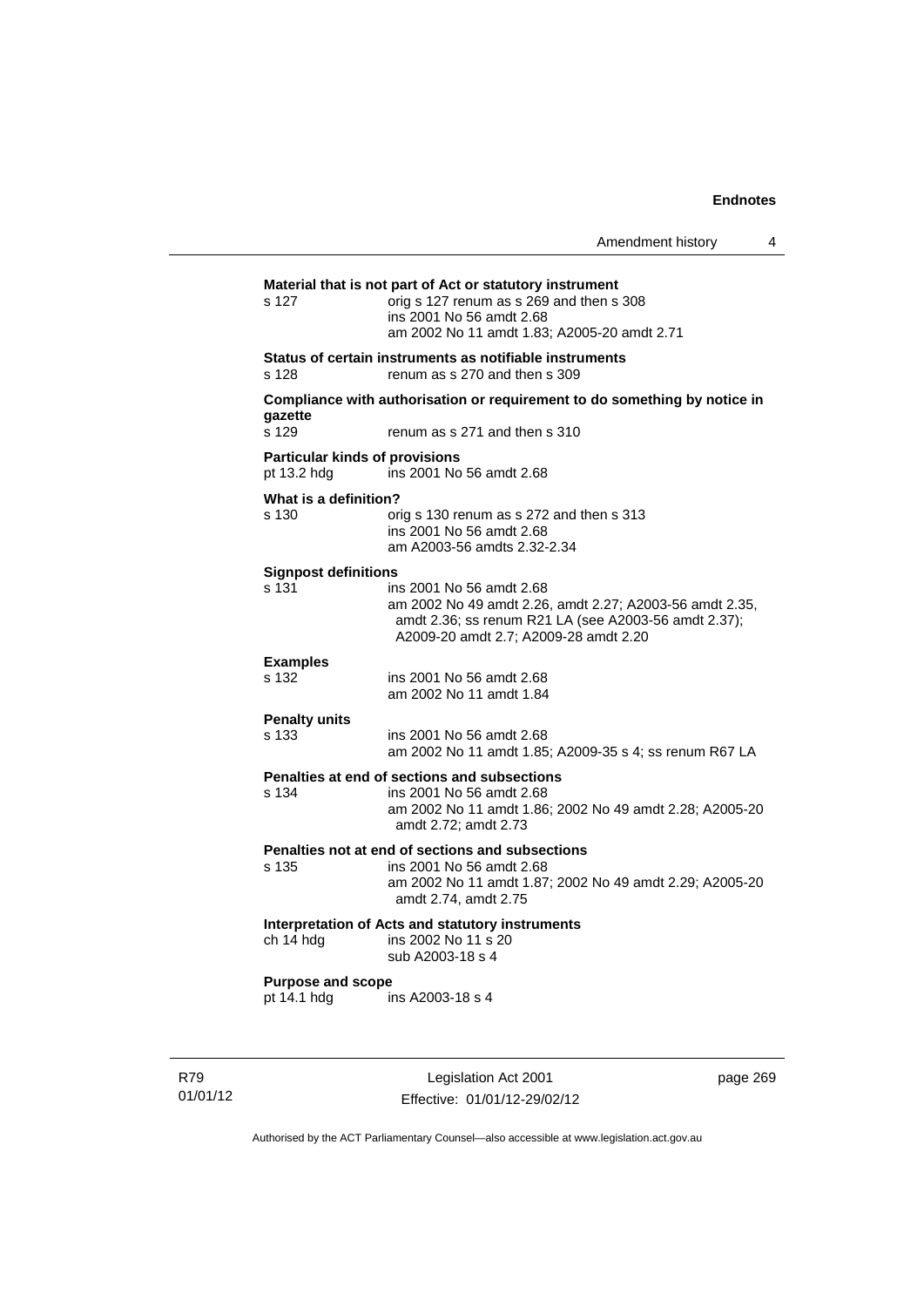4 Amendment history **Meaning of Act—ch 14**<br>s 136 **ins 2** ins 2001 No 56 amdt 2.68 om 2002 No 11 amdt 1.88 ins A2003-18 s 4 **Purpose and scope—ch 14**  s 137 ins 2002 No 11 s 20 sub A2003-18 s 4 **Key principles of interpretation**<br>pt 14.2 hdg ins A2003-18  $ins$   $A2003-18$  s 4 **Meaning of** *working out the meaning of an Act***—pt 14.2**  s 138 reloc from IA 2002 No 11 amdt 2.63 sub A2003-18 s 4 **Interpretation best achieving Act's purpose**  s 139 reloc from IA 2002 No 11 amdt 2.63 pars renum R5 LA am 2002 No 49 amdt 2.30 sub A2003-18 s 4 am A2004-5 amdt 2.7 **Legislative context**  ins A2003-18 s 4 am A2006-23 amdt 1.211 **Non-legislative context generally**  s 141 ins A2003-18 s 4 am A2003-41 amdt 2.28 **Non-legislative context—material that may be considered**  s 142 ins A2003-18 s 4 am A2003-41 amdt 2.29; table renum R22 LA; A2005-20 amdt 2.76 **Law stating material for consideration in working out meaning**  ins A2003-18 s 4 **Aids to interpretation**  ch 15 hdg ins 2001 No 56 amdt 2.68 ch 15 hdg note om 2002 No 11 amdt 1.89 General<br>pt 15.1 hdg ins 2001 No 56 amdt 2.68 **Meaning of commonly-used terms**  s 144 hdg sub A2003-56 amdt 2.38<br>s 144 sins 2001 No 56 amdt 2.68 ins 2001 No 56 amdt 2.68

page 270 Legislation Act 2001 Effective: 01/01/12-29/02/12

R79 01/01/12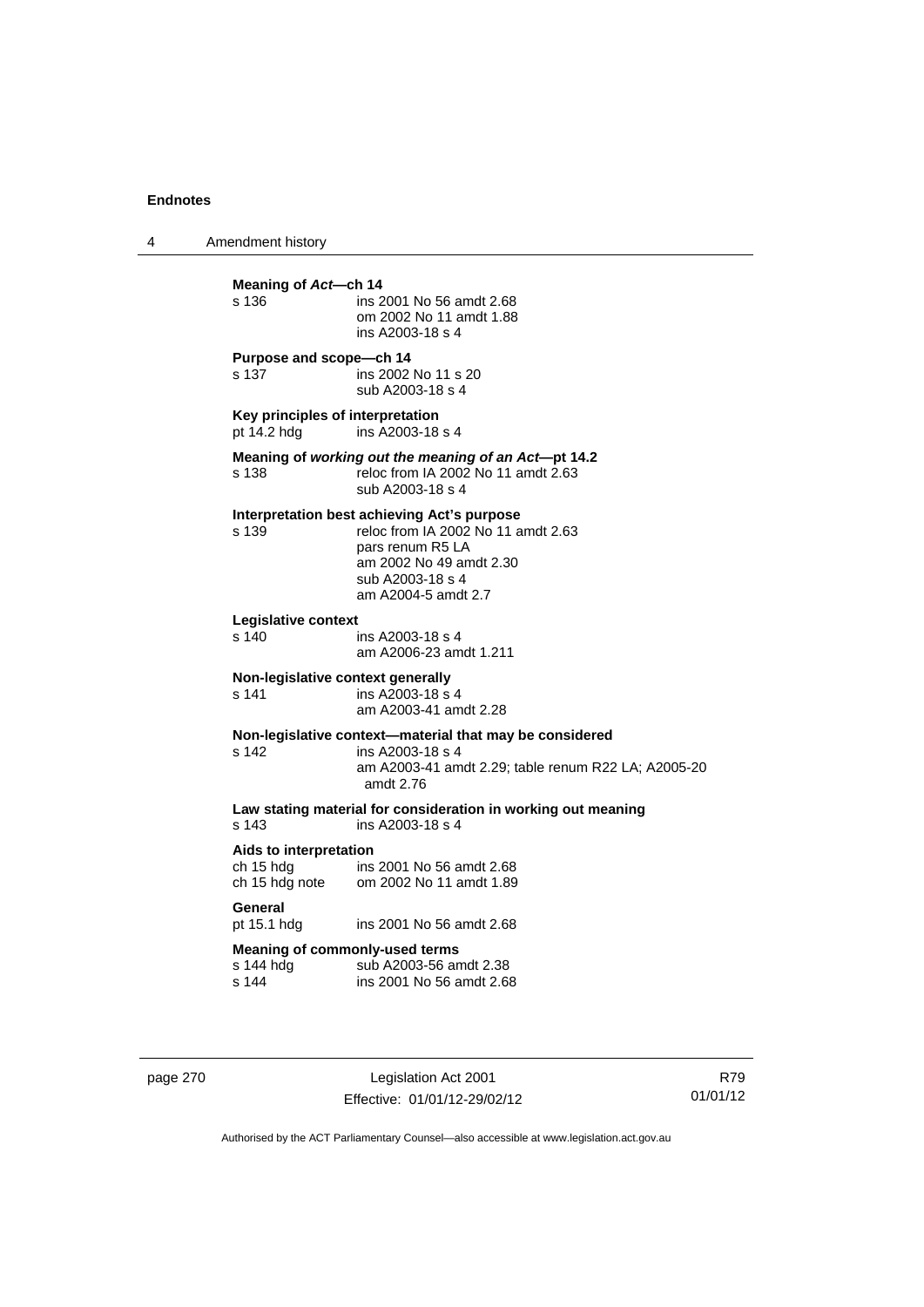Amendment history 4 **Gender and number**  ins 2001 No 56 amdt 2.68 am 2002 No 11 amdt 1.90 **Meaning of** *may* **and** *must* s 146 ins 2001 No 56 amdt 2.68 am 2002 No 11 amdt 1.91, amdt 1.92; 2002 No 30 amdt 2.6; A2003-56 amdt 2.39; A2005-20 amdt 2.77 **Changes of drafting practice not to affect meaning**  s 147 ins 2001 No 56 amdt 2.68 am 2002 No 11 amdt 1.93 **Terms used in instruments have same meanings as in authorising laws** s 148 **ins 2001 No 56 amdt 2.68** ins 2001 No 56 amdt 2.68 am 2002 No 11 amdt 1.94; A2003-56 amdt 2.40 **Age in years**  ins 2001 No 56 amdt 2.68 am 2002 No 11 amdt 1.95 **Measurement of distance**  s 150 ins 2001 No 56 amdt 2.68 am 2002 No 11 amdt 1.96 **Working out periods of time generally**  s 151 ins 2002 No 11 s 21 am 2002 No 49 amdt 2.31; A2003-56 amdt 2.41 sub A2005-62 amdt 2.14 am A2006-42 amdt 2.9, amdt 2.10; ss renum R47 LA (10)-(12) exp 11 January 2007 (s 151 (12)) **Periods of time ending on non-working days**  s 151A ins A2005-62 amdt 2.14 am A2006-42 amdt 2.11 (5)-(7) exp 11 January 2007 (s 151A (7)) **Doing things for which no time is fixed**<br>s 151B ins A2005-62 amdt 2. ins A2005-62 amdt 2.14 **Power to extend time**  s 151C ins A2005-62 amdt 2.14 **Continuing effect of obligations**<br> **s** 152 **ins 2002 No 11** ins 2002 No 11 s 21 sub 2002 No 49 amdt 2.32 **Definitions**  ins 2001 No 56 amdt 2.68

R79 01/01/12

Legislation Act 2001 Effective: 01/01/12-29/02/12 page 271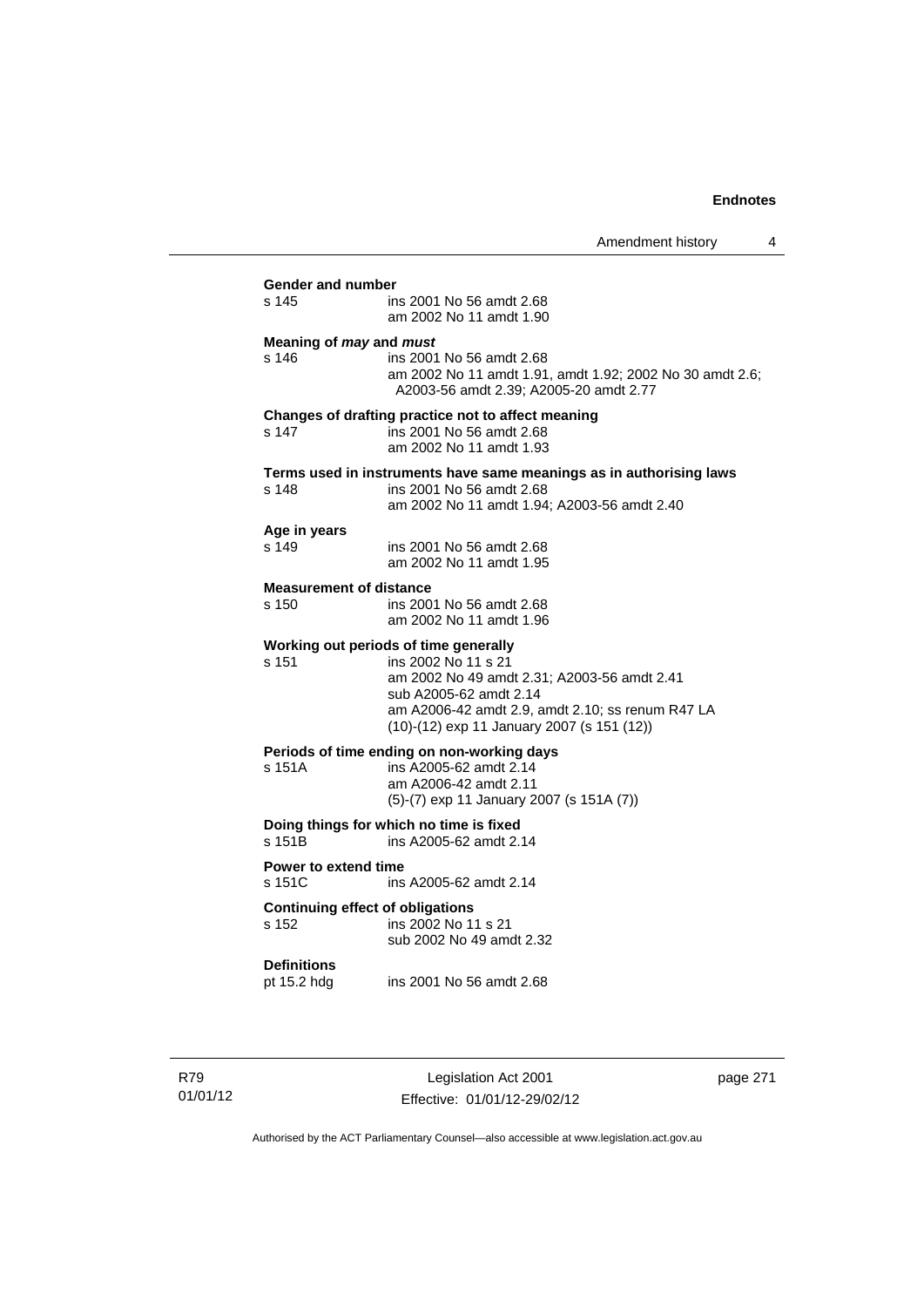| 4 | Amendment history                                                                                                                                                                                                                         |
|---|-------------------------------------------------------------------------------------------------------------------------------------------------------------------------------------------------------------------------------------------|
|   | Definitions apply subject to contrary intention<br>s 155<br>ins 2001 No 56 amdt 2.68<br>am 2002 No 11 amdt 1.97, amdt 1.98                                                                                                                |
|   | Application of definitions in dictionaries and sections<br>ins 2001 No 56 amdt 2.68<br>s 156<br>am A2003-56 amdt 2.42; A2005-20 amdts 2.78-2.80                                                                                           |
|   | Defined terms-other parts of speech and grammatical forms<br>ins 2001 No 56 amdt 2.68<br>s 157<br>sub 2002 No 11 amdt 1.99<br>am A2003-56 amdt 2.43                                                                                       |
|   | References to various entities and things<br>ins 2001 No 56 amdt 2.68<br>pt 15.3 hdg                                                                                                                                                      |
|   | References to people generally<br>ins 2001 No 56 amdt 2.68<br>s 160<br>am 2002 No 11 amdt 1.100, amdt 1.101; A2009-20 amdt 2.8                                                                                                            |
|   | <b>Corporations liable to offences</b><br>ins 2001 No 56 amdt 2.68<br>s 161<br>am 2002 No 11 amdt 1.102; 2002 No 51 amdt 1.23; 2002<br>No 49 amdt 2.33                                                                                    |
|   | References to a Minister or the Minister<br>s 162<br>ins 2001 No 56 amdt 2.68                                                                                                                                                             |
|   | References to a director-general or the director-general<br>ins 2001 No 56 amdt 2.68<br>s 163<br>am A2005-44 amdt 1.5<br>sub A2011-22 amdt 1.276                                                                                          |
|   | <b>References to Australian Standards etc</b><br>s 164<br>ins 2001 No 56 amdt 2.68<br>sub A2003-56 amdt 2.44                                                                                                                              |
|   | References to Assembly committees that no longer exist<br>ins 2001 No 56 amdt 2.68<br>s 165                                                                                                                                               |
|   | References to person with interest in land include personal<br>representative etc<br>s 168<br>ins 2001 No 56 amdt 2.68<br>am 2002 No 11 amdt 1.103                                                                                        |
|   | References to domestic partner and domestic partnership<br>ins A2003-14 s 4<br>s 169<br>am A2006-22 amdt 1.72, amdt 1.73 (A2006-22 rep before<br>commenced by disallowance (see Cwlth Gaz 2006 No S93));<br>A2008-14 amdt 1.42, amdt 1.43 |

page 272 Legislation Act 2001 Effective: 01/01/12-29/02/12

R79 01/01/12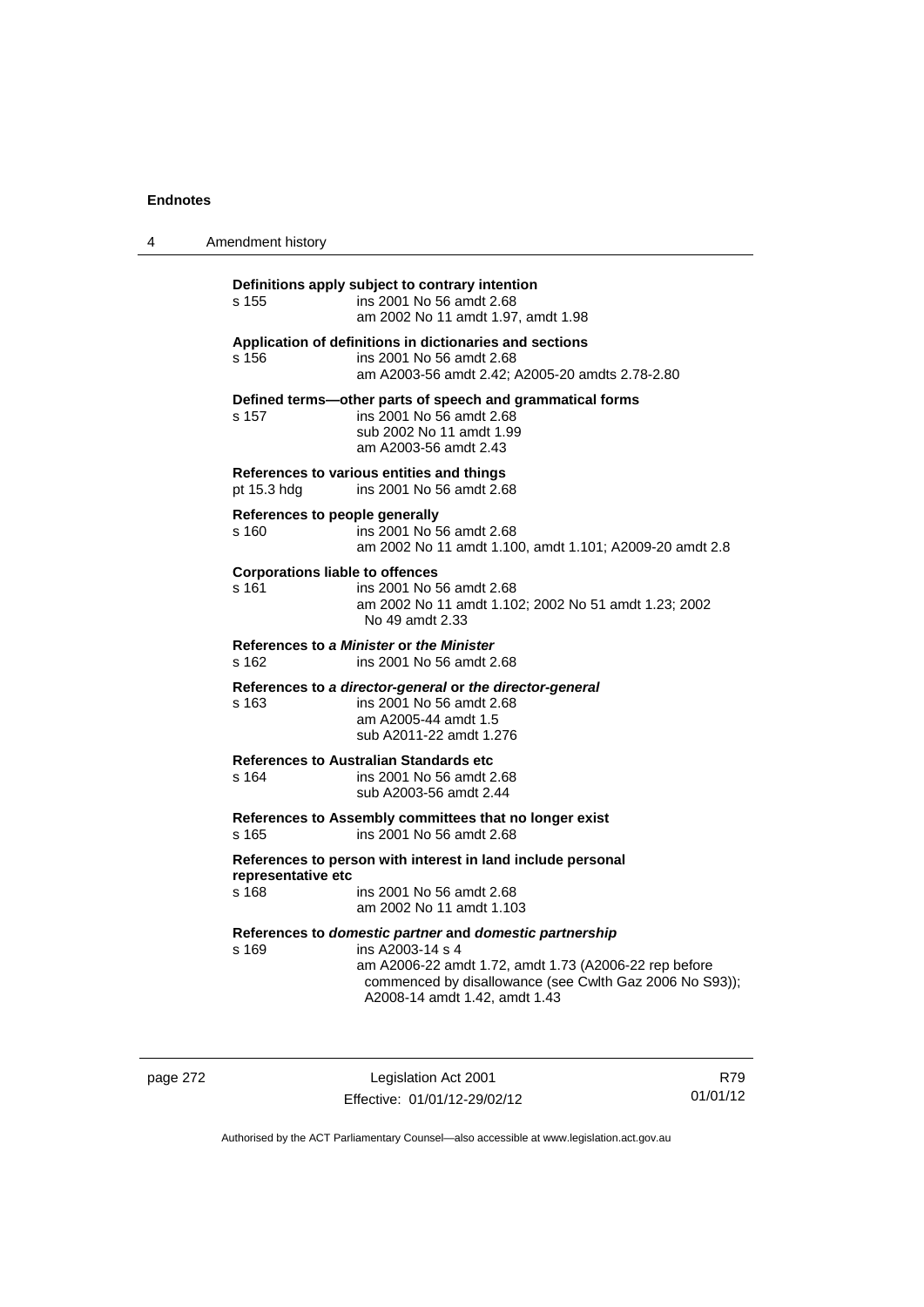Amendment history 4

Legislation Act 2001 **References to** *transgender people*  s 169A ins A2003-14 s 4 **References to** *intersex people*   $ins A2003-14 s 4$ **Preservation of certain common law privileges**  pt 15.4 hdg ins 2002 No 11 s 22 **Privileges against self-incrimination and exposure to civil penalty**  s 170 ins 2002 No 11 s 22 **Client legal privilege**  s 171 ins 2002 No 11 s 22 **Courts, tribunals and other decision-makers**  ch 16 hdg ins 2001 No 56 amdt 2.68 **Meaning of** *law***—ch 16**  s 175 ins 2001 No 56 amdt 2.68 am A2005-20 amdt 2.81 **Jurisdiction of courts and tribunals**  s 176 ins 2001 No 56 amdt 2.68 am 2002 No 11 amdt 1.104 **Recovery of amounts owing under laws**  s 177 ins 2001 No 56 amdt 2.68 am 2002 No 11 amdt 1.105 sub A2008-37 amdt 1.296 **Power to decide includes power to take evidence etc**  s 178 hdg am A2003-41 amdt 2.30<br>s 178 ins 2001 No 56 amdt 2.6 ins 2001 No 56 amdt 2.68 am 2002 No 11 amdt 1.106, amdt 1.107; A2003-41 amdt 2.31 sub A2005-53 amdt 1.92 **Content of statements of reasons for decisions**  s 179 ins 2001 No 56 amdt 2.68 am 2002 No 11 amdt 1.108; A2003-56 amdt 2.45 **Power to make decision includes power to reverse or change**  s 180 ins 2001 No 56 amdt 2.68 am 2002 No 11 amdt 1.109 **Entities and positions**  ch 17 hdg ins 2001 No 56 amdt 2.68 **Meaning of** *law***—ch 17**  s 182 (prev s 185) ins 2001 No 56 amdt 2.68 renum 2002 No 11 amdt 1.110 sub A2003-56 amdt 2.46 am A2005-20 amdt 2.81

01/01/12

R79

Effective: 01/01/12-29/02/12

page 273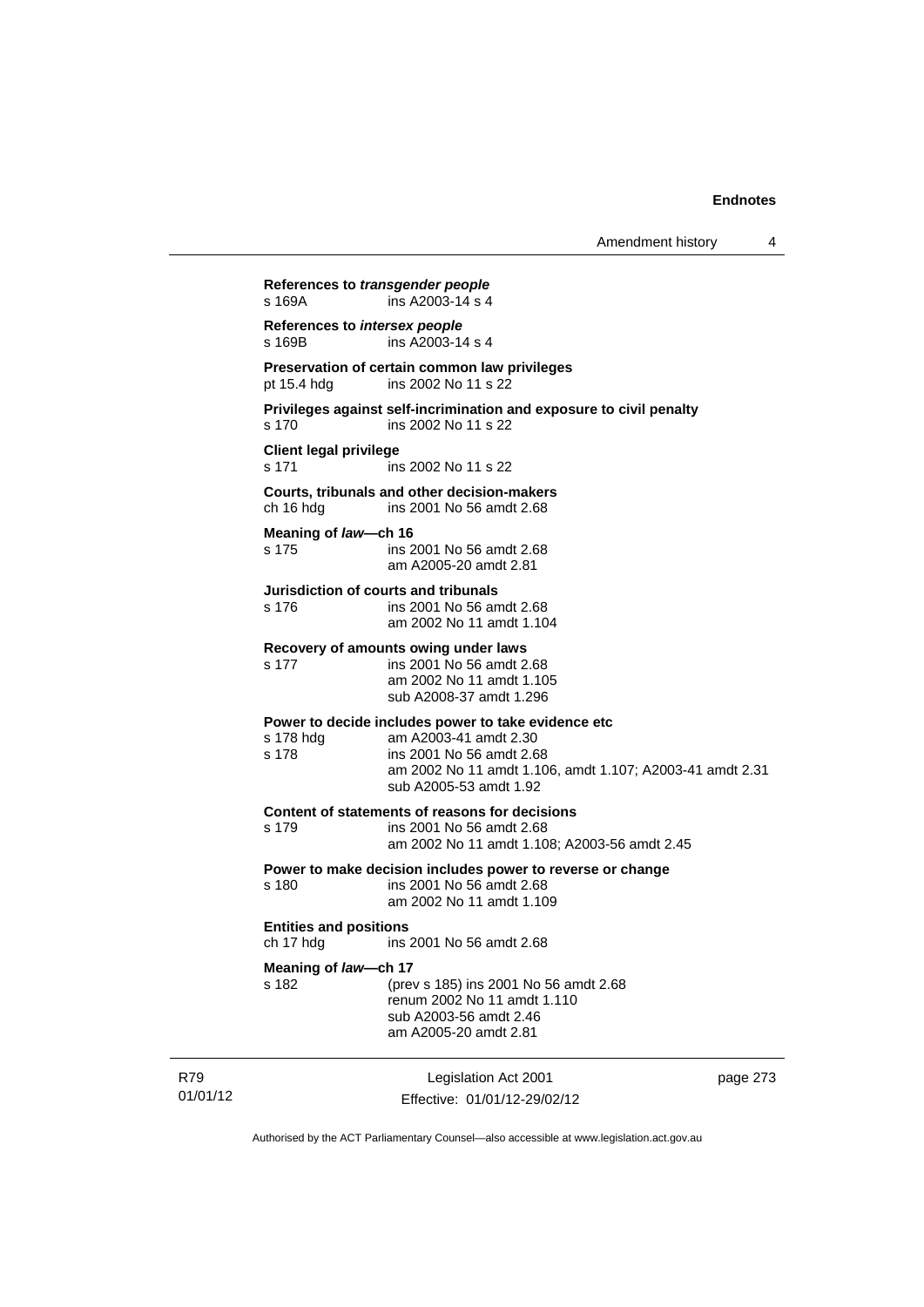| 4 | Amendment history                            |                                                                                                                                                                                              |
|---|----------------------------------------------|----------------------------------------------------------------------------------------------------------------------------------------------------------------------------------------------|
|   | Change of name of entity<br>s 183            | (prev s 187) ins 2001 No 56 amdt 2.68<br>renum 2002 No 11 amdt 1.112<br>am A2003-56 amdt 2.47<br>sub A2005-20 amdt 2.83                                                                      |
|   | Change in constitution of entity<br>s 184    | (prev s 188) ins 2001 No 56 amdt 2.68<br>renum 2002 No 11 amdt 1.112                                                                                                                         |
|   | <b>References to entity</b><br>s 184A        | ins A2005-20 amdt 2.84                                                                                                                                                                       |
|   | References to occupant of position<br>s 185  | orig s 185 renum as s 182<br>(prev s 189) ins 2001 No 56 amdt 2.68<br>renum 2002 No 11 amdt 1.112<br>am A2003-56 amdt 2.48; A2005-20 amdt 2.85, amdt 2.86                                    |
|   | Change of name of position<br>s 186          | (orig s 186) ins 2001 No 56 amdt 2.68<br>om 2002 No 11 amdt 1.111<br>(prev s 190) ins 2001 No 56 amdt 2.68<br>renum 2002 No 11 amdt 1.112<br>am A2003-56 amdt 2.49<br>sub A2005-20 amdt 2.87 |
|   | Chair and deputy chair etc<br>s 187          | orig s 187 renum as s 183<br>(prev s 191) ins 2001 No 56 amdt 2.68<br>renum 2002 No 11 amdt 1.112<br>sub A2005-20 amdt 2.88                                                                  |
|   | <b>Offences</b><br>ch 18 hdg                 | orig ch 18 hdg renum as ch 19 hdg<br>ins 2002 No 11 s 23                                                                                                                                     |
|   | <b>Introductory</b><br>pt 18.1 hdg           | renum as pt 19.1 hdg                                                                                                                                                                         |
|   | <b>Functions</b><br>pt 18.2 hdg              | renum as pt 19.2 hdg                                                                                                                                                                         |
|   | <b>Appointments</b><br>pt 18.3 hdg           | renum as pt 19.3 hdg                                                                                                                                                                         |
|   | div 18.3.1 hdg                               | Appointments-other than acting appointments<br>renum as div 19.3.1.hdg                                                                                                                       |
|   | <b>Acting appointments</b><br>div 18.3.2 hdg | renum as div 19.3.2 hdg                                                                                                                                                                      |
|   |                                              |                                                                                                                                                                                              |

page 274 Legislation Act 2001 Effective: 01/01/12-29/02/12

R79 01/01/12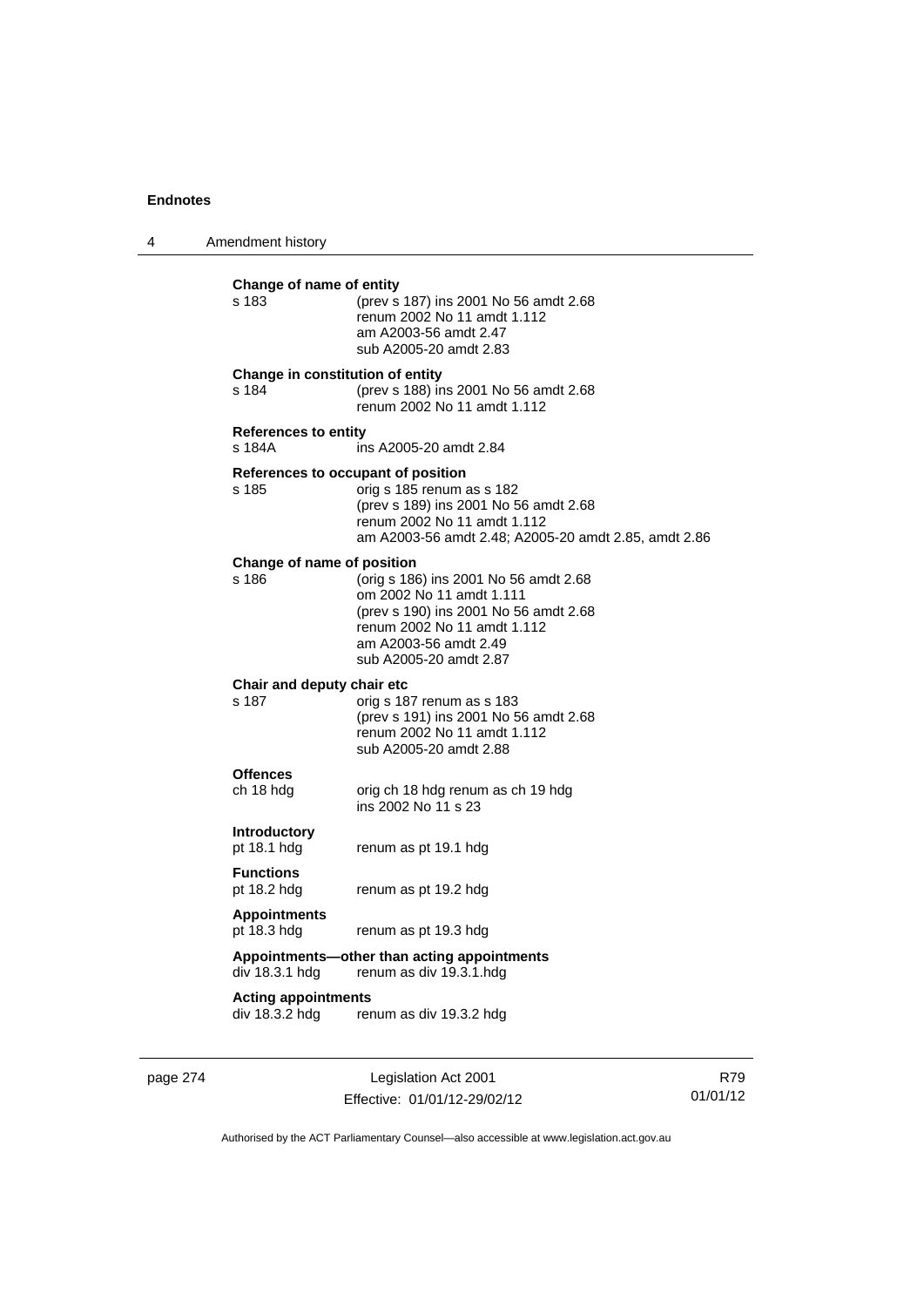# **Delegations**  renum as pt 19.4 hdg **Service of documents**  pt 18.5 hdg renum as pt 19.5 hdg **Other matters**<br>pt 18.6 hdg renum as pt 19.7 hdg **Meaning of** *ACT law***—ch 18**  s 188 orig s 188 renum as s 184 ins 2002 No 11 s 23 sub A2005-20 amdt 2.89 **Reference to offence includes reference to related ancillary offences**  orig s 189 renum as s 185 ins 2002 No 11 s 23 am 2002 No 51 amdt 1.24, amdt 1.25; A2005-20 amdt 2.90, amdt 2.91; A2005-53 amdt 1.93 **Indictable and summary offences**  orig s 190 renum as s 186 ins 2002 No 11 s 23 am A2003-56 amdt 2.50; ss renum R21 LA (see A2003-56 amdt 2.51); A2005-20 amdt 2.92; A2008-44 amdt 1.62 **Offences against 2 or more laws**  s 191 orig s 191 renum as s 187 ins 2002 No 11 s 23 am A2005-20 amdts 2.93-2.96 **When must prosecutions begin?**  s 192 ins 2002 No 11 s 23 am 2002 No 51 amdt 1.26; A2004-32 s 90; A2005-5 s 27; A2005-20 amdt 2.97; A2005-53 amdt 1.94; A2005-62 amdt 2.15, amdt 2.16; A2007-16 amdt 2.1, amdt 2.2 **Continuing offences**  ins 2002 No 11 s 23 am A2005-20 amdt 2.98 **Administrative and machinery provisions**  ch 19 hdg (prev ch 12 hdg) renum as ch 19 hdg and then ch 20 hdg (prev ch 18 hdg) ins 2001 No 56 amdt 2.68 renum as ch 19 hdg 2002 No 11 s 24 **Introductory**  pt 19.1 hdg (prev pt 18.1 hdg) ins 2001 No 56 amdt 2.68 renum 2002 No 11 s 24

R79 01/01/12

Legislation Act 2001 Effective: 01/01/12-29/02/12 page 275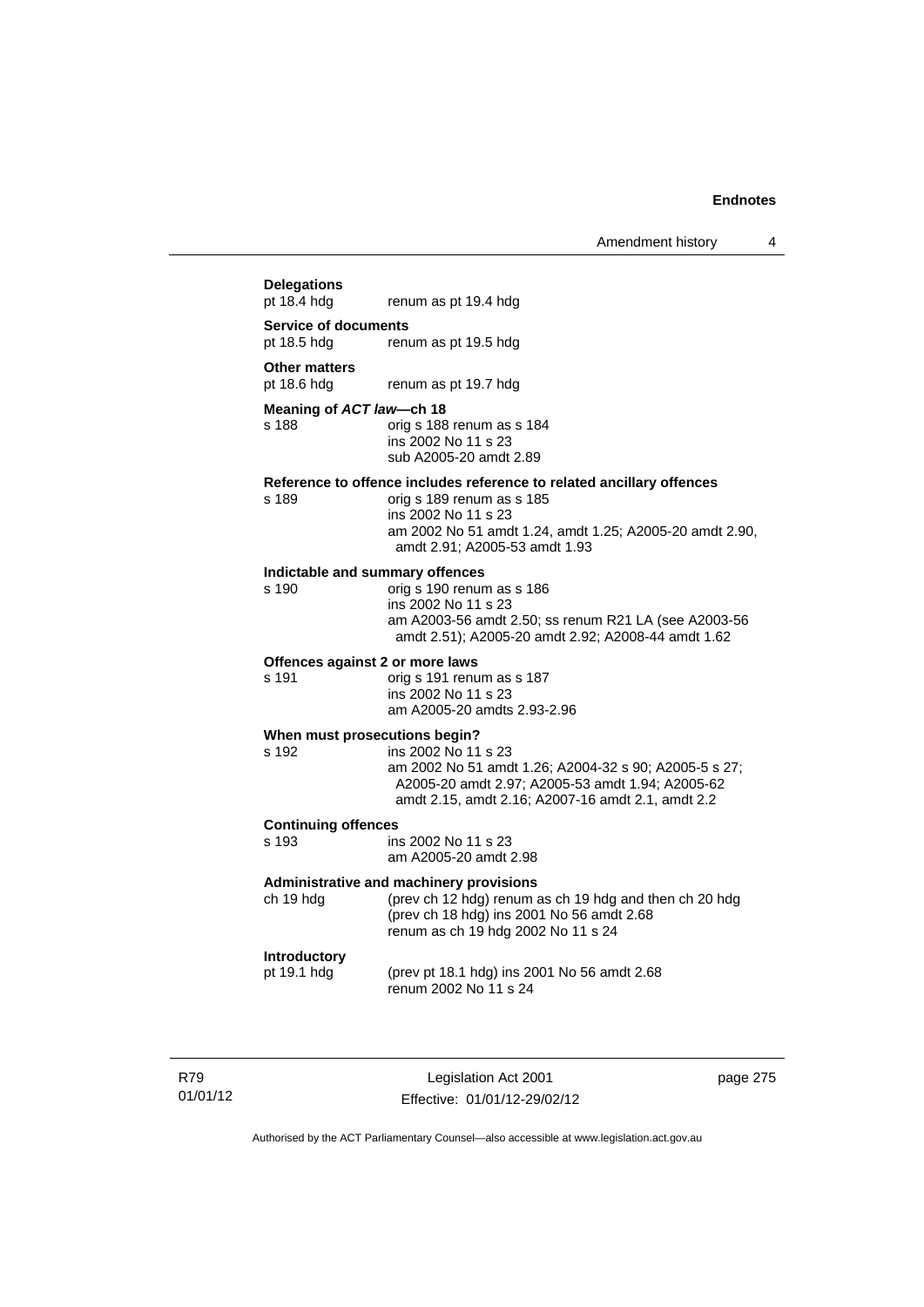| 4        | Amendment history                                         |                                                                                                                                                                                             |
|----------|-----------------------------------------------------------|---------------------------------------------------------------------------------------------------------------------------------------------------------------------------------------------|
|          | Meaning of law-ch 19<br>s 195                             | ins 2001 No 56 amdt 2.68<br>am A2005-20 amdt 2.99                                                                                                                                           |
|          | <b>Functions</b><br>pt 19.2 hdg                           | (prev pt 18.2 hdg) ins 2001 No 56 amdt 2.68<br>renum 2002 No 11 s 24                                                                                                                        |
|          | s 196                                                     | Provision giving function gives power to exercise function<br>ins 2001 No 56 amdt 2.68                                                                                                      |
|          | s 197                                                     | Statutory functions may be exercised from time to time<br>ins 2001 No 56 amdt 2.68<br>am 2002 No 11 amdt 1.113, amdt 1.114; A2005-20<br>amdt 2.100                                          |
|          | <b>Functions of bodies</b><br>s 199                       | ins 2001 No 56 amdt 2.68<br>am 2002 No 11 amdt 1.115, amdt 1.116; ss renum R5 LA<br>(see 2002 No 11 amdt 1.117); A2003-41 amdt 2.32,<br>amdt 2.33; ss renum R20 LA (see A2003-41 amdt 2.34) |
|          | s 200                                                     | <b>Functions of occupants of positions</b><br>ins 2001 No 56 amdt 2.68                                                                                                                      |
|          | <b>Appointments</b><br>pt 19.3 hdg                        | (prev pt 18.3 hdg) ins 2001 No 56 amdt 2.68<br>renum 2002 No 11 s 24                                                                                                                        |
|          | Appointments-general<br>div 19.3.1 hdg<br>div 19.3.1 note | (prev div 18.3.1 hdg) ins 2001 No 56 amdt 2.68<br>renum 2002 No 11 s 24<br>sub A2003-56 amdt 2.52<br>ins 2002 No 11 amdt 1.118                                                              |
|          | Application-div 19.3.1<br>s 205                           | ins 2001 No 56 amdt 2.68<br>am 2002 No 11 amdt 1.119, amdt 1.120                                                                                                                            |
|          | s 206                                                     | Appointments must be in writing etc<br>ins 2001 No 56 amdt 2.68<br>sub 2002 No 11 s 25                                                                                                      |
|          | s 207                                                     | Appointment may be by name or position<br>ins 2001 No 56 amdt 2.68                                                                                                                          |
|          | s 208                                                     | Power of appointment includes power to suspend etc<br>ins 2001 No 56 amdt 2.68<br>am A2005-20 amdt 2.101                                                                                    |
|          | s 209                                                     | Power of appointment includes power to make acting appointment<br>ins 2001 No 56 amdt 2.68                                                                                                  |
| page 276 |                                                           | Legislation Act 2001                                                                                                                                                                        |

Effective: 01/01/12-29/02/12

R79 01/01/12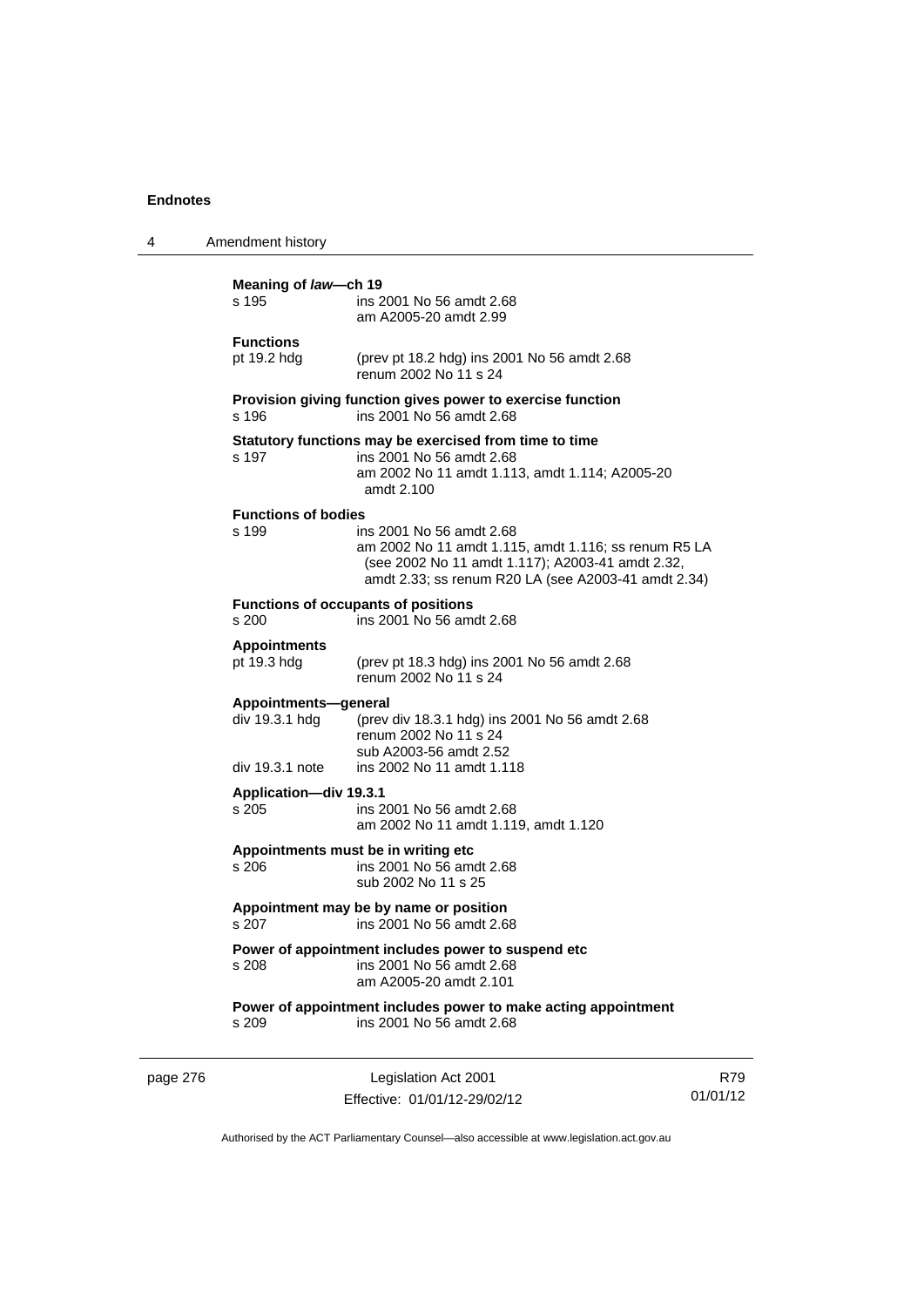**Resignation of appointment**  s 210 ins 2001 No 56 amdt 2.68 **Appointment not affected by appointer changes**  s 211 ins 2001 No 56 amdt 2.68 **Appointment not affected by defect etc**  s 212 ins 2001 No 56 amdt 2.68 **Acting appointments**  div 19.3.2 hdg (prev div 18.3.2 hdg) ins 2001 No 56 amdt 2.68 renum 2002 No 11 s 24 **Application—div 19.3.2**  s 215 ins 2001 No 56 amdt 2.68 am 2002 No 11 amdt 1.121, amdt 1.122 **Acting appointments must be in writing etc**  s 216 ins 2001 No 56 amdt 2.68 sub 2002 No 11 s 26 **Acting appointment may be made by name or position**  s 217 ins 2001 No 56 amdt 2.68 **Instrument may provide when acting appointment has effect etc**  s 218 ins 2001 No 56 amdt 2.68 **Appointer may decide terms of acting appointment etc**  s 219 ins 2001 No 56 amdt 2.68 am 2002 No 11 amdt 1.123 **Appointee may exercise functions under acting appointment etc**  s 220 ins 2001 No 56 amdt 2.68 **How long does an acting appointment operate?**  s 221 ins 2001 No 56 amdt 2.68 am 2002 No 11 amdt 1.124 **Resignation of acting appointment**  s 222 ins 2001 No 56 amdt 2.68 **Effect of acting appointment on substantive appointment etc**  s 223 ins 2001 No 56 amdt 2.68 **Acting appointment not affected by appointer changes**  s 224 ins 2001 No 56 amdt 2.68 **Acting appointment not affected by defect etc**  s 225 ins 2001 No 56 amdt 2.68 **Standing acting arrangements**  div 19.3.2A hdg ins A2003-41 amdt 2.35

R79 01/01/12

Legislation Act 2001 Effective: 01/01/12-29/02/12 page 277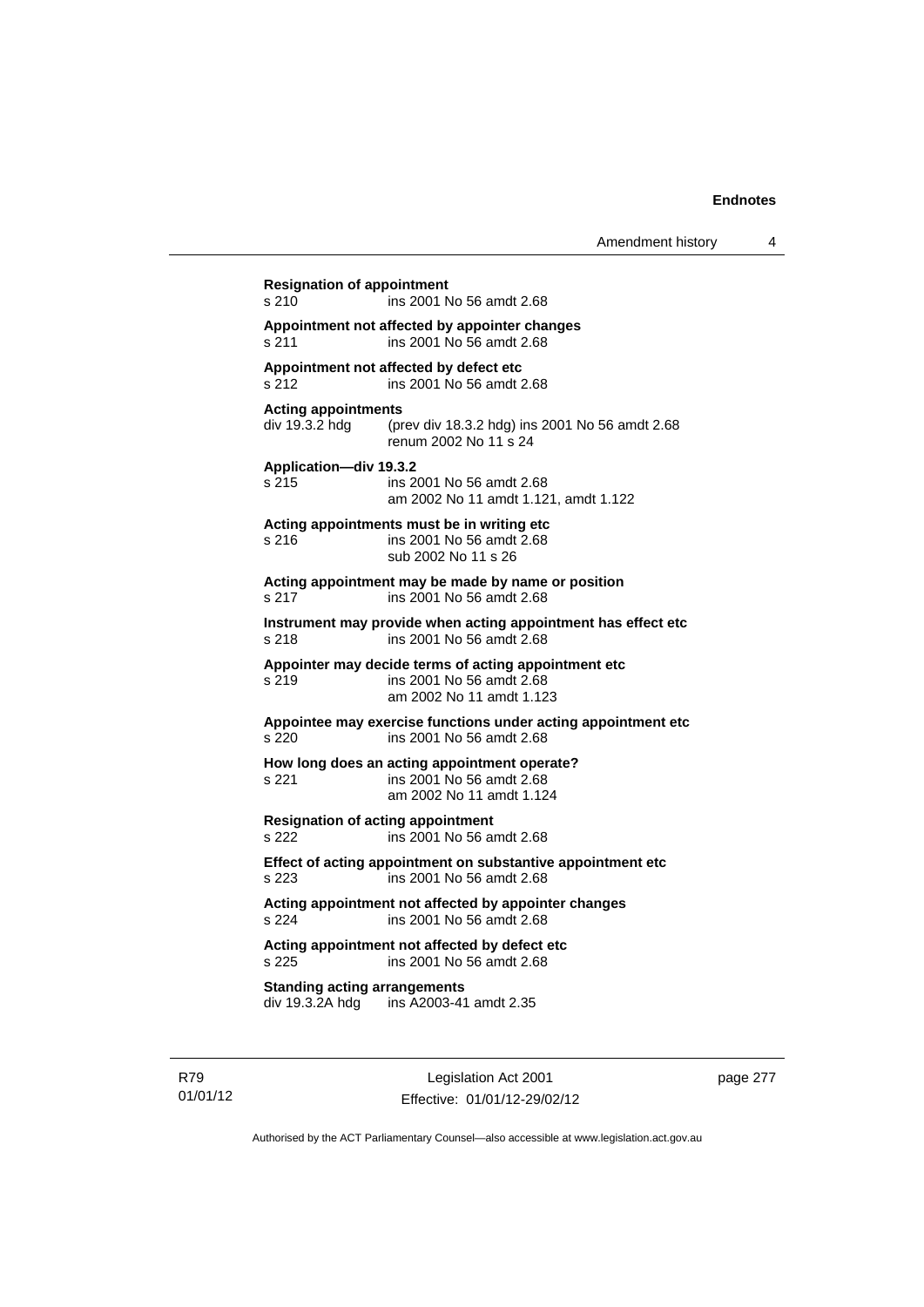4 Amendment history

page 278 Legislation Act 2001 Effective: 01/01/12-29/02/12 R79 **Application—div 19.3.2A**  ins A2003-41 amdt 2.35 **Person acting under standing acting arrangement may exercise functions etc**  s 225B hdg sub A2005-20 amdt 2.102 s 225B ins A2003-41 amdt 2.35 **Appointments—Assembly consultation**  div 19.3.3 hdg ins 2002 No 11 s 27 **Meaning of** *statutory position***—div 19.3.3**  s 226 ins 2002 No 11 s 27 **Application—div 19.3.3**  s 227 ins 2002 No 11 s 27 am 2002 No 49 amdt 2.34; A2004-28 amdt 3.32 (3), (4) exp 22 December 2004 (s 227 (4) and see A2004-28, s 211 (1) and NI2004-486) am A2007-3 amdt 2.1 **Consultation with appropriate Assembly committee**  s 228 ins 2002 No 11 s 27 **Appointment is disallowable instrument**  s 229 hdg sub 2002 No 49 amdt 2.35 s 229 ins 2002 No 11 s 27 **Delegations**  pt 19.4 hdg (prev pt 18.4 hdg) ins 2001 No 56 amdt 2.68 renum 2002 No 11 s 24 **Application—pt 19.4 generally**  s 230 ins 2001 No 56 amdt 2.68 am 2002 No 11 amdt 1.125; A2005-20 amdt 2.103, amdt 2.104 **Application—pt 19.4 to subdelegations**  s 231 ins 2001 No 56 amdt 2.68 am 2002 No 11 amdt 1.126; A2003-56 amdt 2.53, amdt 2.54 **Delegation must be in writing etc**  s 232 ins 2001 No 56 amdt 2.68 **Delegation may be made by name or position**  s 233 ins 2001 No 56 amdt 2.68 **Instrument may provide when delegation has effect etc**  s 234 ins 2001 No 56 amdt 2.68 am A2003-41 amdt 2.36 **Delegation may be made to 2 or more delegates**  s 235 ins 2001 No 56 amdt 2.68

01/01/12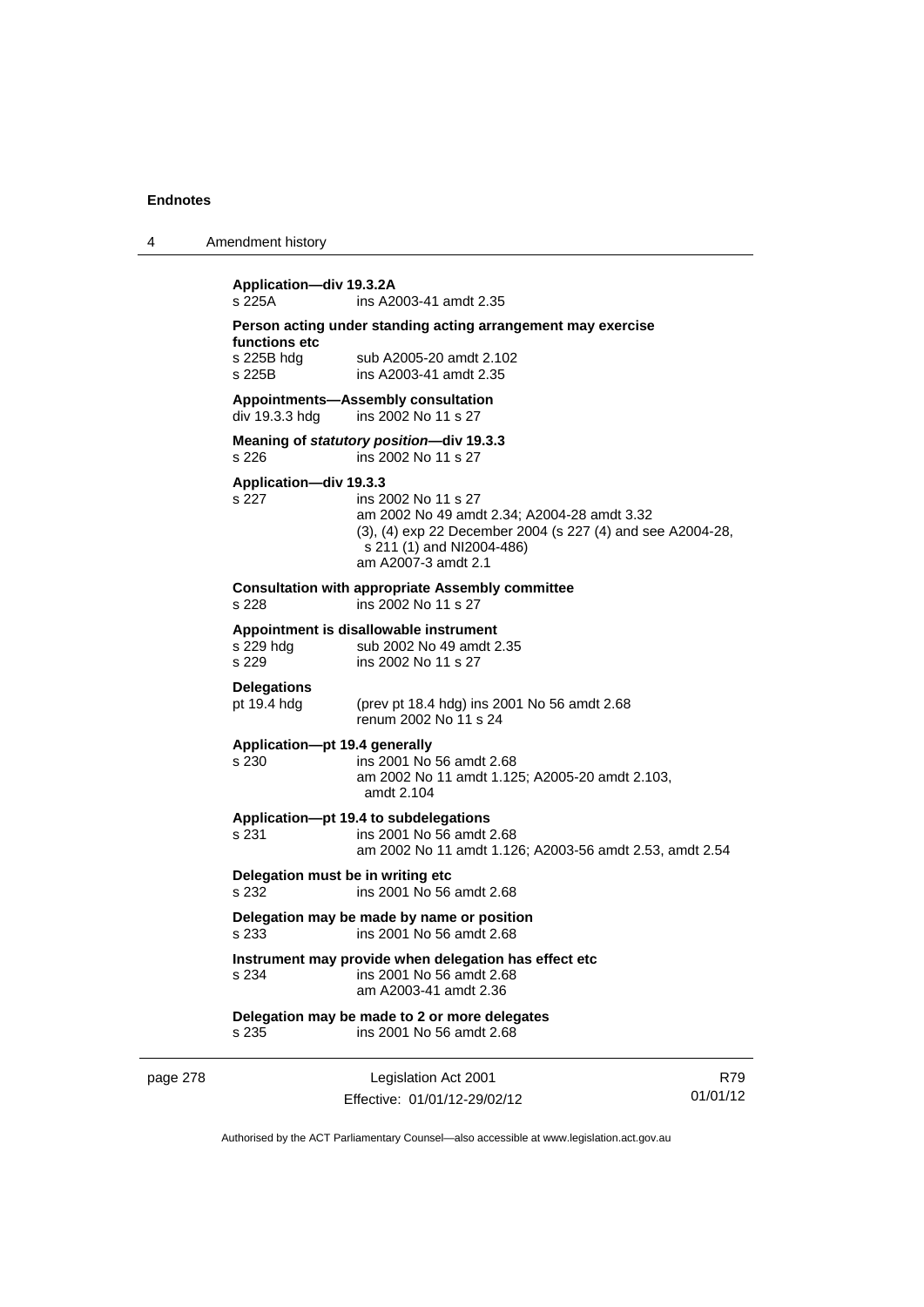|                                            |                                                                                                                                 | Amendment history | 4 |
|--------------------------------------------|---------------------------------------------------------------------------------------------------------------------------------|-------------------|---|
| s 236                                      | Power to delegate may not be delegated<br>ins 2001 No 56 amdt 2.68<br>am 2002 No 11 amdt 1.127<br>sub A2003-56 amdt 2.55        |                   |   |
| s 237                                      | Delegation may be amended or revoked<br>ins 2001 No 56 amdt 2.68<br>am A2005-20 amdt 2.105                                      |                   |   |
| s 238                                      | Appointer responsible for delegated function<br>ins 2001 No 56 amdt 2.68                                                        |                   |   |
| s 239                                      | <b>Exercise of delegation by delegate</b><br>ins 2001 No 56 amdt 2.68<br>am 2002 No 49 amdt 2.36, amdt 2.37; A2003-56 amdt 2.56 |                   |   |
| s 240                                      | Appointer may exercise delegated function<br>ins 2001 No 56 amdt 2.68                                                           |                   |   |
| s 241                                      | Delegation not affected by appointer changes<br>ins 2001 No 56 amdt 2.68                                                        |                   |   |
| s 242                                      | Delegation not affected by defect etc<br>ins 2001 No 56 amdt 2.68                                                               |                   |   |
| <b>Service of documents</b><br>pt 19.5 hdg | (prev pt 18.5 hdg) ins 2001 No 56 amdt 2.68<br>renum 2002 No 11 s 24                                                            |                   |   |
| Application-pt 19.5<br>s 245               | ins 2001 No 56 amdt 2.68                                                                                                        |                   |   |
| Definitions-pt 19.5<br>s 246               | ins 2001 No 56 amdt 2.68<br>def executive officer am A2011-22 amdt 1.277<br>def <i>home address</i> am 2002 No 30 amdt 2.7      |                   |   |
| s 247                                      | Service of documents on individuals<br>ins 2001 No 56 amdt 2.68<br>am 2002 No 49 amdt 2.38, amdt 2.39                           |                   |   |
| s 248                                      | Service of documents on corporations<br>ins 2001 No 56 amdt 2.68<br>am 2002 No 49 amdt 2.40, amdt 2.41                          |                   |   |
| s 249                                      | Service of documents on agencies<br>ins 2001 No 56 amdt 2.68                                                                    |                   |   |
| s 250 hdg<br>s 250                         | When document taken to be served<br>sub A2005-20 amdt 2.106<br>ins 2001 No 56 amdt 2.68<br>am 2002 No 11 amdt 1.128             |                   |   |
|                                            |                                                                                                                                 |                   |   |

R79 01/01/12

Legislation Act 2001 Effective: 01/01/12-29/02/12 page 279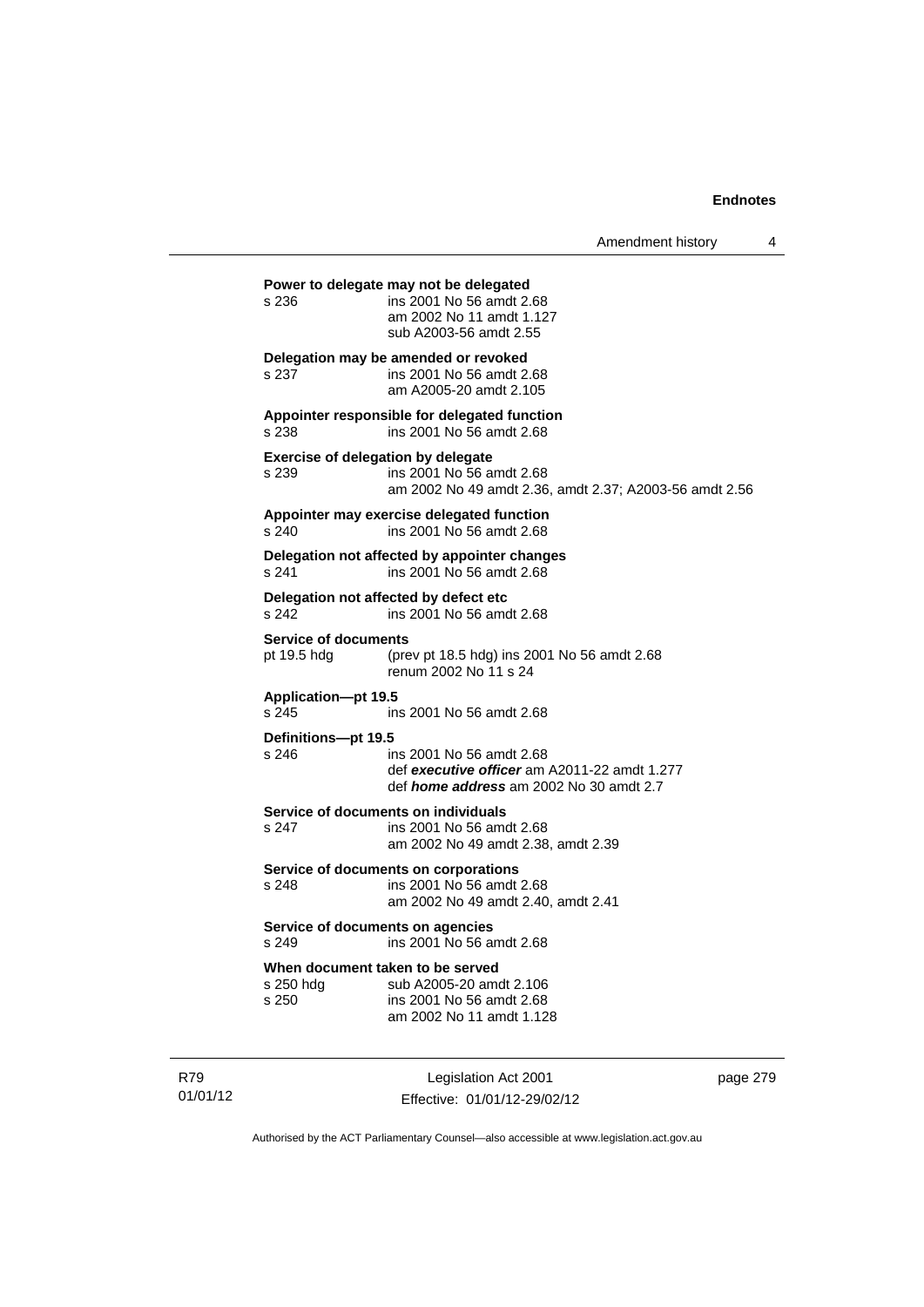| 4 | Amendment history                                  |                                                                                                                                                                                  |
|---|----------------------------------------------------|----------------------------------------------------------------------------------------------------------------------------------------------------------------------------------|
|   | Other laws not affected etc<br>s 251               | ins 2001 No 56 amdt 2.68<br>am 2002 No 11 amdt 1.129                                                                                                                             |
|   | s 252                                              | Powers of courts and tribunals not affected<br>ins 2001 No 56 amdt 2.68                                                                                                          |
|   | pt 19.6 hdg                                        | <b>Functions of Executive and Ministers</b><br>ins 2002 No 11 s 29                                                                                                               |
|   | <b>Exercise of functions of Executive</b><br>s 253 | ins 2002 No 11 s 29<br>am A2003-41 amdt 2.37; A2005-62 amdt 2.17                                                                                                                 |
|   | s 254                                              | <b>Administration of matters not allocated</b><br>ins 2002 No 11 s 29                                                                                                            |
|   | <b>Delegation by Minister</b><br>s 254A            | ins 2002 No 11 s 29                                                                                                                                                              |
|   | <b>Other matters</b><br>pt 19.7 hdg                | (prev pt 18.6 hdg) ins 2001 No 56 amdt 2.68<br>sub 2002 No 11 s 28                                                                                                               |
|   | <b>Forms</b><br>s 255                              | ins 2001 No 56 amdt 2.68<br>am 2002 No 11 amdt 1.130, amdt 1.131; 2002 No 49<br>amdt 2.42; A2003-41 amdt 2.38; A2005-20 amdt 2.107,<br>amdt 2.108; A2006-42 amdt 2.12, amdt 2.19 |
|   | s 256                                              | Production of records kept in computers etc.<br>ins 2001 No 56 amdt 2.68<br>am A2005-20 amdt 2.109                                                                               |
|   | s 260                                              | Delegation by parliamentary counsel<br>(prev s 119) renum 2001 No 56 amdt 2.67<br>om 2002 No 11 amdt 1.132                                                                       |
|   | s 261                                              | <b>References to Administration Act 1989 etc</b><br>(prev s 120) renum 2001 No 56 amdt 2.67<br>om 2002 No 11 amdt 1.132                                                          |
|   | <b>Regulation-making power</b><br>s 262            | (prev s 121) renum as s 262 and then s 302                                                                                                                                       |
|   | <b>Application of s 28</b><br>s 263                | (prev s 122) renum 2001 No 56 amdt 2.67<br>exp 12 March 2002 (s 263 (2))                                                                                                         |
|   | Application of s 47 (2) to (6)<br>s 264            | (prev s 122A) renum as s 264 and then s 304                                                                                                                                      |

page 280 Legislation Act 2001 Effective: 01/01/12-29/02/12

R79 01/01/12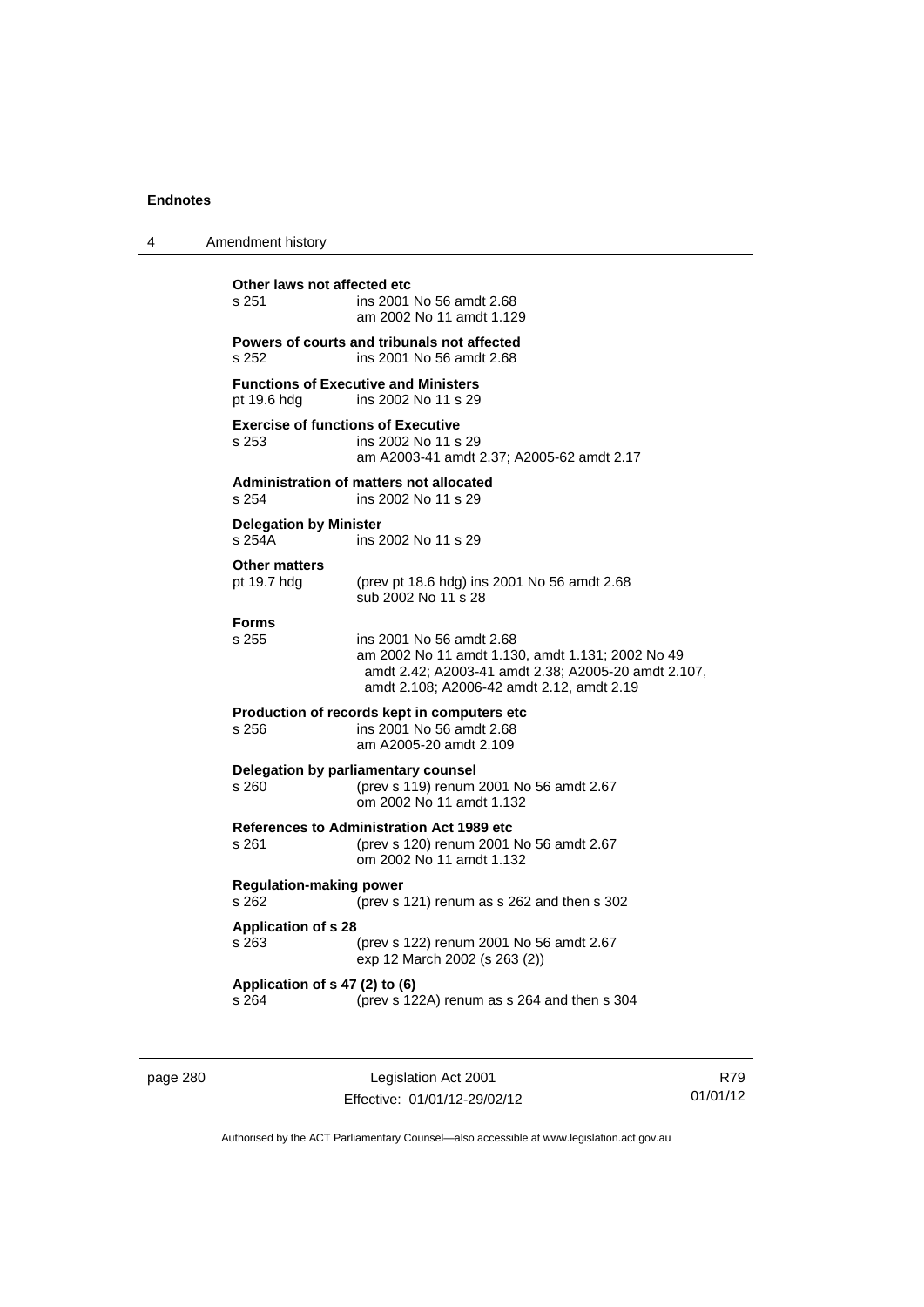| s 265                                    | (prev s 123) renum as s 265 and then s 305                                                                                                               |
|------------------------------------------|----------------------------------------------------------------------------------------------------------------------------------------------------------|
| <b>Application of s 69</b><br>s 266      | (prev s 124) renum 2001 No 56 amdt 2.67<br>exp 12 March 2002 (s 266 (2))                                                                                 |
| <b>Transitional regulations</b><br>s 267 | (prev s $125$ ) renum as s $267$ and then s $306$                                                                                                        |
| s 268                                    | Modification of ch 20's operation<br>(prev s $126$ ) renum as s $268$ and then s $307$                                                                   |
| s 269                                    | Status of certain instruments as disallowable instruments<br>(prev s 127) renum as s 269 and then s 308                                                  |
| s 270                                    | Status of certain instruments as notifiable instruments<br>(prev s 128) renum as s 270 and then s 309                                                    |
| gazette                                  | Compliance with authorisation or requirement to do something by notice in                                                                                |
| s 271<br>s 271B                          | (prev s 129) renum as s 271 and then s 310<br>Commencement of Acts that refer to notification or notice in the gazette<br>renum as s 311                 |
| in the gazette<br>s 271C                 | Commencement of registrable instruments that refer to notification or notice<br>renum as s 312                                                           |
| s 272                                    | Status of republications under Legislation (Republication) Act 1996<br>(prev s 130) renum as s 272 and then s 313                                        |
| s 273                                    | <b>Transitional provisions about penalties</b><br>renum as s 314                                                                                         |
| s 274                                    | <b>Status of certain determinations</b><br>renum as s 315                                                                                                |
| <b>Miscellaneous</b><br>ch 20 hdg        | (prev ch 13 hdg) renum as ch 20 hdg and then ch 21 hdg<br>(prev ch 12 hdg) renum as ch 19 hdg 2001 No 56 amdt 2.66<br>renum as ch 20 hdg 2002 No 11 s 24 |
| s 300                                    | Delegation by parliamentary counsel<br>ins 2002 No 11 amdt 1.132<br>am A2004-60 amdt 1.175                                                               |
| s 301                                    | References to Administration Act 1989 etc<br>ins 2002 No 11 amdt 1.132                                                                                   |

R79 01/01/12

Legislation Act 2001 Effective: 01/01/12-29/02/12 page 281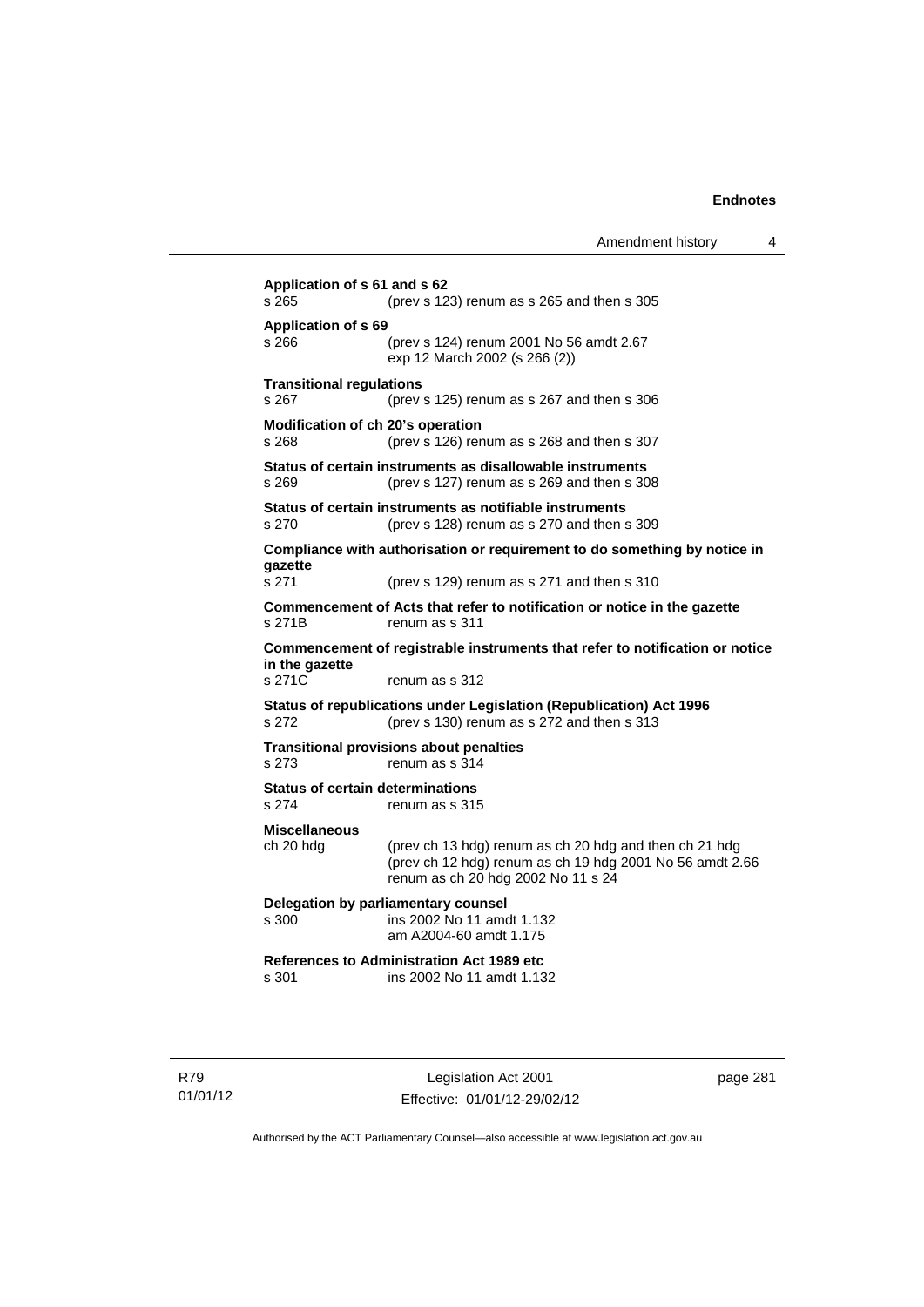| 4        | Amendment history                           |                                                                                                                                                                                                                                                                             |                 |
|----------|---------------------------------------------|-----------------------------------------------------------------------------------------------------------------------------------------------------------------------------------------------------------------------------------------------------------------------------|-----------------|
|          | <b>Regulation-making power</b><br>s 302     | (prev s 121) renum as s 262 2001 No 56 amdt 2.67<br>renum as s 302 R5 LA (see 2002 No 11 amdt 1.133)<br>sub A2003-41 amdt 2.39<br>am A2006-42 amdt 2.19; A2011-28 amdt 2.18                                                                                                 |                 |
|          | Transitional<br>ch 21 hdg                   | (prev ch 13 hdg) renum as ch 20 hdg 2001 No 56 amdt 2.66<br>renum as ch 21 hdg 2002 No 11 s 24<br>om R29 LA                                                                                                                                                                 |                 |
|          | s 303                                       | Transitional-meaning of optometrist<br>ins A2005-9 amdt 1.1<br>exp 9 January 2007 (see the Health Professionals Act 2004<br>s 136 (1) (h)) (s 303 (2))                                                                                                                      |                 |
|          | Application of s 47 (2) to (6)<br>s 304 hdg | (prev s 122A hdg) renum as s 264 hdg and then s 304 hdg<br>sub 2002 No 11 amdt 1.134                                                                                                                                                                                        |                 |
|          | s 304                                       | (prev s 122A) ins 2001 No 44 amdt 1.2623<br>renum as s 264 2001 No 56 amdt 2.67<br>am 2002 No 11 amdt 1.135<br>renum as s 304 R5 LA (see 2002 No 11 amdt 1.136)<br>exp 12 September 2004 (s 304 (4))                                                                        |                 |
|          | Application of s 61 and s 62<br>s 305       | (prev s 123) renum as s 265 2001 No 56 amdt 2.67<br>renum as s 305 R5 LA (see 2002 No 11 amdt 1.136)<br>exp 12 September 2002 (s 305 (3))                                                                                                                                   |                 |
|          | <b>Transitional regulations</b><br>s 306    | (prev s 125) am 2001 No 44 amdt 1.2624<br>renum as s 267 2001 No 56 amdt 2.67<br>am 2001 No 56 amdts 2.69-2.71; 2002 No 11<br>amdts 1.137-1.140<br>renum as s 306 R5 LA (see 2002 No 11 amdt 1.136)<br>exp 28 May 2003 (s 306 (5))                                          |                 |
|          | s 307 hdg<br>s 307                          | Modification of ch 20's operation<br>(prev s 268 hdg) sub 2001 No 56 amdt 2.72<br>(prev s 126) renum as s 268 2001 No 56 amdt 2.67<br>am 2002 No 11 amdt 1.141<br>renum as s 307 R5 LA (see 2002 No 11 amdt 1.13)<br>am 2002 No 49 amdt 2.54<br>exp 28 May 2003 (s 307 (2)) |                 |
|          | s 308                                       | Status of certain instruments as disallowable instruments<br>(prev s 127) renum as s 269 2001 No 56 amdt 2.67<br>renum as s 308 R5 LA (see 2002 No 11 amdt 1.136)<br>exp 12 September 2004 (s 308 (4))                                                                      |                 |
| page 282 |                                             | Legislation Act 2001<br>Effective: 01/01/12-29/02/12                                                                                                                                                                                                                        | R79<br>01/01/12 |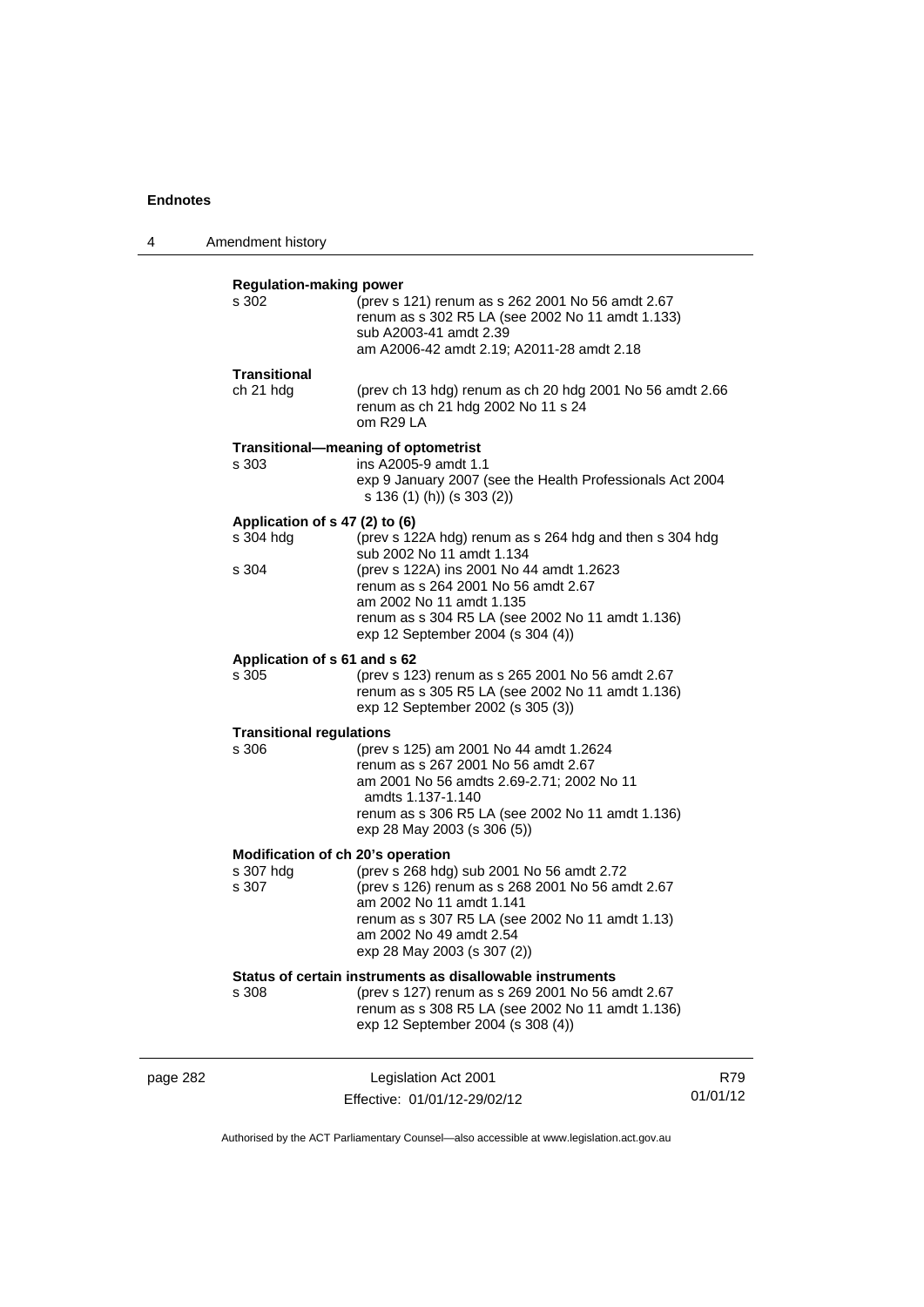|                                                  |                                                                                                                                                                                                                  | Amendment history | 4 |
|--------------------------------------------------|------------------------------------------------------------------------------------------------------------------------------------------------------------------------------------------------------------------|-------------------|---|
|                                                  |                                                                                                                                                                                                                  |                   |   |
| s 309                                            | Status of certain instruments as notifiable instruments<br>(prev s 128) renum as s 270 2001 No 56 amdt 2.67<br>renum as s 309 R5 LA (see 2002 No 11 amdt 1.136)<br>exp 12 September 2004 (s 309 (7))             |                   |   |
| gazette                                          | Compliance with authorisation or requirement to do something by notice in                                                                                                                                        |                   |   |
| s 310                                            | (prev s 129) renum as s 271 2001 No 56 amdt 2.67<br>am 2001 No 56 amdt 2.73<br>renum as s 310 R5 LA (see 2002 No 11 amdt 1.136)<br>exp 12 September 2004 (s 310 (5))                                             |                   |   |
| s 310A                                           | Application of s 89 to registrable instrument<br>ins A2003-56 amdt 2.57<br>exp 12 September 2004 (s 310A (2))                                                                                                    |                   |   |
| s 311                                            | Commencement of Acts that refer to notification or notice in the gazette<br>(prev s 271B) ins as mod SL 2001 No 34 reg 6<br>renum R5 LA (see 2002 No 11 amdt 1.136)<br>exp 13 September 2002 (s 311 (5))         |                   |   |
| in the gazette                                   | Commencement of registrable instruments that refer to notification or notice                                                                                                                                     |                   |   |
| s 312                                            | (prev s 271C) ins as mod SL 2001 No 34 reg 6<br>renum R5 LA (see 2002 No 11 amdt 1.136)<br>exp 13 September 2002 (s 312 (5))                                                                                     |                   |   |
| s 313                                            | Status of republications under Legislation (Republication) Act 1996<br>(prev s 130) renum as s 272 2001 No 56 amdt 2.67<br>renum as s 313 R5 LA (see 2002 No 11 amdt 1.136)<br>exp 12 September 2004 (s 313 (3)) |                   |   |
| s 314                                            | <b>Transitional provisions about penalties</b><br>(prev s 273) ins 2001 No 56 amdt 2.74<br>renum R5 LA (see 2002 No 11 amdt 1.136)<br>exp 12 September 2003 (s 314 (5))                                          |                   |   |
| <b>Status of certain determinations</b><br>s 315 | (prev s 274) ins 2001 No 56 amdt 2.74<br>renum R5 LA (see 2002 No 11 amdt 1.136)<br>exp 12 September 2003 (s 315 (6))                                                                                            |                   |   |
| s 316                                            | <b>Delegations under Administration Act 1989</b><br>ins A2003-56 amdt 2.58<br>exp 12 September 2004 (s 316 (3))                                                                                                  |                   |   |

page 283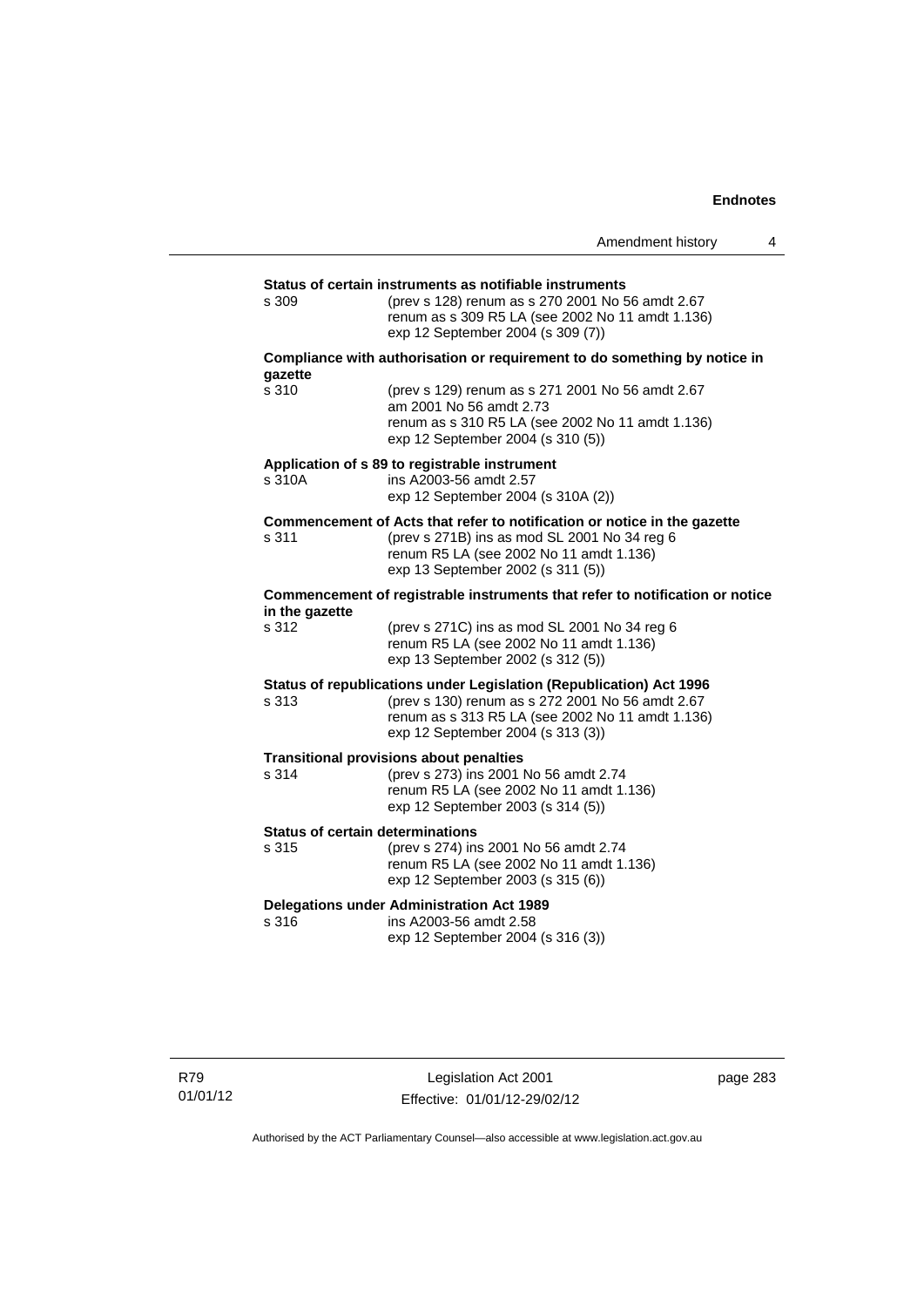| 4 | Amendment history |
|---|-------------------|
|---|-------------------|

| sch 1 pt 1.1 hdg<br>sch 1 pt 1.1      | (prev sch 1 pt 1 hdg) sub and renum 2001 No 56 amdt 2.75<br>am 2001 No 44 amdt 1.2625; 2001 No 56 amdts 2.76-2.79;<br>2001 No 88 s 43 (2); 2002 No 40 amdt 3.28; items renum<br>R11 LA (see 2002 No 40 amdt 3.29)<br>sub 2002 No 49 amdt 2.43<br>am A2003-56 amdt 2.59; items renum R21 LA (see A2003-56<br>amdt 2.60); A2004-17 amdt 2.10; items renum R30 LA (see<br>A2004-17 amdt 2.11); A2004-60 amdt 1.176; items renum<br>R31 LA (see A2004-60 amdt 1.177); A2006-38 amdt 1.9;<br>items renum R52 LA (see A2006-38 amdt 1.10); A2009-39<br>amdt 2.5; items renum R70 LA; A2009-50 s 50; items renum<br><b>R71 LA</b> |
|---------------------------------------|----------------------------------------------------------------------------------------------------------------------------------------------------------------------------------------------------------------------------------------------------------------------------------------------------------------------------------------------------------------------------------------------------------------------------------------------------------------------------------------------------------------------------------------------------------------------------------------------------------------------------|
|                                       | Former NSW Acts applied after establishment of Territory                                                                                                                                                                                                                                                                                                                                                                                                                                                                                                                                                                   |
| sch 1 pt 1.2 hdg<br>sch 1 pt 1.2      | (prev sch 1 pt 2 hdg) sub and renum 2001 No 56 amdt 2.80<br>am 2001 No 44 amdt 1.2626, amdt 1.2627; 2001 No 56<br>amdt 2.81; A2004-7 amdt 1.5; A2006-38 amdt 1.11; items<br>renum R52 LA (see A2006-38 amdt 1.12)                                                                                                                                                                                                                                                                                                                                                                                                          |
| <b>Meaning of commonly-used terms</b> |                                                                                                                                                                                                                                                                                                                                                                                                                                                                                                                                                                                                                            |
| dict pt 1 hdg                         | sub A2003-56 amdt 2.61                                                                                                                                                                                                                                                                                                                                                                                                                                                                                                                                                                                                     |
| dict pt 1 note                        | sub A2003-56 amdt 2.61                                                                                                                                                                                                                                                                                                                                                                                                                                                                                                                                                                                                     |
| dict pt 1                             | def AAT ins 2002 No 49 amdt 2.44                                                                                                                                                                                                                                                                                                                                                                                                                                                                                                                                                                                           |
|                                       | om A2008-37 amdt 1.297                                                                                                                                                                                                                                                                                                                                                                                                                                                                                                                                                                                                     |
|                                       | def $ACAT$ ins A2008-36 amdt 1.409                                                                                                                                                                                                                                                                                                                                                                                                                                                                                                                                                                                         |
|                                       | def Act sub 2001 No 56 amdt 2.82                                                                                                                                                                                                                                                                                                                                                                                                                                                                                                                                                                                           |
|                                       | am A2005-20 amdt 2.110                                                                                                                                                                                                                                                                                                                                                                                                                                                                                                                                                                                                     |
|                                       | def ACT reloc from IA 2001 No 56 amdt 2.16                                                                                                                                                                                                                                                                                                                                                                                                                                                                                                                                                                                 |
|                                       | def ADI reloc from IA 2001 No 56 amdt 2.16                                                                                                                                                                                                                                                                                                                                                                                                                                                                                                                                                                                 |
|                                       | sub 2002 No 49 amdt 2.45                                                                                                                                                                                                                                                                                                                                                                                                                                                                                                                                                                                                   |
|                                       | def administrative appeals tribunal reloc from IA 2001 No 56                                                                                                                                                                                                                                                                                                                                                                                                                                                                                                                                                               |
|                                       | amdt 2.16                                                                                                                                                                                                                                                                                                                                                                                                                                                                                                                                                                                                                  |
|                                       | om A2008-37 amdt 1.297                                                                                                                                                                                                                                                                                                                                                                                                                                                                                                                                                                                                     |
|                                       | def <i>administrative unit</i> reloc from IA 2001 No 56 amdt 2.16                                                                                                                                                                                                                                                                                                                                                                                                                                                                                                                                                          |
|                                       | def adult reloc from IA 2001 No 56 amdt 2.16                                                                                                                                                                                                                                                                                                                                                                                                                                                                                                                                                                               |
|                                       | def affidavit reloc from IA 2001 No 56 amdt 2.16                                                                                                                                                                                                                                                                                                                                                                                                                                                                                                                                                                           |
|                                       | om A2005-53 amdt 1.95                                                                                                                                                                                                                                                                                                                                                                                                                                                                                                                                                                                                      |
|                                       | def <i>ambulance service</i> reloc from IA 2001 No 56 amdt 2.16                                                                                                                                                                                                                                                                                                                                                                                                                                                                                                                                                            |
|                                       | sub A2004-28 amdt 3.33                                                                                                                                                                                                                                                                                                                                                                                                                                                                                                                                                                                                     |
|                                       | def <b>amend</b> sub 2001 No 56 amdt 2.82                                                                                                                                                                                                                                                                                                                                                                                                                                                                                                                                                                                  |
|                                       | am A2005-20 amdt 2.111, amdt 2.112                                                                                                                                                                                                                                                                                                                                                                                                                                                                                                                                                                                         |
|                                       | def appoint reloc from IA 2001 No 56 amdt 2.16<br>def AS ins A2009-20 amdt 2.9                                                                                                                                                                                                                                                                                                                                                                                                                                                                                                                                             |
|                                       | def AS/NZS ins A2009-20 amdt 2.9                                                                                                                                                                                                                                                                                                                                                                                                                                                                                                                                                                                           |
|                                       | def asset reloc from IA 2001 No 56 amdt 2.16                                                                                                                                                                                                                                                                                                                                                                                                                                                                                                                                                                               |
|                                       |                                                                                                                                                                                                                                                                                                                                                                                                                                                                                                                                                                                                                            |
|                                       | def Attorney-General ins 2001 No 56 amdt 2.82                                                                                                                                                                                                                                                                                                                                                                                                                                                                                                                                                                              |

page 284 Legislation Act 2001 Effective: 01/01/12-29/02/12

R79 01/01/12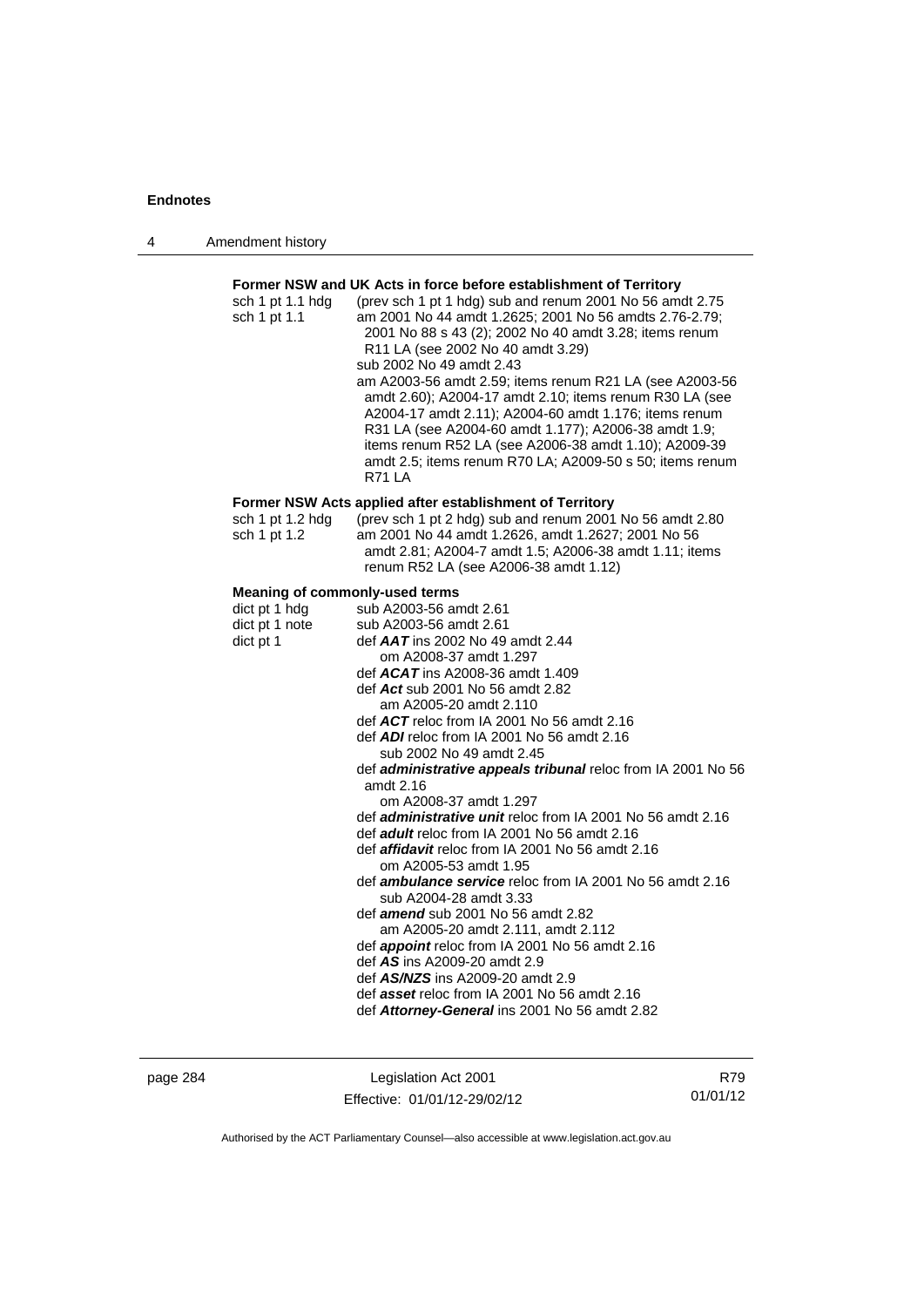def *auditor-general* reloc from IA 2001 No 56 amdt 2.16 sub A2005-20 amdt 2.113 def *Australia* reloc from IA 2001 No 56 amdt 2.16 def *Australian Consumer Law (ACT)* ins A2010-54 amdt 3.38 def *Australian driver licence* reloc from IA 2001 No 56 amdt 2.16 def *Australian/New Zealand Standard* ins A2009-20 amdt 2.9 def *Australian Standard* ins A2009-20 amdt 2.9 def *Australian Statistician* ins A2005-20 amdt 2.114 def *authorised deposit-taking institution* reloc from IA 2001 No 56 amdt 2.16 sub 2002 No 49 amdt 2.46 def *bank* reloc from IA 2001 No 56 amdt 2.16 def *bank holiday* ins A2011-28 amdt 2.19 def *bankrupt or personally insolvent* ins A2009-49 amdt 2.1 def *barrister* reloc from IA 2001 No 56 amdt 2.16 def *body* reloc from IA 2001 No 56 amdt 2.16 def *breach* reloc from IA 2001 No 56 amdt 2.16 def *building code* ins A2004-13 amdt 2.79 def *building society* reloc from IA 2001 No 56 amdt 2.16 sub A2003-56 amdt 2.62 def *business day* reloc from IA 2001 No 56 amdt 2.16 am A2011-28 amdt 2.20 def *by* ins A2005-20 amdt 2.115 def *by-law* ins A2005-20 amdt 2.116 def *by-laws* ins 2002 No 11 amdt 1.142 om A2005-20 amdt 2.116 def *calendar month* reloc from IA 2001 No 56 amdt 2.16 def *calendar year* reloc from IA 2001 No 56 amdt 2.16 def *change* reloc from IA 2001 No 56 amdt 2.16 sub A2006-42 amdt 2.13 def *chief executive* ins 2001 No 56 amdt 2.82 om A2011-22 amdt 1.278 def *chief fire control officer* ins 2001 No 56 amdt 2.82 om A2004-28 amdt 3.34 def *chief health officer* reloc from IA 2001 No 56 amdt 2.16 def *Chief Justice* reloc from IA 2001 No 56 amdt 2.16 def *Chief Magistrate* reloc from IA 2001 No 56 amdt 2.16 def *Chief Minister* reloc from IA 2001 No 56 amdt 2.16 def *chief officer (ambulance service)* ins A2004-28 amdt 3.35 def *chief officer (fire brigade)* ins A2004-28 amdt 3.35 def *chief officer (rural fire service)* ins A2004-28 amdt 3.35 def *chief officer (SES)* ins A2004-28 amdt 3.35

Legislation Act 2001 Effective: 01/01/12-29/02/12 page 285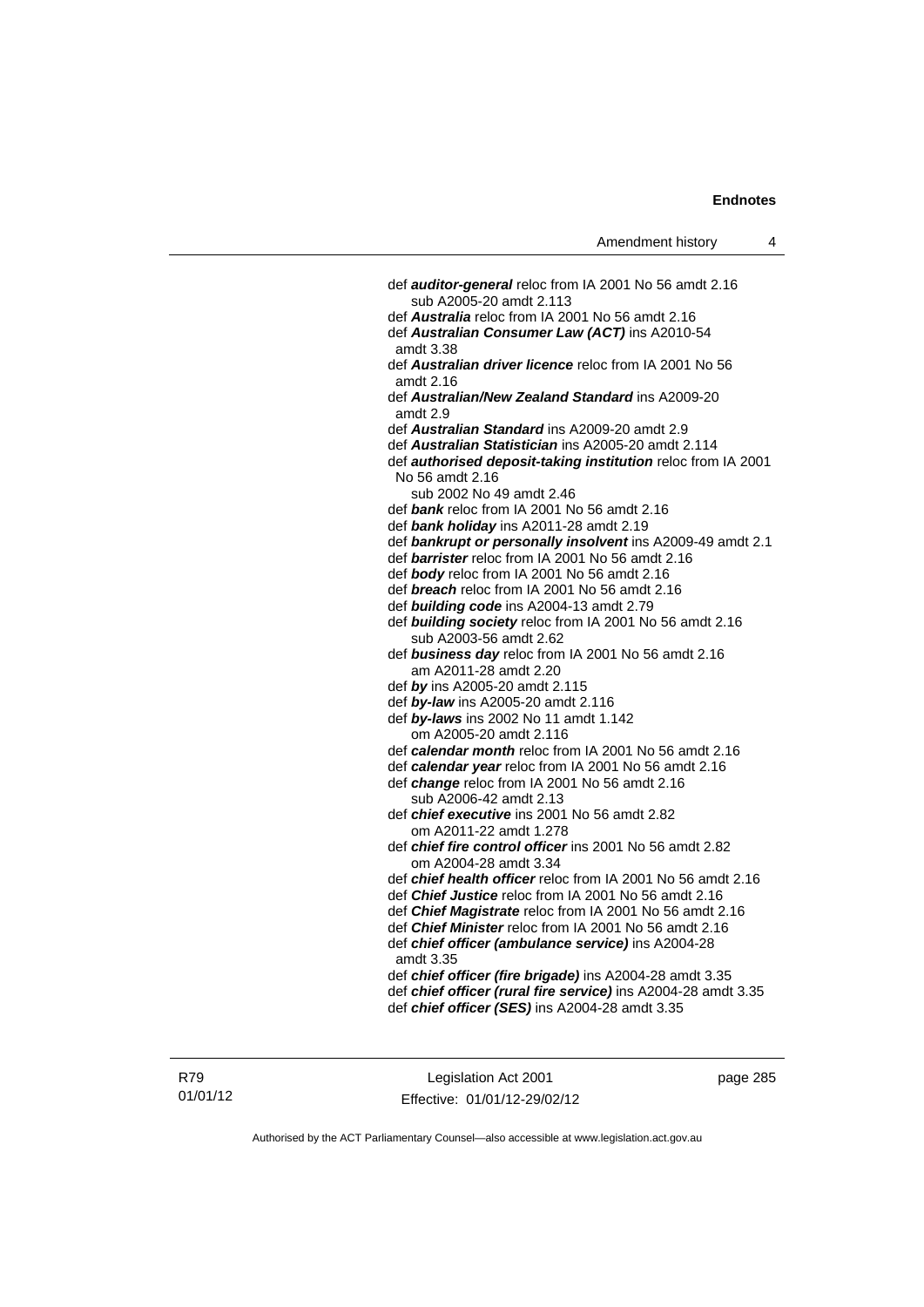| 4 | Amendment history |                                                                                         |
|---|-------------------|-----------------------------------------------------------------------------------------|
|   |                   |                                                                                         |
|   |                   | def chief planning executive ins 2002 No 56 amdt 3.43                                   |
|   |                   | sub A2005-20 amdt 2.117; A2007-25 amdt 1.96                                             |
|   |                   | def chief police officer reloc from IA 2001 No 56 amdt 2.16                             |
|   |                   | def <i>chief solicitor</i> ins A2004-42 amdt 2.39                                       |
|   |                   | am A2011-30 amdt 1.8                                                                    |
|   |                   | def chief surveyor ins A2007-33 amdt 1.9                                                |
|   |                   | om A2010-6 amdt 1.10                                                                    |
|   |                   | def <i>child</i> reloc from IA 2001 No 56 amdt 2.16                                     |
|   |                   | def children and young people commissioner ins A2005-46                                 |
|   |                   | amdt $1.1$                                                                              |
|   |                   | def <i>Childrens Court</i> reloc from IA 2001 No 56 amdt 2.16<br>sub A2008-20 amdt 4.42 |
|   |                   | def city area reloc from IA 2001 No 56 amdt 2.16                                        |
|   |                   | am A2005-20 amdt 2.118                                                                  |
|   |                   | def <i>civil partner</i> ins A2008-14 amdt 1.44                                         |
|   |                   | def civil partnership ins A2008-14 amdt 1.44                                            |
|   |                   | def civil union ins A2006-22 amdt 1.74 (A2006-22 rep before                             |
|   |                   | commenced by disallowance (see Cwlth Gaz 2006 No S93))                                  |
|   |                   | def <i>clerk</i> reloc from IA 2001 No 56 amdt 2.16                                     |
|   |                   | def commencement sub 2001 No 56 amdt 2.82                                               |
|   |                   | def commencement notice sub 2001 No 56 amdt 2.82                                        |
|   |                   | def commissioner for fair trading reloc from IA 2001 No 56                              |
|   |                   | amdt 2.16                                                                               |
|   |                   | sub A2005-20 amdt 2.119                                                                 |
|   |                   | am A2010-54 amdt 3.39                                                                   |
|   |                   | def commissioner for health complaints ins 2001 No 56                                   |
|   |                   | amdt 2.82                                                                               |
|   |                   | om A2005-41 amdt 1.110                                                                  |
|   |                   | def commissioner for housing reloc from IA 2001 No 56                                   |
|   |                   | amdt 2.16                                                                               |
|   |                   | om A2007-8 amdt 1.12                                                                    |
|   |                   | def commissioner for land and planning reloc from IA 2001<br>No 56 amdt 2.16            |
|   |                   | om 2002 No 56 amdt 3.44                                                                 |
|   |                   | def commissioner for public administration reloc from IA<br>2001 No 56 amdt 2.16        |
|   |                   | def commissioner for revenue reloc from IA 2001 No 56                                   |
|   |                   | amdt 2.16                                                                               |
|   |                   | def commissioner for surveys reloc from IA 2001 No 56                                   |
|   |                   | amdt 2.16                                                                               |
|   |                   | om A2007-33 amdt 1.10                                                                   |
|   |                   | def commissioner for the environment ins 2001 No 56<br>amdt 2.82                        |
|   |                   | def commissioner of police reloc from IA 2001 No 56                                     |
|   |                   | amdt 2.16                                                                               |
|   |                   | def <i>commit</i> ins A2006-23 amdt 1.212                                               |
|   |                   |                                                                                         |

page 286 Legislation Act 2001 Effective: 01/01/12-29/02/12

R79 01/01/12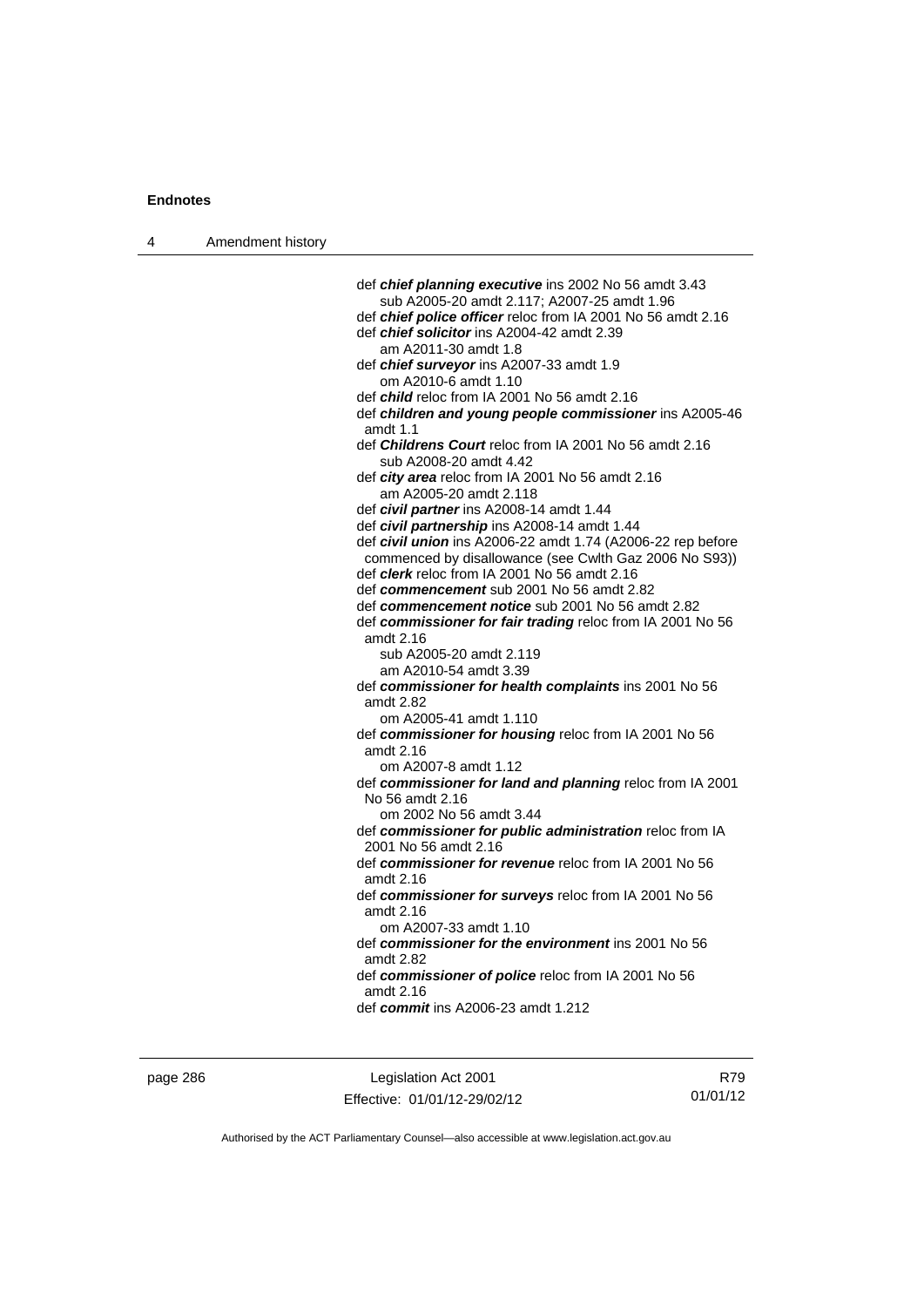| Amendment history |  |
|-------------------|--|
|-------------------|--|

| def committed for trial reloc from IA 2001 No 56 amdt 2.16              |
|-------------------------------------------------------------------------|
| om A2006-23 amdt 1.212                                                  |
| def <b>Commonwealth</b> reloc from IA 2001 No 56 amdt 2.16              |
| def <b>Commonwealth country</b> reloc from IA 2001 No 56<br>amdt 2.16   |
| def <b>Commonwealth DPP</b> ins A2005-20 amdt 2.120                     |
| def <b>Commonwealth gazette</b> reloc from IA 2001 No 56<br>amdt 2.16   |
| def community advocate reloc from IA 2001 No 56 amdt 2.16               |
| om A2005-47 amdt 1.12                                                   |
| def confer reloc from IA 2001 No 56 amdt 2.16                           |
| def conservator of flora and fauna reloc from IA 2001 No 56             |
| amdt 2.16                                                               |
| def construction occupations registrar ins A2004-13<br>amdt 2.80        |
| sub A2005-20 amdt 2.121                                                 |
| def consumer and trader tribunal ins A2003-16 s 70                      |
| om A2008-36 amdt 1.410                                                  |
| def Consumer Credit (Australian Capital Territory) Code                 |
| reloc from IA 2001 No 56 amdt 2.16                                      |
| om A2010-40 amdt 1.25                                                   |
| def Consumer Credit (Australian Capital Territory)                      |
| Regulations reloc from IA 2001 No 56 amdt 2.16                          |
| om A2010-40 amdt 1.25                                                   |
| def contravene reloc from IA 2001 No 56 amdt 2.16                       |
| def converted ordinance reloc from IA 2001 No 56 amdt 2.16              |
| def Coroner's Court reloc from IA 2001 No 56 amdt 2.16                  |
| def corporation reloc from IA 2001 No 56 amdt 2.16                      |
| def Corporations Act ins in IA 2001No 56 amdt 2.14                      |
| reloc from IA 2001 No 56 amdt 2.16                                      |
| def correctional centre ins A2006-23 amdt 1.213                         |
| def corrections officer ins A2006-23 amdt 1.213                         |
| def Court of Appeal ins A2004-42 amdt 2.39                              |
| def court of summary jurisdiction reloc from IA 2001 No 56<br>amdt 2.16 |
| def <i>credit tribunal</i> reloc from IA 2001 No 56 amdt 2.16           |
| sub A2005-20 amdt 2.122                                                 |
| om A2008-36 amdt 1.410                                                  |
| def credit union reloc from IA 2001 No 56 amdt 2.16                     |
| sub A2003-56 amdt 2.63                                                  |
| def Criminal Code ins 2002 No 51 amdt 1.27                              |
| def CrimTrac ins A2011-52 amdt 2.1                                      |
| def custodial escort ins 2002 No 30 amdt 2.8                            |
| om A2006-23 amdt 1.214                                                  |
| def daily newspaper ins A2009-20 amdt 2.10                              |
| def daylight reloc from IA 2001 No 56 amdt 2.16                         |
| def definition ins 2001 No 56 amdt 2.82                                 |
|                                                                         |

Legislation Act 2001 Effective: 01/01/12-29/02/12 page 287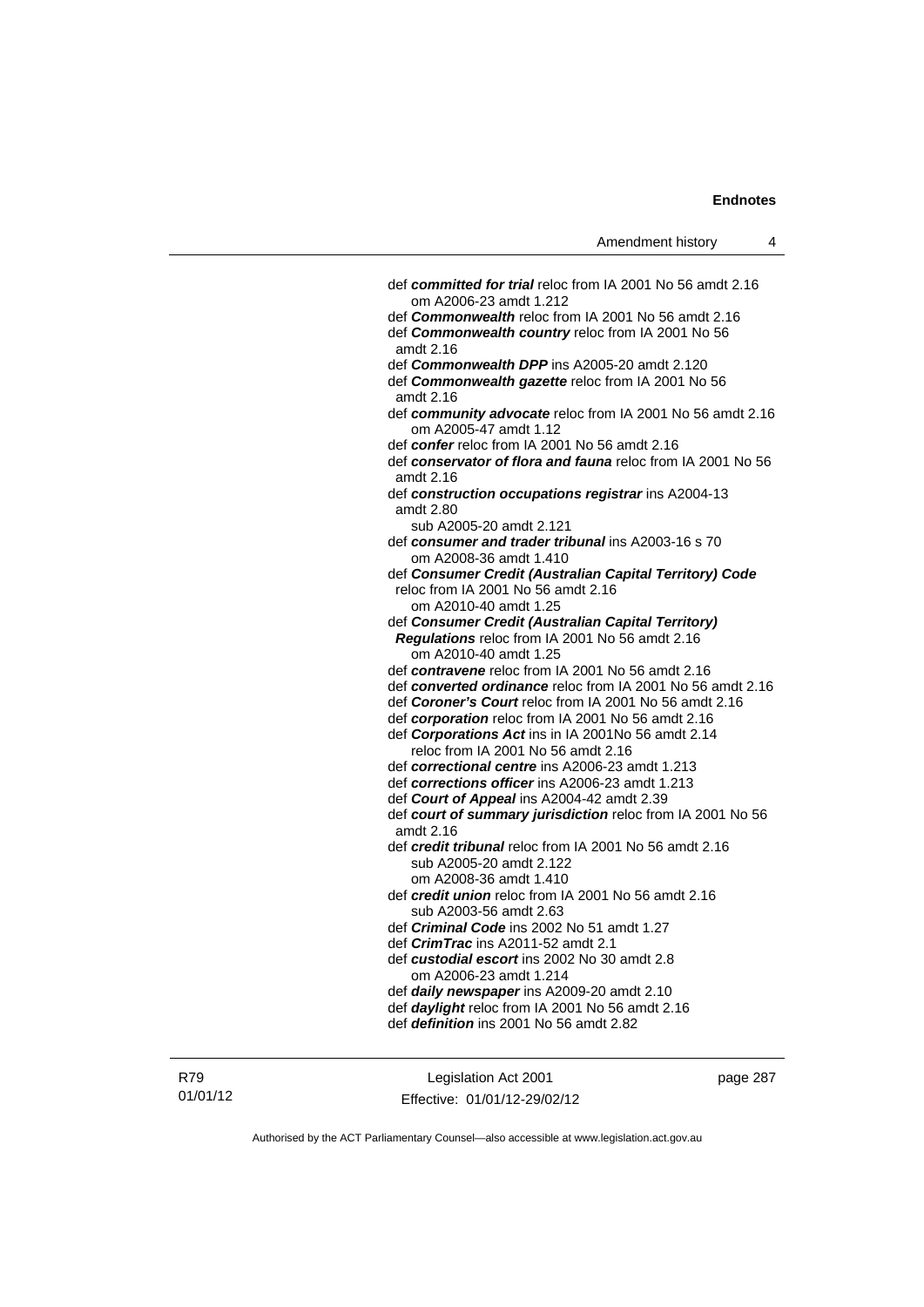| 4 | Amendment history |                                                                                                                    |
|---|-------------------|--------------------------------------------------------------------------------------------------------------------|
|   |                   |                                                                                                                    |
|   |                   | def dental prosthetist reloc from IA 2001 No 56 amdt 2.16                                                          |
|   |                   | sub A2004-39 amdt 3.1; A2010-10 amdt 2.69                                                                          |
|   |                   | def dental technician reloc from IA 2001 No 56 amdt 2.16                                                           |
|   |                   | sub A2004-39 amdt 3.2                                                                                              |
|   |                   | om A2011-28 amdt 2.21                                                                                              |
|   |                   | def <i>dentist</i> reloc from IA 2001 No 56 amdt 2.16                                                              |
|   |                   | sub A2004-39 amdt 4.3; A2010-10 amdt 2.70                                                                          |
|   |                   | def Deputy Speaker ins A2005-20 amdt 2.123                                                                         |
|   |                   | def designation reloc from IA 2001 No 56 amdt 2.16                                                                 |
|   |                   | def detention place ins A2008-20 amdt 2.22                                                                         |
|   |                   | def director-general ins A2011-22 amdt 1.279<br>def <i>director of corrective services</i> ins 2002 No 30 amdt 2.8 |
|   |                   | om A2006-23 amdt 1.215                                                                                             |
|   |                   | def director of public prosecutions (or DPP) reloc from IA                                                         |
|   |                   | 2001 No 56 amdt 2.16                                                                                               |
|   |                   | def disability and community services commissioner ins                                                             |
|   |                   | A2005-41 amdt 1.111                                                                                                |
|   |                   | def <i>disallowable instrument</i> sub 2001 No 56 amdt 2.82                                                        |
|   |                   | def <i>discrimination commissioner</i> reloc from IA 2001 No 56                                                    |
|   |                   | amdt 2.16                                                                                                          |
|   |                   | sub A2005-41 amdt 1.112                                                                                            |
|   |                   | def <b>discrimination tribunal</b> reloc from IA 2001 No 56                                                        |
|   |                   | amdt 2.16                                                                                                          |
|   |                   | om A2008-36 amdt 1.410                                                                                             |
|   |                   | def <b>doctor</b> reloc from IA 2001 No 56 amdt 2.16                                                               |
|   |                   | sub A2004-39 amdt 5.13; A2010-10 amdt 2.71                                                                         |
|   |                   | def <b>document</b> reloc from IA 2001 No 56 amdt 2.16<br>am A2003-56 amdt 2.64                                    |
|   |                   | def domestic partner ins A2003-14 s 5                                                                              |
|   |                   | def domestic partnership ins A2003-14 s 5                                                                          |
|   |                   | def DPP ins 2002 No 49 amdt 2.47                                                                                   |
|   |                   | def <i>driver licence</i> reloc from IA 2001 No 56 amdt 2.16                                                       |
|   |                   | def electoral commission reloc from IA 2001 No 56                                                                  |
|   |                   | amdt $2.16$                                                                                                        |
|   |                   | def electoral commissioner reloc from IA 2001 No 56                                                                |
|   |                   | amdt 2.16                                                                                                          |
|   |                   | def emergency service ins A2004-28 amdt 3.35                                                                       |
|   |                   | def emergency services authority ins A2004-28 amdt 3.35                                                            |
|   |                   | om A2007-3 amdt 2.2                                                                                                |
|   |                   | def emergency services commissioner ins A2004-28                                                                   |
|   |                   | amdt 3.35                                                                                                          |
|   |                   | def enactment sub 2001 No 56 amdt 2.82                                                                             |
|   |                   | def enrolled nurse ins A2006-46 amdt 2.28<br>sub A2010-10 amdt 2.72                                                |
|   |                   | def entity ins 2001 No 56 amdt 2.82                                                                                |
|   |                   | def environment protection authority ins 2002 No 11                                                                |
|   |                   | amdt 1.142                                                                                                         |
|   |                   |                                                                                                                    |
|   |                   |                                                                                                                    |

page 288 Legislation Act 2001 Effective: 01/01/12-29/02/12

R79 01/01/12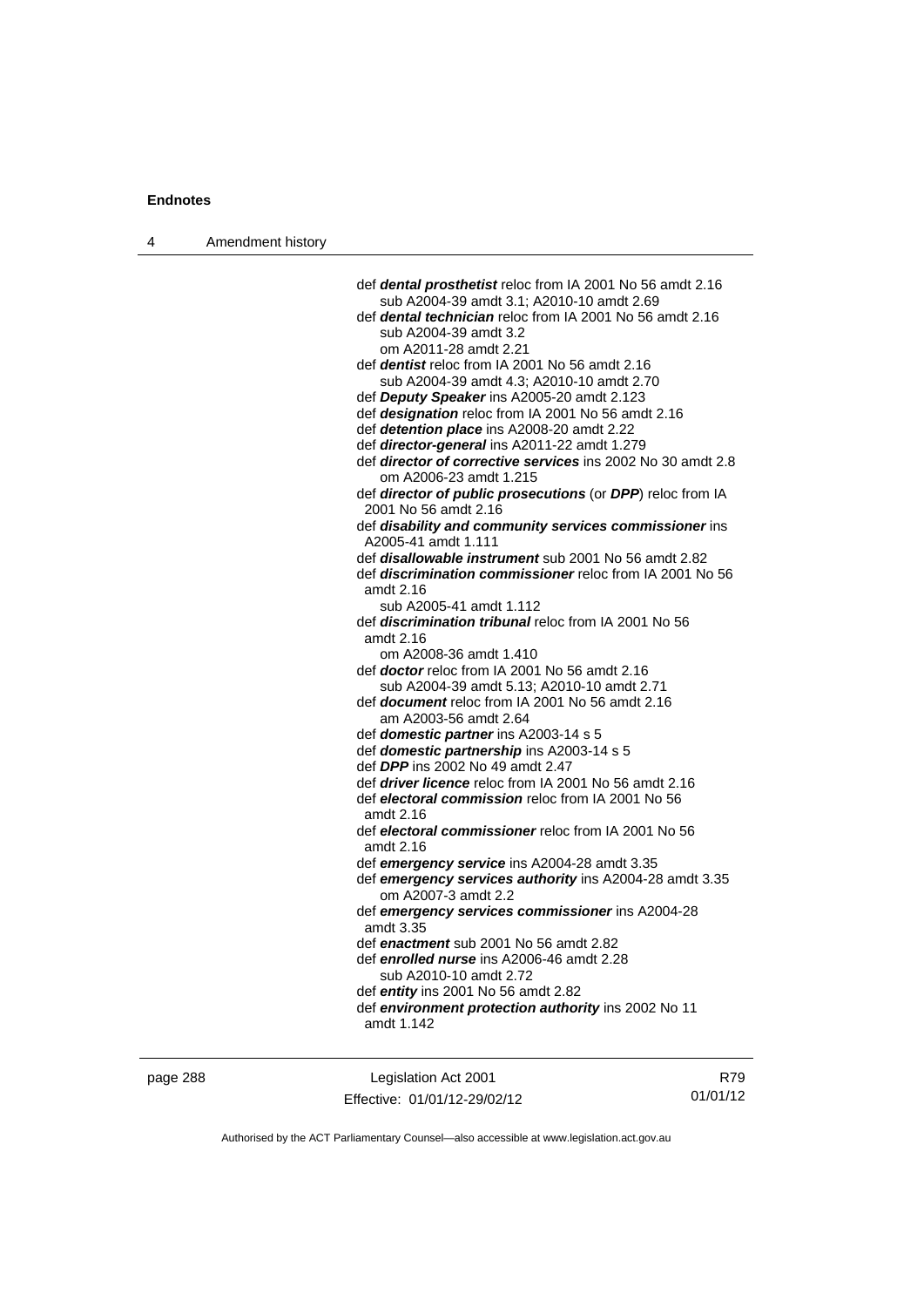def *establish* reloc from IA 2001 No 56 amdt 2.16 def *estate* reloc from IA 2001 No 56 amdt 2.16 def *Executive* reloc from IA 2001 No 56 amdt 2.16 def *exercise* reloc from IA 2001 No 56 amdt 2.16 def *expire* reloc from IA 2001 No 56 amdt 2.16 def *external territory* reloc from IA 2001 No56 amdt 2.16 def *fail* reloc from IA 2001 No 56 amdt 2.16 def *Federal Court* reloc from IA 2001 No 56 amdt 2.16 def *file* reloc from IA 2001 No 56 amdt 2.16 def *financial year* reloc from IA 2001 No 56 amdt 2.16 def *fire brigade* reloc from IA 2001 No 56 amdt 2.16 sub A2004-28 amdt 3.36 def *fire commissioner* reloc from IA 2001 No 56 amdt 2.16 om A2004-28 amdt 3.37 def *for* ins 2002 No 11 amdt 1.142 def *foreign country* reloc from IA 2001 No 56 amdt 2.16 sub A2006-42 amdt 2.14 def *former NSW Act* sub 2001 No 56 amdt 2.82; 2002 No 11 amdt 1.143 def *former UK Act* sub 2001 No 56 amdt 2.82; 2002 No 11 amdt 1.143 def *found guilty* reloc from IA 2001 No 56 amdt 2.16 sub 2002 No 49 amdt 2.48; A2006-23 amdt 1.216 am A2008-20 amdt 4.43 def *function* reloc from IA 2001 No 56 amdt 2.16 def *gambling and racing commission* reloc from IA 2001 No 56 amdt 2.16 def *gazette* reloc from IA 2001 No 56 amdt 2.16 sub A2009-49 amdt 2.2 def *give* reloc from IA 2001 No 56 amdt 2.16 def *government printer* reloc from IA 2001 No 56 amdt 2.16 def *government solicitor* reloc from IA 2001 No 56 amdt 2.16 sub A2011-30 amdt 1.9 def *Governor* ins 2001 No 56 amdt 2.82 def *Governor-General* ins 2001 No 56 amdt 2.82 def *GST* ins 2002 No 27 s 27 def *guardianship tribunal* reloc from IA 2001 No 56 amdt 2.16 om A2008-36 amdt 1.410 def *health practitioner* ins A2010-10 amdt 2.73 def *Health Practitioner Regulation National Law (ACT)* ins A2010-10 amdt 2.73 def *health services commissioner* ins A2005-41 amdt 1.113 def *heritage council* ins A2004-57 amdt 1.53 def *heritage register* ins A2004-57 amdt 1.53 def *High Court* reloc from IA 2001 No 56 amdt 2.16 def *home address* ins A2009-49 amdt 2.3

Legislation Act 2001 Effective: 01/01/12-29/02/12 page 289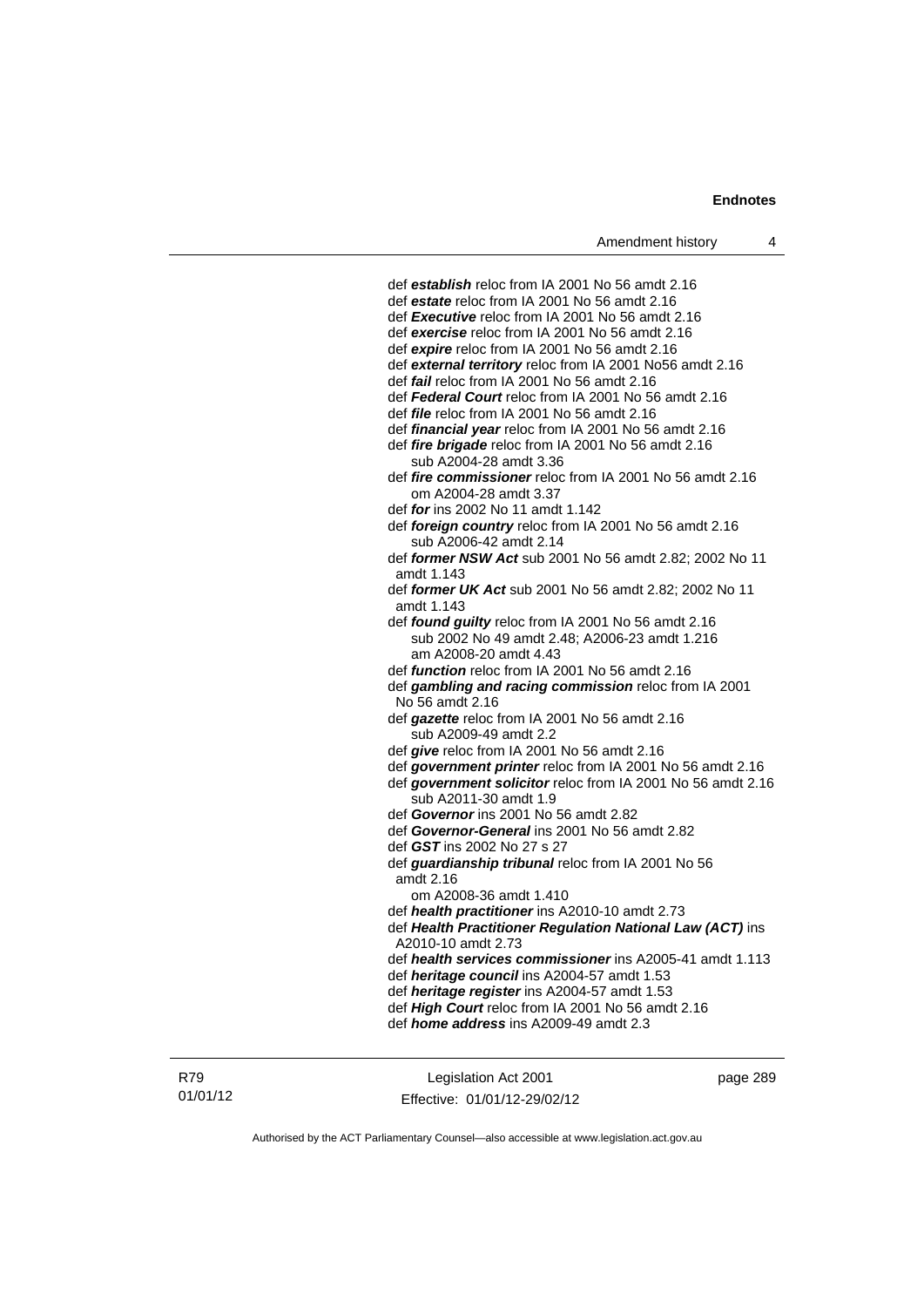| Amendment history |
|-------------------|
|                   |

 def *housing commissioner* ins A2007-8 amdt 1.13 def *human rights commission* ins A2005-41 amdt 1.113 def *human rights commissioner* ins A2005-41 amdt 1.113 def *Imperial Act* reloc from IA 2001 No 56 amdt 2.16 def *independent competition and regulatory commission* ins A2004-42 amdt 2.39 def *indictable offence* ins 2001 No 56 amdt 2.82 sub 2002 No 11 amdt 1.144; A2003-56 amdt 2.65 def *indictment* reloc from IA 2001 No 56 amdt 2.16 def *individual* reloc from IA 2001 No 56 amdt 2.16 def *infringement notice* ins A2004-42 amdt 2.39 def *in relation to* ins 2002 No 49 amdt 2.49 def *insolvent under administration* ins A2003-56 amdt 2.66 om A2005-20 amdt 2.124 def *institute of technology* ins A2007-3 amdt 2.3 def *instrument* sub 2001 No 56 amdt 2.82 def *interest* reloc from IA 2001 No 56 amdt 2.16 def *internal territory* reloc from IA 2001 No 56 amdt 2.16 def *intersex person* ins A2003-14 s 5 def *Jervis Bay Territory* reloc from IA 2001 No 56 amdt 2.16 def *judge* reloc from IA 2001 No 56 amdt 2.16 am 2002 No 11 amdt 1.145 def *Lake Burley Griffin* reloc from IA 2001 No 56 amdt 2.16 def *Lake Ginninderra* reloc from IA 2001 No 56 amdt 2.16 def *land* reloc from IA 2001 No 56 amdt 2.16 def *land development agency* ins 2002 No 56 amdt 3.45 sub A2005-20 amdt 2.125; A2007-25 amdt 1.97 def *law* reloc from IA 2001 No 56 amdt 2.16 def *lawyer* reloc from IA 2001 No 56 amdt 2.16 def *legal aid commission* ins 2001 No 56 amdt 2.82 def *legal practitioner* reloc from IA 2001 No 56 amdt 2.16 sub A2006-25 amdt 2.16 def *Legislation Act* ins 2002 No 49 amdt 2.50 def *Legislative Assembly* reloc from IA 2001 No 56 amdt 2.16 def *legislative instrument* ins A2006-42 amdt 2.15 def *liability* reloc from IA 2001 No 56 amdt 2.16 def *magistrate* reloc from IA 2001 No 56 amdt 2.16 def *Magistrates Court* reloc from IA 2001 No 56 amdt 2.16 def *make* reloc from IA 2001 No 56 amdt 2.16 def *making* sub 2001 No 56 amdt 2.82 def *master* reloc from IA 2001 No 56 amdt 2.16 def may ins 2001 No 56 amdt 2.82 def *medical practitioner* ins 2001 No 56 amdt 2.82 def *mental health tribunal* reloc from IA 2001 No 56 amdt 2.16 om A2008-36 amdt 1.410

page 290 Legislation Act 2001 Effective: 01/01/12-29/02/12

R79 01/01/12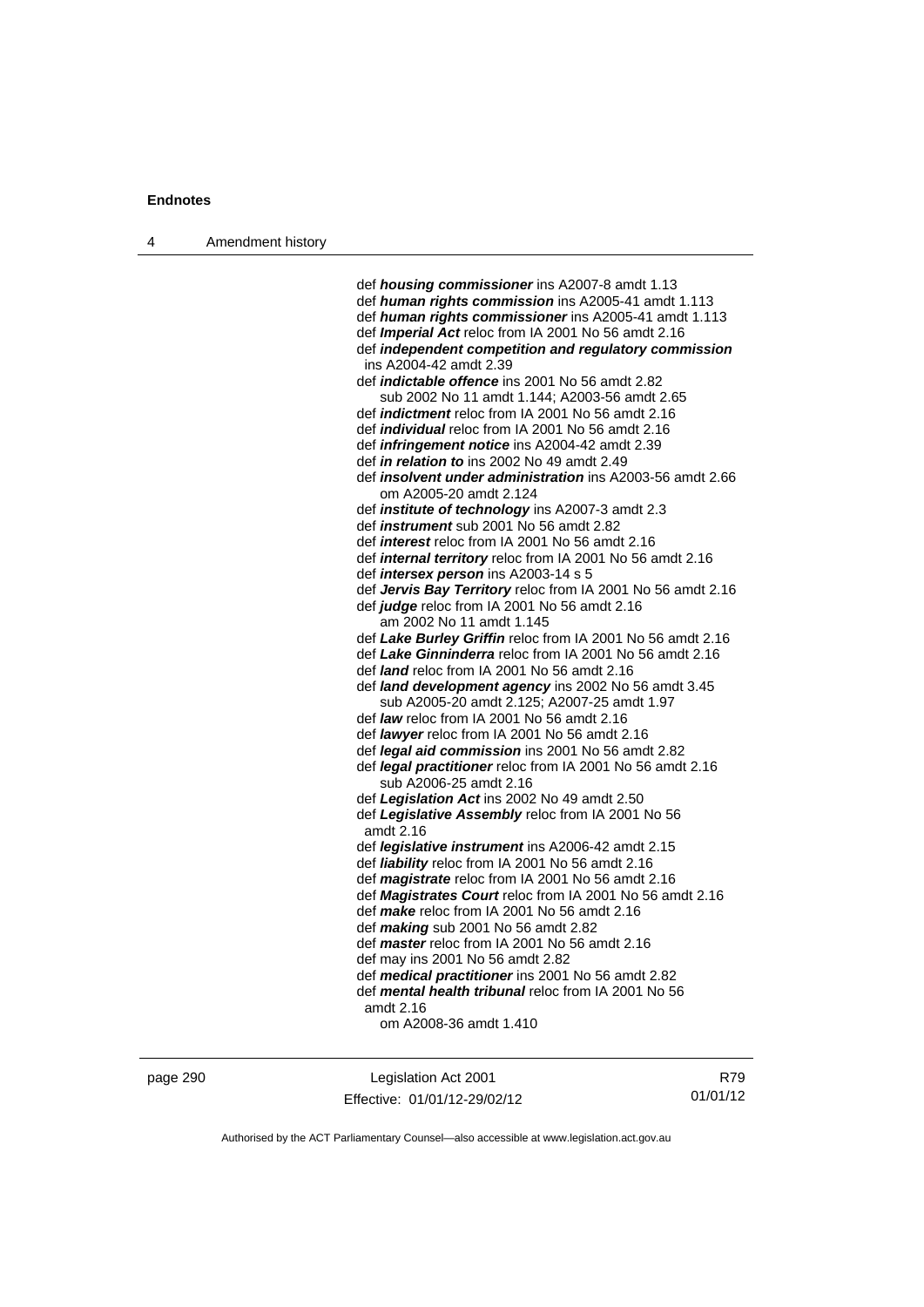def *midnight* reloc from IA 2001 No 56 amdt 2.16 def *midwife* ins A2006-46 amdt 2.28 sub A2010-10 amdt 2.74 def *Minister* ins 2001 No 56 amdt 2.82 def *modification* reloc from IA 2001 No 56 amdt 2.16 sub A2006-42 amdt 2.16 def *month* reloc from IA 2001 No 56 amdt 2.16 def *must* ins 2001 No 56 amdt 2.82 def *name* reloc from IA 2001 No 56 amdt 2.16 def *named month* reloc from IA 2001 No 56 amdt 2.16 def *national capital authority* ins 2002 No 11 amdt 1.146 def *national capital plan* ins A2004-42 amdt 2.39 def *National Credit Code* ins A2010-40 amdt 1.26 def *National Electricity (ACT) Law* ins A2011-52 amdt 2.1 def *National Electricity (ACT) Regulation* ins A2011-52 amdt 2.1 def *National Gas (ACT) Law* ins A2008-15 amdt 2.11 def *National Gas (ACT) Regulation* ins A2008-15 amdt 2.11 def *national land* reloc from IA 2001 No 56 amdt 2.16 def *night* reloc from IA 2001 No 56 amdt 2.16 def *Northern Territory* reloc from IA 2001 No 56 amdt 2.16 def *notifiable instrument* sub 2001 No 56 amdt 2.82 def *notification* sub 2001 No 56 amdt 2.82 am A2004-42 amdt 2.40; A2006-42 amdt 2.18 def *notification day* sub 2001 No 56 amdt 2.82 def *NSW Act* reloc from IA 2001 No 56 amdt 2.16 def *NSW correctional centre* ins A2006-23 amdt 1.217 def *number* reloc from IA 2001 No 56 amdt 2.16 def *nurse* reloc from IA 2001 No 56 amdt 2.16 sub A2004-39 amdt 6.7; A2010-10 amdt 2.75 def *nurse practitioner* ins A2004-10 s 6 sub A2004-39 amdt 6.8; A2010-10 amdt 2.76 def *oath* reloc from IA 2001 No 56 amdt 2.16 sub A2005-53 amdt 1.96 def *occupational discipline order* ins A2008-36 amdt 1.411 def *occupy* ins 2001 No 56 amdt 2.82 sub A2005-20 amdt 2.126 def *office* reloc from IA 2001 No 56 amdt 2.16 def *office of fair trading* reloc from IA 2001 No 56 amdt 2.16 sub A2005-20 amdt 2.127 om A2010-54 amdt 3.40 def *OH&S commissioner* ins A2003-41 amdt 2.40 om A2009-28 amdt 2.21 def *ombudsman* reloc from IA 2001 No 56 amdt 2.16

def *omit* ins 2001 No 56 amdt 2.82

R79 01/01/12

Legislation Act 2001 Effective: 01/01/12-29/02/12 page 291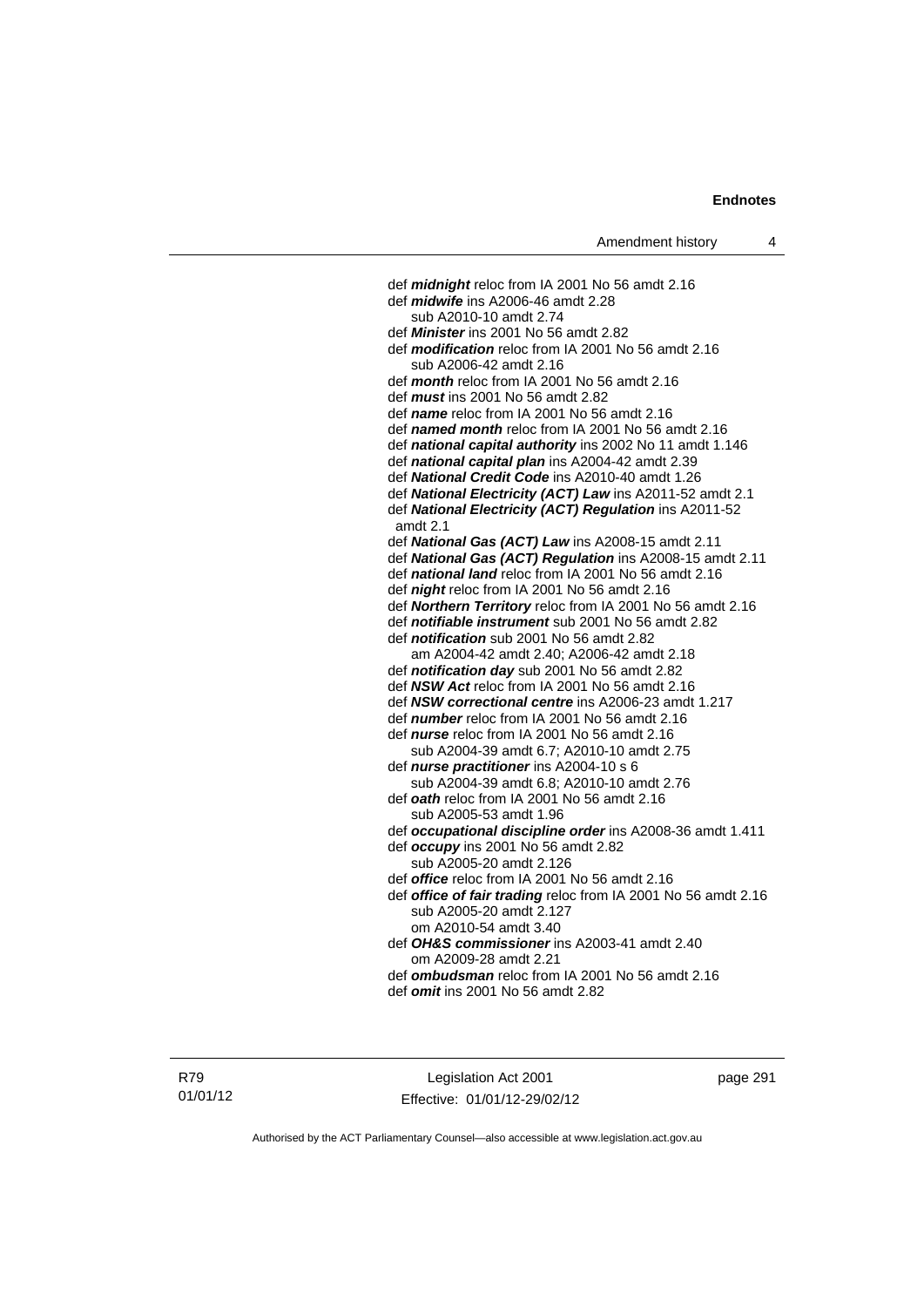| 4 | Amendment history |                                                                                                         |
|---|-------------------|---------------------------------------------------------------------------------------------------------|
|   |                   |                                                                                                         |
|   |                   | def optometrist ins A2005-9 amdt 1.2                                                                    |
|   |                   | note exp 9 January 2007 (see the Health Professionals                                                   |
|   |                   | Act 2004 s 136 (1) (h)) (s 303 (2))                                                                     |
|   |                   | sub A2010-10 amdt 2.77                                                                                  |
|   |                   | def ordinance reloc from IA 2001 No 56 amdt 2.16                                                        |
|   |                   | def parent ins A2004-1 amdt 1.22                                                                        |
|   |                   | def parliamentary counsel sub 2001 No 56 amdt 2.82                                                      |
|   |                   | def passing sub 2001 No 56 amdt 2.82                                                                    |
|   |                   | def penalty unit ins 2001 No 56 amdt 2.82                                                               |
|   |                   | def person ins 2001 No 56 amdt 2.82                                                                     |
|   |                   | sub A2009-20 amdt 2.11                                                                                  |
|   |                   | def <i>pharmacist</i> reloc from IA 2001 No 56 amdt 2.16                                                |
|   |                   | sub A2004-39 amdt 8.2; A2010-10 amdt 2.78                                                               |
|   |                   | def planning and land authority ins 2002 No 56 amdt 3.47<br>sub A2005-20 amdt 2.128; A2007-25 amdt 1.98 |
|   |                   | def planning and land council ins 2002 No 56 amdt 3.46                                                  |
|   |                   | sub A2005-20 amdt 2.129                                                                                 |
|   |                   | om A2006-30 amdt 1.70                                                                                   |
|   |                   | def <i>planning authority</i> reloc from IA 2001 No 56 amdt 2.16                                        |
|   |                   | om 2002 No 56 amdt 3.47                                                                                 |
|   |                   | def <b>police officer</b> reloc from IA 2001 No 56 amdt 2.16                                            |
|   |                   | def <i>position</i> reloc from IA 2001 No 56 amdt 2.16                                                  |
|   |                   | def power reloc from IA 2001 No 56 amdt 2.16                                                            |
|   |                   | def <i>prescribed</i> reloc from IA 2001 No 56 amdt 2.16                                                |
|   |                   | am 2002 No 49 amdt 2.51; A2005-20 amdt 2.130                                                            |
|   |                   | def <i>present</i> ins A2005-5 s 28                                                                     |
|   |                   | def privacy commissioner reloc from IA 2001 No 56                                                       |
|   |                   | amdt 2.16                                                                                               |
|   |                   | def <i>proceeding</i> reloc from IA 2001 No 56 amdt 2.16                                                |
|   |                   | def <i>property</i> reloc from IA 2001 No 56 amdt 2.16                                                  |
|   |                   | def <i>provision</i> sub 2001 No 56 amdt 2.82                                                           |
|   |                   | def <i>public advocate</i> ins A2005-47 amdt 1.13                                                       |
|   |                   | def <i>public</i> employee reloc from IA 2001 No 56 amdt 2.16                                           |
|   |                   | def <b>public health officer</b> reloc from IA 2001 No 56 amdt 2.16                                     |
|   |                   | sub A2005-20 amdt 2.131                                                                                 |
|   |                   | def <i>public holiday</i> ins A2011-28 amdt 2.22                                                        |
|   |                   | def <i>public money</i> reloc from IA 2001 No 56 amdt 2.16                                              |
|   |                   | def <i>public servant</i> reloc from IA 2001 No 56 amdt 2.16                                            |
|   |                   | def <i>public service</i> reloc from IA 2001 No 56 amdt 2.16                                            |
|   |                   | def <i>public trustee</i> reloc from IA 2001 No 56 amdt 2.16                                            |
|   |                   | def quarter ins 2002 No 30 amdt 2.8                                                                     |
|   |                   | def recognised transgender person ins A2003-14 s 5                                                      |
|   |                   | def registered surveyor reloc from IA 2001 No 56 amdt 2.16                                              |
|   |                   | am A2007-33 amdt 1.11                                                                                   |
|   |                   | def registrable instrument sub 2001 No 56 amdt 2.82                                                     |
|   |                   | om A2006-42 amdt 2.17                                                                                   |
|   |                   | def registrar reloc from IA 2001 No 56 amdt 2.16                                                        |
|   |                   |                                                                                                         |

page 292 Legislation Act 2001 Effective: 01/01/12-29/02/12

R79 01/01/12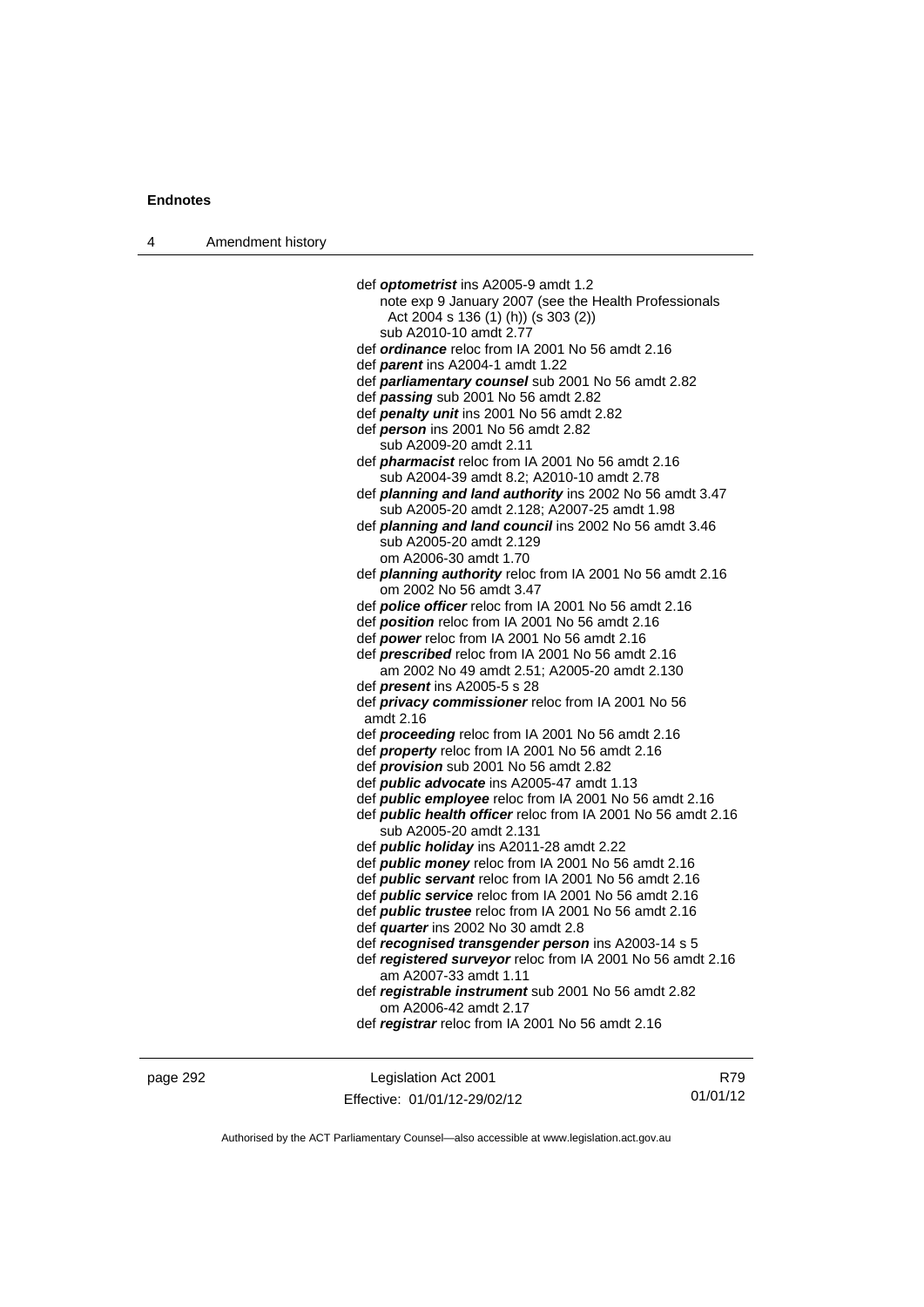def *registrar-general* reloc from IA 2001 No 56 amdt 2.16 def *registrar of firearms* reloc from IA 2001 No 56 amdt 2.16 def *registrar of liquor licences* reloc from IA 2001 No 56 amdt 2.16 om A2009-20 amdt 2.12 def *regulations* reloc from IA 2001 No 56 amdt 2.16 om A2005-20 amdt 2.132 def *regulation* ins A2005-20 amdt 2.132 def *remand centre* ins 2002 No 30 amdt 2.8 om A2006-23 amdt 1.218 def *remand centre administrator* ins 2002 No 30 amdt 2.8 om A2006-23 amdt 1.218 def *remuneration tribunal* reloc from IA 2001 No 56 amdt 2.16 def *repeal* sub 2001 No 56 amdt 2.82 pars renum 2002 No 11 amdt 1.147 am 2002 No 11 amdt 1.148; A2004-42 amdts 2.41-2.43; pars renum R27 LA (see A2004-42 amdt 2.44); A2005-20 amdt 2.133, amdt 2.134 def *residential tenancies tribunal* reloc from IA 2001 No 56 amdt 2.16 om A2008-36 amdt 1.412 def *resident judge* ins A2004-42 amdt 2.45 def *retrospectively* reloc from dict, pt 2 A2005-20 amdt 2.148 def *reviewable decision notice* ins A2008-36 amdt 1.413 def *road transport authority* reloc from IA 2001 No 56 amdt 2.16 am A2011-22 amdt 1.280; A2011-49 amdt 1.10 def *rules* reloc from IA 2001 No 56 amdt 2.16 sub 2002 No 11 amdt 1.149 am A2005-20 amdt 2.135 def *rural firefighting service* reloc from IA 2001 No 56 amdt 2.16 om A2004-28 amdt 3.38 def *rural fire service* ins A2004-28 amdt 3.38 def *see* ins 2001 No 56 amdt 2.82 om A2009-20 amdt 2.13 def *Self-Government Act* reloc from IA 2001 No 56 amdt 2.16 def *self-government day* reloc from IA 2001 No 56 amdt 2.16 def *sentence administration board* ins 2002 No 30 amdt 2.8 sub A2006-23 amdt 1.219 def *SES* ins A2004-28 amdt 3.39 def *sign* reloc from IA 2001 No 56 amdt 2.16 def *signpost definition* ins A2009-20 amdt 2.14 def *sitting day* reloc from IA 2001 No 56 amdt 2.16 sub A2009-20 amdt 2.15

R79 01/01/12

Legislation Act 2001 Effective: 01/01/12-29/02/12 page 293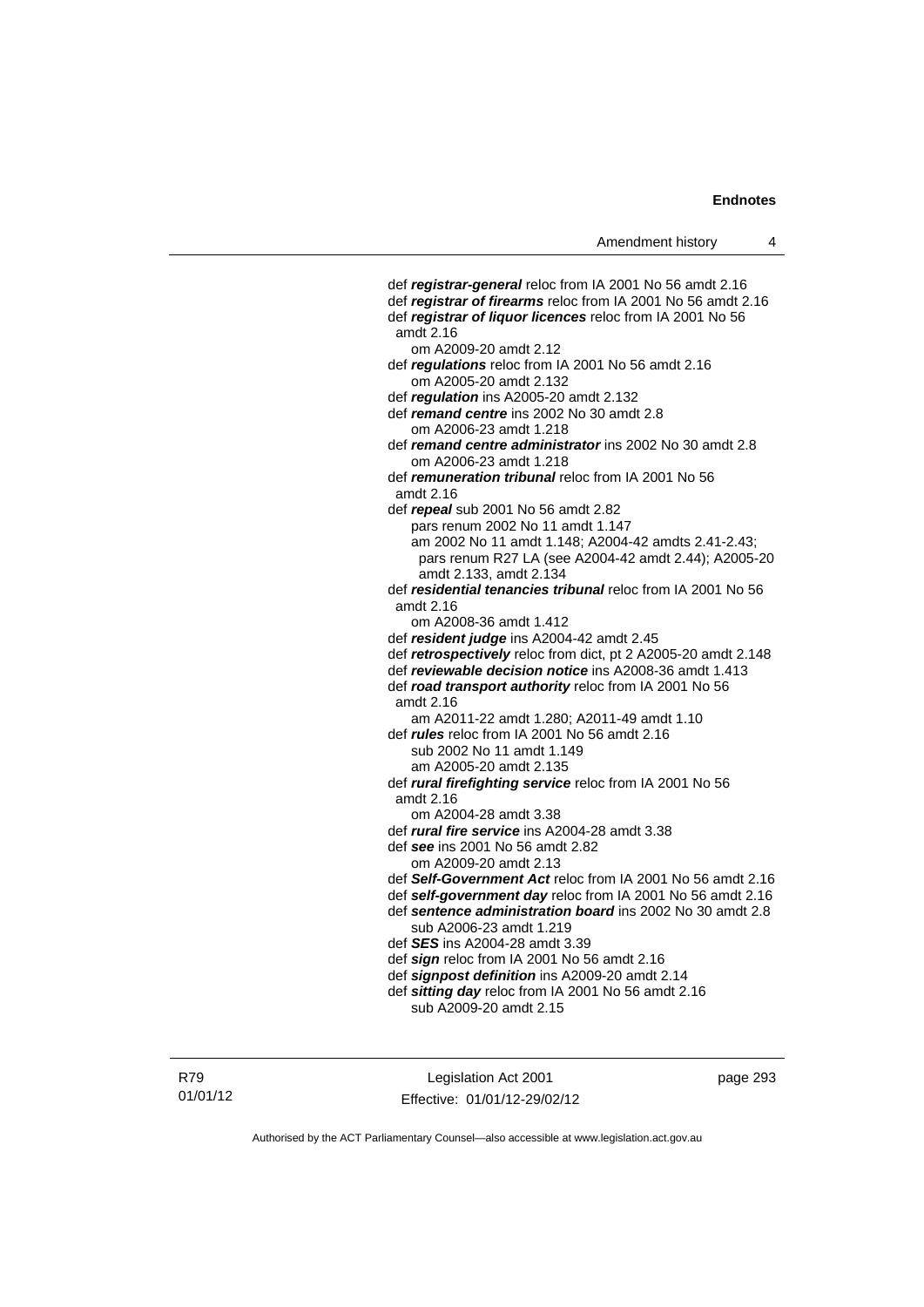| 4 | Amendment history |                                                                                                         |
|---|-------------------|---------------------------------------------------------------------------------------------------------|
|   |                   | def <b>Small Claims Court</b> reloc from IA 2001 No 56 amdt 2.16                                        |
|   |                   | sub A2004-60 amdt 1.178<br>om A2008-36 amdt 1.414                                                       |
|   |                   | def solicitor reloc from IA 2001 No 56 amdt 2.16                                                        |
|   |                   | def solicitor-general ins A2011-30 amdt 1.10                                                            |
|   |                   | def Speaker reloc from IA 2001 No 56 amdt 2.16                                                          |
|   |                   | def Standards Australia reloc from IA 2001 No 56 amdt 2.16                                              |
|   |                   | def State reloc from IA 2001 No 56 amdt 2.16                                                            |
|   |                   | def statutory declaration reloc from IA 2001 No 56 amdt 2.16                                            |
|   |                   | def statutory instrument sub 2001 No 56 amdt 2.82                                                       |
|   |                   | def statutory office-holder ins 2001 No 56 amdt 2.82                                                    |
|   |                   | sub 2002 No 11 amdt 1.150                                                                               |
|   |                   | def subordinate law sub 2001 No 56 amdt 2.82                                                            |
|   |                   | def summary offence ins 2001 No 56 amdt 2.82                                                            |
|   |                   | sub 2002 No 11 amdt 1.151; A2003-56 amdt 2.67<br>def Supreme Court reloc from IA 2001 No 56 amdt 2.16   |
|   |                   | def surveyor-general ins A2010-6 amdt 1.11                                                              |
|   |                   | def swear reloc from IA 2001 No 56 amdt 2.16                                                            |
|   |                   | sub A2005-53 amdt 1.97                                                                                  |
|   |                   | def take ins A2005-53 amdt 1.98                                                                         |
|   |                   | def tenancy tribunal reloc from IA 2001 No 56 amdt 2.16                                                 |
|   |                   | om 2002 No 49 amdt 2.52                                                                                 |
|   |                   | def territory authority reloc from IA 2001 No 56 amdt 2.16<br>sub A2003-41 amdt 2.41; A2008-28 amdt 2.1 |
|   |                   | def territory instrumentality ins 2001 No 56 amdt 2.82<br>am A2007-3 amdt 2.4                           |
|   |                   | def territory land reloc from IA 2001 No 56 amdt 2.16                                                   |
|   |                   | def territory law ins A2005-62 amdt 2.18                                                                |
|   |                   | def territory lease ins A2007-25 amdt 1.99                                                              |
|   |                   | def territory-owned corporation reloc from IA 2001 No 56<br>amdt 2.16                                   |
|   |                   | def territory plan reloc from IA 2001 No 56 amdt 2.16                                                   |
|   |                   | am 2002 No 49 amdt 2.53                                                                                 |
|   |                   | sub A2007-25 amdt 1.100                                                                                 |
|   |                   | def the Territory ins 2001 No 56 amdt 2.82                                                              |
|   |                   | def <i>transgender person</i> ins A2003-14 s 5                                                          |
|   |                   | def <i>transitional</i> reloc from IA 2001 No 56 amdt 2.16<br>sub A2005-20 amdt 2.136                   |
|   |                   | def Treasurer ins 2001 No 56 amdt 2.82                                                                  |
|   |                   | def <i>tribunal</i> sub 2001 No 56 amdt 2.82                                                            |
|   |                   | def UK Act reloc from IA 2001 No 56 amdt 2.16                                                           |
|   |                   | def <i>under</i> ins 2001 No 52 amdt 2.82<br>sub 2002 No 30 amdt 2.9                                    |
|   |                   | am A2005-20 amdt 2.137, amdt 2.138                                                                      |
|   |                   | def United Kingdom reloc from IA 2001 No 56 amdt 2.16                                                   |
|   |                   | def United Kingdom Parliament reloc from IA 2001 No 56                                                  |
|   |                   | amdt $2.16$                                                                                             |
|   |                   |                                                                                                         |
|   |                   |                                                                                                         |

Authorised by the ACT Parliamentary Counsel—also accessible at www.legislation.act.gov.au

Effective: 01/01/12-29/02/12

R79 01/01/12

page 294 Legislation Act 2001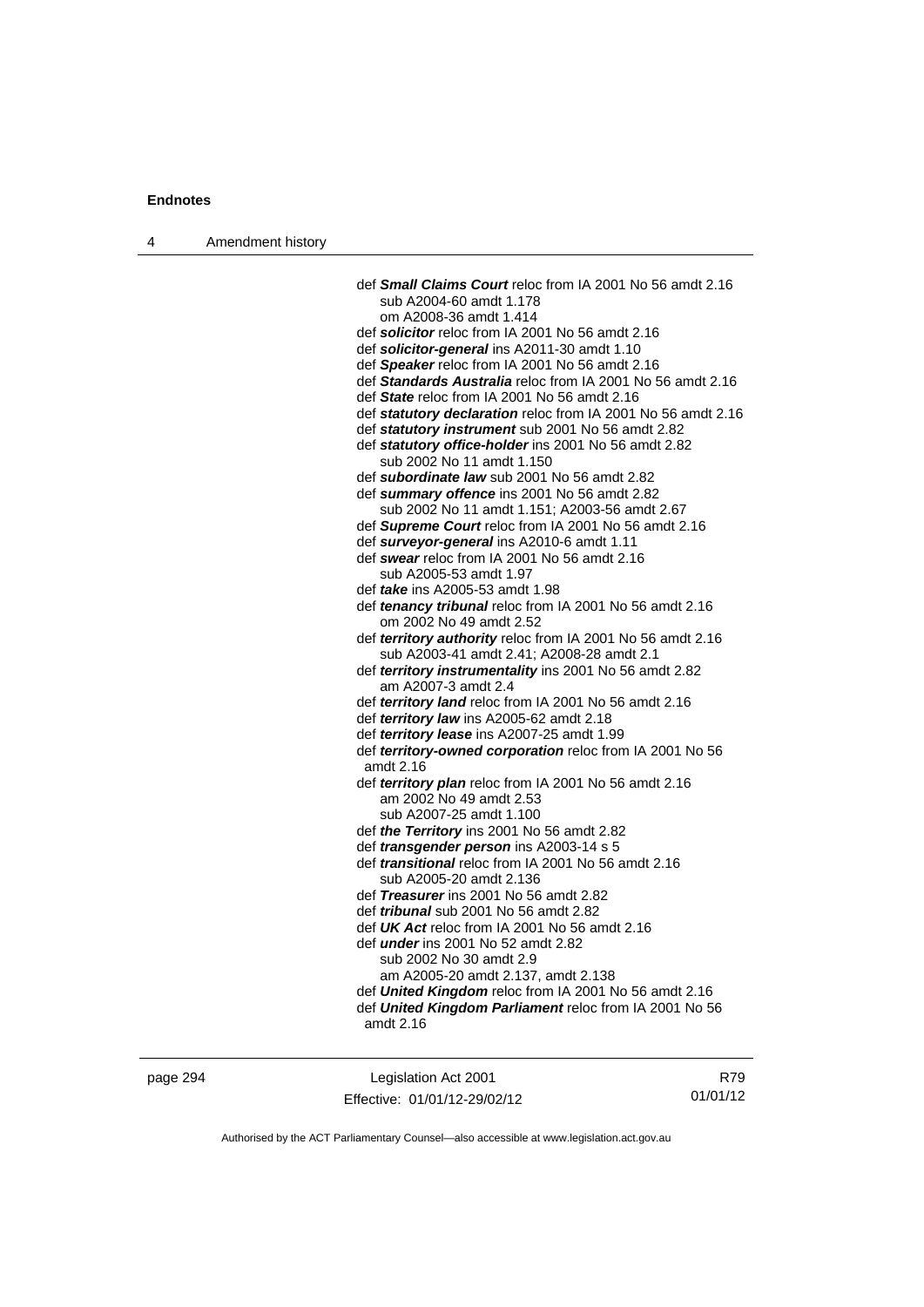def *veterinary surgeon* reloc from IA 2001 No 56 amdt 2.16 sub A2004-39 amdt 11A.1 (as am by A2005-28 amdt 1.61) def *will* ins 2001 No 56 amdt 2.82 def *word* reloc from IA 2001 No 56 amdt 2.16 def *working day* ins 2002 No 11 amdt 1.152 sub A2003-56 amdt 2.68 am A2011-28 amdt 2.23 def *work safety commissioner* ins A2009-28 amdt 2.22 sub A2011-55 amdt 1.23 def *writing* reloc from IA 2001 No 56 amdt 2.16 def *year* reloc from IA 2001 No 56 amdt 2.16 **Terms for Legislation Act 2001 only**  dict pt 2 hdg sub A2003-56 amdt 2.69<br>dict pt 2 note sub A2003-56 amdt 2.69 dict pt 2 note sub A2003-56 amdt 2.69<br>dict pt 2 def  $\text{Act}$  ins A2003-41 am def **Act** ins A2003-41 amdt 2.42 def *ACT law* ins A2005-20 amdt 2.139 def *administrator* ins 2001 No 56 amdt 2.82 def *agency* ins 2001 No 56 amdt 2.82 def *amend* ins A2005-20 amdt 2.140 def *another jurisdiction* ins A2005-20 amdt 2.141 def *appointee* ins 2001 No 56 amdt 2.82 am A2003-56 amdt 2.70 def *appointer* ins 2001 No 56 amdt 2.82 am A2003-56 amdt 2.71 def *approved website* sub 2001 No 56 amdt 2.82 def *authorised republication* sub 2001 No 56 amdt 2.82 def *authorising law* sub 2001 No 56 amdt 2.82 def *benefits* sub 2001 No 56 amdt 2.82 def *business address* ins 2001 No 56 amdt 2.82 def *corporation* ins 2001 No 56 amdt 2.82 def *costs* sub 2001 No 56 amdt 2.82 def *current legislative drafting practice* sub 2001 No 56 amdt 2.82 def *delegate* ins 2001 No 56 amdt 2.82 def *determinative provision* ins 2002 No 11 amdt 1.153 def *document* ins 2001 No 56 amdt 2.82 def *editorial amendment* sub 2001 No 56 amdt 2.82 def *email address* ins 2001 No 56 amdt 2.82 def *executive officer* ins 2001 No 56 amdt 2.82 def *fax number* ins 2001 No 56 amdt 2.82 def *fee* sub 2001 No 56 amdt 2.82 def *home address* ins 2001 No 56 amdt 2.82

Legislation Act 2001 Effective: 01/01/12-29/02/12 page 295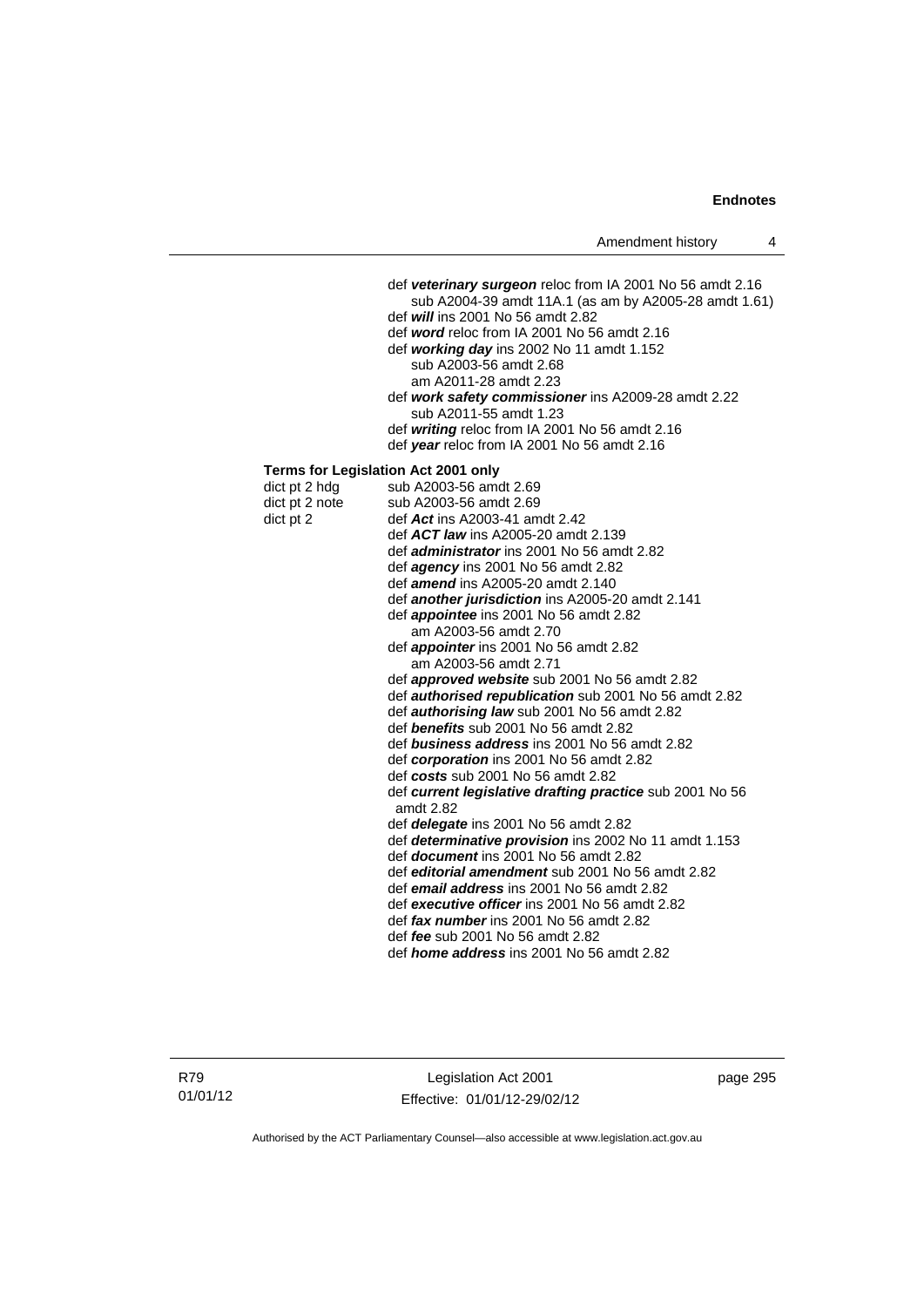4 Amendment history

 def *law* sub 2001 No 56 amdt 2.82 am 2002 No 11 amdt 1.154; pars renum 2002 No 11 amdt 1.155; A2003-41 amdt 2.43; pars renum R20 LA (see A2003-41 amdt 2.44); A2005-20 amdt 2.142, amdt 2.143; pars renum R34 LA (see A2005-20 amdt 2.144) def *law of another jurisdiction* ins A2005-20 amdt 2.145 def *legislative material* ins A2003-41 amdt 2.45 def *non-determinative provision* ins 2002 No 11 amdt 1.156 def *provide* sub 2001 No 56 amdt 2.82 def *referential term* ins A2003-56 amdt 2.72 reloc to s 116 (2) A2005-20 amdt 2.146 def *referential words* sub 2001 No 56 amdt 2.82 om A2003-56 amdt 2.72 def *register* sub 2001 No 56 amdt 2.82 def *repeal* ins A2005-20 amdt 2.147 def *republication* sub 2001 No 56 amdt 2.82; A2003-41 amdt 2.46 def *republication date* sub 2001 No 56 amdt 2.82 def *responsible* ins 2001 No 56 amdt 2.82 def *retrospectively* ins A2003-56 amdt 2.73 reloc to dict, pt 1 A2005-20 amdt 2.148 def *scrutiny committee principles* sub 2001 No 56 amdt 2.82 def *service* sub 2001 No 56 amdt 2.82 def *working out the meaning of an Act* ins A2003-41 amdt 2.47

page 296 Legislation Act 2001 Effective: 01/01/12-29/02/12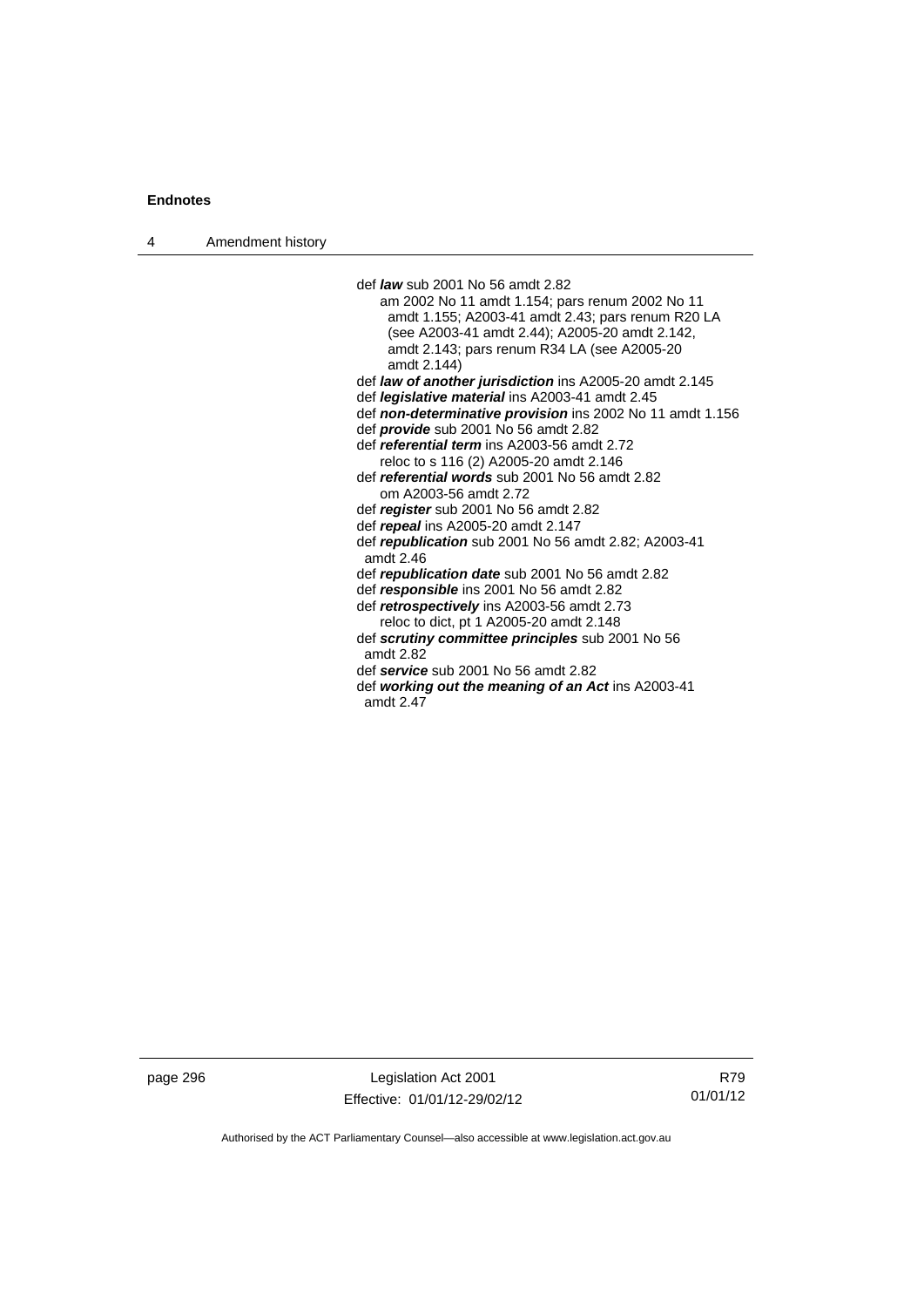# **5 Earlier republications**

Some earlier republications were not numbered. The number in column 1 refers to the publication order.

Since 12 September 2001 every authorised republication has been published in electronic pdf format on the ACT legislation register. A selection of authorised republications have also been published in printed format. These republications are marked with an asterisk (\*) in column 1. Electronic and printed versions of an authorised republication are identical.

| <b>Republication</b><br>No and date | <b>Effective</b>              | Last<br>amendment<br>made by | <b>Republication for</b>                                                              |
|-------------------------------------|-------------------------------|------------------------------|---------------------------------------------------------------------------------------|
| R <sub>0</sub> A<br>17 Sept 2002    | 12 Sept 2001-<br>12 Sept 2001 | A2001-56                     | amendments by<br>A2001-44, A2001-56<br>and retrospective<br>amendments by<br>A2002-30 |
| R1<br>13 Sept 2001                  | 13 Sept 2001-<br>13 Sept 2001 | SL2001-34                    | modification by<br>SL2001-34                                                          |
| R <sub>1</sub> (RI)<br>17 Sept 2001 | 13 Sept 2001-<br>13 Sept 2001 | SL2001-34                    | reissue for<br>retrospective<br>amendments by<br>A2002-30                             |
| R <sub>2</sub><br>14 Sept 2001      | 14 Sept 2001-<br>20 Feb 2002  | A2001-70                     | amendments by<br>A2001-70                                                             |
| R <sub>2</sub> (RI)<br>17 Sept 2002 | 14 Sept 2001-<br>20 Feb 2002  | A2001-70                     | reissue for<br>retrospective<br>amendments by<br>A2002-30                             |
| R <sub>3</sub><br>21 Feb 2002       | 21 Feb 2002-<br>12 Mar 2002   | A2001-88                     | changed endnotes<br>and editorial<br>changes                                          |
| R3 (RI)<br>17 Sept 2002             | 21 Feb 2002-<br>12 Mar 2002   | A2001-88                     | reissue for<br>retrospective<br>amendments by<br>A2002-30                             |
| R <sub>4</sub><br>13 Mar 2002       | 13 Mar 2002-<br>27 May 2002   | A2001-88                     | commenced expiry                                                                      |
|                                     |                               |                              |                                                                                       |

#### R79 01/01/12

Legislation Act 2001 Effective: 01/01/12-29/02/12 page 297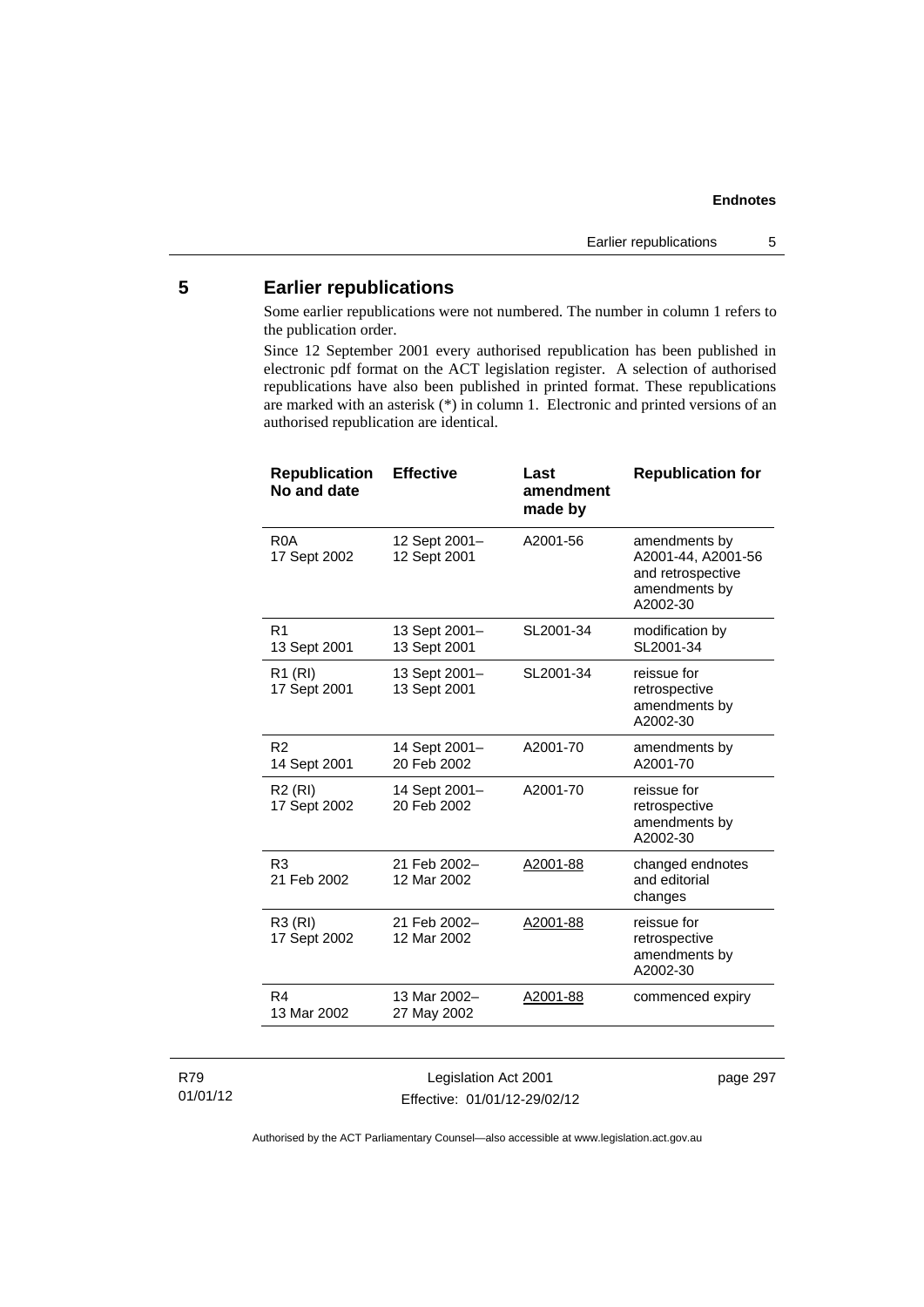| <b>Republication</b><br>No and date | <b>Effective</b>              | Last<br>amendment<br>made by | <b>Republication for</b>                                  |
|-------------------------------------|-------------------------------|------------------------------|-----------------------------------------------------------|
| <b>R4 (RI)</b><br>17 Sept 2002      | 13 Mar 2002-<br>27 May 2002   | A2001-88                     | reissue for<br>retrospective<br>amendments by<br>A2002-30 |
| R5*<br>28 May 2002                  | 28 May 2002-<br>30 June 2002  | A2002-11                     | amendments by<br>A2002-11                                 |
| <b>R5 (RI)</b><br>17 Sept 2002      | 28 May 2002-<br>30 June 2002  | A2002-11                     | reissue for<br>retrospective<br>amendments by<br>A2002-30 |
| R6<br>1 July 2002                   | 1 July 2002-<br>12 Sept 2002  | A2002-11                     | amendments by<br>A2001-88                                 |
| R6 (RI)<br>17 Sept 2002             | 1 July 2002-<br>12 Sept 2002  | A2002-11                     | reissue for<br>retrospective<br>amendments by<br>A2002-30 |
| R7<br>13 Sept 2002                  | 13 Sept 2002-<br>13 Sept 2002 | A2002-27                     | commenced expiry                                          |
| <b>R7 (RI)</b><br>17 Sept 2002      | 13 Sept 2002-<br>13 Sept 2002 | A2002-27                     | reissue for<br>retrospective<br>amendments by<br>A2002-30 |
| R8<br>14 Sept 2002                  | 14 Sept 2002-<br>16 Sept 2002 | A2002-27                     | commenced expiry                                          |
| R8 (RI)<br>17 Sept 2002             | 14 Sept 2002-<br>16 Sept 2002 | A2002-27                     | reissue for<br>retrospective<br>amendments by<br>A2002-30 |
| R9<br>17 Sept 2002                  | 17 Sept 2002-<br>6 Oct 2002   | A2002-30                     | amendments by<br>A2002-30                                 |
| R10<br>7 Oct 2002                   | 7 Oct 2002-<br>31 Oct 2002    | A2002-30                     | amendments by<br>A2002-27                                 |
| R <sub>11</sub><br>1 Nov 2002       | 1 Nov 2002-<br>31 Dec 2002    | A2002-40                     | amendments by<br>A2002-40                                 |

5 Earlier republications

page 298 Legislation Act 2001 Effective: 01/01/12-29/02/12

R79 01/01/12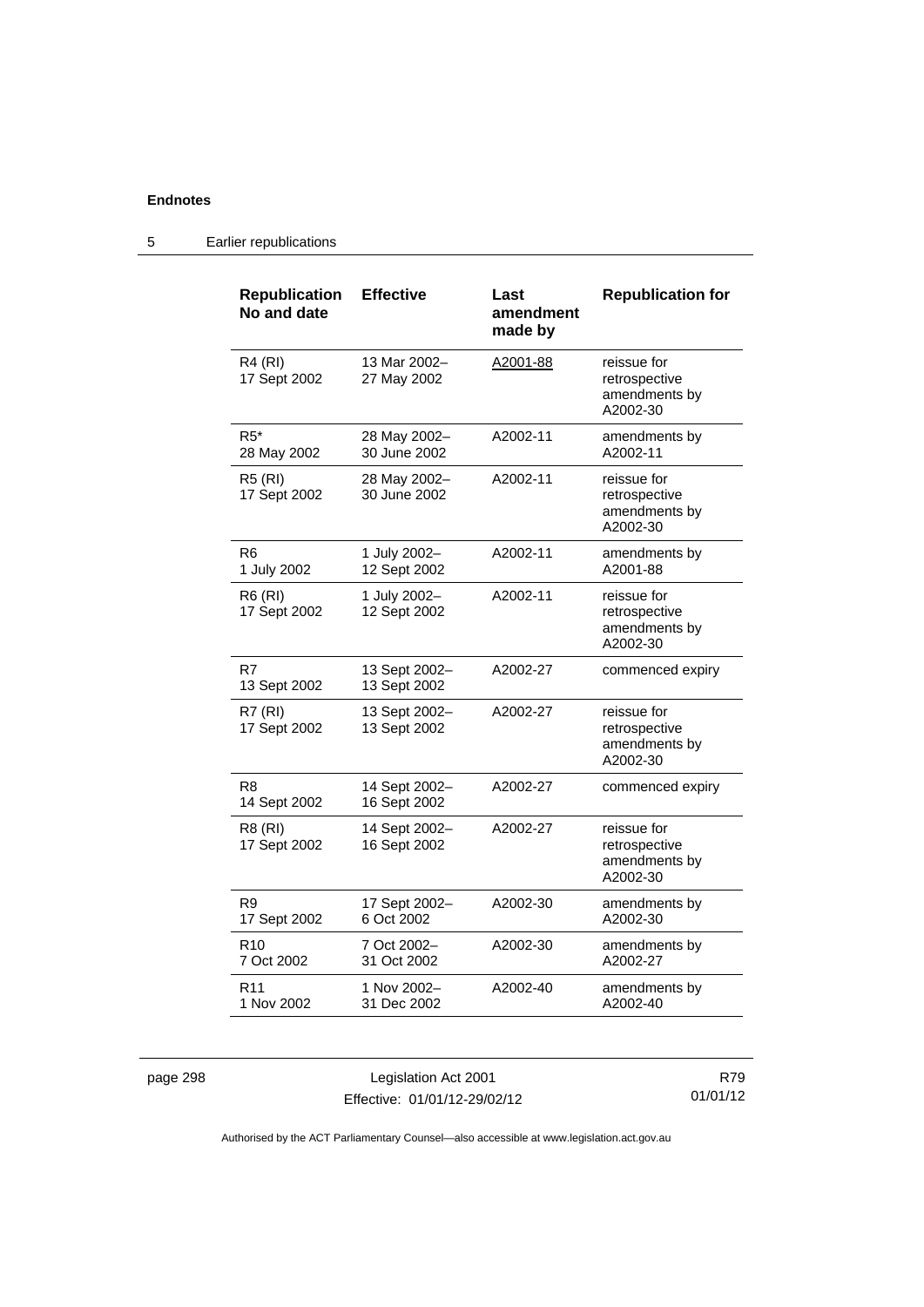Earlier republications 5

| <b>Republication</b><br>No and date | <b>Effective</b>             | Last<br>amendment<br>made by | <b>Republication for</b>                  |
|-------------------------------------|------------------------------|------------------------------|-------------------------------------------|
| R <sub>12</sub>                     | 1 Jan 2003-                  | A2002-56                     | amendments by                             |
| 1 Jan 2003                          | 16 Jan 2003                  |                              | A2002-51                                  |
| R <sub>13</sub>                     | 17 Jan 2003-                 | A2002-56                     | amendments by                             |
| 17 Jan 2003                         | 27 Mar 2003                  |                              | A2002-49                                  |
| R <sub>14</sub>                     | 28 Mar 2003-                 | A2003-14                     | amendments by                             |
| 28 Mar 2003                         | 9 Apr 2003                   |                              | A2003-14                                  |
| R15                                 | 10 Apr 2003-                 | A2003-18                     | amendments by                             |
| 10 Apr 2003                         | 28 May 2003                  |                              | A2003-18                                  |
| R16<br>29 May 2003                  | 29 May 2003-<br>30 June 2003 | A2003-18                     | commenced expiry                          |
| R17                                 | 1 July 2003-                 | A2003-18                     | amendments by                             |
| 1 July 2003                         | 2 Sept 2003                  |                              | A2002-56                                  |
| R <sub>18</sub><br>3 Sept 2003      | 3 Sept 2003-<br>12 Sept 2003 | A2003-18                     | commenced expiry                          |
| R <sub>19</sub><br>13 Sept 2003     | 13 Sept 2003-<br>8 Oct 2003  | A2003-41                     | commenced expiry                          |
| R20*<br>9 Oct 2003                  | 9 Oct 2003-<br>18 Dec 2003   | A2003-41                     | amendments by<br>A2003-16 and<br>A2003-41 |
| R <sub>21</sub>                     | 19 Dec 2003-                 | A2003-56                     | amendments by                             |
| 19 Dec 2003                         | 21 Mar 2004                  |                              | A2003-56                                  |
| R22                                 | 22 Mar 2004-                 | A2004-10                     | amendments by                             |
| 22 Mar 2004                         | 4 Apr 2004                   |                              | A2004-1                                   |
| R23                                 | 5 Apr 2004-                  | A2004-10                     | amendments by                             |
| 5 Apr 2004                          | 26 May 2004                  |                              | A2004-7                                   |
| R24                                 | 27 May 2004-                 | A2004-17                     | amendments by                             |
| 27 May 2004                         | 30 June 2004                 |                              | A2004-10                                  |
| R25<br>1 July 2004                  | 1 July 2004-<br>12 July 2004 | A2004-28                     | amendments by<br>A2004-5 and<br>A2004-28  |
| R26                                 | 13 July 2004-                | A2004-32                     | amendments by                             |
| 13 July 2004                        | 24 Aug 2004                  |                              | A2004-32                                  |

#### R79 01/01/12

Legislation Act 2001 Effective: 01/01/12-29/02/12 page 299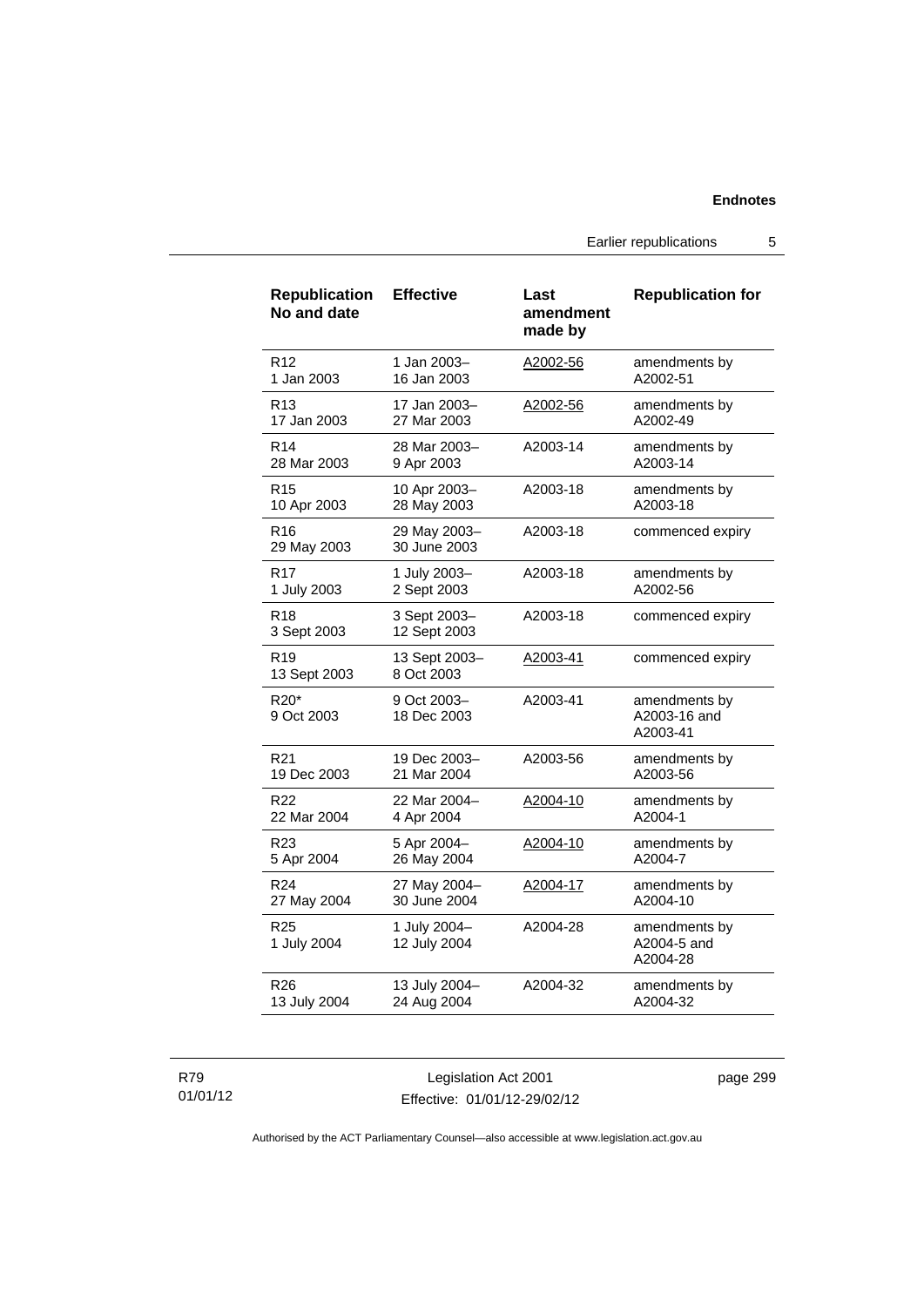| Republication<br>No and date    | <b>Effective</b>             | Last<br>amendment<br>made by | <b>Republication for</b>                                     |
|---------------------------------|------------------------------|------------------------------|--------------------------------------------------------------|
| R <sub>27</sub>                 | 25 Aug 2004-                 | A2004-42                     | amendments by                                                |
| 25 Aug 2004                     | 31 Aug 2004                  |                              | A2004-42                                                     |
| R <sub>28</sub>                 | 1 Sept 2004-                 | A2004-42                     | amendments by                                                |
| 1 Sept 2004                     | 12 Sept 2004                 |                              | A2004-13                                                     |
| R <sub>29</sub><br>13 Sept 2004 | 13 Sept 2004-<br>22 Dec 2004 | A2004-42                     | commenced expiry                                             |
| R29A<br>23 Dec 2004             | 23 Dec 2004-<br>31 Dec 2004  | A2004-42                     | commenced expiry                                             |
| R30 (RI)<br>5 Jan 2005          | 1 Jan 2005-<br>9 Jan 2005    | A2004-60                     | amendments by<br>A2004-17<br>reissue for<br>commenced expiry |
| R31                             | 10 Jan 2005-                 | A2004-60                     | amendments by                                                |
| 10 Jan 2005                     | 23 Feb 2005                  |                              | A2004-60                                                     |
| R32                             | 24 Feb 2005-                 | A2005-5                      | amendments by                                                |
| 24 Feb 2005                     | 8 Mar 2005                   |                              | A2005-5                                                      |
| R33                             | 9 Mar 2005-                  | A2005-5                      | amendments by                                                |
| 9 Mar 2005                      | 1 June 2005                  |                              | A2004-57                                                     |
| R34*                            | 2 June 2005-                 | A2005-20                     | amendments by                                                |
| 2 June 2005                     | 6 July 2005                  |                              | A2005-20                                                     |
| R35<br>7 July 2005              | 7 July 2005-<br>7 Sept 2005  | A2005-20                     | amendments by<br>A2004-39 as am by<br>A2005-28               |
| R36                             | 8 Sept 2005-                 | A2005-47                     | amendments by                                                |
| 8 Sept 2005                     | 13 Sept 2005                 |                              | A2005-44                                                     |
| R37                             | 13 Sept 2005-                | A2005-47                     | amendments by                                                |
| 14 Sept 2005                    | 22 Nov 2005                  |                              | A2005-9                                                      |
| R38                             | 23 Nov 2005–                 | A2005-53                     | amendments by                                                |
| 23 Nov 2005                     | 10 Jan 2006                  |                              | A2005-53                                                     |
| R39                             | 11 Jan 2006-                 | A2005-62                     | amendments by                                                |
| 11 Jan 2006                     | 16 Jan 2006                  |                              | A2005-62                                                     |
| R40                             | 17 Jan 2006-                 | A2005-62                     | amendments by                                                |
| 17 Jan 2006                     | 22 Feb 2006                  |                              | A2004-39                                                     |

# 5 Earlier republications

page 300 Legislation Act 2001 Effective: 01/01/12-29/02/12

R79 01/01/12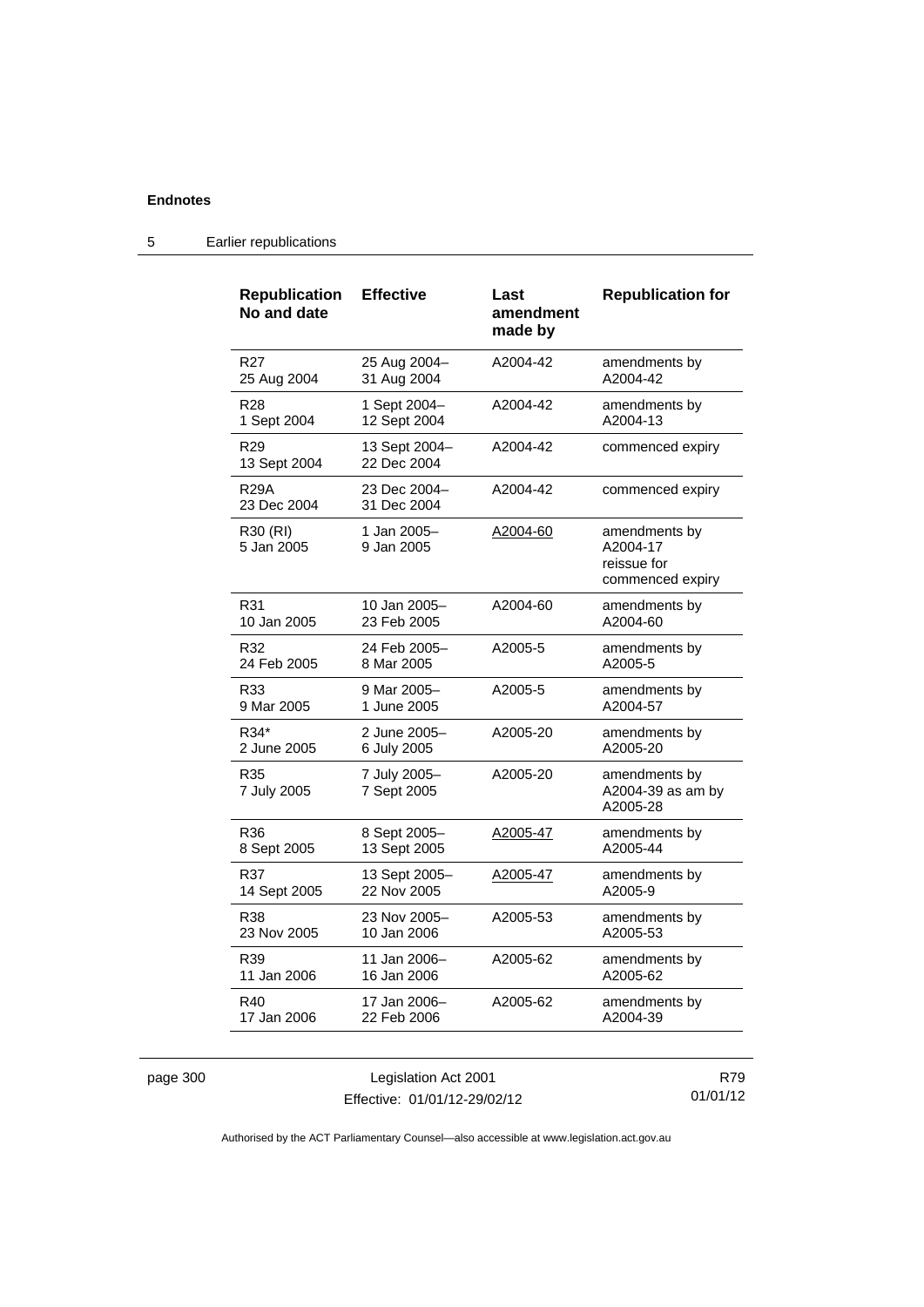Earlier republications 5

| <b>Republication</b><br>No and date | <b>Effective</b>              | Last<br>amendment<br>made by | <b>Republication for</b>                                              |
|-------------------------------------|-------------------------------|------------------------------|-----------------------------------------------------------------------|
| R41<br>23 Feb 2006                  | 23 Feb 2006-<br>28 Feb 2006   | A2006-3                      | updated endnotes as<br>amended by<br>A2006-3                          |
| R42<br>1 Mar 2006                   | 1 Mar 2006-<br>1 June 2006    | A2006-3                      | amendments by<br>A2005-47 as<br>amended by<br>A2006-3                 |
| R43<br>2 June 2006                  | 2 June 2006–<br>15 June 2006  | A2006-23                     | amendments by<br>A2006-23                                             |
| R44<br>16 June 2006                 | 16 June 2006-<br>30 June 2006 | A2006-23                     | updated endnotes as<br>amended by<br>A2006-27                         |
| R45<br>1 July 2006                  | 1 July 2006-<br>31 Oct 2006   | A2006-30                     | amendments by<br>A2006-25 and<br>A2006-30                             |
| R46<br>1 Nov 2006                   | 1 Nov 2006-<br>15 Nov 2006    | A2006-42                     | amendments by<br>A2005-41 and<br>A2005-46 as<br>amended by<br>A2006-3 |
| R47<br>16 Nov 2006                  | 16 Nov 2006-<br>17 Nov 2006   | A2006-42                     | amendments by<br>A2006-42                                             |
| R48<br>18 Nov 2006                  | 18 Nov 2006-<br>8 Jan 2007    | A2006-46                     | amendments by<br>A2006-46                                             |
| R49<br>9 Jan 2007                   | 9 Jan 2007-<br>9 Jan 2007     | A2006-46                     | amendments by<br>A2004-39                                             |
| <b>R50</b><br>10 Jan 2007           | 10 Jan 2007-<br>11 Jan 2007   | A2006-46                     | commenced expiry                                                      |
| R <sub>51</sub> *<br>12 Jan 2007    | 12 Jan 2007-<br>27 Mar 2007   | A2006-46                     | commenced expiry                                                      |
| R52<br>28 Mar 2007                  | 28 Mar 2007-<br>11 Apr 2007   | A2007-3                      | amendments by<br>A2006-38                                             |
| R <sub>53</sub><br>12 Apr 2007      | 12 Apr 2007-<br>10 July 2007  | A2007-3                      | amendments by<br>A2007-3                                              |

R79 01/01/12

Legislation Act 2001 Effective: 01/01/12-29/02/12 page 301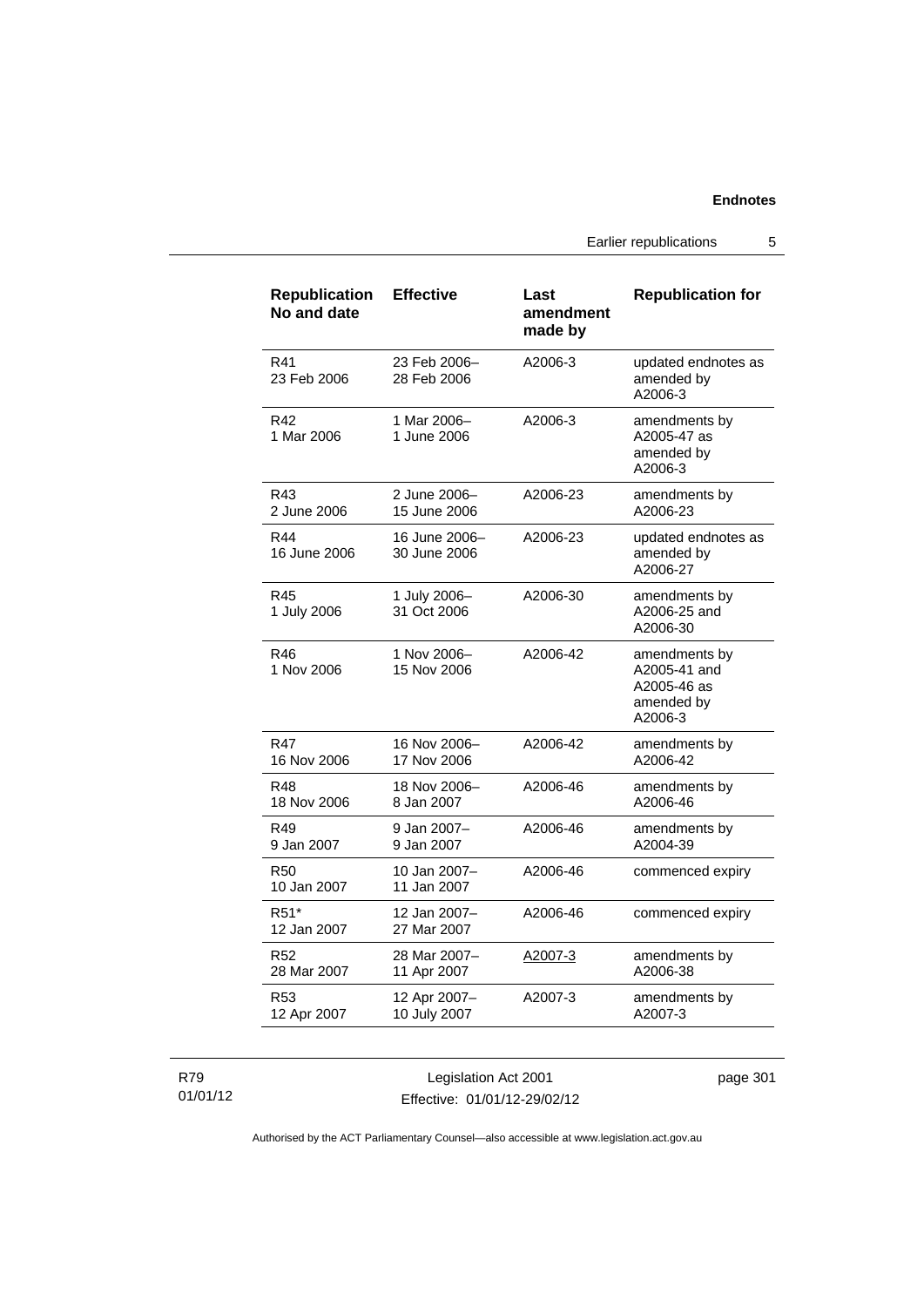|          | <b>Republication</b><br>No and date | <b>Effective</b>              | Last<br>amendment<br>made by | <b>Republication for</b>                  |     |
|----------|-------------------------------------|-------------------------------|------------------------------|-------------------------------------------|-----|
|          | R <sub>54</sub><br>11 July 2007     | 11 July 2007-<br>9 Nov 2007   | A2007-16                     | amendments by<br>A2007-16                 |     |
|          | <b>R55</b><br>10 Nov 2007           | 10 Nov 2007-<br>13 Nov 2007   | A2007-33                     | amendments by<br>A2007-8                  |     |
|          | R56<br>14 Nov 2007                  | 14 Nov 2007-<br>30 Mar 2008   | A2007-33                     | amendments by<br>A2007-33                 |     |
|          | R57<br>31 Mar 2008                  | 31 Mar 2008-<br>18 May 2008   | A2007-33                     | amendments by<br>A2007-25                 |     |
|          | <b>R58</b><br>19 May 2008           | 19 May 2008-<br>30 June 2008  | A2008-14                     | amendments by<br>A2008-14                 |     |
|          | <b>R59</b><br>1 July 2008           | 1 July 2008-<br>25 Aug 2008   | A2008-15                     | amendments by<br>A2008-15                 |     |
|          | R <sub>60</sub><br>26 Aug 2008      | 26 Aug 2008-<br>8 Sept 2008   | A2008-28                     | amendments by<br>A2008-28                 |     |
|          | R <sub>61</sub><br>9 Sept 2008      | 9 Sept 2008-<br>1 Feb 2009    | <u>A2008-44</u>              | amendments by<br>A2008-20                 |     |
|          | R <sub>62</sub><br>2 Feb 2009       | 2 Feb 2009-<br>26 Feb 2009    | A2008-44                     | amendments by<br>A2008-36 and<br>A2008-37 |     |
|          | R <sub>63</sub><br>27 Feb 2009      | 27 Feb 2009-<br>29 May 2009   | A2008-44                     | amendments by<br>A2008-20                 |     |
|          | R <sub>64</sub><br>30 May 2009      | 30 May 2009-<br>21 Sept 2009  | A2008-44                     | amendments by<br>A2008-44                 |     |
|          | R <sub>65</sub><br>22 Sept 2009     | 22 Sept 2009-<br>30 Sept 2009 | A2009-28                     | amendments by<br>A2009-20                 |     |
|          | R66<br>1 Oct 2009                   | 1 Oct 2009-<br>20 Oct 2009    | A2009-28                     | amendments by<br>A2009-28                 |     |
|          | <b>R67</b><br>21 Oct 2009           | 21 Oct 2009-<br>16 Dec 2009   | A2009-35                     | amendments by<br>A2009-35                 |     |
|          | R68<br>17 Dec 2009                  | 17 Dec 2009-<br>2 Mar 2010    | A2009-50                     | amendments by<br>A2009-49                 |     |
|          | R69<br>3 Mar 2010                   | 3 Mar 2010-<br>21 Mar 2010    | A2010-6                      | amendments by<br>A2010-6                  |     |
| page 302 |                                     | Legislation Act 2001          |                              |                                           | R79 |

Effective: 01/01/12-29/02/12

R79 01/01/12